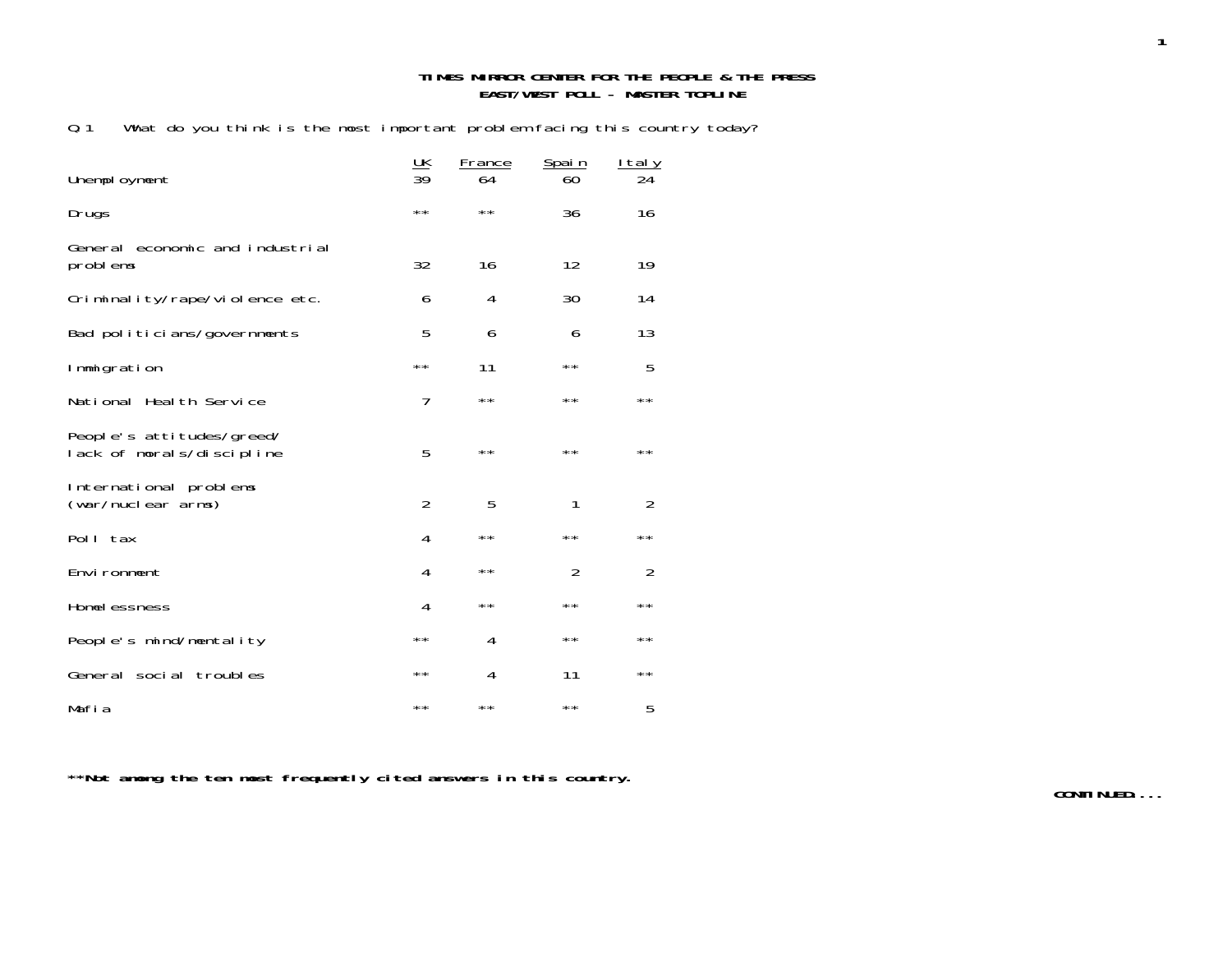#### **Q.1 CONTINUED...**

|                                                  | UK           | France  | Spain        | <u>I tal y</u> |
|--------------------------------------------------|--------------|---------|--------------|----------------|
| Retirement system/old age<br>retirement pensions | $\star\star$ | 4       | $\star\star$ | 4              |
| III ness/di seases/vi ruses                      | $***$        | 3       |              | 3              |
| Young people's problems                          | 4            | 4       | 3            | $\star\star$   |
| Poorness, social inequalities                    | 5            | 6       | 3            | 2              |
| 0ther                                            | 9            | 9       |              | 11             |
| None                                             | $\star$      | $\star$ | 0            |                |
| DK                                               | 3            |         | 6            |                |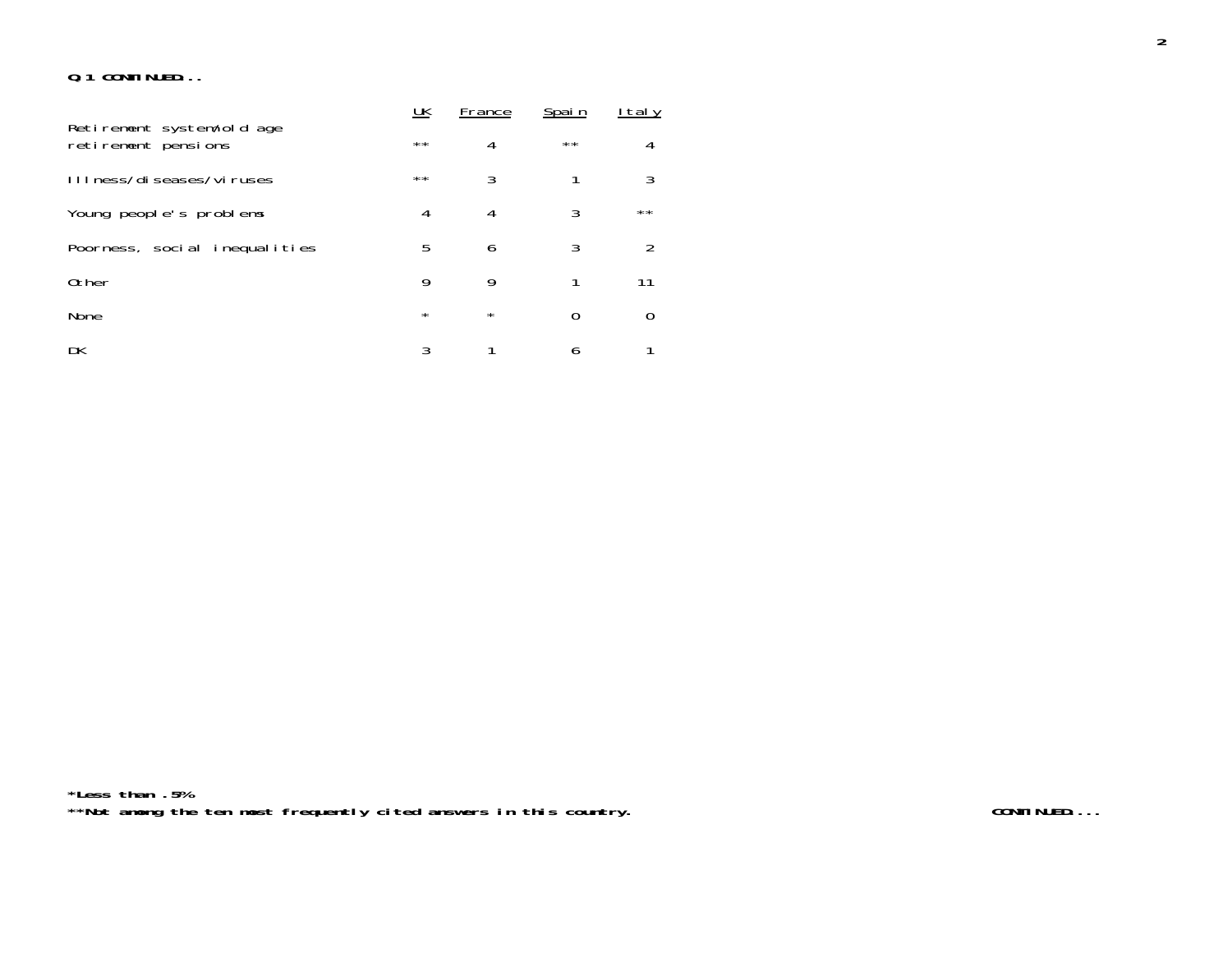|                                                                                                                                    | <u>Germany</u><br>T <u>otal</u> | <u>Germany</u><br>FRG GDR |                |  |
|------------------------------------------------------------------------------------------------------------------------------------|---------------------------------|---------------------------|----------------|--|
| (Re-) unification: To solve<br>the problems of the reunification,<br>how to improve the economy in<br>the former GDR               | 28                              | 29                        | 22             |  |
| The costs of the reunification:<br>higher taxes to finance the<br>reunification, higher fees to<br>finance the reunification, etc. | 16                              | 20                        | $\star\,\star$ |  |
| Economic problems (like<br>unemployment, higher prices,<br>higher interest)                                                        | 23                              | 15                        | 52             |  |
| Too many immigrants,<br>foreigners, to become a<br>nation of immigrants                                                            | 11                              | 13                        | 5              |  |
| Environmental problems:<br>air pollution, what to do<br>with garbage, etc.                                                         | 9                               | 10                        | 3              |  |
| Public debts                                                                                                                       | 5                               | 5                         | 4              |  |
| Disagreement between the<br>political parties                                                                                      | 4                               | 5                         | 1              |  |
| Housing shortages                                                                                                                  | 4                               | 5                         | $\overline{2}$ |  |
| Taxes (in general)                                                                                                                 | 3                               | 3                         | 1              |  |
| Inequality, difference<br>between East & West                                                                                      | 3                               | $\star\,\star$            | 15             |  |
| Social Security                                                                                                                    | $\overline{2}$                  | $\star\,\star$            | 7              |  |
| Mi scel I aneous<br>None<br>DK                                                                                                     | 5<br>1<br>6                     | 4<br>1<br>6               | 2<br>1<br>3    |  |

\*\*Not among the ten most frequently cited answers in this country.<br><u>**Example 2001 and the continued...**</u>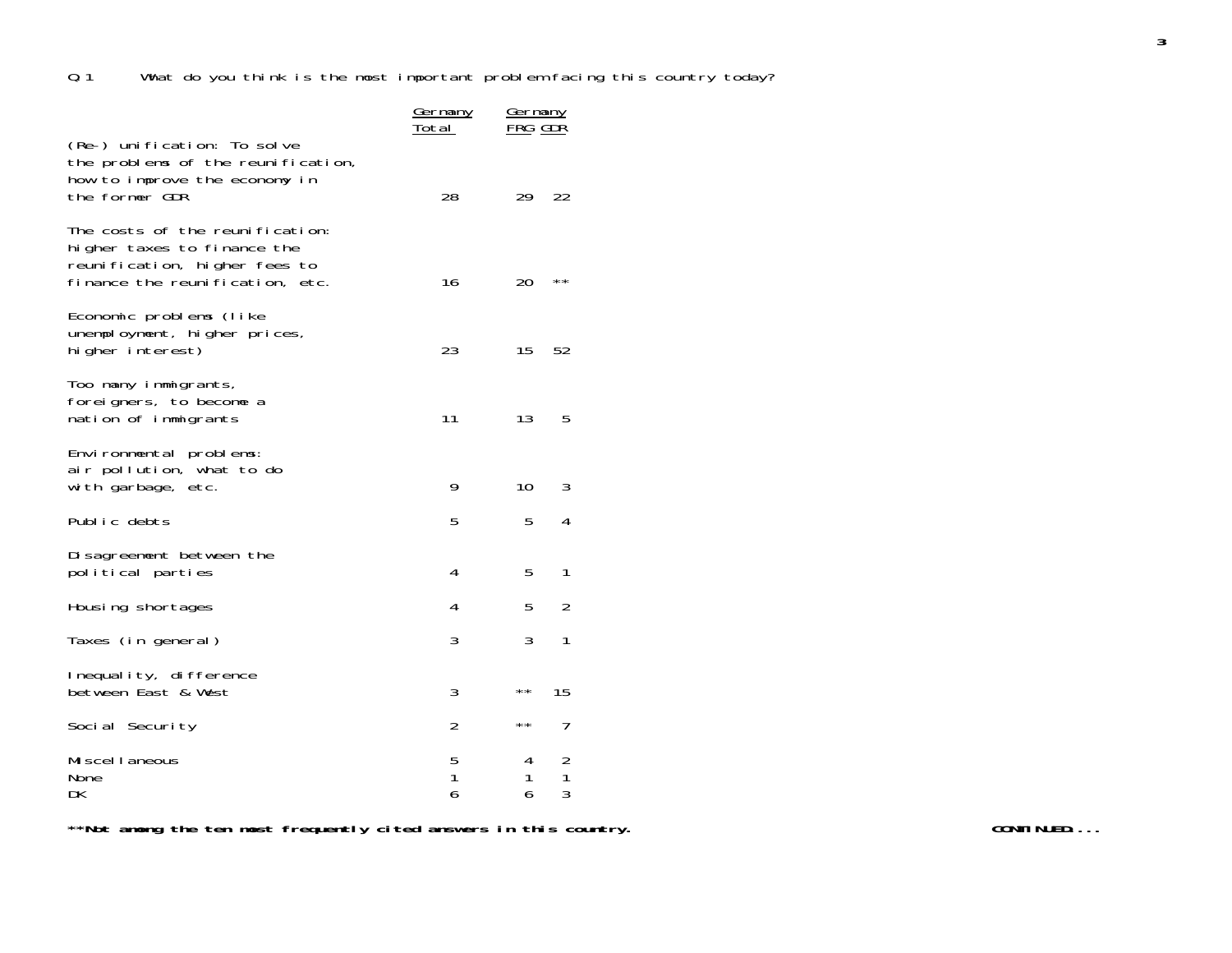|                                                                                                                                   | Czech |
|-----------------------------------------------------------------------------------------------------------------------------------|-------|
| Economic problems, economic<br>reform, economic situation<br>in Czechoslovakia                                                    | 52    |
| Unemployment, shortage of jobs                                                                                                    | 22    |
| To pass the new constitution<br>to solve the problems of<br>federation, the form of the state,<br>relations of Czechs and Slovaks | 15    |
| Increase in prices of consumer<br>goods and of food                                                                               | 8     |
| To speed up the process of<br>social and economic changes in<br>Czechoslovaki a                                                   | 5     |
| Moral attitudes and interpersonal<br>rel ations                                                                                   | 5     |
| To introduce laws that would<br>quarantee civil rights and<br>democracy                                                           | 4     |
| Ecology, water and air pollution                                                                                                  | 4     |
| Decent conditions for old and<br>di sabled people                                                                                 | 3     |
| Mi scel I aneous                                                                                                                  | 7     |
| None                                                                                                                              | 0     |
| DK                                                                                                                                | 4     |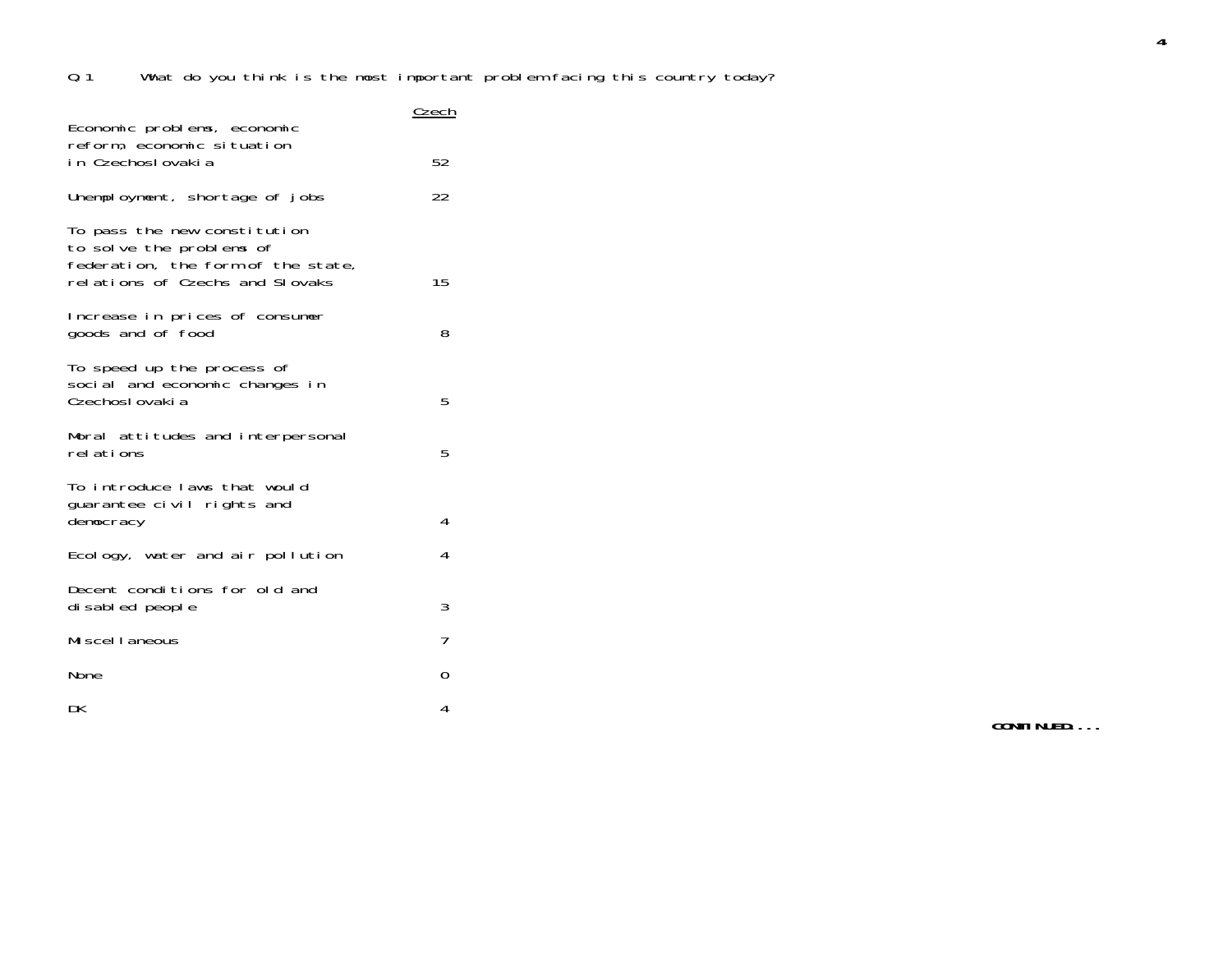|                                                                     | <u>Hungary</u> |
|---------------------------------------------------------------------|----------------|
| Economic situation in general                                       | 34             |
| Unemployment                                                        | 28             |
| Financial situation standard<br>of living, cost of living, salaries | 17             |
| Prices, price rise                                                  | 13             |
| Inflation                                                           | 11             |
| Poverty/pauperization                                               | 11             |
| Large state debt                                                    | 9              |
| Ownership, privatization<br>reprivatization                         | 5              |
| General deterioration<br>of situation                               | 4              |
| Multi-party/parliamentary<br>system, fights of the parties          | 4              |
| Public mood, pessimism                                              | 3              |
| Situation of the retired,<br>low pensions                           | 3              |
| Other                                                               | 10             |
| Not reported                                                        | 6              |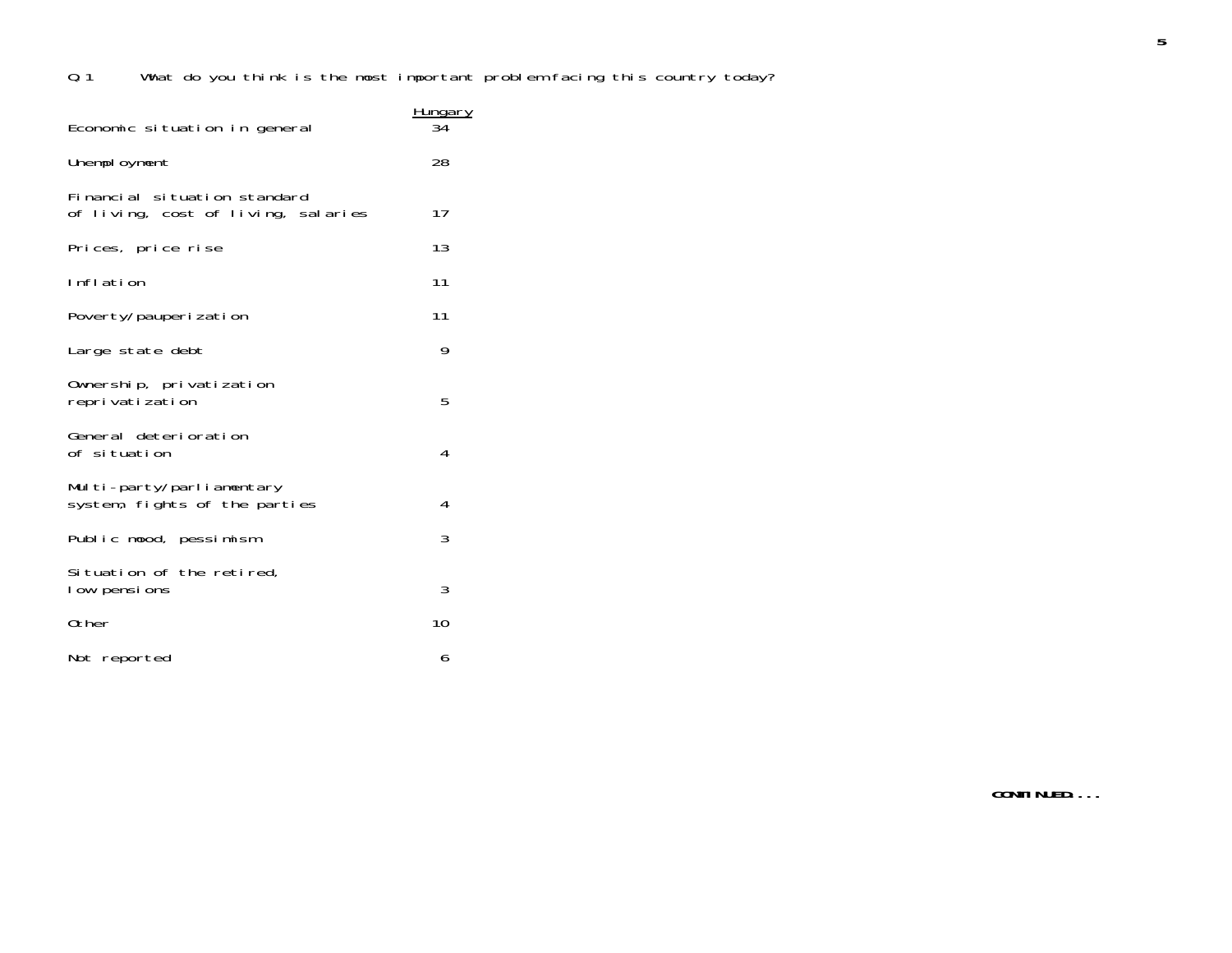| Peace in the country, political                                                                                                       | P <u>ol and</u> |
|---------------------------------------------------------------------------------------------------------------------------------------|-----------------|
| stability, social tensions,<br>strikes, protests                                                                                      | 6               |
| Recession, decline of production                                                                                                      | 4               |
| The efficient functioning and<br>development of the democratic system                                                                 | 4               |
| The life start of young people,<br>bleak prospects for the future,<br>young people's problems of getting<br>a start and settling down | 3               |
| Unemployment                                                                                                                          | 29              |
| The economy                                                                                                                           | 27              |
| The condition of agriculture                                                                                                          | 15              |
| Living conditions of the society                                                                                                      | 12              |
| Wages: decline of real value of<br>wages, necessity of honest pay<br>for hard work                                                    | 8               |
| Housing, shortage of flats, no<br>housing credits available for<br>average people                                                     | 8               |
| Inflation                                                                                                                             | 7               |
| Social policy of the<br>state: necessity of helping<br>the poor, the weaker, raising<br>pensions, benefits                            | 7               |
| 0ther                                                                                                                                 | 21              |
| Don't Know                                                                                                                            | 4               |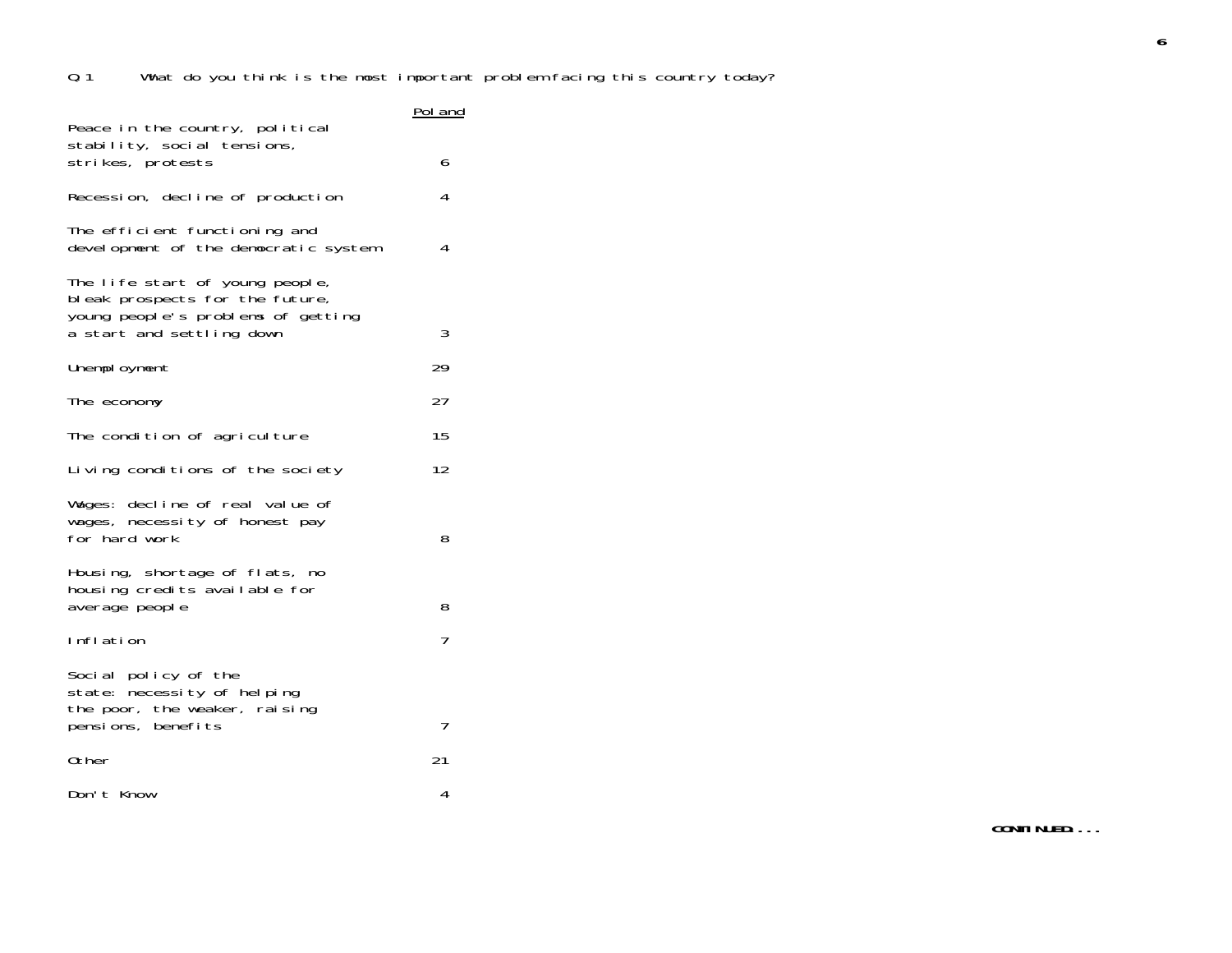| Political crisis/chaos  | Bulgaria<br>6  |
|-------------------------|----------------|
| Political reform        | 4              |
| Civil peace             | 3              |
| Economic crisis         | 4              |
| Economic reform         | 6              |
| Low living standard     | 13             |
| Unemployment            | 9              |
| Increase of criminality | 6              |
| Miscellaneous           | $\overline{2}$ |
| DK/NA                   | 42             |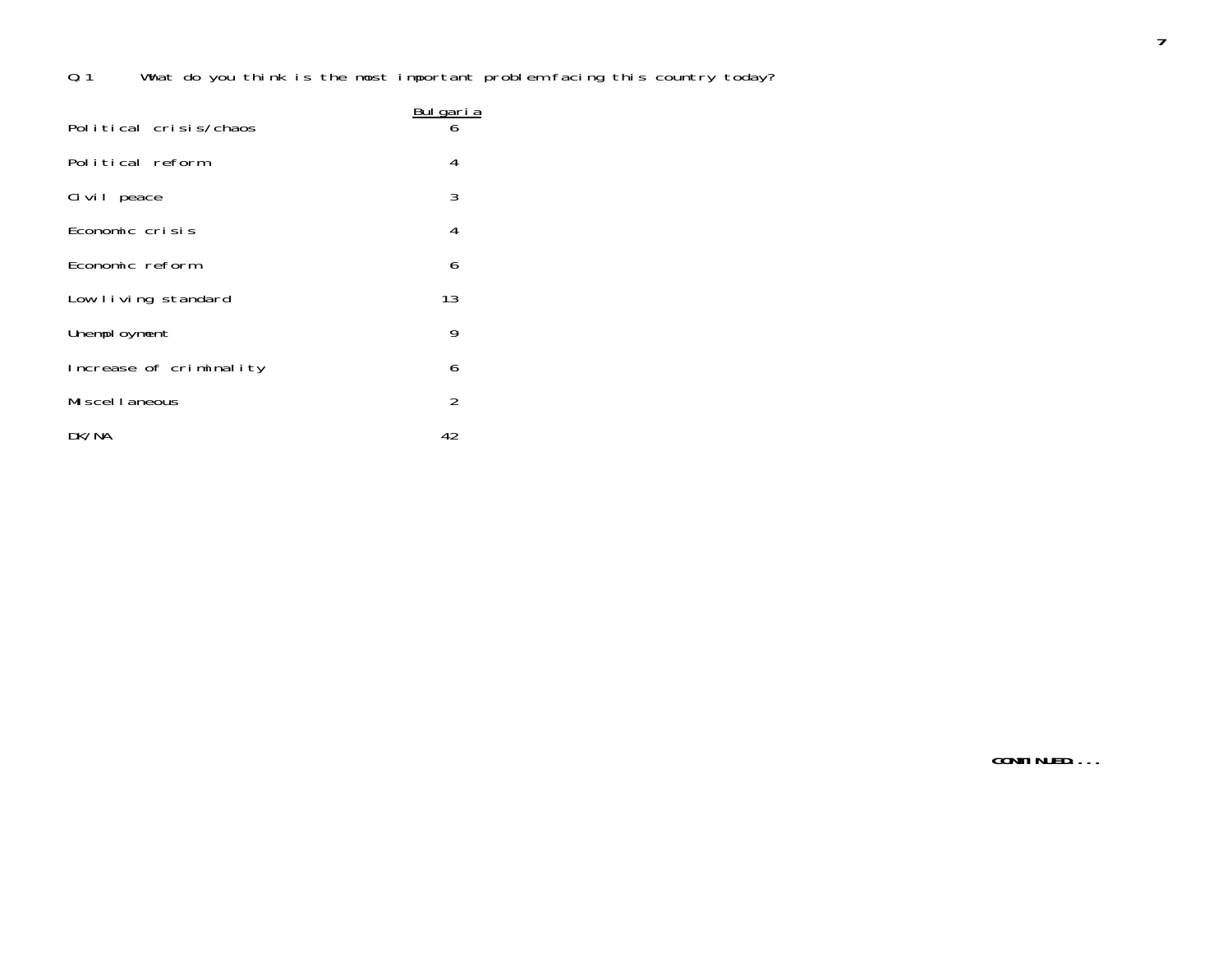|                                           | <u>Russia</u>  | Ukraine |
|-------------------------------------------|----------------|---------|
| Solution of economic problems             |                | 40      |
| Save the country from<br>economic crisis  | 19             | 20      |
| Threat of starvation and<br>food problems | 18             | 14      |
| Solve political problems                  | 8              | 10      |
| Lower the prices                          | 5              | 6       |
| Political crisis                          | 6              | 5       |
| Lack of stability and order               | 5              | 5       |
| Nationality problems                      | 5              | 6       |
| Ecol ogy                                  | **             | 5       |
| Problems related to<br>political leaders  | $\overline{2}$ | $* *$   |
| Cultural and moral problems               | $\overline{2}$ | 3       |
| Transition to a market economy            | 3              | 3       |
| 0ther                                     | 12             | 11      |
| No reported                               | 4              | 2       |

\*\*Not among the ten most frequently cited answers in this country. **The contract of the CONTINUED...**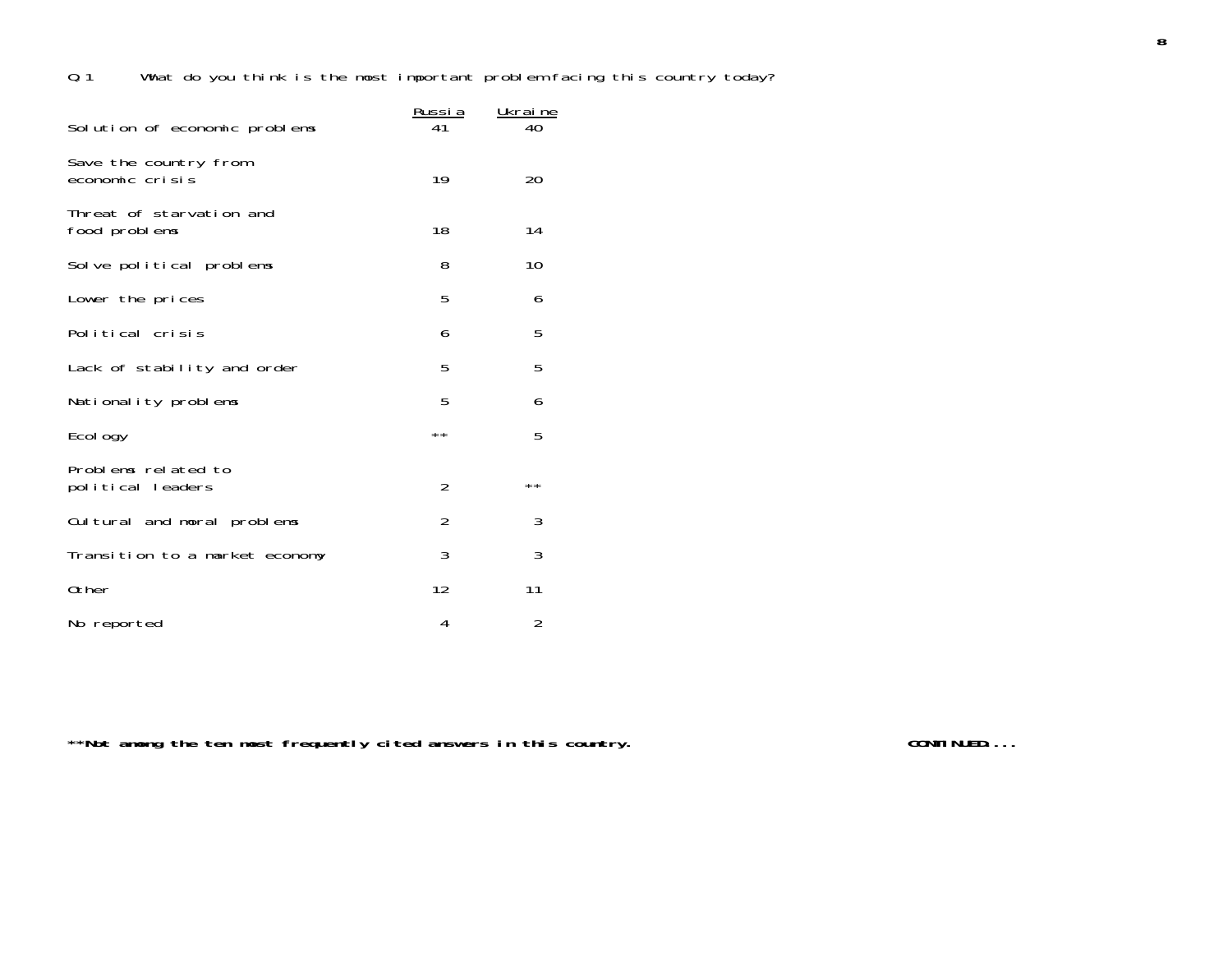| Independence of Lithuania   | ∟i thuani a<br>52 |
|-----------------------------|-------------------|
| General economic conditions | 27                |
| Low standard of living      | 9                 |
| Critics of authorities      | 4                 |
| Soviet army                 | 3                 |
| Unemployment                | 2                 |
| Mi scel I aneous            | 8                 |
| DK                          | 5                 |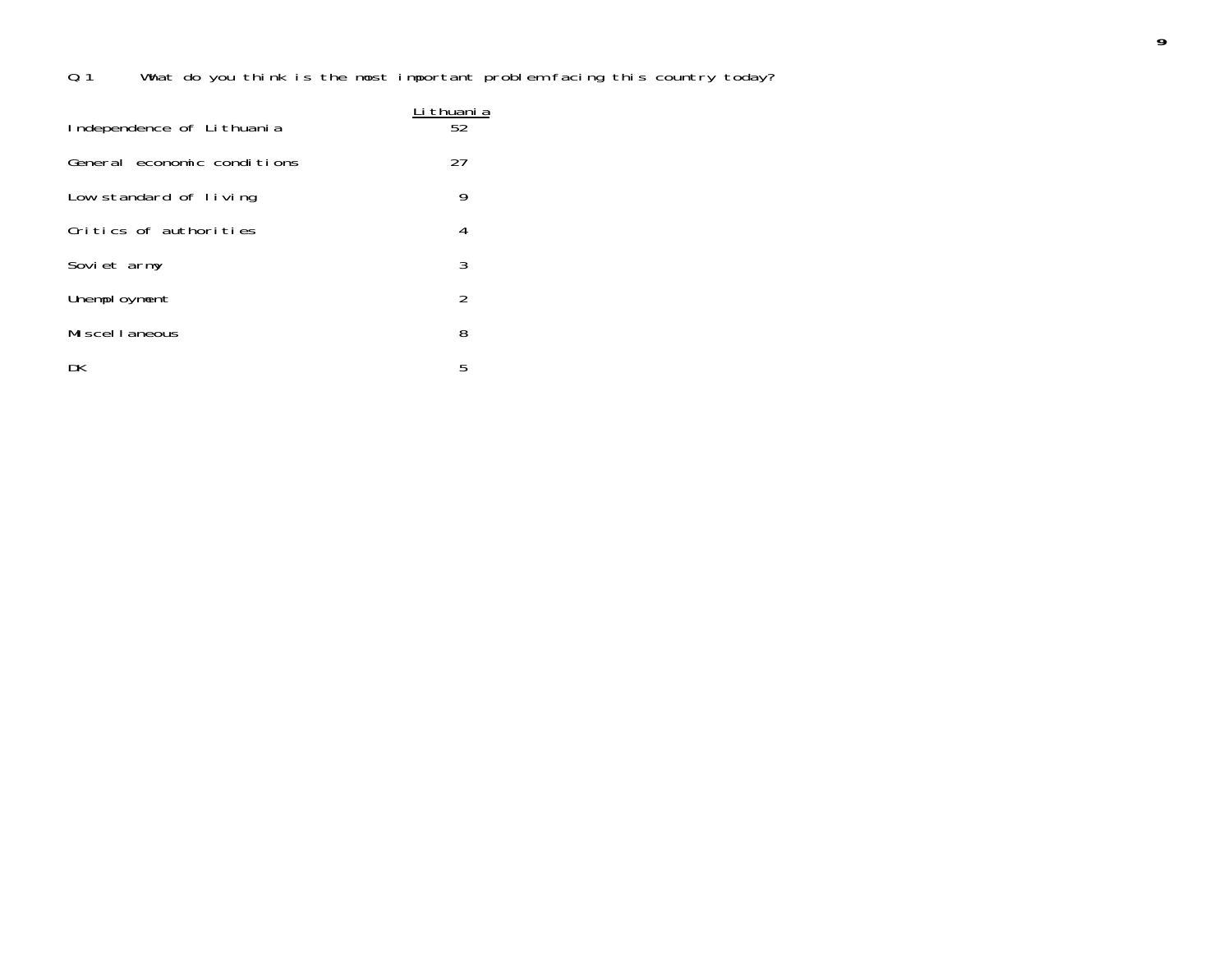Q.2 If you were able to do so, would you like to go and settle in another country? If yes - Which one?

|       | UK               | <b>France</b>   | <u>Spain</u>    | <u>Italy</u> | <u>Germany</u><br>Total         | <u>Germany</u><br>FRG GDR                                                       | <u>Czech</u> | Hun-<br><u>qary</u> | Po- | Bul -<br><u>land garia</u> | <u>Russia</u>   | <u>Ukraine</u>  | Li th-<br><u>uani a</u> |
|-------|------------------|-----------------|-----------------|--------------|---------------------------------|---------------------------------------------------------------------------------|--------------|---------------------|-----|----------------------------|-----------------|-----------------|-------------------------|
| 1 Yes | 36               | 30              |                 | 24           | -14                             | 14<br>15                                                                        | 18           | - 14                | 17  | 19                         | 25              | 28              | 28                      |
| 2 No  |                  | 66              | 85              | 74           | 79                              | - 80<br>78                                                                      | 79           | 84                  | 80  | 76                         | 66              | 64              | 66                      |
| 9 Dk  | $\overline{100}$ | $\frac{4}{100}$ | $\frac{1}{100}$ |              | $\frac{2}{100}$ $\frac{7}{100}$ | $\frac{7}{100}$ $\frac{6}{100}$ $\frac{3}{100}$ $\frac{2}{100}$ $\frac{3}{100}$ |              |                     |     | $\frac{5}{100}$            | $\frac{9}{100}$ | $\frac{8}{100}$ | $rac{6}{100}$           |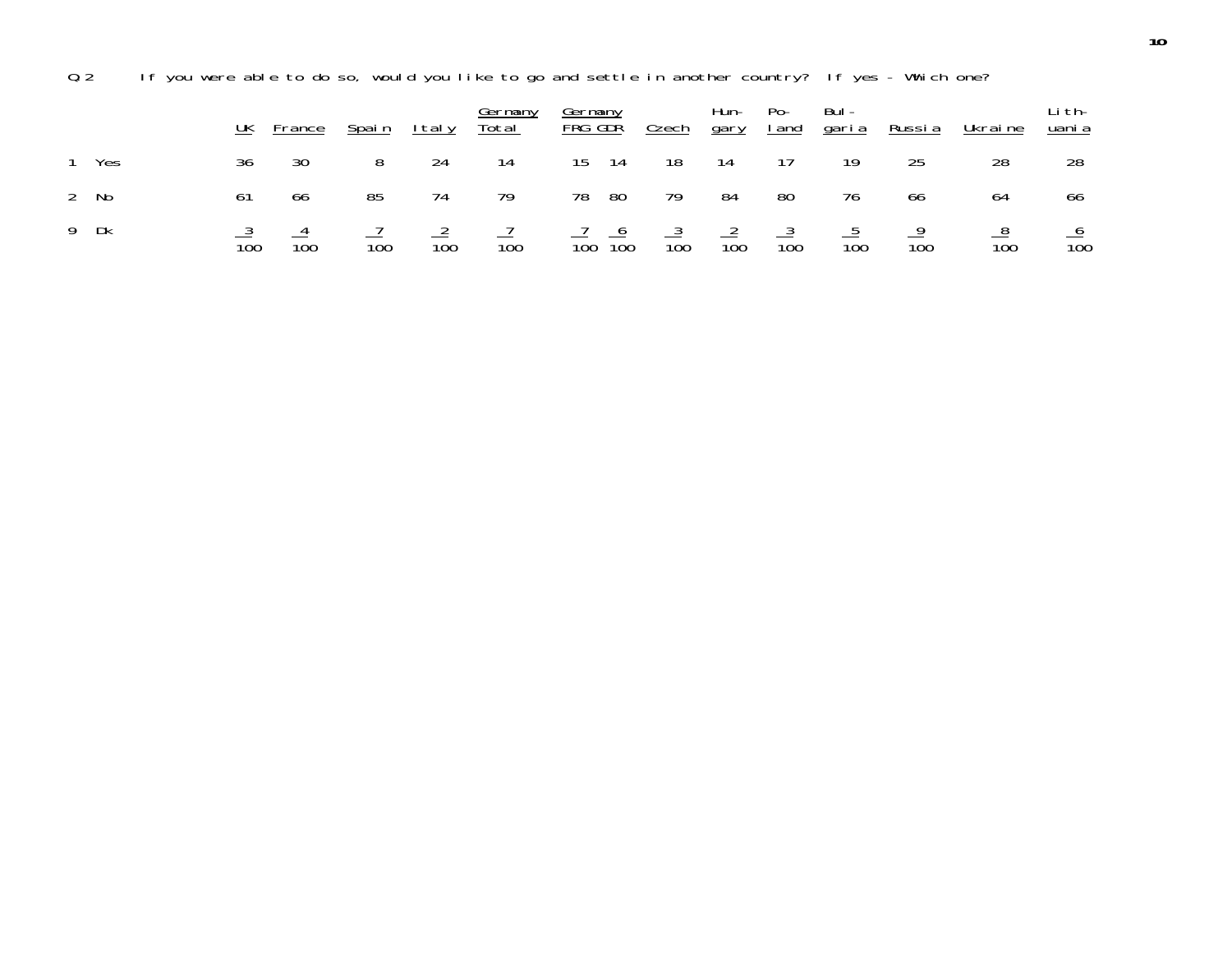Q.3 If you had a child starting out in life today, what occupation would you most like to see him or her pursue?

|                                                     | <u>UK</u>      | <b>France</b>  | Spain          | <u>Italy</u>   | Germany<br>Total | Germany<br>FRG | GDŘ            | Czech          | Hun-<br>gary   | $Po-$<br><u>I</u> and | $Bul -$<br>garia | Russia         | Ukraine        | Li th-<br>uani a |
|-----------------------------------------------------|----------------|----------------|----------------|----------------|------------------|----------------|----------------|----------------|----------------|-----------------------|------------------|----------------|----------------|------------------|
| Engineer/<br>Scientist                              | 7              | 13             | 10             | 12             | 12               | 14             | 9              | $\overline{7}$ | 3              | $\overline{7}$        | 11               | 10             | $\overline{1}$ | 8                |
| Doctor                                              | 13             | 13             | 21             | 15             | 11               | 12             | $\overline{7}$ | 10             | $\overline{4}$ | 22                    | 15               | 17             | 17             | 18               |
| Skilled worker<br>or craftsman                      | 9              | 6              | 4              | 8              | 14               | 10             | 28             | 20             | 15             | 9                     | 9                | 10             | 7              | 8                |
| Lawyer                                              | 11             | 3              | 11             | 8              | 6                | 6              | $\overline{7}$ | $\overline{7}$ | $\overline{2}$ | 9                     | 5                | 8              | 11             | 5                |
| Farmer                                              | $\star\star$   | $\star\star$   | $\star\star$   | $\overline{2}$ | $\star\star$     | $\star\star$   | $\star\star$   | $\star\star$   | $\star\star$   | $\overline{2}$        | 6                | 4              | 8              | 6                |
| Manager/<br>Executive/<br>Official in<br>a business | $\overline{7}$ | 3              | 5              | 4              | 8                | 8              | 5              | 7              | 6              | 5                     | 8                | 4              | 4              | 8                |
| Service worker                                      | 1              | $\star\star$   | $\overline{2}$ | $\star\,\star$ | 4                | $\overline{4}$ | 5              | $\mathfrak{Z}$ | $\overline{4}$ | $\star\,\star$        | 1                | 3              | 3              | $\star\star$     |
| Teacher                                             | $\overline{4}$ | 8              | 5              | $\overline{4}$ | 5                | 5              | $\overline{4}$ | 5              | $\star\star$   | 5                     | 5                | 3              | $\overline{1}$ | 3                |
| Owner of<br>a store                                 | $\star\,\star$ | $\overline{2}$ | $\overline{2}$ | $\overline{4}$ | $\star\,\star$   | $\star\star$   | $\star\star$   | 6              | $\star\,\star$ | 5                     | 4                | $\sqrt{3}$     | 8              | 5                |
| Writer/<br>Journal ist                              | $\star\star$   | $\star\star$   | $\star\star$   | $\overline{2}$ | $\overline{2}$   | $\overline{2}$ | $\star\star$   | $\star\,\star$ | $\star\star$   | $\star\star$          | 1                | $\star\,\star$ | 3              | $\star\star$     |
| Artist                                              | $\star\,\star$ | 1              | $\star\star$   | $\star\,\star$ | $\star\,\star$   | $\star\,\star$ | $\star\star$   | $\star\,\star$ | $\star\,\star$ | $\star\,\star$        | $\overline{2}$   | $\star\,\star$ | $\star\star$   | $\star\star$     |
| Musician                                            | $\mathbf{1}$   | $\star\,\star$ | $\star\star$   | $\star\,\star$ | $\star\,\star$   | $\star\,\star$ | $\star\star$   | $\star\,\star$ | $\star\,\star$ | $\star\,\star$        | $\overline{2}$   | $\star\,\star$ | $\star\star$   | 4                |
| Clergyman/Nun                                       | $\star\star$   | $\star\star$   | $\star\star$   | $\star\star$   | $\star\star$     | $\star\star$   | $* *$          | $\star\star$   | $\star\star$   | 5                     | $\star$          | $\star\star$   | $\star\star$   | 3                |
| Computer worker,<br>programmer                      | $\star\,\star$ | $\star\star$   | $\star\star$   | $\star\star$   | $\star\star$     | $\star\star$   | $\star\star$   | $\star\,\star$ | 6              | $\star\star$          | $\star\,\star$   | $\star\,\star$ | $\star\star$   | $\star\star$     |

**\*Less than .5% \*\*Not among the ten most frequently cited answers in this country.**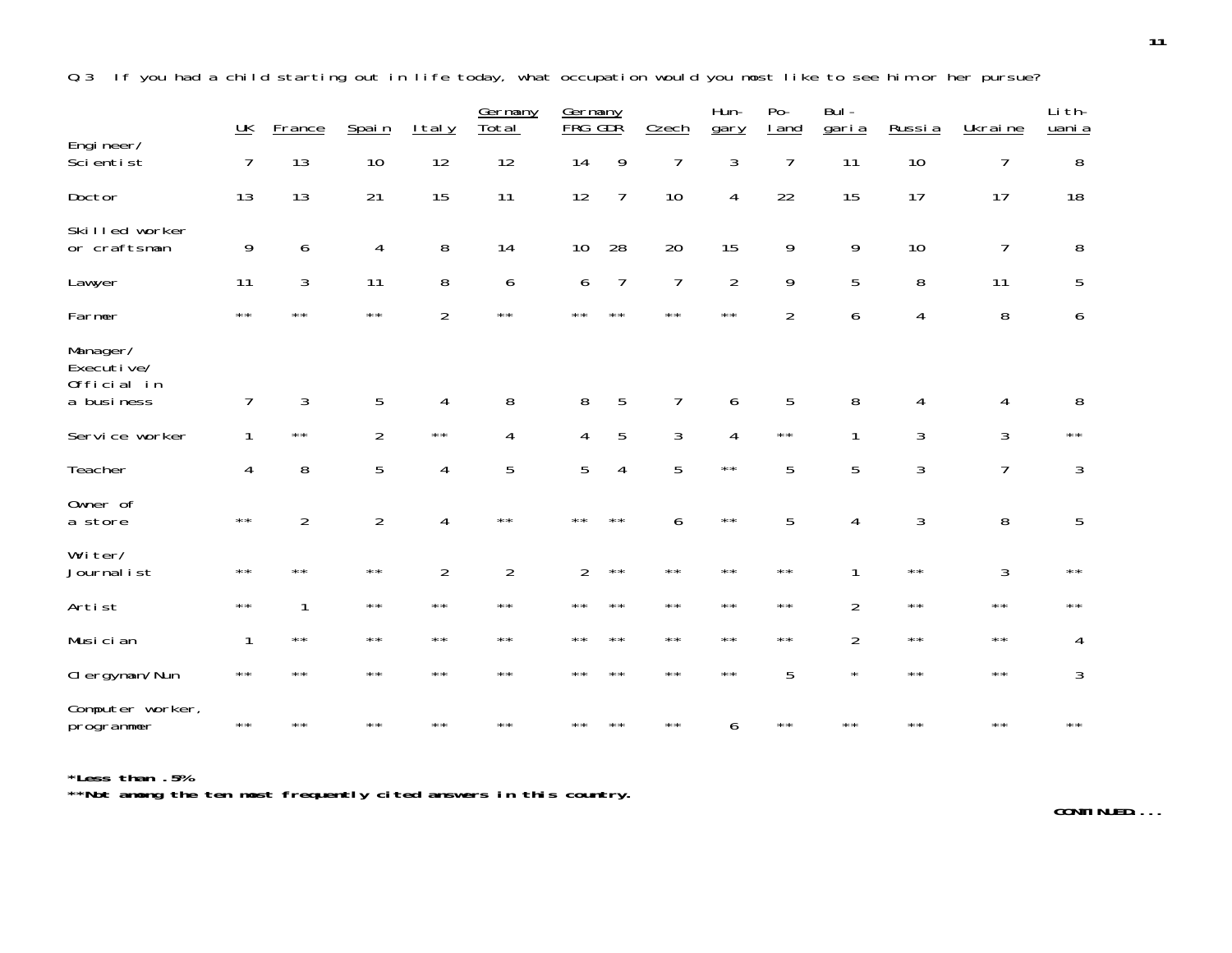**Q.3 CONTINUED....**

|                                       |                                |                       |                  |                  | Germany              | Germany<br><b>FRG</b> | <u>GDŘ</u>       |                       | Hun-             | $Po-$               | Bul -                        |                  |                  | Li th-           |
|---------------------------------------|--------------------------------|-----------------------|------------------|------------------|----------------------|-----------------------|------------------|-----------------------|------------------|---------------------|------------------------------|------------------|------------------|------------------|
| Banking                               | $\underline{\mathsf{UK}}_{**}$ | <u>France</u><br>$**$ | Spai n           | ltaly            | <u>Total</u><br>$**$ | $* *$                 | $***$            | <b>Czech</b><br>$***$ | gary             | <u>I and</u><br>$*$ | <u>garia</u><br>$\star\star$ | <u>Russia</u>    | Ukraine<br>$***$ | uani a<br>$**$   |
| Profession in<br>the foreign trade    | $\star\star$                   | $\star\star$          | $* *$            | $\star\star$     | $\star\star$         | $\star\star$          | $\star\star$     | $\star\star$          | 3                | $\star\star$        | $\star\star$                 | $\star\star$     | $\star\star$     | $\star\star$     |
| Politician                            | $\star\star$                   | $\star\star$          | $\star\star$     | $\star\star$     | $\star\star$         | $\star\star$          | $\star\star$     | $\star\star$          | 3                | $\star\star$        | $\star$                      | $\star\star$     | $\star\star$     | $\star\star$     |
| Clerical/Office<br>worker             | 4                              | $\overline{2}$        | $\overline{2}$   | 13               | 3                    | 3                     | 4                | $\star\star$          | $\star\star$     | $\star\star$        | $\overline{2}$               | $\star\star$     | $\star\star$     | $\star\star$     |
| Nurse                                 | 4                              | $\star\star$          | $\overline{2}$   | $\star\,\star$   | 3                    | 3                     | 3                | $\overline{4}$        | $\star\star$     | $\overline{2}$      | $\overline{2}$               | $\star\star$     | $\star\star$     | $\star\,\star$   |
| Salesman/woman                        | $* *$                          | $* *$                 | $\star\star$     | $\star\star$     | $\star\star$         | $\star\star$          | $\star\star$     | $\overline{2}$        | $\star\star$     | $\star\star$        |                              | $\star\star$     | $\star\star$     | $\star\star$     |
| Cook/Chef                             | $\star\star$                   | $\star\star$          | $**$             | $\star\star$     | $\star\star$         | $\star\star$          | 3                | $\star\star$          | $\star\star$     | $\star\star$        |                              | $\star\star$     | $\star\star$     | $\star\star$     |
| Semi-skilled<br>worker                | $\star\star$                   | 3                     | $\star\star$     | $\star\star$     | $\star\star$         | $***$                 | $***$            | $\star\star$          | $\star\star$     | $\star\star$        | $\overline{2}$               | $\star\star$     | $\star\star$     | $\star\star$     |
| Anything that my<br>child wants to be | $\star\star$                   | $\star\star$          | $\star\star$     | $\star\star$     | $\star\star$         | $\star\star$          | $\star\star$     | $\star\star$          | $\overline{4}$   | $\star\star$        | $\star\star$                 | $\star\star$     | $\star\star$     | $\star\star$     |
| 0ther                                 | 21                             | 24                    | 16               | 18               | 13                   | 12                    | 13               | 15                    | 18               | 16                  | $\mathbf 0$                  | 20               | 17               | 17               |
| DK                                    | <u>18</u><br>10 <sub>0</sub>   | $\frac{22}{100}$      | $\frac{20}{100}$ | $\frac{10}{100}$ | $\frac{19}{100}$     | $\frac{21}{100}$      | $\frac{12}{100}$ | $\frac{13}{100}$      | $\frac{28}{100}$ | $\frac{12}{100}$    | $\frac{23}{100}$             | $\frac{18}{100}$ | $\frac{8}{100}$  | $\frac{15}{100}$ |

**\*Less than .5% \*\*Not among the ten most frequently cited answers in this country.**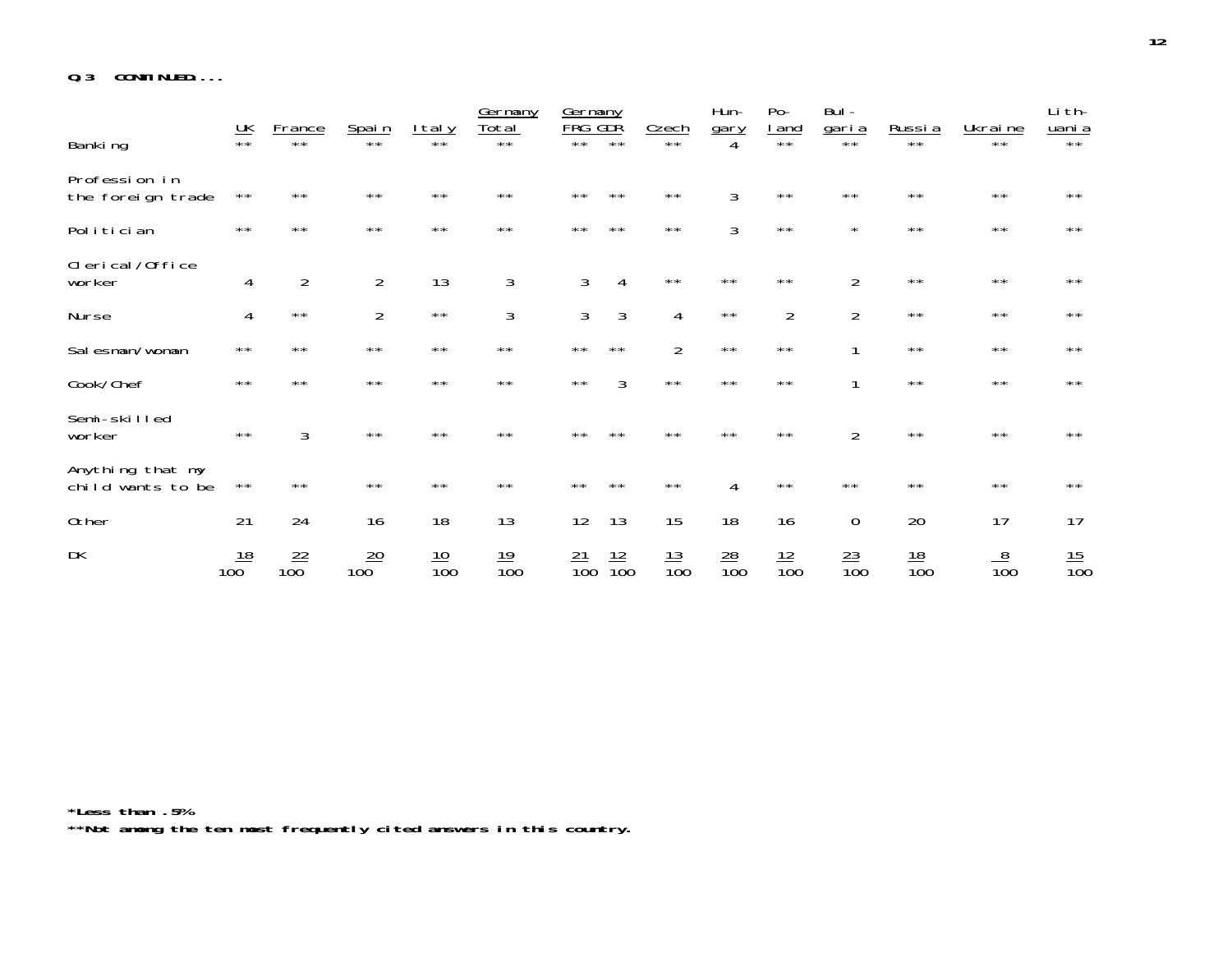\*0.4 Do you strongly approve, approve, disapprove or strongly disapprove of the way **incles and the solution** is handling his job as President.....?

|                                                       | $\frac{UK}{56}$  | France                 | <u>Spain</u>     | taly             | Germany<br><u>Total</u> | Germany<br>FRG GDR |                  | <u>Czech</u>     | Hun-<br>gary           | $Po-$<br><u>i and</u> | Bul-<br><u>garia</u> | Russia           | Ukraine  | Li th-<br><u>uani a</u> |
|-------------------------------------------------------|------------------|------------------------|------------------|------------------|-------------------------|--------------------|------------------|------------------|------------------------|-----------------------|----------------------|------------------|----------|-------------------------|
| Total Approve<br>Strongly                             |                  | 51                     | $\overline{51}$  | $\overline{32}$  | 41                      | 40                 | 44               | 68               | $\overline{34}$        | 42                    | 69                   | 22               | 19       | 12                      |
| approve<br>$\overline{2}$<br>Approve                  | 49               | 9<br>42                | 16<br>35         | 5<br>27          | 34                      | 33                 | 37               | 28<br>40         | 31                     | 6<br>36               | 58                   | 19               | 18       | 10                      |
| Total Disapprove<br>Di sapprove<br>3<br>Strongly<br>4 | 30<br>22         | 35<br>24               | 35<br>22         | 52<br>25         | 52<br>33                | 53<br>33           | 49<br>33         | 28<br>19         | 49<br>36               | 46<br>31              | 19<br>16             | 69<br>43         | 74<br>52 | 85<br>56                |
| di sapprove                                           | 8                |                        | 13               | 27               | 19                      | 20                 | 16               | 9                | 13                     | 15                    |                      | 26               | 22       | 29                      |
| DK<br>9                                               | $\frac{14}{100}$ | 14<br>$\overline{100}$ | $\frac{14}{100}$ | $\frac{16}{100}$ | $\overline{10}0$        | $\overline{10}0$   | $\overline{100}$ | $\overline{10}0$ | 17<br>$\overline{10}0$ | $\frac{12}{100}$      | $\frac{12}{100}$     | $\overline{10}0$ | 100      | $\overline{10}0$        |

Q.5a Do you strongly approve, approve, disapprove, or strongly disapprove of the way Boris Yeltsin is handling his job as President of the Russian Republic?

| Total Approve         | Russi a    |
|-----------------------|------------|
| 1 Strongly approve    | 39         |
| 2 Approve             | 33         |
| Total Disapprove      | 47         |
| 3 Di sapprove         | 32         |
| 4 Strongly disapprove | 15         |
| 9 DK                  | <u> 14</u> |

**\*In the UK we asked of John Major, Prime Minister; in France Francois Mitterrand, President; in Spain Felipe Gonzalez, Prime Minister; in Italy Giulio Andreotti, President; in Germany Helmut Kohl, Chancellor; in Czechoslovakia Vaclav Havel, President; in Hungary Jozef Antall, Prime Minister; in Poland Lech Walesa, President; in Bulgaria Dimitur Popov, Prime Minister; in Russia, the Ukraine and Lithuania Mikhail Gorbachev, President.**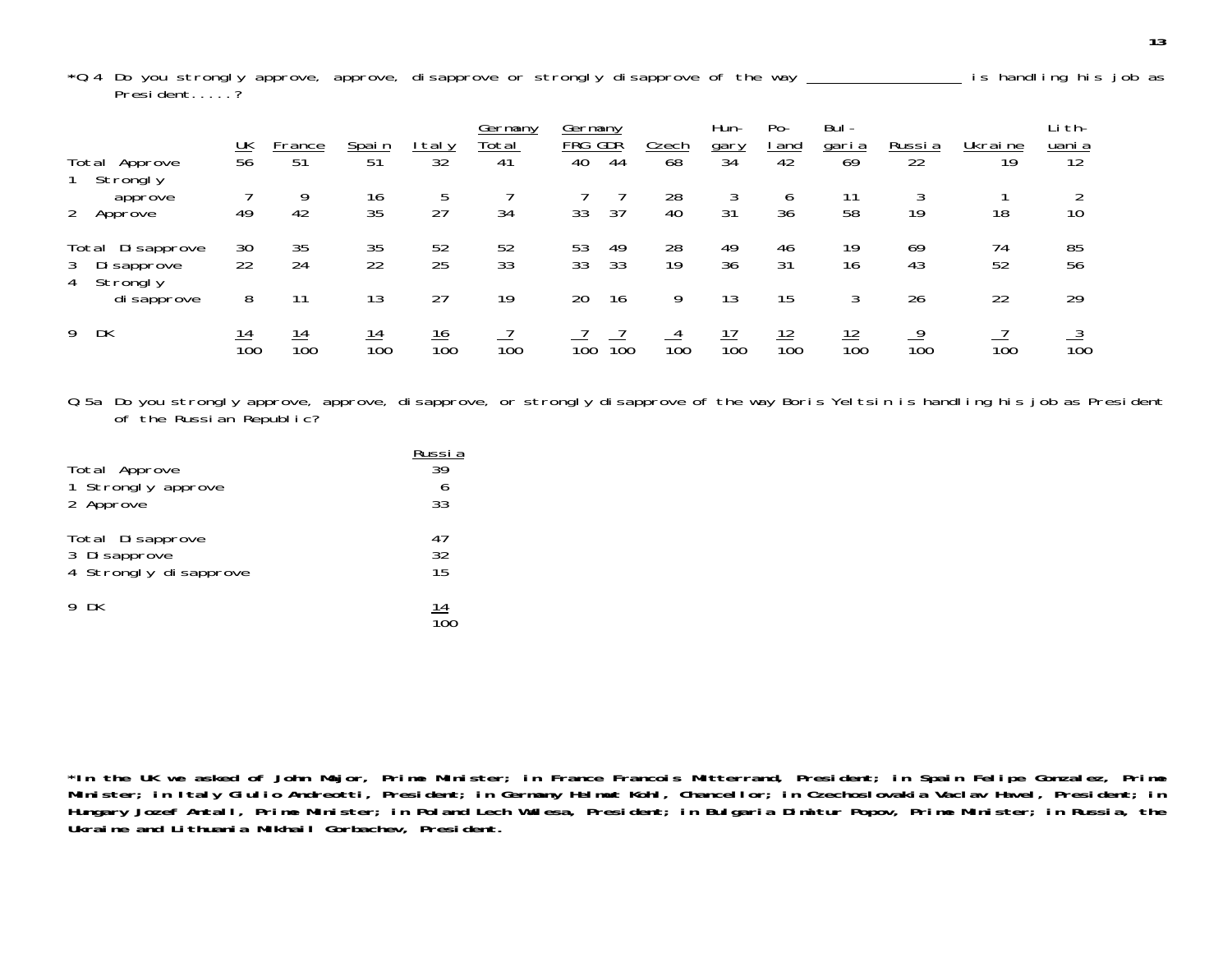Q.5b Do you strongly approve, approve, disapprove, or strongly disapprove of the way V. Fokin is handling his job as President of the Ukraine Republic?

| Total Approve                          | Ukraine<br>36 |
|----------------------------------------|---------------|
| 1 Strongly approve<br>2 Approve        | 2<br>34       |
| Total Disapprove                       | 31            |
| 3 Di sapprove<br>4 Strongly disapprove | 24            |
| - DK<br>9                              | <u>33</u>     |

Q.5c Do you strongly approve, approve, disapprove, or strongly disapprove of the way V. Landsbergis is handling his duties as the Chairman of the Supreme Council of Lithuania?

| Total Approve                          | Li thuani a<br>56 |
|----------------------------------------|-------------------|
| 1 Strongly approve<br>2 Approve        | 12<br>44          |
| Total Disapprove                       | 38                |
| 3 Di sapprove<br>4 Strongly disapprove | 31                |
| 9 DK                                   |                   |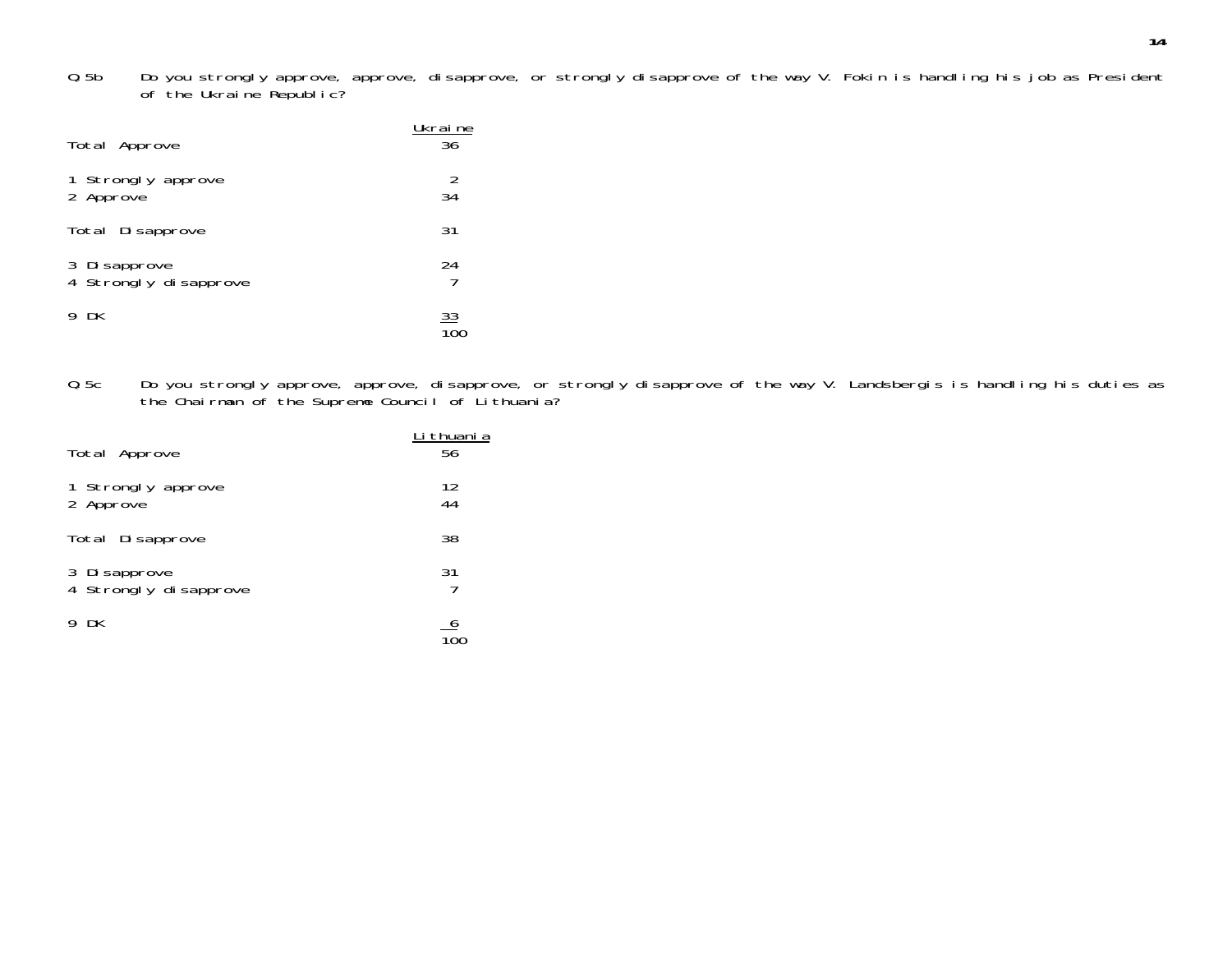Q.6 All of us want certain things out of life. When you think about what really matters in your own life, what are your wishes and hopes for the future, if you are to be happy?

|                                                  | UK             | France         | Spain          | <b>Italy</b>   | Germany<br>Total | Germany<br>FRG GDŘ |              | Czech        | Hun-<br>gary | $Po-$<br>I and | $Bul -$<br>garia | Russia         | Ukraine        | Li th-<br>uani a |
|--------------------------------------------------|----------------|----------------|----------------|----------------|------------------|--------------------|--------------|--------------|--------------|----------------|------------------|----------------|----------------|------------------|
| General economic<br>conditions                   | $\overline{4}$ | 5              | 13             | 5              | 3                | $\star\star$       | 5            | 14           | 12           | 10             | 12               | 20             | 18             | 11               |
| Personal economic<br>si tuation                  | 33             | 26             | 14             | 11             | 12               | 11                 | 18           | 6            | 24           | 29             | 22               | 14             | 20             | 12               |
| Family financially<br>stable                     | 8              | 18             | $\overline{7}$ | 12             | $\star\star$     | $\star\star$       | 4            | 14           | 22           | 13             | 9                | 10             | 10             | 5                |
| Job/work<br>si tuation                           | 19             | 34             | 31             | 22             | 24               | 18                 | 43           | 25           | 15           | 14             | 18               | 12             | 12             | 10               |
| Own personal<br>happi ness                       | 16             | $\overline{7}$ | 18             | 14             | 12               | 13                 | 5            | 8            | 13           | 5              | 5                | 11             | 10             | 8                |
| Civil peace and<br>consensus in<br>the country   | $\star\star$   | $* *$          | $* *$          | $\star\star$   | $\star\star$     | **                 | $* *$        | $* *$        | $\star\star$ | $\overline{2}$ | $\star\star$     | $\overline{7}$ | $\overline{7}$ | $\star$          |
| Family well-<br>being/Family life                | 14             | 23             | 8              | 15             | 13               | 14                 | 7            | 15           | 8            | 11             | 9                | 8              | $\overline{1}$ | 12               |
| Freedom                                          | $***$          | $\star\star$   | $\star\star$   | $\star\star$   | $\overline{2}$   | 3                  | $\star\star$ | $\star\star$ | $\star\star$ | $\star\star$   | $\overline{7}$   | $\star\star$   | $\overline{1}$ | 21               |
| War/Peace                                        | 9              | 10             | 12             | 4              | 17               | 16                 | 19           | 7            | 6            | 5              | $\overline{2}$   | 6              | $\overline{1}$ | $\star\star$     |
| Good heal th                                     | 31             | 41             | 36             | 32             | 55               | 58                 | 46           | 34           | 15           | 21             | 21               | 8              | 5              | 11               |
| Better housing<br>opportunities                  | 7              | 6              | 5              | $\mathfrak{Z}$ | $\star\,\star$   | $\star\star$       | 3            | 3            | 6            | 13             | 4                | $\star\star$   | $\star\,\star$ | 4                |
| Children's<br>happiness/<br>Children's<br>future | 3              | $\star\star$   | $\star\star$   | **             | **               | $* *$              | $**$         | $\star\star$ | $\star\star$ | $* *$          | $\star\star$     | 4              | 6              | 8                |

**\*Less than .5% \*\*Not among the ten most frequently cited answers in this country.**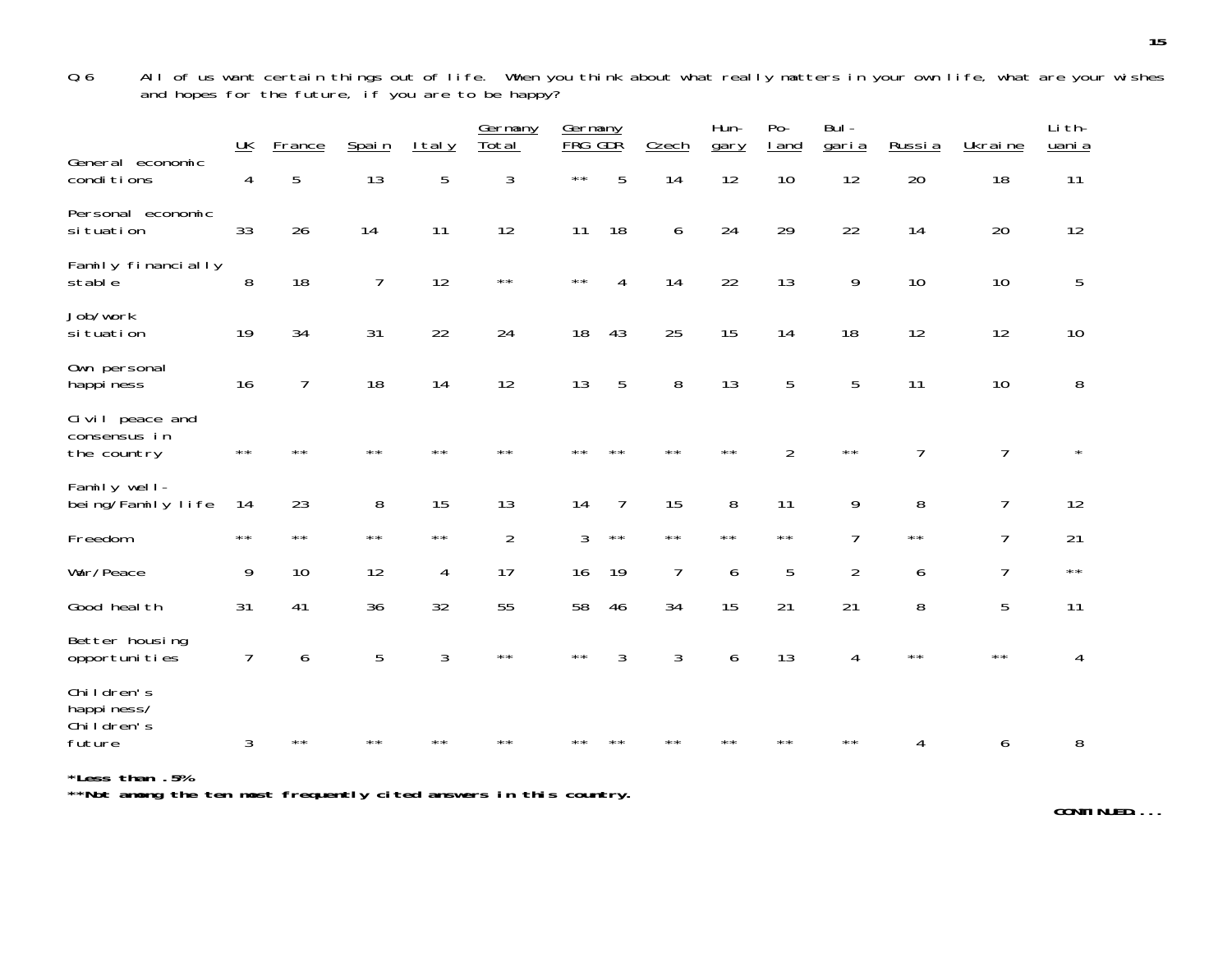| 0.6 |  | CONTINUED |  |  |  |  |
|-----|--|-----------|--|--|--|--|
|-----|--|-----------|--|--|--|--|

|                                                         | UK             | France         | Spain          | I tal y        | Germany<br>Total | Germany<br><b>FRG</b> | GDR            | Czech          | Hun-<br>gary   | $Po-$<br>I and | Bul -<br>garia | Russia         | Ukraine        | Li th-<br>uani a |
|---------------------------------------------------------|----------------|----------------|----------------|----------------|------------------|-----------------------|----------------|----------------|----------------|----------------|----------------|----------------|----------------|------------------|
| Confidence in<br>tomorrow                               | $\star\star$   | $\star\star$   | $\star\star$   | $\star\star$   | $\star\star$     | $\star\star$          | $**$           | $\star\star$   | $\star\star$   | $\star\,\star$ | $\star\star$   | $\star\,\star$ | 5              | $\star\,\star$   |
| Equality and respect<br>for all people                  | $\star\star$   | 5              | $\overline{4}$ | $\overline{2}$ | 3                | 3                     | 4              | 4              | $\overline{4}$ | $\star\star$   | 4              | $\star\star$   | $\star\,\star$ | 3                |
| Quality education<br>for self or<br>family              | $\star\star$   | $\star\star$   | $***$          | $\star\star$   | 3                | $\overline{2}$        | $\mathfrak{Z}$ | $\star\star$   | $\star\star$   | 5              | $\overline{2}$ | $\star\star$   | $\star\star$   | $***$            |
| Security in<br>old age                                  | $\mathfrak{Z}$ | 13             | 3              | 6              | $\overline{4}$   | 4                     | 6              | $\overline{4}$ | 5              | 4              | $\mathbf{1}$   | $\star\,\star$ | $\star\,\star$ | $\star\star$     |
| Political stability<br>in the country                   | $\star\,\star$ | $\star\star$   | $\star\star$   | $\star\,\star$ | $\star\star$     | $\star\star$          | $\star\star$   | $\star\star$   | $\star\star$   | $\star\,\star$ | 23             | $\star\,\star$ | $\star\star$   | $\star\star$     |
| Less crime                                              | $* *$          | $\star\star$   | 3              | $\star\,\star$ | $\star\star$     | $* *$                 | $* *$          | $**$           | $\star\star$   | $\star\star$   | 1              | $\star\star$   | $\star\star$   | **               |
| Human rights/<br>respect of ethics<br>of people/freedom | $\star\,\star$ | $\star\star$   | $\star\star$   | 4              | $\star\star$     | **                    | **             | $\star\star$   | $\star\star$   | $\star\star$   | $\star\star$   | $\star\star$   | $\star\,\star$ | $\star\star$     |
| Safe environment/<br>clean water/air                    | $\star\star$   | $\star\star$   | $\star\star$   | $\star\star$   | 5                | 6                     | $\star\star$   | $\overline{2}$ | $\star\,\star$ | $\star\star$   |                | $\star\star$   | $\star\star$   | $\star\star$     |
| That nothing will<br>change                             | $\star\star$   | $\star\star$   | $\star\star$   | $\star\star$   | $\star\star$     | 3                     | $\star\,\star$ | $\star\star$   | $\star\star$   | $\star\star$   | $* *$          | $\star\star$   | $\star\star$   | $\star\star$     |
| Less unemployment<br>(general)                          | $\star\,\star$ | $\overline{7}$ | $\star\star$   | $\star\star$   | $\star\star$     | $* *$                 | $* *$          | $**$           | $\star\star$   | $\star\star$   | $* *$          | $\star\star$   | $\star\star$   | $\star\star$     |
| Indi vi dual<br>freedoms                                | $\star\star$   | $* *$          | **             | $\star\star$   | $* *$            |                       | **             | $\star\star$   | $* *$          | $\star\star$   | $* *$          | $**$           | $\star\star$   | 4                |
| Faster and<br>successfully carried<br>out economic      |                |                |                |                |                  |                       |                |                |                |                |                |                |                |                  |
| reform                                                  |                |                |                |                |                  |                       |                |                |                |                | 4              | **             |                | $\star\,\star$   |

**\*Less than .5% \*\*Not among the ten most frequently cited answers in this country.**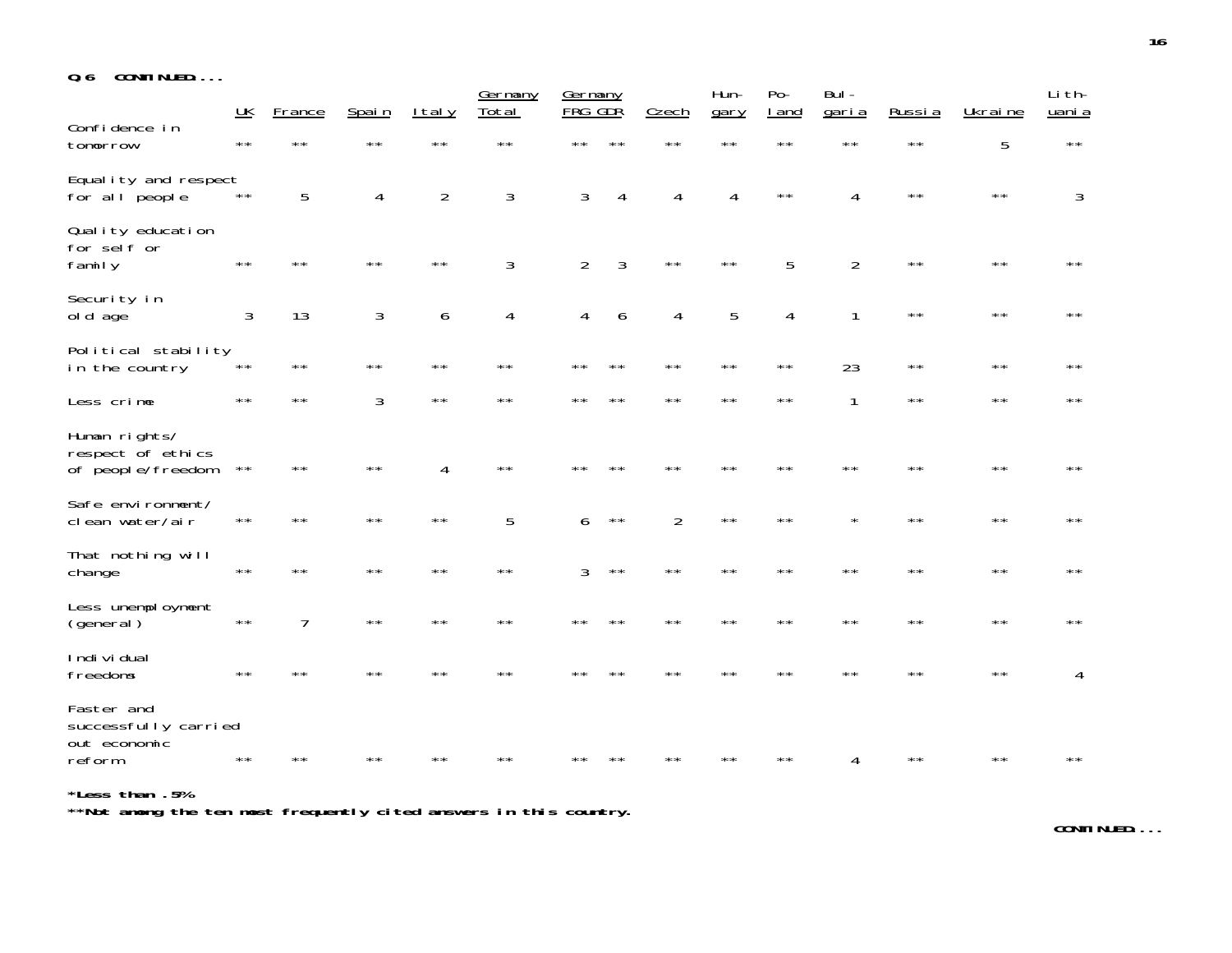#### **Q.6 CONTINUED....**

|                                                                     | <u>UК</u> | <b>France</b> | Spain        | <u>Italy</u> | Germany<br>Total | Germany<br><b>FRG GDR</b> |              | Czech        | Hun-<br>gary | $Po-$<br><u>l and</u> | Bul -<br><u>garia</u> | <u>Russia</u>  | Ukraine      | Li th-<br><u>uani a</u> |
|---------------------------------------------------------------------|-----------|---------------|--------------|--------------|------------------|---------------------------|--------------|--------------|--------------|-----------------------|-----------------------|----------------|--------------|-------------------------|
| To get rid of<br>poverty and become<br>a richer country             | $***$     | $\star\star$  | $***$        | $\star\star$ | $\star\star$     | $\star\star$              | $\star\star$ | $\star\star$ | $\star\star$ | $\star\star$          | 8                     | $\star\star$   | $\star\star$ | $\star\star$            |
| Preservation and<br>future development<br>of state social<br>policy | $***$     | $**$          | $\star\star$ | $\star\star$ | $\star\star$     | $\star\star$              | $\star\star$ | $\star\star$ | $\star\star$ | $\star\star$          | 10                    | $\star\star$   | $\star\star$ | $\star\star$            |
|                                                                     |           |               |              |              |                  |                           |              |              |              |                       |                       |                |              |                         |
| 0ther                                                               | 17        | 27            | 8            | 10           | 9                | 8                         | 4            | 10           |              | 8                     | 6                     | 25             | 28           | 8                       |
| None/No hopes                                                       |           |               |              |              | $\star$          | $\star$                   |              |              | 4            | 2                     | $\star\star$          | $\overline{2}$ | 2            | 2                       |
| DK                                                                  |           | 2             | 5            |              |                  |                           | 2            |              |              | 5                     | 6                     | 10             | 2            | 9                       |

**\*Less than .5% \*\*Not among the ten most frequently cited answers in this country.**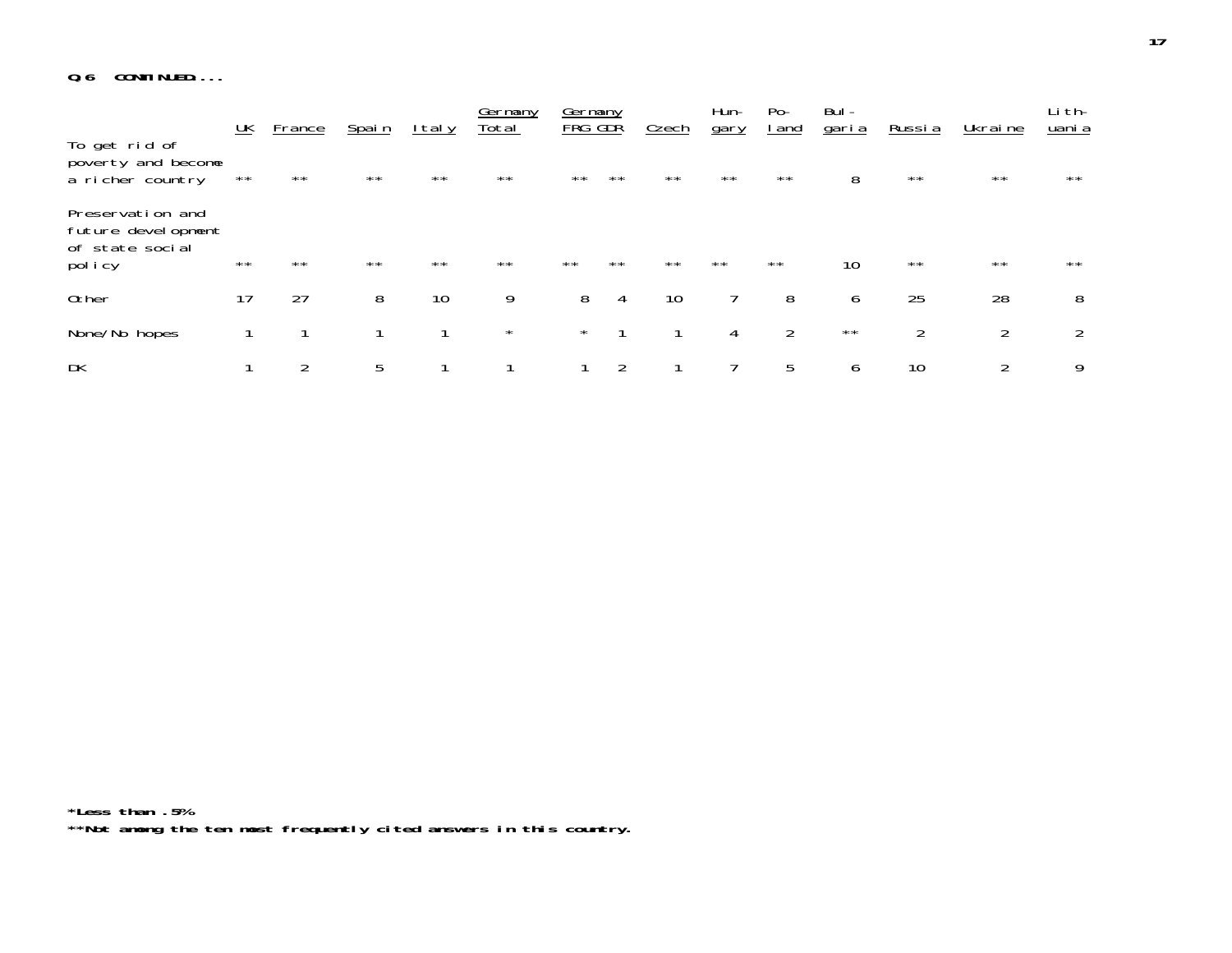Q.7 Taking the other side of the picture, what are your fears and worries for the future?

|                                             | $\underline{\mathsf{UK}}$ | France         | Spain          | <u>Italy</u>   | Germany<br>Total | Germany<br>FRG GDR |              | Czech          | Hun-<br>gary   | $Po-$<br><u>I</u> and | Bul-<br><u>garia</u> | Russia         | Ukraine      | Li th-<br>uani a |
|---------------------------------------------|---------------------------|----------------|----------------|----------------|------------------|--------------------|--------------|----------------|----------------|-----------------------|----------------------|----------------|--------------|------------------|
| Economic<br>conditions                      | 7                         | 10             | 6              | 5              | 6                | 5                  | 10           | 13             | 23             | 18                    | 16                   | 14             | 15           | 10               |
| Civil war                                   | $\star\star$              | $\star\star$   | $\star\star$   | $\star\star$   | $\star\star$     | $\star\star$       | $\star\star$ | $\star\star$   | $\star\star$   | $\star\star$          | $\star\star$         | 13             | 16           | $\overline{2}$   |
| Shortage of food                            | $\star\star$              | $\star\,\star$ | $\star\star$   | $\star\star$   | $\star\star$     | $\star\star$       | $\star\star$ | $\star\star$   | $\star\star$   | $\star\star$          | $\star\star$         | 10             | 12           | $\star\star$     |
| Military<br>intervention                    | $\star\star$              | $\star\star$   | $\star\,\star$ | $\star\star$   | $\star\star$     | $\star\star$       | $\star\star$ | $\star\star$   | $\star\star$   | $\star\star$          | $\star\star$         | $\star\,\star$ | $\star\star$ | 12               |
| Unemployment                                | 23                        | 43             | 27             | 27             | 14               | 8                  | 37           | 38             | 26             | 22                    | 22                   | 10             | 10           | 7                |
| Fear of war                                 | 10                        | 23             | 18             | 8              | 16               | 17                 | 11           | 5              | 11             | 9                     | 11                   | 9              | 8            | 10               |
| Political crisis<br>in the country          | $\star\star$              | $\star\star$   | $\star\star$   | $\star\star$   | $\star\star$     | $\star\,\star$     | $\star\star$ | $\star\,\star$ | 6              | 8                     | $\star\,\star$       | $\overline{1}$ | 9            | $\star$          |
| Loss of freedom                             | $\star\star$              | $**$           | $\star\star$   | $\star\star$   | $\star\star$     | $\star\star$       | $\star\star$ | 3              | $\star\star$   | $\star\star$          | $\star\star$         | $\star\star$   | $\star\star$ | 9                |
| Lack of financial<br>security               | 9                         | 8              | $\overline{7}$ | 4              | 8                | 6                  | 16           | 21             | 21             | 24                    | 8                    | 8              | 12           | 12               |
| Children's<br>education/future              | 3                         | $\star\,\star$ | 5              | $\star\,\star$ | $\star\star$     | $\star\star$       | 5            | 3              | $\overline{7}$ | 5                     | 5                    | 5              | 4            | 4                |
| Poor heal th                                | 9                         | 23             | 25             | 20             | 23               | 26                 | 10           | 7              | 3              | 7                     | 6                    | $\star\star$   | 5            | 3                |
| Pollution/concern<br>for the<br>environment | 10                        | 9              | $\mathfrak{Z}$ | 8              | 15               | 17                 | 8            | 3              |                | $\star\star$          | 4                    | 6              | 9            | $\star\star$     |
| International<br>conflicts and<br>cl ashes  | $**$                      | **             | $* *$          | $* *$          | $* *$            | **                 | **           | **             | **             | $\star\star$          | $\star\star$         | 3              | 5            | $\star\star$     |

**\*Less than .5% \*\*Not among the ten most frequently cited answers in this country.**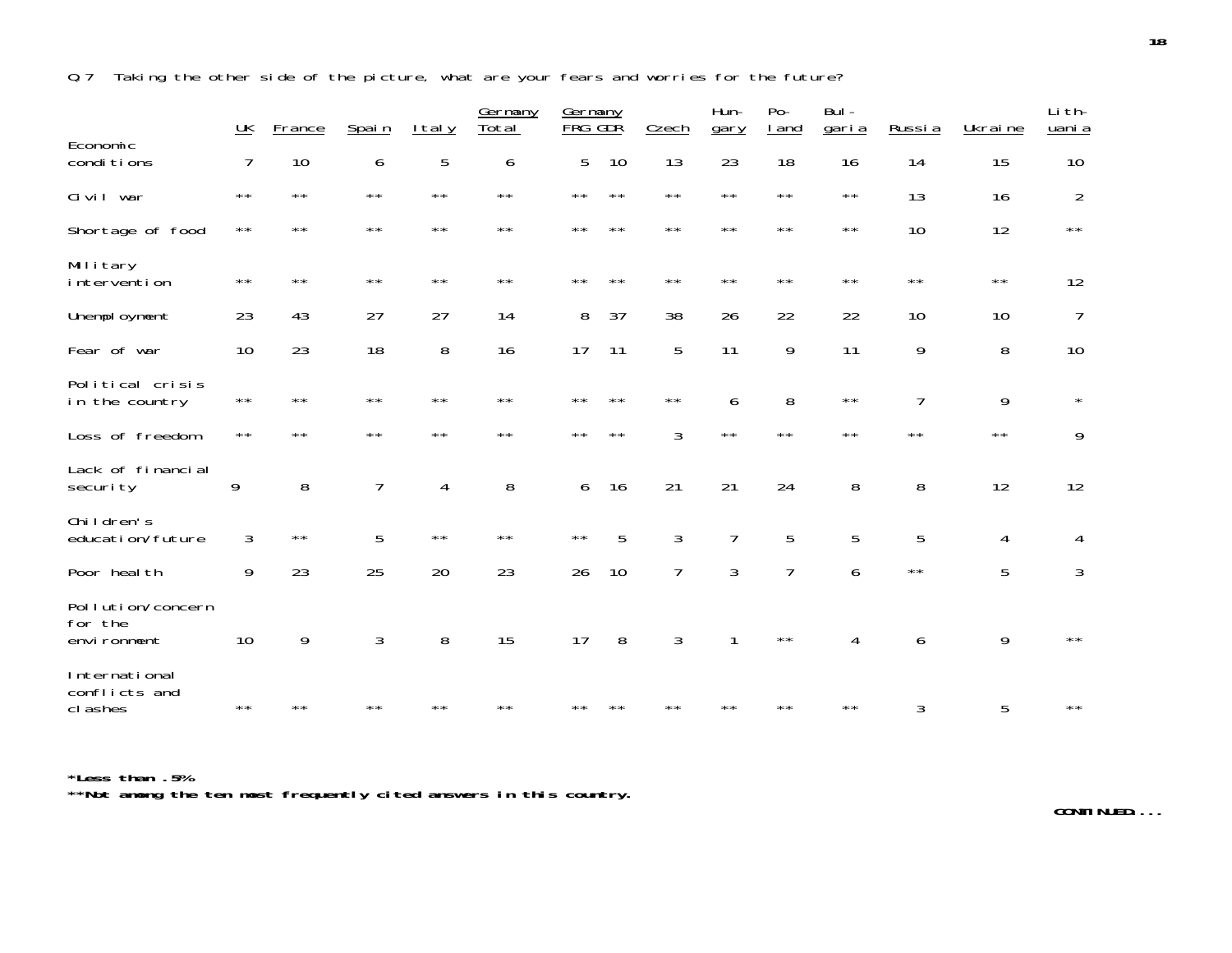| CONTINUED<br>0.7 |  |  |  |  |
|------------------|--|--|--|--|
|------------------|--|--|--|--|

|                                                               | $\underline{\mathsf{UK}}$ | France         | Spain        | <u>Italy</u>   | Germany<br>Total | Germany<br><b>FRG</b> | GDR            | Czech          | Hun-<br>gary   | $Po-$<br><u>I</u> and | Bul-<br>garia  | Russia         | Ukraine        | Li th-<br>uani a |
|---------------------------------------------------------------|---------------------------|----------------|--------------|----------------|------------------|-----------------------|----------------|----------------|----------------|-----------------------|----------------|----------------|----------------|------------------|
| Misfortune in<br>family                                       | $\star\star$              | $\star\,\star$ | 8            | 3              | $\star\,\star$   | $\star\,\star$        | $\star\star$   | $\star\,\star$ | $\star\,\star$ | $\star\,\star$        | $\star\star$   | $\star\,\star$ | $\star\,\star$ | 5                |
| Return to the<br>totalitarian past                            | $\star\,\star$            | **             | $\star\star$ | $\star\,\star$ | $* *$            | **                    | $***$          | $\star\star$   | $\star\star$   | $\star\,\star$        | 4              | $\star\star$   | 4              | $\star\,\star$   |
| Breaking up of<br>the State                                   | $\star\star$              | $\star\star$   | $\star\star$ | $\star\,\star$ | $\star\star$     | **                    | $\star\star$   | $\star\,\star$ | $\star\star$   | $\star\,\star$        | $\star\,\star$ | 4              | $\star\star$   | $\star\star$     |
| Communism                                                     | $\star\star$              | $\star\star$   | $\star\star$ | $\star\star$   | $\star\star$     | $\star\star$          | $\star\star$   | 4              | $\star\,\star$ | $\overline{2}$        | 4              | $\star\star$   | $\star\star$   | 6                |
| Crime/personal<br>safety                                      | $\star\star$              | 8              | 9            | 9              | 4                | 3                     | $\overline{7}$ | 5              | 4              | $\star\,\star$        | 5              | $\star\,\star$ | $\star\star$   | $\star\star$     |
| Old age<br><i>i</i> nsecurity                                 | $\star\star$              | 11             | 5            | 7              | 3                | 4                     | $\overline{2}$ | $\star\,\star$ | 4              | $\overline{4}$        | $\sqrt{3}$     | $\star\,\star$ | $\star\star$   | $\star\star$     |
| Breakdown of<br>religion/morals                               | $\star\star$              | $\star\star$   | $\star\star$ | 3              | $\star\star$     | $* *$                 | $***$          | 4              |                | $\star\star$          | $\overline{2}$ | $\star\star$   | $\star\star$   | $\star\star$     |
| Threat of the<br>nei ghbori ng<br>countries                   | $\star\star$              | $\star\,\star$ | $\star\star$ | $\star\,\star$ | $\star\,\star$   | **                    | $\star\star$   | $\star\,\star$ | $\overline{2}$ | $\star\,\star$        | $\star\,\star$ | $\star\star$   | $\star\star$   | $\star\star$     |
| Being homeless                                                | $\star\star$              | $\star\star$   | $\star\star$ | $\star\star$   | $\star\star$     | $\star\star$          | $\star\star$   | $\star\star$   | $\star\star$   | 4                     | $\star\,\star$ | $\star\star$   | $\star\star$   | $\star\star$     |
| Drugs                                                         | $\star\,\star$            | $\star\star$   | 10           | 9              | $\star\star$     | $\star\,\star$        | $\overline{2}$ | $\star\,\star$ | $\star\,\star$ | $\star\,\star$        | $\star\,\star$ | $\star\star$   | $\star\star$   | * *              |
| Mi sgovernment                                                | $\star\star$              | $\star\star$   | $\star\star$ | 6              | $\star\,\star$   | $* *$                 | $\star\star$   | $\star\star$   | $\star\star$   | $\star\star$          | $\star\star$   | $\star\star$   | $\star\star$   | $\star\star$     |
| To become a nation<br>of immigrants/fear<br>of immigrants     | $\star\star$              | 5              | $\star\star$ | $\star\,\star$ | 3                | 4                     | $***$          | * *            | **             | **                    | **             | $\star\star$   | $\star\star$   | $\star\star$     |
| Increased government<br>restrictions/<br>government control** |                           | $\star\star$   | $\star\star$ | $\star\star$   | 4                | 4                     | 5              | $\star\,\star$ | $\star\star$   | $\star\star$          | $\star\star$   | $\star\star$   | $\star\star$   | $\star\star$     |
| Natural disaster                                              | $\star\star$              | **             | $\star\star$ | $\star\,\star$ | 3                | 3                     | $\star\,\star$ | **             | * *            | $\star\,\star$        | $\star\star$   | $\star\star$   | $\star\star$   | $\star\,\star$   |

**\*\*Not among the ten most frequently cited answers in this country.**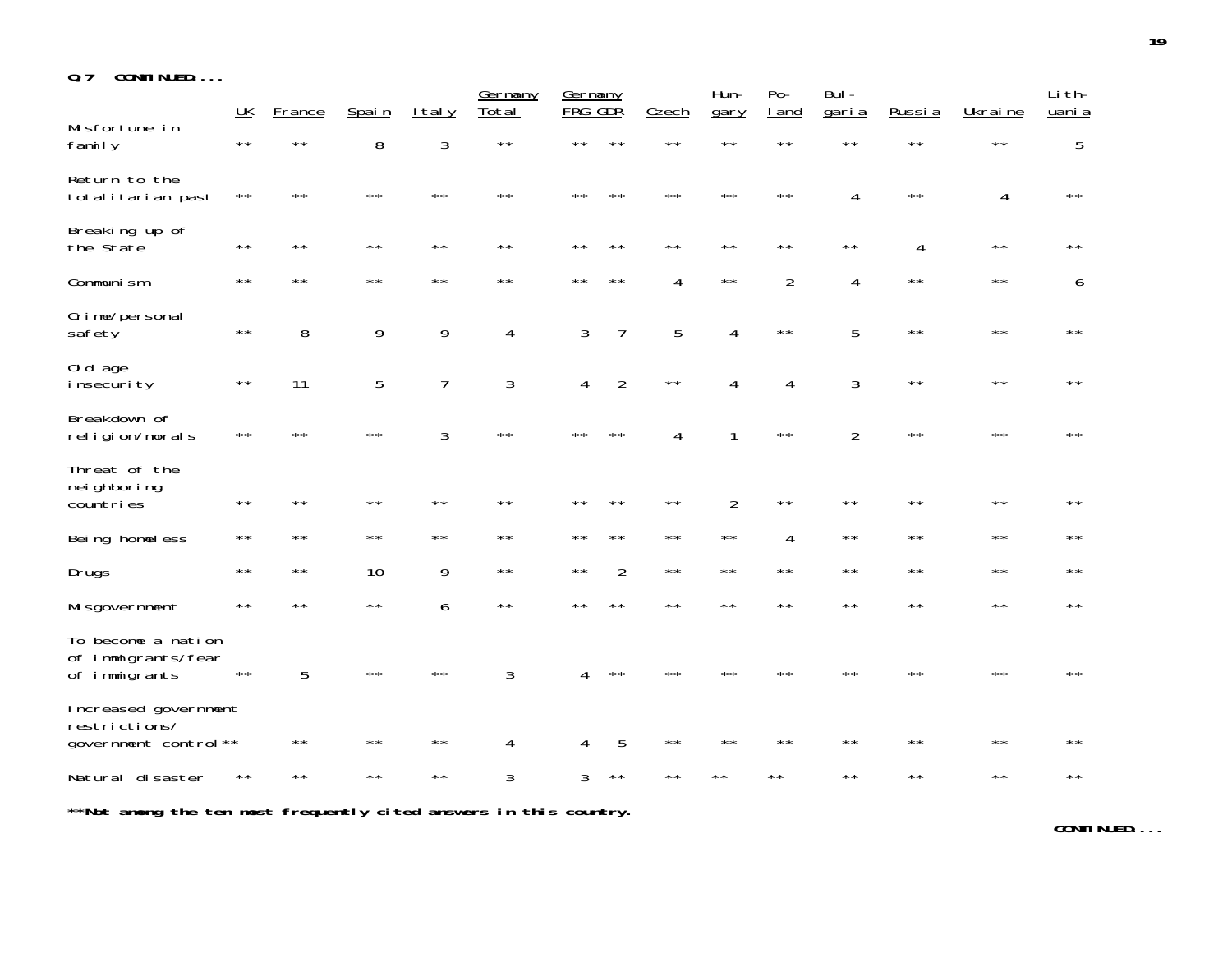| 0.7 |  | CONTINUED |  |  |  |
|-----|--|-----------|--|--|--|
|-----|--|-----------|--|--|--|

|                                                                                          | UK             | France         | Spain        | I tal y      | Germany<br>Total | <b>Germany</b><br>FRG GDR |                | Czech          | Hun-<br>gary   | $Po-$<br>I and | Bul -<br>garia | Russia         | Ukraine      | Li th-<br>uani a |
|------------------------------------------------------------------------------------------|----------------|----------------|--------------|--------------|------------------|---------------------------|----------------|----------------|----------------|----------------|----------------|----------------|--------------|------------------|
| Fear of nuclear<br>war                                                                   | 4              | $\star\star$   |              | **           | 3                | 3                         | $\star\star$   | $\star\,\star$ | $\star\,\star$ | $\star\star$   | $* *$          | 3              | $* *$        | $\star\,\star$   |
| People's attitude,<br>greed, lack of<br>discipline                                       | 5              | $\star\star$   |              |              |                  |                           |                |                |                |                |                |                | $* *$        | $\star\,\star$   |
| Kind of world children<br>growing up in/Children's<br>future                             |                | 7              | $\star\star$ | $\star\star$ | $\star\star$     | **                        | $**$           | $\star\star$   | $\star\star$   | $\star\star$   | $\star\,\star$ | $\star\star$   | $\star\star$ | $\star\,\star$   |
| More poverty/<br><i>i</i> nequal <i>i</i> ties                                           | $\star\,\star$ | 4              | $* *$        | $\star\star$ | $\star\,\star$   |                           | $**$           | $**$           | $\star\,\star$ | $* *$          | $**$           | $\star\star$   | $\star\star$ | $\star\,\star$   |
| European Market<br>bui I di ng                                                           | $\star\star$   | 4              | $\star\star$ | $\star\star$ | $* *$            |                           | $* *$          | $**$           | $**$           | $\star\star$   | $* *$          | $* *$          | $\star\star$ | $\star\,\star$   |
| Instability in the future:<br>political                                                  | $\star\star$   | $\star\,\star$ | $**$         | **           |                  |                           |                |                | **             | * *            |                | **             | $\star\star$ | 7                |
| Fear of nationality<br>disturbances, poor<br>relations between<br>Czechs and<br>SI ovaks | $**$           |                |              | **           | **               |                           |                | 5              | $\star\star$   | **             |                | $* *$          | $* *$        | $\star\,\star$   |
| Destabilization<br>of the country                                                        | $\star\star$   | $**$           | **           | **           | $**$             |                           | **             | $**$           | $* *$          | $\star\,\star$ | 19             | $\star\star$   | $\star\star$ | **               |
| Fear of a long<br>crisis period in<br>society                                            | $\star\star$   | **             | **           | **           | **               |                           | **             | * *            | $\star\,\star$ | * *            | 12             | $\star\,\star$ | $* *$        | $\star\,\star$   |
| General concern<br>about the future                                                      | $\star\,\star$ | $**$           | $\star\star$ | $\star\star$ | $\star\,\star$   | $* *$                     | $\star\,\star$ | $\star\star$   | $\star\,\star$ | 5              | $\star\star$   | $\star\star$   | $\star\star$ | $\star\,\star$   |
| 0ther                                                                                    | 29             | 40             | 9            | 12           | 15               | 15                        | 8              | 17             | 14             | 9              | $\overline{2}$ | 27             | 23           | 19               |
| None/No worries                                                                          | 11             | 4              | 6            | 3            | 8                | 9                         | 6              | 3              | $\overline{7}$ | 3              | $\star\,\star$ | $\overline{2}$ | 1            | 3                |
| DK<br>**Not among the ten most frequently cited answers in this country.                 | 2              | $\overline{2}$ |              | 3            |                  | 8                         |                | 4              | 6              | 5              | 10             | 12             | 3            | 5                |

**20**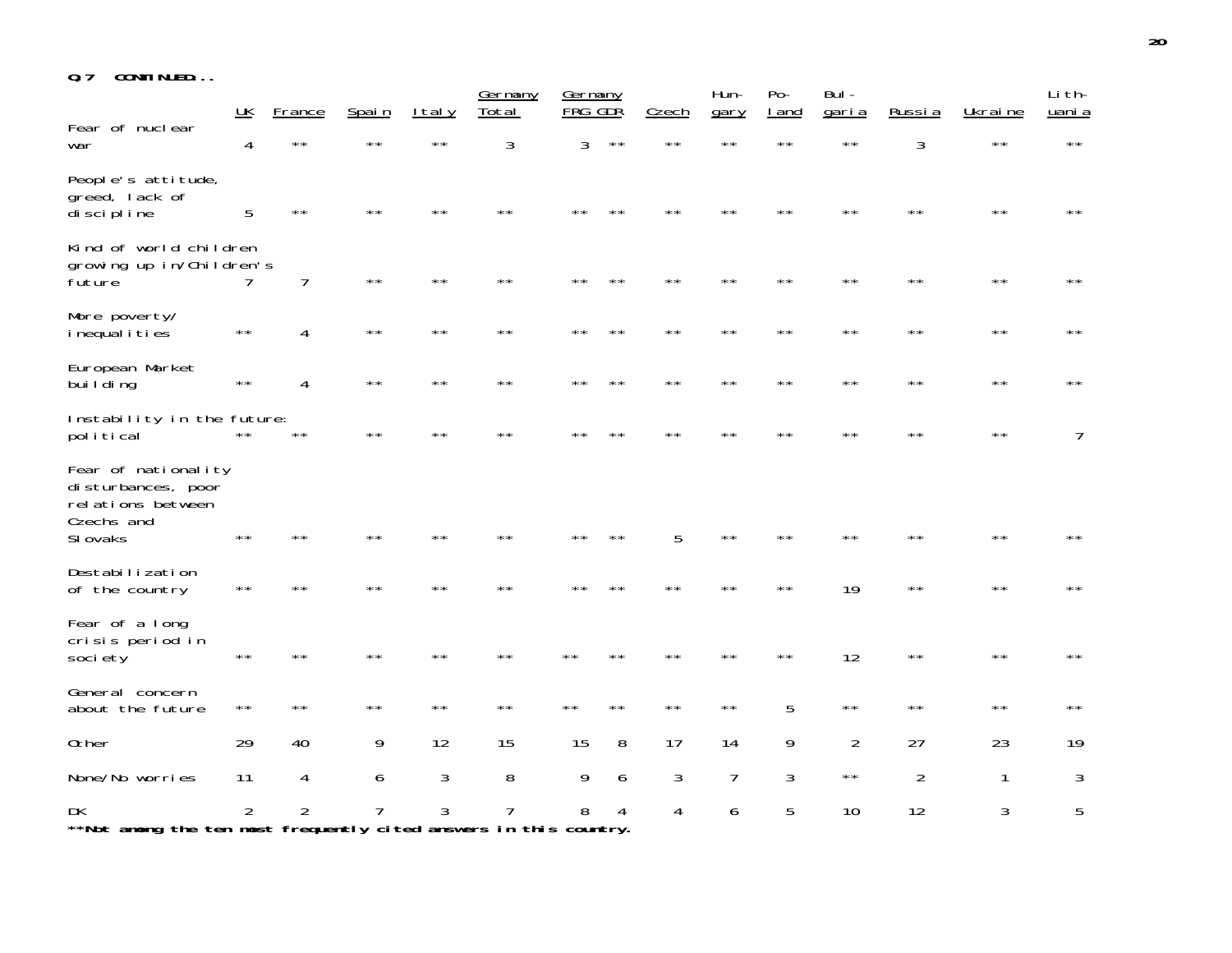Q.8 **(HAND RESPONDENT CARD A)** Here is a ladder representing the "ladder of life." Let's suppose the top of the ladder represents the <u>best</u> possible life for you; and the bottom, the <u>worst</u> possible life for you. On which step of the ladder do you feel you personally stand at the present time?

|             |                 |              |              |                 | Germany         | jermanv          |     |                 | Hun- | $Po-$ | Bul-  |        |         | .i th- |  |
|-------------|-----------------|--------------|--------------|-----------------|-----------------|------------------|-----|-----------------|------|-------|-------|--------|---------|--------|--|
|             | <u> UК</u>      | rance        | <u>Spain</u> | taly            | Total           | FRG GDR          |     | Czech           | gary | l and | garia | Russia | Ukraine | uani a |  |
| Hi gh       | $\overline{25}$ | $\mathbf{A}$ | 16           | $\overline{20}$ | $\overline{28}$ | 34               |     | 10 <sup>1</sup> |      |       |       |        |         |        |  |
| Average     | 57              | 63           | 68           | 65              | 52              | 51               | 56  | 51              | 43   | 42    | 30    | 32     | 28      | 52     |  |
| Low         | 18              | 16           |              | 15              | 16              | 12               | 32  | 38              | 52   | 51    | 66    | 64     | 67      | 43     |  |
| No Opinion  | $\star$         | $\star$      |              | $\star$         |                 |                  |     |                 |      |       |       |        |         |        |  |
|             | 100             | 100          | 100          | 100             | 100             | 100 <sub>1</sub> | 100 | 100             | 100  | 100   | 100   | 100    | 100     | 100    |  |
| Mean Rating |                 | 59           | 5.8          |                 | 6.7             | 6 h              |     | 5. 0            |      |       | 3.6   |        |         | 4. O   |  |

Q.9 On which step would you say you stood five years ago?

|                              |                  |                                    |                  |                  | Germany                            | Germany                              |                  | Hun-             | $Po-$                        | Bul-                  |                  |                      | Li th-           |
|------------------------------|------------------|------------------------------------|------------------|------------------|------------------------------------|--------------------------------------|------------------|------------------|------------------------------|-----------------------|------------------|----------------------|------------------|
|                              | <u> UК</u>       | -rance                             | <u>Spain</u>     | taly             | Total                              | FRG<br>GDR                           | <u>Czech</u>     | gary             | and                          | <u>garia</u>          | Russi a          | Ukraine              | uani a           |
| Hi gh                        | 27               | 22                                 | 17               | 20               | 20                                 | 21<br>16                             | 18               | 13               | 14                           | 10                    | 12               | 12                   | 13               |
| Average                      | 45               | 54                                 | 57               | 53               | 51                                 | 45<br>53                             | 53               | 54               | 42                           | 48                    | 42               | 52                   | 42               |
| Low                          | 27               | 23                                 | 23               | 26               | 25                                 | 35<br>22                             | 27               | 32               | 41                           | 39                    | 43               | 32                   | 43               |
| No Opinion                   | 100              | 100                                | $\frac{3}{100}$  | 100              | $\frac{4}{1}$<br>100               | 100<br>100                           | $\frac{2}{100}$  | 100              | <u>ب</u><br>$\overline{100}$ | <u>_ა</u><br>100      | <u>_ა</u><br>100 | $\frac{4}{1}$<br>100 | $\overline{100}$ |
| Mean Rating                  | 5.9              | 5.8                                | 5.6              | 5. 7             | 5.7                                | 5.2<br>5.9                           | 5.6              | 5.3              | 5.0                          | 4.8                   | 4.8              | 5.2                  | 4.9              |
| Feel<br>Personal             |                  |                                    |                  |                  |                                    |                                      |                  |                  |                              |                       |                  |                      |                  |
| Progress<br>Feel<br>Personal | 43               | 36                                 | 34               | 41               | 42                                 | 45<br>34                             | 29               | 18               | 27                           | 16                    | 21               | 16                   | 38               |
| Decl ine                     | 29               | 30                                 | 23               | 25               | 21                                 | 33                                   | 49               | 57               | 52                           | 60                    | 57               | 64                   | 43               |
| Nei ther                     | $\frac{28}{100}$ | $\frac{34}{5}$<br>$\overline{100}$ | $\frac{43}{100}$ | $\frac{34}{100}$ | $\frac{37}{2}$<br>$\overline{10}0$ | $\frac{33}{100}$<br>$\frac{38}{100}$ | $\frac{22}{100}$ | $\frac{25}{100}$ | $\frac{21}{100}$             | $\frac{24}{5}$<br>100 | $\frac{22}{100}$ | $\frac{20}{100}$     | $\frac{19}{100}$ |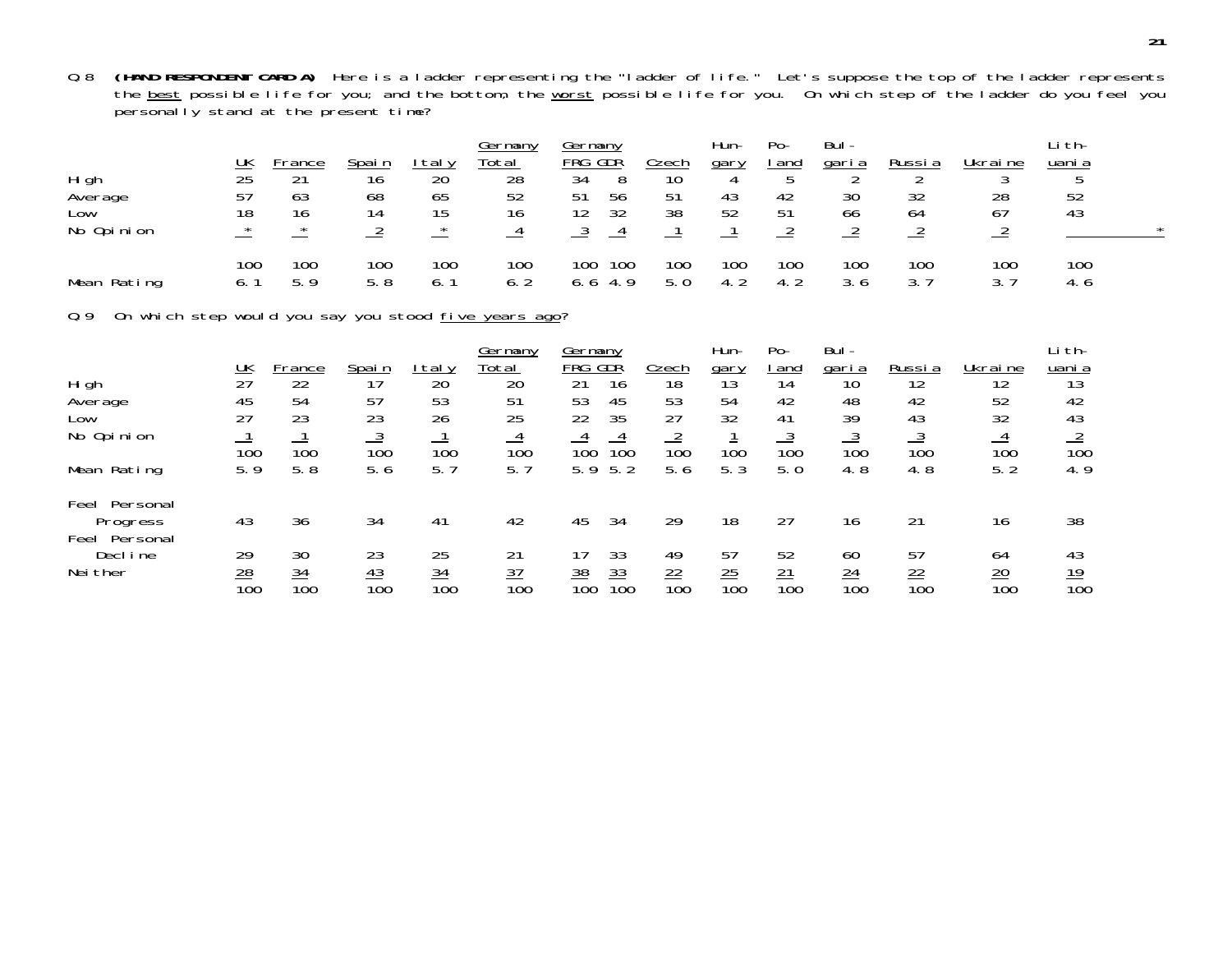Germany Germany Hun- Po- Bul- Lith- $\frac{UK}{49}$ <u>K France Spain Italy Total - FRG-GDR Czech gary land garia Russia Ukraine uania</u> High 49 37 27 43 41 44 30 17 10 14 12 10 12 24 Average 31 39 38 38 38 36 44 37 32 28 36 30 32 32 Low 12 15 13 13 10 9 14 27 36 35 45 40 40 23No Opinion 8 9 22 6 11 11 12 19 22 23 7 20 16 21 100 100 100 100 100 100 100 100 100 100 100 100 100 100Mean Rating 7.1 6.6 6.5 6.8 7.0 7.2 6.4 5.4 4.3 4.7 4.5 4.3 4.6 5.9 Optimist 51 42 39 51 46 42 62 41 26 36 56 40 45 51 Pessimist 12 19 13 17 12 12 9 26 34 24 24 24 25 15 $\frac{15}{\frac{34}{100}}$ Neither  $\frac{37}{100}$  39 48 32 42 46 29 33 40 40 20 36 30 34 100 100 100 100 100 100 100 100 100 100 100 100 100 100

Q.11 Looking at the ladder again, suppose the top represents the <u>best</u> possible situation for our country; and the bottom, the <u>worst</u> possible situation. Please tell me on which step of the ladder you think our country is at the present time.

|             |     |       |        |      | Germany           | vermany                |            | Hun-   | $Po-$      | Bul -  |        |          | †th−          |
|-------------|-----|-------|--------|------|-------------------|------------------------|------------|--------|------------|--------|--------|----------|---------------|
|             | UK  | rance | Spai n | taly | <sup>r</sup> otal | FRG<br>GDŘ             | .<br>Czech | gary   | and        | garia  | Russia | Ukrai ne | uani a        |
| Hi gh       |     |       |        |      | 28                | 34                     |            |        |            |        |        |          |               |
| Average     | 50  | 61    | 63     | 46   | 47                | 27<br>50               | 26         | 20     |            |        |        |          |               |
| LOW         | 44  | ີາ    | 24     | 49   | 20                | 45                     | 67         | 72     | 66         | 01     | 89     | 89       |               |
| No Opinion  |     |       |        |      |                   |                        |            |        |            |        |        |          |               |
|             | 100 | 100   | 100    | 100  | 100               | 100<br>10 <sub>C</sub> | 100        | 100    | 100        | 100    | 100    | 100      | 100           |
| Mean Rating |     |       | 53     | ົ່   |                   | 4.                     |            | $\sim$ | 3 ん<br>J.U | $\sim$ | 2.0    |          | $\sim$<br>3.4 |

Q.12 On which step would you say our country was about five years ago?

|                  |     |       |                  |                  | Germany         | Germany                             |                  | Hun-              | $Po-$ | Bul-  |         |         | i th-  |
|------------------|-----|-------|------------------|------------------|-----------------|-------------------------------------|------------------|-------------------|-------|-------|---------|---------|--------|
|                  | UK  | rance | Spain            | taly             | Total           | =RG<br>GDŘ                          | Czech            | gary              | and   | garia | Russi a | Ukraine | uani a |
| Hi gh            | 16  | 10    |                  |                  | 35              | 42                                  |                  |                   |       |       |         |         | 12     |
| Average          | 55  | 65    | 54               | 60               | 43              | 32<br>46                            | 40               | 51                | 22    | 4 I   | 41      | 49      | 32     |
| Low              | 25  | 20    | 34               | 30               | 16              | 50                                  | 47               | 34                | 67    | 42    | 47      | 40      | 50     |
| No Opinion       |     |       |                  |                  |                 | <u> 10</u>                          |                  | <u>8</u>          |       |       |         |         |        |
|                  | 100 | 100   | 100              | 100              | 100             | 100<br>10 <sub>C</sub>              | 100              | 100               | 100   | 100   | 100     | 100     | 100    |
| Mean Rating      | b.6 | 5.6   | 4.9              |                  | 6.4             |                                     | 4.5              | 5. 0              | 3.4   | 4.8   | 4.6     | 4.8     | 4. 3   |
| Feel<br>Progress | 16  | 15    | 38               | 16               | 31              | 45<br>27                            | 29               |                   | 44    |       |         |         | 34     |
| Decl ine<br>Feel | 57  | 41    | 22               | 51               | 42              | 45<br>30                            | 51               | 68                | 37    | 79    | 86      | 84      | 52     |
| Nei ther         | דר  | 44    | 40               | 33               | $\overline{27}$ | 25<br>$\frac{28}{2}$                | $\overline{20}$  | 21                | 19    |       | 10      |         |        |
|                  | 100 | 100   | $\overline{10}0$ | $\overline{10}0$ | 100             | $\overline{10}0$<br>10 <sub>C</sub> | $\overline{10}0$ | $\overline{10}$ C | 100   | 100   | 100     | 100     | 100    |

Q.10 Just as your best guess, on which step do you think you will stand in the future, say about five years from now?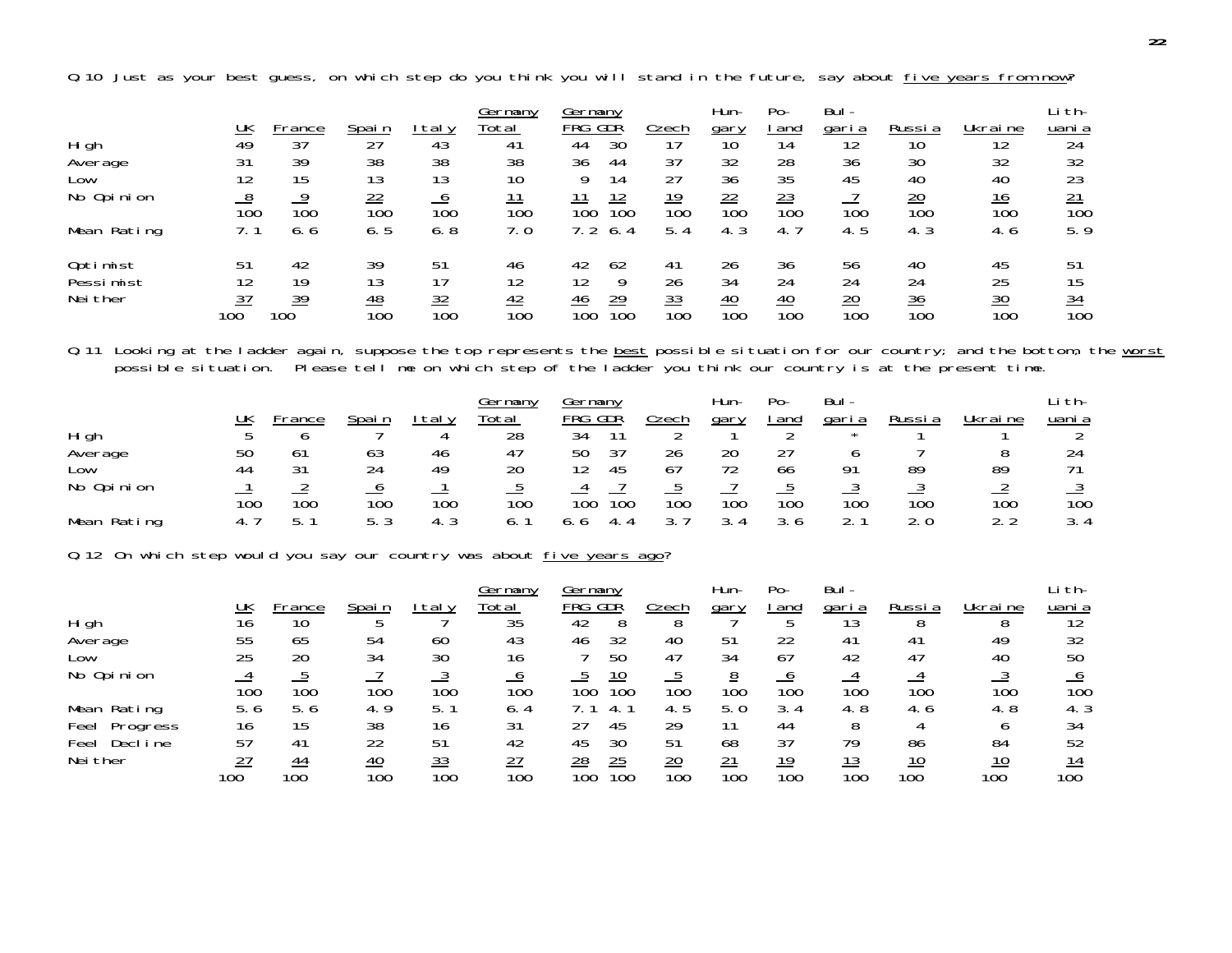|             | <u>UК</u>        | -rance           | <u>Spain</u>     | taly             | Germany<br>Total | Germany<br>GDR<br>FRG                | .<br>Czech       | Hun-<br><u>gary</u>    | $Po-$<br>and     | Bul-<br><u>garia</u> | Russia                        | Ukraine          | i th-<br>uani a        |
|-------------|------------------|------------------|------------------|------------------|------------------|--------------------------------------|------------------|------------------------|------------------|----------------------|-------------------------------|------------------|------------------------|
| Hi gh       | 19               | 12               | 19               | 12               | $\overline{36}$  | $\overline{35}$<br>40                | $\overline{18}$  | $\overline{10}$        | 14               | 10                   |                               |                  | $\overline{26}$        |
| Average     | 42               | 45               | 42               | 43               | 42               | 43<br>41                             | 44               | 32                     | 36               | 42                   | 24                            | 25               | 36                     |
| Low         | 25               | 33               | 14               | 38               | 13               | 13<br>12                             | 24               | 36                     | 29               | 40                   | 50                            | 49               | 26                     |
| No Opinion  | <u>14</u><br>100 | <u>10</u><br>100 | 25<br>100        | 100              | 100              | 100<br>100                           | 14<br>100        | 22<br>$\overline{100}$ | 21<br>100        | 100                  | $\overline{20}$<br>100        | <u>18</u><br>100 | 12<br>$\overline{10}0$ |
| Mean Rating | 5.6              | 5.               | 6.               | 4.8              | 6.               | 6.9<br>6. .                          | 5.6              | 4.6                    | 5.               | 4.8                  | 3.5                           | 3.7              | 5.9                    |
| Optimist    | 49               | 30               | 43               | 43               | 46               | 38<br>76                             | 69               | 48                     | 56               | 82                   | 48                            | 48               | 75                     |
| Pessimist   | 18               | 31               | 13               | 30               | 26               | 31                                   | 9                | 16                     | 12               |                      | 21                            | 20               |                        |
| Nei ther    | $\frac{33}{100}$ | <u>39</u><br>100 | $\frac{44}{100}$ | $\frac{27}{100}$ | $\frac{28}{100}$ | $\frac{31}{100}$<br>$\frac{19}{100}$ | $\frac{22}{100}$ | $\frac{36}{100}$       | $\frac{32}{100}$ | <u> 12</u><br>100    | <u>31</u><br>$\overline{10}0$ | $\frac{32}{100}$ | $\frac{18}{100}$       |

Q.13 Just as your best guess, if things go pretty much as you now expect, where do you think our country will be on the ladder, let us say, about <u>five years from now</u>?

Q.14 In the long run, do you think that (FILL IN COUNTRY NAME)'s overall economy will be strengthened or weakened by the economic integration of Western Europe?

|                       | UK  | France | Spai n | l tal v | Germany          |
|-----------------------|-----|--------|--------|---------|------------------|
| Strengthened          | 44  |        | 53     |         | 45               |
| Weakened              | 38  | 44     | 18     | 32      | 20               |
| Neither (VOLUNTEERED) |     |        |        | 15      | 12               |
| No opinion            | 15  | 14     |        |         | <u>22</u>        |
|                       | 100 | 100    | 100    | 100     | $\overline{100}$ |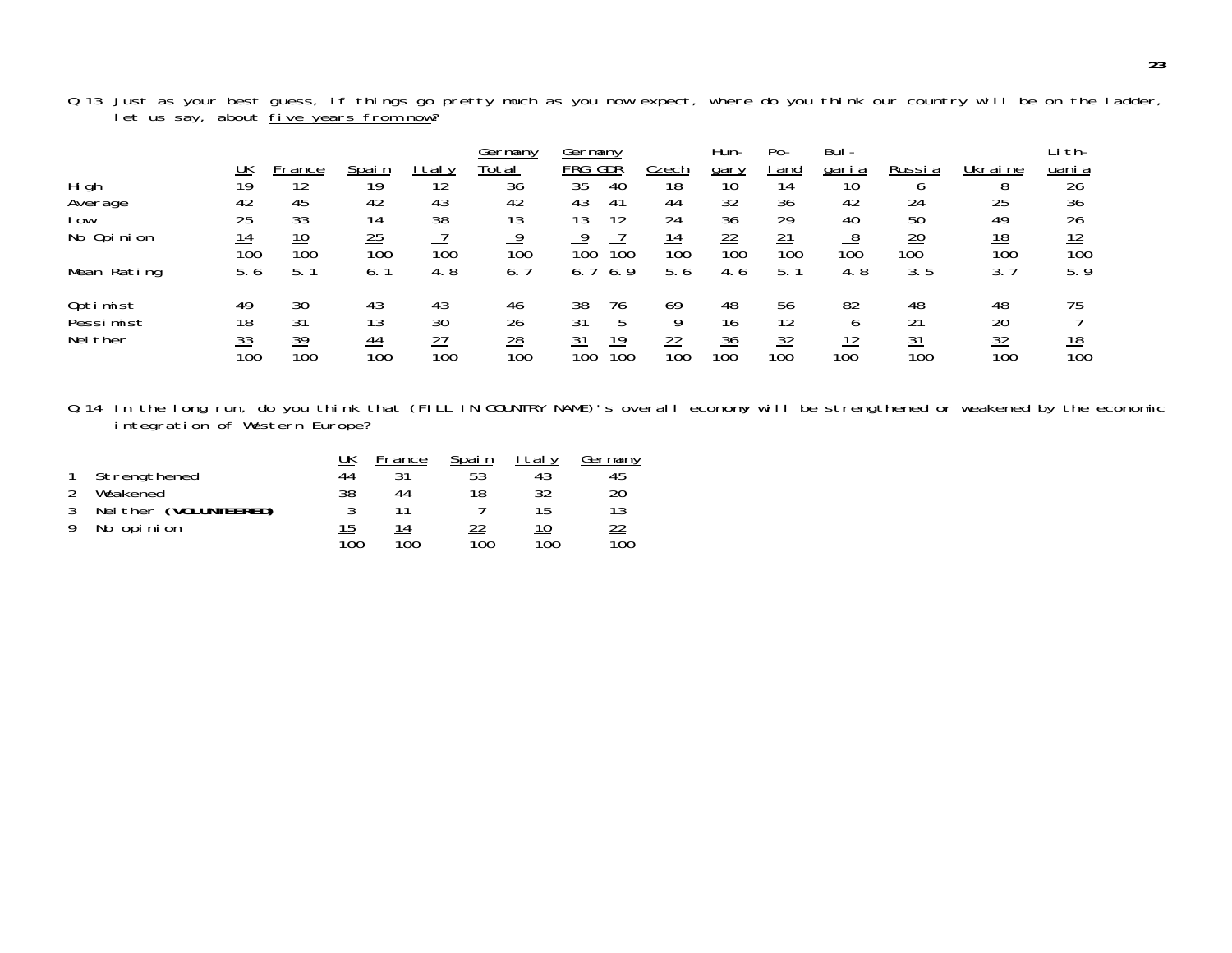Q.15 What about (FILL IN COUNTRY NAME) agriculture when Europe is economically integrated? How well do you think our agriculture<br>will do in this new competitive situation - very well, fairly well, not too well, or not at a

|             |                                                                                        | <u> UК</u>                                                               | <u>France</u>                                         | <u>Spain</u>                                                       | <u>Italy</u>                                                                                        | Germany                                                                                        |
|-------------|----------------------------------------------------------------------------------------|--------------------------------------------------------------------------|-------------------------------------------------------|--------------------------------------------------------------------|-----------------------------------------------------------------------------------------------------|------------------------------------------------------------------------------------------------|
| a.          | Agriculture<br>Very Well<br>Fairly Well<br>Not Too Well<br>Not Well<br>Dk              | 4<br>37<br>38<br>10<br>11<br>100                                         | $\overline{2}$<br>36<br>38<br>18<br>$\frac{6}{100}$   | 14<br>34<br>23<br>16<br>13<br>100                                  | 4<br>43<br>32<br>13<br>$\frac{8}{100}$                                                              | 4<br>23<br>41<br>19<br>$\frac{13}{100}$                                                        |
| b.          | Manufacturing<br>Very Well<br>Fairly Well<br>Not Too Well<br>Not Well<br>Dk            | 5<br>39<br>36<br>11<br>$\frac{9}{100}$                                   | $\overline{2}$<br>42<br>35<br>9<br><u> 12</u><br>100  | 8<br>38<br>24<br>$\overline{7}$<br>23<br>100                       | $\overline{7}$<br>51<br>26<br>$\overline{1}$<br>$\frac{9}{100}$                                     | 15<br>49<br>$\frac{18}{3}$<br>$\frac{15}{100}$                                                 |
| $C_{\cdot}$ | High technology industry<br>Very Well<br>Fairly Well<br>Not Too Well<br>Not Well<br>Dk | 17<br>44<br>22<br>6<br><u> 11</u><br>$\overline{10}0$                    | 24<br>47<br>13<br>5<br><u> 11</u><br>$\overline{10}0$ | 11<br>37<br>23<br>8<br>21<br>$\overline{10}0$                      | 16<br>49<br>15<br>5<br>15<br>$\overline{10}0$                                                       | 23<br>43<br>$\begin{array}{c}\n 13 \\  3 \\  \underline{18} \\  \underline{10}0\n \end{array}$ |
| d.          | Tourism<br>Very Well<br>Fairly Well<br>Not Too Well<br>Not Well<br>Dk                  | 21<br>52<br>15<br>$\begin{array}{c}\n4 \\ 8 \\ \hline\n100\n\end{array}$ | 37<br>49<br>$\frac{8}{2}$<br>$\frac{4}{100}$          | 29<br>42<br>11<br>$\overline{4}$<br><u> 14</u><br>$\overline{10}0$ | 32<br>48<br>$\begin{array}{c}\n 12 \\  \hline\n 3 \\  \underline{5} \\  \hline\n 100\n \end{array}$ | 19<br>46<br>$\frac{18}{3}$<br>$\frac{14}{100}$                                                 |

Q.16 Do you think the countries of Eastern Europe should be considered for membership in The Great European Market of 1993 at some time in the future, or not?

| 1 Yes |                  |                  |                                        |                                    | $\frac{UK}{62}$ France Spain Italy Germany<br>62 60 60 65 53 |
|-------|------------------|------------------|----------------------------------------|------------------------------------|--------------------------------------------------------------|
| 2 No  |                  | 25 26 12 21      |                                        |                                    | 15                                                           |
| 9 Dk  | $\overline{10}0$ | $\overline{100}$ | $\frac{14}{28}$ 28<br>$\overline{100}$ | $\frac{14}{1}$<br>$\overline{100}$ | <u>32</u><br>$\overline{100}$                                |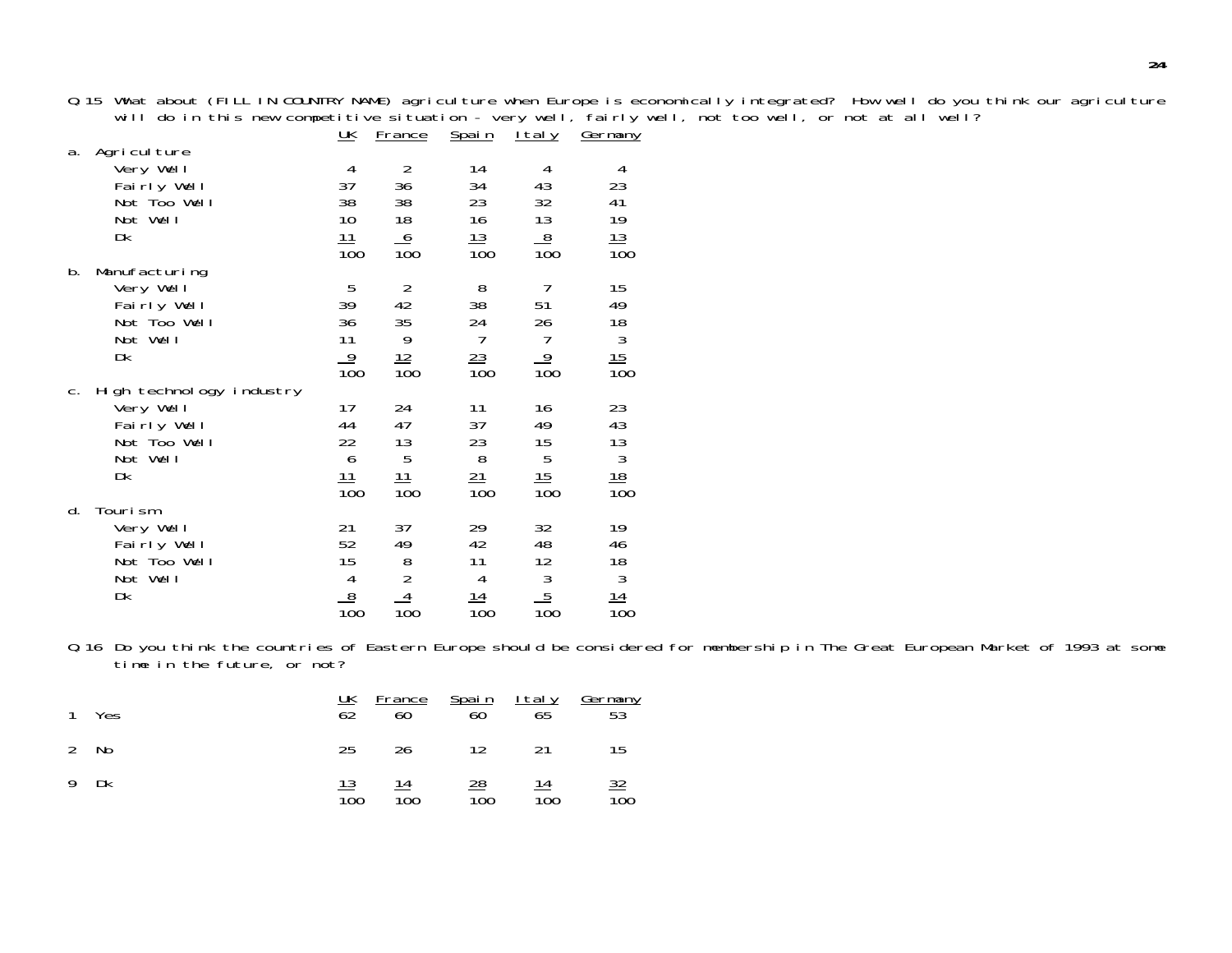Q.17 If Eastern European countries were allowed to join The Great European Market of 1993, which country do you think should be the first to join?/**Q.18** Which Eastern European country do you think should be the second to join?

|                                                                                                   | $\underline{\mathsf{UK}}$          | <b>France</b>        | Spain               | <u>Italy</u>        | <u>Germany</u>      |
|---------------------------------------------------------------------------------------------------|------------------------------------|----------------------|---------------------|---------------------|---------------------|
| Soviet Union<br>First Choice<br>Second Choice                                                     | 9<br>$\overline{2}$                | 12<br>$\overline{4}$ | 14<br>4             | 18<br>3             | 15<br>7             |
| Pol and<br>First Choice<br>Second Choice                                                          | 17<br>10                           | 21<br>12             | 4<br>$\overline{1}$ | 15<br>14            | 8<br>11             |
| Yugoslavia<br>First Choice<br>Second Choice                                                       | $\overline{2}$<br>$\overline{4}$   | $\frac{2}{5}$        | 5<br>5              | 5<br>5              | 6<br>8              |
| Czechoslovakia<br>First Choice<br>Second Choice                                                   | 5<br>9                             | 9<br>8               | 3<br>6              | 8<br>8              | 15<br>17            |
| Germany<br>First Choice<br>Second Choice                                                          | 6<br>1                             | 5<br>$\overline{2}$  | 6<br>$\overline{2}$ | 0<br>$\Omega$       | 0<br>0              |
| Hungary<br>First Choice<br>Second Choice                                                          | 4<br>6                             | 4<br>6               | $\frac{3}{3}$       | 10<br>9             | 20<br>16            |
| Romania<br>First Choice<br>Second Choice                                                          | 1<br>$\overline{2}$                | 4<br>7               | $\frac{2}{2}$       | $\frac{3}{6}$       | 1<br>$\overline{2}$ |
| Bulgaria<br>First Choice<br>Second Choice                                                         | $\boldsymbol{0}$<br>$\overline{0}$ | 0<br>3               | $\star$<br>1        | 1<br>$\overline{2}$ | $\frac{2}{2}$       |
| Al bani a<br>First Choice<br>Second Choice                                                        | 0<br>$\overline{0}$                | 0<br>0               | 0<br>$\overline{0}$ | 1<br>1              | 1<br>$\mathbf{1}$   |
| 0ther<br>First Choice<br>Second Choice<br>No first choice mentioned<br>No second choice mentioned | 6<br>6<br>49<br>59                 | 7<br>9<br>36<br>45   | 1<br>1<br>62<br>70  | 1<br>1<br>39<br>52  | 0<br>0<br>32<br>36  |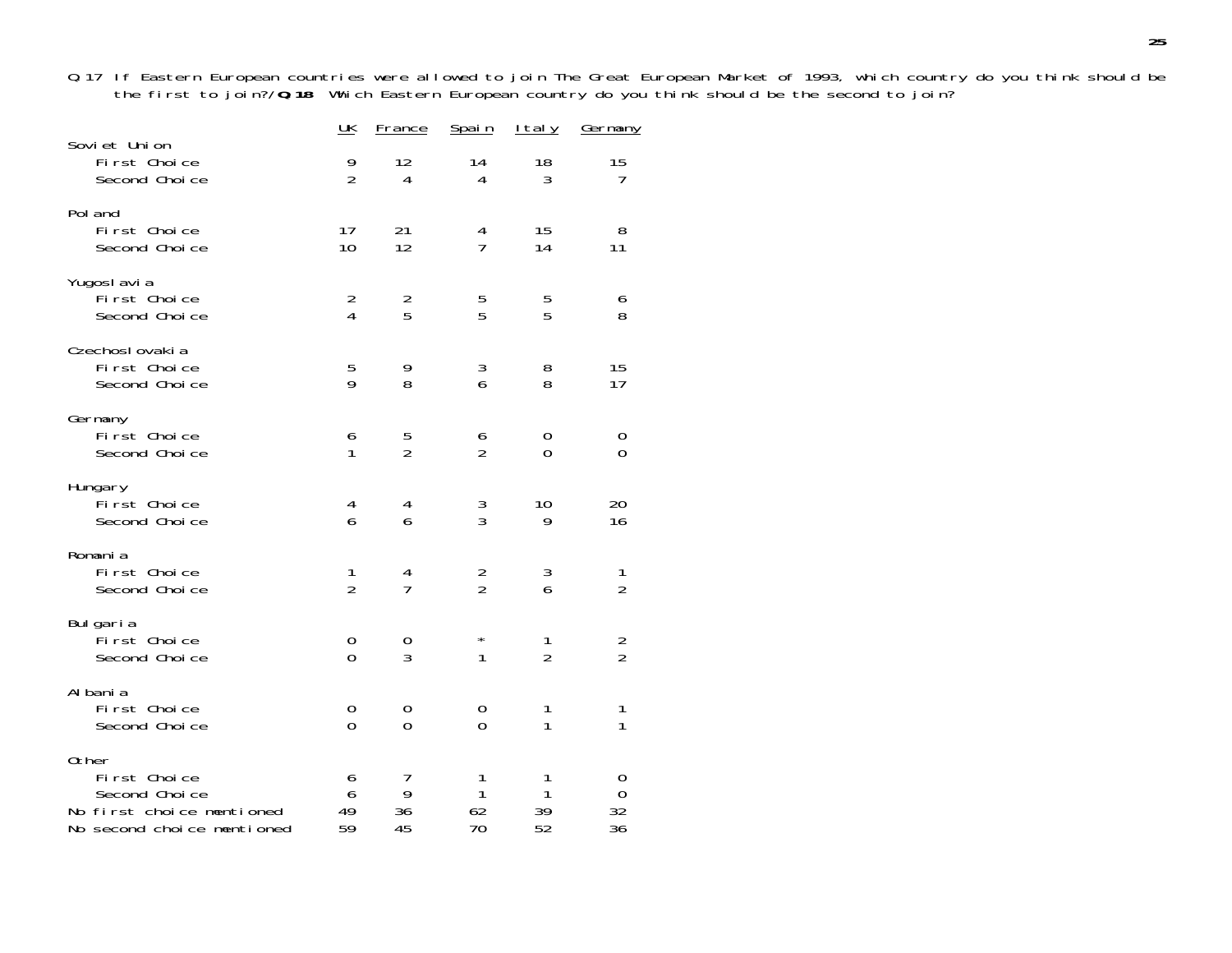Q.19 Which Eastern European country do you think comes closest to our country's spirit and outlook on life?

| 22        |
|-----------|
| 22        |
|           |
| <u>37</u> |
| INC       |
|           |

Q.20 Do you think the basic idea of The Great European Market of 1993 is a good idea or a bad idea?

|               |                   | UK        | France    | <u>Spain Italy</u>     |           | Germany                |
|---------------|-------------------|-----------|-----------|------------------------|-----------|------------------------|
|               | Good <i>i</i> dea | 58        | 66        | 70                     |           | 64                     |
| $\mathcal{L}$ | Bad idea          | 28        | 22        | 10                     | 10        |                        |
|               | 9 No opinion      | 14<br>100 | 12<br>100 | $\overline{20}$<br>100 | 13<br>100 | $\overline{28}$<br>100 |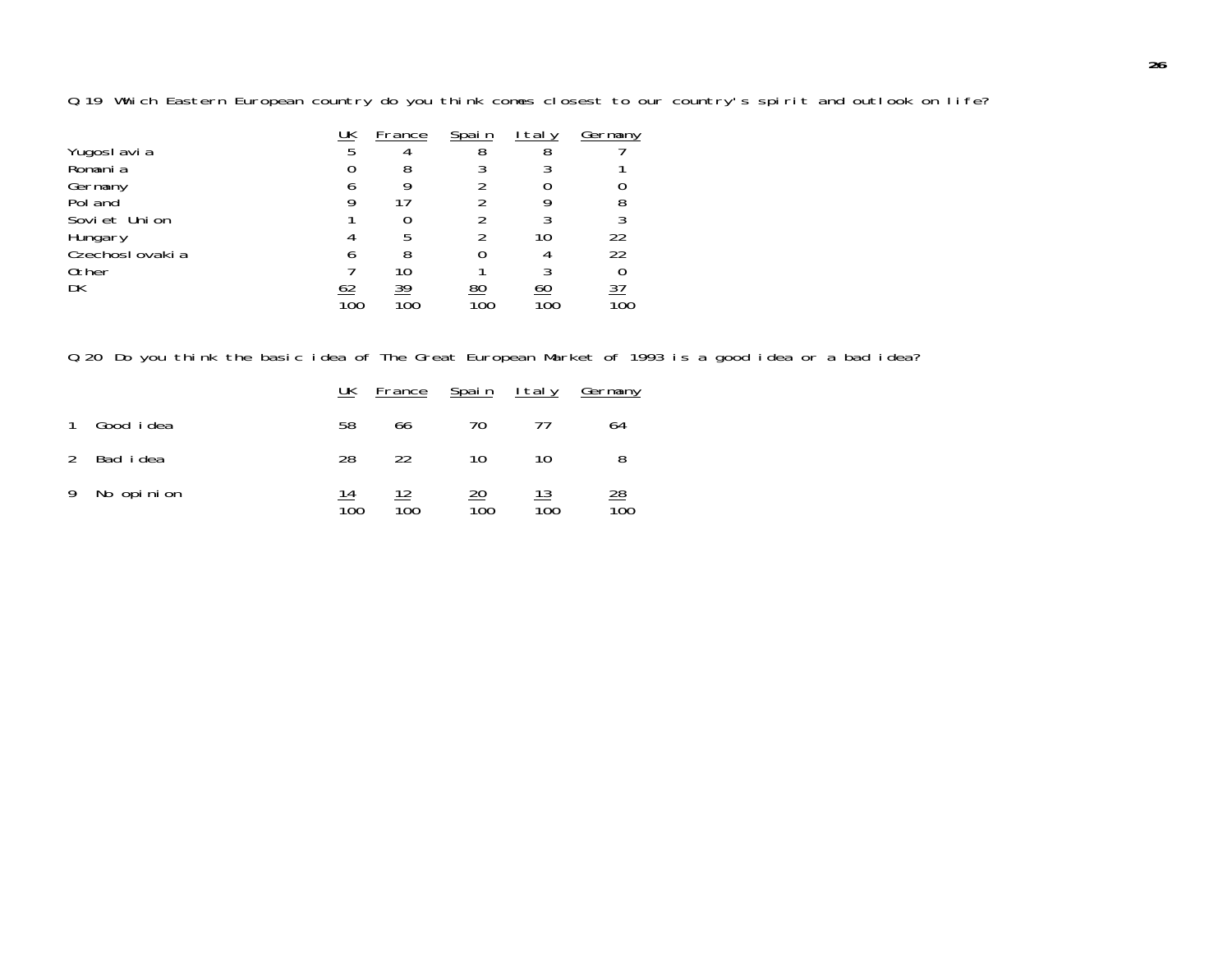Q.21 Do you think that one country will dominate The Great European Market of 1993 or do you think that all member countries will have about equal influence?/**Q.22** Which country do you think will dominate The Great European Market of 1993?

|               |                                                                                             | $\underline{\mathsf{UK}}$                | France                              | Spain                               | ltaly                                                       | Germany                  |
|---------------|---------------------------------------------------------------------------------------------|------------------------------------------|-------------------------------------|-------------------------------------|-------------------------------------------------------------|--------------------------|
| 1             | One country<br>will dominate                                                                | 53                                       | 43                                  | 36                                  | 54                                                          | 17                       |
|               | Which Country?<br>UK<br>Germany<br>France<br>Uni ted States<br>Other Mentions<br>Don't Know | 1<br>38<br>6<br>0<br>$\overline{2}$<br>5 | 33<br>$\overline{2}$<br>0<br>5<br>4 | 12<br>$\overline{2}$<br>5<br>0<br>8 | 5<br>38<br>$\overline{2}$<br>$\overline{0}$<br>$\star$<br>7 | 10<br>0<br>$\frac{2}{3}$ |
| $\mathcal{P}$ | All countries<br>about equal<br>influence                                                   | 38                                       | 45                                  | 41                                  | 33                                                          | 44                       |
| 9             | Dk                                                                                          | 9<br>100                                 | 12<br>100                           | 23<br>100                           | 13<br>100                                                   | <u>39</u><br>100         |

Q.23 Overall, do you strongly approve, approve, disapprove or strongly disapprove of the political and economic changes that have taken place in  $\frac{3}{2}$   $\frac{3}{2}$   $\frac{1}{2}$  over the past year or so?

|                                       | Germany#         | Germany#         |     |                  | Hun-             | Po-              | Bul-             |        |               | Li th-           |
|---------------------------------------|------------------|------------------|-----|------------------|------------------|------------------|------------------|--------|---------------|------------------|
|                                       | Total            | FRG GDŘ          |     | <b>Czech</b>     | gary             | <u>l and</u>     | <u>garia</u>     | Russia | Ukraine       | uani a           |
| Total Approve                         | 81               | 79               | 90  | 66               | 47               | 64               | 60               | 30     | 35            | 73               |
| Strongly approve                      | 33               | 29               | 45  | 19               | 5                | 10               |                  |        |               | 14               |
| Approve                               | 49               | 50               | 45  | 47               | 42               | 54               | 53               | 28     | 33            | 59               |
| Di sapprove<br>Total                  | 14               | 15               |     | 28               | 39               | 22               | 32               | 56     | 57            | 19               |
| Di sapprove                           | 12               | 14               |     | 21               | 31               | 16               | 28               | 41     | 46            | 15               |
| Strongly disapprove<br>4              |                  |                  |     |                  | 8                | 6                | 4                | 14     | 11            | 4                |
| Dk<br>9                               |                  |                  |     |                  | <u> 14</u>       | <u>14</u>        |                  |        |               |                  |
| Metrosofie al II-lea de la Co<br>r or | $\overline{10}0$ | $\overline{10}0$ | 100 | $\overline{10}0$ | $\overline{10}0$ | $\overline{10}0$ | $\overline{10}0$ | 100    | $100^{\circ}$ | $\overline{10}0$ |

**\*Less than .5%**

**#In Germany we asked about the approval of the unification of Germany.**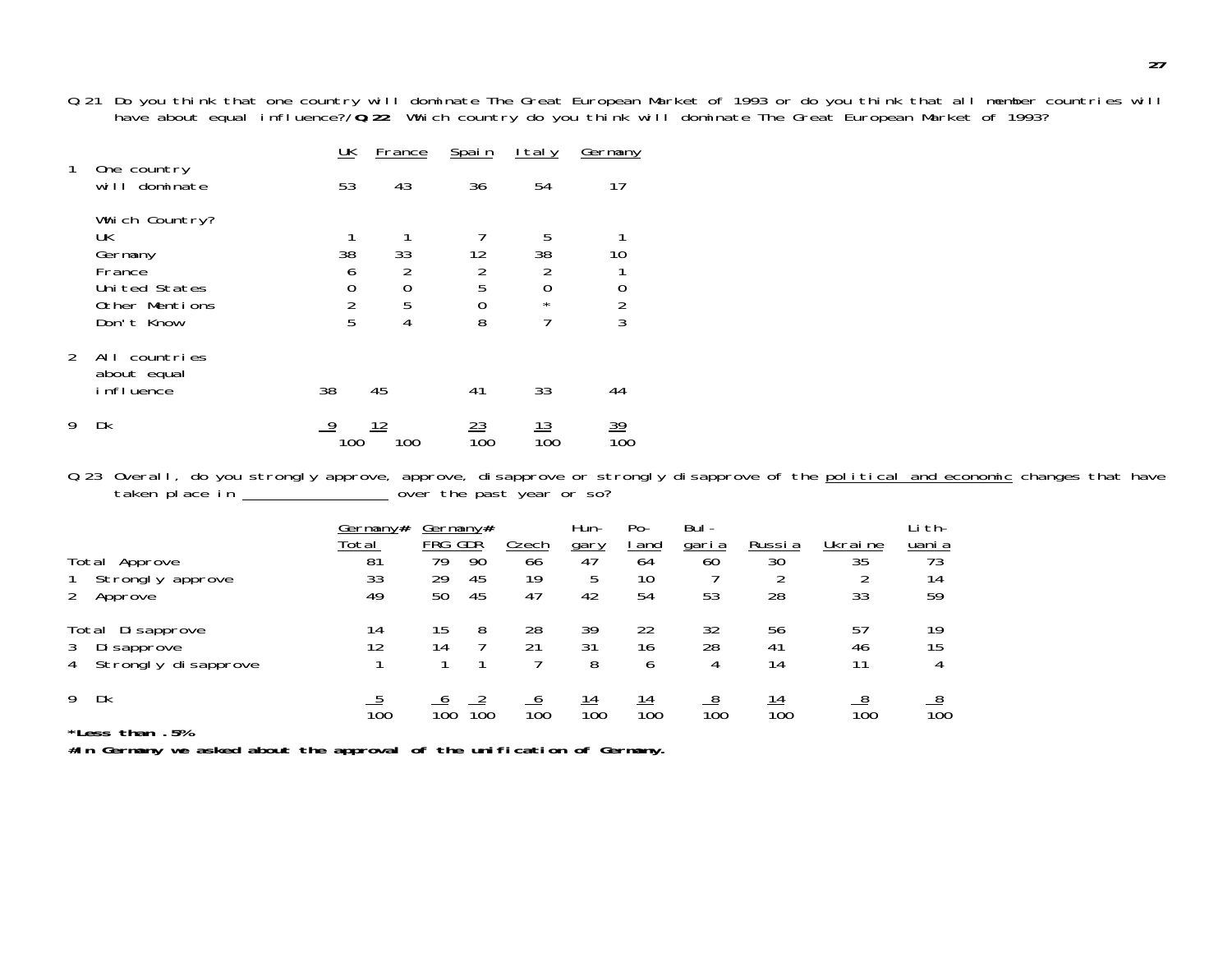|                                                                                                  | <u>Germany#</u><br><u>Total</u> | <u>Germany#</u><br><u>FRG GDR</u> |          |  |
|--------------------------------------------------------------------------------------------------|---------------------------------|-----------------------------------|----------|--|
| The Germans are all together<br>now, to be one country                                           | 20                              | 25                                | 4        |  |
| The living standard in<br>the former GDR is rising                                               | 12                              | 2                                 | 47       |  |
| Freedom for traveling now                                                                        | 25                              | 20                                | 42       |  |
| Freedom for the East<br>German population, free<br>speech                                        | 21                              | 18                                | 32       |  |
| Without frontiers, the<br>wall doesn't exist anymore                                             | 10                              | $12 \overline{ }$                 | 4        |  |
| Personal contacts, possibility to<br>visit members of the family<br>in the other part of Germany | 9                               | 11                                | 3        |  |
| Democracy in the former GDR                                                                      | 5                               | 5                                 | 5        |  |
| The cold war between East and<br>West is over                                                    | $\overline{2}$                  | 2                                 | 1        |  |
| Miscellaneous                                                                                    | $\overline{2}$                  | $\overline{2}$                    | $^\star$ |  |
| None                                                                                             | 9                               | 11                                | 3        |  |
| DK                                                                                               | 8                               | 8                                 | 8        |  |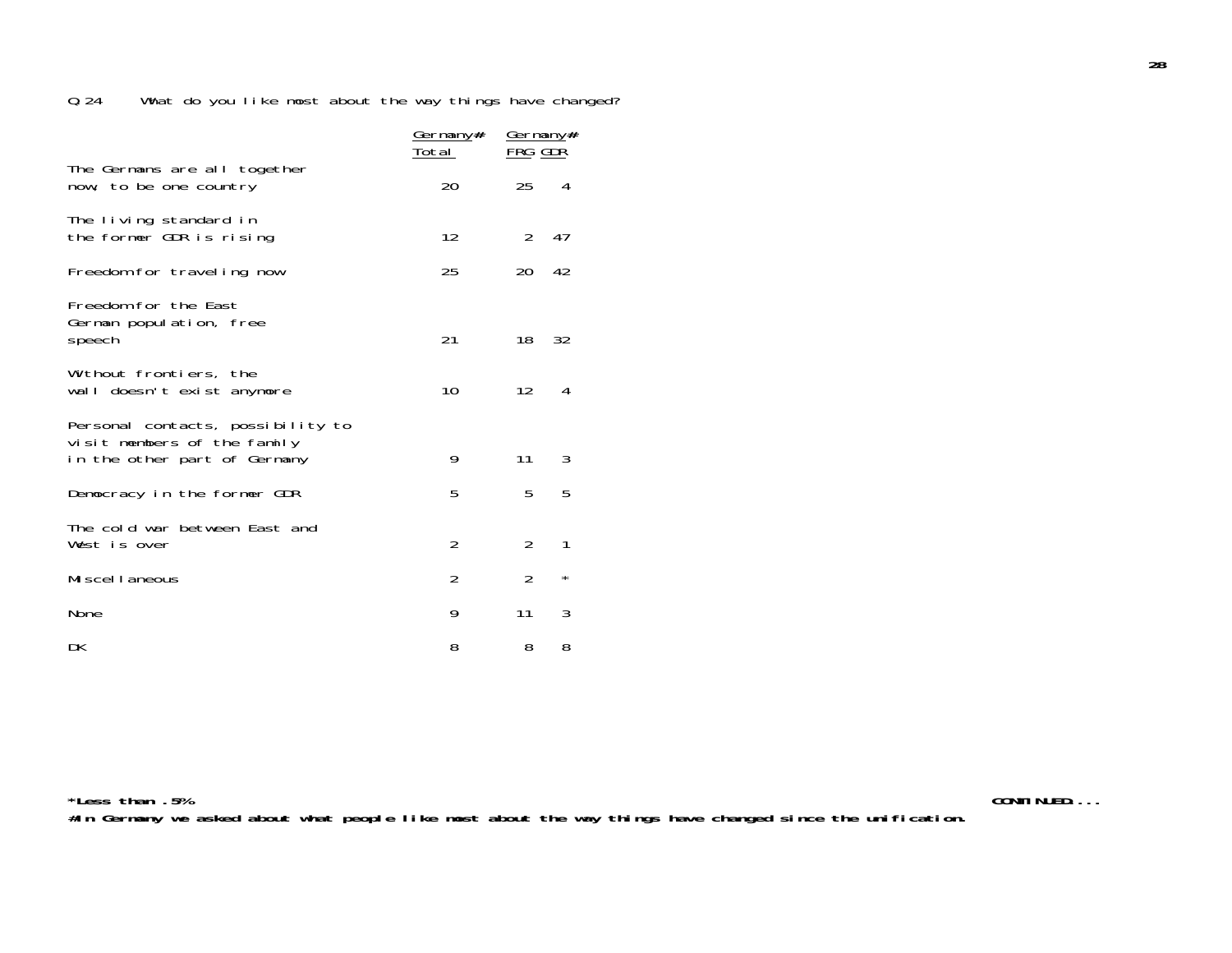| Political freedom, i.e.,<br>freedom of expression, moral,<br>religion, the origins of<br>pluralistic system, democracy<br>development, free elections              | Czech<br>46 |
|--------------------------------------------------------------------------------------------------------------------------------------------------------------------|-------------|
| Economic changes, economic<br>reform, return to free market<br>economy, competitiveness,<br>introduction of foreign<br>capital and/or industry into<br>our country | 23          |
| Freedom of traveling                                                                                                                                               | 16          |
| Doing away with the one<br>party system, with the leading<br>role of the Communist Party                                                                           | 15          |
| Foreign politics, friendly<br>relations with other countries<br>in the world, detente, improved<br>international relations                                         | 4           |
| 0ther                                                                                                                                                              | 4           |
| None                                                                                                                                                               | 8           |
| DK                                                                                                                                                                 | 7           |

**29**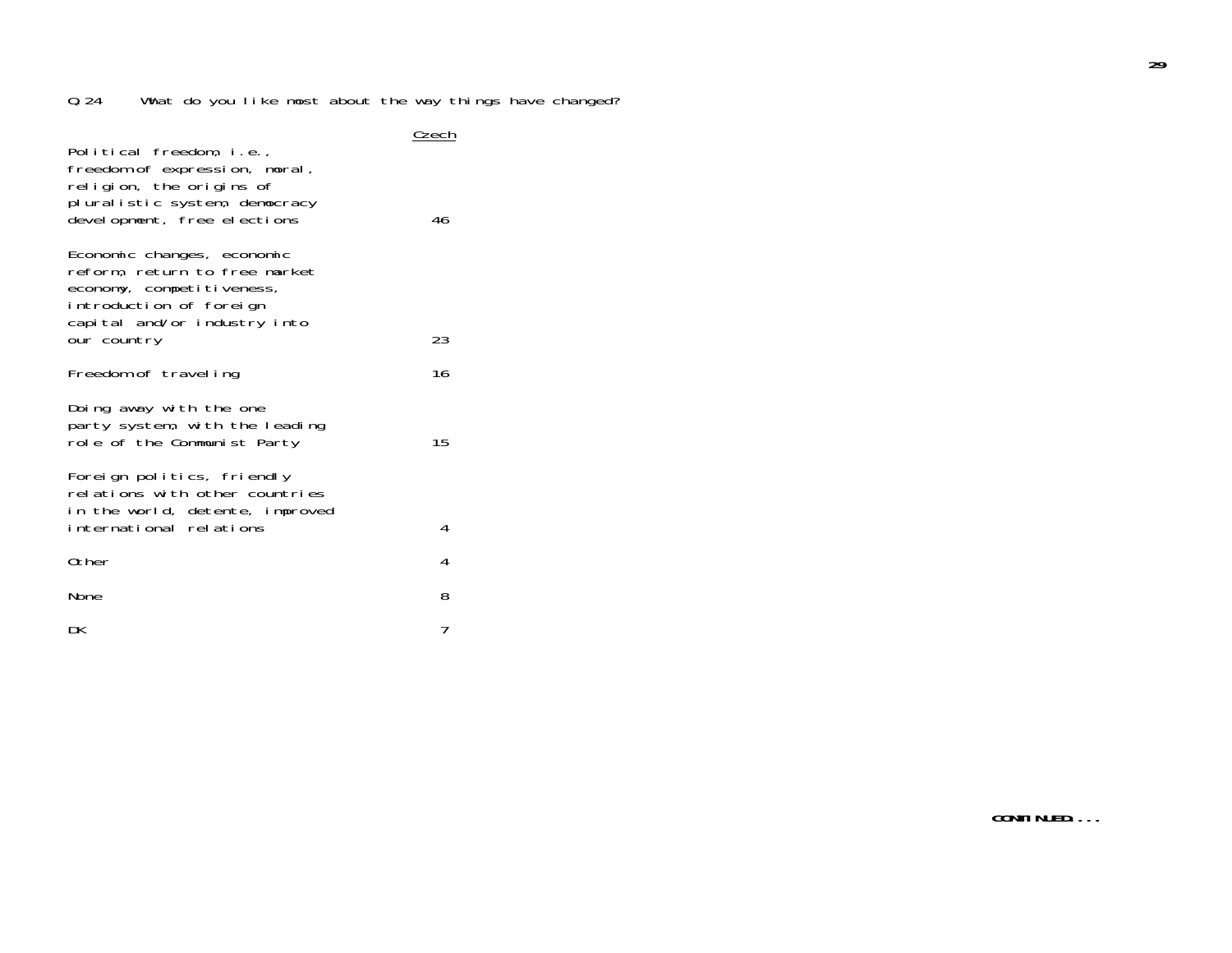|                                                           | <b>Hungary</b> |
|-----------------------------------------------------------|----------------|
| Political Freedom                                         | 18             |
| Multi-party system, pluralism,<br>parliamentary democracy | 14             |
| Economic freedom                                          | 13             |
| Freedom                                                   | $\overline{7}$ |
| Freedom of religion                                       | 3              |
| Other                                                     | 9              |
| Nothing                                                   | 24             |
| Don't Know                                                | 19             |
|                                                           |                |
| Improvement of provisions,<br>accessibility of goods      | Pol and<br>22  |
| Freedom                                                   | 20             |
| Change of political system                                | 17             |
| Democracy                                                 | 14             |
| Privatization of the economy                              | 11             |
| Change of the economic system                             | 11             |
| Greater possibilities of travel                           | 4              |
| Other                                                     | 5              |

Don't Know 8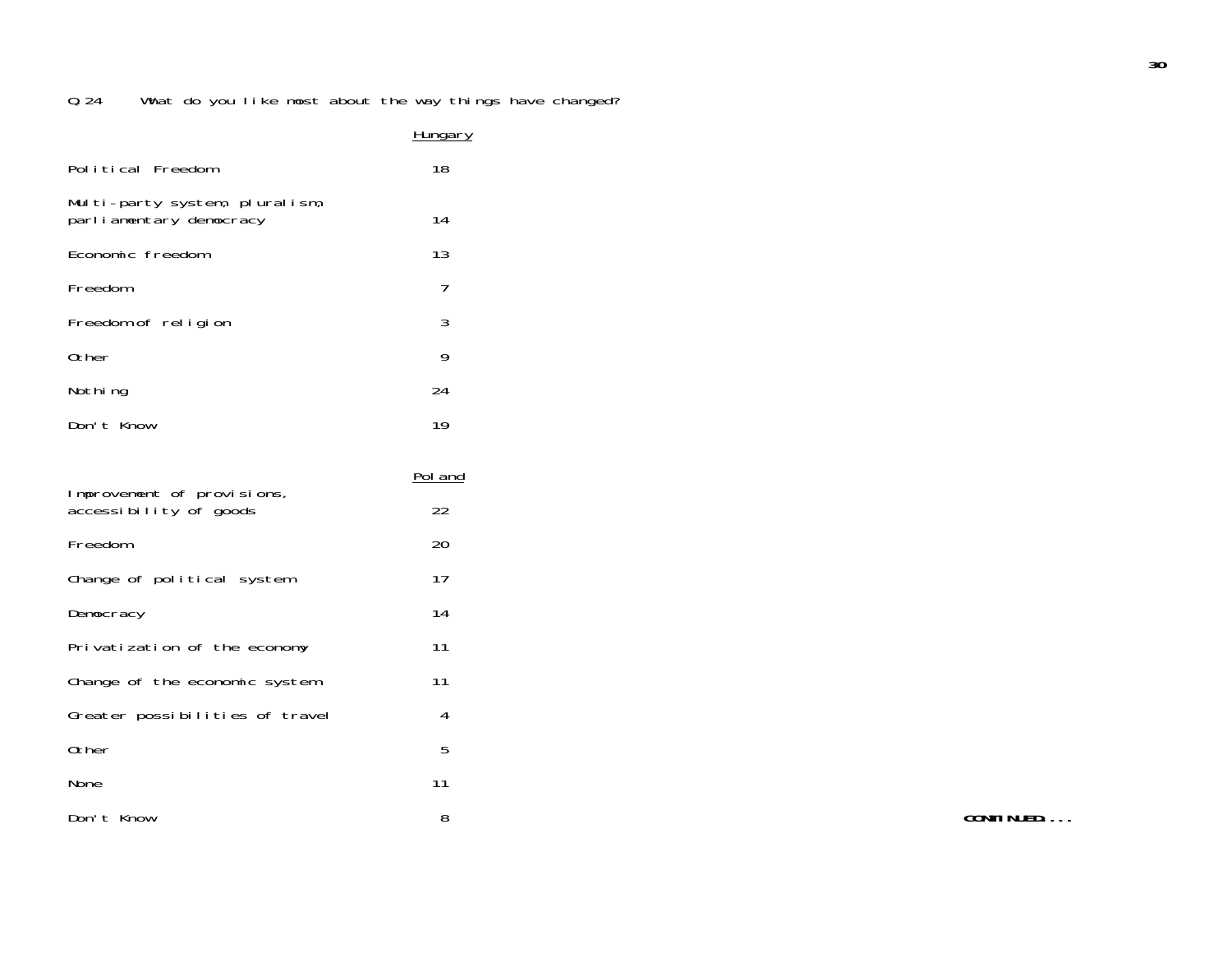## Bulgaria

| The process of democratization                    | 11 |
|---------------------------------------------------|----|
| The democratic changes in the<br>political system | 25 |
| Restored civil rights                             | 30 |
| The economic reform                               | 23 |
| Other                                             | 1  |
| <b>None</b>                                       | 0  |
| Don't know/NA                                     | 26 |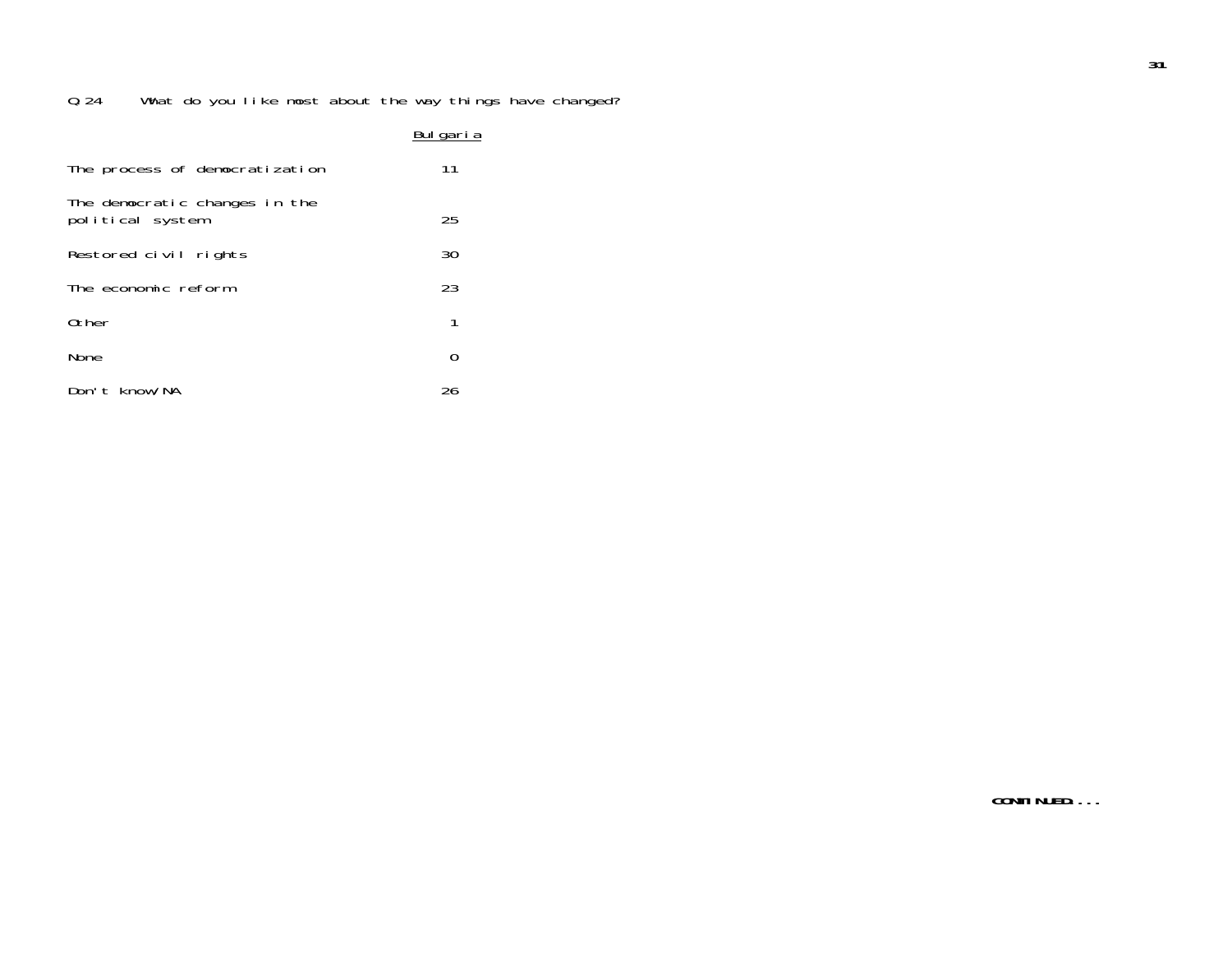|                                                                                                                                | <u>Russi a</u> | Ukraine |
|--------------------------------------------------------------------------------------------------------------------------------|----------------|---------|
| "Openness," freedom of speech                                                                                                  | 29             | 38      |
| Democratization in the<br>country and society                                                                                  | 22             | 17      |
| Improvement of the<br>international situation                                                                                  | 5              | 7       |
| Initiation of private industry                                                                                                 | 5              | 4       |
| Democratization of management                                                                                                  | $\overline{2}$ | 4       |
| Transformation to a market economy                                                                                             | 3              | 3       |
| Transformation to a multi-party<br>system, repeal of the legal<br>foundation for the leadership<br>role of the Communist Party | 3              |         |
| of the Soviet Union                                                                                                            |                | 5       |
| Revival of spiritualism, more<br>freedom for the church                                                                        | $\overline{2}$ | 4       |
| More favorable conditions for<br>the development of culture, arts                                                              | $* *$          | 3       |
| Other                                                                                                                          | 10             | 9       |
| Not reported                                                                                                                   | 32             | 23      |

\*\*Not among the ten most frequently cited answers in this country. **The contract of the CONTINUED...**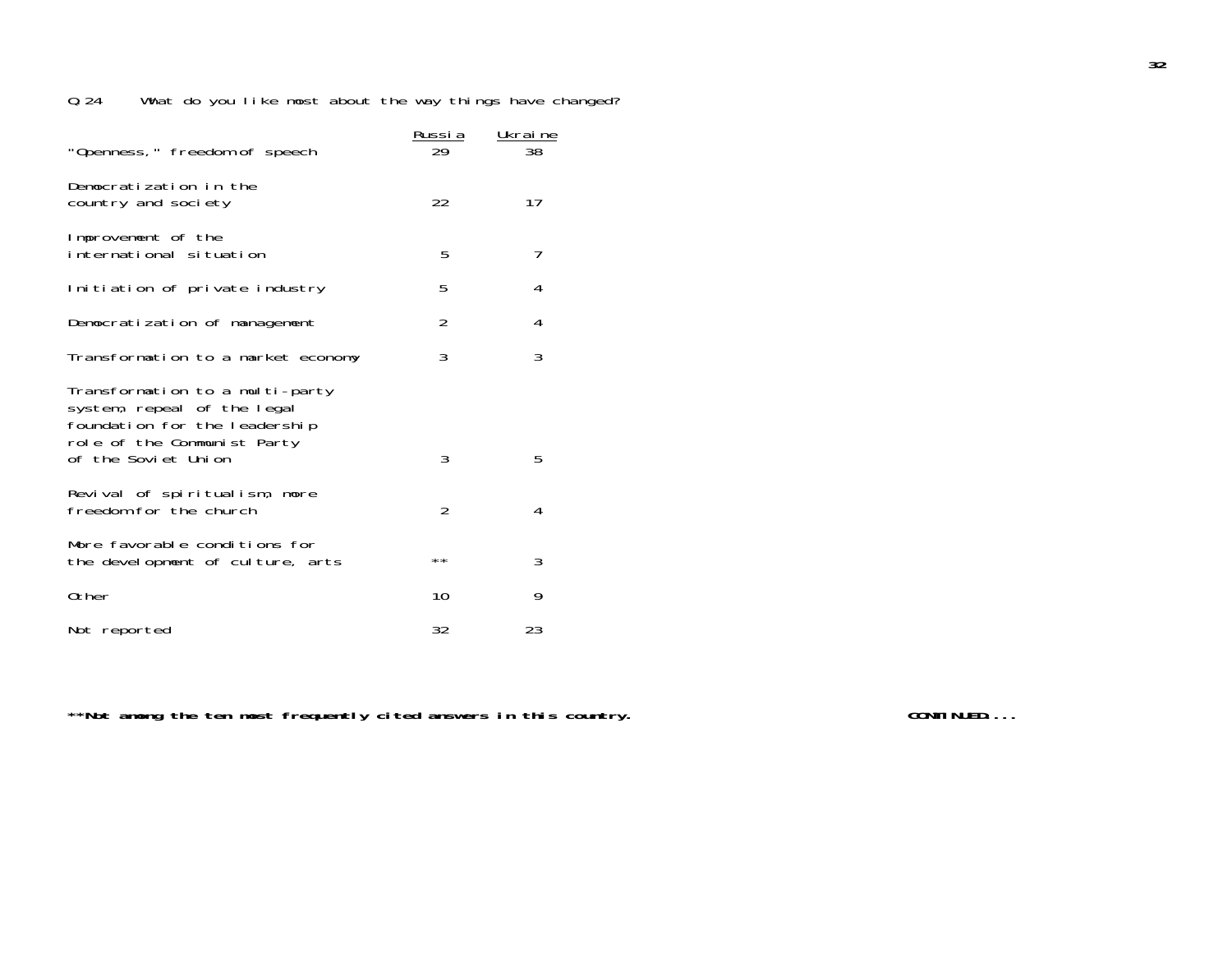| Declaration of independence                   | <u>Li thuani</u> a<br>35 |
|-----------------------------------------------|--------------------------|
| Political changes                             | 22                       |
| Economic reform                               | 12                       |
| Rebirth of spiritual life of people           | 11                       |
| No good changes/I dislike<br>al I the changes | 3                        |
| I like all changes                            | 1                        |
| Miscellaneous                                 | 4                        |
| There are no changes                          | 1                        |
| DK                                            | 18                       |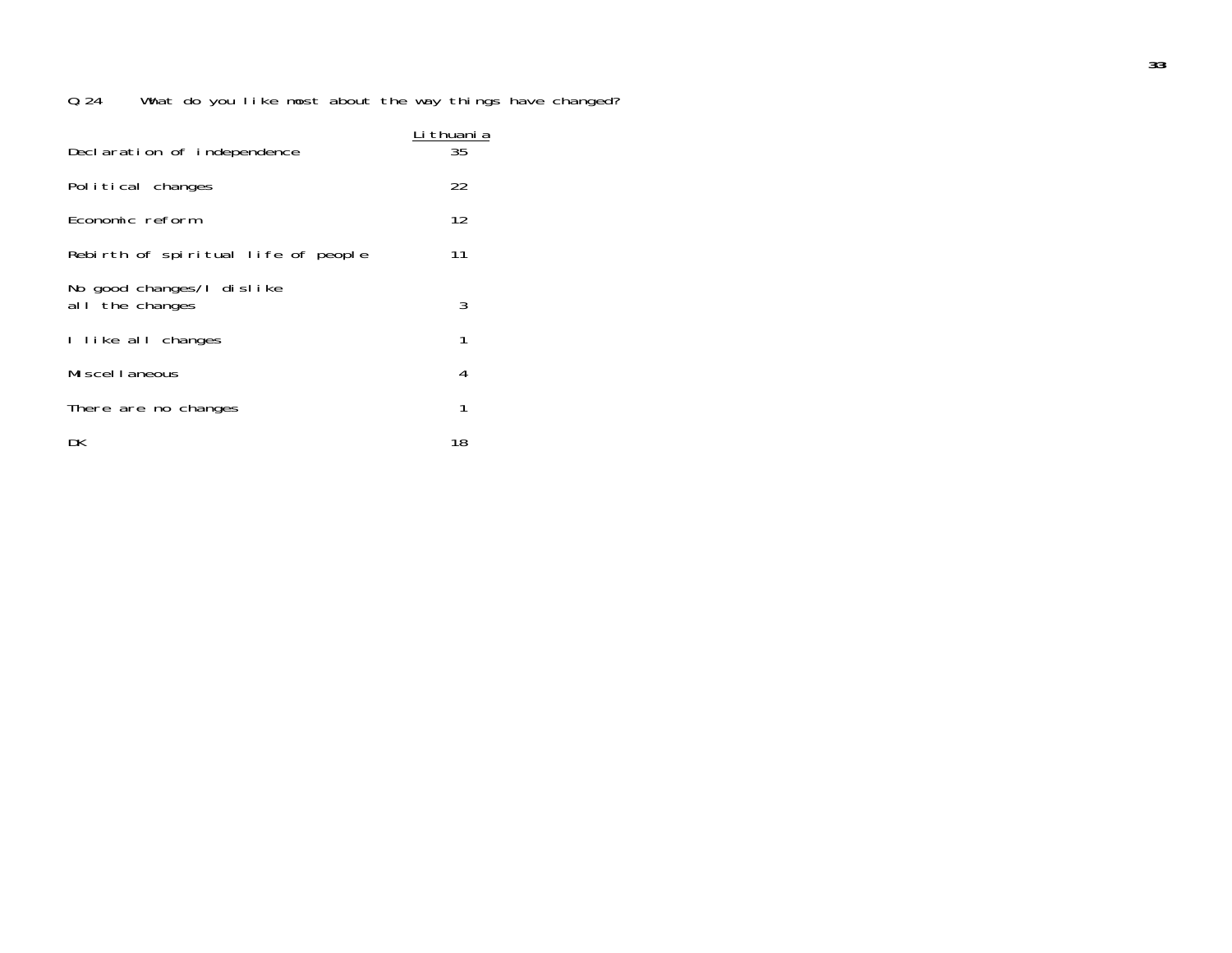|                                                                                              | <u>Germany</u><br>Total | <u>Germany</u><br>FRG GDR |                 |                                                      | <u>Germany</u><br>Total | Germany<br>FRG GDŘ |              |
|----------------------------------------------------------------------------------------------|-------------------------|---------------------------|-----------------|------------------------------------------------------|-------------------------|--------------------|--------------|
| Costs of reunification, how to<br>finance the reunification                                  | 38                      | 47                        | 8               | Right wing extremism and<br>racism in the former GDR | $\star\star$            | $\star\star$       |              |
| The demands of the East German<br>population are too high, don't<br>like the attitude of the |                         |                           |                 | The process of unification<br>was too fast           | 3                       | 3                  | $\star\star$ |
| East Germans to make heavy demands                                                           | 16                      | 19                        | 5               | The "coolness" of the West<br>German population      | $\star\star$            | 3                  | 3            |
| Unemployment is rising in the<br>former GDR, social decline in<br>the former GDR             | 25                      | 18                        | 49              | 0ther                                                | 12                      | 11                 | 8            |
| Increasing rate of criminality                                                               | 5                       | $\star\star$              | 12              | None                                                 | 3                       | 4                  | $\mathbf{1}$ |
| The economic outlook for<br>the former GDR                                                   | 9                       | 8                         | 14              | DK                                                   | 5                       | 5                  | 6            |
| Politicians and businessmen<br>are hesitant                                                  | 6                       | 8                         | $\mathfrak{Z}$  |                                                      |                         |                    |              |
| The difference in attitudes<br>between the East and West<br>German population is too great   | 6                       | 6                         | 7               |                                                      |                         |                    |              |
| People use the harmlessness of<br>the East German population in business                     | 6                       | 6                         | $5\phantom{.0}$ |                                                      |                         |                    |              |
| The former political elite<br>(SED) and the STASI are<br>working till now                    | 5                       | 6                         | 3               |                                                      |                         |                    |              |
| Too much bureaucracy                                                                         | $\star\,\star$          | $\star\star$              | $\overline{5}$  |                                                      |                         |                    |              |
| Housing shortage                                                                             | 3                       | 4                         | $***$           |                                                      |                         |                    |              |
| There are too many immigrants                                                                | 3                       | 4                         | $***$           |                                                      |                         |                    |              |

\*\*Not among the ten most frequently cited answers in this country. **The contract of the CONTINUED...**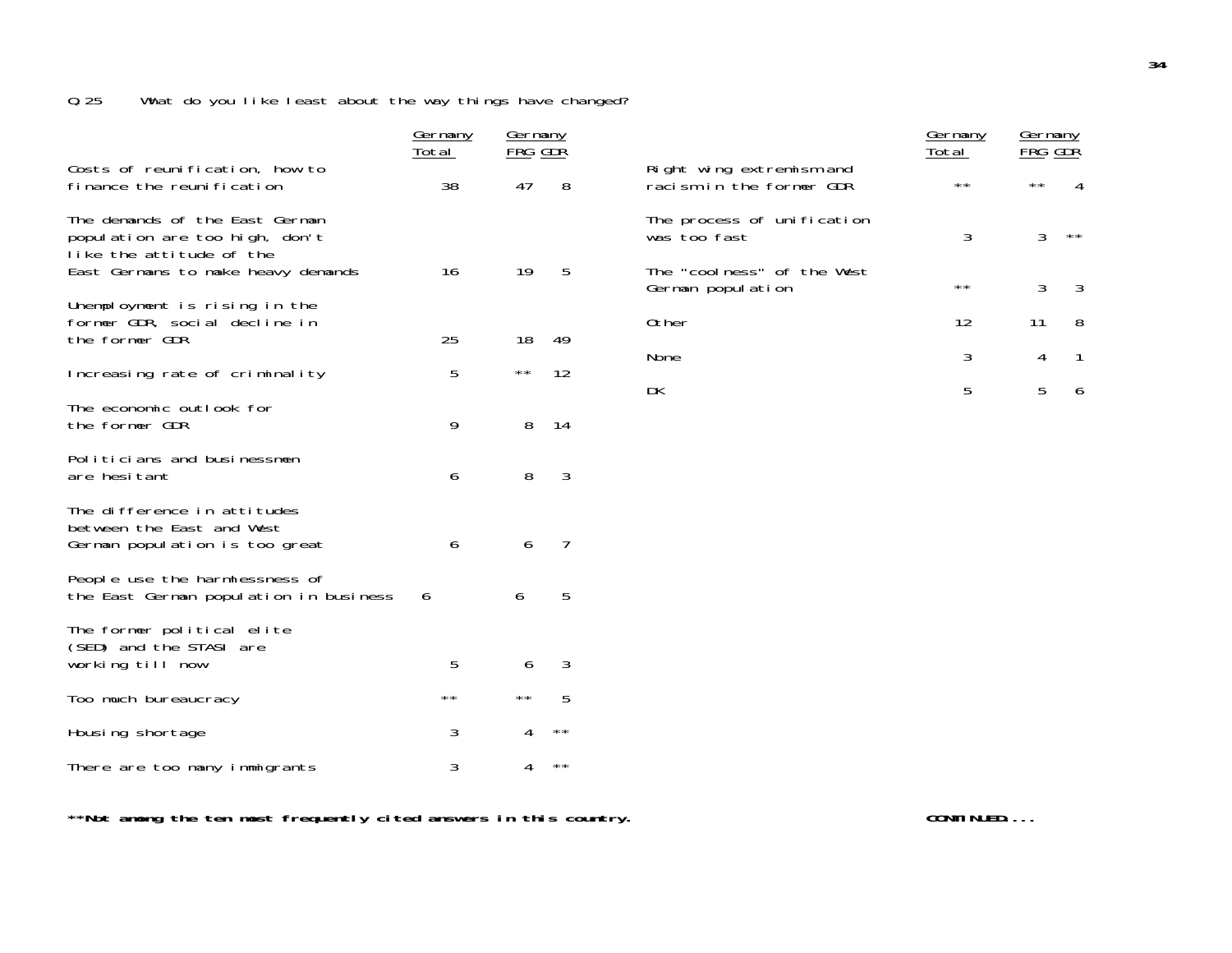| High crime rate, criminality                                                                                                                                                                                          | Czech<br>14 | Economic reform                                                                  | Czech<br>6        |
|-----------------------------------------------------------------------------------------------------------------------------------------------------------------------------------------------------------------------|-------------|----------------------------------------------------------------------------------|-------------------|
| High prices, rise in the<br>prices of consumer goods                                                                                                                                                                  | 14          | Struggle for comeback of<br>totalitarian politicians,<br>still existing power of |                   |
| Low efficiency of government<br>and of parliament                                                                                                                                                                     | 11          | Communists                                                                       | 3                 |
| Unemployment, shortage of jobs                                                                                                                                                                                        | 9           | I don't like anything<br>0ther                                                   | 3<br>12           |
| Struggle for power, political<br>scrambles, personal ambitions<br>of some politicians                                                                                                                                 | 8           | <b>None</b><br>DK                                                                | $\mathbf{1}$<br>6 |
| No penalty for people responsible<br>for the decline of our country,<br>former bosses still having their<br>positions in industry or politics,<br>secret policemen stripped of their<br>jobs are having high pensions | 8           |                                                                                  |                   |
| General fall in morals, ethics,<br>loose morals                                                                                                                                                                       | 7           |                                                                                  |                   |
| Decline of the standard of living,<br>low salaries, impoverishment of<br>the majority of population,<br>insufficient social policy                                                                                    | 7           |                                                                                  |                   |
| The process of economic and social<br>change is too slow, compromising,<br>indecision, things have changed only<br>in insubstantial details, the whole<br>slips away, the revolution has<br>been betrayed             | 6           |                                                                                  |                   |
| Bad relations between Czechs and<br>Slovaks, national quarrels                                                                                                                                                        | 6           |                                                                                  |                   |
|                                                                                                                                                                                                                       |             |                                                                                  |                   |

**CONTINUED....**

 $\frac{Czech}{6}$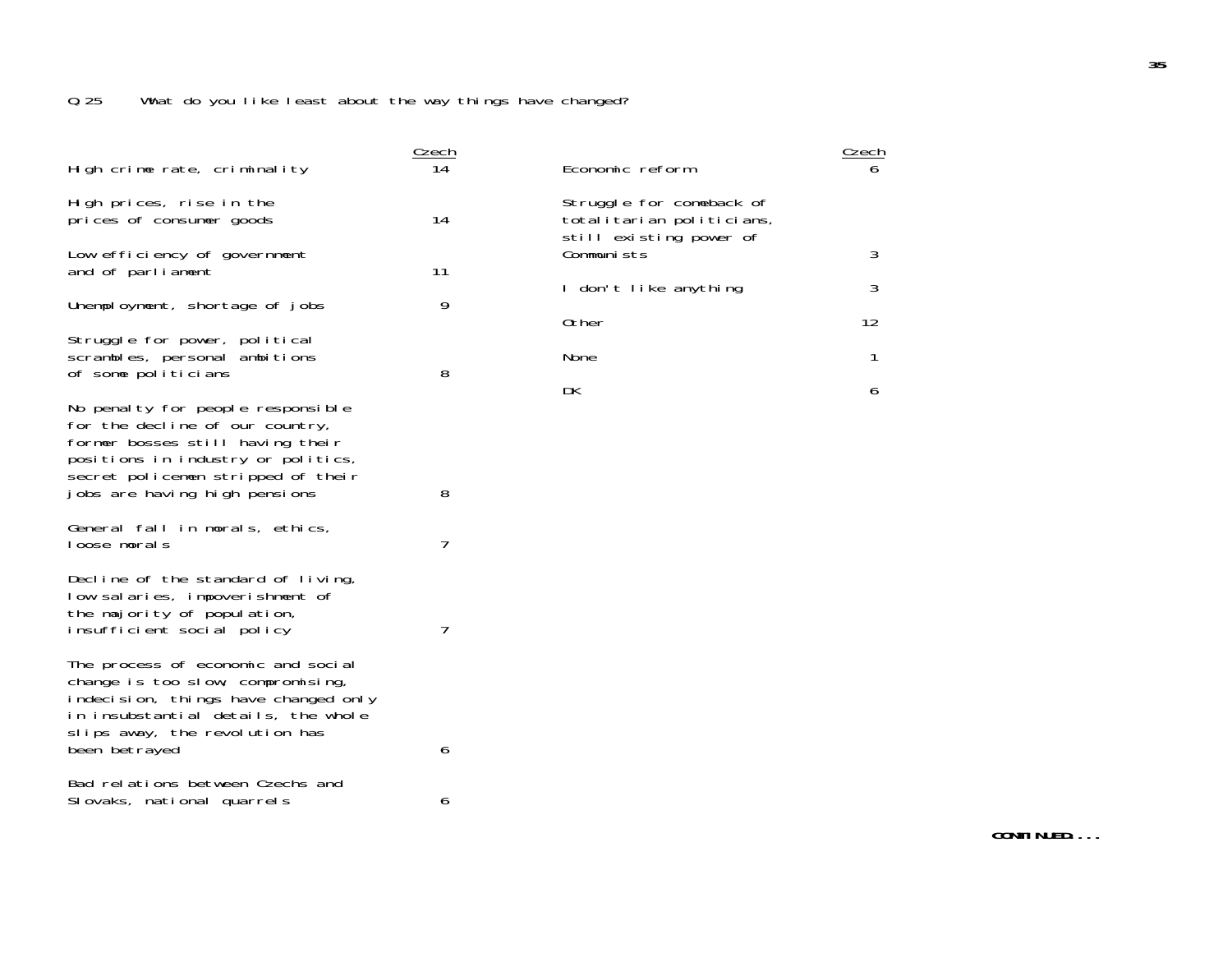#### **Hungary**

| Multi-party system, pluralism,<br>parliamentary democracy | 16 |
|-----------------------------------------------------------|----|
| Other economic problems (general)                         | 15 |
| Prices, price rises                                       | 17 |
| Unemployment                                              | 11 |
| Social Problems: poverty,<br>problems of social strata    | 9  |
| Government, parties in power<br>(incompetence, impotence) | 6  |
| Compensation Law                                          | 5  |
| Failure of the real change of<br>the system, communists   |    |
| still in power                                            | 5  |
| Inflation                                                 | 3  |
| Other                                                     | 25 |
| Don't Know                                                | 13 |

**36**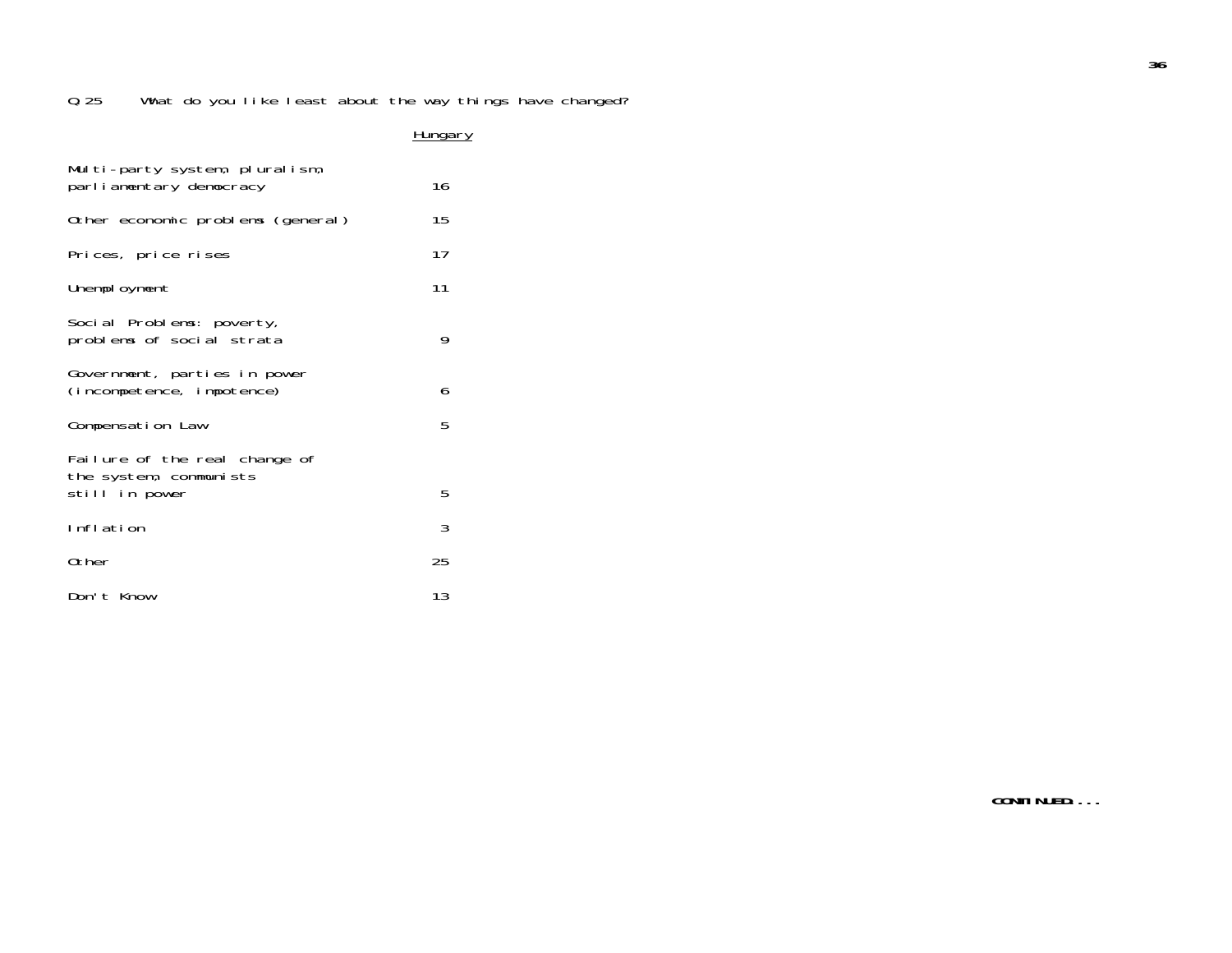| High prices, cost of living,                                                                    | <u>Pol and</u> |
|-------------------------------------------------------------------------------------------------|----------------|
| poor material situation of<br>people, low wages and pensions                                    | 25             |
| Unemployment                                                                                    | 21             |
| The increased influence of<br>religion in the political life<br>of the country                  | 12             |
| Neglect of agriculture, faulty<br>agricultural policy of<br>the government                      | 9              |
| Changes in the economy<br>(general)                                                             | 5              |
| Improper social policy of the<br>state, no state help for the<br>poor, elderly and needy        | 4              |
| Criticism of the power<br>elite, politicians                                                    | 4              |
| Not settling accounts with<br>the "former nomenklatura"                                         | 3              |
| The privatization of enterprises,<br>service shops, trade, selling off<br>the national property | 3              |
| Recession, decline of production                                                                | 3              |
| Poor financial policy: too high<br>interest rates for credits, poor<br>tax system, inflation    | 3              |
| 0ther                                                                                           | 27             |
| Don't Know                                                                                      | 9              |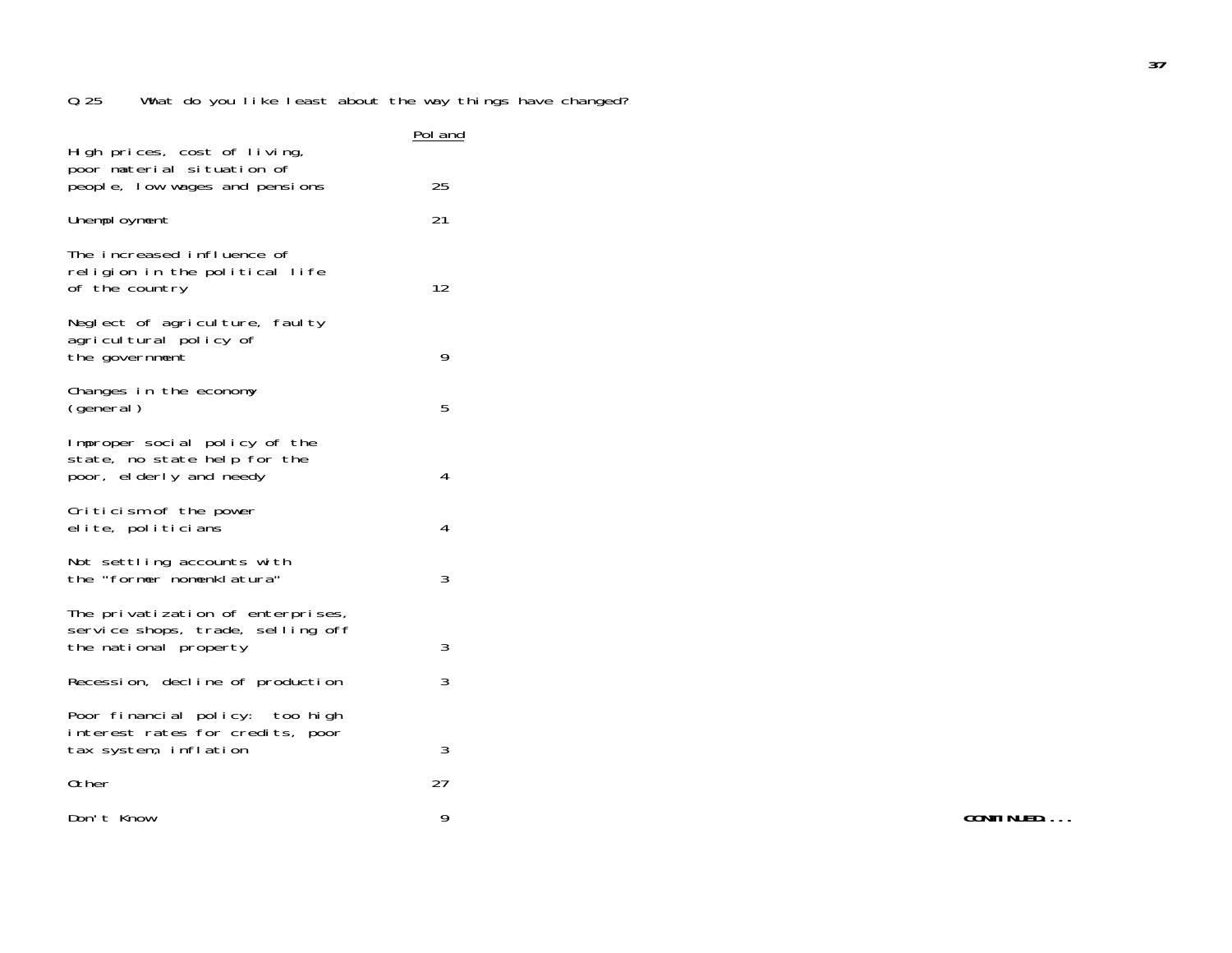| Unemployment                                                    | <u>Bulgaria</u> |
|-----------------------------------------------------------------|-----------------|
| Decrease in standard of living                                  | 29              |
| Increase in criminality                                         | 16              |
| Political tension                                               | 16              |
| Weakness of democracy                                           | 16              |
| Slow down of the economic reform                                | 16              |
| Concrete local problems                                         | 16              |
| Moral values crisis                                             | 4               |
| General dissatisfaction of the<br>scope and rate of the changes | 16              |
| Other                                                           | 4               |
| Don't Know/NA                                                   | 34              |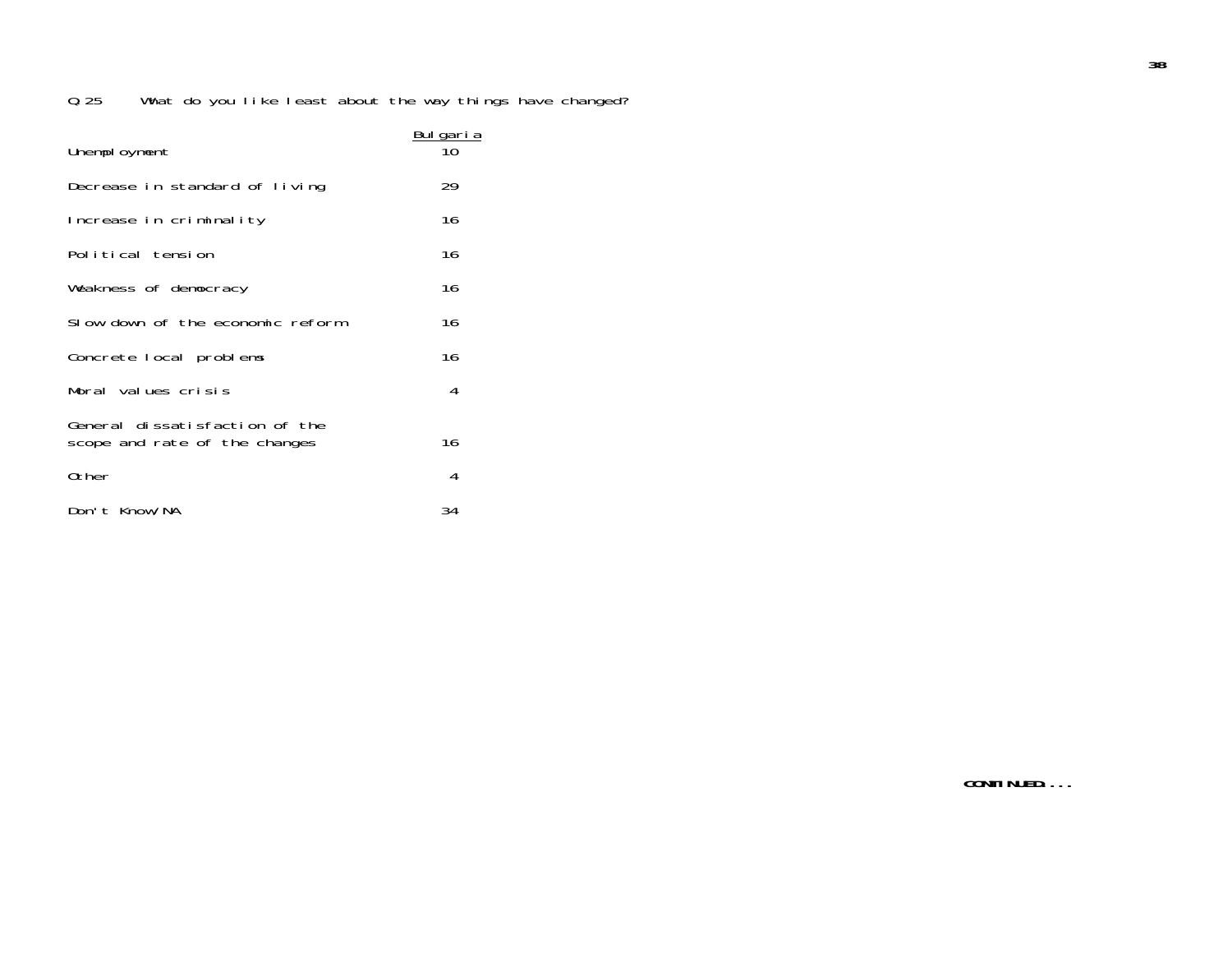|                                                                  | <u>Russia</u> | Ukraine        |
|------------------------------------------------------------------|---------------|----------------|
| Price increase, tax policy                                       | 29            | 38             |
| Worsening of economic situation                                  | 15            | 13             |
| Poor management-in the<br>state and in the republic              | 8             | 8              |
| Living standards have dropped                                    | 8             | 5              |
| Less goods                                                       | 6             | 5              |
| Government is not active enough,<br>lack of a government program | 5             | 6              |
| Economic ties broken                                             | 3             | 5              |
| Split (division) in the state<br>and society                     | 4             | 4              |
| Cooperatives opened                                              | 3             | $\star\,\star$ |
| Discipline decline                                               | 4             | 3              |
| Worsening interethnic relations                                  | 4             | 5              |
| Lack of firm laws                                                | $\star\star$  | $\star\star$   |
| Restrictions on society<br>by the Communist Party                | **            | 3              |
| Private property allowed                                         | **            | 3              |
| 0ther                                                            | 20            | 18             |
| Not reported                                                     | 13            | 6              |

\*\*Not among the ten most frequently cited answers in this country. **The contract of the contract of the contract of the contract of the contract of the contract of the contract of the contract of the contract of the contra**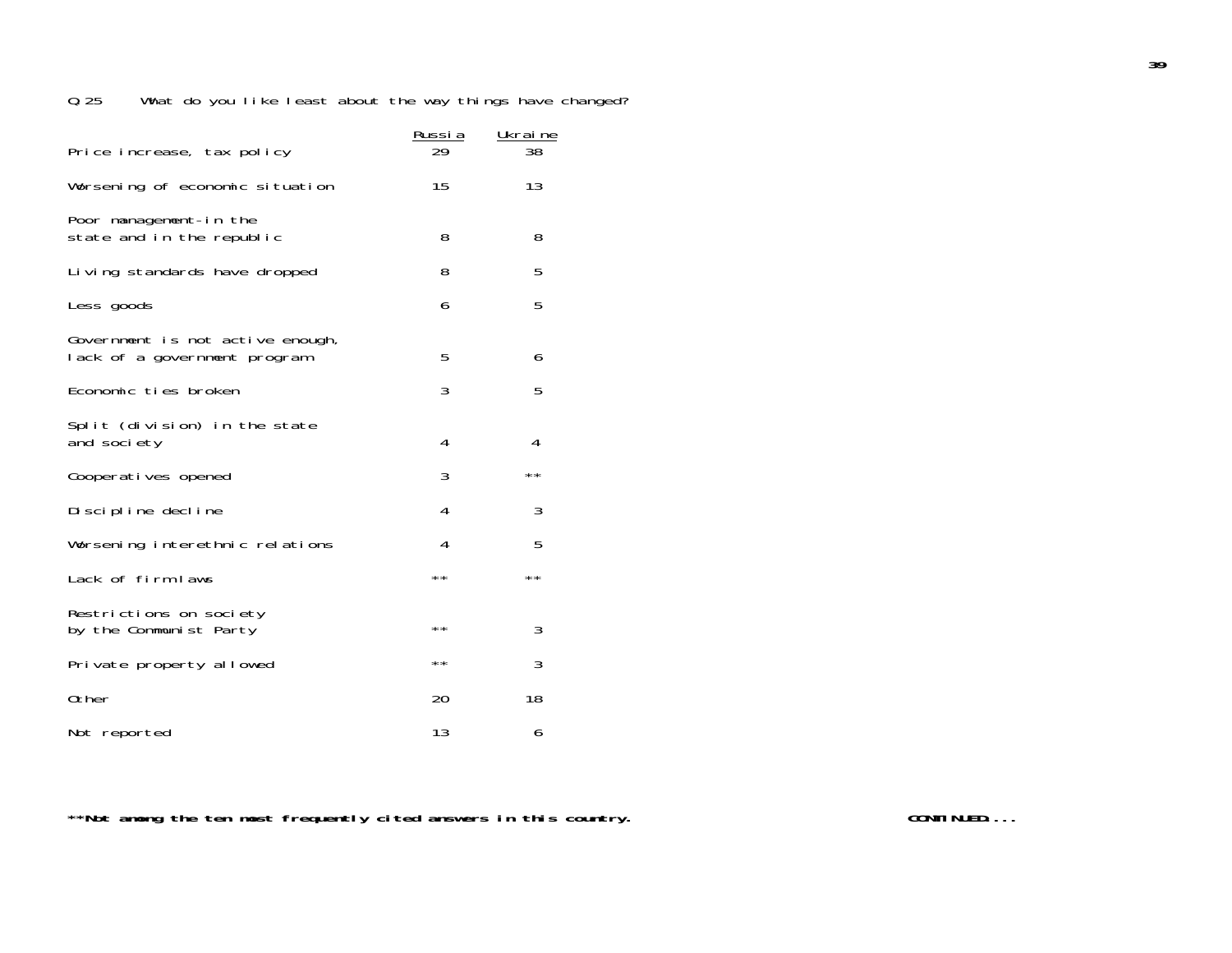|                                                | <u>Li thuani a</u> |
|------------------------------------------------|--------------------|
| Authorities: inefficient work<br>of government | 21                 |
| Economic reform, general                       | 20                 |
| Political changes                              | 13                 |
| Increased prices                               | 11                 |
| Decreased standard of living                   | 10                 |
| Aggression of the USSR                         | 7                  |
| Breakdown in morals                            | 5                  |
| Politics of CPSU in Lithuania                  | 3                  |
| No bad changes/I like all changes              | 1                  |
| All changes are bad                            | $^\star$           |
| There are no changes at all                    | 1                  |
| 0ther                                          | 8                  |
| DK                                             | 14                 |

**\*Less than .5%**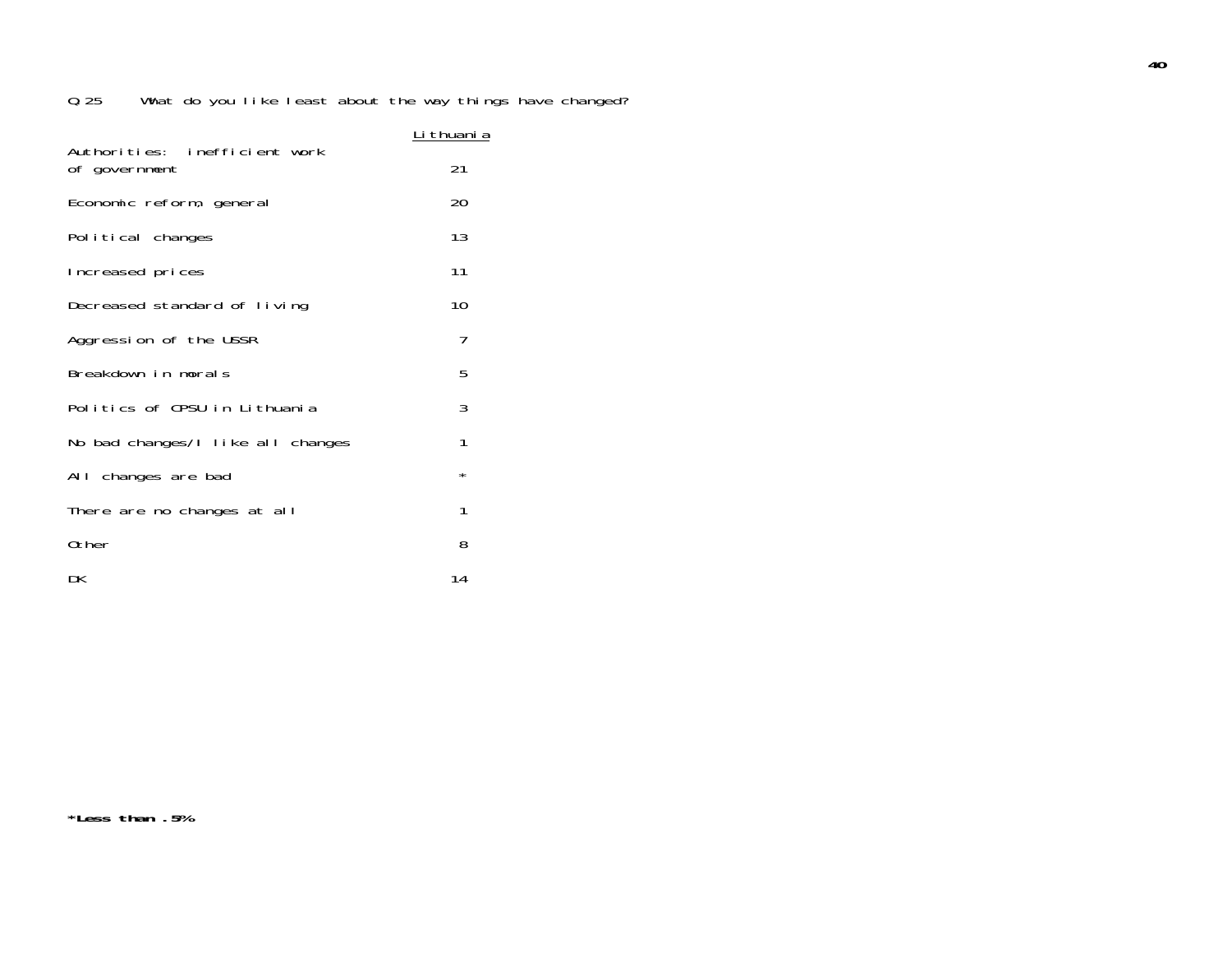Q.26 Overall, do you strongly approve, approve, disapprove or strongly disapprove of the change in \_\_\_\_\_\_\_\_\_\_\_\_\_\_\_\_to a m<u>ultiparty system</u>?/**Q.27** Overall, do you strongly approve, approve, disapprove or strongly disapprove of efforts to establish<br>a multiparty system in our country? (Russia, the Ukraine and Lithuania)

| Germany |            | Hun-         | $Po-$                   | Bul-               |                    |                   | -i th-        |
|---------|------------|--------------|-------------------------|--------------------|--------------------|-------------------|---------------|
|         |            |              |                         |                    |                    |                   | <u>uani a</u> |
| 91      | 77         |              |                         |                    | 60                 | 72                | 74            |
| 52      | 37         | 18           | 23                      | 27                 | 21                 | 21                | 30            |
| 39      | 40         | 55           | 43                      | 48                 | 39                 | 51                | 45            |
| 4       | 17         | 19           | 18                      | 14                 | 26                 | 18                |               |
| ς       | 12         |              | 12                      | 13                 | 19                 | 15                |               |
|         | 5          | 4            | b                       |                    |                    | 3                 | b             |
| 100     | 100        | 100          | <u> 16</u><br>100       | $100^{\circ}$      | 14<br>100          | <u> 10</u><br>100 | 100           |
|         | <b>GDR</b> | <u>Czech</u> | $\frac{gary}{73}$<br>15 | <u>  and</u><br>66 | <u>garia</u><br>75 | Russia            | Ukraine       |

Q.28 I'd like your opinion about a number of changes that have occurred with the unification. First, overall, do you strongly approve, approve, disapprove or strongly disapprove of the .....?

|                                                                                  | <u>Germany</u><br>GDR                          |
|----------------------------------------------------------------------------------|------------------------------------------------|
| c. The new legal system<br>Total Approve<br>Strongly approve<br>Approve          | 53<br>10<br>43                                 |
| Total Disapprove<br>Strongly disapprove<br>Di sapprove<br>DK                     | 27<br>25<br>$\overline{2}$<br>$\frac{20}{100}$ |
| d. The new social welfare system<br>Total Approve<br>Strongly approve<br>Approve | 41<br>9<br>32                                  |
| Total Disapprove<br>Strongly disapprove<br>Di sapprove<br>DK                     | 48<br>34<br>14<br>11                           |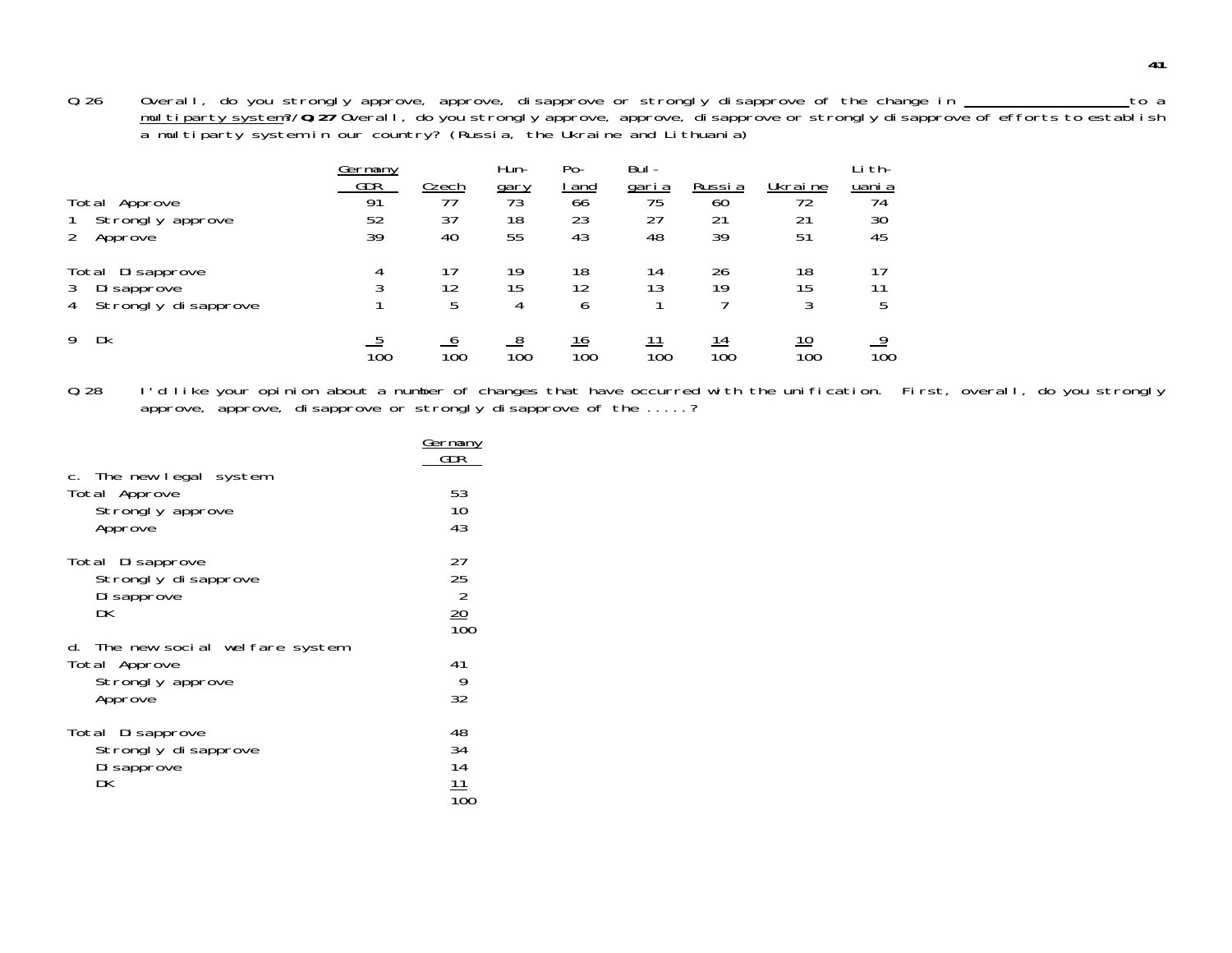Q.29 Do you feel that democracy is developing too quickly, too slowly, or at about the right pace?

|   | Too quickly                              | Russia<br>21 | Ukraine<br>15 | Li thuani a<br>17 |
|---|------------------------------------------|--------------|---------------|-------------------|
| 2 | Too slowly                               | 40           | 44            | 32                |
|   | About right                              | 13           | 13            | 37                |
| 4 | Disapprove of democracy<br>(VOLUNTEERED) | 5            | 5             |                   |
|   | No opinion                               | 100          | <u> 23</u>    | <u> 13</u><br>100 |

Q.30 Do you feel that Germany was unified too quickly or do you feel that it was important that Germany be unified as quickly as possible?

|   | 1 Unified too quickly        | <u>Germany</u><br>Total<br>49 | <b>Germany</b><br>FRG GDR<br>48 | .54             |
|---|------------------------------|-------------------------------|---------------------------------|-----------------|
|   | 2 Important to unify quickly | 42                            | 43                              | 40              |
| 9 | No opinion                   | $\overline{100}$              | $\frac{9}{100}$                 | $\frac{6}{100}$ |

Q.31 Do you strongly approve, approve, disapprove or strongly disapprove of efforts to establish a free market economy in ...?

|   |                      | Germany |           | Hun-      | $Po-$      | Bul-         |           |                   | Li th-    |
|---|----------------------|---------|-----------|-----------|------------|--------------|-----------|-------------------|-----------|
|   |                      | GDR     | Czech     | gary      | <u>and</u> | <u>garia</u> | Russi a   | Ukraine           | uani a    |
|   | Total<br>Approve     | 86      | 80        | 80        | 80         | 73           | 54        | 53                | 76        |
|   | Strongly approve     | 36      | 34        | 22        | 25         | 23           | 15        | 13                | 26        |
| 2 | Approve              | 50      | 46        | 58        | 55         | 50           | 39        | 40                | 50        |
|   | Di sapprove<br>Total | q       | 10        | 10        |            | 15           | 33        | 34                |           |
| 3 | Di sapprove          | 8       |           | Q         |            | 13           | 24        | 26                | 8         |
| 4 | Strongly disapprove  |         | 3         |           | 4          |              | Q         | 8                 | 3         |
| 9 | Dk                   | 100     | 10<br>100 | 10<br>100 | o<br>100   | 100          | 13<br>100 | <u> 13</u><br>100 | 13<br>100 |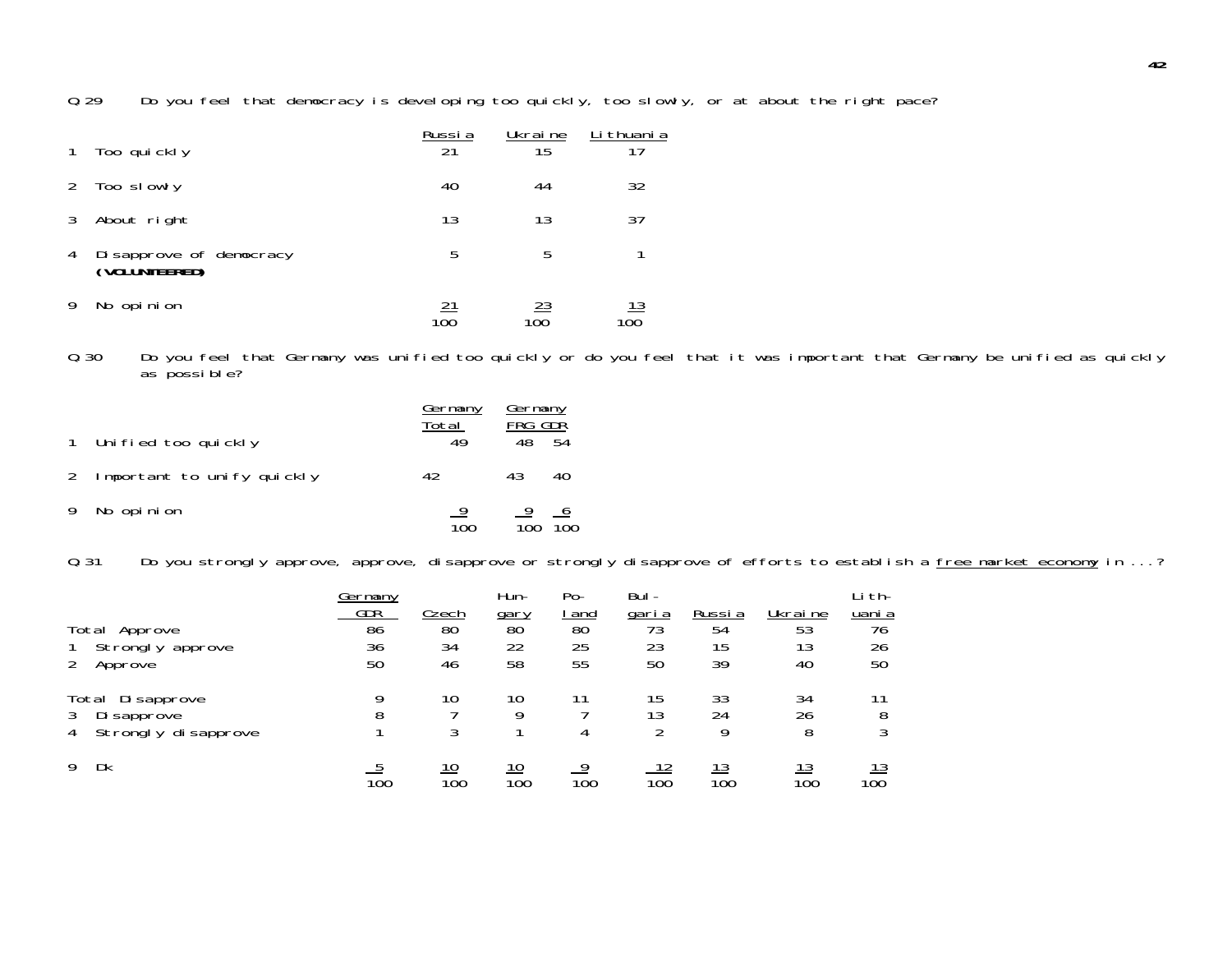0.32 Do you think \_\_\_\_\_\_\_\_\_\_\_\_\_\_\_\_ is moving too quickly, too slowly or at about the right pace to a free market economy?

|              |                                                       | Germany#<br>Total | Germany#<br>FRG GDŘ |                   | Czech             | Hun-<br>gary      | $Po-$<br><u>  and</u> | Bul -<br><u>garia</u> | Russia            | Ukraine               | Li th-<br>uani a  |
|--------------|-------------------------------------------------------|-------------------|---------------------|-------------------|-------------------|-------------------|-----------------------|-----------------------|-------------------|-----------------------|-------------------|
| $\mathbf{1}$ | Too quickly                                           | 29                | 28                  | 34                | 26                | 9                 | 24                    | 10                    | 20                | 25                    | 20                |
| 2            | Too slowly                                            | 33                | 32                  | 36                | 25                | 46                | 27                    | 47                    | 48                | 39                    | 37                |
| 3            | About right                                           | 26                | 28                  | 19                | 34                | 17                | 27                    | 19                    | 5                 | 6                     | 21                |
| 4            | Disapprove of move<br>to free market<br>economy (VOL) |                   |                     |                   | 4                 | 11                | 6                     | 5                     | 10                | 10                    | 4                 |
| 9            | No opinion                                            | 100               | 100                 | <u> 10</u><br>100 | <u> 11</u><br>100 | <u> 17</u><br>100 | <u> 16</u><br>100     | <u> 19</u><br>100     | <u> 17</u><br>100 | $\frac{20}{2}$<br>100 | <u> 18</u><br>100 |

Q.33 How long do you think it will take for East Germans to achieve the same standard of living as enjoyed by West Germans?

|              |                      | Germany<br>Total | Germany<br>FRG GDR |         |
|--------------|----------------------|------------------|--------------------|---------|
| $\mathbf{1}$ | Less than five years |                  | 8                  | 5       |
| 2            | Around 5 years       | 36               | 34                 | 39      |
| 3            | Around 10 years      | 44               | 43                 | 49      |
| 4            | Around 20 years      | 8                | 9                  | 4       |
| 5            | More than 20 years   | 1                | $\mathcal{P}$      | $\star$ |
|              | Dk                   |                  |                    |         |

**\*Less than .5%#In Germany we asked, "Do you think that the former GDR is moving...."**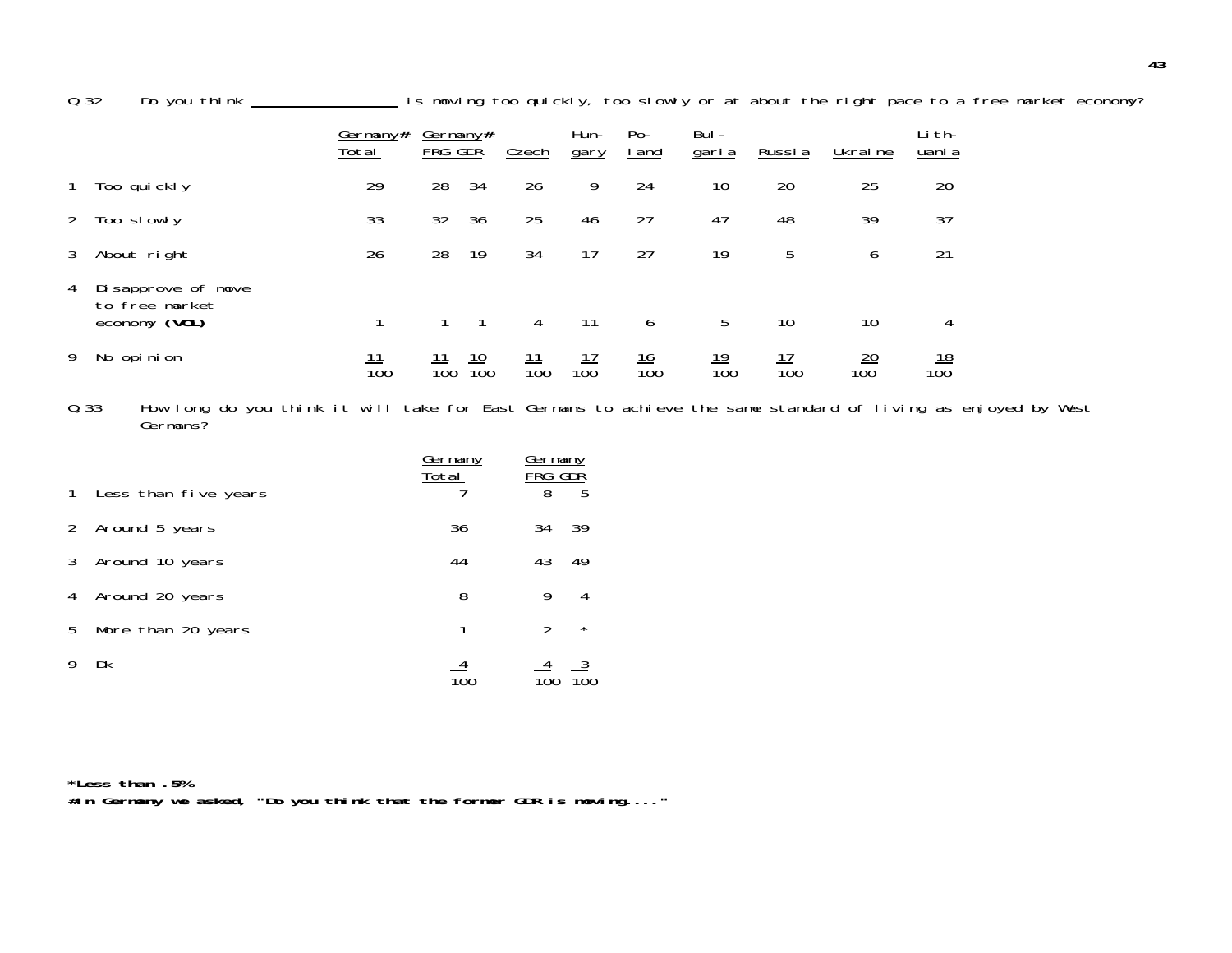Q.34 What do you think of as your country, Russia (the Ukraine) (Lithuania) or the Soviet Union?

| Russia (the Ukraine) (Lithuania) | Russia<br>43 | Ukraine<br>44 | Li thuani a |
|----------------------------------|--------------|---------------|-------------|
| The Soviet Union                 | 42           | 35            | b           |
| Both (VOLUNTEERED)               | 13           | 19            |             |
| No Opinion                       | 100          | 100           | 100         |

Q.35 **(HAND RESPONDENT CARD B)** Who can we most rely on to help deal with the problems facing this country in the future. And who would you name next? And who can we rely on least?

| Russia              | <u>Ukraine</u>                              | <u>Li thuani a</u>                          |
|---------------------|---------------------------------------------|---------------------------------------------|
| 27<br>18<br>7       | 24<br>29<br>9                               | $\begin{array}{c} 6 \\ 5 \\ 39 \end{array}$ |
| 45<br>20<br>3       | 58<br>22<br>$\overline{2}$                  | 65<br>15<br>4                               |
| 6<br>10<br>8        | 4<br>4<br>8                                 | *<br>1<br>18                                |
| $\frac{2}{5}$<br>35 | $\begin{array}{c} 2 \\ 6 \end{array}$<br>29 | (NOT ASKED)                                 |
|                     |                                             | 8<br>29<br>$\overline{4}$                   |
|                     | Government of the Republic (Lithuania)      | (NOT ASKED)                                 |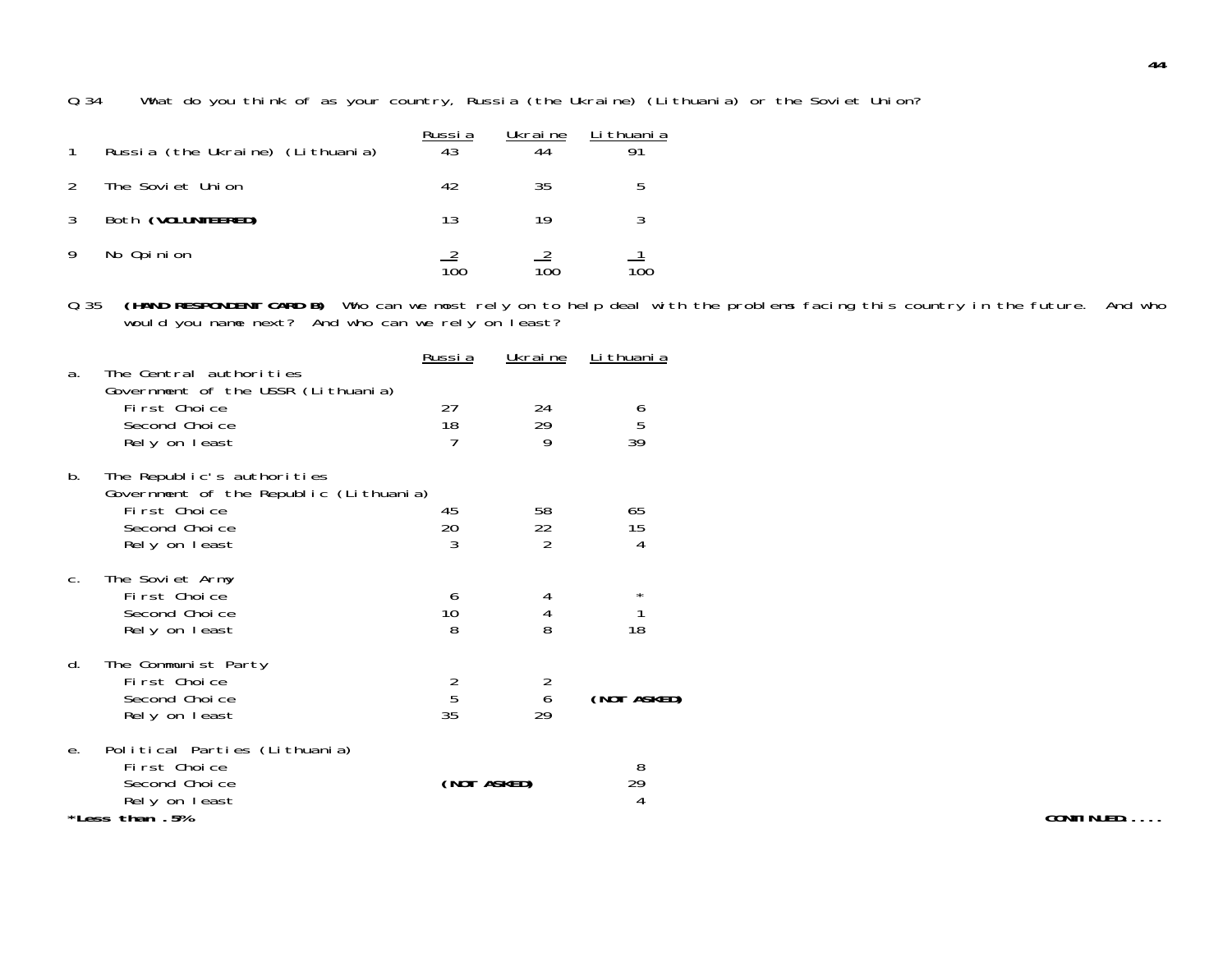### **Q.35 CONTINUED....**

|    |                                                              | Russi a       | Ukrai ne | Li thuani a   |
|----|--------------------------------------------------------------|---------------|----------|---------------|
| f. | The Church<br>First Choice<br>Second Choice<br>Rely on least | 3<br>12<br>13 | 13       | 10<br>24<br>4 |
| g. | The KGB<br>First Choice<br>Second Choice<br>Rely on least    | 3<br>9        | 16       | $^\star$      |
|    | None chosen first (VOLUNTEERED)                              |               | 6        | 5             |
|    | None chosen second                                           | 9             | 9        | 9             |
|    | None chosen least                                            | 5             | 4        | 5             |
|    | No answer                                                    |               | 3        | 3             |

Q.36 Do you favor or oppose an independent \_\_\_\_\_\_\_\_\_\_\_\_\_\_ Republic?/Q.37 Are you positive of your opinion or not?

| Total Favor<br>Favor positively   | Russia<br>65<br>59 | Ukraine<br>64 | Li thuani a<br>93<br>90 |
|-----------------------------------|--------------------|---------------|-------------------------|
| Total Oppose<br>Oppose positively | 20<br>16           | 20<br>16      |                         |
| No opinion                        | 15<br>100          | 100           | 100                     |

**\*Less than .5%**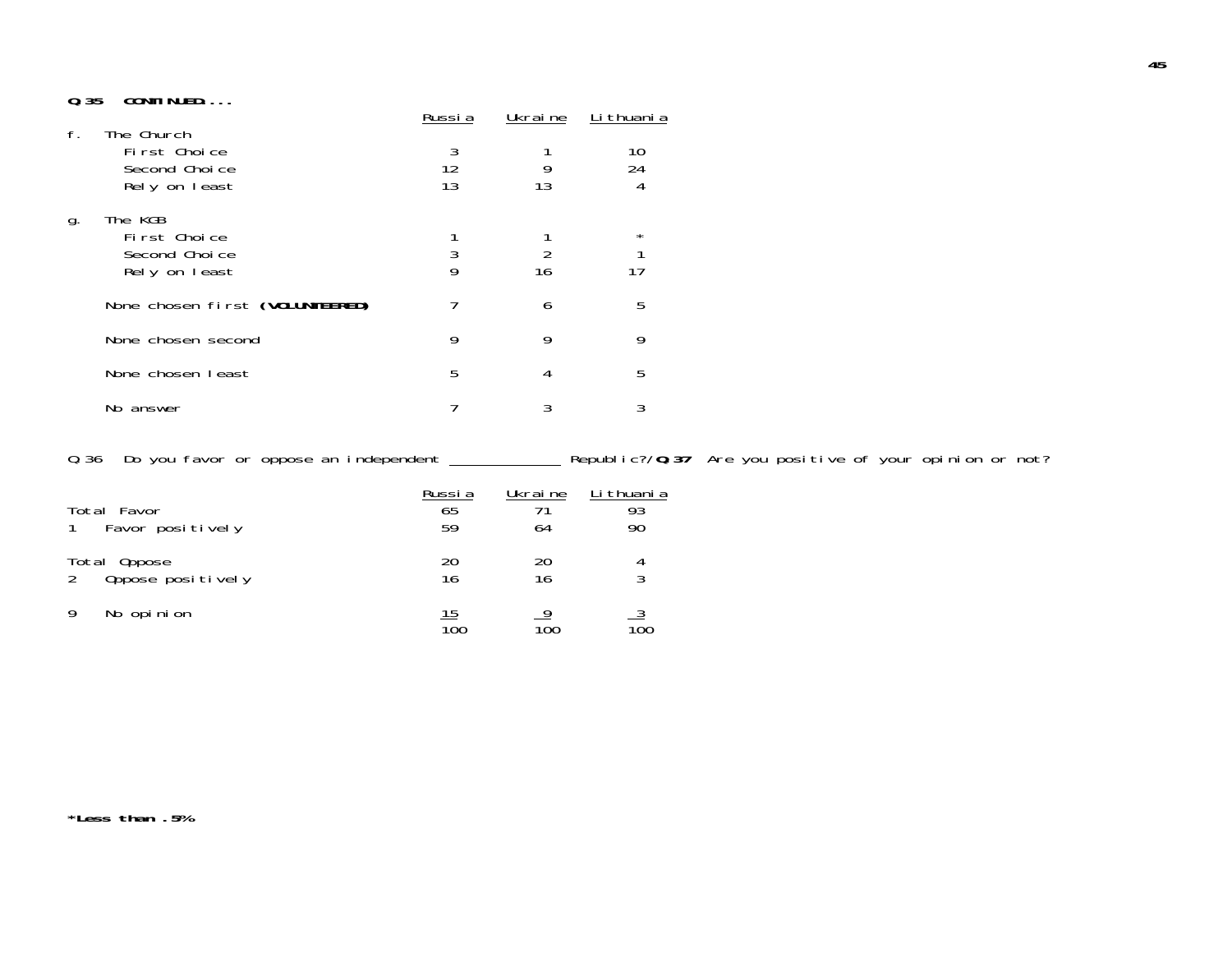# Q.38 Why do you think so?

|                                                                                                    | Russia         | Ukraine |                                                                               | <u>Russia</u>  | Ukraine |
|----------------------------------------------------------------------------------------------------|----------------|---------|-------------------------------------------------------------------------------|----------------|---------|
| An independent republic will<br>be able to solve its problems<br>more quickly                      | 11             | 16      | Centralized power gets in<br>the way of the republics'<br>normal devel opment | 1              | 4       |
| Independence makes it easier<br>to solve one's economic problems                                   | 7              | 10      | Russia (Ukraine) gives too<br>much resources to the<br>Union budget           | $\overline{2}$ | 3       |
| Russia (Ukraine) was not well-off<br>within the structure of the Union                             | $\overline{2}$ | 8       | The Union should not be<br>destroyed, but more economic                       |                |         |
| Russia (Ukraine) should remain a<br>member of the USSR since it is<br>impossible to manage without |                |         | freedom could be given to<br>Russia (Ukraine)                                 | 1              | 3       |
| political and economic relations<br>with other republics                                           | 6              | 9       | Republics should help<br>each other                                           | $\overline{2}$ | 1       |
| The Union should be preserved<br>for the sake of power                                             | 5              | 5       | If the Union disintegrates,<br>then everyone will lose                        | $\overline{2}$ | 3       |
| An independent state is easier<br>to rule                                                          | $\overline{2}$ | 6       | 0ther                                                                         | 12             | 8       |
| Russian (Ukrainian) people should<br>have their statehood                                          | 5              | 9       | Not reported                                                                  | 30             | 20      |
| Russia (Ukraine) does not have to<br>feed anyone else, nor does it have<br>to share its resources  | 5              | 8       |                                                                               |                |         |
| There should be less pressure<br>and dictates from centralized<br>powers                           | 4              | 4       |                                                                               |                |         |
| A rich country should not have<br>to be dependent on anyone else                                   | 4              | 12      |                                                                               |                |         |
| Russia (Ukraine) and other<br>republics should have more<br>economic freedom                       | 4              | 1       |                                                                               |                |         |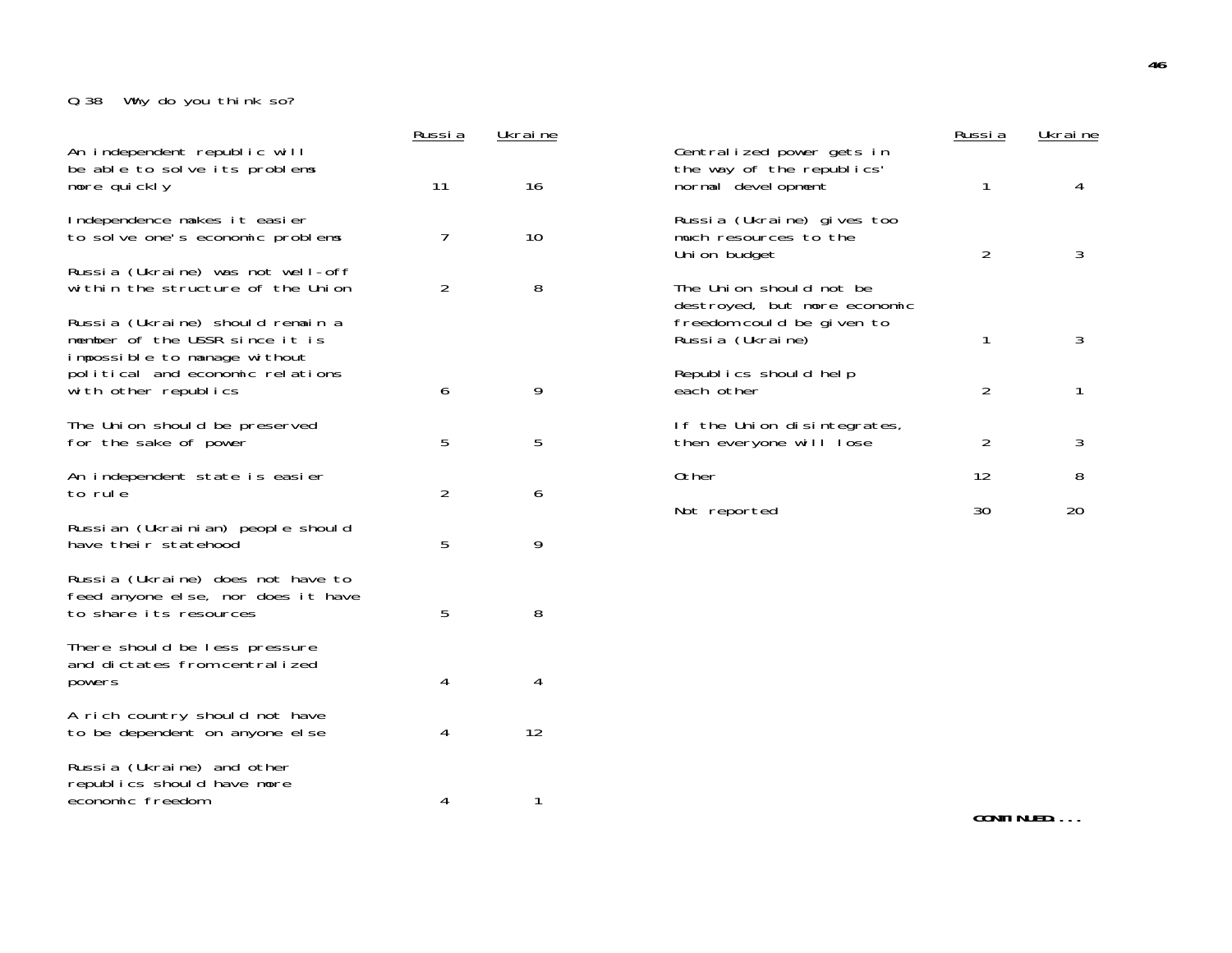# Q.38 Why do you think so?

|                                                   | thuani a |
|---------------------------------------------------|----------|
| Freedom as a common value/<br>natural right       | 35       |
| Historical: Lithuania was<br>an independent state | 11       |
| Transition to a welfare state                     | 21       |
| General upset with being in<br>the USSR           | 12       |
| l am Lithuanian/We are Lithuanians                | 6        |
| Miscellaneous                                     | 9        |
| DK                                                | 14       |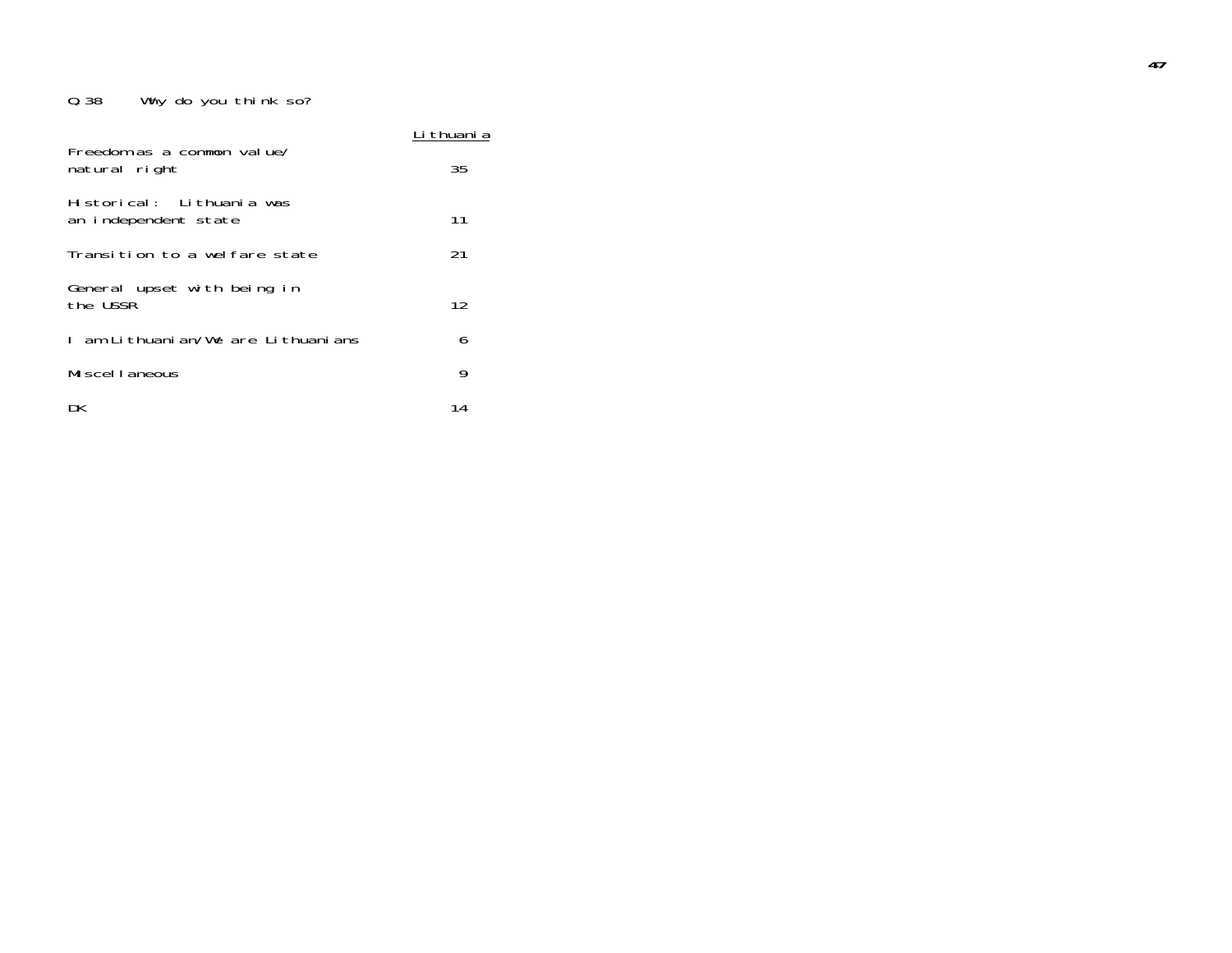#### Q.39**(HAND RESPONDENT CARD C)** Which of these would be your first choice for the future?

| 1 Russia remains part of the<br>Soviet Union and the Central                                          | דווכלו |
|-------------------------------------------------------------------------------------------------------|--------|
| government is further<br>strengthened                                                                 | 11     |
| 2 Russia remains a member of the<br>Soviet Union, but with<br>much more independence<br>and authority | 64     |
| 3 Russia Leaves the Soviet<br>Union to become a completely<br>independent country                     | 19     |
| 9 No opinion                                                                                          |        |

#### Q.40**(HAND RESPONDENT CARD C)** Which of these do you think will most likely occur in the future?

|                                           | 1 Ukraine (Lithuania) will remain                                                                                      | Ukraine | Li thuani a |
|-------------------------------------------|------------------------------------------------------------------------------------------------------------------------|---------|-------------|
| part of the Soviet Union,<br>as it is now |                                                                                                                        | 5       |             |
|                                           | 2 Ukraine (Lithuania) will remain a<br>member of the Soviet Union,<br>but with much more<br>independence and authority | 54      | 12          |
|                                           | 3 Ukraine (Lithuania) will become a<br>completely independent country                                                  | 39      | 82          |
|                                           | No opinion                                                                                                             |         |             |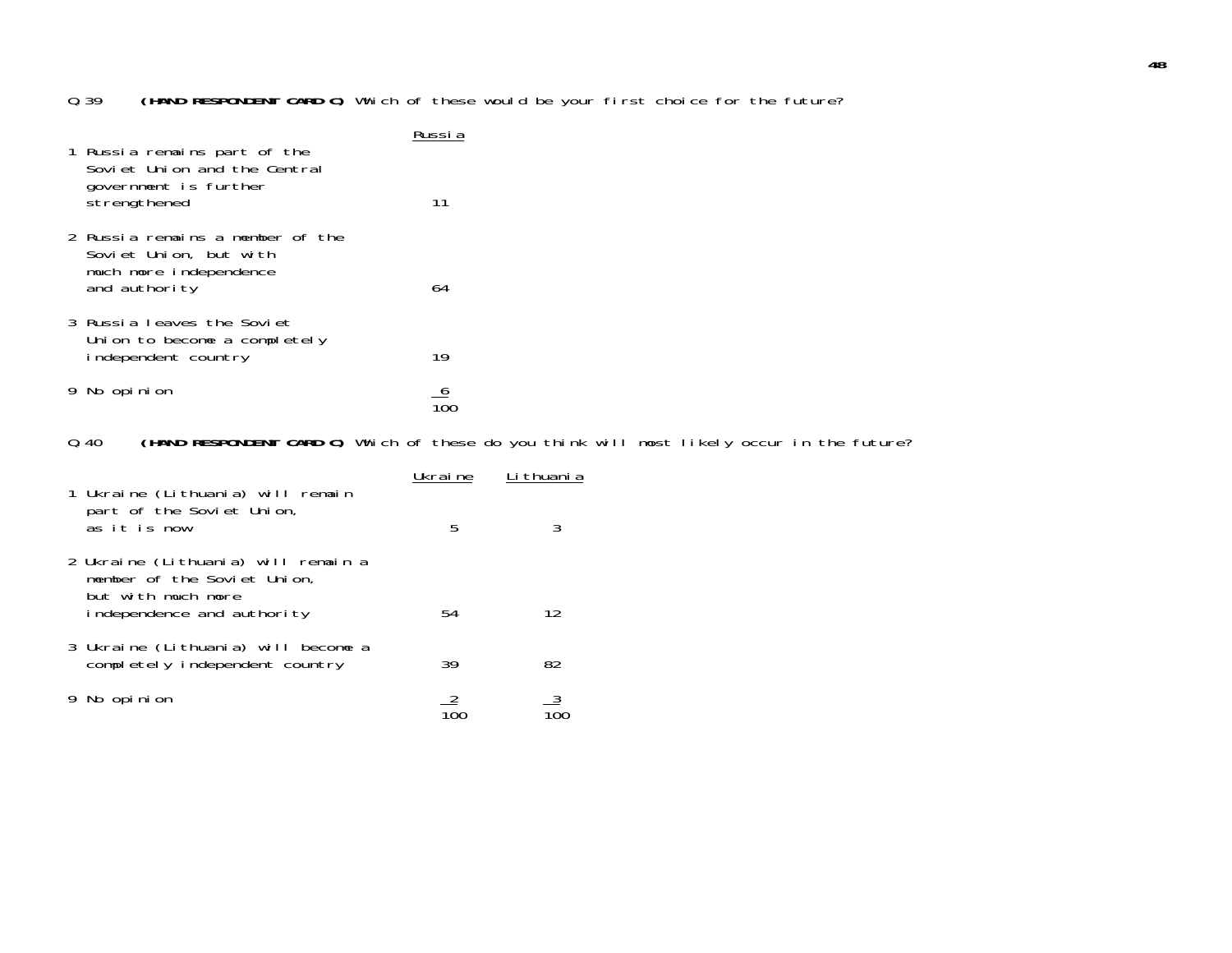Q.41 Do you think that the attitude of the USSR is more favorable to some Republics than to other Republics?

|    | Yes        | Russia<br>34                  | <u>Ukraine</u><br>つフ | Li thuani a<br>64 |
|----|------------|-------------------------------|----------------------|-------------------|
|    | No         | 33                            | 42                   | 19                |
| -9 | No opinion | <u>33</u><br>$\overline{10}0$ | 21<br>100            | 100               |

Q.42 Which Republics benefit more than others?

| Azerbaijan                   | Russia         | Ukraine        | Li thuani a<br>9 |
|------------------------------|----------------|----------------|------------------|
| Armenia                      | 4              | 1              | $\star$          |
| Byel orussia                 | 8              | 10             | 20               |
| Georgia                      | 3              | $\overline{2}$ | $\star$          |
| Kazakhstan                   | 9              | $\overline{7}$ | 21               |
| Ki rghi zi a                 | 3              | 3              | 17               |
| Latvia                       | 3              | $\overline{2}$ | $\overline{2}$   |
| Li thuani a                  | 4              | 1              | $\mathbf{1}$     |
| Mol davi a                   | $\mathbf{1}$   | 1              | $\mathbf{1}$     |
| Russia                       | 3              | 12             | 14               |
| Tadzi kskaj a                | 8              | 6              | 21               |
| Turkmenskaj a                | $\overline{7}$ | 5              | 16               |
| Uzbeki stan                  | 10             | 8              | 17               |
| The Ukraine                  | 9              | 9              | 13               |
| Estonia                      | 3              | 1              | 3                |
| No opinion<br>*Less than .5% | 5              | $\overline{2}$ | $\overline{7}$   |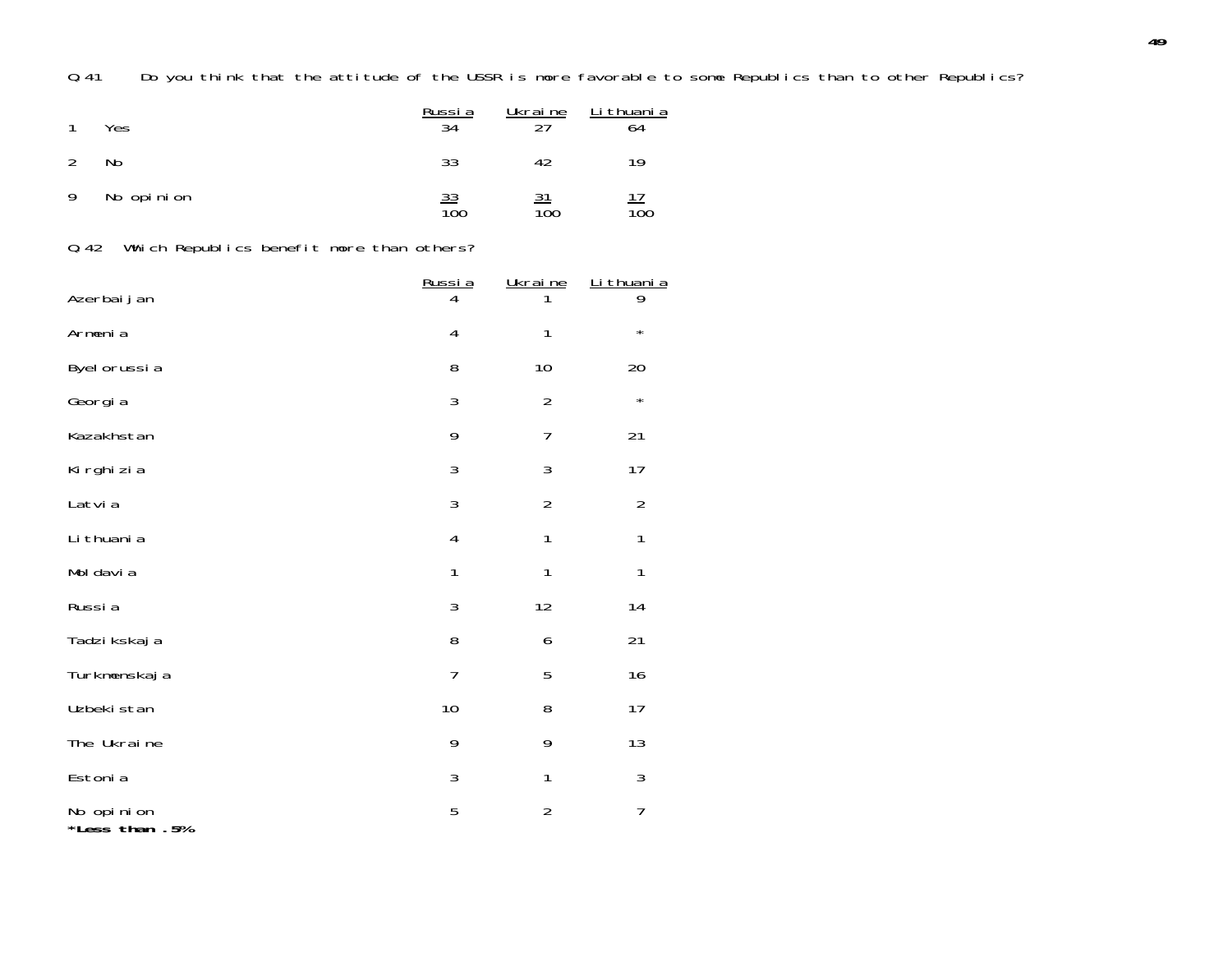# Q.43 Which Republics get much less than others?

| Russi a | Ukrai ne | Li thuani a |
|---------|----------|-------------|
|         |          |             |
|         |          | 16          |
|         |          |             |
|         |          | 24          |
|         |          |             |
|         |          | $\star$     |
| 13      | 15       | 38          |
| 18      |          | 58          |
|         |          |             |
| 14      |          |             |
|         |          | $\star$     |
|         |          | $\star$     |
|         |          | $\star$     |
|         |          |             |
| 10      |          | 32          |
|         |          |             |
|         |          |             |

Q.44 There are many views about the future development of society. **(HAND RESPONDENT CARD D)** Which of these views comes closest to your point of view?

|               | Our Society in the Future                                                      | Russi a    | Ukrai ne | Li thuani a |  |  |
|---------------|--------------------------------------------------------------------------------|------------|----------|-------------|--|--|
|               | A socialist society<br>along the lines we<br>have had in the past              | 10         | 10       | 3           |  |  |
| $\mathcal{P}$ | A more democratic<br>type of socialism                                         | 36         | 27       | 9           |  |  |
| 3             | A modified form of<br>capitalism such as<br>found in Sweden                    | 23         | 26       | 38          |  |  |
| 4             | A free market form of<br>capitalism such as<br>found in the U.S.<br>or Germany | 17         | 23       | 29          |  |  |
| 9             | No opinion                                                                     | <u> 14</u> |          | 21          |  |  |
|               | 100<br>100<br>*Less than .5%                                                   |            |          |             |  |  |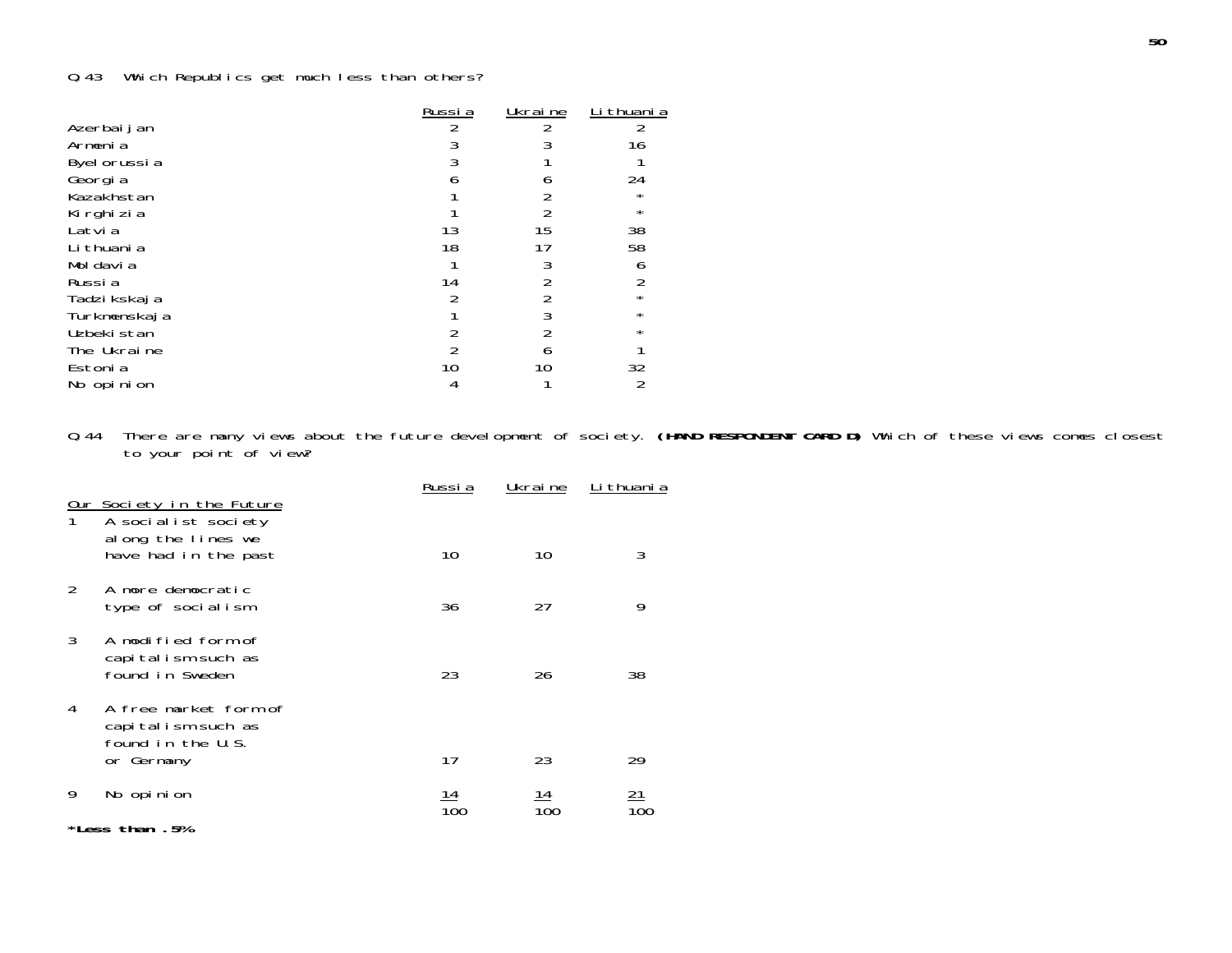Q.45 **(HAND RESPONDENT CARD E)** Of the items listed on this card, which is your greatest worry about the future? And which is second?

| а.          | We will not solve our                                                                                             | <u>Russia</u> | Ukraine  | <u>Li thuani a</u> |
|-------------|-------------------------------------------------------------------------------------------------------------------|---------------|----------|--------------------|
|             | economic problems<br>Greatest worry<br>Second                                                                     | 45<br>18      | 41<br>21 | 35<br>20           |
| $h_{\rm m}$ | Political liberalization<br>will not continue<br>Greatest worry<br>Second                                         | 3<br>12       | 4<br>12  | 6<br>9             |
|             | c. There will be political<br>repression<br>Greatest worry<br>Second                                              | 6<br>12       | 5<br>12  | 12<br>15           |
|             | d. This republic will <b>not</b><br>achieve its independence<br>from the Soviet Union<br>Greatest worry<br>Second | 3<br>6        | 12<br>16 | 20<br>17           |
|             | e. There will be a further<br>breakdown in law and order<br>Greatest worry<br>Second                              | 12<br>24      | 11<br>20 | 8<br>15            |
| f.          | There will be an all out<br>civil war<br>Greatest worry<br>Second                                                 | 28<br>17      | 26<br>14 | 18<br>16           |
|             | Don't know - greatest worry<br>Don't know - second greatest worry                                                 | 3<br>10       | 1<br>6   | 1<br>9             |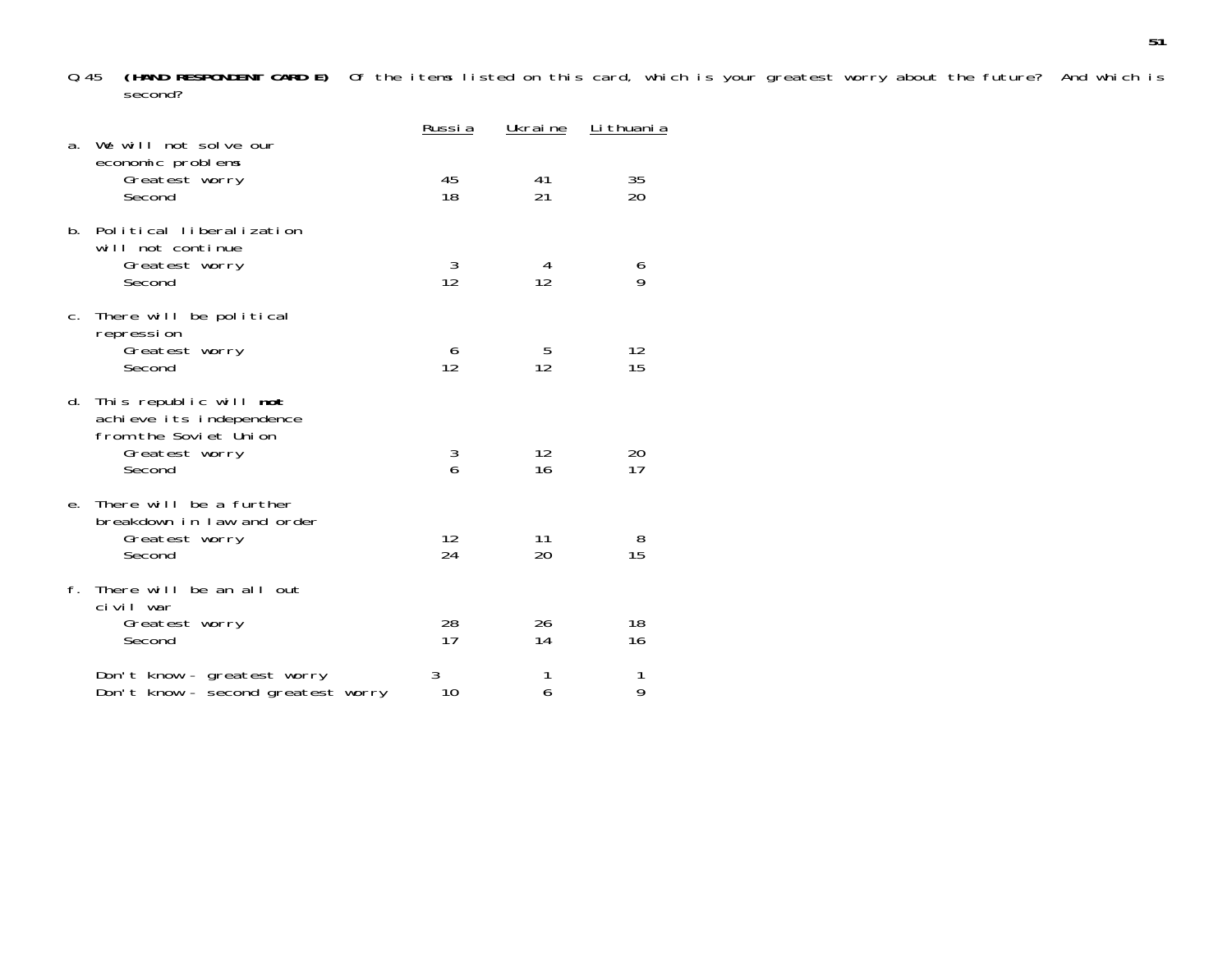Q.46 Do you favor or oppose farmers being able to sell land that they own?

| $\mathbf{1}$ | Favor      | Russi a<br>48 | Ukrai ne  | Li thuani a<br>66 |
|--------------|------------|---------------|-----------|-------------------|
|              | 2 Oppose   | 41            | 27        | วา                |
| -9           | Don't know | 100           | 13<br>100 | 100               |

Q.47 Do you favor or oppose the right of the individual to own and sell property at the price he or she sets?

| $\mathbf{1}$ | Favor      | Russia<br>64 | Ukrai ne<br>69 | Li thuani a<br>93 |
|--------------|------------|--------------|----------------|-------------------|
| 2            | Oppose     | 28           | 20             | n                 |
| 9            | Don't know | 8<br>100     | 100            | 100               |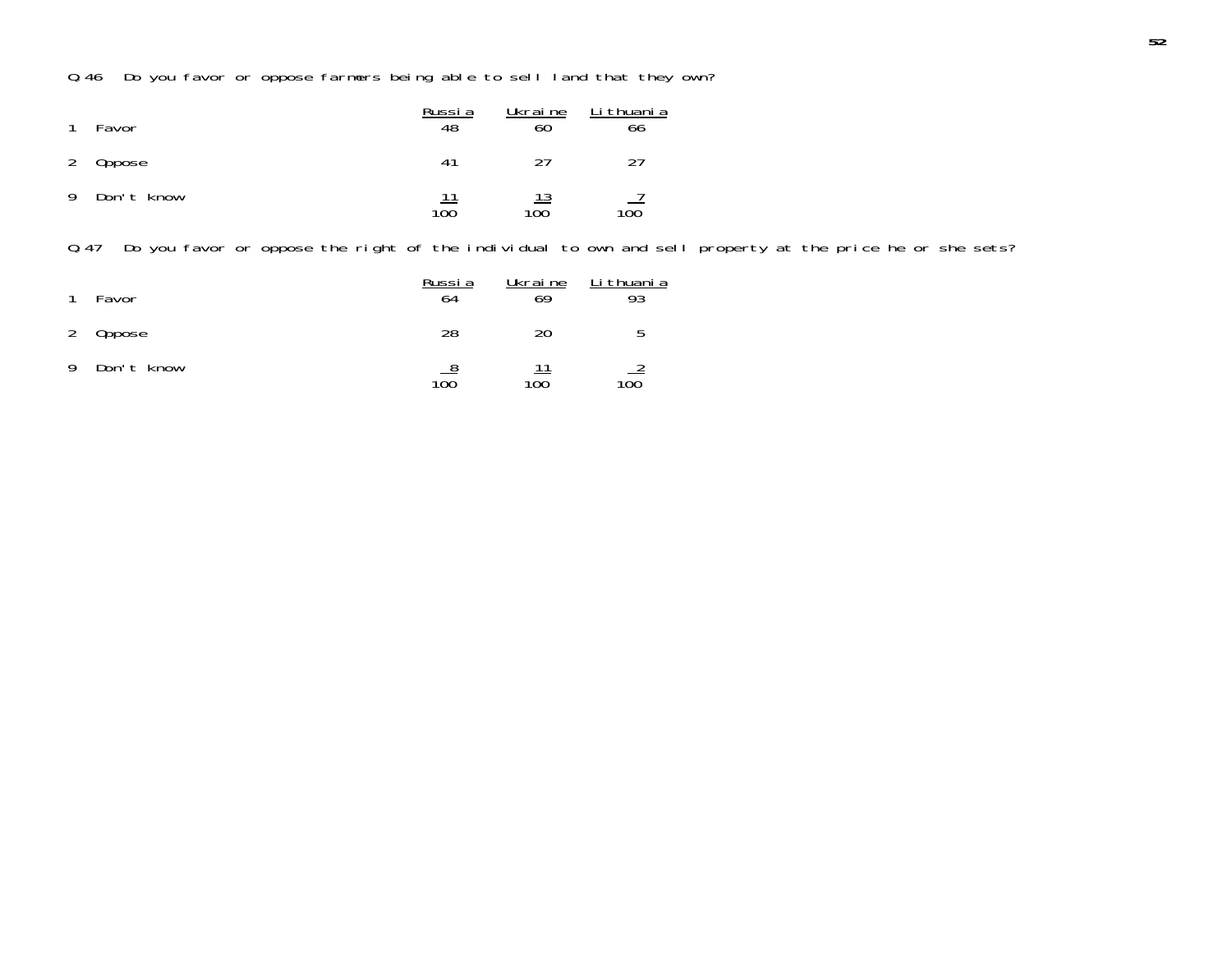Q.48 **(HAND RESPONDENT CARD B)** I'd like your opinion of some groups, organizations and institutions in . For each that I read tell me which category on this card best reflects your opinion about the kind of influence the group is having on the way things are going in this country?

|                |                                               | <u>Germany</u><br>Total | Germany<br>FRG GDR                  | Czech           | Hun-<br>gary     | $Po-$<br>I and   | Bul-<br><u>garia</u> | Russia          | Ukraine         | Li th-<br>uani a |
|----------------|-----------------------------------------------|-------------------------|-------------------------------------|-----------------|------------------|------------------|----------------------|-----------------|-----------------|------------------|
| a.             | Newspapers                                    |                         |                                     |                 |                  |                  |                      |                 |                 |                  |
|                | -"Print Press" (Rus. Ukr.                     |                         |                                     |                 |                  |                  |                      |                 |                 |                  |
|                | and Lith.)                                    |                         |                                     |                 |                  |                  |                      |                 |                 |                  |
|                | Very Good Influence                           | 10                      | 9<br>11                             | 7               | 4                | 5                | 11                   | 9               | 4               | 16               |
|                | Mostly Good Influence                         | 40                      | 40<br>43                            | 36              | 51               | 56               | 45                   | 37              | 48              | 59               |
|                | Mostly Bad Influence                          | 25                      | 25<br>24                            | 8               | 17               | 11               | 15                   | 13              | 11              | 10               |
|                | Very Bad Influence                            | 5                       | $\overline{2}$<br>6                 | $\overline{2}$  | 3                | $\overline{2}$   | $\mathfrak{Z}$       | 4               | 1               | 1                |
|                | Neither Good or Bad                           | $\overline{7}$          | 3<br>8                              | 14              | 5                | 11               | 3                    | 8               | 8               | $\overline{2}$   |
|                | (VOLUNTEERED)                                 |                         |                                     |                 |                  |                  |                      |                 |                 |                  |
|                | Both Good & Bad (VOL)                         | 11                      | 10<br>15                            | 31              | 10               | 7                | 9                    | 25              | 25              | 7                |
|                | No Opinion                                    | $\frac{2}{100}$         | $\frac{2}{100}$<br>$\frac{2}{100}$  | $\frac{2}{100}$ | $\frac{10}{100}$ | $\frac{8}{100}$  | $\frac{14}{100}$     | $\frac{4}{100}$ | $\frac{3}{100}$ | $\frac{5}{100}$  |
|                |                                               |                         |                                     |                 |                  |                  |                      |                 |                 |                  |
| b.             | People who run their                          |                         |                                     |                 |                  |                  |                      |                 |                 |                  |
|                | own businesses                                |                         |                                     |                 |                  |                  |                      |                 |                 |                  |
|                | People who own                                |                         |                                     |                 |                  |                  |                      |                 |                 |                  |
|                | cooperatives (Rus. Ukr.                       |                         |                                     |                 |                  |                  |                      |                 |                 |                  |
|                | and Lith)                                     |                         |                                     |                 |                  |                  |                      |                 |                 |                  |
|                | People who run businesses (Germany)           |                         |                                     |                 |                  |                  |                      |                 |                 |                  |
|                | Very Good Influence                           |                         | 8<br>6<br>40<br>42                  | 13<br>43        | 17<br>55         | 9<br>53          | 12<br>43             | 1<br>14         | -1<br>19        | 2<br>18          |
|                | Mostly Good Influence<br>Mostly Bad Influence | 41<br>20                | 19<br>20                            | $\overline{7}$  | 10               | 13               | 20                   | 26              | 35              | 40               |
|                | Very Bad Influence                            | 5                       | $\overline{7}$<br>4                 | $\mathfrak{Z}$  | 2                | $\overline{2}$   | 6                    | 31              | 19              | 18               |
|                | Neither Good or Bad                           | 8                       | 10<br>$\overline{4}$                | 11              | $\overline{2}$   | 6                | $\overline{2}$       | $\overline{7}$  | 5               | $\overline{7}$   |
|                | (VOLUNTEERED)                                 |                         |                                     |                 |                  |                  |                      |                 |                 |                  |
|                | Both Good & Bad (VOL)                         | 14                      | 14<br>12                            | 17              | 5                | 6                | $\overline{4}$       | 13              | 12              |                  |
|                | No Opinion                                    |                         |                                     |                 |                  |                  |                      |                 |                 |                  |
|                |                                               | $\frac{5}{100}$         | $\frac{10}{100}$<br>$\frac{4}{100}$ | $\frac{6}{100}$ | $\frac{9}{100}$  | $\frac{11}{100}$ | $\frac{13}{100}$     | $\frac{8}{100}$ | $\frac{9}{100}$ | $\frac{6}{100}$  |
| $\mathsf{C}$ . | Tel evi si on                                 |                         |                                     |                 |                  |                  |                      |                 |                 |                  |
|                | Radio and TV (Rus. Ukr. and Lith.)            |                         |                                     |                 |                  |                  |                      |                 |                 |                  |
|                | Very Good Influence                           | 8                       | 9<br>8                              | $\overline{7}$  | 6                | $\mathfrak{Z}$   | 22                   | $\overline{7}$  | $\overline{2}$  | 23               |
|                | Mostly Good Influence                         | 39                      | 38<br>45                            | 33              | 51               | 51               | 44                   | 33              | 39              | 59               |
|                | Mostly Bad Influence                          | 24                      | 25<br>19                            | 10              | 16               | 19               | 12                   | 16              | 15              | 6                |
|                | Very Bad Influence                            | 6                       | $\overline{2}$<br>7                 | 6               | 4                | 4                | 4                    | 5               | 3               | 1                |
|                | Neither Good or Bad                           | 6                       | $\overline{7}$<br>5                 | 17              | 8                | 10               | 3                    | $\overline{7}$  | 10              | 1                |
|                | (VOLUNTEERED)                                 |                         |                                     |                 |                  |                  |                      |                 |                 |                  |
|                | Both Good & Bad (VOL)                         | 14                      | 13<br>16                            | 25              | 9                | 7                | 5                    | 29              | 28              |                  |
|                | No Opinion                                    | $\frac{3}{100}$         | $\frac{2}{100}$<br>$\overline{4}$   | $\frac{2}{100}$ | $\frac{6}{100}$  | $\frac{6}{100}$  | 10                   | $\frac{3}{100}$ | $\frac{3}{100}$ | $\frac{5}{100}$  |
|                |                                               |                         | $\overline{10}0$                    |                 |                  |                  | $\overline{100}$     |                 |                 |                  |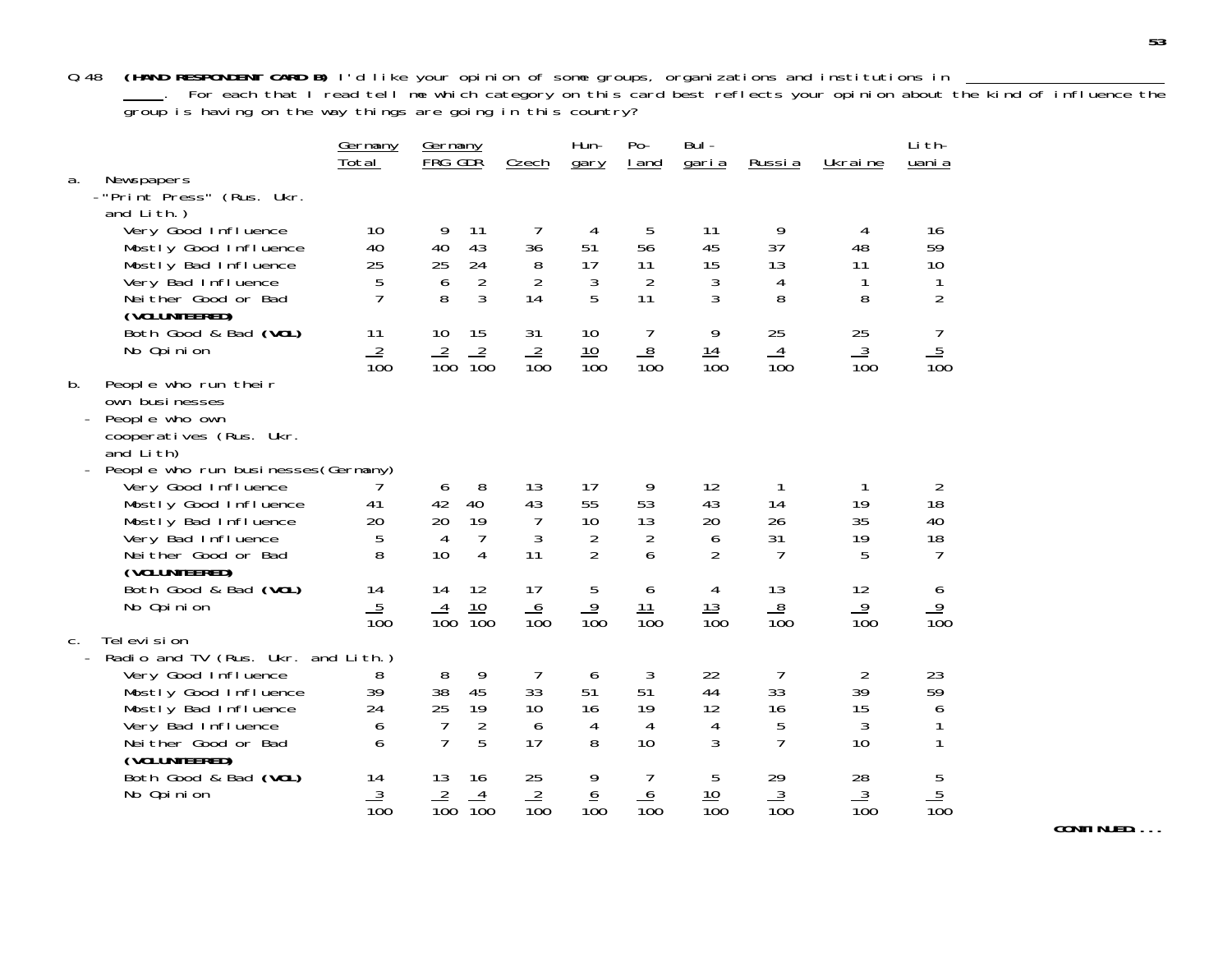## **Q.48 CONTINUED....**

| v. 40 | UUII II I ULLU.                                                                                                                                                                                                                                                                     | <u>Czech</u>                                                     | Hun-<br>gary                                          | $Po-$<br><u>I</u> and                                          | Bul -<br><u>garia</u>                                   | <u>Russia</u>                                                    | Ukraine                                                        | Li th-<br>uani a                                                  |
|-------|-------------------------------------------------------------------------------------------------------------------------------------------------------------------------------------------------------------------------------------------------------------------------------------|------------------------------------------------------------------|-------------------------------------------------------|----------------------------------------------------------------|---------------------------------------------------------|------------------------------------------------------------------|----------------------------------------------------------------|-------------------------------------------------------------------|
| d.    | Managers of state enterprises<br>Very Good Influence<br>Mostly Good Influence<br>Mostly Bad Influence<br>Very Bad Influence<br>Neither Good or Bad (VOLUNTEERED)<br>Both Good & Bad (VOLUNTEERED)<br>No Opinion                                                                     | 11<br>22<br>11<br>17<br>19<br>19<br>$\overline{10}0$             | 14<br>43<br>15<br>6<br><u> 14</u><br>$\overline{100}$ | 24<br>27<br>6<br>10<br>6<br>$\frac{26}{5}$<br>$\overline{100}$ | 3<br>22<br>34<br>12<br>3<br>5<br>21<br>$\overline{10}0$ | 2<br>28<br>21<br>6<br>13<br>15<br>15<br>$\overline{100}$         | 29<br>30<br>5<br>9<br>10<br><u> 16</u><br>100                  | 28<br>29<br>6<br>11<br>$\frac{18}{100}$                           |
| e.    | The Parliament<br>The Russian Parliament (Rus. and Ukr.)<br>The Lithuanian Parliament (Lithuania)<br>Very Good Influence<br>Mostly Good Influence<br>Mostly Bad Influence<br>Very Bad Influence<br>Neither Good or Bad (VOLUNTEERED)<br>Both Good & Bad (VOLUNTEERED)<br>No Opinion | 3<br>18<br>23<br>17<br>13<br>20<br>$\frac{6}{100}$               | 3<br>30<br>32<br>15<br>2<br>9<br>$\frac{9}{100}$      | 32<br>30<br>11<br>$\overline{7}$<br>$\frac{12}{100}$           | 3<br>39<br>30<br>5<br>3<br>6<br>$\frac{14}{100}$        | 6<br>39<br>13<br>5<br>9<br>13<br>$\frac{15}{100}$                | 3<br>42<br>20<br>4<br>13<br>$\frac{11}{100}$                   | 17<br>47<br>14<br>6<br>10<br>$\frac{5}{100}$                      |
| f.    | Local authorities<br>Very Good Influence<br>Mostly Good Influence<br>Mostly Bad Influence<br>Very Bad Influence<br>Neither Good or Bad (VOLUNTEERED)<br>Both Good & Bad (VOLUNTEERED)<br>No Opinion                                                                                 | 5<br>31<br>13<br>6<br>18<br>14<br><u> 13</u><br>$\overline{10}0$ | 4<br>42<br>16<br>6<br>6<br>$\frac{19}{100}$           | 2<br>30<br>30<br>9<br>9<br>5<br>$\frac{15}{100}$               | 4<br>29<br>31<br>4<br>$\frac{18}{100}$                  | $\overline{2}$<br>22<br>22<br>11<br>19<br>11<br>$\frac{13}{100}$ | 32<br>27<br>8<br>14<br>9<br>$\overline{9}$<br>$\overline{10}0$ | 3<br>42<br>21<br>8<br>6<br>6<br>$\frac{14}{}$<br>$\overline{10}0$ |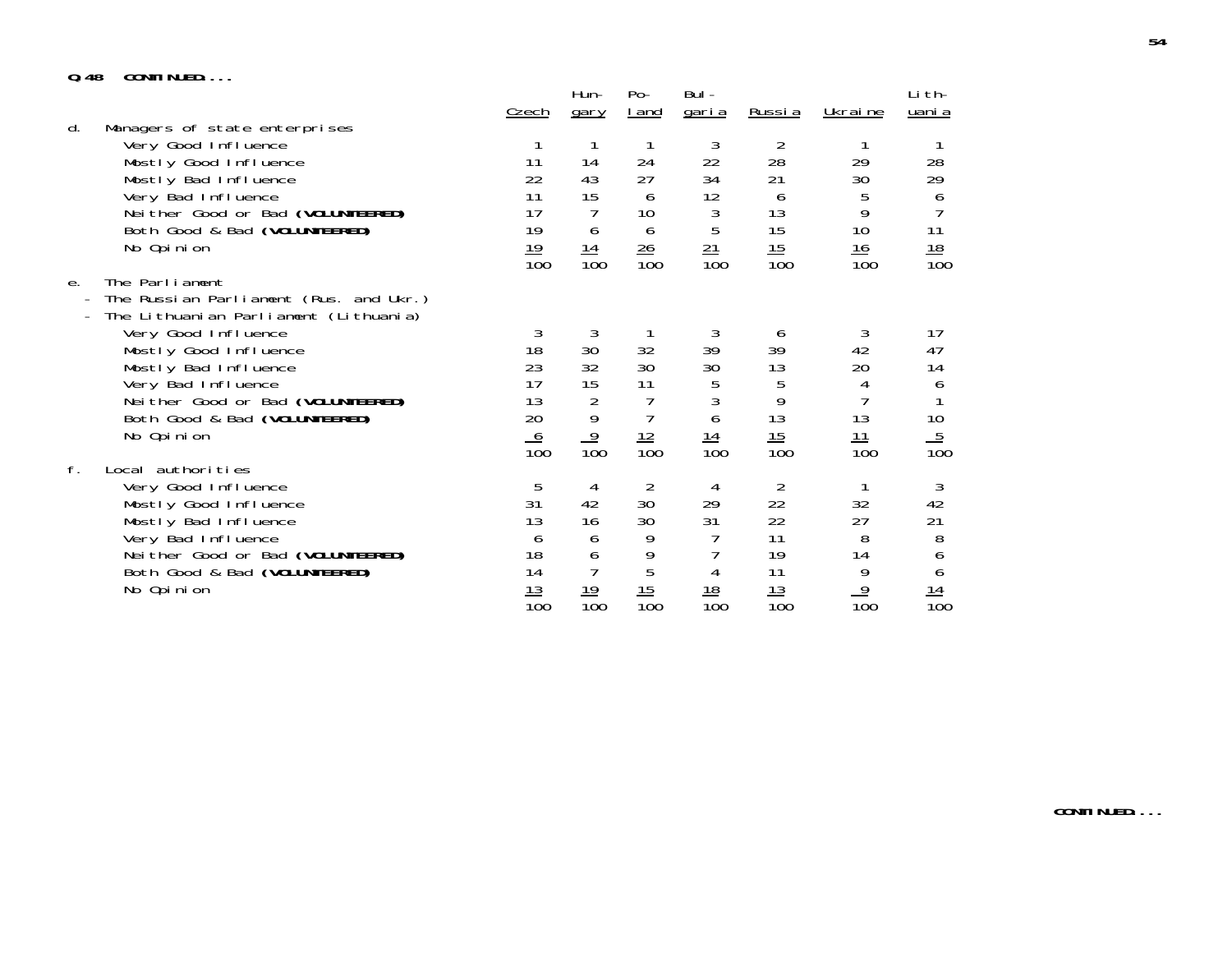# **Q.48 CONTINUED....**

|          |                                                                                                                                                                                                         | <u>Germany</u><br>Total                                             | <u>Germany</u><br>FRG GDR                                        | Czech                                                                                                | Hun-<br>gary                                                                                                              | $Po-$<br>I and                                                       | Bul -<br><u>garia</u>                                         | Russia                                                          | Ukraine                                                 | Li th-<br>uani a                                           |
|----------|---------------------------------------------------------------------------------------------------------------------------------------------------------------------------------------------------------|---------------------------------------------------------------------|------------------------------------------------------------------|------------------------------------------------------------------------------------------------------|---------------------------------------------------------------------------------------------------------------------------|----------------------------------------------------------------------|---------------------------------------------------------------|-----------------------------------------------------------------|---------------------------------------------------------|------------------------------------------------------------|
| g.       | The churches<br>The church (Poland, Rus. Ukr. and Lith.)<br>Very Good Influence<br>Mostly Good Influence<br>Mostly Bad Influence<br>Very Bad Influence<br>Neither Good or Bad<br>(VOLUNTEERED)          | 11<br>43<br>16<br>7<br>11                                           | 11<br>41<br>17<br>$\overline{7}$<br>13                           | 12<br>11<br>38<br>50<br>11<br>4<br>$\overline{7}$<br>16                                              | 12<br>47<br>11<br>$\overline{7}$<br>6<br>4<br>10                                                                          | 10<br>36<br>24<br>15<br>$\overline{4}$                               | 14<br>46<br>8<br>$\overline{2}$<br>9                          | 21<br>47<br>3<br>$\mathbf{1}$<br>11                             | 25<br>52<br>$\overline{4}$<br>$\overline{2}$<br>4       | 31<br>52<br>4<br>1<br>4                                    |
|          | Both Good & Bad (VOL)<br>No Opinion                                                                                                                                                                     | 7<br>$\frac{5}{100}$                                                | 8<br>$\frac{3}{100}$                                             | 6<br><u> 10</u><br>$\overline{10}0$                                                                  | $\mathfrak{Z}$<br>8<br>$\frac{13}{100}$<br>$\frac{14}{100}$                                                               | 6<br>$\frac{5}{100}$                                                 | $\mathfrak{Z}$<br><u> 18</u><br>$\overline{10}0$              | 5<br>$\frac{12}{100}$                                           | 5<br>8<br>$\overline{100}$                              | 1<br>$\frac{7}{100}$                                       |
| h.       | The trade unions<br>Very Good Influence<br>Mostly Good Influence<br>Mostly Bad Influence<br>Very Bad Influence<br>Neither Good or Bad                                                                   | 11<br>41<br>21<br>6<br>9                                            | 10<br>37<br>24<br>7<br>10                                        | 13<br>55<br>28<br>10<br>11<br>3<br>5<br>20                                                           | 2<br>2<br>28<br>20<br>13<br>7<br>14                                                                                       | $\overline{2}$<br>31<br>20<br>8<br>10                                | 8<br>45<br>14<br>2<br>5                                       |                                                                 | (NOT ASKED)                                             | (NOT ASKED)                                                |
|          | (VOLUNTEERED)<br>Both Good & Bad (VOL)<br>No Opinion                                                                                                                                                    | 8<br>4<br>$\overline{10}0$                                          | 9<br>$\frac{3}{100}$                                             | 7<br>12<br>7<br>$\overline{10}0$                                                                     | 4<br>$\frac{20}{100}$<br>19<br>$\overline{10}0$                                                                           | 5<br>$\frac{24}{100}$                                                | 4<br>$\frac{22}{100}$                                         |                                                                 |                                                         |                                                            |
| İ.<br>j. | The police<br>Very Good Influence<br>Mostly Good Influence<br>Mostly Bad Influence<br>Very Bad Influence<br>Neither Good or Bad (VOL)<br>Both Good & Bad (VOL)<br>No Opinion<br>The army                | 9<br>51<br>14<br>3<br>10<br>9<br>$\overline{4}$<br>$\overline{100}$ | 11<br>54<br>12<br>$\mathbf{3}$<br>10<br>$8\,$<br>$\frac{2}{100}$ | 3<br>37<br>24<br>24<br>15<br>$\overline{4}$<br>11<br>24<br>11<br>13<br>15<br>8<br>$\overline{10}0$   | $\overline{2}$<br>3<br>36<br>22<br>8<br>13<br>5<br>$\frac{13}{100}$<br>$\frac{9}{100}$                                    | 3<br>47<br>16<br>4<br>13<br>$\overline{5}$<br>12<br>$\overline{100}$ | 9<br>39<br>25<br>4<br>8<br>$\mathfrak{Z}$<br>$\frac{12}{100}$ | 4<br>31<br>19<br>$\overline{7}$<br>12<br>15<br>$\frac{12}{100}$ | 3<br>34<br>22<br>4<br>8<br>18<br>11<br>$\overline{10}0$ | 11<br>54<br>11<br>1<br>6<br>$\sqrt{3}$<br>$\frac{14}{100}$ |
|          | The Soviet army (Rus. Ukr. and Lith.)<br>Very Good Influence<br>Mostly Good Influence<br>Mostly Bad Influence<br>Very Bad Influence<br>Neither Good or Bad (VOL)<br>Both Good & Bad (VOL)<br>No Opinion | 8<br>46<br>14<br>4<br>14<br>7<br>$\overline{1}$                     | 9<br>49<br>14<br>5<br>14<br>$\overline{7}$<br>$\overline{2}$     | $\mathbf{3}$<br>33<br>29<br>12<br>$\mathbf{3}$<br>18<br>23<br>$\overline{7}$<br>11<br>$\frac{24}{5}$ | $\overline{2}$<br>$\overline{4}$<br>35<br>9<br>13<br>5<br>6<br>15<br>$\mathfrak{Z}$<br>$\frac{25}{5}$<br>$\frac{20}{100}$ | 7<br>53<br>5<br>1<br>13<br>$\overline{4}$<br>17                      | 19<br>47<br>4<br>1<br>6<br>$\overline{2}$<br>21               | 7<br>38<br>17<br>8<br>6<br>12<br>12                             | 5<br>37<br>18<br>8<br>6<br>15<br>11                     | 1<br>4<br>13<br>76<br>1<br>$\star$<br>$\frac{5}{100}$      |
|          | *Less than .5%                                                                                                                                                                                          | $\overline{100}$                                                    | $\overline{10}0$                                                 | $\overline{10}0$                                                                                     | $\overline{100}$                                                                                                          | $\overline{10}0$                                                     | $\overline{10}0$                                              | $\overline{100}$                                                | $\overline{100}$                                        |                                                            |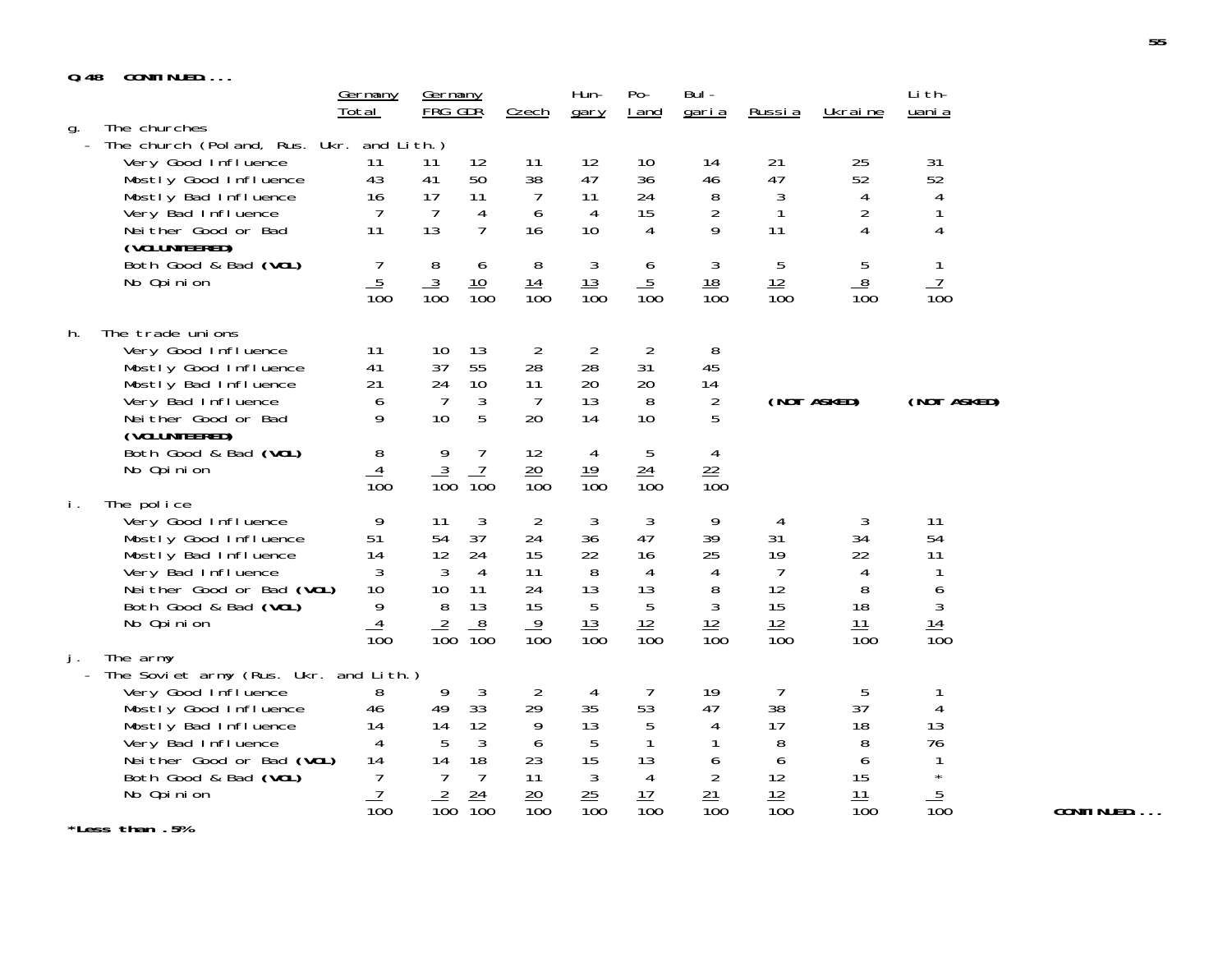## **Q.48 CONTINUED....**

| u. 40        | <b>UUINTINUED</b>                                                  |                     |                    |                      |                        |                     |                        |                        |                   |                   |                    |
|--------------|--------------------------------------------------------------------|---------------------|--------------------|----------------------|------------------------|---------------------|------------------------|------------------------|-------------------|-------------------|--------------------|
|              |                                                                    | Germany<br>Total    | Germany<br>FRG GDR |                      | Czech                  | Hun-<br>gary        | $Po-$<br>I and         | Bul-<br><u>garia</u>   | Russia            | Ukraine           | Li th-<br>uani a   |
| k.           | Environmentalists                                                  |                     |                    |                      |                        |                     |                        |                        |                   |                   |                    |
|              | Very Good Influence                                                | 32                  | 32                 | 32                   | 24                     | 16                  | 21                     | 40                     | 39                | 36                | 14                 |
|              | Mostly Good Influence                                              | 49                  | 48                 | 50                   | 47                     | 49                  | 43                     | 35                     | 37                | 48                | 54                 |
|              | Mostly Bad Influence                                               | 5                   | $\sqrt{5}$         | 6                    | $\mathfrak{Z}$         | $\overline{7}$      | $\overline{7}$         | 5<br>$\star$           | 3                 | $\overline{2}$    | 7                  |
|              | Very Bad Influence<br>Neither Good or Bad                          | $\overline{c}$<br>4 | $\frac{2}{5}$      | $\mathbf{1}$<br>3    | $\mathfrak{Z}$<br>8    | $\mathfrak{Z}$<br>8 | $\mathfrak{Z}$<br>8    | 4                      | $\mathbf{1}$<br>9 | $\mathbf{1}$<br>5 | $\mathbf{1}$<br>10 |
|              | (VOLUNTEERED)                                                      |                     |                    |                      |                        |                     |                        |                        |                   |                   |                    |
|              | Both Good & Bad (VOL)                                              | 5                   | 6                  |                      | $\overline{7}$         | $\overline{2}$      | $\overline{2}$         | $\mathbf{1}$           | $\overline{2}$    | $\overline{2}$    | $\mathbf{1}$       |
|              | No Opinion                                                         | $\overline{3}$      | $\overline{2}$     | $\frac{3}{100}$      | 8                      | $\frac{15}{100}$    | 16                     | 15                     | $\frac{9}{100}$   | $6\overline{6}$   | 13                 |
|              |                                                                    | $\overline{100}$    | $\overline{10}0$   |                      | $\overline{10}0$       |                     | $\overline{10}0$       | $\overline{100}$       |                   | $\overline{100}$  | $\overline{100}$   |
| $\mathbf{L}$ | The courts                                                         |                     |                    |                      |                        |                     |                        |                        |                   |                   |                    |
|              | - The judicial system (Rus. Ukr. and Lith.)<br>Very Good Influence |                     |                    |                      | 3                      | 3                   | 4                      | 11                     | 3                 | $\mathbf{1}$      | 6                  |
|              | Mostly Good Influence                                              |                     |                    |                      | 24                     | 35                  | 37                     | 34                     | 24                | 27                | 55                 |
|              | Mostly Bad Influence                                               |                     |                    |                      | 10                     | 11                  | 13                     | 15                     | 17                | 20                | 10                 |
|              | Very Bad Influence                                                 |                     | (NOT ASKED)        |                      | 8                      | 5                   | $\overline{2}$         | 4                      | $\overline{7}$    | 5                 | $\mathbf{1}$       |
|              | Neither Good or Bad<br>(VOLUNTEERED)                               |                     |                    |                      | 17                     | 9                   | 9                      | $\overline{7}$         | 11                | 9                 | 6                  |
|              | Both Good & Bad (VOL)                                              |                     |                    |                      | 13                     | 4                   | 4                      | 4                      | 11                | 11                | 3                  |
|              | No Opinion                                                         |                     |                    |                      | 25                     | 33                  | 31                     | 25                     | 27                | 27                | 19                 |
|              |                                                                    |                     |                    |                      | $\overline{100}$       | 100                 | $\overline{10}0$       | $\overline{10}0$       | $\overline{10}0$  | $\overline{10}0$  | $\overline{100}$   |
| m.           | Investors from other countries                                     |                     |                    |                      |                        |                     |                        |                        |                   |                   |                    |
|              | Very Good Influence<br>Mostly Good Influence                       |                     |                    |                      | 8<br>31                | 23<br>43            | $\overline{7}$<br>39   | 13<br>39               |                   |                   |                    |
|              | Mostly Bad Influence                                               |                     |                    |                      | 7                      | 8                   | 12                     | 12                     |                   |                   |                    |
|              | Very Bad Influence                                                 |                     | (NOT ASKED)        |                      | $\mathfrak{Z}$         | 3                   | $\overline{4}$         | 3                      |                   | (NOT ASKED)       | (NOT ASKED)        |
|              | Neither Good or Bad                                                |                     |                    |                      | 11                     | $\overline{2}$      | $\overline{7}$         | 3                      |                   |                   |                    |
|              | (VOLUNTEERED)                                                      |                     |                    |                      |                        |                     |                        |                        |                   |                   |                    |
|              | Both Good & Bad (VOL)                                              |                     |                    |                      | 13                     | 6                   | 7                      | 4                      |                   |                   |                    |
|              | No Opinion                                                         |                     |                    |                      | 27<br>$\overline{10}0$ | 15<br>100           | 24<br>$\overline{100}$ | 26<br>$\overline{100}$ |                   |                   |                    |
| n.           | Large private companies                                            |                     |                    |                      |                        |                     |                        |                        |                   |                   |                    |
|              | - Business corporations (Germany)                                  |                     |                    |                      |                        |                     |                        |                        |                   |                   |                    |
|              | Very Good Influence                                                | 6                   | 7                  | 5                    | 8                      | 19                  | 9                      | 12                     |                   |                   |                    |
|              | Mostly Good Influence                                              | 34                  | 35                 | 29                   | 29                     | 42                  | 49                     | 39                     |                   |                   |                    |
|              | Mostly Bad Influence<br>Very Bad Influence                         | 26<br>8             | 25<br>8            | 30<br>$\overline{7}$ | 6<br>3                 | 10<br>4             | 8<br>3                 | 18<br>4                |                   | (NOT ASKED)       | (NOT ASKED)        |
|              | Neither Good or Bad (VOL)                                          | 8                   | $\overline{9}$     | 5                    | 9                      | 4                   | 5                      | 3                      |                   |                   |                    |
|              | Both Good & Bad (VOL)                                              | 12                  | 12                 | 12                   | 12                     | $\overline{4}$      | $\overline{5}$         | $\sqrt{3}$             |                   |                   |                    |
|              | No Opinion                                                         | 6                   | 4                  | 12                   | 33                     | 17                  | 21                     | $\frac{21}{100}$       |                   |                   |                    |
|              |                                                                    | $\overline{100}$    | $\overline{100}$   | $\overline{10}0$     | $\overline{100}$       | $\overline{100}$    | $\overline{10}0$       |                        |                   |                   |                    |
|              | *Less than .5%                                                     |                     |                    |                      |                        |                     |                        |                        |                   |                   |                    |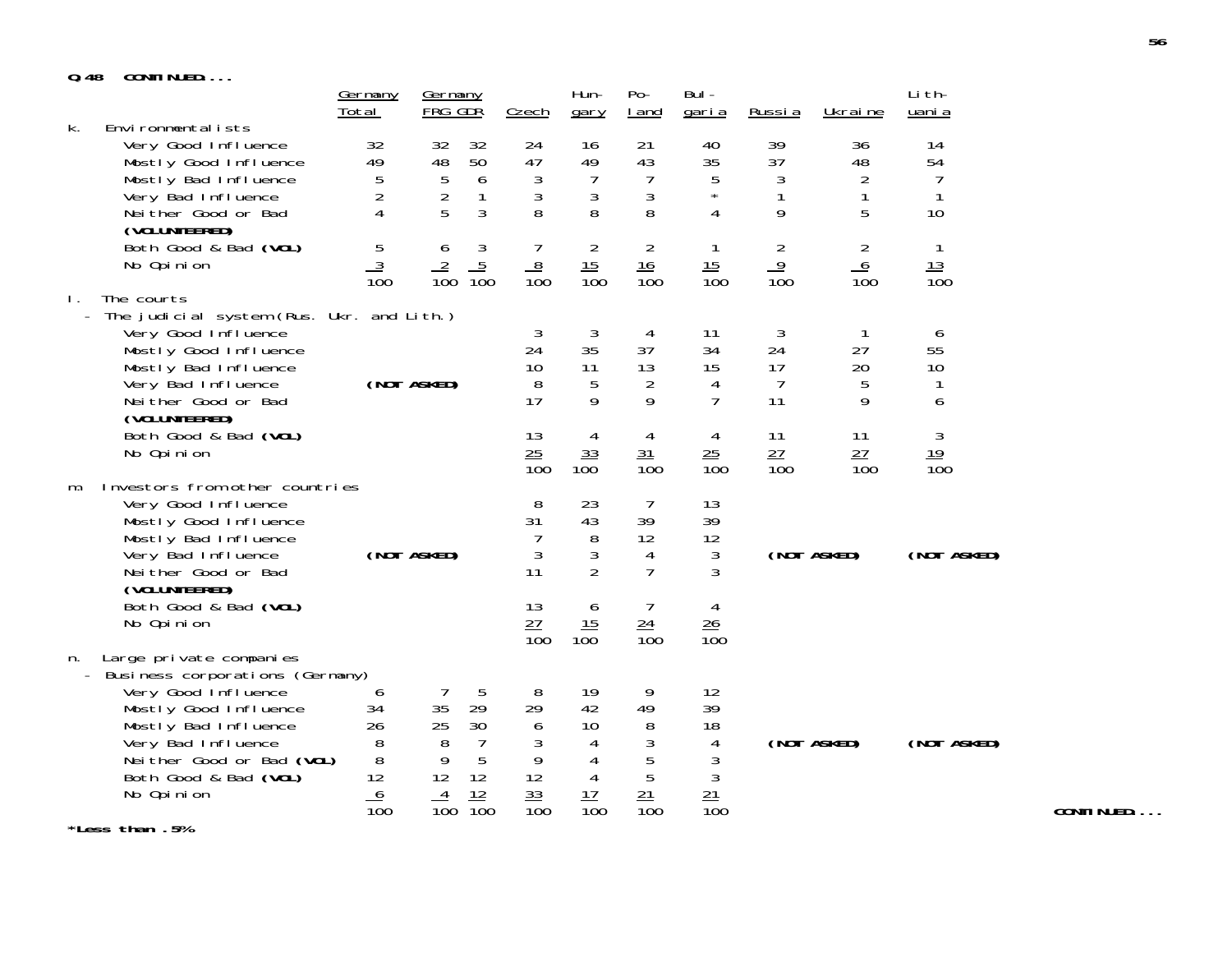# **Q.48 CONTINUED...**

|    |                                                                                                                                                                                                          | Russi a                                                             | <u>Ukraine</u>                                                       | <u>Li thuani a</u>                                                                           |
|----|----------------------------------------------------------------------------------------------------------------------------------------------------------------------------------------------------------|---------------------------------------------------------------------|----------------------------------------------------------------------|----------------------------------------------------------------------------------------------|
| 0. | Black marketeers (Rus. Ukr. and Lith.)<br>Very Good Influence<br>Mostly Good Influence<br>Mostly Bad Influence<br>Very Bad Influence<br>Neither Good or Bad (VOL)<br>Both Good & Bad (VOL)<br>No Opinion | 1<br>4<br>15<br>62<br>$\overline{2}$<br>5<br>$\frac{11}{100}$       | 1<br>$\sqrt{3}$<br>25<br>51<br>$\frac{2}{3}$<br>$\frac{15}{100}$     | 1<br>5<br>27<br>47<br>$\begin{array}{c} 1 \\ 2 \end{array}$<br>17<br>100                     |
| p. | The KGB (Rus. Ukr. and Lith)<br>Very Good Influence<br>Mostly Good Influence<br>Mostly Bad Influence<br>Very Bad Influence<br>Neither Good or Bad (VOL)<br>Both Good & Bad (VOL)<br>No Opinion           | 4<br>25<br>14<br>11<br>6<br>10 <sup>°</sup><br>30<br>100            | 1<br>25<br>15<br>13<br>$\overline{7}$<br>13<br>$\frac{26}{5}$<br>100 | $^\star$<br>4<br>14<br>72<br>$\mathbf{1}$<br>$\frac{0}{9}$<br>$\overline{10}0$               |
| q. | Trades workers (Rus. Ukr. and Lith.)<br>Very Good Influence<br>Mostly Good Influence<br>Mostly Bad Influence<br>Very Bad Influence<br>Neither Good or Bad (VOL)<br>Both Good & Bad (VOL)<br>No Opinion   | 1<br>6<br>29<br>37<br>8<br>8<br>11<br>100                           | $\star$<br>6<br>37<br>39<br>$\frac{5}{5}$<br>100                     | $\overline{2}$<br>18<br>42<br>16<br>$\begin{array}{c} 6 \\ 7 \end{array}$<br>$\frac{9}{100}$ |
| r. | The Communist Party (Rus. and Ukr.)<br>Very Good Influence<br>Mostly Good Influence<br>Mostly Bad Influence<br>Very Bad Influence<br>Neither Good or Bad (VOL)<br>Both Good & Bad (VOL)<br>No Opinion    | 3<br>16<br>27<br>30<br>7<br>8<br>$\overline{9}$<br>$\overline{10}0$ | 1<br>14<br>34<br>30<br>7<br>$\frac{8}{100}$                          | (NOT ASKED)                                                                                  |

**\*Less than .5%**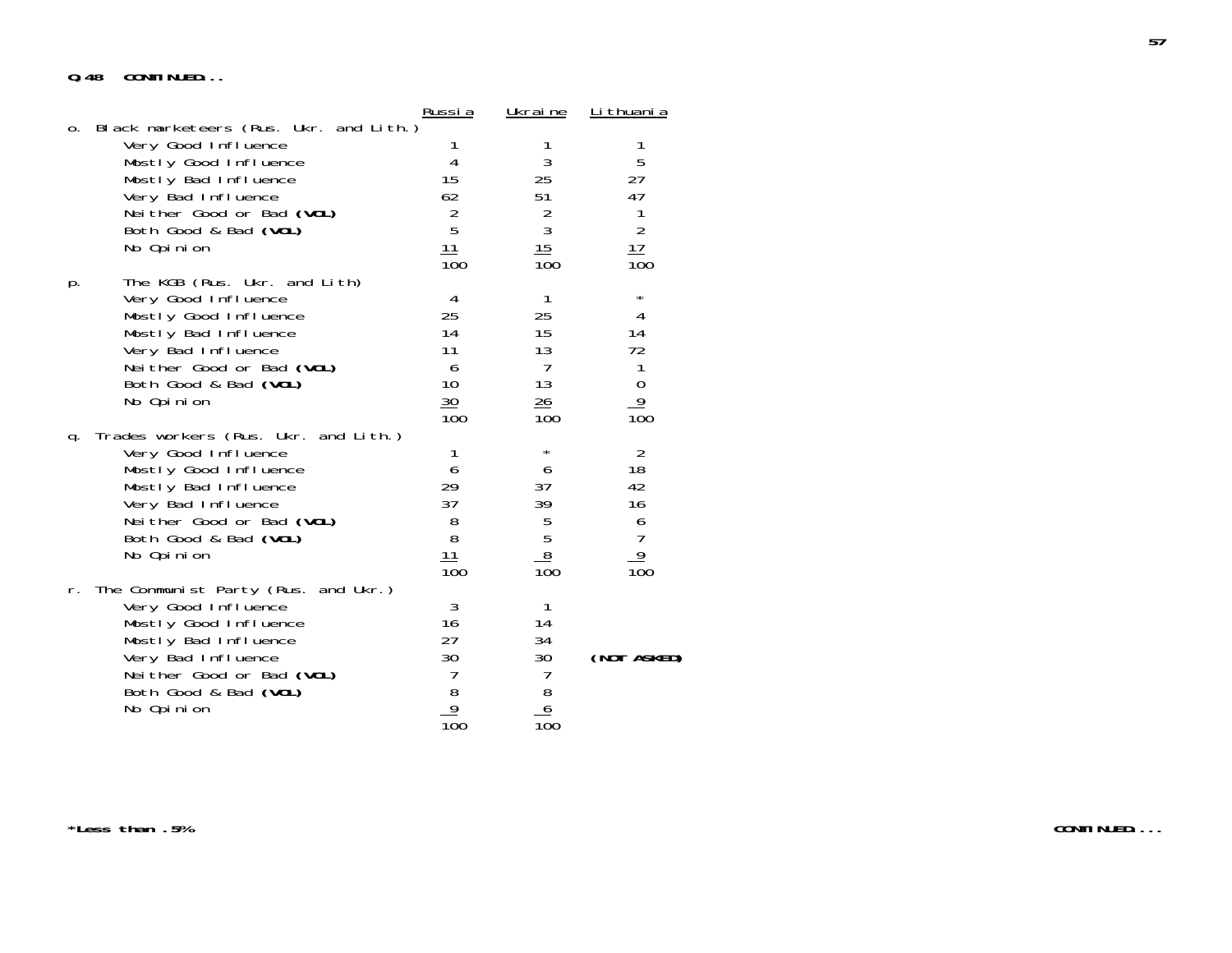## **Q.48 CONTINUED...**

|         |                                          | Russi a     | Ukrai ne         | <u>Li thuani a</u> |
|---------|------------------------------------------|-------------|------------------|--------------------|
| $S_{+}$ | The Supreme Soviet (Rus. Ukr. and Lith.) |             |                  |                    |
|         | Very Good Influence                      |             |                  |                    |
|         | Mostly Good Influence                    | 20          | 20               | 6                  |
|         | Mostly Bad Influence                     | 27          | 36               | 24                 |
|         | Very Bad Influence                       | 12          | 10               | 57                 |
|         | Neither Good or Bad (VOL)                | 11          | 10               |                    |
|         | Both Good & Bad (VOL)                    | 13          | 11               |                    |
|         | No Opinion                               | <u> 16</u>  | 12               | <u>6</u>           |
|         |                                          | 100         | $\overline{10}0$ | $\overline{10}0$   |
| t.      | Sajudis (Lithuania)                      |             |                  |                    |
|         | Very Good Influence                      |             |                  | 10                 |
|         | Mostly Good Influence                    |             |                  | 46                 |
|         | Mostly Bad Influence                     |             |                  | 14                 |
|         | Very Bad Influence                       | (NOT ASKED) |                  | 10                 |
|         | Neither Good or Bad (VOL)                |             |                  |                    |
|         | Both Good & Bad (VOL)                    |             |                  |                    |
|         | No Opinion                               |             |                  | $\frac{5}{8}$      |
|         |                                          |             |                  |                    |
|         |                                          |             |                  |                    |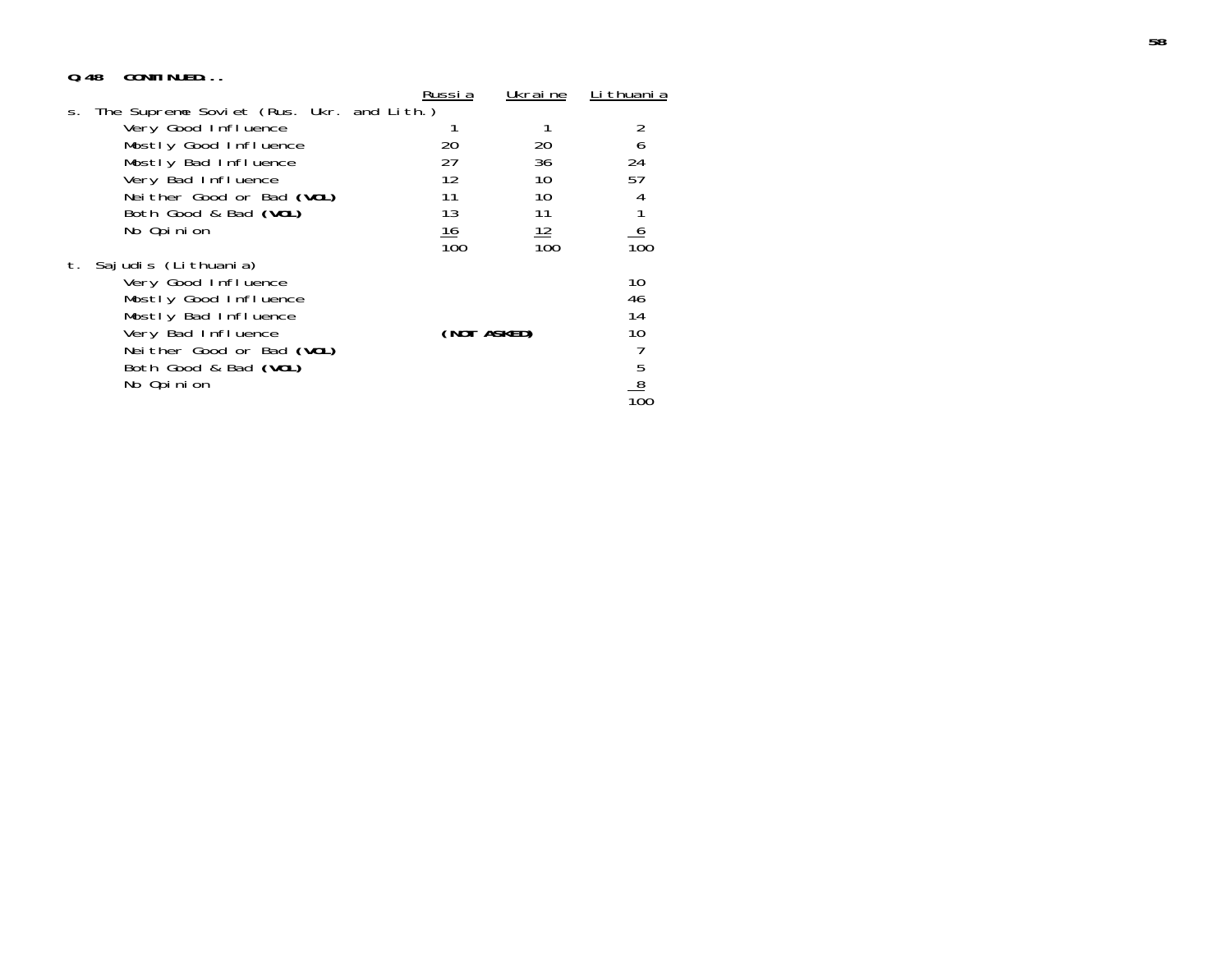Q.49 **(RESPONDENT RETAINS CARD B)** And what about the following countries, how would you rate the kind of influence they are having on the way things are going in  $\begin{array}{ccc} \text{---} & \text{?} \end{array}$ 

|    |                                                                                                                                                                                    | <u>Germany</u><br>Total                                              | <u>Germany</u><br>FRG GDR                                                                                          | Czech                                                                 | Hun-<br>gary                                                                             | $Po-$<br>I and                                                                    | Bul-<br><u>garia</u>                                                               | Russia                                                                    | Ukraine                                                | Li th-<br>uani a                                                           |
|----|------------------------------------------------------------------------------------------------------------------------------------------------------------------------------------|----------------------------------------------------------------------|--------------------------------------------------------------------------------------------------------------------|-----------------------------------------------------------------------|------------------------------------------------------------------------------------------|-----------------------------------------------------------------------------------|------------------------------------------------------------------------------------|---------------------------------------------------------------------------|--------------------------------------------------------|----------------------------------------------------------------------------|
| a. | The Soviet Union<br>Very Good Influence<br>Mostly Good Influence<br>Mostly Bad Influence<br>Very Bad Influence<br>Neither Good or Bad (VOL)<br>Both Good & Bad (VOL)<br>No Opinion | 9<br>46<br>16<br>3<br>11<br>10<br>$\overline{5}$<br>$\overline{10}0$ | 8<br>11<br>47<br>41<br>17<br>16<br>3<br>3<br>12<br>9<br>10<br>10<br>9<br>4<br>$\overline{10}0$<br>$\overline{10}0$ | 3<br>14<br>26<br>18<br>16<br>16<br>$\overline{1}$<br>$\overline{10}0$ | $\overline{2}$<br>16<br>42<br>14<br>$\overline{7}$<br>$\overline{7}$<br>$\frac{12}{100}$ | 1<br>8<br>41<br>17<br>19<br>$\overline{4}$<br>10<br>$\overline{100}$              | 13<br>33<br>22<br>9<br>$\overline{7}$<br>5<br>11<br>$\overline{10}0$               |                                                                           | (NOT ASKED)                                            | (NOT ASKED)                                                                |
| b. | Germany<br>Very Good Influence<br>Mostly Good Influence<br>Mostly Bad Influence<br>Very Bad Influence<br>Neither Good or Bad (VOL)<br>Both Good & Bad (VOL)<br>No Opinion          |                                                                      | (NOT ASKED)                                                                                                        | 7<br>47<br>7<br>3<br>12<br>16<br>$\frac{8}{2}$<br>$\overline{100}$    | 17<br>61<br>4<br>1<br>$\overline{2}$<br>4<br>11<br>$\overline{10}0$                      | 2<br>39<br>25<br>$\overline{7}$<br>10<br>$\overline{7}$<br>10<br>$\overline{10}0$ | 16<br>53<br>4<br>$\star$<br>$\sqrt{4}$<br>$\mathfrak{Z}$<br>20<br>$\overline{100}$ | 9<br>43<br>6<br>$\overline{2}$<br>$\overline{7}$<br>9<br>$\frac{24}{100}$ | 9<br>51<br>4<br>1<br>6<br>13<br>16<br>$\overline{100}$ | 4<br>42<br>9<br>$\overline{2}$<br>19<br>$\overline{2}$<br>$\frac{22}{100}$ |
| C. | The United States<br>Very Good Influence<br>Mostly Good Influence<br>Mostly Bad Influence<br>Very Bad Influence<br>Neither Good or Bad<br>(VOLUNTEERED)<br>Both Good & Bad (VOL)   | 12<br>51<br>12<br>4<br>6<br>9                                        | 9<br>13<br>47<br>53<br>16<br>11<br>$\overline{2}$<br>5<br>3<br>6<br>8<br>9                                         | 14<br>50<br>4<br>1<br>9<br>13                                         | 18<br>56<br>4<br>1<br>4<br>3                                                             | 15<br>62<br>5<br>1<br>5<br>5                                                      | 21<br>45<br>7<br>$\mathbf{1}$<br>$\overline{2}$<br>$\mathfrak{Z}$                  | 8<br>41<br>6<br>3<br>5<br>14                                              | 11<br>48<br>6<br>1<br>6<br>12                          | 11<br>52<br>6<br>1<br>11<br>4                                              |
|    | No Opinion                                                                                                                                                                         | $\frac{6}{100}$                                                      | 14<br>$\overline{10}0$<br>$\overline{100}$                                                                         | $\frac{9}{100}$                                                       | <u> 14</u><br>$\overline{10}0$                                                           | $\overline{7}$<br>$\overline{10}0$                                                | $\frac{21}{100}$                                                                   | $\frac{23}{100}$                                                          | 16<br>100                                              | $\frac{15}{100}$                                                           |
| d. | Japan<br>Very Good Influence<br>Mostly Good Influence<br>Mostly Bad Influence<br>Very Bad Influence<br>Neither Good or Bad<br>(VOLUNTEERED)                                        | 5<br>41<br>14<br>3<br>15                                             | 4<br>6<br>42<br>40<br>14<br>11<br>4<br>$\mathbf{1}$<br>13<br>16                                                    | 8<br>33<br>2<br>$\mathbf{1}$<br>18                                    | 19<br>53<br>1<br>$\star$<br>5                                                            | 4<br>35<br>8<br>$\sqrt{3}$<br>22                                                  | 13<br>40<br>3<br>1<br>$\overline{7}$                                               | 4<br>33<br>$8\,$<br>$\mathfrak{Z}$<br>14                                  | 5<br>39<br>6<br>1<br>12                                | $\overline{2}$<br>23<br>$\begin{array}{c} 6 \\ 2 \end{array}$<br>28        |
|    | Both Good & Bad (VOL)<br>No Opinion                                                                                                                                                | 10<br>12<br>$\overline{10}0$                                         | 9<br>11<br>20<br>9<br>$\overline{10}0$<br>$\overline{10}0$                                                         | $\overline{7}$<br>31<br>$\overline{10}0$                              | $\overline{2}$<br>20<br>$\overline{10}0$                                                 | $\overline{2}$<br>26<br>$\overline{100}$                                          | 1<br>35<br>$\overline{10}0$                                                        | 11<br>27<br>$\overline{10}0$                                              | 15<br>$\frac{22}{100}$                                 | $\overline{2}$<br>$\overline{37}$<br>$\overline{10}0$                      |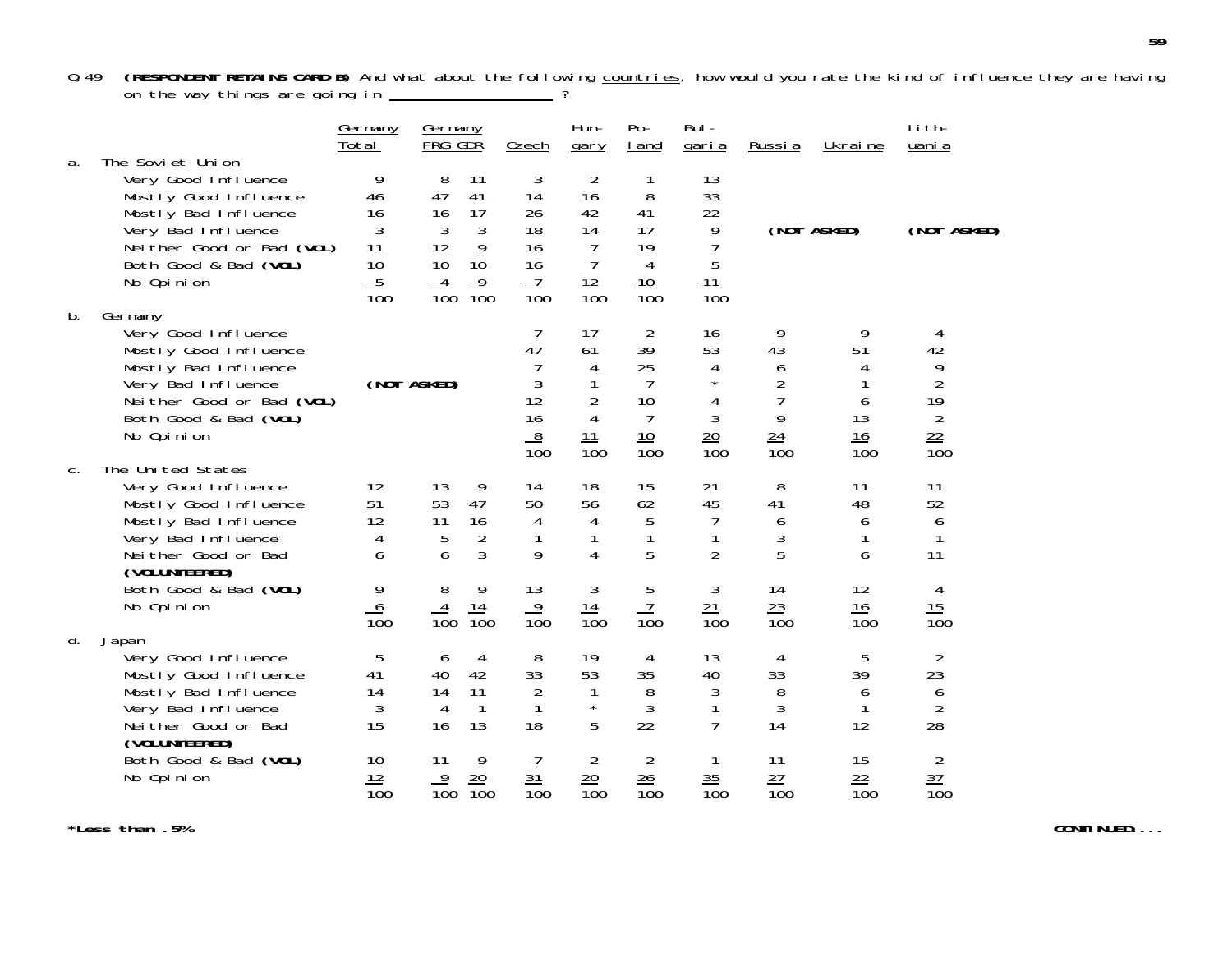# **Q.49 CONTINUED....**

|    | <b>UUIVI IIVULU</b>                                                                                                                                 | Germany                                           | Germany                                                                |                              | Hun-                                                    | $Po-$       | Bul -        |                                      |                               | Li th-                                      |
|----|-----------------------------------------------------------------------------------------------------------------------------------------------------|---------------------------------------------------|------------------------------------------------------------------------|------------------------------|---------------------------------------------------------|-------------|--------------|--------------------------------------|-------------------------------|---------------------------------------------|
|    |                                                                                                                                                     | Total                                             | FRG GDR                                                                | <b>Czech</b>                 | gary                                                    | I and       | <u>garia</u> | Russia                               | Ukraine                       | uani a                                      |
| е. | Austria<br>Very Good Influence<br>Mostly Good Influence<br>Mostly Bad Influence<br>Very Bad Influence<br>Neither Good or Bad<br>(VOLUNTEERED)       |                                                   | (NOT ASKED)                                                            | 11<br>49<br>6<br>1<br>10     | 21<br>58<br>$\overline{2}$<br>$\star$<br>$\overline{2}$ |             | (NOT ASKED)  |                                      | (NOT ASKED)                   |                                             |
|    | Both Good & Bad (VOL)<br>No Opinion                                                                                                                 |                                                   |                                                                        | 13<br>10<br>$\overline{10}0$ | 3<br>$\frac{14}{100}$                                   |             |              |                                      |                               |                                             |
| f. | Great Britain<br>Very Good Influence<br>Mostly Good Influence<br>Mostly Bad Influence<br>Very Bad Influence<br>Neither Good or Bad<br>(VOLUNTEERED) | 3<br>38<br>22<br>$\mathbf 5$<br>15                | 3<br>2<br>42<br>37<br>24<br>14<br>$\overline{2}$<br>6<br>16<br>14      |                              |                                                         | (NOT ASKED) |              | 3<br>38<br>3<br>1<br>16              | 4<br>44<br>3<br>$\star$<br>16 | 3<br>44<br>4<br>$\mathbf{1}$<br>21          |
|    | Both Good & Bad (VOL)<br>No Opinion                                                                                                                 | 9<br>8<br>$\overline{10}0$                        | 9<br>$\overline{7}$<br>$\frac{5}{100}$<br>19<br>$\overline{100}$       |                              |                                                         |             |              | 9<br>30<br>$\overline{10}0$          | 11<br>22<br>100               | $\overline{2}$<br>$\frac{25}{100}$          |
| g. | France<br>Very Good Influence<br>Mostly Good Influence<br>Mostly Bad Influence<br>Very Bad Influence<br>Neither Good or Bad<br>(VOLUNTEERED)        | 9<br>57<br>10<br>$\overline{2}$<br>$\overline{7}$ | 11<br>6<br>56<br>60<br>10<br>6<br>$\star$<br>3<br>$\overline{7}$<br>6  |                              |                                                         | (NOT ASKED) |              | 3<br>40<br>$\overline{2}$<br>1<br>14 | 4<br>46<br>3<br>$\star$<br>15 | $\overline{2}$<br>35<br>$\frac{7}{2}$<br>20 |
|    | Both Good & Bad (VOL)<br>No Opinion                                                                                                                 | 8<br>$\overline{7}$<br>$\overline{100}$           | 8<br>6<br>$\overline{5}$<br>16<br>$\overline{100}$<br>$\overline{100}$ |                              |                                                         |             |              | $\overline{7}$<br>32<br>100          | 11<br>21<br>$\overline{100}$  | $\overline{2}$<br>$\frac{32}{100}$          |
| h. | The EEC<br>Very Good Influence<br>Mostly Good Influence<br>Mostly Bad Influence<br>Very Bad Influence<br>Neither Good or Bad<br>(VOLUNTEERED)       | 15<br>53<br>9<br>4<br>5                           | 15<br>16<br>59<br>51<br>6<br>11<br>$\mathbf{1}$<br>4<br>3<br>5         |                              |                                                         | (NOT ASKED) |              |                                      | (NOT ASKED)                   |                                             |
|    | Both Good & Bad (VOL)<br>No Opinion                                                                                                                 | 8<br>6<br>$\overline{10}00.$                      | 7<br>9<br>$\overline{9}$<br>4<br>$\overline{100}$<br>$\overline{10}0$  |                              |                                                         |             |              |                                      |                               |                                             |

**\*Less than .5%**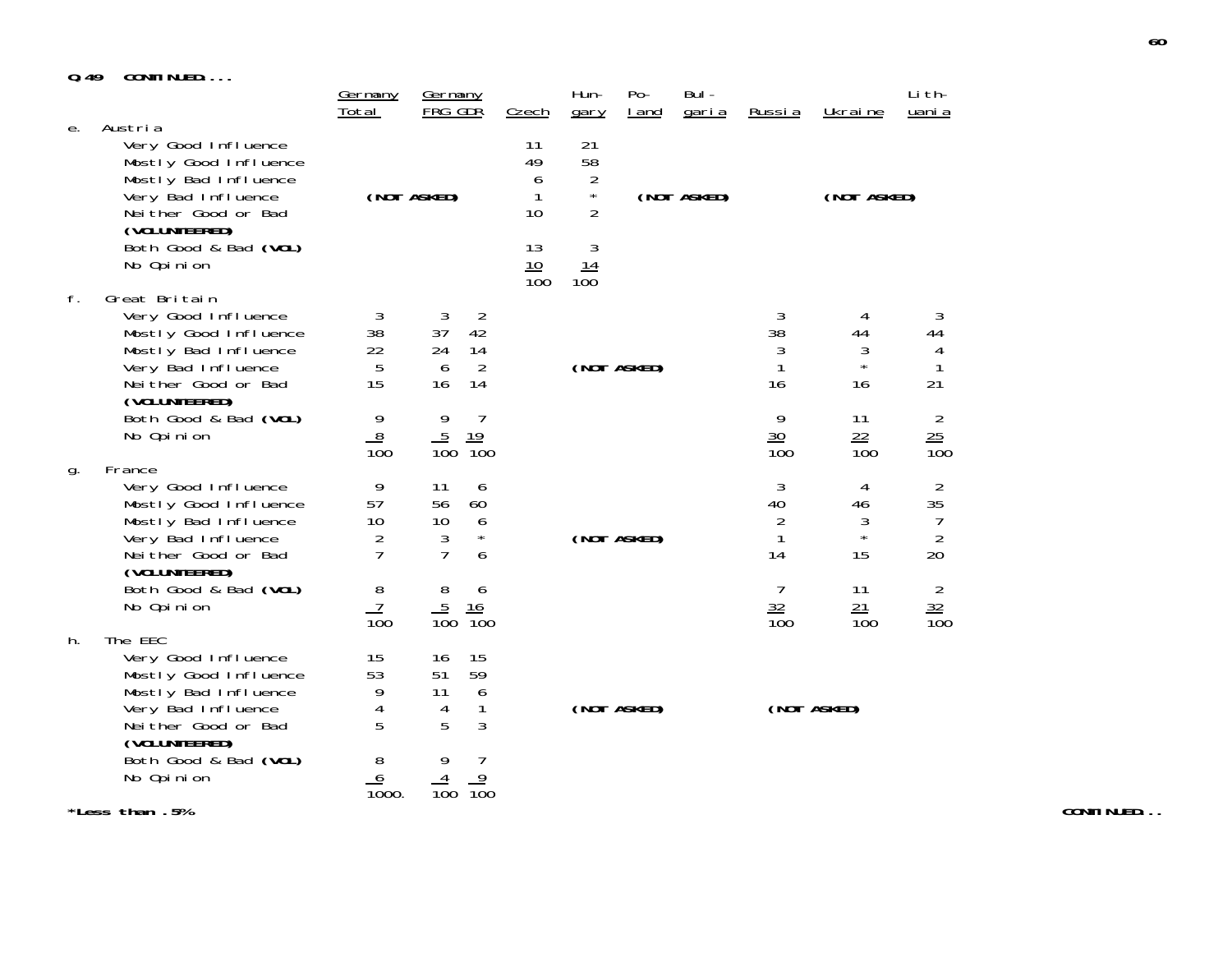# **Q.49 CONTINUED....**

| i. | Chi na                                                                                                                                                         | Germany<br>Total | <u>Germany</u><br>FRG GDR | Czech | Hun-<br>gary | Po-<br><u>l and</u> | Bul -<br><u>garia</u>                        | <u>Russia</u>                | <u>Ukraine</u>                          | Li th-<br>uani a                            |  |
|----|----------------------------------------------------------------------------------------------------------------------------------------------------------------|------------------|---------------------------|-------|--------------|---------------------|----------------------------------------------|------------------------------|-----------------------------------------|---------------------------------------------|--|
|    | Very Good Influence<br>Mostly Good Influence<br>Mostly Bad Influence<br>Very Bad Influence<br>Neither Good or Bad<br>Both Good & Bad<br>No Opinion             |                  | (NOT ASKED)               |       |              | (NOT ASKED)         |                                              | 30<br>17<br>$\frac{35}{100}$ | 31<br>h<br>21<br>12<br>$\frac{27}{100}$ | 0<br>10<br>b<br>4<br>32<br>$\frac{47}{100}$ |  |
| j. | Turkey<br>Very Good Influence<br>Mostly Good Influence<br>Mostly Bad Influence<br>Very Bad Influence<br>Neither Good or Bad<br>Both Good and Bad<br>No Opinion |                  | (NOT ASKED)               |       |              |                     | 25<br>31<br>10<br>4<br>5<br>$\frac{18}{100}$ |                              | (NOT ASKED)                             | (NOT ASKED)                                 |  |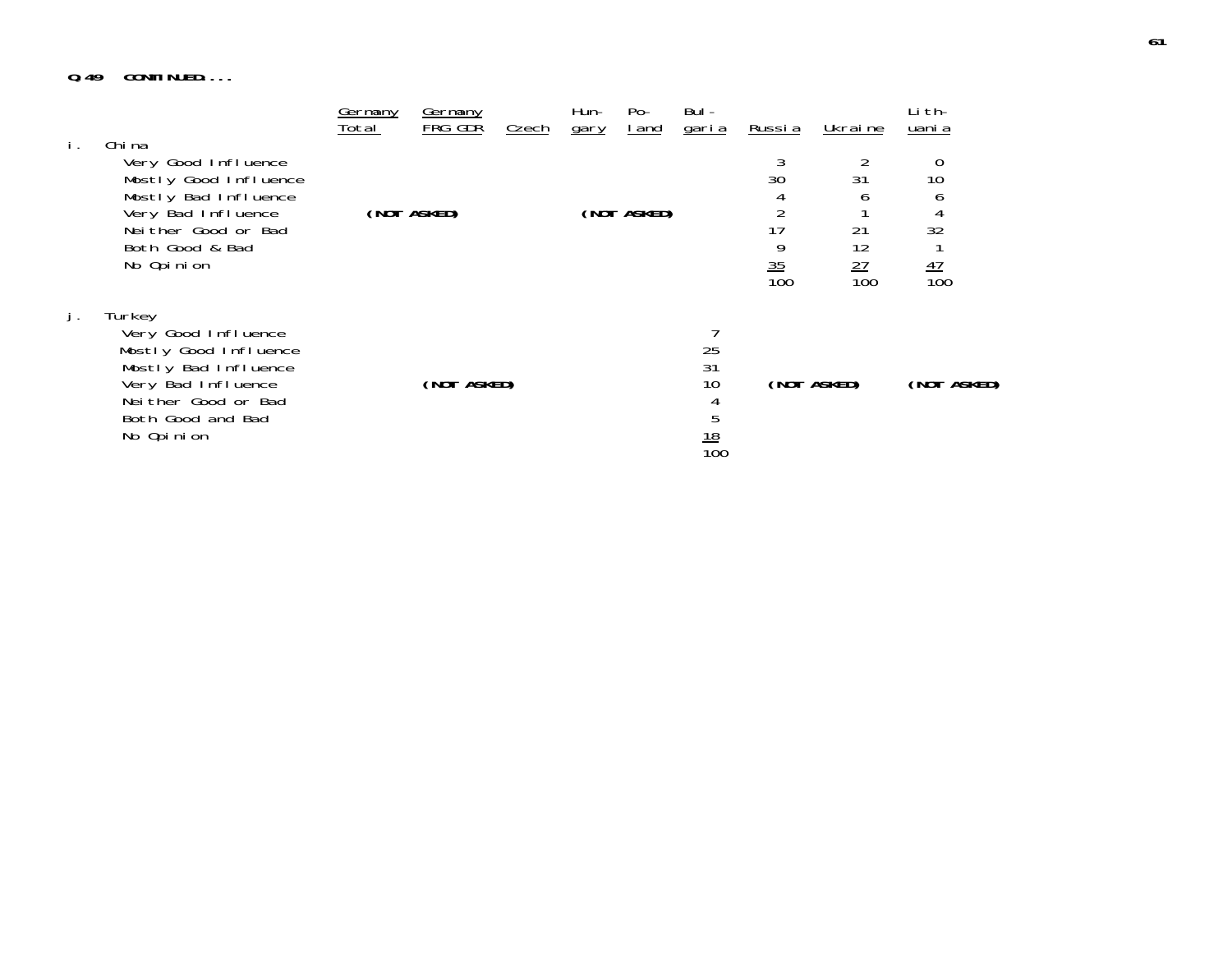Q.50 In some ways do you feel that East Germany was overwhelmed and taken over by West Germany in the process of uni fi cati on?

| $\mathbf{1}$ | Yes        | Germany<br>GDR |
|--------------|------------|----------------|
| 2            | No         | 22             |
| 9            | No opinion |                |

- 100
- **\***Q.51 Do you resent this a great deal, a little bit, or not at all?

|              |              | <u>Germany</u><br>GDR |
|--------------|--------------|-----------------------|
| $\mathbf{1}$ | Great deal   | 43                    |
|              | 2 Little bit | 42                    |
| 3            | Not at all   | 12                    |
| 9            | No opinion   |                       |

Q.52 Do you wish that there had been a way of reforming the GDR and maintaining at least some independence from the FRG rather than the complete unification that occurred?

|               |            | Germany<br>GDR |
|---------------|------------|----------------|
| $\mathbf{1}$  | Yes        | 43             |
| $\mathcal{L}$ | No         | 50             |
| 9             | No opinion |                |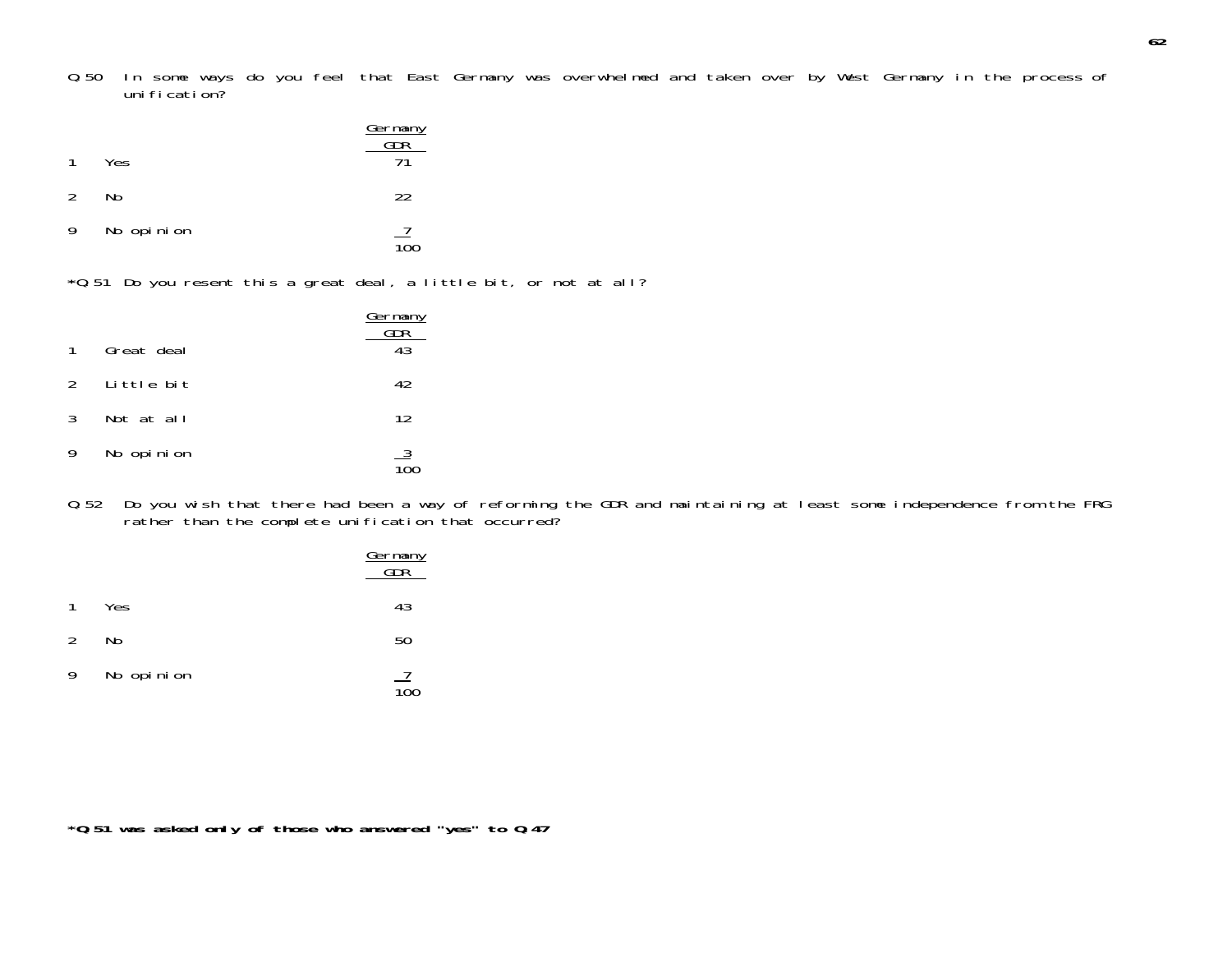Q.53 Do you think that West German leaders care about the well being of East Germany or do you think that they mainly care about their own interests?

|              |                          | <u>Germany</u><br>GDR |
|--------------|--------------------------|-----------------------|
| $\mathbf{1}$ | Care about East Germany  | 35                    |
| 2            | Care about own interests | 51                    |
| 9            | No opinion               | $\frac{14}{100}$      |

Q.54 Do you think that as a result of living in a modern capitalist country for so long that people in West Germany are not as German in values and outlook as people in East Germany or do you think they remain German in values and outlook?

|               |               | <u>Germany</u>  |
|---------------|---------------|-----------------|
| $\mathbf{1}$  | Not as German | 26              |
| $\mathcal{P}$ | Remain German | 55              |
| 9             | Don't know    | $\frac{19}{10}$ |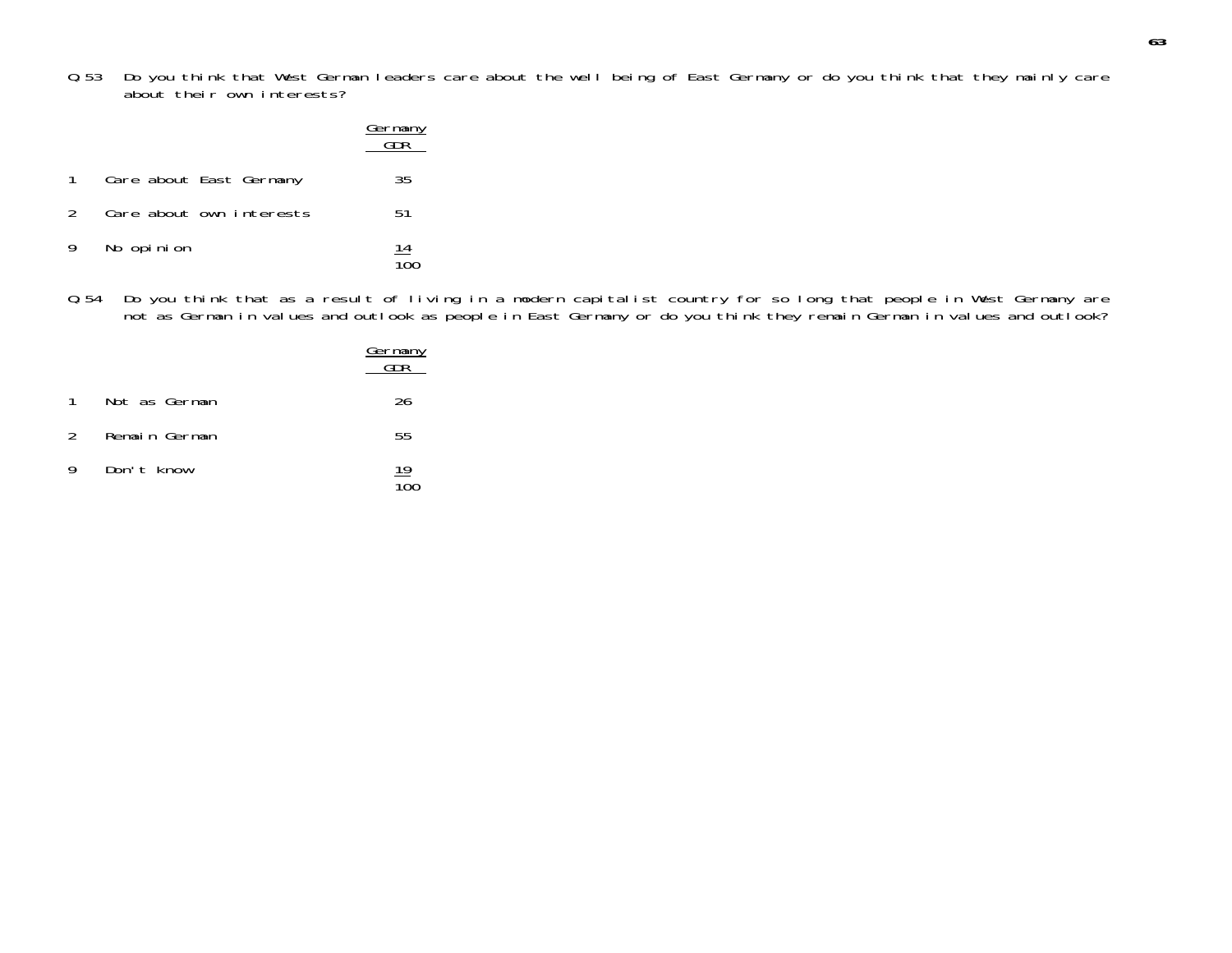Q.55a **(HAND RESPONDENT CARD B)** On this card are pairs of words with opposite meanings for each tell me which word best describes the people of West Germany. (Asked of GDR only)/**Q.55b** On this card are pairs of words with opposite meanings for each tell me which word best describes the people of East Germany. (Asked of FRG only)

| 1<br>$\frac{2}{3}$<br>$\overline{4}$                         | Disciplined<br>Undi sci pl i ned<br>Nei ther<br>DK | Germany<br><u>FRG GDŘ</u><br>52<br>21<br>17<br><u> 10</u><br>$\overline{100}$ | $\overline{63}$<br>11<br>15<br>11<br>$\overline{1}00$ |
|--------------------------------------------------------------|----------------------------------------------------|-------------------------------------------------------------------------------|-------------------------------------------------------|
| 1<br>$\frac{2}{3}$<br>$\overline{4}$                         | Aggressive<br>Passi ve<br>Nei ther<br>DK           | 29<br>41<br>22<br>$\frac{8}{100}$                                             | 38<br>27<br>26<br>$\frac{9}{100}$                     |
| $\begin{array}{c} 1 \\ 2 \\ 3 \end{array}$<br>$\overline{4}$ | Shrewd<br>Nai ve<br>Nei ther<br>DK                 | 28<br>42<br>21<br>$\frac{9}{100}$                                             | 68<br>10<br>14<br>$\frac{8}{100}$                     |
| 1<br>$\frac{2}{3}$<br>$\overline{4}$                         | Independent<br>Dependent<br>Nei ther<br>DK         | 11<br>67<br>14<br>8<br>$\overline{10}0$                                       | 60<br>20<br>12<br>$\frac{8}{100}$                     |
| 1<br>$\frac{2}{3}$<br>$\overline{4}$                         | Patriotic<br>Unpatriotic<br>Nei ther<br>DK         | 44<br>22<br>$\overline{22}$<br>12<br>$\overline{10}0$                         | 34<br>29<br>21<br>$\frac{16}{100}$                    |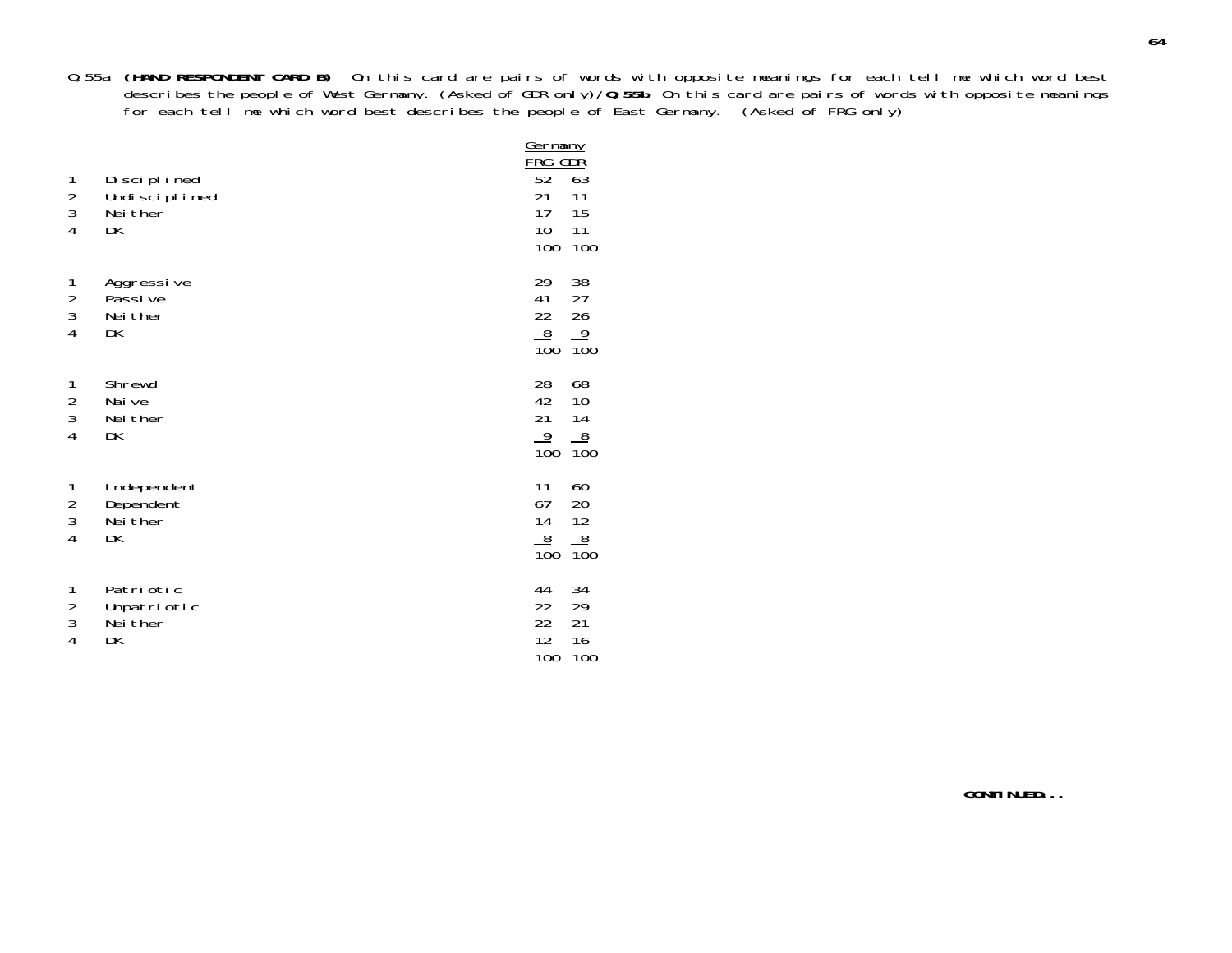| 1<br>$\frac{2}{3}$<br>$\overline{4}$                         | Intelligent<br>Dul I<br>Nei ther<br>DK     | Germany<br>FRG GDR<br>47<br>11<br>31<br>11<br>$\overline{10}0$ | 68<br>$\frac{2}{21}$<br>$\frac{9}{100}$                          |
|--------------------------------------------------------------|--------------------------------------------|----------------------------------------------------------------|------------------------------------------------------------------|
| $\mathbf{1}$<br>$\frac{2}{3}$<br>$\overline{4}$              | Arrogant<br>Modest<br>Nei ther<br>DK       | 24<br>40<br>28<br>8<br>$\overline{10}0$                        | 69<br>$\overline{7}$<br>17<br>$\overline{1}$<br>$\overline{10}0$ |
| $\begin{array}{c} 1 \\ 2 \\ 3 \end{array}$<br>$\overline{4}$ | Lazy<br>Ambitious<br>Nei ther<br>DK        | 22<br>35<br>33<br>10<br>$\overline{10}0$                       | 3<br>77<br>$\frac{12}{100}$                                      |
| 1<br>$\frac{2}{3}$<br>$\overline{4}$                         | Sophisticated<br>Crude<br>Nei ther<br>DK   | 41<br>21<br>27<br>11<br>$\overline{10}0$                       | 76<br>6<br>11<br>7<br>$\overline{10}0$                           |
| $\mathbf{1}$<br>$\frac{2}{3}$<br>$\overline{4}$              | Sel fi sh<br>Generous<br>Nei ther<br>DK    | 45<br>16<br>29<br>10<br>$\overline{100}$                       | 55<br>18<br>19<br>$\overline{8}$<br>$\overline{100}$             |
| 1<br>$\frac{2}{3}$<br>$\overline{4}$                         | Efficient<br>Inefficient<br>Nei ther<br>DK | 19<br>36<br>28<br>$\frac{17}{1}$<br>$\overline{10}0$           | 49<br>$\frac{3}{20}$<br>$\frac{28}{1}$<br>$\overline{100}$       |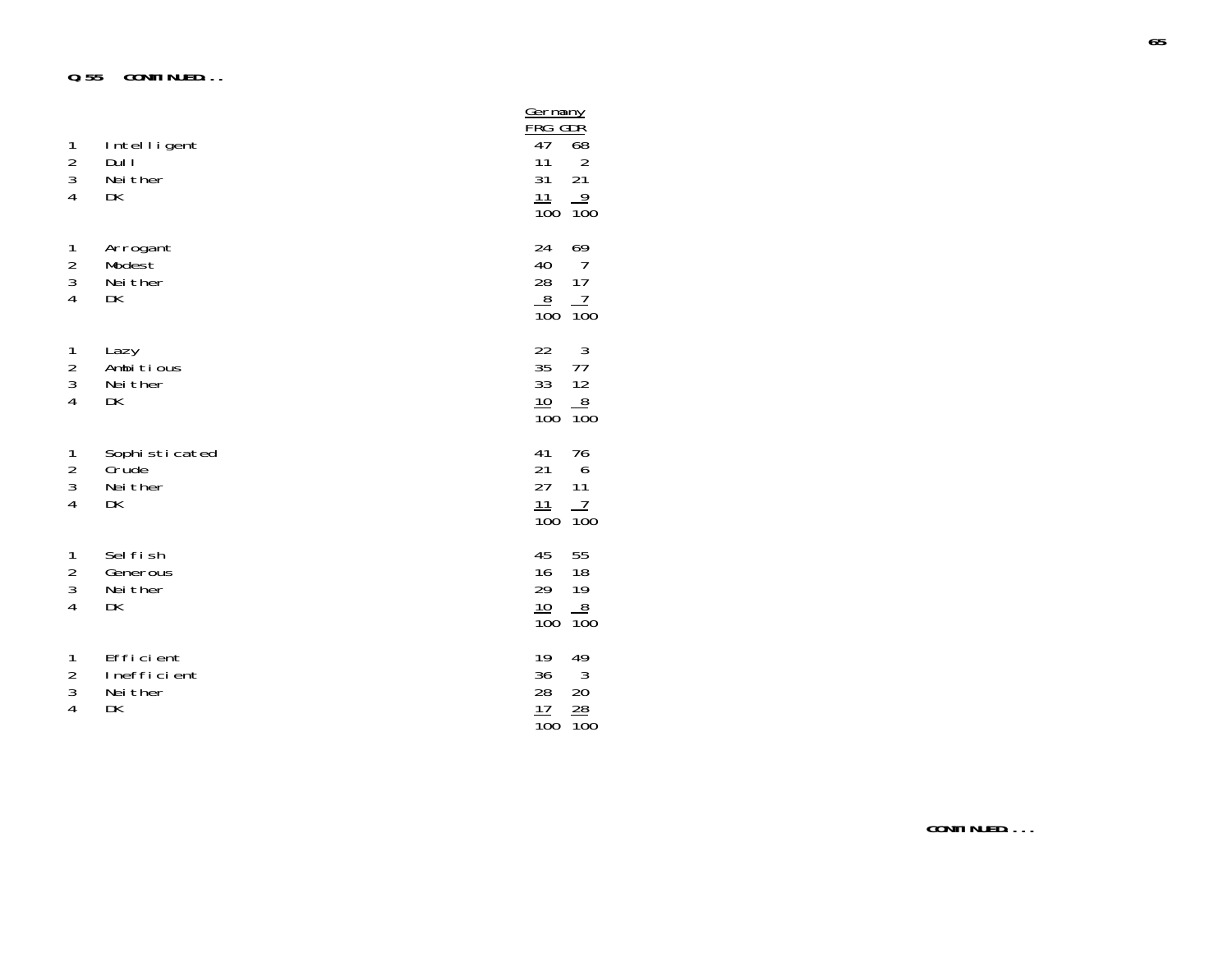### **Q.55 CONTINUED....**

| $\mathbf{1}$                     | Honest                                    | Germany<br>FRG<br>56  | GDR<br>51              |
|----------------------------------|-------------------------------------------|-----------------------|------------------------|
| $\frac{2}{3}$                    | Di shonest<br>Nei ther                    | 10<br>25              | 8<br>25                |
| 4                                | DK                                        | 9<br>$\overline{10}0$ | 16<br>$\overline{10}0$ |
| 1<br>$\frac{2}{3}$<br>4          | CI ean<br>Dirty<br>Nei ther<br>DK         | 60<br>8<br>23<br>9    | 86<br>6                |
|                                  |                                           | 100                   | 100                    |
| $\overline{2}$<br>$\mathfrak{Z}$ | Good citizens<br>Bad citizens<br>Nei ther | 49<br>11<br>26        | 57<br>20               |
| 4                                | DK                                        | 14<br>100             | 16<br>100              |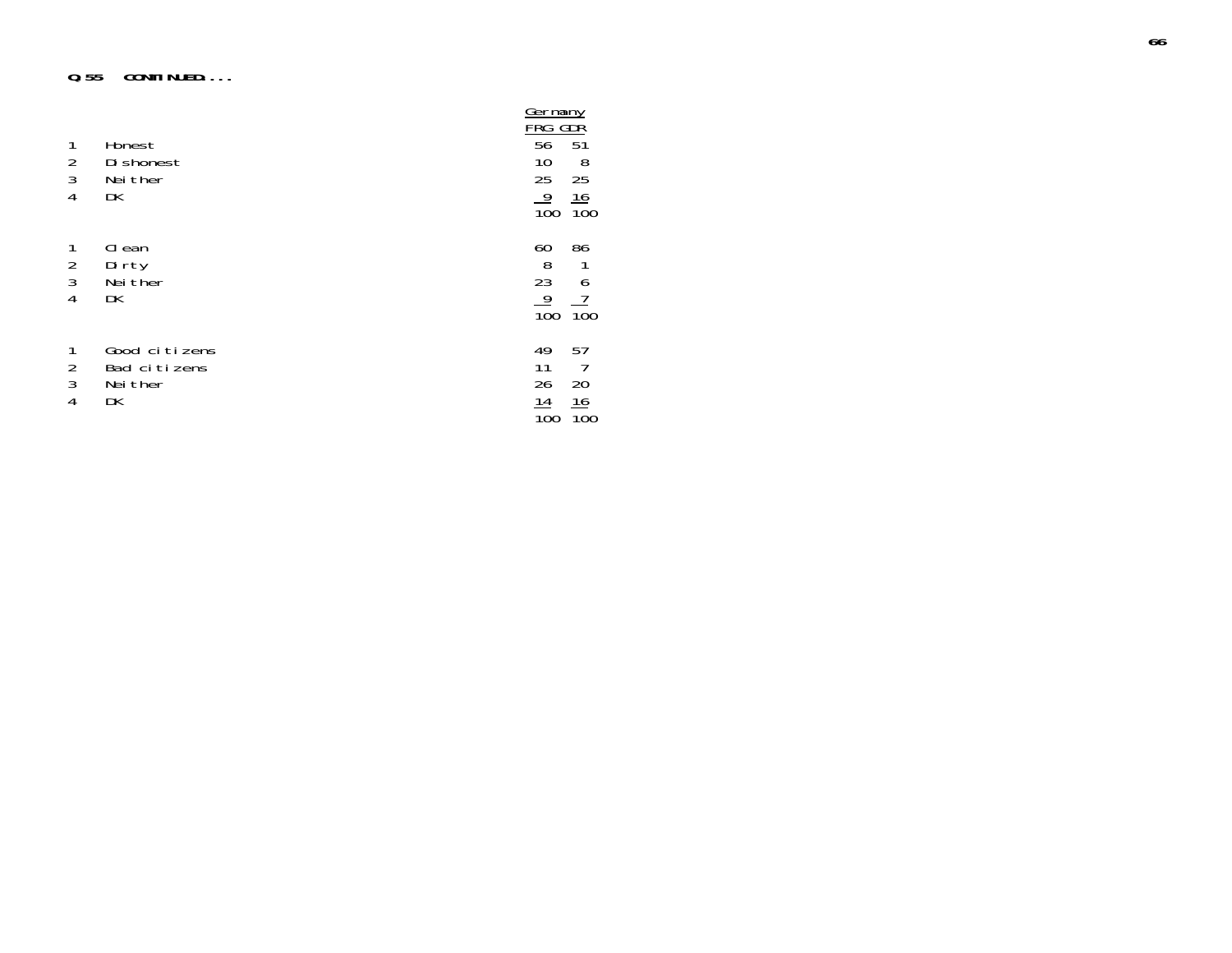Q.56 Some East Germans say they feel like second class citizens in Germany today. Do you often, sometimes or never feel this way?

|              |           | Germany<br>GDR  |
|--------------|-----------|-----------------|
| $\mathbf{1}$ | 0ften     | 33              |
| 2            | Sometimes | 48              |
| 3            | Never     | 16              |
|              | DK        | $\frac{3}{100}$ |

Q.57 How do you most often think of yourself... as a German or as an East German?

|               |             | <u>Germany</u><br>$\overline{CDR}$ |
|---------------|-------------|------------------------------------|
| $\mathbf{1}$  | German      | 38                                 |
| $\mathcal{P}$ | East German | 58                                 |
| 9             | Don't know  |                                    |

Q.58 Do you think that as a result of living in a Communist country for so long that people in East Germany are not as German in values and outlook as people in West Germany or do you think they remain German in values and outlook?

|               |               | Germany<br>FRG |
|---------------|---------------|----------------|
| $\mathbf{1}$  | Not as German | 24             |
| $\mathcal{P}$ | Remain German | 65             |
| 9             | Don't know    | <u> 11</u>     |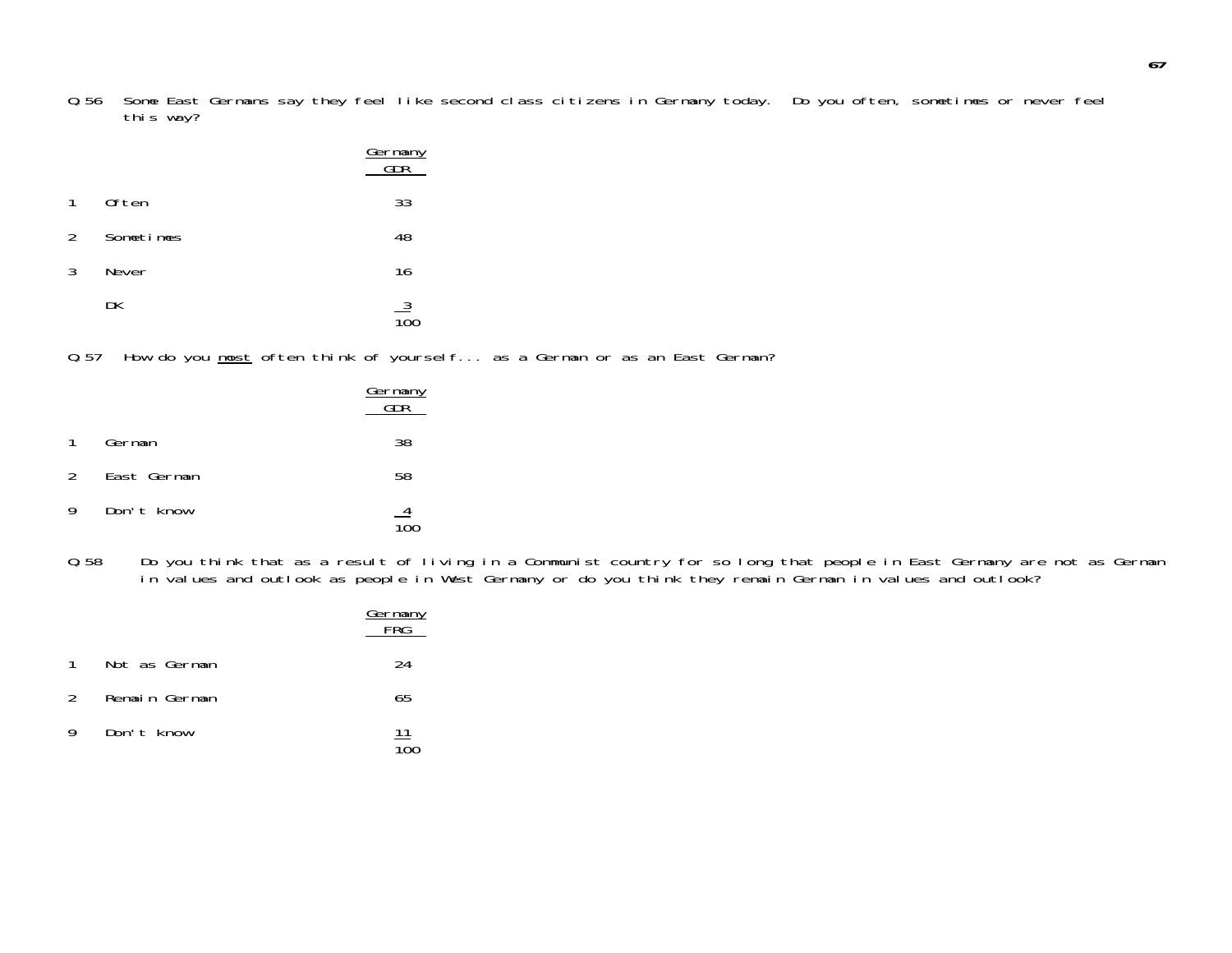Q.59 How do you most often think of yourself... as a German or as a West German?

|               |             | Germany<br>FRG |
|---------------|-------------|----------------|
| $\mathbf{1}$  | German      | 75             |
| $\mathcal{P}$ | West German | 20             |
| 9             | Don't know  | $\frac{5}{10}$ |

Q.60 Overall would you say that your life is better off as a result of unification, worse off as a result of unification, or haven't you been affected?

|               |              | <u>Germany</u><br>Total | <u>Germany</u><br>FRG GDR |           |
|---------------|--------------|-------------------------|---------------------------|-----------|
|               | Better off   | 15                      | 6                         | 48        |
| $\mathcal{P}$ | Worse off    | 21                      | 20                        | 23        |
| 3             | Not affected | 60                      | 70                        | 26        |
| 9             | No opinion   |                         | $\frac{4}{100}$           | _3<br>100 |

Q.61 Looking to the future, five years from now do you expect your life to be better off as a result of unification, worse off as a result of unification, or don't you expect your life to be affected?

|               |              | <u>Germany</u><br>Total | Germany<br>FRG GDR |                 |
|---------------|--------------|-------------------------|--------------------|-----------------|
|               | Better off   | 32                      | 19                 | 79              |
| $\mathcal{L}$ | Worse off    | 16                      | 19                 | -5              |
| 3             | Not affected | 45                      | 54                 | 11              |
| 9             | No opinion   |                         | $\frac{8}{100}$    | $\frac{5}{100}$ |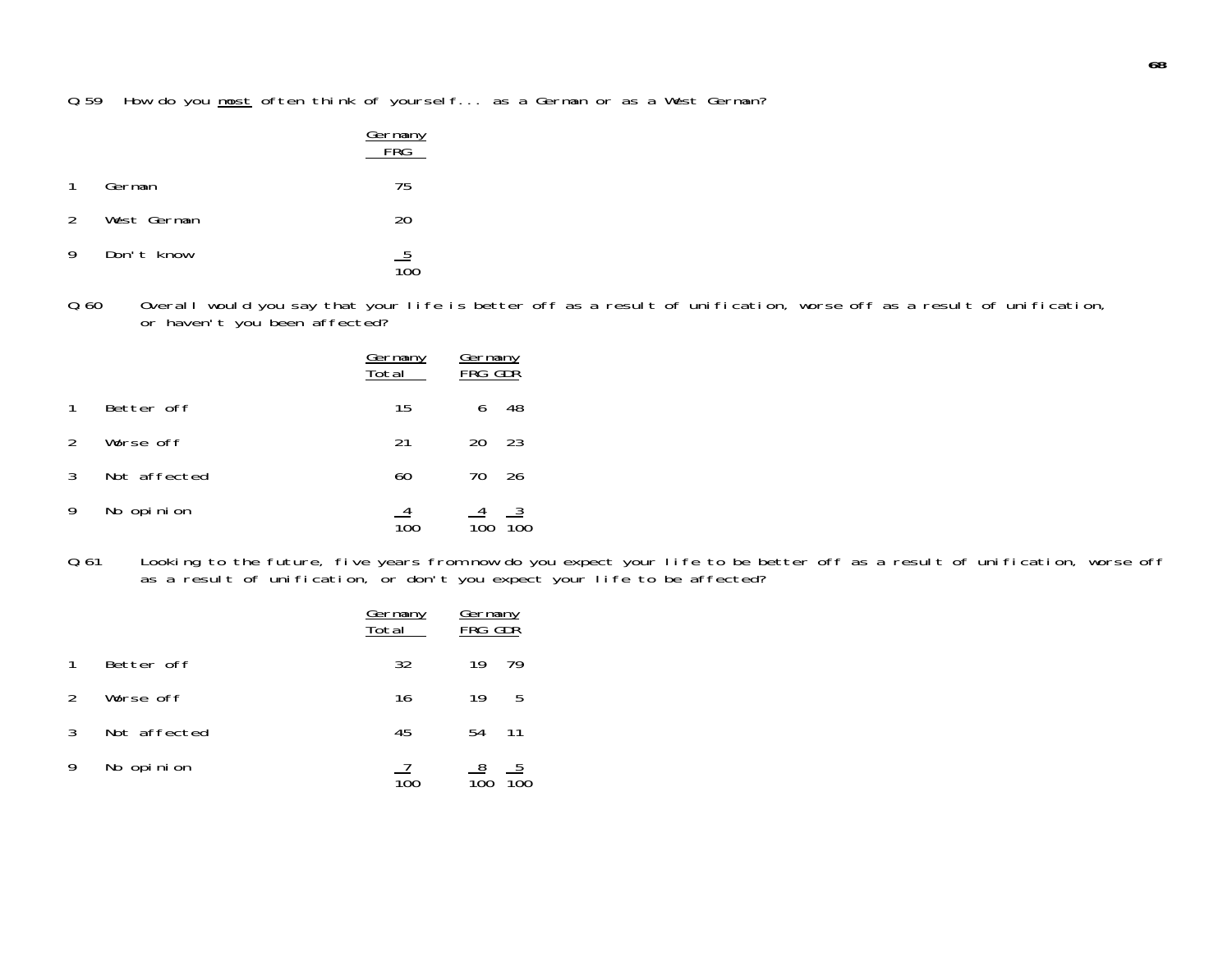Q.62 Do you feel that unification is worth the economic costs or do you feel that it is not worth the costs?

|                |              | <u>Germany</u><br>Total        | Germany<br>FRG GDR                  |
|----------------|--------------|--------------------------------|-------------------------------------|
|                | Worth it     | 50                             | 45<br>68                            |
| $\overline{2}$ | Not worth it | 40                             | 47 15                               |
| 9              | No opinion   | <u> 10</u><br>$\overline{100}$ | $\frac{8}{100}$<br>$\frac{17}{100}$ |

Q.63 Do you favor or oppose ending the constitutional provision that allows Native Germans (Deutch Stammig) to emigrate to Germany?

|   |            | <u>Germany</u><br>Total | <u>Germany</u><br>FRG GDR     |                               |
|---|------------|-------------------------|-------------------------------|-------------------------------|
| 1 | Favor      | 34                      | 36 27                         |                               |
| 2 | Oppose     | 43                      | 42                            | 46                            |
| 9 | No opinion | $\frac{23}{100}$        | <u>22</u><br>$\overline{10}0$ | <u>27</u><br>$\overline{10}0$ |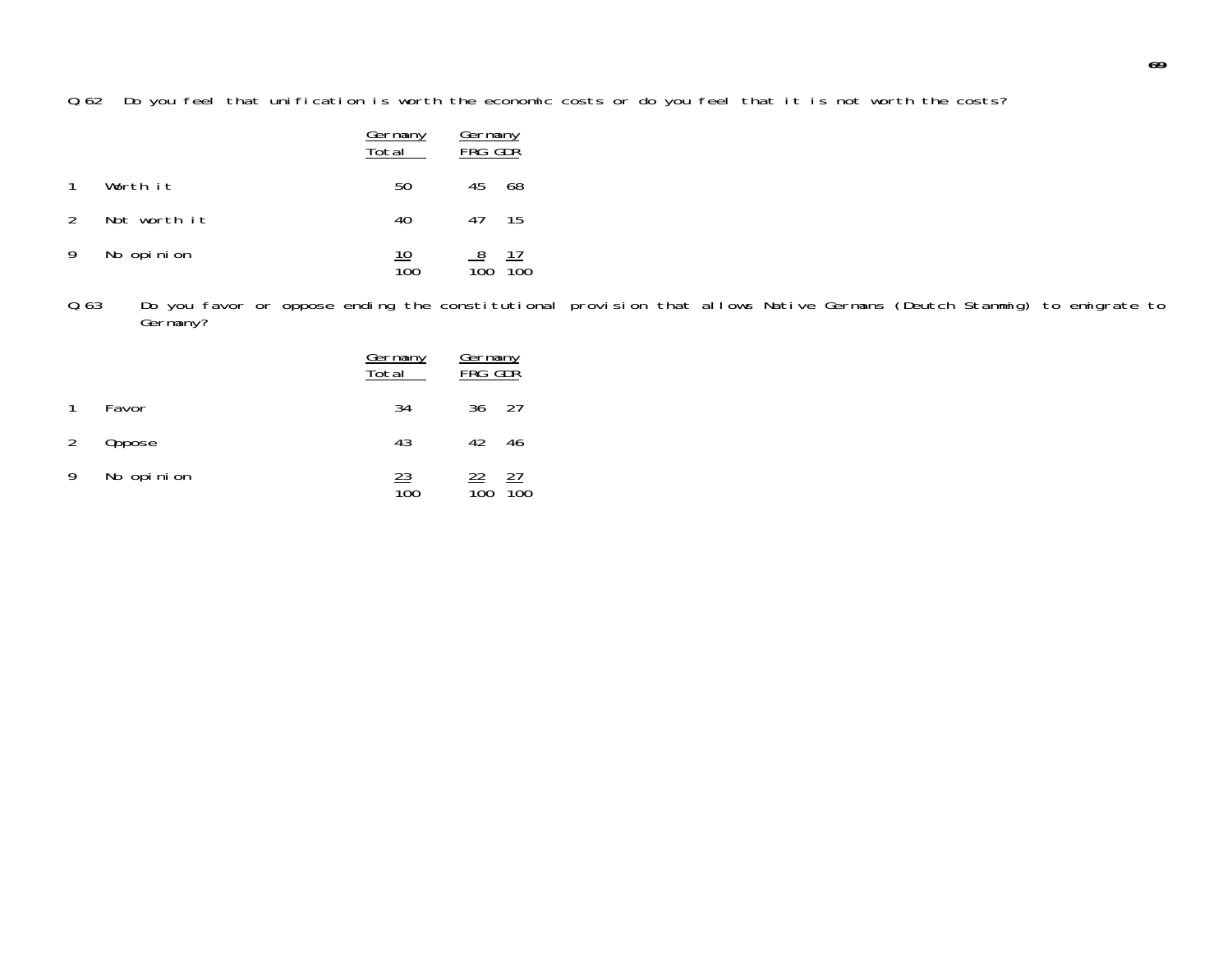Q.64a I'd like you to rate some different groups of people in the United Kingdom according to how you feel about them. For each group, please tell me whether your opinion is very favorable, mostly favorable, mostly unfavorable or very unfavorable?

|    | lrish                                                                                       | <u> UК</u>                                                               |
|----|---------------------------------------------------------------------------------------------|--------------------------------------------------------------------------|
| а. | Very favorable<br>Mostly favorable<br>Mostly unfavorable<br>Very unfavorable<br>DK.         | 17<br>56<br>15<br>$\begin{array}{c}\n6 \\ 6 \\ \hline\n100\n\end{array}$ |
| b. | Scots<br>Very favorable<br>Mostly favorable<br>Mostly unfavorable<br>Very unfavorable<br>DК | 29<br>59<br>$\frac{5}{1}$<br>$\frac{6}{100}$                             |
|    | Welsh<br>Very favorable<br>Mostly favorable<br>Mostly unfavorable<br>Very unfavorable<br>DK | 22<br>59<br>$\begin{array}{c} 9 \\ 4 \\ 6 \end{array}$                   |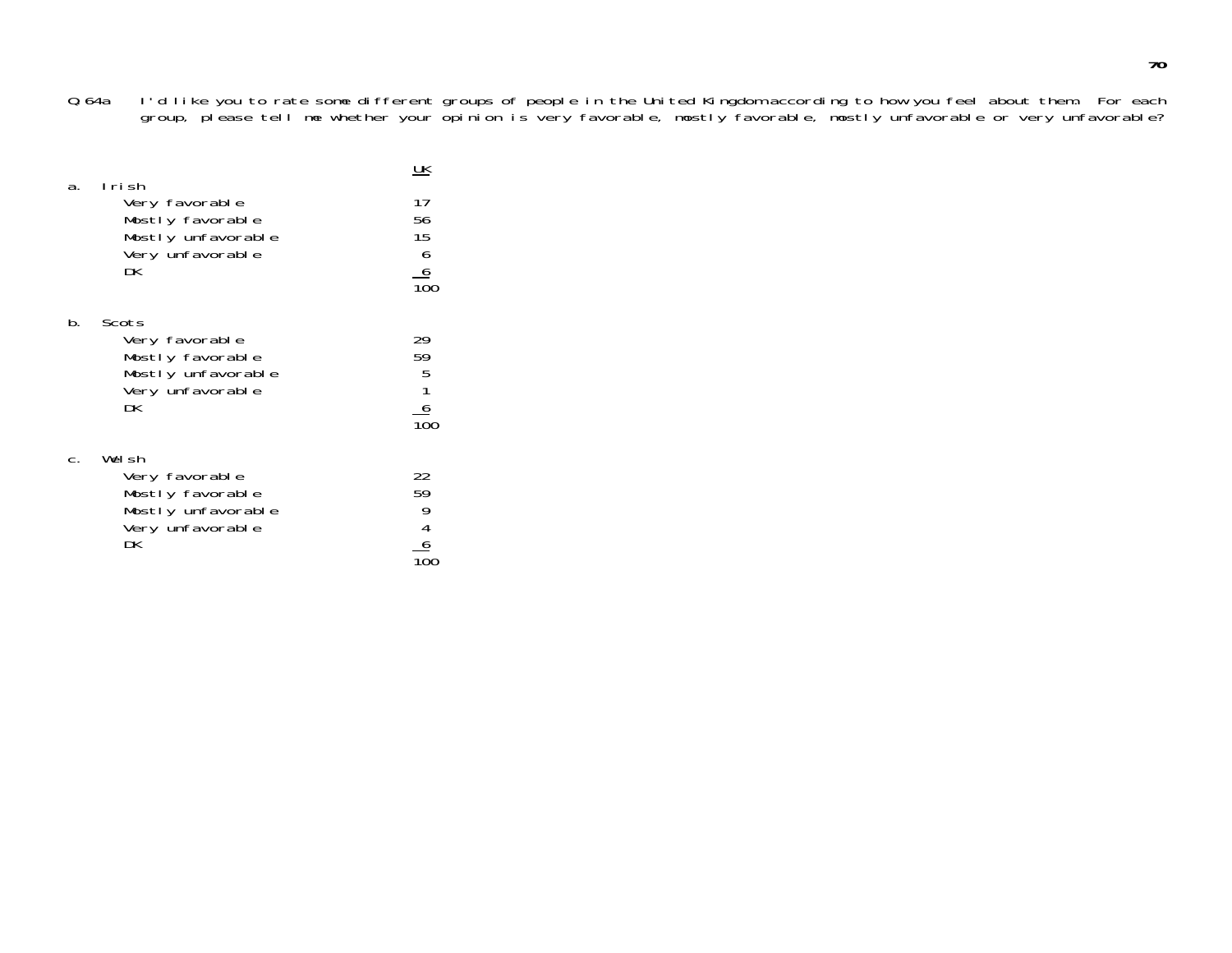Q.64b I'd like you to rate some different groups of people in Western Europe according to how you feel about them. For each group, please tell me whether your opinion is very favorable, mostly favorable, mostly unfavorable or very unfavorable?

|    | North Africans                                                                                        | France                                       |
|----|-------------------------------------------------------------------------------------------------------|----------------------------------------------|
| a. | Very favorable<br>Mostly favorable<br>Mostly unfavorable<br>Very unfavorable<br>DK                    | 7<br>42<br>30<br>12<br>$\frac{9}{100}$       |
| b. | Jews<br>Very favorable<br>Mostly favorable<br>Mostly unfavorable<br>Very unfavorable<br>DK            | 14<br>58<br>11<br>3<br>14<br>10 <sup>c</sup> |
|    | <b>Basques</b><br>Very favorable<br>Mostly favorable<br>Mostly unfavorable<br>Very unfavorable<br>DK. | 16<br>49<br>12<br>$\mathbf{3}$               |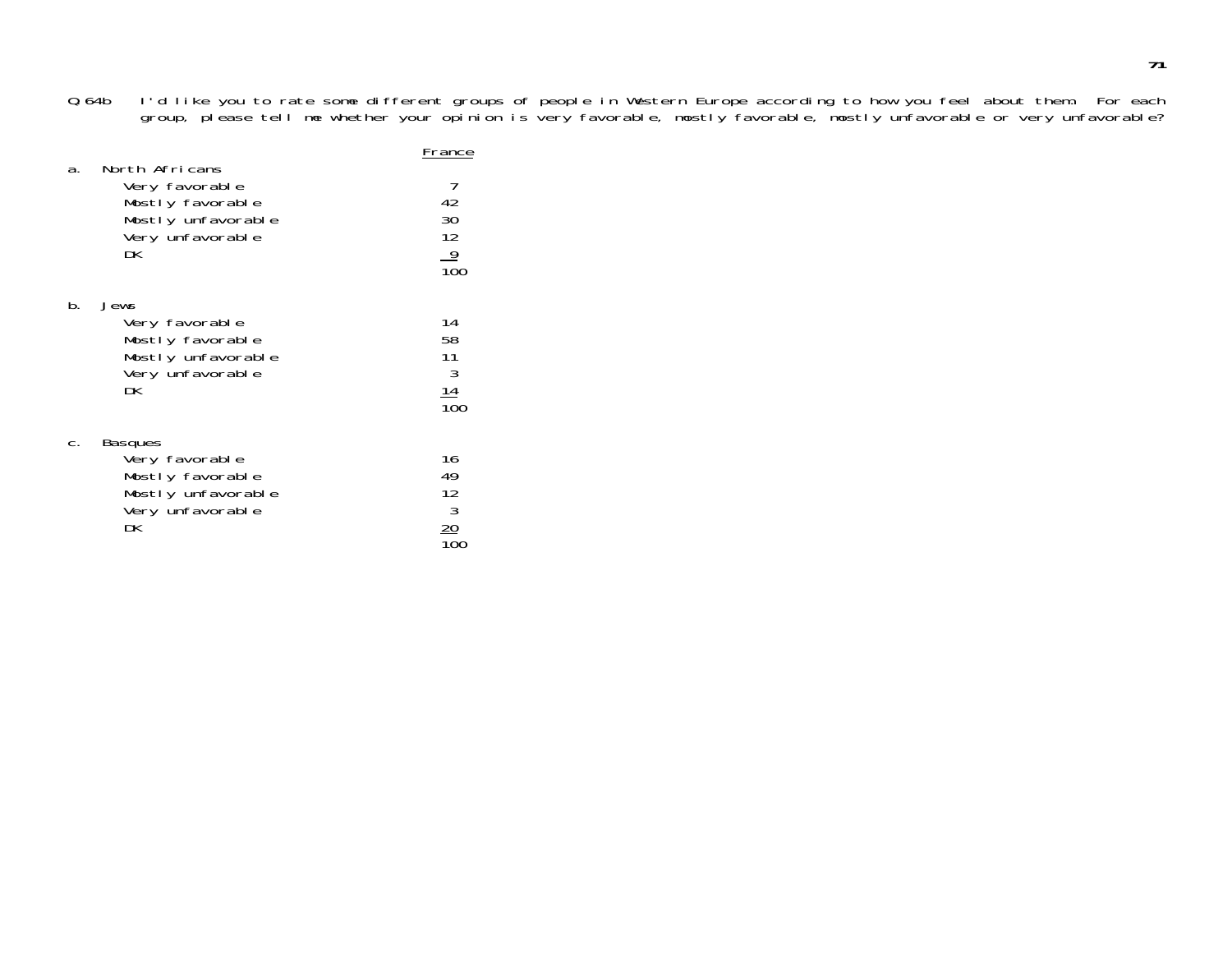Q.64c I'd like you to rate some different groups of people in Spain according to how you feel about them. For each group, please tell me whether your opinion is very favorable, mostly favorable, mostly unfavorable or very unfavorable?

|    | Catal ans                                                                                            | Spai n                                  |
|----|------------------------------------------------------------------------------------------------------|-----------------------------------------|
| а. | Very favorable<br>Mostly favorable<br>Mostly unfavorable<br>Very unfavorable<br>DK                   | 22<br>46<br>15<br>7<br>$\frac{10}{100}$ |
| b. | Gypsies<br>Very favorable<br>Mostly favorable<br>Mostly unfavorable<br>Very unfavorable<br>DК        | 8<br>29<br>29<br>21<br>$\frac{13}{100}$ |
| С. | <b>Basques</b><br>Very favorable<br>Mostly favorable<br>Mostly unfavorable<br>Very unfavorable<br>DK | 18<br>43<br>15<br>11<br>13              |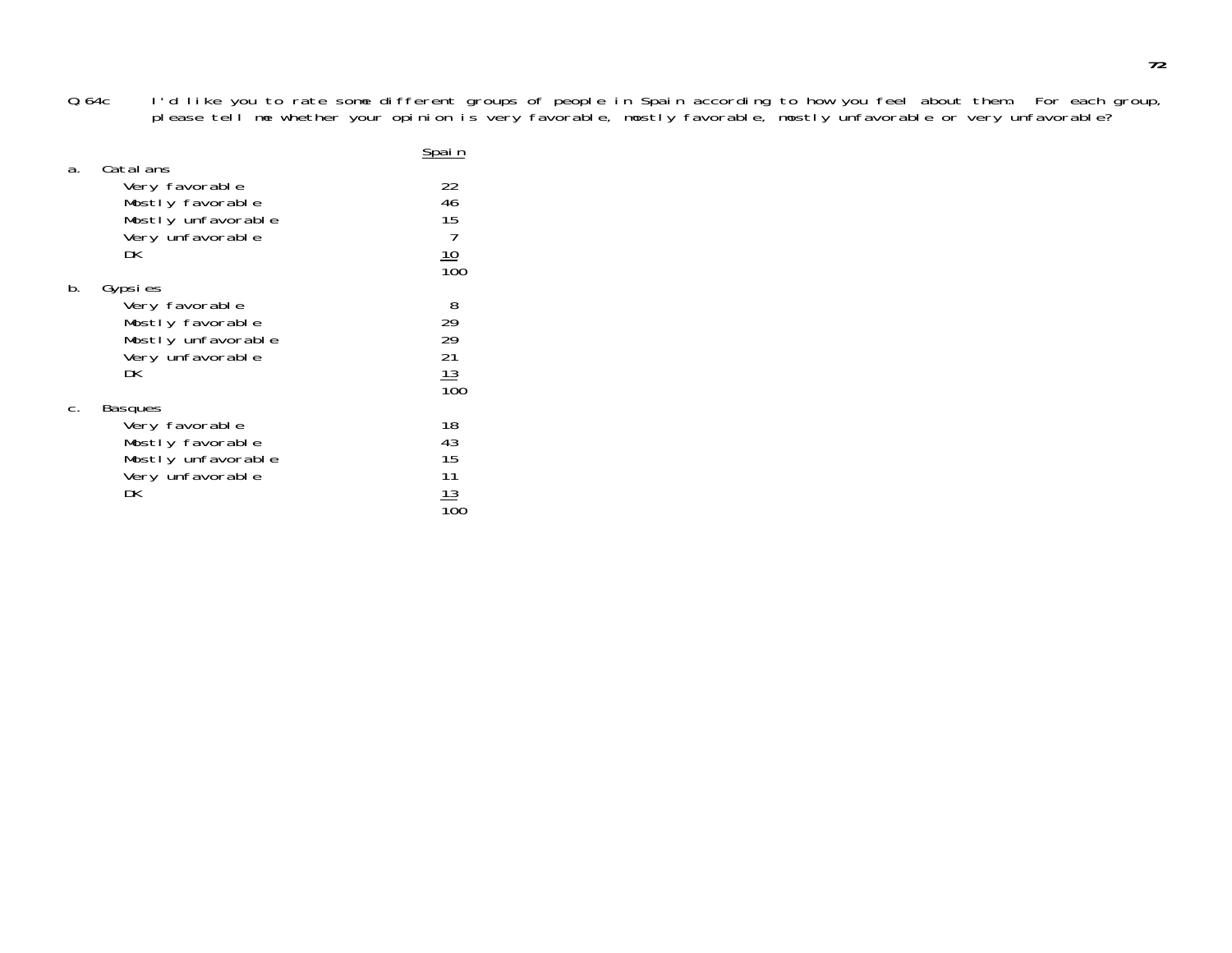Q.64d I'd like you to rate some different groups of people in Germany according to how you feel about them. For each group, please tell me whether your opinion is very favorable, mostly favorable, mostly unfavorable or very unfavorable?

|                |                                                                                                                             | <u>Germany</u><br>Total                 | <u>Germany</u><br>FRG GDR                                                                                               |                                                                                                                    | Germany<br>Total                                        | <u>Germany</u><br>FRG GDŘ                      |                                                                |
|----------------|-----------------------------------------------------------------------------------------------------------------------------|-----------------------------------------|-------------------------------------------------------------------------------------------------------------------------|--------------------------------------------------------------------------------------------------------------------|---------------------------------------------------------|------------------------------------------------|----------------------------------------------------------------|
|                | a. East Germans**<br>b. West Germans#<br>Very favorable<br>Mostly favorable<br>Mostly unfavorable<br>Very unfavorable<br>DK |                                         | 9<br>11<br>69<br>60<br>14<br>16<br>$\overline{2}$<br>1<br>7<br><u> 11</u>                                               | Gypsies<br>g.<br>Very favorable<br>Mostly favorable<br>Mostly unfavorable<br>Very unfavorable<br>DK                | 2<br>17<br>36<br>23<br>22<br>$\overline{100}$           | 3<br>17<br>36<br>24<br>$\frac{20}{100}$        | $^{\star}$<br>17<br>37<br>20<br>26<br>$\overline{10}0$         |
| C.             | Jews<br>Very favorable<br>Mostly favorable<br>Mostly unfavorable<br>Very unfavorable<br>DK                                  | 5<br>47<br>18<br>6<br>24                | $\overline{100}$<br>$\overline{1}00$<br>6<br>4<br>45<br>55<br>19<br>10<br>$\overline{2}$<br>7<br>$\frac{23}{100}$<br>29 | h. Vietnamese#<br>Very favorable<br>Mostly favorable<br>Mostly unfavorable<br>Very unfavorable<br>DK               |                                                         |                                                | 4<br>52<br>23<br>6<br>$\frac{15}{100}$                         |
| d.<br>е.       | American GI's**<br>Soviet Forces#<br>Very favorable<br>Mostly favorable<br>Mostly unfavorable<br>Very unfavorable<br>DK     |                                         | 3<br>7<br>48<br>59<br>23<br>13<br>$\mathfrak{Z}$<br>5<br>$\frac{18}{100}$<br>$\frac{21}{100}$                           | 100<br>100<br>Very favorable<br>Mostly favorable<br>Mostly unfavorable<br>Very unfavorable<br>DK<br>Soviet emigres | Pol es<br>i.<br>3<br>28<br>34<br>16<br>$\frac{19}{100}$ | 4<br>28<br>33<br>16<br>$\frac{19}{100}$        | $\overline{1}$<br>28<br>37<br>17<br>$\frac{17}{100}$           |
| $f_{.}$        | Native Germans (Deutch Stammig)<br>Very favorable<br>Mostly favorable<br>Mostly unfavorable<br>Very unfavorable<br>DK       | 45<br>21<br>4<br>23                     | 9<br>1<br>46<br>42<br>23<br>20<br>$\overline{2}$<br>$\overline{4}$<br>32<br>$\frac{21}{100}$                            | Very favorable<br>Mostly favorable<br>Mostly unfavorable<br>Very unfavorable<br>DK<br>k. Turks<br>100<br>100       | 4<br>33<br>24<br>7<br>$\frac{32}{100}$                  | 5<br>33<br>25<br>8<br>$\frac{29}{100}$<br>Very | $\mathbf{1}$<br>31<br>23<br>6<br>$\frac{39}{100}$<br>favorable |
| $\mathsf{L}$ . | 3<br>- 4<br>Romani ans<br>Very favorable<br>Mostly favorable<br>Mostly unfavorable<br>Very unfavorable<br>DK                | 3<br>25<br>30<br>14<br>$\frac{28}{100}$ | 3<br>27<br>20<br>29<br>32<br>15<br>14<br>$\frac{32}{100}$<br>$\frac{27}{100}$                                           | Mostly favorable<br>Mostly unfavorable<br>Very unfavorable<br>DK                                                   | 32<br>32<br>14<br>$\frac{19}{100}$                      | 35<br>32<br>13<br>16<br>$\overline{100}$       | 20<br>34<br>17<br>28<br>$\overline{10}0$                       |
|                | #ASK IN GDR ONLY, **ASK IN FRG ONLY                                                                                         |                                         |                                                                                                                         |                                                                                                                    |                                                         |                                                |                                                                |

**\*Less than .5%**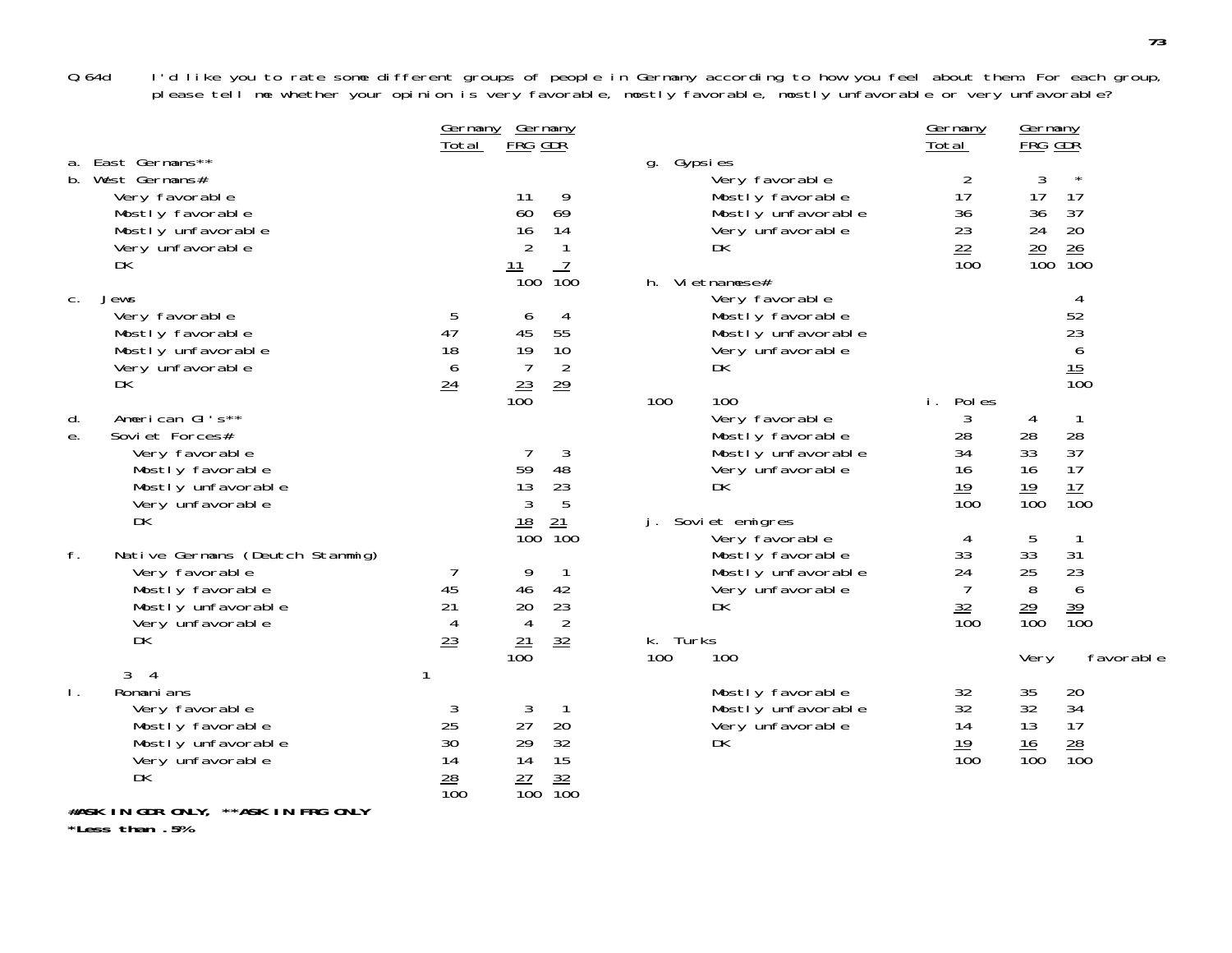Q.64e I'd like you to rate some different groups of people in Czechoslovakia according to how you feel about them. For each group, please tell me whether your opinion is very favorable, mostly favorable, mostly unfavorable or very unfavorable?

|    | Czechs                                                                                         | Czech                                                | f.                                                                                               | Czech                                   |
|----|------------------------------------------------------------------------------------------------|------------------------------------------------------|--------------------------------------------------------------------------------------------------|-----------------------------------------|
| a. | Very favorable<br>Mostly favorable<br>Mostly unfavorable<br>Very unfavorable<br>DK             | 31<br>59<br>8<br>$\overline{10}0$                    | Hungarians<br>Very favorable<br>Mostly favorable<br>Mostly unfavorable<br>Very unfavorable<br>DK | 5<br>27<br>31<br>18<br>$\frac{19}{100}$ |
| b. | SI ovaks<br>Very favorable<br>Mostly favorable<br>Mostly unfavorable<br>Very unfavorable<br>DK | 27<br>49<br>20<br>3<br>1<br>$\overline{100}$         |                                                                                                  |                                         |
| C. | Germans<br>Very favorable<br>Mostly favorable<br>Mostly unfavorable<br>Very unfavorable<br>DK  | 10<br>56<br>17<br>$\mathfrak{Z}$<br>$\frac{14}{100}$ |                                                                                                  |                                         |
| d. | Jews<br>Very favorable<br>Mostly favorable<br>Mostly unfavorable<br>Very unfavorable<br>DK     | 8<br>41<br>14<br>6<br>$\frac{31}{100}$               |                                                                                                  |                                         |
| е. | Gypsies<br>Very favorable<br>Mostly favorable<br>Mostly unfavorable<br>Very unfavorable<br>DK  | 1<br>5<br>22<br>69<br>$\frac{3}{100}$                |                                                                                                  |                                         |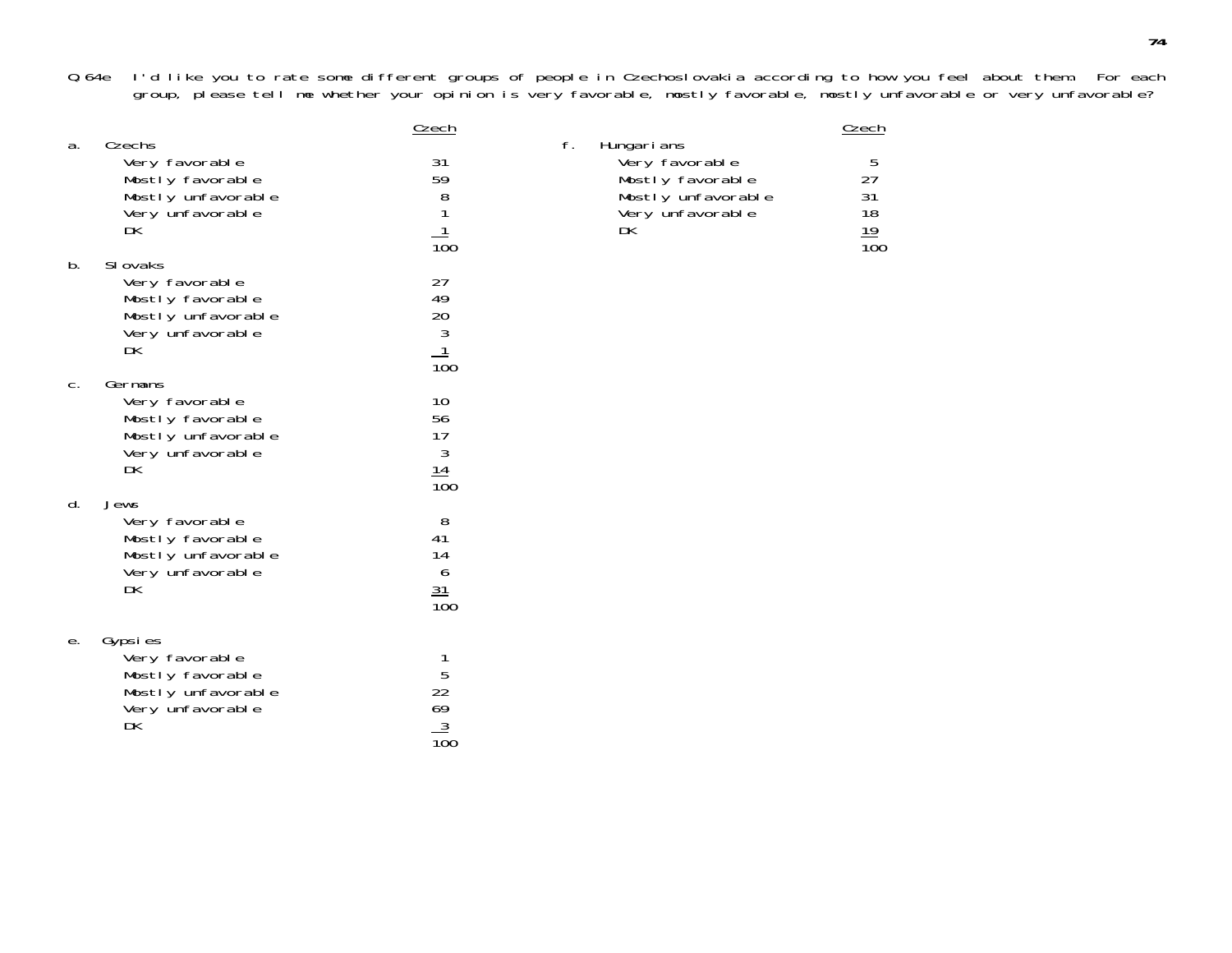Q.64f I'd like you to rate some different groups of people in Hungary according to how you feel about them. For each group, please tell me whether your opinion is very favorable, mostly favorable, mostly unfavorable or very unfavorable?

|    |                                                                                                  | <b>Hungary</b>                                      |    |                                                                                                                       | Hungary                             |
|----|--------------------------------------------------------------------------------------------------|-----------------------------------------------------|----|-----------------------------------------------------------------------------------------------------------------------|-------------------------------------|
| a. | SI ovaks<br>Very favorable<br>Mostly favorable<br>Mostly unfavorable<br>Very unfavorable<br>DK   | 8<br>53<br>10<br>$\frac{28}{100}$                   | f. | Hungarians from<br>Romania who settled<br>in Transylvania<br>Very favorable<br>Mostly favorable<br>Mostly unfavorable | 5<br>40<br>31                       |
| b. | Romani ans<br>Very favorable<br>Mostly favorable<br>Mostly unfavorable<br>Very unfavorable<br>DK | 6<br>42<br>22<br>8<br>$\frac{22}{100}$              | g. | Very unfavorable<br>DK<br>Arabs<br>Very favorable<br>Mostly favorable                                                 | 9<br>$\frac{15}{100}$<br>10         |
| С. | Jews<br>Very favorable<br>Mostly favorable<br>Mostly unfavorable<br>Very unfavorable<br>DK       | 10<br>57<br>9<br>$\overline{3}$<br>$\frac{21}{100}$ |    | Mostly unfavorable<br>Very unfavorable<br>DK                                                                          | $\frac{23}{37}$<br>$\frac{29}{100}$ |
| d. | Gypsies<br>Very favorable<br>Mostly favorable<br>Mostly unfavorable<br>Very unfavorable<br>DK    | 13<br>32<br>47<br>$\overline{100}$                  |    |                                                                                                                       |                                     |
| е. | Germans<br>Very favorable<br>Mostly favorable<br>Mostly unfavorable<br>Very unfavorable<br>DK    | 12<br>61<br>3<br>$\mathbf{1}$<br>$\frac{23}{100}$   |    |                                                                                                                       |                                     |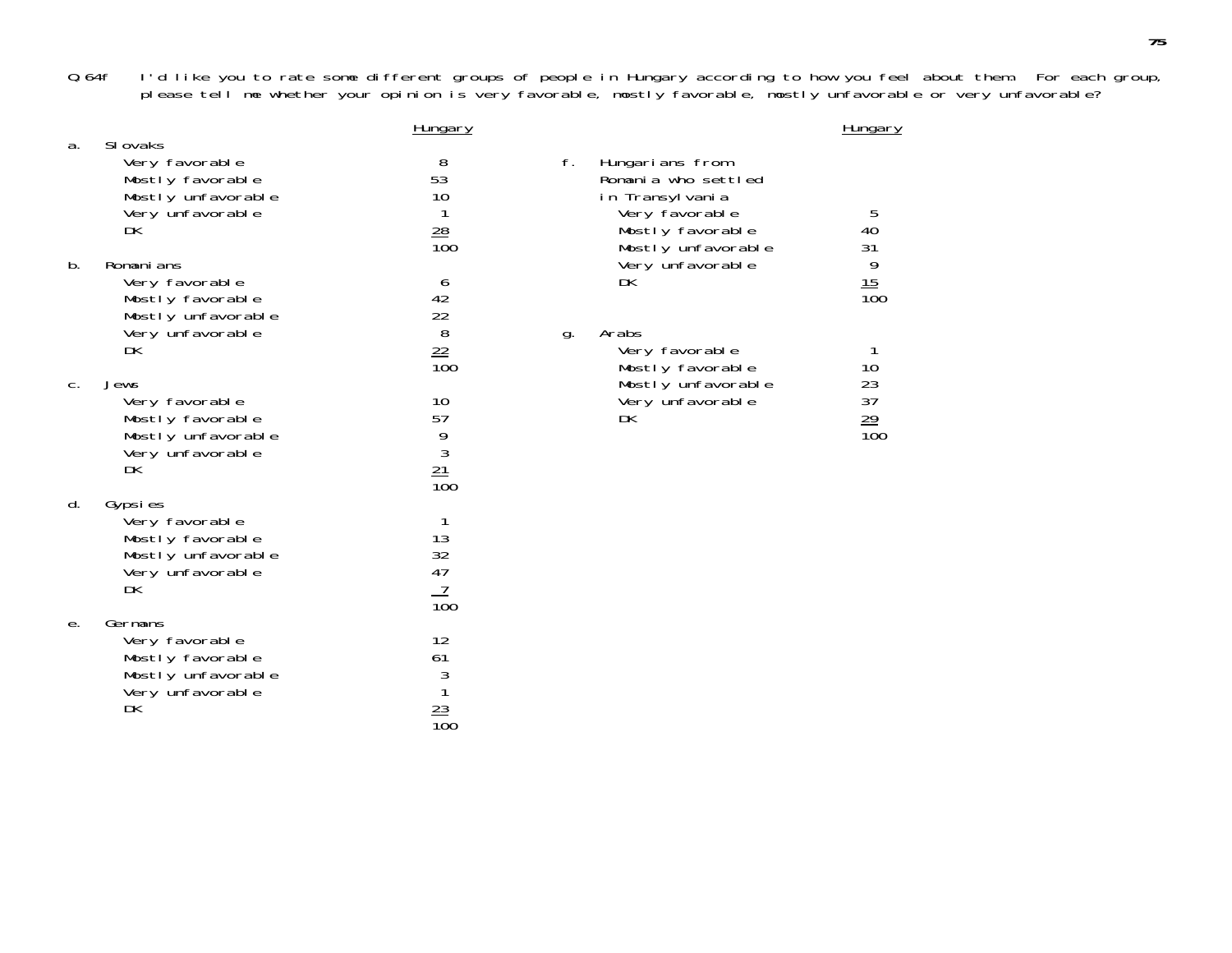Q.64g I'd like you to rate some different groups of people in Poland according to how you feel about them. For each group, please tell me whether your opinion is very favorable, mostly favorable, mostly unfavorable or very unfavorable?

|    | Ukrainians                                                                                           | Pol and                                                               |
|----|------------------------------------------------------------------------------------------------------|-----------------------------------------------------------------------|
| а. | Very favorable<br>Mostly favorable<br>Mostly unfavorable<br>Very unfavorable<br>DK                   | 2<br>29<br>33<br>8<br>$\frac{28}{100}$                                |
| b. | Germans<br>Very favorable<br>Mostly favorable<br>Mostly unfavorable<br>Very unfavorable<br>DK        | $\frac{2}{37}$<br>35<br>10<br>$\frac{16}{100}$                        |
| C. | Jews<br>Very favorable<br>Mostly favorable<br>Mostly unfavorable<br>Very unfavorable<br>DК           | $\begin{array}{c} 2 \\ 38 \end{array}$<br>26<br>8<br>$\frac{26}{100}$ |
| d. | Li thuani ans<br>Very favorable<br>Mostly favorable<br>Mostly unfavorable<br>Very unfavorable<br>DK  | 5<br>50<br>16<br>$\overline{2}$<br>$\frac{27}{100}$                   |
| е. | Bel orussi ans<br>Very favorable<br>Mostly favorable<br>Mostly unfavorable<br>Very unfavorable<br>DK | $\overline{2}$<br>43<br>17<br>$\overline{c}$<br>36                    |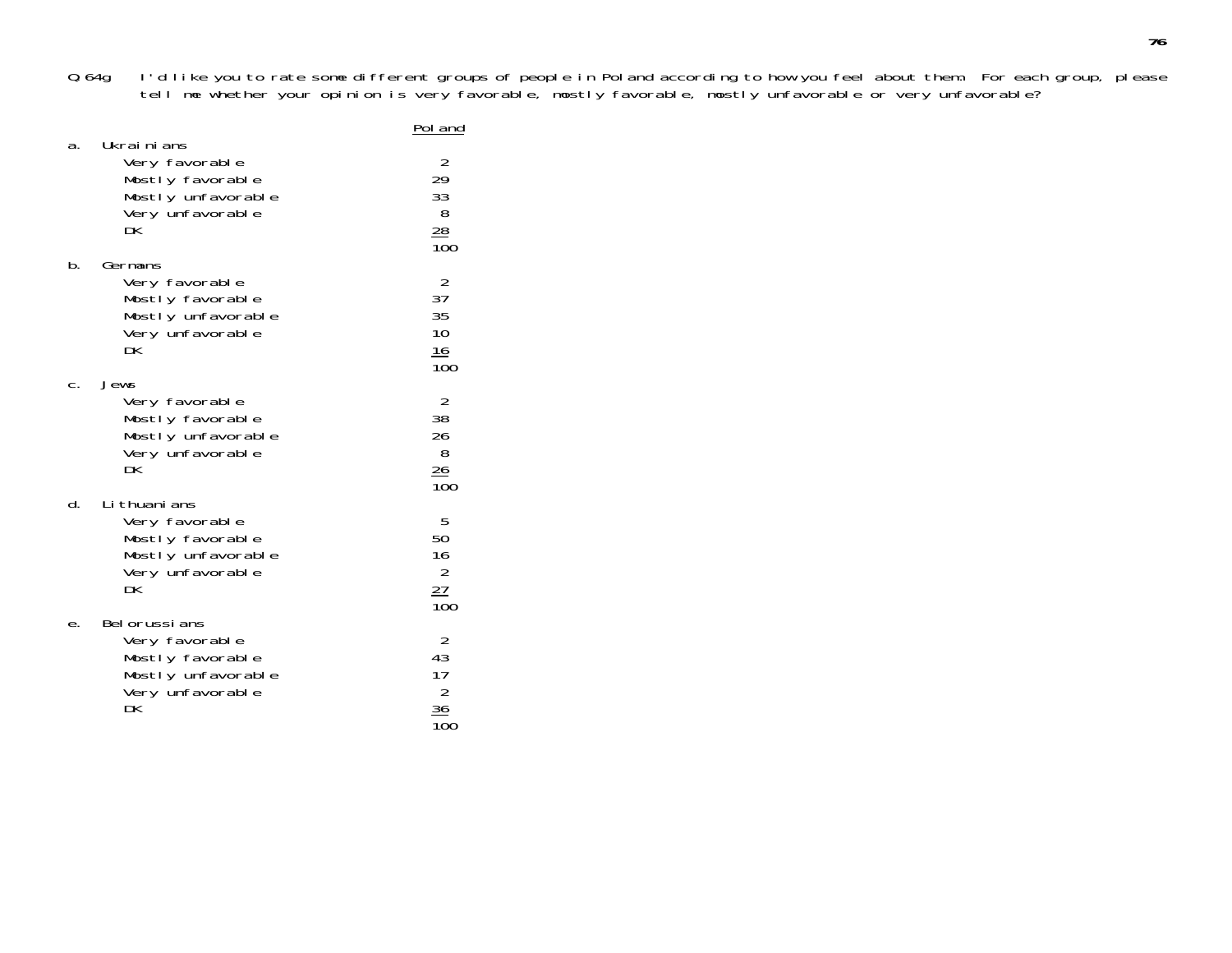Q.64h I'd like you to rate some different groups of people in Bulgaria according to how you feel about them. For each group, please tell me whether your opinion is very favorable, mostly favorable, mostly unfavorable or very unfavorable?

|    |                                                                                                              | Bulgaria                                                  |    |                                                                                                 | Bulgaria                                |
|----|--------------------------------------------------------------------------------------------------------------|-----------------------------------------------------------|----|-------------------------------------------------------------------------------------------------|-----------------------------------------|
| a. | Turks<br>Very favorable<br>Mostly favorable<br>Mostly unfavorable<br>Very unfavorable<br>DK                  | 14<br>38<br>28<br>11<br>$\frac{9}{100}$                   | f. | Armenians<br>Very favorable<br>Mostly favorable<br>Mostly unfavorable<br>Very unfavorable<br>DK | 15<br>53<br>$6$<br>$1$<br>$25$<br>$100$ |
| b. | Muslim Bulgarians<br>Very favorable<br>Mostly favorable<br>Mostly unfavorable<br>Very unfavorable<br>DK      | 14<br>48<br>17<br>4<br>$\frac{17}{100}$                   | g. | Arabs<br>Very favorable<br>Mostly favorable<br>Mostly unfavorable<br>Very unfavorable<br>DK     | 4<br>24<br>25<br>11<br>$\frac{36}{100}$ |
| C. | Jews<br>Very favorable<br>Mostly favorable<br>Mostly unfavorable<br>Very unfavorable<br>DK                   | 11<br>52<br>8<br>$\frac{28}{100}$                         |    |                                                                                                 |                                         |
| d. | Gypsies<br>Very favorable<br>Mostly favorable<br>Mostly unfavorable<br>Very unfavorable<br>DK                | 6<br>15<br>32<br>39<br>$\frac{8}{100}$                    |    |                                                                                                 |                                         |
| е. | Bessarabian Bulgarians<br>Very favorable<br>Mostly favorable<br>Mostly unfavorable<br>Very unfavorable<br>DK | 11<br>45<br>$\overline{2}$<br>1<br>41<br>$\overline{10}0$ |    |                                                                                                 |                                         |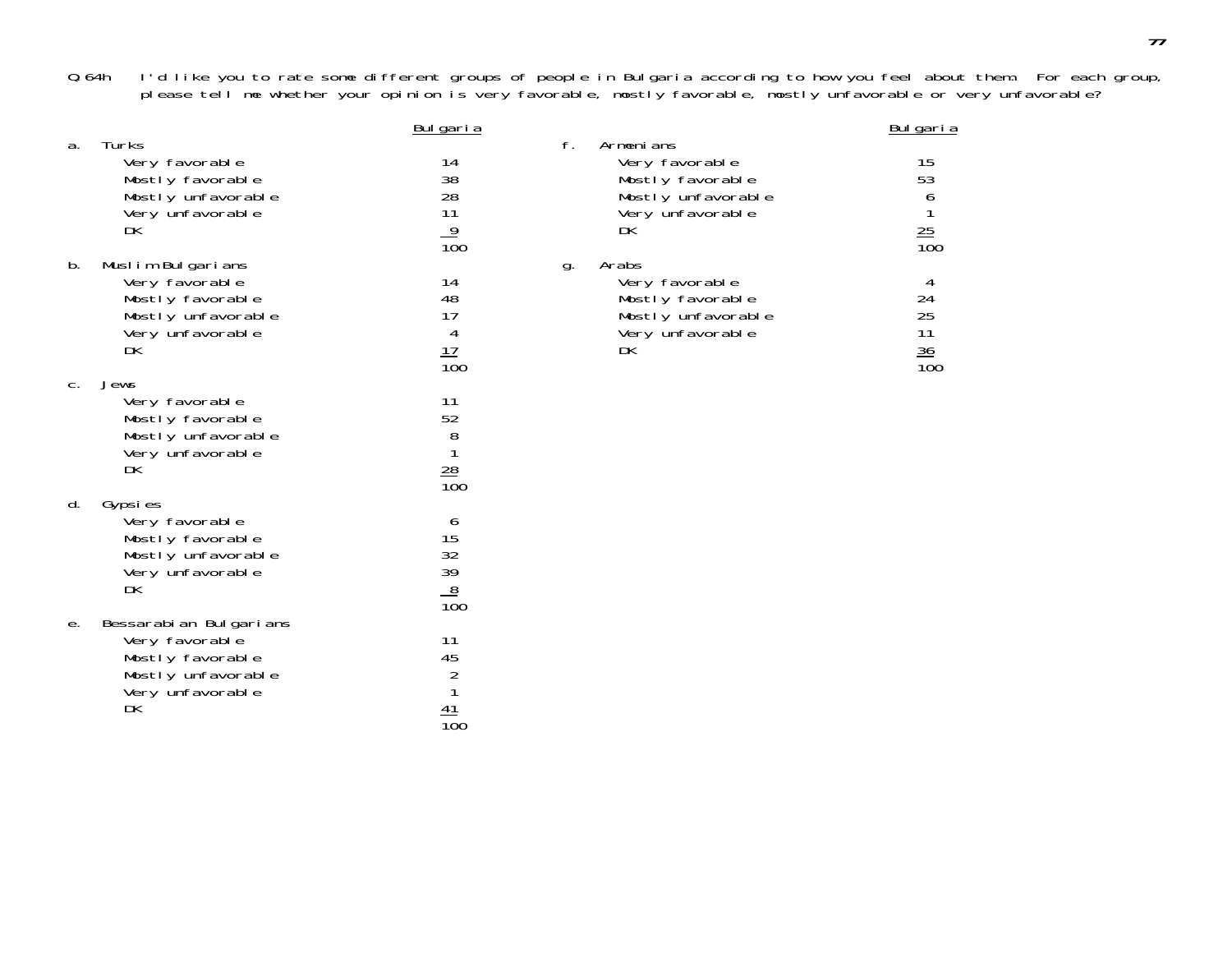Q.64i I'd like you to rate some different groups of people in Russia according to how you feel about them. For each group, please tell me whether your opinion is very favorable, mostly favorable, mostly unfavorable or very unfavorable?

|    |                                                                                                                             | Russia                                                   | Ukraine                                                                |                                                                                                                           | Russia                                              | Ukraine                                                                 |
|----|-----------------------------------------------------------------------------------------------------------------------------|----------------------------------------------------------|------------------------------------------------------------------------|---------------------------------------------------------------------------------------------------------------------------|-----------------------------------------------------|-------------------------------------------------------------------------|
|    | a. Russians<br>Very favorable<br>Mostly favorable<br>Mostly unfavorable<br>Very unfavorable<br>DK                           | 37<br>55<br>$\overline{c}$<br>$\star$<br>$\frac{6}{100}$ | 23<br>67<br>$\star$<br>$\frac{3}{100}$                                 | f. Armenians<br>Very favorable<br>Mostly favorable<br>Mostly unfavorable<br>Very unfavorable<br>DK                        | 6<br>37<br>33<br>13<br>$\frac{11}{100}$             | 3<br>48<br>33<br>$\begin{array}{c}\n6 \\ 8 \\ \hline\n100\n\end{array}$ |
| b. | People who live<br>in Asian Republics<br>Very favorable<br>Mostly favorable<br>Mostly unfavorable<br>Very unfavorable<br>DK | 6<br>43<br>29<br>8<br>$\frac{14}{100}$                   | -7<br>$\begin{array}{c} 54 \\ 26 \\ 3 \end{array}$<br>$\frac{10}{100}$ | g. Azerbaijanis<br>Very favorable<br>Mostly favorable<br>Mostly unfavorable<br>Very unfavorable<br>DK<br>Ukrainians<br>h. | 6<br>35<br>34<br>13<br>$\frac{12}{100}$             | 4<br>45<br>35<br>7<br>$\frac{9}{100}$                                   |
| C. | Georgi ans<br>Very favorable<br>Mostly favorable<br>Mostly unfavorable<br>Very unfavorable<br>DK                            | 6<br>39<br>32<br>14<br>$\frac{9}{100}$                   | 5<br>56<br>27<br>4<br>$\frac{8}{100}$                                  | Very favorable<br>Mostly favorable<br>Mostly unfavorable<br>Very unfavorable<br>DK                                        | 19<br>65<br>6<br>$\overline{9}$<br>$\overline{10}0$ | 38<br>59<br>$\star$<br>$\frac{2}{100}$                                  |
|    | d. Jews<br>Very favorable<br>Mostly favorable<br>Mostly unfavorable<br>Very unfavorable<br>DK                               | 9<br>49<br>18<br>8<br>$\frac{16}{100}$                   | 8<br>61<br>18<br>$\overline{4}$<br>$\overline{9}$<br>$\overline{100}$  |                                                                                                                           |                                                     |                                                                         |
|    | e. Lithuanians<br>Very favorable<br>Mostly favorable<br>Mostly unfavorable<br>Very unfavorable<br>DK                        | 9<br>52<br>18<br>9<br>$\frac{12}{100}$                   | 15<br>65<br>$\frac{11}{2}$<br>$\frac{7}{100}$                          |                                                                                                                           |                                                     |                                                                         |

**\*Less than .5%**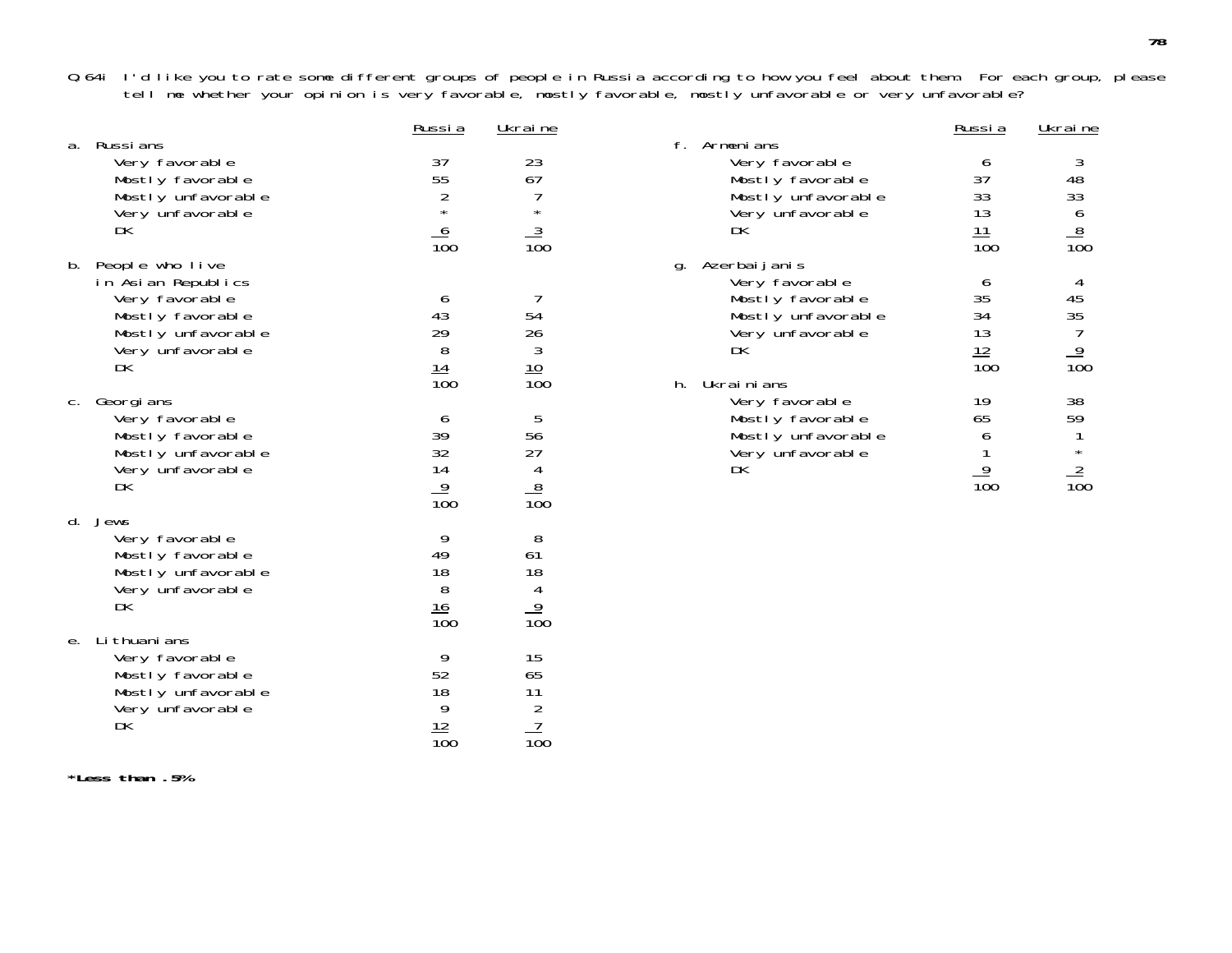Q.64j l'd like you to rate some different groups of people <u>who live in Lithuania</u> according to how you feel about them. For each group, please tell me whether your opinion is very favorable, mostly favorable, mostly unfavorable or very unfavorable?

|                |                                                                                                      | Li thuani a                                       |    |                                                                                                  | Li thuani a                      |
|----------------|------------------------------------------------------------------------------------------------------|---------------------------------------------------|----|--------------------------------------------------------------------------------------------------|----------------------------------|
| a.             | Li thuani ans<br>Very favorable<br>Mostly favorable<br>Mostly unfavorable<br>Very unfavorable<br>DK  | 27<br>$\frac{68}{3}$<br>$\frac{2}{100}$           | f. | Ukrainians<br>Very favorable<br>Mostly favorable<br>Mostly unfavorable<br>Very unfavorable<br>DK | 8<br>70<br>6<br>$\frac{15}{100}$ |
| b.             | Russi ans<br>Very favorable<br>Mostly favorable<br>Mostly unfavorable<br>Very unfavorable<br>DK      | 8<br>67<br>$\frac{18}{3}$<br>$\frac{4}{100}$      |    |                                                                                                  |                                  |
| C <sub>1</sub> | Pol es<br>Very favorable<br>Mostly favorable<br>Mostly unfavorable<br>Very unfavorable<br>DK         | 54<br>26<br>$\frac{4}{100}$                       |    |                                                                                                  |                                  |
| d.             | Bel orussi ans<br>Very favorable<br>Mostly favorable<br>Mostly unfavorable<br>Very unfavorable<br>DK | 9<br>62<br>13<br>$\mathbf{1}$<br>$\frac{15}{100}$ |    |                                                                                                  |                                  |
| е.             | Jews<br>Very favorable<br>Mostly favorable<br>Mostly unfavorable<br>Very unfavorable<br>DK           | 9<br>72<br>9<br>$\frac{9}{100}$                   |    |                                                                                                  |                                  |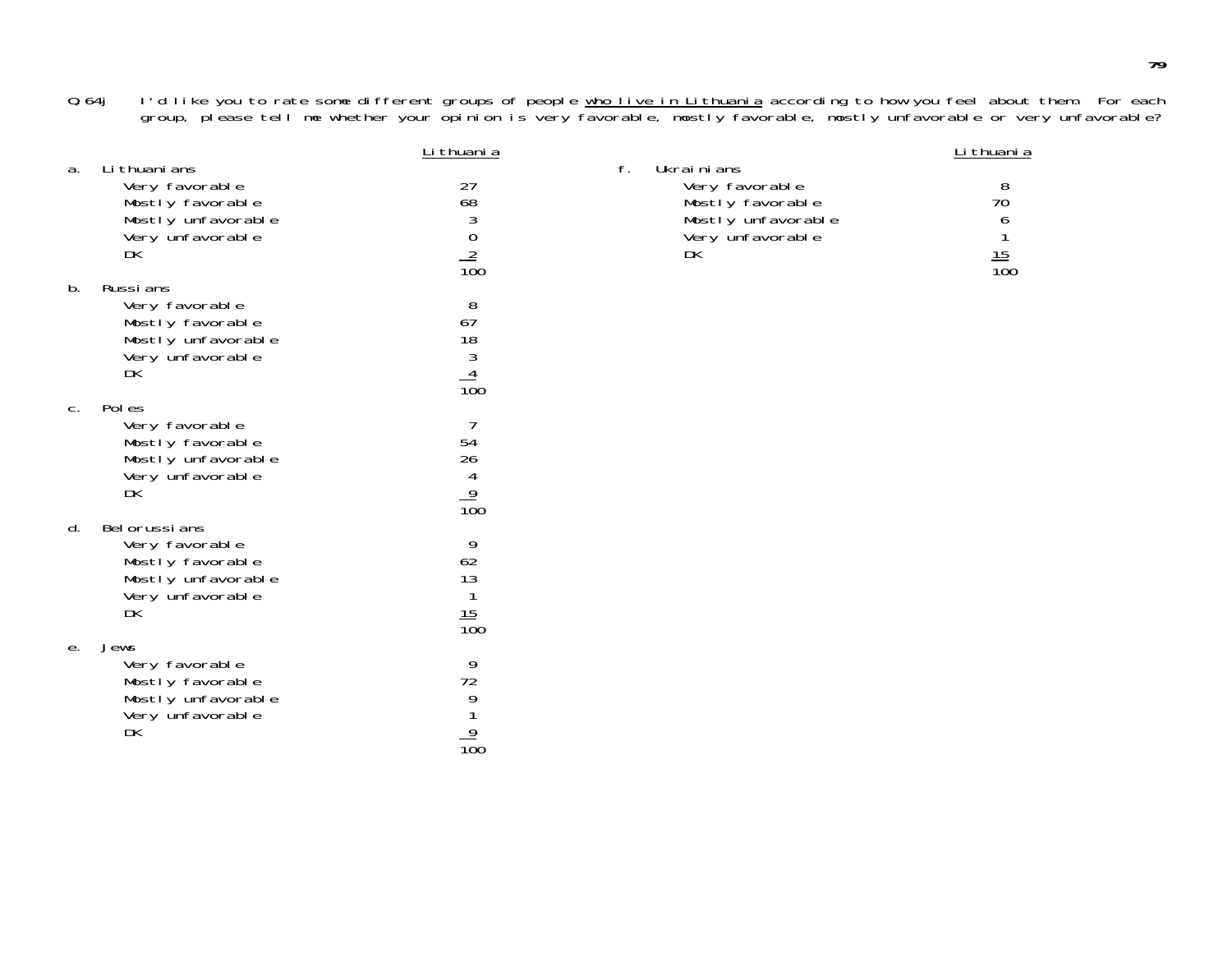Q.65 Overall, do you strongly approve, approve, disapprove or strongly disapprove of the way the Czech republic and Slovak republic are sharing power these days?

| $\mathbf{1}$ | Strongly approve    | Czech<br>$\overline{13}$ |
|--------------|---------------------|--------------------------|
| 2            | Approve             | 35                       |
| 3            | Di sapprove         | 31                       |
| 4            | Strongly disapprove | 12                       |
| 9            | Don't know          |                          |

Q.66 Do you think that the new Federation is fair or do you think that it too much favors the Czech republic or that it too muc h favors the Slovak republic?

| $\overline{1}$ | Fair                   | Czech<br>3d      |
|----------------|------------------------|------------------|
| 2              | Favors Czech republic  | 28               |
| 3 <sup>1</sup> | Favors Slovak republic | 14               |
| 9              | Can't say              | $\frac{19}{100}$ |

Q.67 What's the greater threat to the future of - is it from other countries or is it from groups within the country?

|   |                 | Germany<br>Total | Germany<br>FRG GDR     |                  | Czech                          | Hun-<br>gary                       | $Po-$<br>I and                 | Bul-<br>garia    | Russia           | Ukrai ne                      | Li th-<br>uani a |
|---|-----------------|------------------|------------------------|------------------|--------------------------------|------------------------------------|--------------------------------|------------------|------------------|-------------------------------|------------------|
|   | Other countries | 18               | 21                     | 8                | 6                              | 18                                 | 28                             | 12               | 5                | 4                             | 24               |
| 2 | Groups inside   | 57               | 53                     | -73              | 81                             | 56                                 | 54                             | 70               | 84               | 82                            | 62               |
| 9 | Can't say       | $\frac{25}{100}$ | 26<br>$\overline{100}$ | $\overline{10}0$ | <u> 13</u><br>$\overline{10}0$ | $\frac{26}{5}$<br>$\overline{100}$ | <u> 18</u><br>$\overline{10}0$ | $\frac{18}{100}$ | $\overline{10}0$ | <u>14</u><br>$\overline{100}$ | $\frac{14}{100}$ |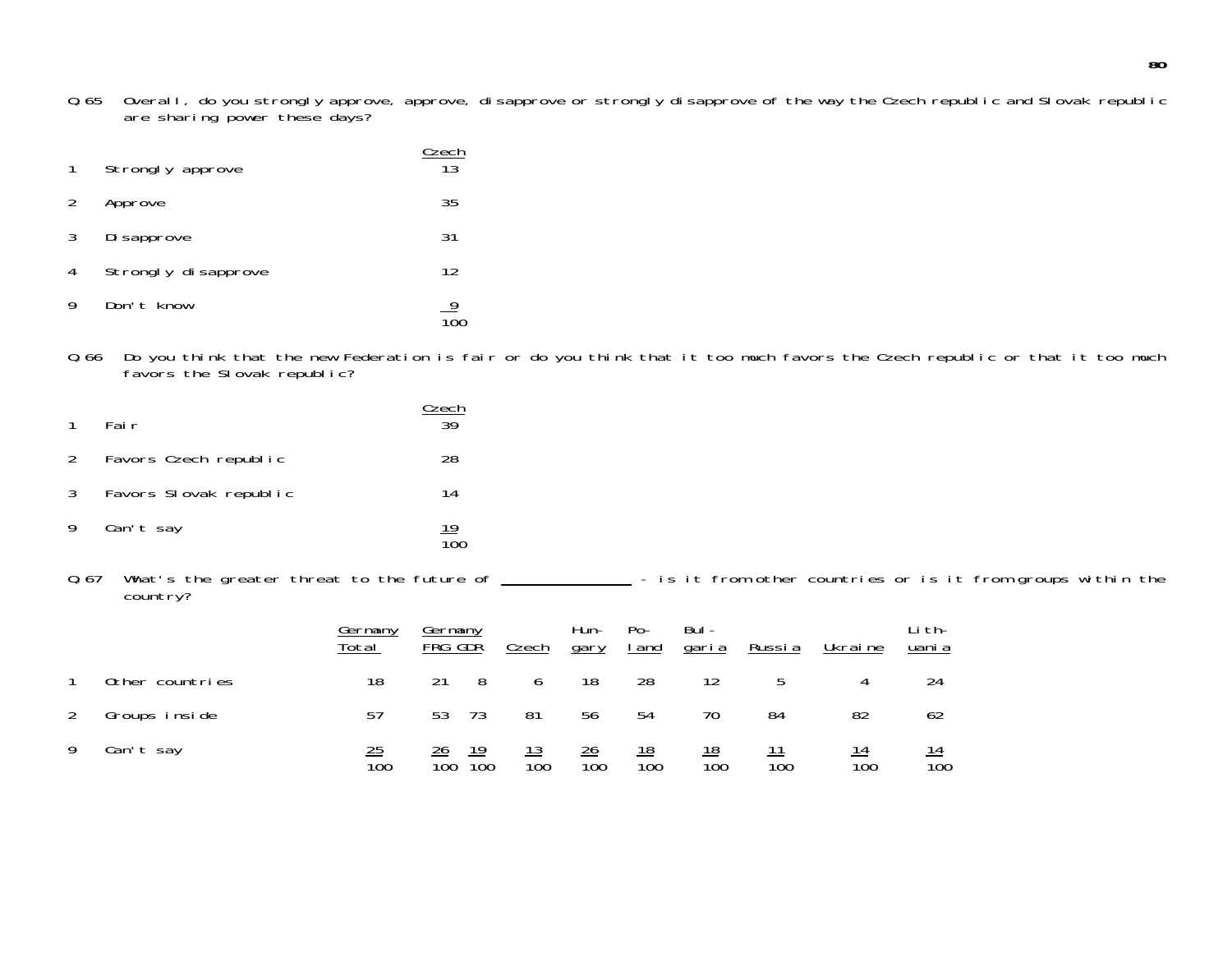0.68 **(HAND RESPONDENT CARD C)** Have the changes that have taken place in \_\_\_\_\_\_\_\_\_\_\_\_\_\_\_\_\_\_\_\_ over the past year or so had a very good influence, a good influence, bad influence or a very bad influence on the following?

|       |                                                                                                                                                         | Germany#<br>Total                                        | Germany#<br>FRG GDR                                                                                                  | Czech                                                    | Hun-<br>gary                                                                | $Po-$<br>I and                                     | Bul-<br><u>garia</u>                               | Russia                                   | Ukraine                                                  | Lith-<br>uani a                                         |
|-------|---------------------------------------------------------------------------------------------------------------------------------------------------------|----------------------------------------------------------|----------------------------------------------------------------------------------------------------------------------|----------------------------------------------------------|-----------------------------------------------------------------------------|----------------------------------------------------|----------------------------------------------------|------------------------------------------|----------------------------------------------------------|---------------------------------------------------------|
| a.    | How hard people work<br>Very Good Influence<br>Good Influence<br>Bad Influence<br>Very Bad Influence<br>No Influence (VOL)<br>DK                        | 10<br>40<br>21<br>10<br>12<br>$\overline{10}0$           | 8<br>16<br>35<br>42<br>21<br>23<br>9<br>15<br>14<br>4<br><u>6</u><br>100<br>$\overline{100}$                         | 5<br>32<br>27<br>5<br>27<br>4<br>$\overline{100}$        | 7<br>39<br>35<br>6<br>$\mathbf 0$<br>13<br>100                              | 4<br>32<br>34<br>9<br>10<br>$\frac{11}{100}$       | 3<br>22<br>44<br>17<br>3<br>$\frac{11}{100}$       | 8<br>42<br>28<br>15<br>$\frac{6}{100}$   | $^\star$<br>7<br>59<br>19<br>11<br>4<br>$\overline{10}0$ | 4<br>48<br>30<br>6<br>10<br>$\frac{2}{100}$             |
| b.    | Law and order<br>Very Good Influence<br>Good Influence<br>Bad Influence<br>Very Bad Influence<br>No Influence (VOL)<br><b>DK</b>                        | 5<br>22<br>43<br>9<br>15<br><u>6</u><br>$\overline{100}$ | 3<br>5<br>23<br>22<br>42<br>46<br>20<br>6<br>18<br>3<br>$\frac{5}{100}$<br>$\frac{7}{100}$                           | 2<br>15<br>46<br>22<br>12<br>$\frac{3}{100}$             | 3<br>32<br>46<br>10<br>$\overline{0}$<br>$\frac{9}{100}$                    | 2<br>39<br>33<br>8<br>9<br>$\frac{9}{100}$         | 12<br>52<br>25<br>2<br>$\frac{8}{100}$             | 6<br>48<br>32<br>9<br>$\frac{4}{100}$    | $^\star$<br>7<br>62<br>23<br>6<br>$\frac{2}{100}$        | $\overline{2}$<br>26<br>52<br>9<br>5<br>$\frac{6}{100}$ |
| $C$ . | Caring about other<br>people in the society<br>Very Good Influence<br>Good Influence<br>Bad Influence<br>Very Bad Influence<br>No Influence (VOL)<br>DK | 4<br>28<br>36<br>14<br>10<br>$\frac{8}{100}$             | $\overline{2}$<br>4<br>25<br>29<br>34<br>42<br>12<br>22<br>12<br>3<br>$\frac{9}{100}$<br>6<br>$\overline{10}0$       | 4<br>40<br>26<br>$\overline{7}$<br>15<br>$\frac{8}{100}$ | $\overline{2}$<br>29<br>47<br>13<br>$\overline{0}$<br>$\overline{9}$<br>100 | 1<br>23<br>37<br>14<br>15<br>$\frac{10}{100}$      | 2<br>27<br>42<br>12<br>4<br>$\frac{13}{100}$       | 18<br>40<br>23<br>12<br>$\frac{6}{100}$  | 0<br>8<br>53<br>30<br>7<br>$\frac{2}{100}$               | 4<br>42<br>34<br><u>6</u><br>$\overline{10}0$           |
| d.    | Family values<br>Very Good Influence<br>Good Influence<br>Bad Influence<br>Very Bad Influence<br>No Influence (VOL)<br>DK                               | 7<br>38<br>20<br>4<br>20<br>11<br>$\overline{10}0$       | 8<br>6<br>38<br>36<br>32<br>16<br>6<br>4<br>23<br>11<br>11<br>$\overline{9}$<br>$\overline{10}0$<br>$\overline{10}0$ | 7<br>35<br>25<br>4<br>21<br>8<br>$\overline{10}0$        | 3<br>25<br>46<br>10<br>$\overline{0}$<br>16<br>100                          | 5<br>42<br>20<br>4<br>18<br>11<br>$\overline{10}0$ | 3<br>25<br>33<br>9<br>11<br>19<br>$\overline{10}0$ | 13<br>39<br>14<br>23<br>$\frac{10}{100}$ | 13<br>49<br>10<br>17<br>10<br>$\overline{10}0$           | 3<br>52<br>18<br>4<br>14<br>9<br>$\overline{10}0$       |

**\*Less than .5%#In Germany we asked, "taken place in Germany since the unification...". CONTINUED....**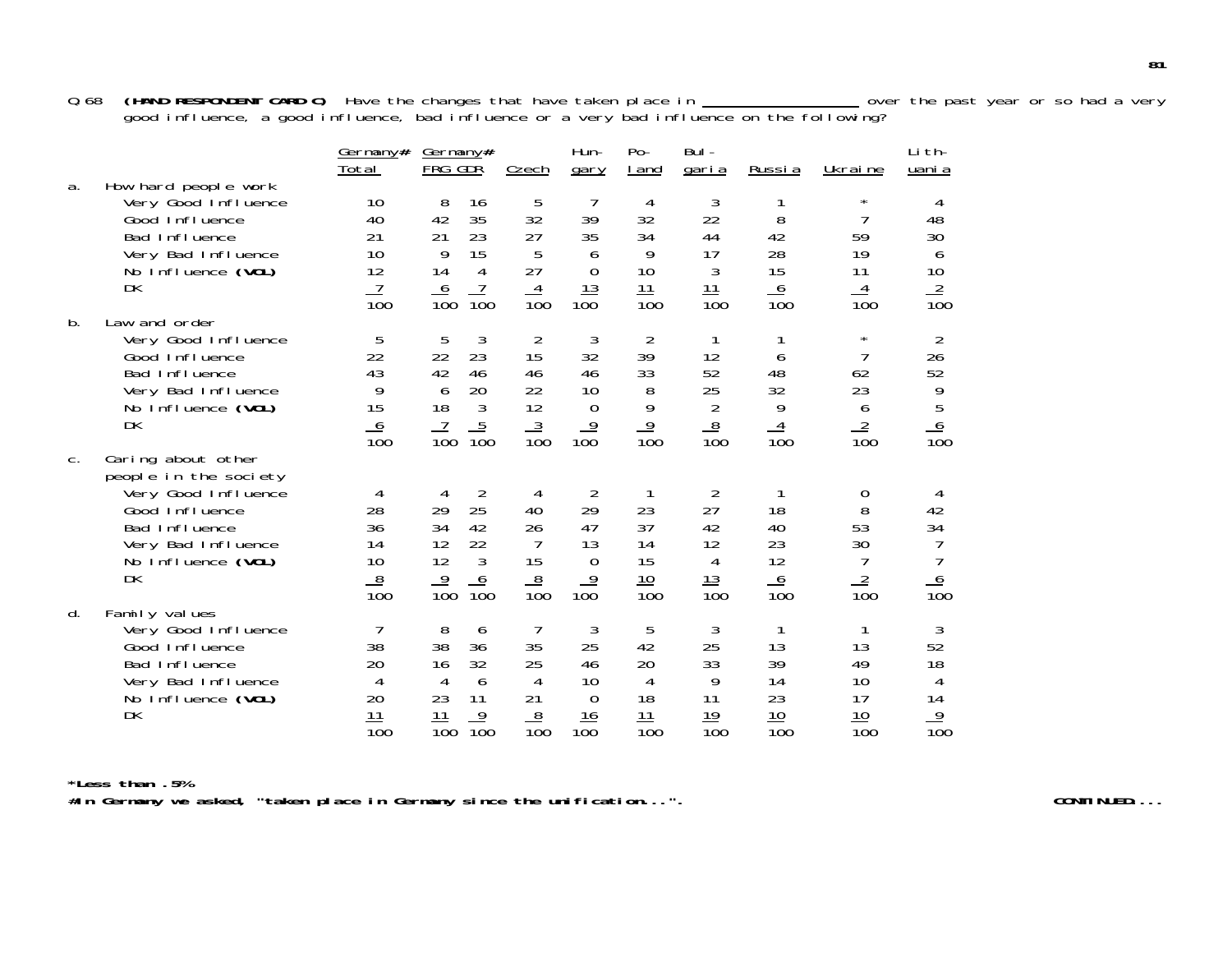## **Q. 68 CONTINUED....**

| u. | <b>UU</b><br><b>UUILINULU</b>                                                                                                             |                                                           |                                                                                                                  |                                               |                                                                |                                                           |                                                               |                                                               |                                                                            |                                                    |
|----|-------------------------------------------------------------------------------------------------------------------------------------------|-----------------------------------------------------------|------------------------------------------------------------------------------------------------------------------|-----------------------------------------------|----------------------------------------------------------------|-----------------------------------------------------------|---------------------------------------------------------------|---------------------------------------------------------------|----------------------------------------------------------------------------|----------------------------------------------------|
|    |                                                                                                                                           | Germany#<br>Total                                         | Germany#<br>FRG GDR                                                                                              | <b>Czech</b>                                  | Hun-<br>gary                                                   | $Po-$<br><u>I</u> and                                     | Bul-<br><u>garia</u>                                          | <u>Russia</u>                                                 | Ukraine                                                                    | Li th-<br><u>uani a</u>                            |
| е. | Spiritual values<br>Very Good Influence<br>Good Influence<br>Bad Influence<br>Very Bad Influence<br>No Influence (VOL)<br>DK              | 6<br>36<br>16<br>5<br>22<br>15<br>$\overline{10}0$        | 6<br>35<br>37<br>24<br>14<br>$\overline{7}$<br>4<br>25<br>11<br>15<br>15<br>$\overline{100}$<br>$\overline{100}$ | 14<br>50<br>11<br>3<br>11<br>$\frac{11}{100}$ | 4<br>34<br>33<br>9<br>$\overline{0}$<br>20<br>100              | 6<br>39<br>21<br>5<br>15<br>14<br>$\overline{10}0$        | 4<br>26<br>35<br>9<br>4<br>$\frac{22}{100}$                   | 3<br>24<br>30<br>18<br>13<br>$\frac{12}{100}$                 | 2<br>25<br>41<br>15<br>6<br><u> 11</u><br>$\overline{100}$                 | 13<br>57<br>12<br>$\frac{5}{5}$<br>$\frac{8}{100}$ |
| f. | The standard of living<br>Very Good Influence<br>Good Influence<br>Bad Influence<br>Very Bad Influence<br>No Influence (VOL)<br><b>DK</b> | 5<br>34<br>32<br>9<br>14<br>6<br>$\overline{10}0$         | 9<br>4<br>59<br>26<br>36<br>17<br>10<br>7<br>17<br>4<br>4<br>$\overline{10}0$<br>$\overline{10}0$                | 12<br>52<br>26<br>6<br>$\frac{3}{100}$        | $^\star$<br>7<br>48<br>40<br>$\boldsymbol{0}$<br>$rac{5}{100}$ | 13<br>41<br>33<br>4<br>$\frac{8}{100}$                    | $\star$<br>5<br>56<br>31<br>$\overline{2}$<br>$\frac{6}{100}$ | $\star$<br>$\overline{2}$<br>34<br>56<br>3<br>$\frac{5}{100}$ | $\star$<br>$\overline{2}$<br>36<br>57<br>$\overline{2}$<br>$\frac{3}{100}$ | $\star$<br>9<br>62<br>25<br>3<br>$\overline{10}0$  |
| g. | Public morality<br>Very Good Influence<br>Good Influence<br>Bad Influence<br>Very Bad Influence<br>No Influence (VOL)<br><b>DK</b>        | $\overline{2}$<br>22<br>39<br>10<br>19<br>$\frac{8}{100}$ | $\overline{2}$<br>25<br>16<br>35<br>53<br>$\overline{7}$<br>20<br>22<br>5<br>$\frac{5}{100}$<br>$\frac{9}{100}$  | 11<br>45<br>35<br>6<br>$\frac{2}{100}$        | 10<br>50<br>29<br>$\boldsymbol{0}$<br>$\frac{10}{100}$         | $\overline{2}$<br>27<br>26<br>13<br>9<br>$\frac{23}{100}$ | 10<br>49<br>24<br>$\overline{2}$<br>$\frac{14}{100}$          | 6<br>42<br>34<br>9<br>$\frac{8}{100}$                         | $^\star$<br>8<br>49<br>28<br>5<br>$\frac{10}{100}$                         | 5<br>44<br>27<br>10<br>6<br>$\frac{8}{100}$        |
| h. | Civic pride<br>Very Good Influence<br>Good Influence<br>Bad Influence<br>Very Bad Influence<br>No Influence<br>DK                         | 8<br>44<br>20<br>5<br>14<br>$\frac{9}{100}$               | 9<br>6<br>43<br>48<br>20<br>20<br>5<br>5<br>15<br>11<br>8<br>10<br>$\overline{10}0$<br>$\overline{10}0$          | 8<br>44<br>18<br>5<br>16<br>$\frac{9}{100}$   | 3<br>31<br>34<br>10<br>$\overline{0}$<br>22<br>100             | 9<br>39<br>16<br>4<br>11<br>21<br>$\overline{10}0$        | 4<br>30<br>32<br>10<br>4<br>$\frac{20}{100}$                  | 7<br>41<br>28<br>14<br>$\frac{9}{100}$                        | 10<br>44<br>29<br>8<br>$\frac{8}{100}$                                     | 39<br>47<br>4<br>$rac{3}{2}$<br>$rac{5}{100}$      |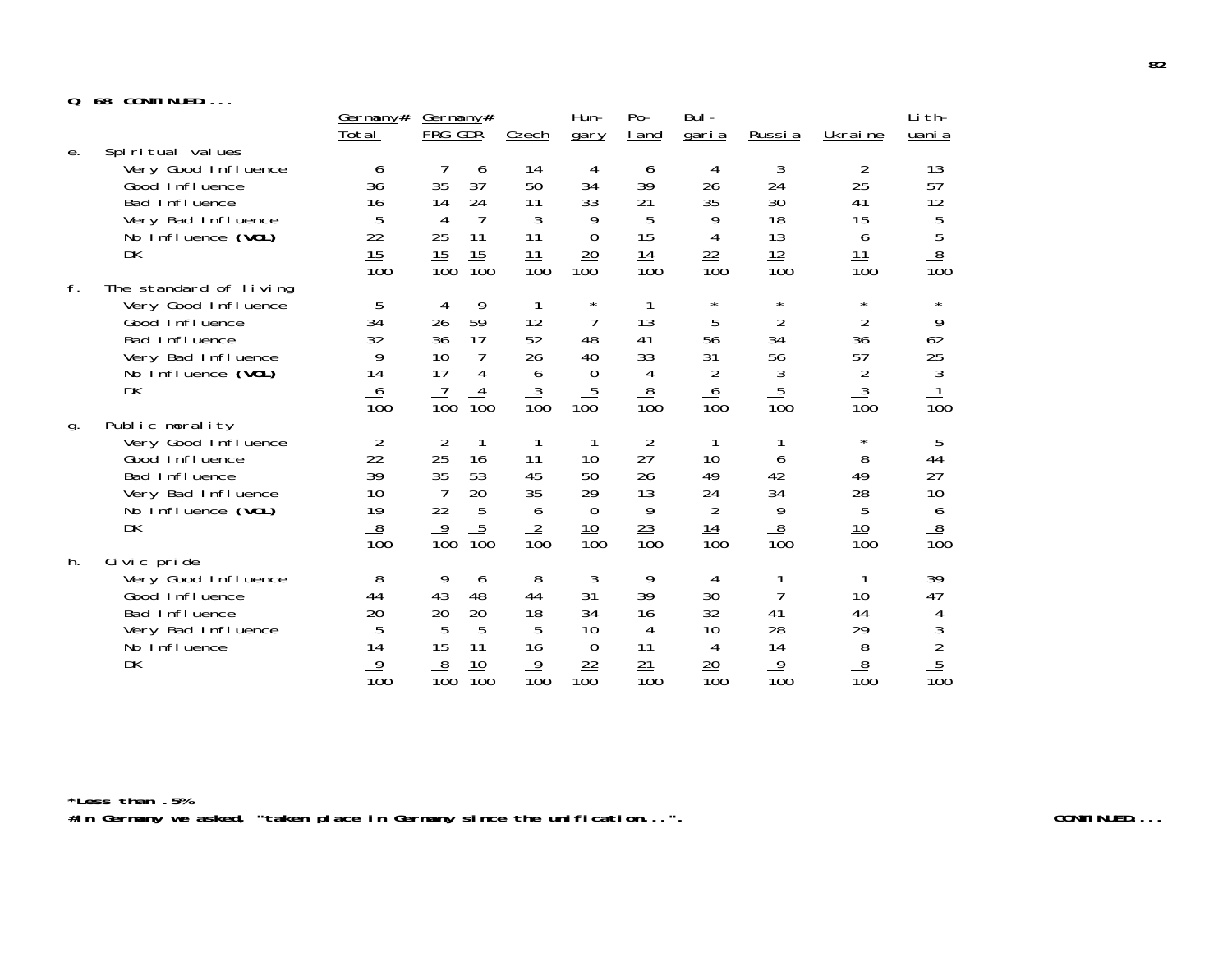## **Q. 68 CONTINUED....**

| u. | <b>08 GUNILINUED</b>                            |                          |                                                       |                  |                     |                       |                      |                  |                      |                  |
|----|-------------------------------------------------|--------------------------|-------------------------------------------------------|------------------|---------------------|-----------------------|----------------------|------------------|----------------------|------------------|
|    |                                                 | <u>Germany#</u><br>Total | <u>Germany#</u><br>FRG GDR                            | Czech            | Hun-<br>gary        | $Po-$<br><u>I</u> and | Bul-<br><u>garia</u> | <u>Russia</u>    | Ukraine              | Li th-<br>uani a |
| i. | How well people get<br>al ong with one another  |                          |                                                       |                  |                     |                       |                      |                  |                      |                  |
|    | Very Good Influence                             | 6                        | 8                                                     | 2                |                     |                       | $\overline{2}$       |                  | $^\star$             |                  |
|    | Good Influence<br>Bad Influence                 | 31<br>38                 | 35<br>20<br>34<br>50                                  | 18<br>44         | 16<br>52            | 22<br>39              | 18<br>53             | 5<br>50          | 7<br>59              | 47<br>28         |
|    | Very Bad Influence                              | 10                       | 21                                                    | 21               | 14                  | 14                    | 16                   | 33               | 25                   | 12               |
|    | No Influence                                    | 10                       | 11<br>4                                               | 11               | $\mathbf 0$         | 12                    | $\sqrt{3}$           |                  | 6                    |                  |
|    | DK                                              | $\frac{5}{100}$          | $\frac{5}{100}$<br>$\overline{4}$<br>$\overline{100}$ | $\frac{4}{100}$  | $\frac{17}{100}$    | $\frac{12}{100}$      | $\frac{8}{100}$      | $\frac{4}{100}$  | $\frac{3}{100}$      | $\frac{3}{100}$  |
| j. | Relations between                               |                          |                                                       |                  |                     |                       |                      |                  |                      |                  |
| j. | Czechs and Slovaks (Czech)<br>Relations between |                          |                                                       |                  |                     |                       |                      |                  |                      |                  |
|    | and                                             |                          |                                                       |                  |                     |                       |                      |                  |                      |                  |
|    | other ethnic groups                             |                          |                                                       |                  |                     |                       |                      |                  |                      |                  |
|    | in our country<br>Very Good Influence           | 3                        | 4                                                     |                  | $\overline{2}$      | $\overline{2}$        | 2                    | $^\star$         | $\star$              | $\overline{2}$   |
|    | Good Influence                                  | 18                       | 8<br>21                                               | 8                | 29                  | 26                    | 23                   | 5                | 10                   | 26               |
|    | Bad Influence                                   | 41                       | 39<br>46                                              | 49               | 36                  | 26                    | 45                   | 46               | 53                   | 39               |
|    | Very Bad Influence<br>No Influence              | 17<br>12                 | 14<br>29<br>14<br>4                                   | 31<br>7          | 6<br>$\overline{0}$ | 4<br>14               | 15<br>5              | 33<br>9          | 23<br>$\overline{1}$ | 18<br>9          |
|    | <b>DK</b>                                       | $\overline{9}$           |                                                       |                  |                     | $\frac{28}{2}$        |                      | $\frac{7}{100}$  | $\frac{7}{100}$      |                  |
|    |                                                 | $\overline{10}0$         | $\frac{12}{100}$<br>$\frac{8}{100}$                   | $\frac{4}{100}$  | $\frac{27}{100}$    | $\overline{100}$      | $\frac{10}{100}$     |                  |                      | $\frac{6}{100}$  |
| k. | How you think about<br>thi ngs                  |                          |                                                       |                  |                     |                       |                      |                  |                      |                  |
|    | Very Good Influence                             | 4                        | $\mathfrak{Z}$<br>4                                   |                  | 3                   | 4                     | 9                    | 7                | 6                    | 12               |
|    | Good Influence<br>Bad Influence                 | 34<br>29                 | 27<br>36<br>26                                        | 44<br>13         | 35<br>36            | 39<br>14              | 40<br>20             | 29<br>18         | 35<br>24             | 49<br>17         |
|    | Very Bad Influence                              | 6                        | 40<br>5<br>8                                          | 3                | 8                   | 4                     | 4                    | 8                | 3                    | 6                |
|    | No Influence                                    | 14                       | 16<br>6                                               | 24               | $\mathbf 0$         | 21                    | 11                   | 22               | 18                   | 11               |
|    | DK                                              | 13                       | 13<br>16                                              | $\overline{9}$   | $\frac{18}{100}$    | 18                    | 16                   | 16               | 14                   | $\frac{5}{100}$  |
|    |                                                 | $\overline{10}0$         | $\overline{10}0$<br>$\overline{10}0$                  | $\overline{10}0$ |                     | $\overline{10}0$      | $\overline{10}0$     | $\overline{10}0$ | $\overline{10}0$     |                  |

**\*Less than .5% #In Germany we asked, "taken place in Germany since the unification...".**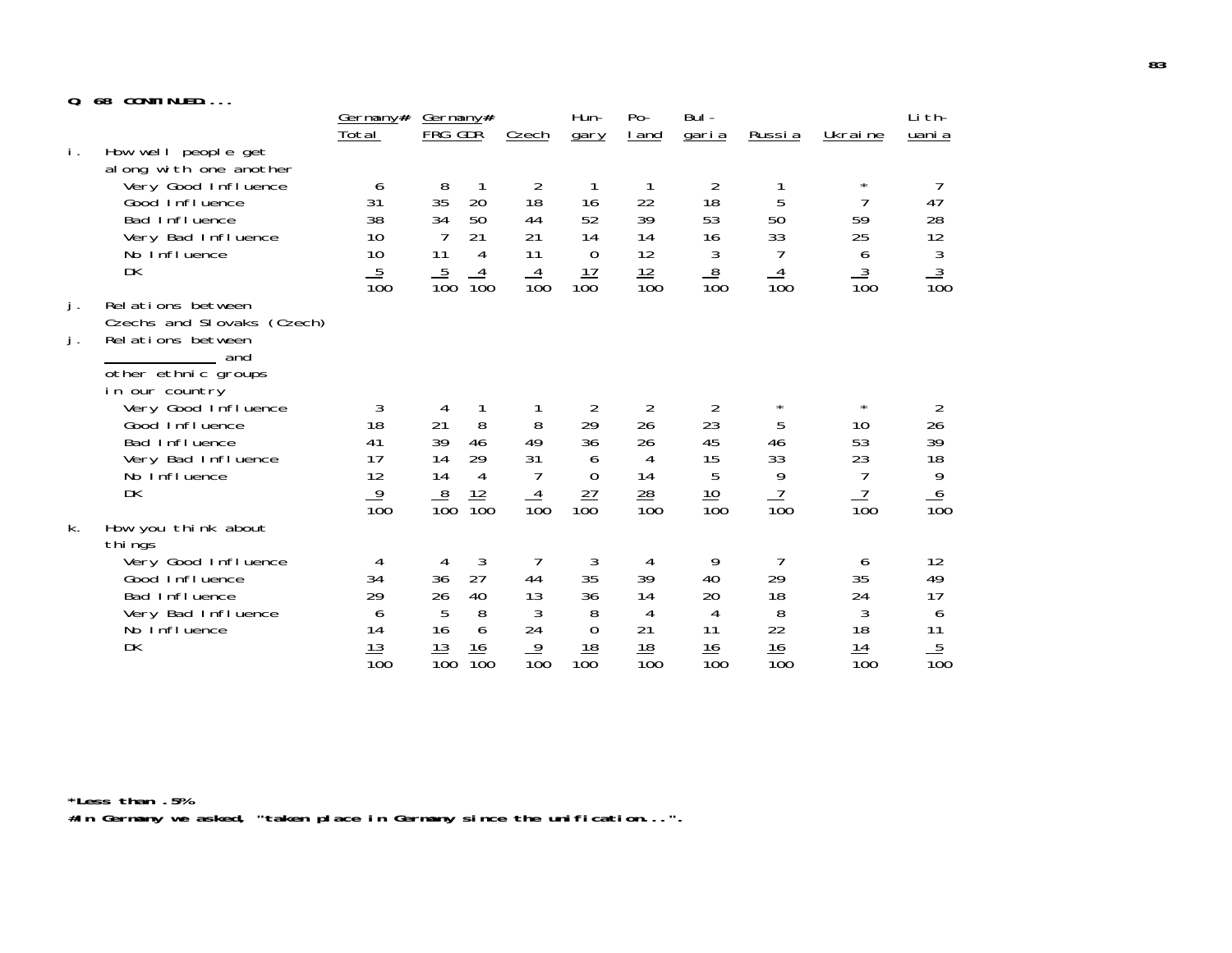Q.69a What's your impression, do the Churches play too great a role in the political life of this country today, too small a rol e in its political life or about the right role?

|   | Too great   | <b>Czech</b><br>31 | Hun-<br><u>gary</u><br>27 | $Po - *$<br><u>I and</u><br>$\overline{70}$ | Bul-<br><u>garia</u><br>16 | Li th-*<br><u>uani a</u><br>$3\overline{1}$ |
|---|-------------|--------------------|---------------------------|---------------------------------------------|----------------------------|---------------------------------------------|
|   | Too small   |                    | 8                         |                                             | 25                         | 16                                          |
| 3 | About right | 54                 | 58                        | 26                                          | 38                         | 46                                          |
| 9 | Don't know  | $\overline{10}0$   | 100                       | 100                                         | 100                        | 100                                         |

Q.69b What's your impression, does the Church play too great a role in the life of this country today, too small a role in its life or about the right role?

| $\mathbf{1}$ | Too great   | Russia    | Ukraine<br>5 |
|--------------|-------------|-----------|--------------|
| 2            | Too small   | -31       | 31           |
| $\mathbf{3}$ | About right | 52        | 54           |
| 9            | Don't know  | 11<br>100 | <u> 10</u>   |

**\*In Poland and Lithuania we asked, "What's your impression, does the Church play.....".**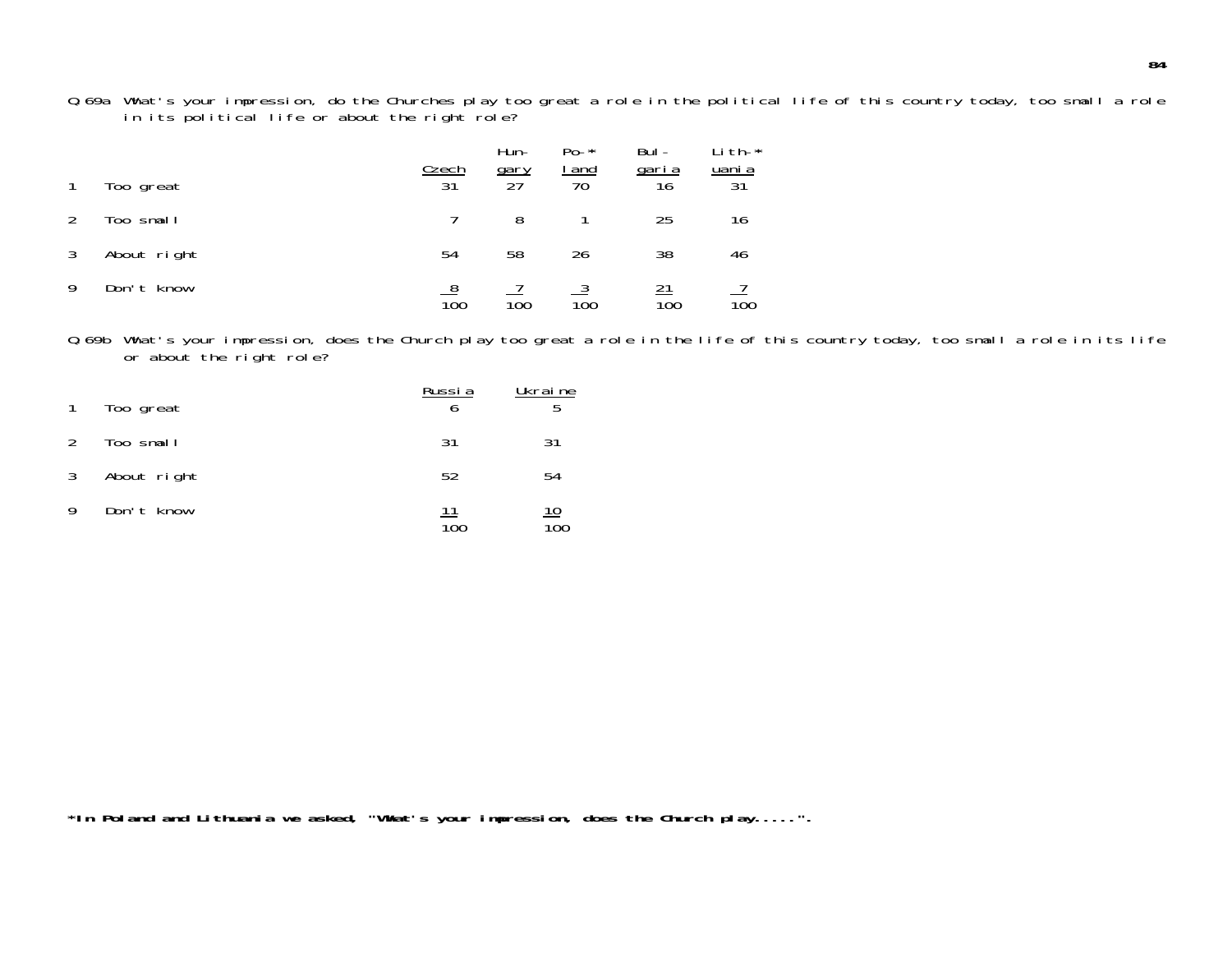Q.70a **(HAND RESPONDENT CARD D)** Of the items listed on this card, which one of these do you most worry about?

|               |                                                | Czech | Hun-<br>gary | $Po-$<br>I and | Bul -<br>garia |
|---------------|------------------------------------------------|-------|--------------|----------------|----------------|
| 1             | A military attack by a<br>nei ghboring country | 8     | 8            | 16             | 29             |
| $\mathcal{P}$ | Economic domination by<br>the West             | 22    | 9            | 29             | 26             |
| 3             | A flood of refugees<br>coming to our country   | 37    | 42           | 21             | 4              |
| 4             | The economic collapse of<br>the Soviet Union   | 19    | 23           | 19             | 13             |
| 5             | (VOLUNTEERED)<br>None                          | 6     | 9            | 6              | 11             |
| 6             | (VOLUNTEERED)<br>Don't know                    | 100   | 9<br>100     | 9<br>100       | 17<br>100      |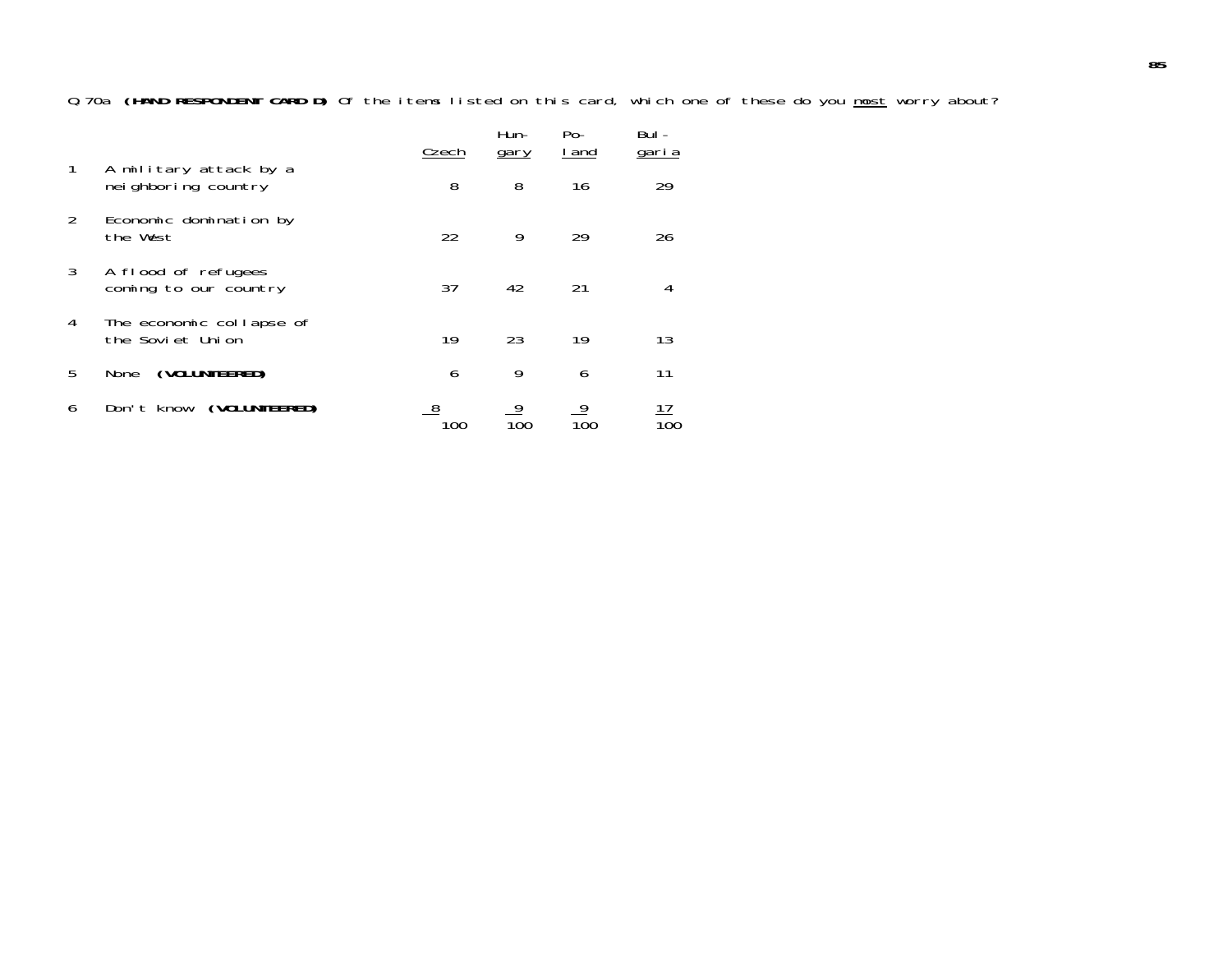Q.70b **(HAND RESPONDENT CARD E)** Of the items listed on this card, which one of these do you most worry about?

|               |                                                                            | <u>Germany</u><br>Total | <u>Germany</u><br>FRG GDR |
|---------------|----------------------------------------------------------------------------|-------------------------|---------------------------|
| 1             | An economic decline as a<br>result of European integration                 | 15                      | 20<br>14                  |
| $\mathcal{P}$ | A military attack by a<br>nei ghboring country                             | 11                      | 10<br>14                  |
| 3             | A flood of refugees coming<br>to our country                               | 40                      | 43<br>29                  |
| 4             | Political instability in<br>the neighboring countries<br>of Central Europe | 8                       | 8<br>9                    |
| 5             | The economic collapse<br>of the Soviet Union                               | 15                      | 18<br>14                  |
| 4             | (VOLUNTEERED)<br>None                                                      | 5                       | 5<br>5                    |
| 9             | Don't know (VOLUNTEERED)                                                   | Œ                       |                           |

Q.71 Some people feel that more should be done to identify and hold accountable people who were responsible for the injustices of the old regime. Others feel that in order to make progress, we should look to the future and forget the past. Which position <u>generally</u> comes closer to your view?

| I dentify and hold accountable | Germany<br>GDR | Czech            | Hun-<br>gary     | $Po-$<br>and<br>51 | Bul -<br>garia<br>55           |
|--------------------------------|----------------|------------------|------------------|--------------------|--------------------------------|
| Look to future and forget      | 28             | 41               | 52               | 42                 | 35                             |
| No opinion                     | 100            | $\overline{10}0$ | $\overline{10}0$ | 100                | <u> 10</u><br>$\overline{10}0$ |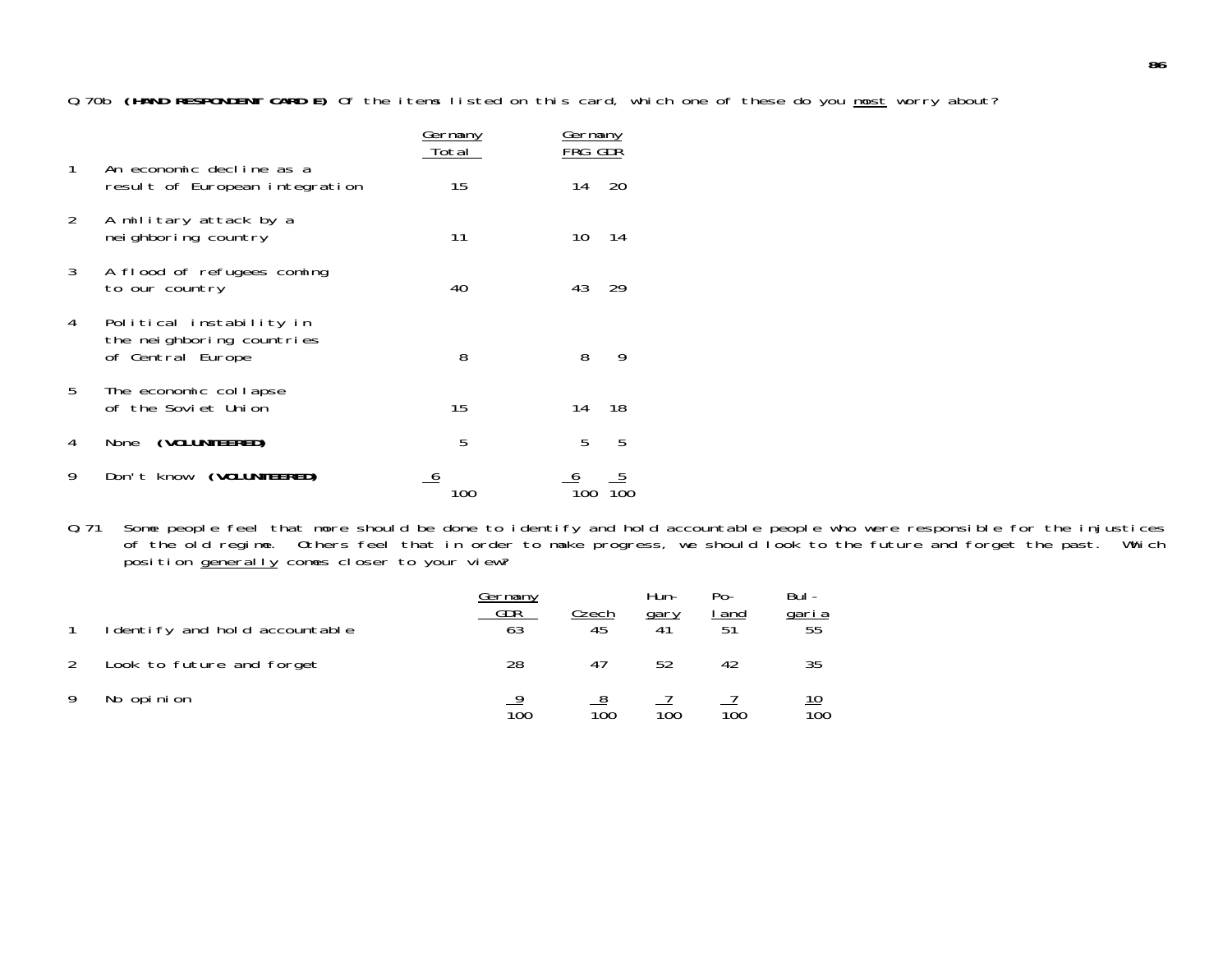Q.72 Do you believe that former officials of the Stassi are still playing an important and powerful role in society or do you think that for the most part they are no longer in positions of power and influence?

|   |                                                 | Germany<br>Total  | Germany<br>FRG GDR |
|---|-------------------------------------------------|-------------------|--------------------|
|   | 1 Still important and powerful                  | 59                | 62<br>49           |
| 2 | No longer in position<br>of power and influence | 28                | -37<br>26          |
|   | No opinion                                      | <u> 13</u><br>100 | 12<br>14<br>100    |

Q.73 All things taken into account, do you think that it would be good for our society or bad for our society if the contents of the Stassi's secret files were made public?

|              |                       | Germany<br>Total | Germany<br>FRG I<br>GDŘ |
|--------------|-----------------------|------------------|-------------------------|
| $\mathbf{1}$ | Good for our society  | 58               | 63<br>40                |
| 2            | Bad for our society   | 14               | 29<br>11                |
| 3            | Neither (VOLUNTEERED) | 13               | 13<br>-11               |
| 4            | Both (VOLUNTEERED)    | 7                | 6<br>-11                |
|              | Don't know            |                  |                         |

Q.74 In general, at state enterprises and agencies do you think that top level people from the old regime should be replaced, even if they are doing a good job?

|   | Yes, replace                  | <u>Czech</u><br>32 | Hun-<br><u>gary</u> | $P_{\Omega}$<br><u>l and</u><br>$\overline{15}$ | Bul-<br>$\frac{\text{gari}\,a}{33}$ |
|---|-------------------------------|--------------------|---------------------|-------------------------------------------------|-------------------------------------|
| 2 | No – keep if doing a good job | 62                 | 79                  |                                                 | 58                                  |
| 9 | No opinion                    | 100                | 100                 | 100                                             | $\overline{10}0$                    |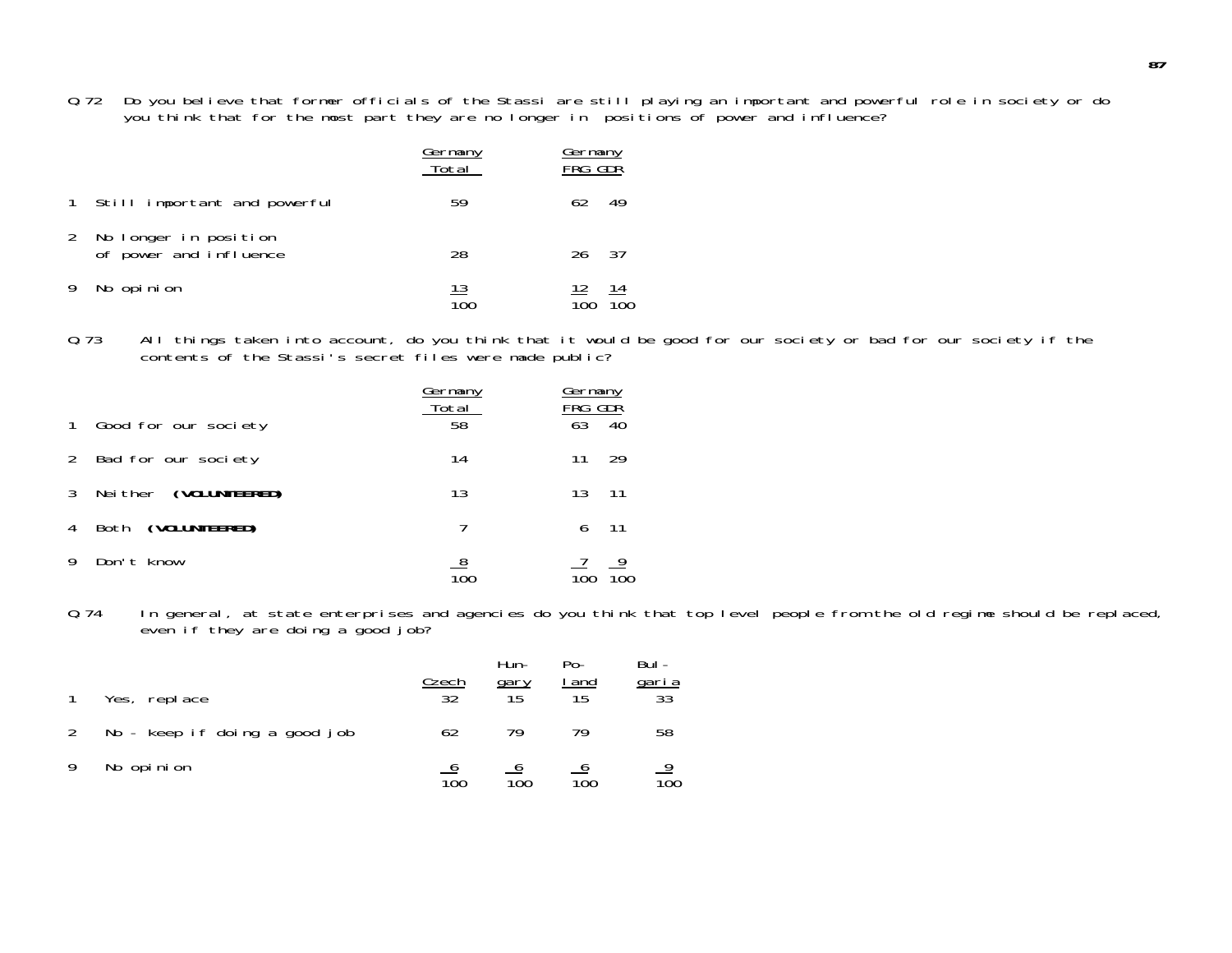Q.75 As I read from a list tell me if you think this activity should be mainly run by the state or a cooperative, or mainly run privately.

| a. | Farming                                                                                    | Czech                                                        | Hun-<br>gary                            | Po-<br>I and                                      | Bul-<br><u>garia</u>                                 | <u>Russia</u>                       | Ukraine                                                 | Li th-<br>uani a                               |  |
|----|--------------------------------------------------------------------------------------------|--------------------------------------------------------------|-----------------------------------------|---------------------------------------------------|------------------------------------------------------|-------------------------------------|---------------------------------------------------------|------------------------------------------------|--|
|    | State<br>Privately<br>Both (VOLUNTEERED)<br>No Opinion                                     | 26<br>12<br>61<br>$\overline{1}$<br>$\overline{10}0$         | 30<br>23<br>43<br>$\overline{4}$<br>100 | 8<br>62<br>29<br>$\mathbf{1}$<br>$\overline{10}0$ | 36<br>38<br>21<br>$\overline{5}$<br>$\overline{100}$ | 6<br>75<br>15<br>$\frac{4}{100}$    | 5<br>74<br>19<br>$\frac{2}{100}$                        | 9<br>56<br>$\frac{33}{100}$                    |  |
| b. | Heal th care<br>State<br>Privately<br>Both (VOLUNTEERED)<br>No Opinion                     | 47<br>6<br>47<br>$\star$<br>$\overline{100}$                 | 58<br>$10$<br>28<br>$\frac{4}{100}$     | 55<br>9<br>34<br>$\frac{2}{100}$                  | 66<br>11<br>20<br>$\frac{3}{100}$                    | 45<br>$10$<br>43<br>$\frac{2}{100}$ | 43<br>10<br>46<br>$\overline{1}$<br>$\overline{10}0$    | 33<br>$27\,$<br>$\frac{38}{100}$               |  |
| C. | <b>Banks</b><br>State<br>Privately<br>Both (VOLUNTEERED)<br>No Opinion                     | 45<br>10<br>42<br>$\frac{3}{100}$                            | 39<br>19<br>31<br>11<br>100             | 36<br>19<br>42<br>$\frac{3}{100}$                 | 48<br>17<br>22<br>$\frac{13}{100}$                   | 52<br>9<br>33<br>$\frac{6}{100}$    | 52<br>$8\,$<br>33<br>$\overline{1}$<br>$\overline{10}0$ | 47<br>20<br>$\frac{25}{25}$<br>$\frac{8}{100}$ |  |
| d. | Food stores<br>State<br>Privately<br>Both (VOLUNTEERED)<br>No Opinion                      | 4<br>49<br>47<br>$\star$<br>$\overline{100}$                 | 19<br>37<br>40<br>$\frac{4}{100}$       | 21<br>37<br>40<br>$\frac{2}{100}$                 | 39<br>32<br>24<br>$\frac{5}{100}$                    | (NOT ASKED)                         |                                                         | (NOT ASKED)                                    |  |
| е. | Manufacture of<br>consumer goods<br>State<br>Privately<br>Both (VOLUNTEERED)<br>No Opinion | 10<br>27<br>61<br>$\frac{2}{100}$                            | 24<br>27<br>43<br>$\frac{6}{100}$       | 22<br>27<br>48<br>$\frac{3}{100}$                 | 35<br>28<br>28<br>$\frac{9}{100}$                    | 25<br>20<br>53<br>$\frac{2}{100}$   | 26<br>16<br>56<br>$\frac{2}{100}$                       | 27<br>31<br>38<br>$\frac{4}{100}$              |  |
| f. | Shops<br><b>State</b><br>Privately<br>Both (VOLUNTEERED)<br>No Opinion                     | $\mathbf{1}$<br>64<br>34<br>$\mathbf{1}$<br>$\overline{10}0$ | 9<br>43<br>44<br>$\frac{4}{100}$        | 8<br>46<br>44<br>$\frac{2}{100}$                  | 37<br>27<br>28<br>8<br>$\overline{100}$              | 24<br>28<br>46<br>$\frac{2}{100}$   | 28<br>21<br>50<br>100                                   | 13<br>43<br>$rac{42}{100}$                     |  |
|    | *Less than .5%                                                                             |                                                              |                                         |                                                   |                                                      |                                     |                                                         |                                                |  |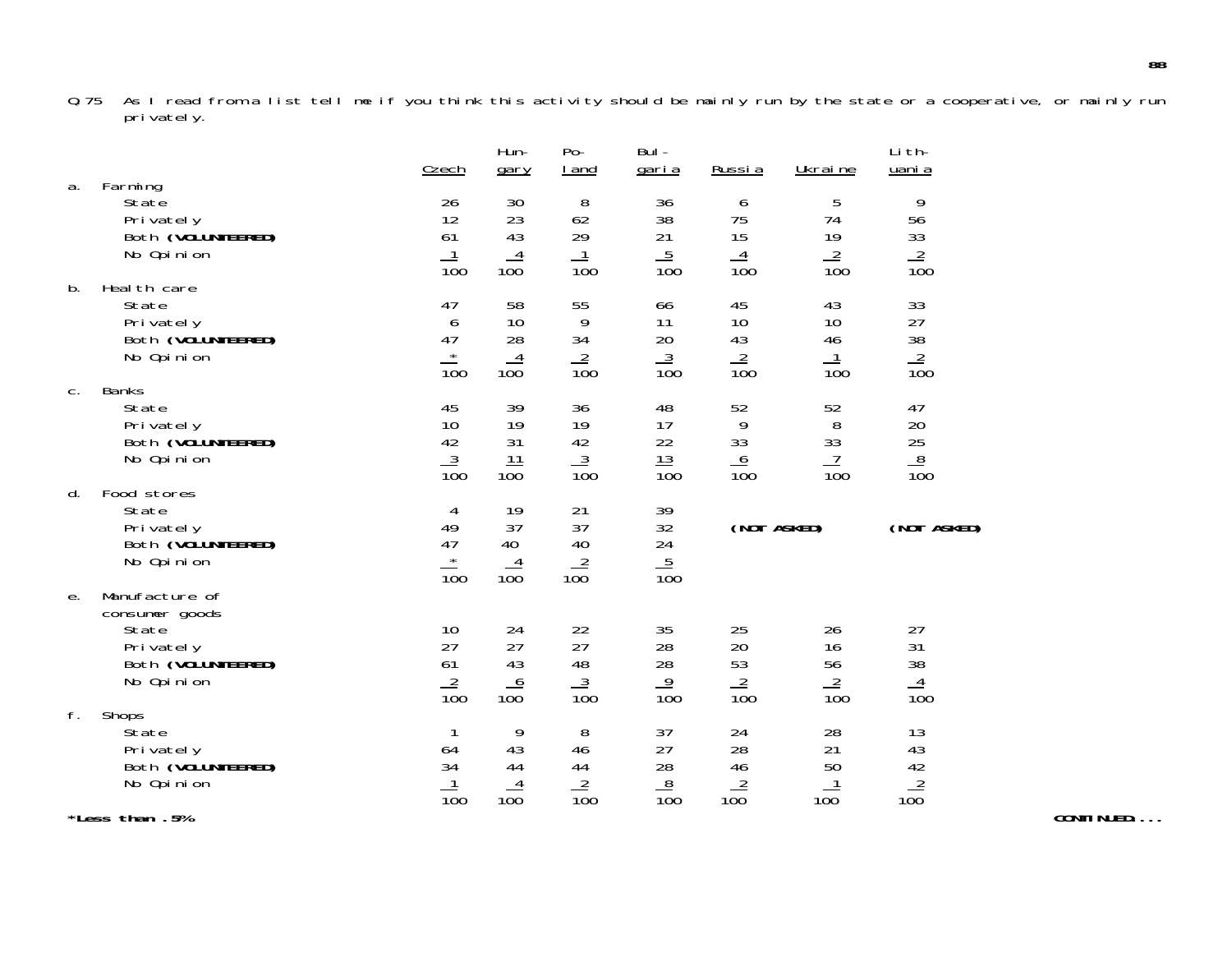#### **Q.75 CONTINUED.....**

|                |                                                                              | Czech                                                          | Hun-<br>gary                                         | $Po-$<br>I and                    | $Bul -$<br><u>garia</u>                              | Russia                                               | Ukraine                                                    | Li th-<br>uani a                                        |
|----------------|------------------------------------------------------------------------------|----------------------------------------------------------------|------------------------------------------------------|-----------------------------------|------------------------------------------------------|------------------------------------------------------|------------------------------------------------------------|---------------------------------------------------------|
| g.             | Mi ni ng<br>State<br>Privately<br>Both (VOLUNTEERED)<br>No Opinion           | 82<br>$\overline{2}$<br>13<br>$\frac{3}{100}$                  | 77<br>5<br>10<br>$\frac{8}{100}$                     | 73<br>6<br>16<br>$\frac{5}{100}$  | 80<br>4<br>5<br>11<br>$\overline{10}0$               | (NOT ASKED)                                          |                                                            | (NOT ASKED)                                             |
| h.             | Restaurants<br>State<br>Privately<br>Both (VOLUNTEERED)<br>No Opinion        | $\overline{2}$<br>58<br>39<br>$\overline{100}$                 | 8<br>54<br>33<br>$\overline{5}$<br>$\overline{100}$  | 9<br>51<br>38<br>$\frac{2}{100}$  | 26<br>43<br>23<br>8<br>$\overline{100}$              | 18<br>42<br>35<br>$\overline{5}$<br>$\overline{100}$ | 25<br>33<br>39<br>$\frac{3}{2}$<br>$\overline{100}$        | 13<br>49<br>33<br>$\frac{5}{100}$                       |
| i.             | Heavy industry<br>State<br>Privately<br>Both (VOLUNTEERED)<br>No Opinion     | 79<br>$\overline{2}$<br>16<br>$\frac{3}{100}$                  | 70<br>6<br>16<br>$\frac{8}{100}$                     | 70<br>6<br>20<br>$\frac{4}{100}$  | 77<br>5<br>$\overline{7}$<br>11<br>$\overline{10}0$  | 79<br>3<br>14<br>$\overline{4}$<br>$\overline{10}0$  | 86<br>1<br>11<br>$\frac{2}{100}$                           | 69<br>$8\,$<br>16<br>$\overline{1}$<br>$\overline{10}0$ |
| j.             | The phone system<br>State<br>Privately<br>Both (VOLUNTEERED)<br>No Opinion   | 72<br>6<br>19<br>$\frac{3}{100}$                               | 50<br>19<br>24<br>$\frac{7}{100}$                    | 54<br>16<br>26<br>$\frac{4}{100}$ | 76<br>9<br>6<br>$\overline{9}$<br>$\overline{10}0$   | 75<br>6<br>16<br>$\overline{3}$<br>$\overline{10}0$  | 81<br>4<br>13<br>$\overline{2}$<br>$\overline{10}0$        | 81<br>5<br>10<br>$\overline{4}$<br>$\overline{10}0$     |
| k.             | Radio & television<br>State<br>Privately<br>Both (VOLUNTEERED)<br>No Opinion | 40<br>$\overline{7}$<br>51<br>$\frac{2}{100}$                  | 47<br>17<br>29<br>$\overline{1}$<br>$\overline{10}0$ | 35<br>18<br>44<br>$\frac{3}{100}$ | 55<br>15<br>23<br>$\overline{1}$<br>$\overline{10}0$ | 53<br>6<br>37<br>$\overline{4}$<br>$\overline{100}$  | 53<br>$\sqrt{3}$<br>43<br>$\mathbf{1}$<br>$\overline{100}$ | 59<br>11<br>27<br>$\frac{3}{100}$                       |
| $\mathbf{I}$ . | Trains & buses<br>State<br>Privately<br>Both (VOLUNTEERED)<br>No Opinion     | 43<br>$\overline{7}$<br>49<br>$\mathbf{1}$<br>$\overline{10}0$ | 58<br>10<br>26<br>6<br>$\overline{100}$              | 57<br>9<br>31<br>$\frac{3}{100}$  | 70<br>9<br>15<br>6<br>$\overline{100}$               | 64<br>6<br>27<br>$\overline{3}$<br>$\overline{100}$  | 71<br>3<br>24<br>$\frac{2}{100}$                           | 67<br>$\overline{7}$<br>24<br>$\frac{2}{100}$           |
| m.             | Newspapers<br>State<br>Privately<br>Both (VOLUNTEERED)<br>No Opinion         | 22<br>13<br>62<br>$\frac{3}{100}$                              | 30<br>26<br>37<br>$\overline{1}$<br>$\overline{10}0$ | 19<br>30<br>48<br>$\frac{3}{100}$ | 38<br>23<br>29<br>10<br>$\overline{10}0$             | 41<br>9<br>47<br>$\frac{3}{100}$                     | 41<br>5<br>53<br>1<br>$\overline{100}$                     | 39<br>16<br>42<br>$\frac{1}{100}$                       |

**CONTINUED....**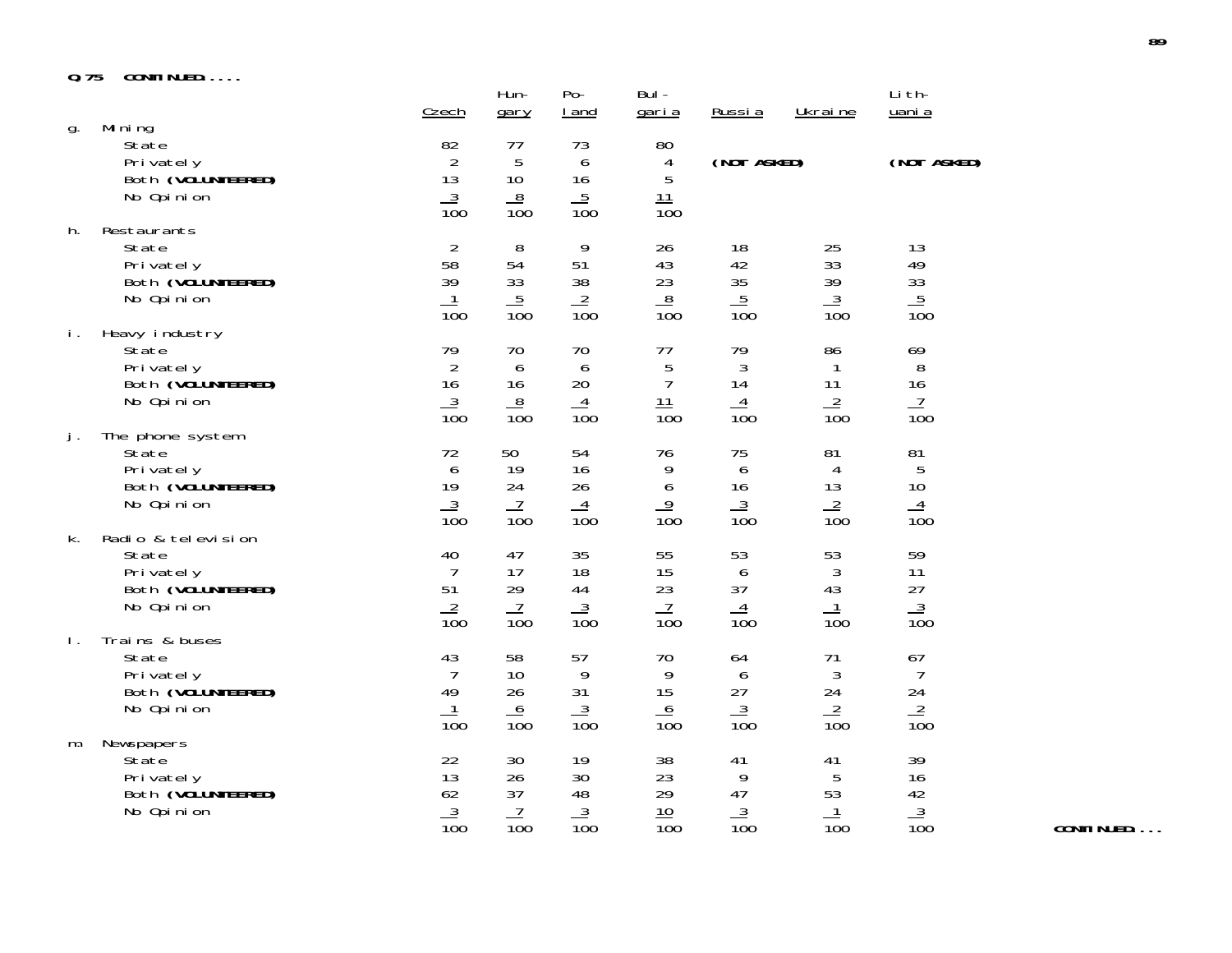## **Q.75 CONTINUED....**

|                |                    | Russi a | Ukraine | thuani a                           |
|----------------|--------------------|---------|---------|------------------------------------|
| n.             | School s           |         |         |                                    |
|                | State<br>Privately | 51<br>8 | 53      | 56                                 |
|                | Both (VOLUNTEERED) | 38      | 37      | 32                                 |
|                | No Opinion         | 100     | 100     | $\overline{3}$<br>$\overline{10}0$ |
| $\mathbf{0}$ . | Electricity        |         |         |                                    |
|                | State              | 88      | 93      | 88                                 |
|                | Privately          |         | $\star$ |                                    |
|                | Both (VOLUNTEERED) |         | 5       |                                    |
|                | No Opinion         |         |         |                                    |
|                |                    |         | 100     |                                    |

Q.76 Some people feel that prices should be allowed to rise so that products will be available, even if everyone can't afford them. Others feel that prices should be kept low, even if it means that products are sometimes not available? Which opinion generally comes closer to your point of view?

**90**

| Let prices increase | <u>Czech</u><br>40     | Hun-<br><u>gary</u><br>23 | Po-<br><u>  and</u><br>56 | Bul-<br><u>garia</u><br>34 | Russia<br>59 | Ukraine<br>51 | -i th-<br><u>uani a</u><br>46 |
|---------------------|------------------------|---------------------------|---------------------------|----------------------------|--------------|---------------|-------------------------------|
| Keep prices low     | 46                     | 62                        | 34                        | 55                         | 31           | 37            | 43                            |
| Can't say           | 14<br>$\overline{10}0$ | $\overline{10}0$          | 100                       | $\overline{10}0$           | 100          | 100           | $\overline{10}0$              |

0.77 Some people feel that there should be no unemployment in \_\_\_\_\_\_\_\_\_\_, even if it means that the \_\_\_\_\_\_\_\_\_economy will not be improved and modernized in the near future. Others feel some unemployment in **interest in the secondation** what it takes to improve and modernize the economy. Generally, which position come closer to your point of view?

|   |                          | Czech | Hun-<br>gary | Po-<br>l and | Bul-<br><u>garia</u> | Russia | Ukraine | ∟i th-<br>uani a |
|---|--------------------------|-------|--------------|--------------|----------------------|--------|---------|------------------|
|   | No unemployment          | 21    | 35           | 41           | 38                   | 29     | 33      | 31               |
|   | Accept some unemployment | 75    | 62           | 56           | 54                   | 65     | 58      | 62               |
| 9 | Can't say                | 100   |              | 100          | $\overline{10}0$     | 100    | 100     | 100              |
|   | *Less than .5%           |       | 100          |              |                      |        |         |                  |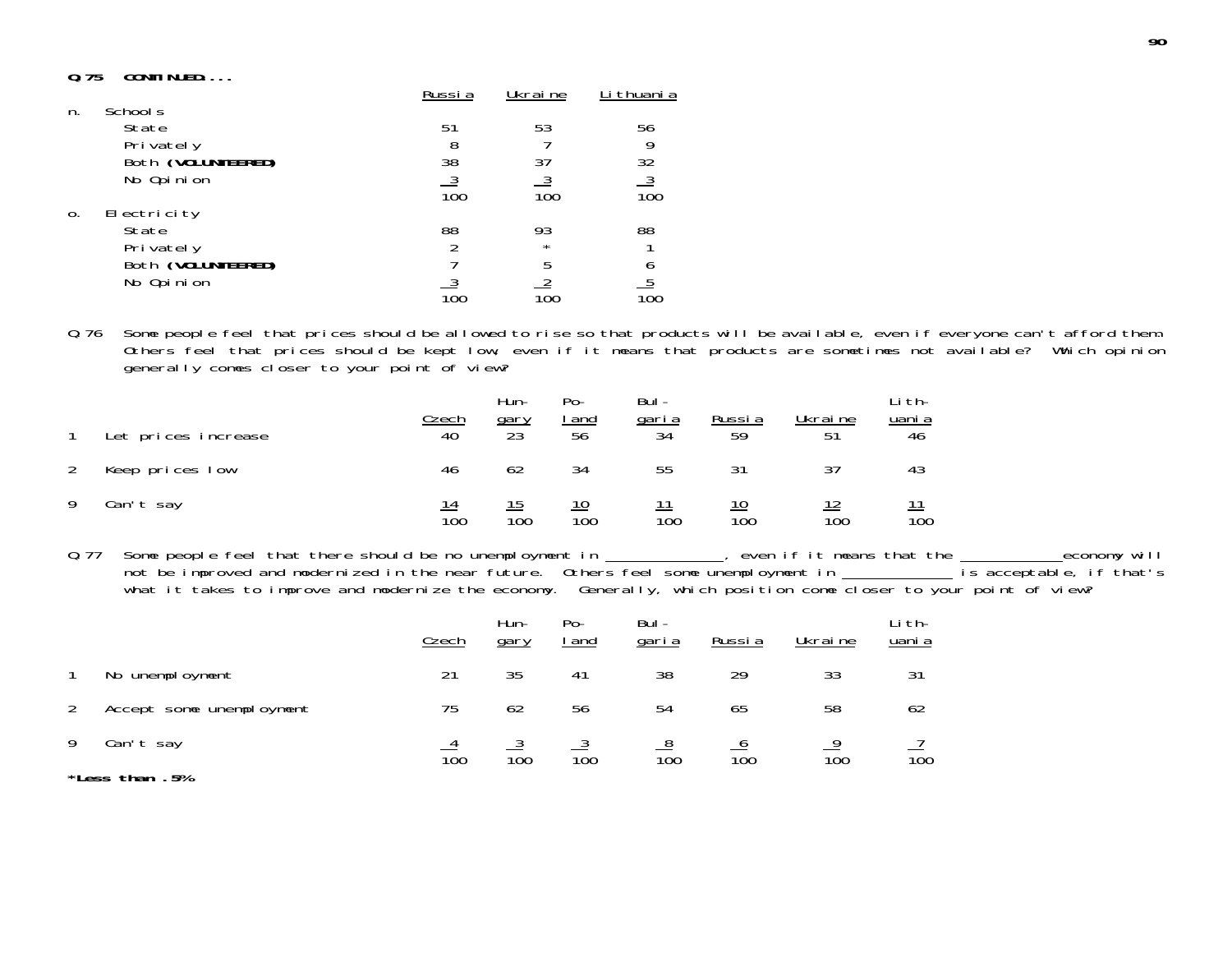Q.78 Do you think that people who start privately owned businesses should be allowed to make as much profit as they can or shoul d the government limit how much profit they can make?

|                |                     | Czech            | Hun-<br>gary | $Po-$<br><u>I and</u> | Bul-<br><u>garia</u>           | Russia* | Ukraine* | Li th- $*$<br>uani a |
|----------------|---------------------|------------------|--------------|-----------------------|--------------------------------|---------|----------|----------------------|
| $\overline{1}$ | As much as they can | 59               | 48           | 52                    | 35                             | 51      | 49       | 51                   |
| $2^{\circ}$    | Limit it            | 35               | 45           | 40                    | 55                             | 44      | 45       | 43                   |
| 9              | Can't say           | $\overline{10}0$ | 100          | $\overline{100}$      | <u> 10</u><br>$\overline{10}0$ | 100     | 100      | 100                  |

0.79 What's the best model economy for \_\_\_\_\_\_\_\_\_\_\_\_\_\_to try to follow a free market capitalist one such as in the United States or Japan or a more social democratic form of capitalism such as practiced in Sweden?

|               | Strictly capitalist                          | Czech<br>14 | Hun-<br>gary<br>23 | $Po -$<br>l and<br>23 | Bul -<br>garia<br>12 |
|---------------|----------------------------------------------|-------------|--------------------|-----------------------|----------------------|
| $\mathcal{L}$ | More social democratic<br>form of capitalism | 68          | 50                 | 51                    | 62                   |
|               | No opinion                                   | 18<br>100   | 100                | 26<br>100             | <u> 26</u>           |

Q.80 Do you approve or disapprove of consumers borrowing money from banks and other financial institutions to buy houses and other consumer products, such as: cars, washing machines, and televisions?

|   | Approve     | Czech<br>84 | Hun-<br>gary<br>84 | Po-<br>and<br>83 | Bul-<br>garia<br>72 |
|---|-------------|-------------|--------------------|------------------|---------------------|
|   | Di sapprove | 11          | 14                 | 10               | 17                  |
| Q | No opinion  | 100         | 100                | 100              | <u> 11</u><br>100   |

**\*In Russia, the Ukraine and Lithuania we asked, "who start cooperatives...".**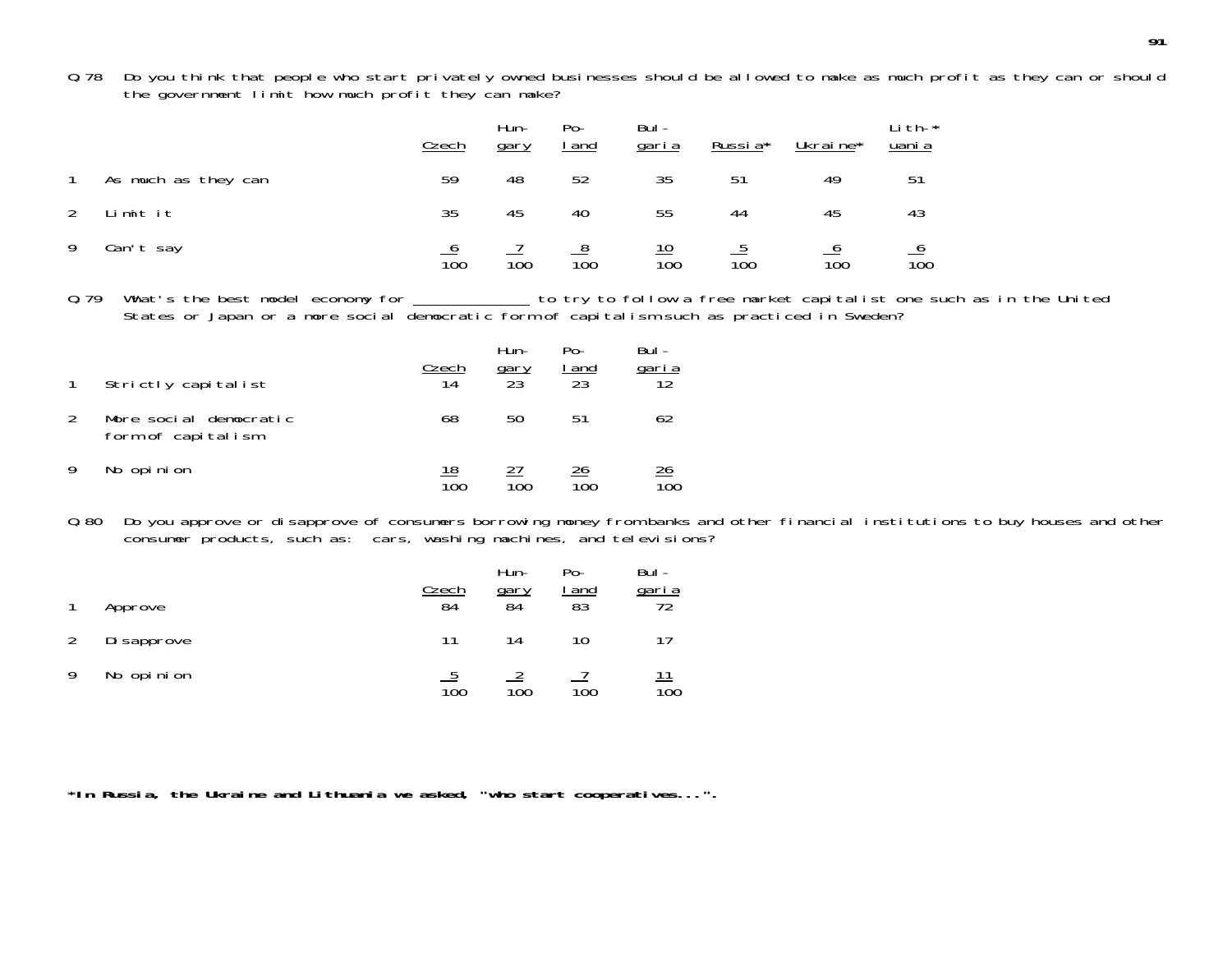Q.81 Do you think people should be allowed to borrow money from banks and other institutions in order to start cooperatives or don't you think that businesses should be started with borrowed money?

|               | Use borrowed money | Russia<br>84 | Ukraine<br>83 | Li thuani a |
|---------------|--------------------|--------------|---------------|-------------|
| $\mathcal{L}$ | Do not             |              |               |             |
| -9            | Can't say          | 100          | 100           | 9<br>100    |

Q.82 Do you approve or disapprove of businesses headquartered in other countries selling their products here?

|               | Approve     | Czech<br>89 | Hun-<br><u>gary</u><br>90 | $Po-$<br>l and<br>67 | Bul -<br>garia<br>74 |
|---------------|-------------|-------------|---------------------------|----------------------|----------------------|
| $\mathcal{P}$ | Di sapprove |             | 8                         | 25                   | 16                   |
| Q             | No opinion  | 100         | 100                       | 100                  | 10<br>100            |

Q.83 Some feel that we should rely on a Democratic form of government to solve our country's problems. Others feel that we should rely on a leader with a strong hand to solve our country's problems. Which comes closer to your opinion?

| Democratic form of government | U. S.<br>64 | Russia    | Ukraine<br>57 | Li thuani a |
|-------------------------------|-------------|-----------|---------------|-------------|
| Strong leader                 |             | 39        | 30            |             |
| No opinion                    | 100         | 10<br>100 | 100           | 100         |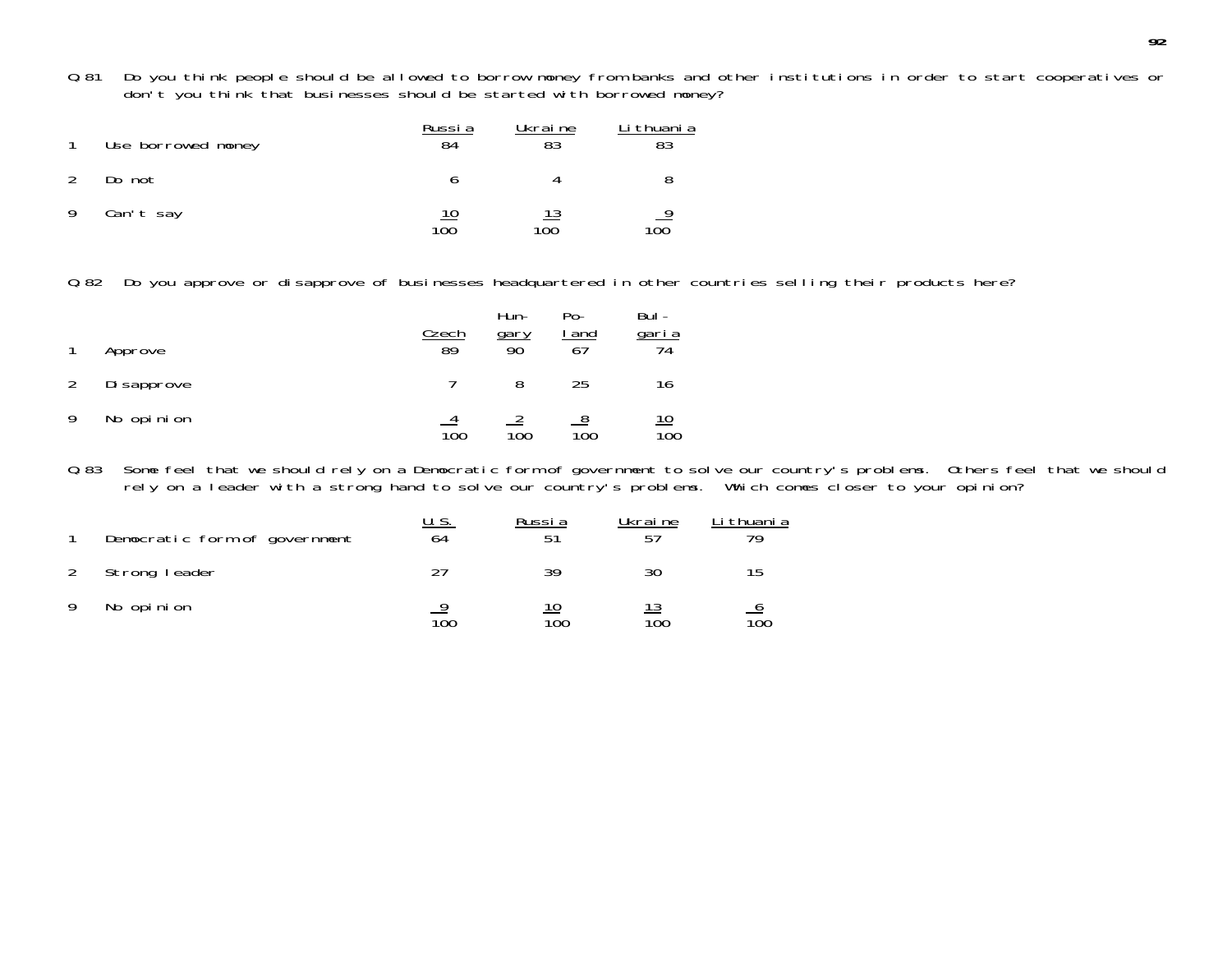## Q.84 Which of the two following statements comes closer to your opinion:

Even though things are difficult in this country now, we must study carefully and debate all the issues, before making decision s about the future... OR

Our problems are such that we must make changes, even if we risk making mistakes.

|   |                 | Russia            | Ukraine   | Li thuani a      |
|---|-----------------|-------------------|-----------|------------------|
|   | Study carefully | 56                | 61        | 84               |
|   | Make changes    | 34                | 27        |                  |
| 9 | Don't know      | <u> 10</u><br>100 | 12<br>100 | $\overline{10}0$ |

Q.85 Some say that people who get ahead these days do so mainly at the expense of other people, others say that people who get ahead these days do so because they have more ability and ambition than other people - which comes closer to your point of view?

|    | At other people's expense | Russia<br>46 | Ukraine   | Li thuani a<br>30 |
|----|---------------------------|--------------|-----------|-------------------|
| 2  | Ability and ambition      | 38           | 37        | 50                |
| -9 | No opinion                | 16<br>100    | 19<br>100 | <u> 11</u><br>100 |

Q.86 Some say that most people who don't succeed in life fail because of society's failures. Others say that most people who don't succeed do so because of their own individual failures. Which comes closer to your point of view?

|               | Society's failures | Russia<br>39      | Ukraine<br>48     | Li thuani a<br>28 |
|---------------|--------------------|-------------------|-------------------|-------------------|
| $\mathcal{L}$ | Personal failures  | 45                | 36                | 58                |
| -9            | No opinion         | <u> 16</u><br>100 | <u> 16</u><br>100 | $\frac{14}{100}$  |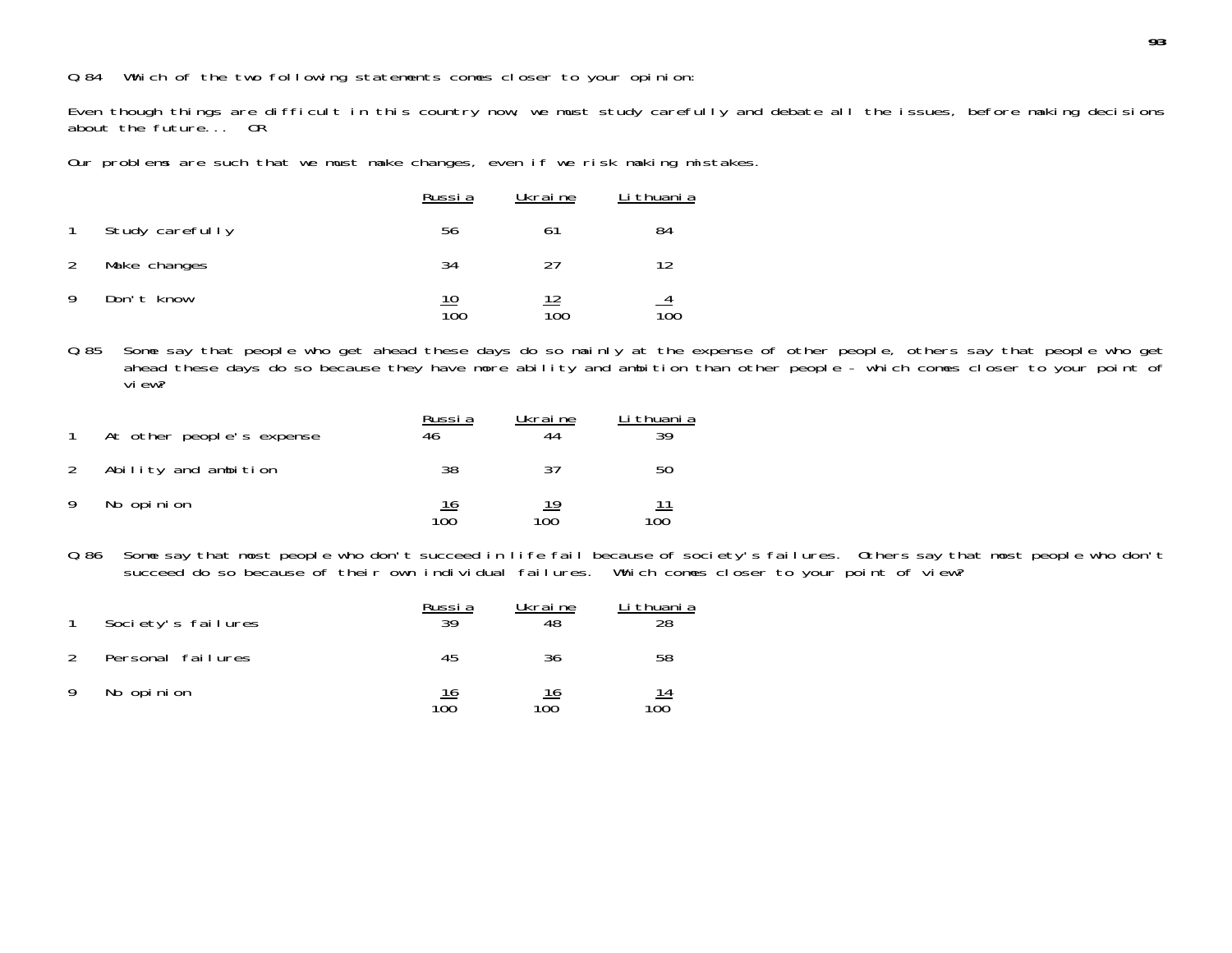Q.87 Some say that this society has problems because people have become greedy and want too much. Others say this society has problems because it never really has provided enough material goods for a satisfying life. Which comes closer to your point of view?

|   | People too greedy   | Russia<br>16 | Ukraine<br>14 | i thuani a<br>36 |
|---|---------------------|--------------|---------------|------------------|
| 2 | Society not provide | 74           | 75            | 59               |
|   | Don't know          | 10<br>100    | 100           | <u>5</u><br>100  |

Q.88 **(HAND RESPONDENT CARD H)** On this card are pairs of words with opposite meanings for each tell me which, if any, describes the \_\_\_\_\_\_\_\_\_\_ people particularly well? You may name as many or as few as you wish? Just call off the numbers please?

| 1<br>$\overline{2}$ | Hard working<br>Lazy<br>DK     | Russia<br>57<br>24<br>19<br>$\overline{100}$ | Ukraine<br>43<br>$\frac{22}{35}$<br>$\frac{35}{100}$ | Li thuani a<br>91<br>$\frac{1}{100}$      |
|---------------------|--------------------------------|----------------------------------------------|------------------------------------------------------|-------------------------------------------|
| 3<br>$\overline{4}$ | Greedy<br>Generous<br>DK       | 11<br>50<br>$\frac{39}{100}$                 | 11<br>32<br>$\frac{57}{100}$                         | 37<br>$\frac{26}{37}$<br>$\frac{37}{100}$ |
| 5<br>6              | Patriotic<br>Unpatriotic<br>DK | 49<br>9<br>$\frac{42}{100}$                  | 35<br>$\overline{7}$<br>$\frac{58}{100}$             | 71<br>$\frac{27}{100}$                    |
| $\overline{7}$<br>8 | Friendly<br>Not friendly<br>DK | 62<br>$\overline{7}$<br>$\frac{31}{100}$     | 44<br>$\overline{7}$<br>$\frac{49}{100}$             | 43<br>$\frac{14}{13}$<br>$\frac{43}{100}$ |
| 9<br>10             | Aggressive<br>Passi ve<br>DK   | 7<br>43<br>$\frac{50}{100}$                  | 10<br>29<br>61<br>$\overline{10}0$                   | 10<br>37<br>$\frac{53}{100}$              |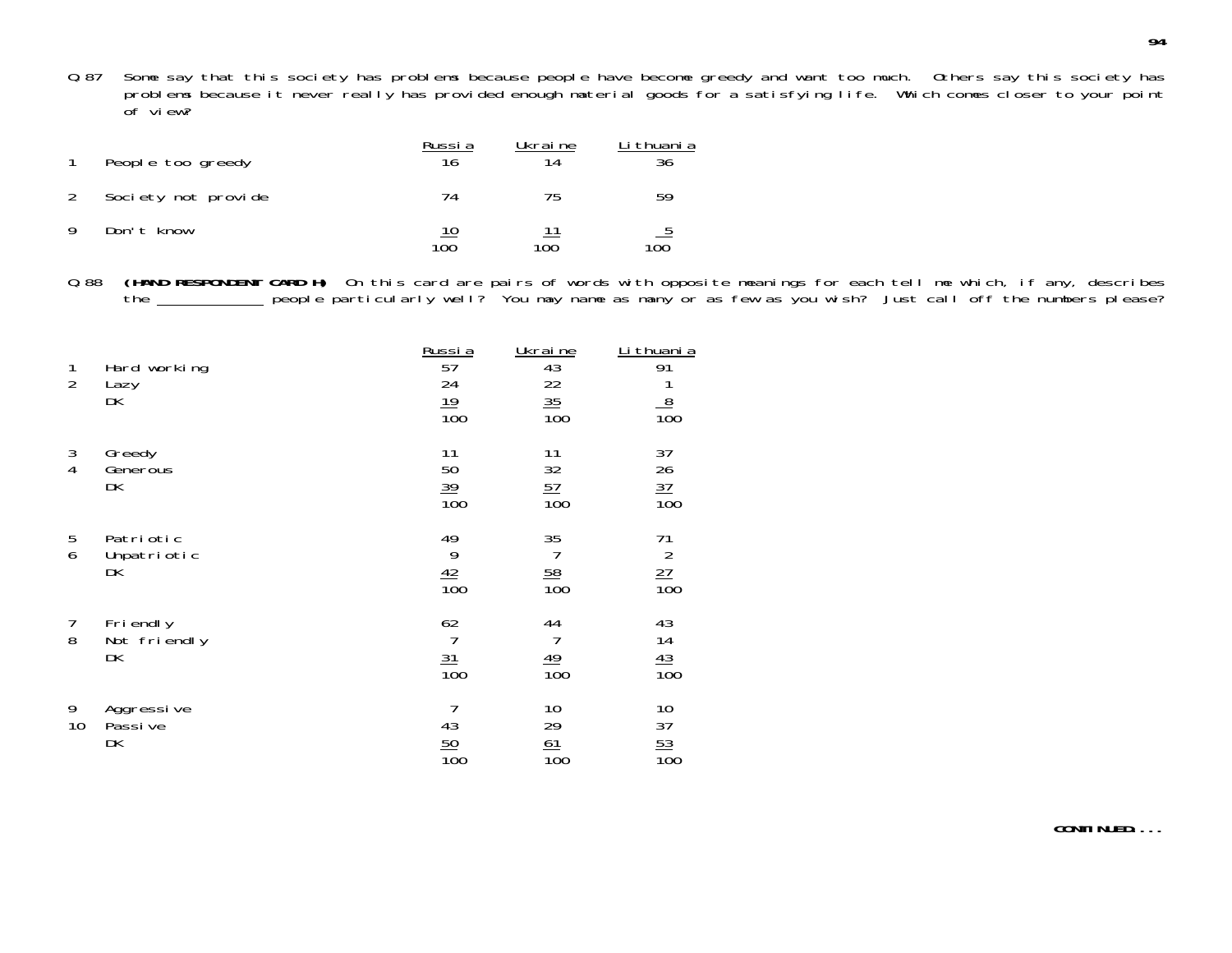#### **Q.88 CONTINUED....**

| 11<br>12 | Honest<br>Di shonest<br>DK               | Russia<br>39<br>10<br>51<br>$\overline{10}0$ | Ukraine<br>32<br>7<br>61<br>$\overline{10}0$ | Li thuani a<br>42<br>12<br>$\frac{46}{5}$<br>$\overline{100}$ |
|----------|------------------------------------------|----------------------------------------------|----------------------------------------------|---------------------------------------------------------------|
| 13<br>14 | Spiritual<br>Materialist<br>DK           | 25<br>20<br>55<br>$\overline{10}0$           | 12<br>22<br>66<br>$\overline{100}$           | 41<br>31<br>$\overline{28}$<br>$\overline{100}$               |
| 15<br>16 | Optimistic<br>Pessimistic<br>DK          | 41<br>13<br>$\frac{46}{100}$                 | 27<br>9<br>$\frac{64}{100}$                  | 44<br>$\frac{9}{100}$                                         |
| 17<br>18 | Trustworthy<br>Not to be trusted<br>DK   | 39<br>8<br>$\frac{53}{100}$                  | 35<br>10<br>55<br>$\overline{100}$           | 38<br>11<br>$\frac{51}{100}$                                  |
| 19<br>20 | Individualistic<br>Collectivist<br>DK    | 10<br>48<br>$\frac{42}{100}$                 | 12<br>29<br>59<br>$\overline{10}0$           | $\frac{48}{9}$<br>$\frac{43}{100}$                            |
| 21<br>22 | Superstitious<br>Not Superstitious<br>DK | 34<br>16<br>50<br>$\overline{10}0$           | 22<br>11<br>67<br>$\overline{10}0$           | 40<br>12<br>$\frac{48}{100}$                                  |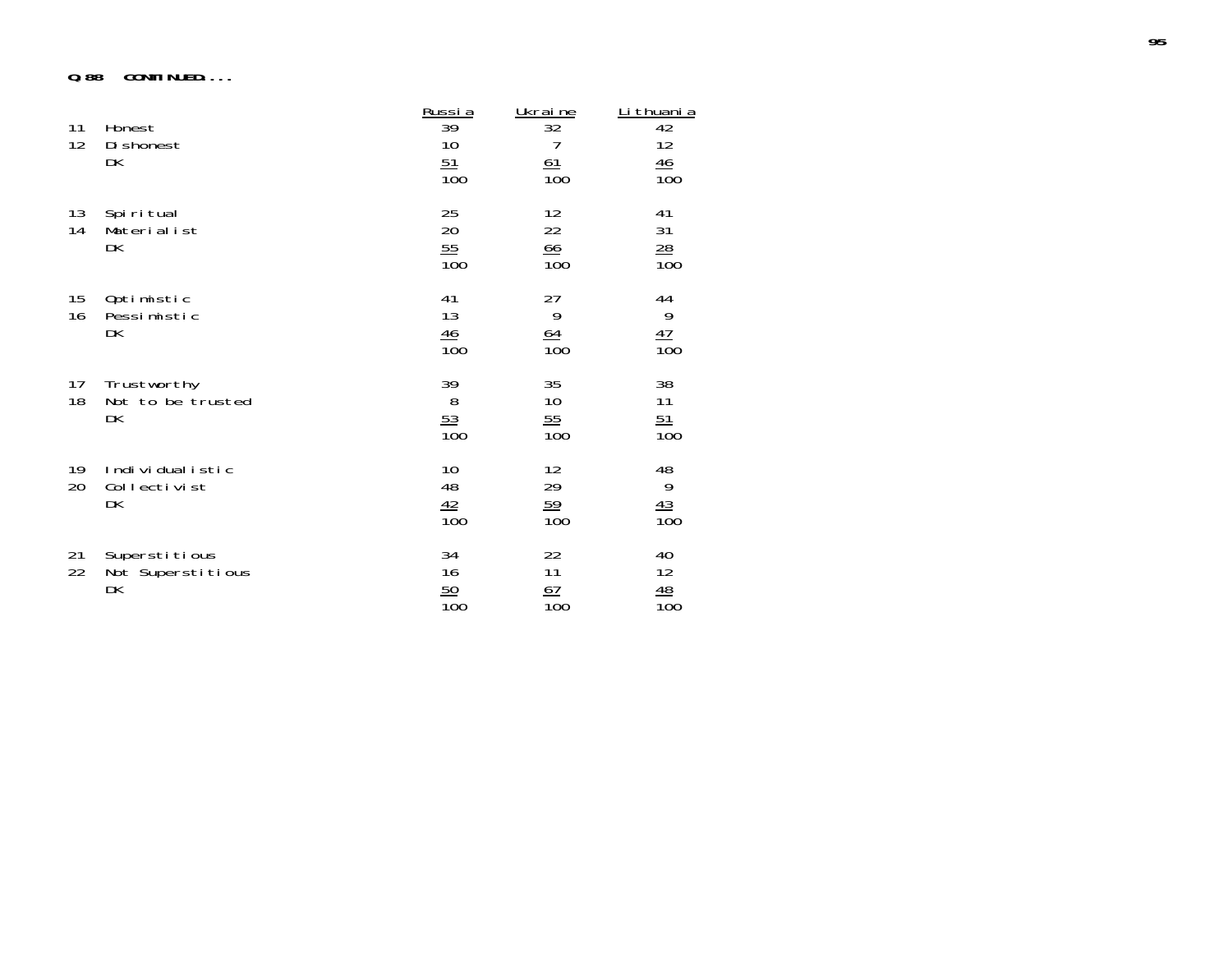Q.89 What's more important in \_\_\_\_\_\_\_\_\_\_\_\_\_\_\_\_ society that everyone be free to pursue their life's goals without interference from the state or that the state play an active role in society so as to guarantee that nobody is in need?

|                |                                                                                                                                                  | $US#$                     | UK               | France           | Spain            | I tal y                        | <u>Germany</u><br><u>Total</u>                                                     | Germany<br><u>FRG GDŘ</u> |                 | Czech            | Hun-<br>gary          | $Po-$<br>I and       | Bul-<br><u>garia</u>    | Russia           | Ukraine                    | Li th-<br>uani a |  |
|----------------|--------------------------------------------------------------------------------------------------------------------------------------------------|---------------------------|------------------|------------------|------------------|--------------------------------|------------------------------------------------------------------------------------|---------------------------|-----------------|------------------|-----------------------|----------------------|-------------------------|------------------|----------------------------|------------------|--|
|                | Freedom                                                                                                                                          | 52                        | 33               | 44               | 34               | 34                             | 46                                                                                 | 52                        | 26              | 49               | 28                    | 23                   | 31                      | $53*$            | $54*$                      | 40               |  |
| $\overline{2}$ | Nobody in need                                                                                                                                   | 36                        | 59               | 51               | 57               | 64                             | 47                                                                                 | 41                        | 67              | 40               | 64                    | 73                   | 60                      | 33               | 37                         | 47               |  |
|                | 9 Can't say                                                                                                                                      | $\frac{12}{100}$          | $\frac{8}{100}$  | $\frac{5}{100}$  | $\frac{9}{100}$  | $\frac{2}{100}$                | $\frac{7}{100}$                                                                    | $\overline{100}$          | $\frac{7}{100}$ | $\frac{11}{100}$ | $\frac{8}{100}$       | $\frac{4}{100}$      | $\frac{9}{100}$         | $\frac{14}{100}$ | $\frac{9}{100}$            | $\frac{13}{100}$ |  |
| Q.90           | Some people feel that in a democracy all political parties should be allowed even those that don't believe in the democratic<br>system.<br>view? |                           |                  |                  |                  |                                | Others feel that even in a democracy certain political parties should be outlawed. |                           |                 |                  |                       |                      |                         |                  | Which comes closer to your |                  |  |
|                |                                                                                                                                                  | $\underline{\mathsf{US}}$ | UK               | France           | Spain            | <u>Italy</u>                   | Germany<br>Total                                                                   | Germany<br>FRG GDR        |                 | Czech            | Hun-<br>gary          | $Po-$<br>I and       | $Bul -$<br><u>garia</u> | <u>Russia</u>    | Ukraine                    | Li th-<br>uani a |  |
|                | 1 Allow all                                                                                                                                      | 57                        | 47               | 67               | 48               | 39                             | 28                                                                                 | 30                        | 20              | 52               | 33                    | 54                   | 48                      | 32               | 40                         | 51               |  |
| 2              | Outlaw some                                                                                                                                      | 32                        | 43               | 28               | 40               | 55                             | 62                                                                                 | 60                        | 71              | 39               | 57                    | 34                   | 36                      | 54               | 47                         | 40               |  |
|                | 9 Can't say                                                                                                                                      | $\frac{11}{100}$          | $\frac{10}{100}$ | $\frac{5}{100}$  | $\frac{12}{100}$ | $\frac{6}{100}$                | $\frac{10}{100}$                                                                   | $\frac{10}{100}$          | $\frac{9}{100}$ | $\frac{9}{100}$  | $\frac{10}{100}$      | $\frac{12}{100}$     | $\frac{16}{100}$        | $\frac{14}{100}$ | $\frac{13}{100}$           | $\frac{9}{100}$  |  |
| 0.91           | Would you approve or disapprove of placing greater constraints and controls on what newspapers print?                                            |                           |                  |                  |                  |                                |                                                                                    |                           |                 |                  |                       |                      |                         |                  |                            |                  |  |
|                |                                                                                                                                                  | $UK$                      | France           | Spain            | <u>Italy</u>     | <b>Germany</b><br><u>Total</u> | <u>Germany</u><br>FRG GDR                                                          |                           | <b>Czech</b>    | Hun-<br>gary     | $Po-$<br><u>I</u> and | Bul-<br><u>garia</u> | <u>Russia</u>           |                  | Ukraine                    | Li th-<br>uani a |  |
|                | Approve                                                                                                                                          | 54                        | 45               | 25               | 52               | 30                             | 26                                                                                 | 43                        | 17              | 27               | 21                    | 26                   | 24                      |                  | 19                         | 27               |  |
| $\overline{2}$ | Di sapprove                                                                                                                                      | 40                        | 49               | 65               | 42               | 58                             | 62                                                                                 | 43                        | 74              | 62               | 66                    | 56                   | 66                      |                  | 70                         | 66               |  |
| 9              | Don't know                                                                                                                                       | $\frac{6}{100}$           | $\frac{6}{100}$  | $\frac{10}{100}$ | $\frac{6}{100}$  | $\frac{12}{100}$               | $\frac{12}{100}$                                                                   | $\frac{14}{100}$          | $\frac{9}{100}$ | $\frac{11}{100}$ | $\frac{13}{100}$      | $\frac{18}{100}$     |                         | $\frac{10}{100}$ | $\frac{11}{100}$           | $\overline{10}0$ |  |

**#In the U.S. respondents were asked "... without interference from the government or that the government ..." \*In Russia and the Ukraine respondents were asked to choose between freedom and equality.**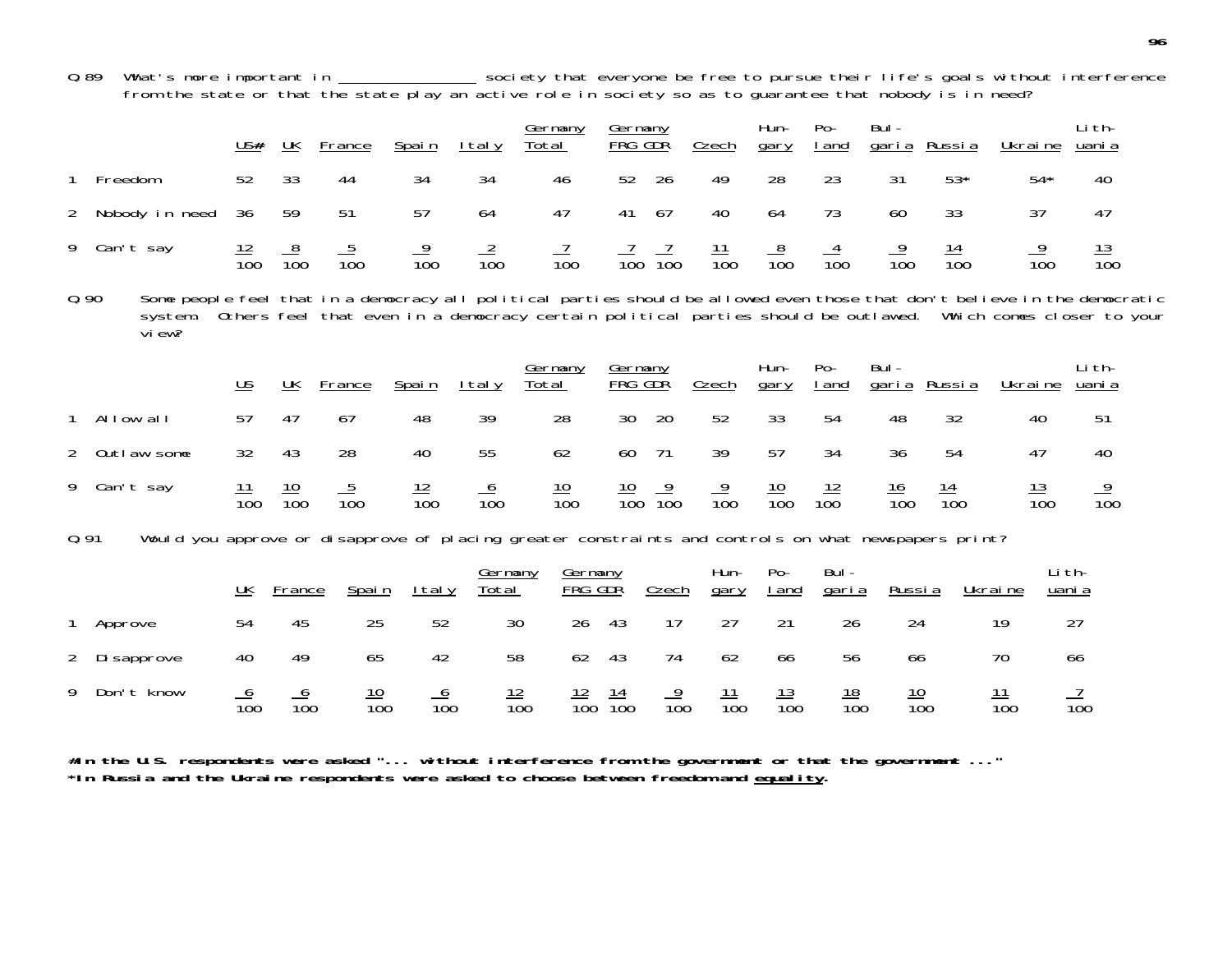Q.92 Are you currently employed in a job outside of your home?

|   |            | <u>Germany</u><br>Total | Germany<br>FRG GDR |      | Czech            | Hun-<br>gary     | $Po-$<br><u>I</u> and | Bul -<br><u>qaria</u> | <u>Russia</u>    | <u>Ukraine</u>   | Li th-<br><u>uani a</u>     |
|---|------------|-------------------------|--------------------|------|------------------|------------------|-----------------------|-----------------------|------------------|------------------|-----------------------------|
|   | Yes        | 51                      | 51                 | - 53 | 62               | 55               | 51                    | 55                    | 64               | 70               | 66                          |
| 2 | No         | 47                      | 48                 | -43  | 37               | 45               | 49                    | 43                    | 32               | 30               | 34                          |
| 9 | Don't know | $\overline{10}0$        | 100                | 100  | $\overline{10}0$ | $\overline{100}$ | 100                   | $\overline{10}0$      | $\overline{10}0$ | $\overline{100}$ | $\star$<br>$\overline{100}$ |

Q.93 Overall, how satisfied are you with the kind of work you do? Are you completely satisfied, mostly satisfied, mostly dissatisfied or completely dissatisfied?

|                                                                                | US             | Germany<br>Total | Germany<br>FRG GDŘ |                | Czech            | Hun-<br>gary     | $Po-$<br>l and   | Bul-<br>garia    | Russi a        | Ukraine       | Li th-<br>uani a |
|--------------------------------------------------------------------------------|----------------|------------------|--------------------|----------------|------------------|------------------|------------------|------------------|----------------|---------------|------------------|
| Total satisfied<br>Completely satisfied<br>Mostly satisfied                    | 93<br>41<br>52 | 86<br>25<br>61   | 87<br>26<br>61     | 81<br>22<br>59 | 87<br>30<br>57   | 82<br>24<br>58   | 71<br>15<br>57   | 72<br>29<br>43   | 67<br>16<br>51 | 58<br>49      | 81<br>13<br>68   |
| Total dissatisfied<br>Mostly dissatisfied<br>3<br>Completely dissatisfied<br>4 |                | 12               | 10                 | 14<br>3        |                  | 14<br>3          | 27<br>20         | 25<br>8          | 32<br>24<br>8  | 41<br>32<br>9 | 18<br>17         |
| 9<br>Don't know                                                                | $\star$<br>100 | $\overline{10}0$ | 100                | 100            | $\overline{10}0$ | $\overline{10}0$ | $\overline{10}0$ | $\overline{10}0$ | 100            | 100           | $\overline{10}0$ |

Q.94 How satisfied are you with the organization that employs you?

|                                                                                | US             | Germany<br>Total | Germany<br>FRG GDR |                | Czech           | Hun-<br>gary   | $Po-$<br>l and | Bul-<br><u>garia</u> | Russia         | Ukraine       | Li th-<br>uani a |
|--------------------------------------------------------------------------------|----------------|------------------|--------------------|----------------|-----------------|----------------|----------------|----------------------|----------------|---------------|------------------|
| Total satisfied<br>Completely satisfied<br>Mostly satisfied<br>2               | 84<br>30<br>54 | 81<br>21<br>60   | 84<br>23<br>61     | 72<br>14<br>58 | 74<br>17<br>57  | 68<br>18<br>50 | 60<br>9<br>51  | 58<br>18<br>40       | 65<br>11<br>54 | 66<br>9<br>57 | 74<br>10<br>64   |
| Total dissatisfied<br>Mostly dissatisfied<br>3<br>Completely dissatisfied<br>4 | 15<br>11<br>4  | 16<br>13<br>3    | 13<br>11<br>2      | 25<br>19<br>6  | 24<br>19<br>5   | 29<br>21<br>8  | 35<br>26<br>Q  | 39<br>26<br>13       | 32<br>23<br>9  | 33<br>25<br>8 | 23<br>21         |
| 9<br>Don't know<br>*Less than .5%                                              | 100            | 100              | 100                | 100            | $\frac{2}{100}$ | 100            | 100            | 100                  | 100            | 100           | $\frac{3}{100}$  |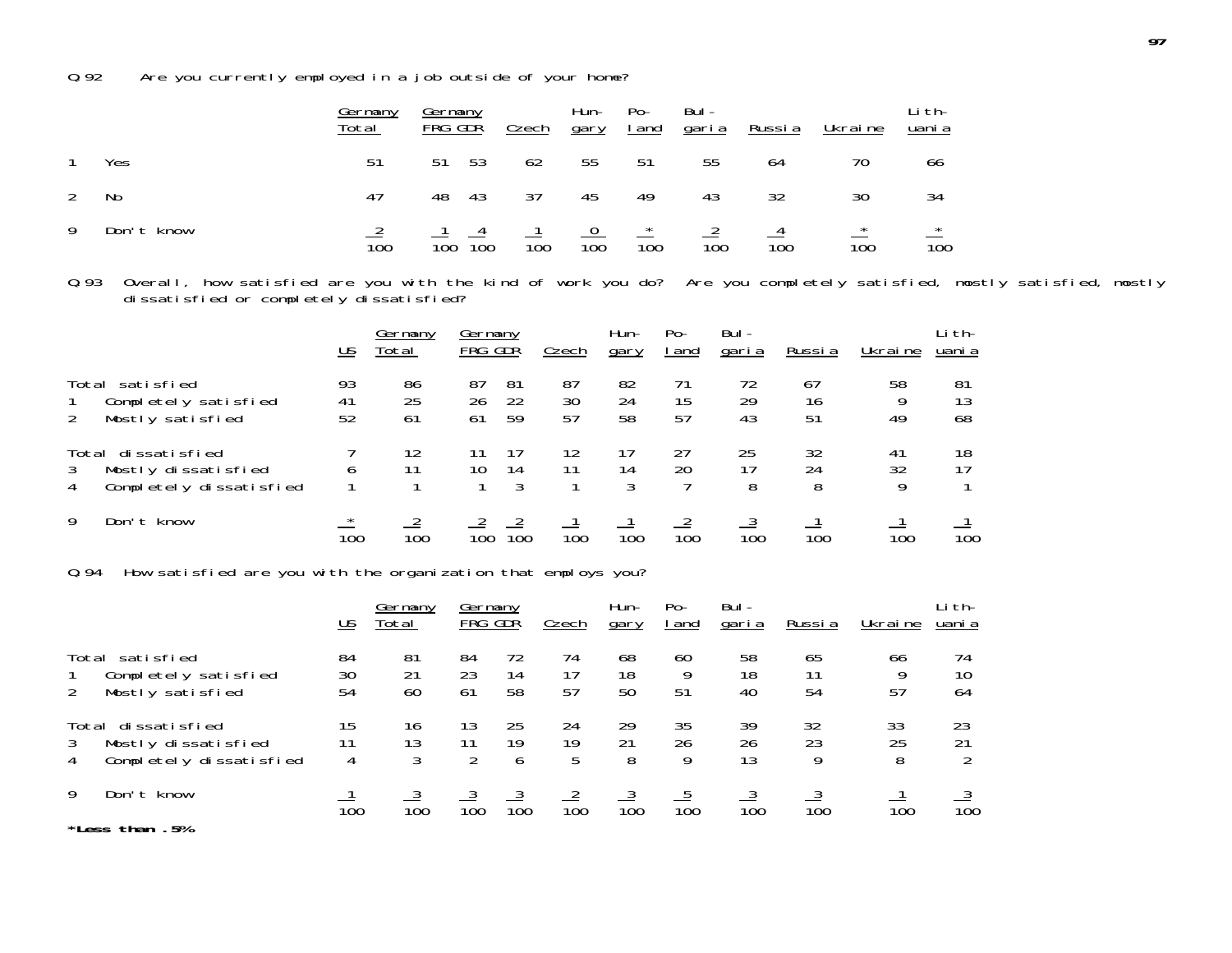Q.95 In general, how would you most prefer to be paid -- on a fixed salary basis, so that you always know how much you will earn --- or mostly on an incentive basis which will allow you to earn more if you accomplish a lot, but may result in less earnings if you don't accomplish enough?

|             | US. | UK    | <b>France</b>                                   | Spain           | <u>Italy</u>    | <u>Germany</u><br><u>Total</u> | <u>Germany</u><br><u>FRG GDR</u>                 | <u>Czech</u>    | Hun-<br><u>gary</u> | Po-<br><u>I and</u> | Bul -<br><u>garia</u> | <u>Russia</u>    | Ukrai ne        | Li th-<br>uani a |
|-------------|-----|-------|-------------------------------------------------|-----------------|-----------------|--------------------------------|--------------------------------------------------|-----------------|---------------------|---------------------|-----------------------|------------------|-----------------|------------------|
| 1 Fixed     |     | 40 65 | 68                                              | 70              | 54              | 72                             | 76 57                                            | 23              | 20                  | 31                  | 22                    | 23               |                 | 13               |
| 2 Incentive |     | 53 32 | 27                                              | 26              | 45              | 20                             | 16 32                                            | 70              | 75                  | 66                  | 63                    | 66               | 79              | 86               |
| 9 Can't say |     |       | $\frac{7}{100}$ $\frac{3}{100}$ $\frac{5}{100}$ | $\frac{4}{100}$ | $\frac{1}{100}$ |                                | $\frac{8}{100}$ $\frac{8}{100}$ $\frac{11}{100}$ | $\frac{7}{100}$ | $\frac{5}{100}$     | $\frac{3}{100}$     | $\frac{15}{100}$      | $\frac{11}{100}$ | $\frac{4}{100}$ | $\frac{1}{100}$  |

Q.96 If there were a parliamentary election next Sunday, would you go out to vote?

|                |          | <u>Germany</u><br>Total | <u>Germany</u><br>FRG GDR         | <u>Czech</u>     | Hun-<br>gary    | $Po-$<br><u>I and</u> | Bul-<br><u>qaria</u> |
|----------------|----------|-------------------------|-----------------------------------|------------------|-----------------|-----------------------|----------------------|
| $\overline{1}$ | Yes      | 80                      | 82 71                             | 63               | 53              | 49                    | 65                   |
| 2              | No       | 10                      | 8 18                              | 21               | 41              | 33                    | 27                   |
| -9             | Not sure | $\overline{10}0$        | $\frac{10}{100}$ $\frac{11}{100}$ | $\frac{16}{100}$ | $\frac{6}{100}$ | $\frac{18}{100}$      | $\frac{8}{100}$      |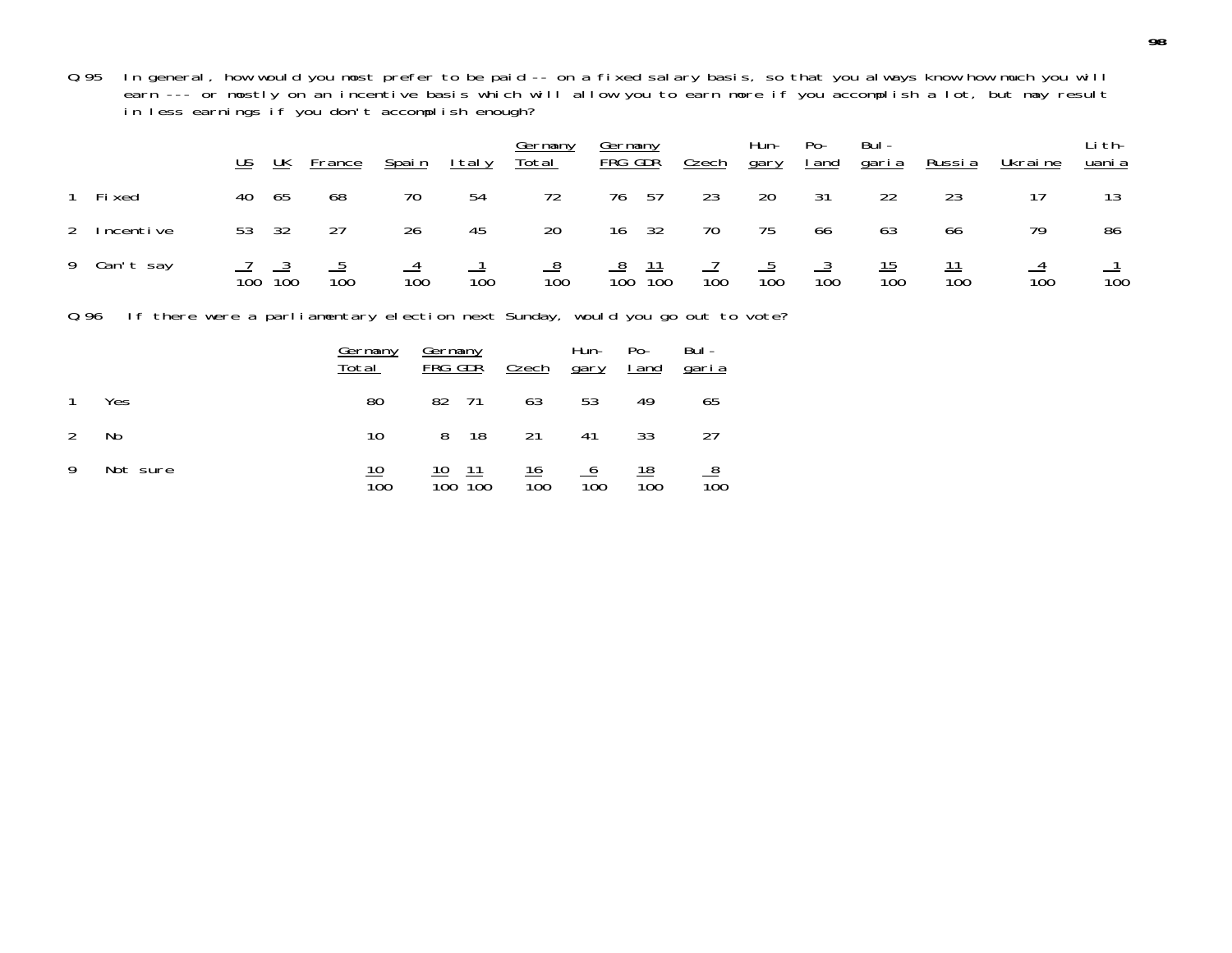|                       | Germany<br><u>Total</u> | Germany<br><b>FRG GDR</b> |
|-----------------------|-------------------------|---------------------------|
| CDU/CSU               | 28                      | 21<br>30                  |
| <b>SPD</b>            | 41                      | 43<br>34                  |
| F.D.P.                | 7                       | 7<br>9                    |
| <b>PDS</b>            | 1                       | $\star$<br>6              |
| Repubi kaner          | $\overline{2}$          | $\overline{2}$<br>1       |
| Grune, Bundnis 90     | 7                       | 6<br>-12                  |
| <b>Others</b>         | 1                       | $\star$<br>$\mathbf{1}$   |
| Don't know/No comment | 13<br>100               | 16<br>100                 |

**\*Less than .5% #Q.97 is based on voters**

**CONTINUED....**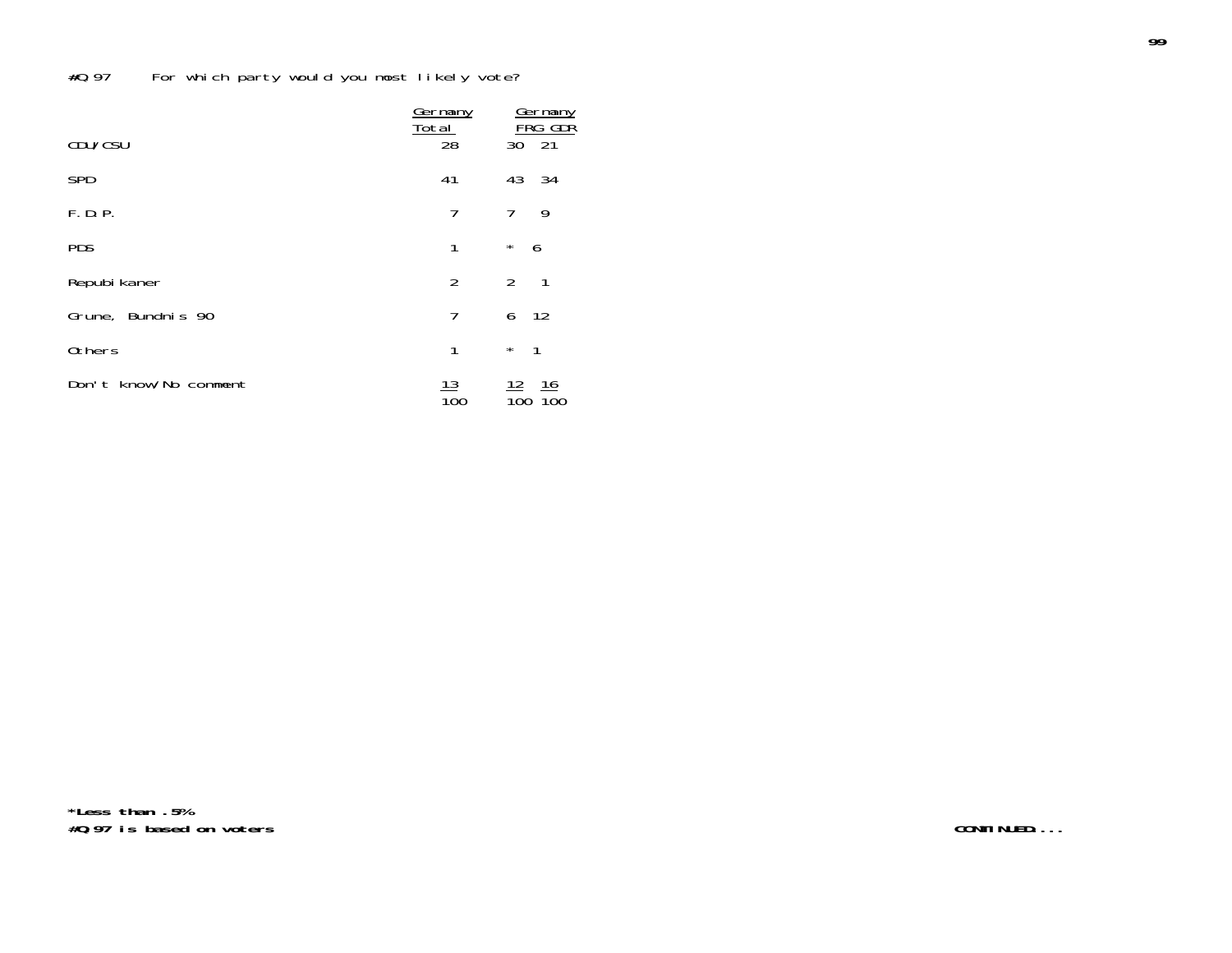| Civic Democratic Party               | <b>Czech</b><br>23             | VPN for Democratic Slovakia     | SI ovak<br>34 |
|--------------------------------------|--------------------------------|---------------------------------|---------------|
| Civic Movement                       | 8                              | Slovak National Party           | 16            |
| Communist Party                      | 4                              | Christian Democratic Party      | 11            |
| Czechoslovak People's Party          | 8                              | Party of Democratic Left        | 8             |
| Czechoslovak Social Democratic Party | 13                             | Democratic Party                |               |
| Movement for Independent Moravia     | 11                             | Green Party                     | 6             |
| Green Party                          |                                | Public Against Violence         | 6             |
| Czechoslovak Socialist Party         | 4                              | Hungarian Movement (Egyutteles) | 4             |
| Union for Republic                   | 6                              | Agriculture Party               | 2             |
| Civic Democratic Alliance            | 4                              | Hungarian Christian Democratic  |               |
| Communist Party                      | 4                              | 0ther                           | 4             |
| 0ther                                | <u> 12</u><br>$\overline{10}0$ | Not reported                    | 100           |

**\*Q.97 is based on voters**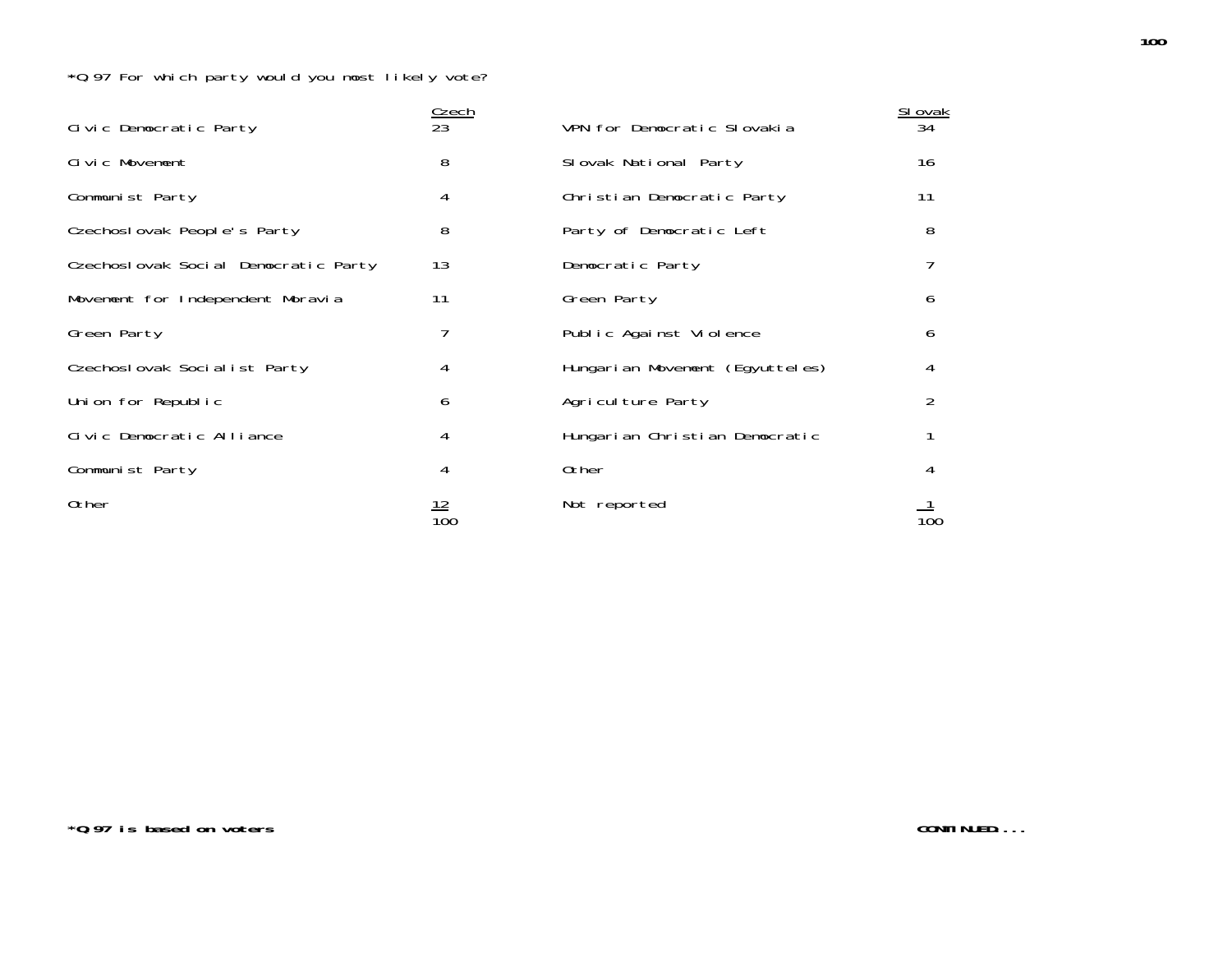| The Hungarian Democratic Forum (MDF)      | Hungary<br>15 |
|-------------------------------------------|---------------|
| Union of Free Democrats (SZDSZ)           | 14            |
| Independent Smallholders'<br>Party (FKgP) | 7             |
| Hungarian Socialist Party (MSZP)          | 6             |
| Union of Young Democrats (Fldesz)         | 25            |
| National Christian Democrats (KDNP)       | 5             |
| 0ther                                     | 4             |
| Will not say who you would vote for       | 10            |
| Don't Know                                | 14            |

**101**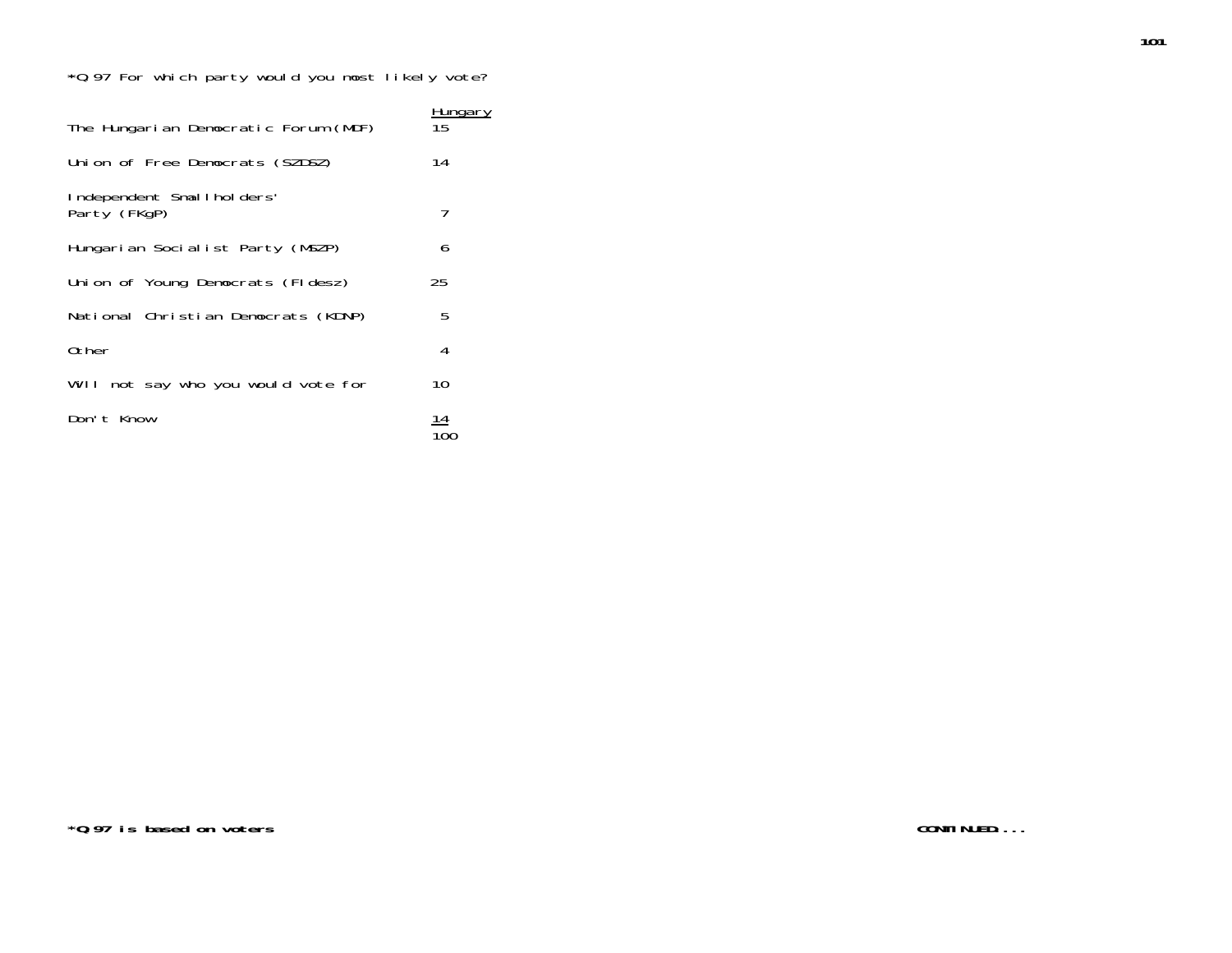| Forum of the Democratic Right (FPD)         | Pol and<br>$\overline{2}$ | Other Party  | Pol a          |
|---------------------------------------------|---------------------------|--------------|----------------|
| Citizens' Committees                        | $\overline{2}$            | Not Reported | $\frac{29}{1}$ |
| Confederation for an<br>Independent Pol and | 1                         |              |                |
| Liberal-Democratic Congress                 | 6                         |              |                |
| Polish Agreement of Trade Unions            | $\overline{2}$            |              |                |
| Party "X"                                   | 7                         |              |                |
| Polish Peasants Party                       | 5                         |              |                |
| Polish Peasants Party "Solidarity"          | 4                         |              |                |
| Agreement of the Center                     | 5                         |              |                |
| Citizens Movement -<br>Democratic Action    | 1                         |              |                |
| Polish Social Democratic Party              | 6                         |              |                |
| Solidarity of Labor                         | $\overline{2}$            |              |                |
| NSZZ "Solidarity"                           | 8                         |              |                |
| NSZZ "Solidarity of Private Farmers"        | 4                         |              |                |
| Democratic Union                            | 12                        |              |                |
| Union of Pragmatic Politics                 | 1                         |              |                |
| Christian National Union                    | 1                         |              |                |
| Democratic Party                            | 1                         |              |                |

Pol and<br>1 100

**\*Q.97 is based on voters**

**CONTINUED....**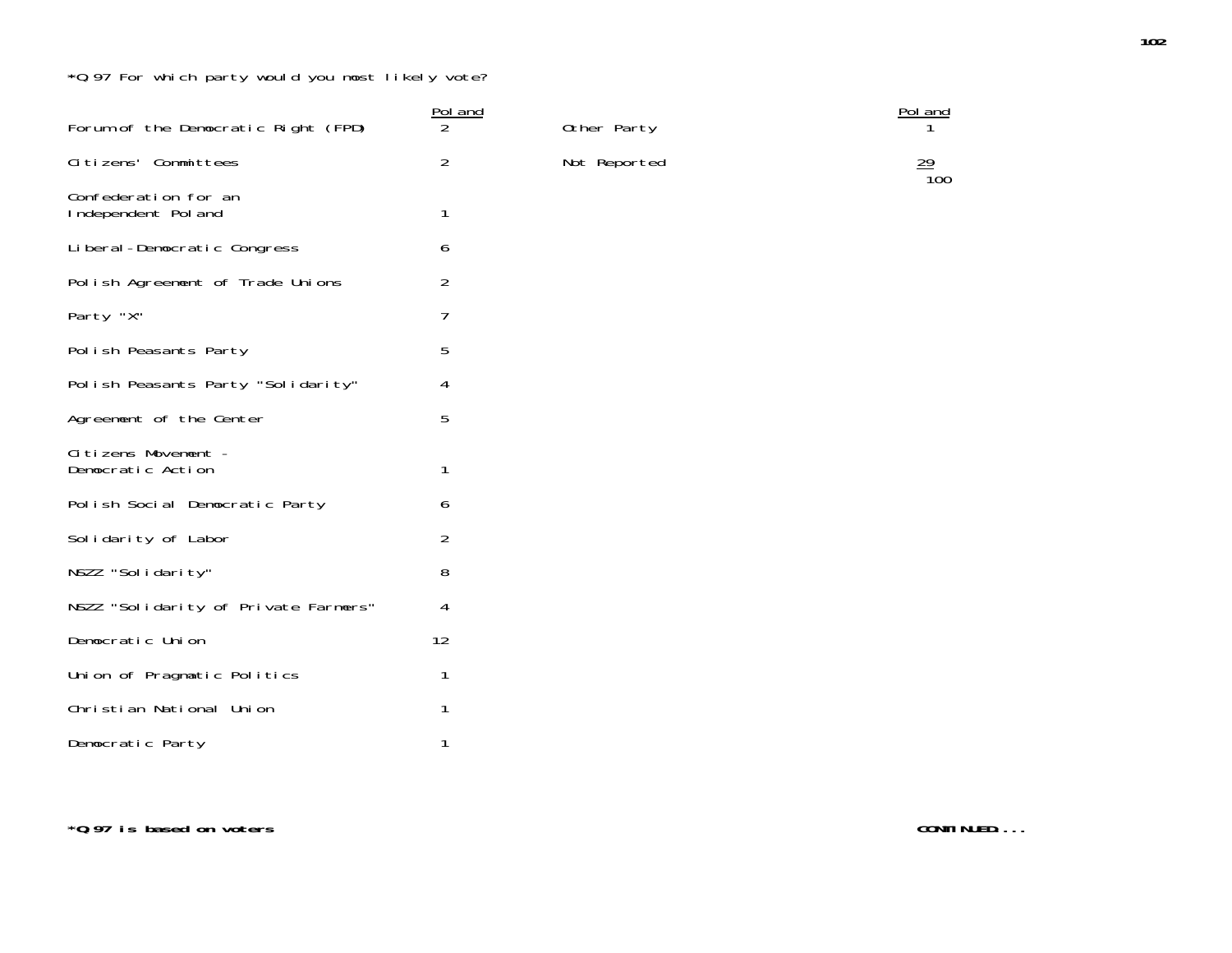|                                             | Bulgaria |  |  |  |
|---------------------------------------------|----------|--|--|--|
| Bulgarian Agrarian People's<br>Union (BZNS) | 12       |  |  |  |
| Bulgarian Socialist Party (BSP)             | 28       |  |  |  |
| Union of Democratic Forces (SNS)            | 44       |  |  |  |
| Movement for Rights & Freedom (DPS)         | 11       |  |  |  |
| Other                                       |          |  |  |  |

**103**

**\*Q.97 is based on voters**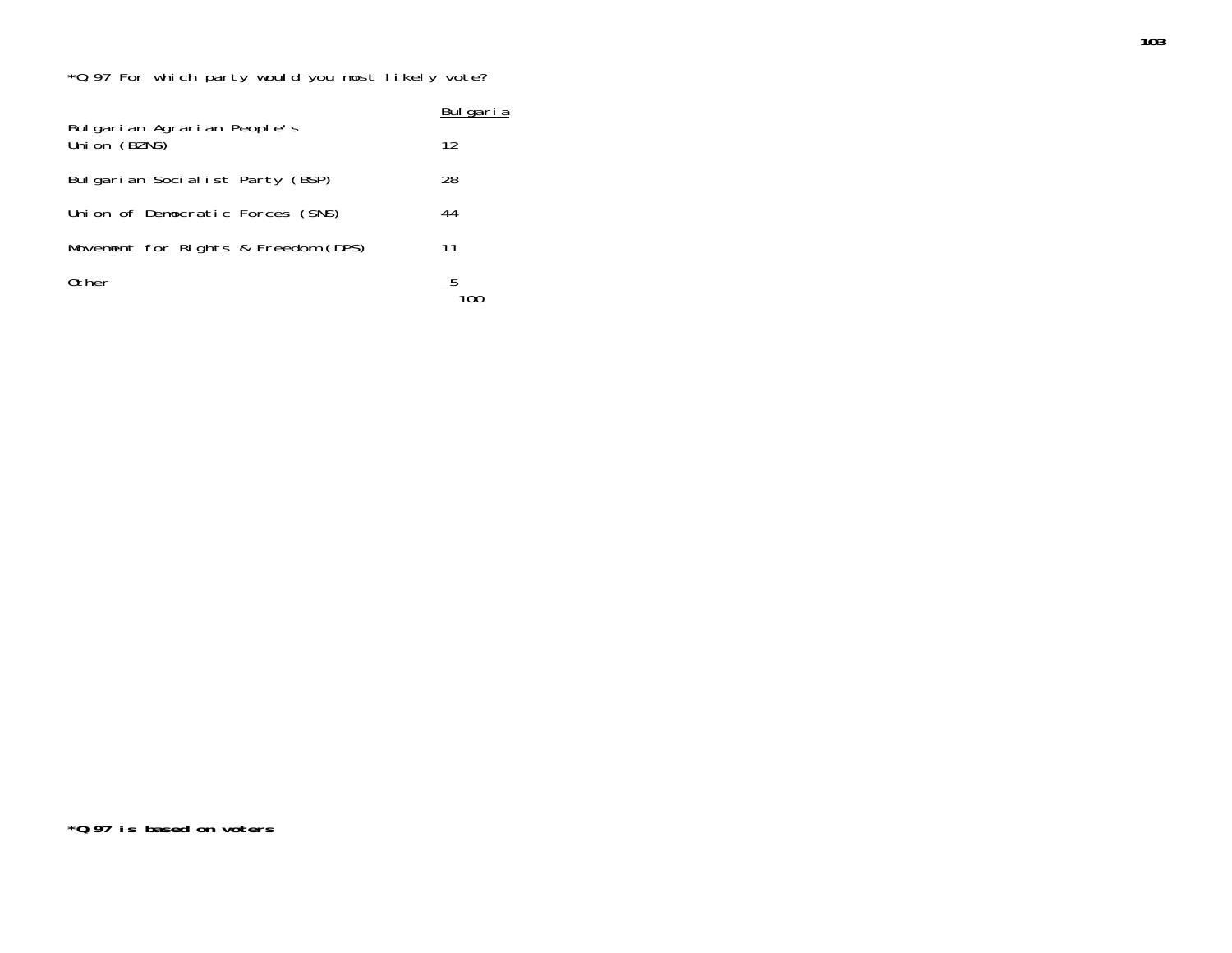Q.98 All things considered who has a better life in this country men or women?

| 1              | Men                                                                                                                 | $\frac{UK}{54}$ | <b>France</b><br>44 | Spain<br>35     | <u>Italy</u><br>33 <sup>2</sup> | Germany<br>Total<br>44      | Germany<br>FRG<br>40 | <b>GDR</b><br>59 | Czech<br>53               | Hun-<br>gary<br>41          | $Po-$<br><u>l and</u><br>48          | Bul-<br><u>garia</u><br>42 | <u>Russia#</u><br>64 | Ukraine#<br>73  | Li th-<br><u>uani a</u> #<br>69 |
|----------------|---------------------------------------------------------------------------------------------------------------------|-----------------|---------------------|-----------------|---------------------------------|-----------------------------|----------------------|------------------|---------------------------|-----------------------------|--------------------------------------|----------------------------|----------------------|-----------------|---------------------------------|
| $\mathbf{2}$   | Women                                                                                                               | 11              | 10                  | 14              | 19                              | 9                           | 10                   | 5                | 5                         | 8                           | 6                                    | 15                         | 6                    | 6               | 6                               |
| 3              | Same<br>(VOLUNTEERED)                                                                                               | 29              | 44                  | 47              | 45                              | 42                          | 45                   | 32               | 38                        | 43                          | 41                                   | 33                         | 21                   | 16              | 20                              |
| 9              | No opinion                                                                                                          | $\frac{6}{100}$ | $\frac{2}{100}$     | $\frac{4}{100}$ | $\frac{3}{100}$                 | $\frac{5}{100}$             | $\frac{5}{100}$      | $\frac{4}{100}$  | $\frac{4}{100}$           | $\frac{8}{100}$             | $\frac{5}{100}$                      | $\frac{10}{100}$           | $\frac{9}{100}$      | $\frac{5}{100}$ | $\overline{10}0$                |
| 0.99           | Do women now have more social and legal rights or fewer social and legal rights than they had under the old regime? |                 |                     |                 |                                 |                             |                      |                  |                           |                             |                                      |                            |                      |                 |                                 |
| $\mathbf{1}$   | More rights                                                                                                         |                 |                     |                 |                                 | Germany*<br><b>GDR</b><br>6 | Czech                | 14               | Hun-<br>$\frac{gary}{37}$ | $Po-$<br><u>l and</u><br>12 | Bul -<br>$\frac{\text{gari}\,a}{20}$ |                            |                      |                 |                                 |
| $\overline{2}$ | Fewer                                                                                                               |                 |                     |                 |                                 | 68                          |                      | 27               | 16                        | 31                          |                                      | 14                         |                      |                 |                                 |
| 3              | (VOLUNTEERED)<br>Same                                                                                               |                 |                     |                 |                                 | 15                          |                      | 48               | 38                        | 46                          |                                      | 49                         |                      |                 |                                 |
| 9              | Don't know                                                                                                          |                 |                     |                 |                                 | $\frac{11}{100}$            |                      | $\frac{11}{100}$ | $\frac{9}{100}$           | $\frac{11}{100}$            |                                      | $\frac{17}{100}$           |                      |                 |                                 |

**#"Same" not read out as a category but volunteered.**

**\*In Germany we asked, "...social and legal rights than they had before the unification?"**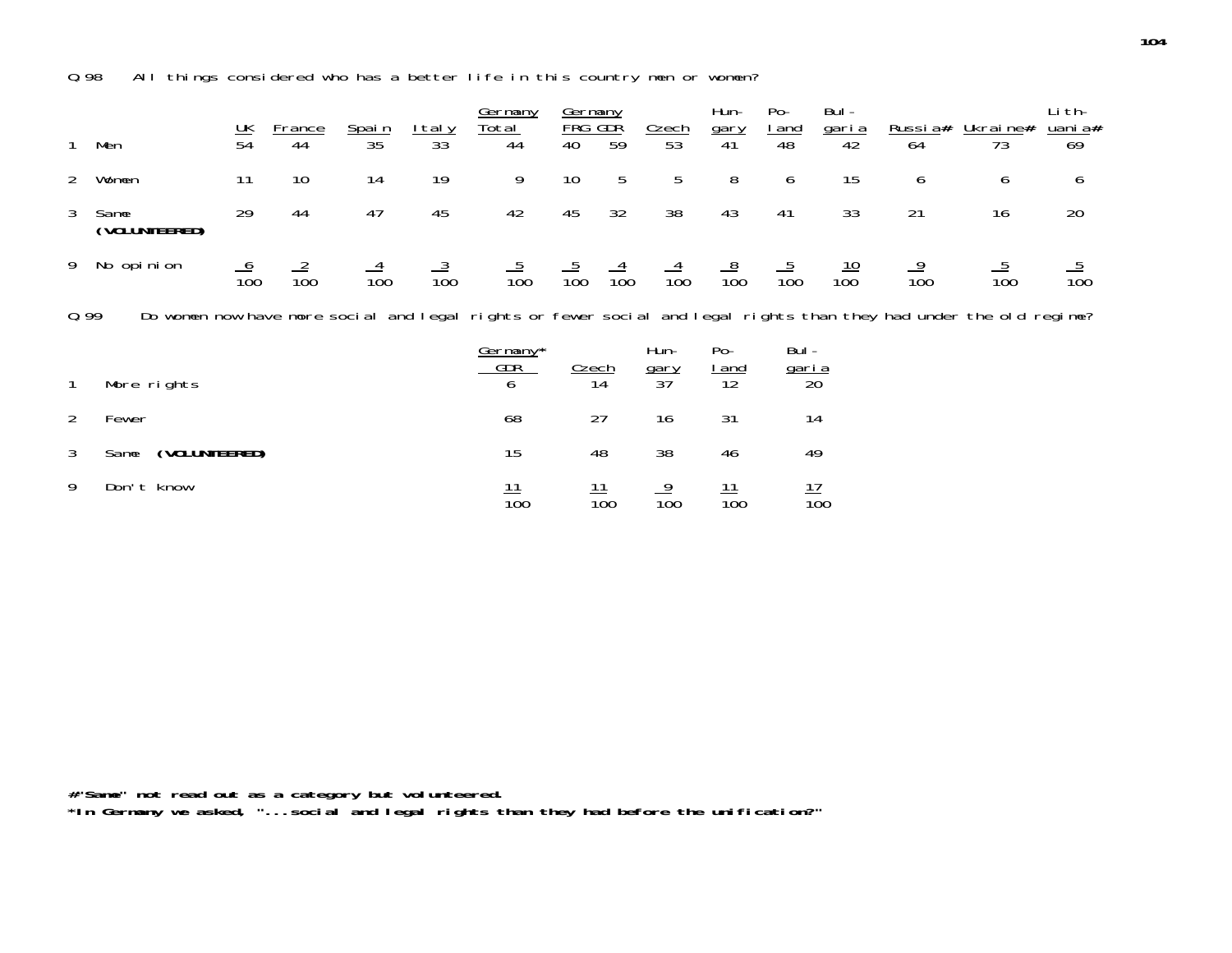Q.100 Now I'd like to ask you about your preference - what kind of marriage do you think is more the satisfying way of life?

|                |                                                                                                                      |           |                 | US UK France Spain Italy |                 |                 | Germany<br><u>Total</u> | Germany<br>FRG GDR |                 | Czech           | Hun-<br>gary    | $Po-$<br><u>I</u> and | Bul -<br><u>garia</u> | <u>Russia</u>   | Ukraine         | Li th-<br>uani a |
|----------------|----------------------------------------------------------------------------------------------------------------------|-----------|-----------------|--------------------------|-----------------|-----------------|-------------------------|--------------------|-----------------|-----------------|-----------------|-----------------------|-----------------------|-----------------|-----------------|------------------|
|                | One where the<br>husband provides<br>for the family<br>and the wife<br>takes care of<br>the house and<br>children?   | 37        | 28              | 30                       | 30              | 34              | 36                      | 41                 | 18              | 54              | 59              | 56                    | 40                    | 48              | 53              | 62               |
| $\overline{2}$ | One where the<br>husband and<br>wife both have<br>jobs and<br>together take<br>care of the<br>house and<br>children? |           | 57 64           | 64                       | 67              | 62              | 59                      | 54                 | 76              | 41              | 36              | 41                    | 54                    | 46              | 44              | 36               |
| 3              | Other<br>(VOLUNTEERED)                                                                                               | 3         | 5               | 3                        | 1               | 3               | $\overline{2}$          | $\overline{2}$     | $\overline{2}$  | $\overline{2}$  | $\mathfrak{Z}$  | $\mathbf{1}$          | $\mathbf{1}$          | $\overline{2}$  | 1               | $\star$          |
|                | 9 No opinion                                                                                                         | $100^{3}$ | $\frac{3}{100}$ | $100\frac{3}{2}$         | $\frac{2}{100}$ | $\frac{1}{100}$ | $\frac{3}{100}$         | $\frac{3}{100}$    | $\frac{4}{100}$ | $\frac{3}{100}$ | $\frac{2}{100}$ | $\frac{2}{100}$       | $\frac{5}{100}$       | $\frac{4}{100}$ | $\frac{2}{100}$ | $\frac{2}{100}$  |

**\*Less than .5%**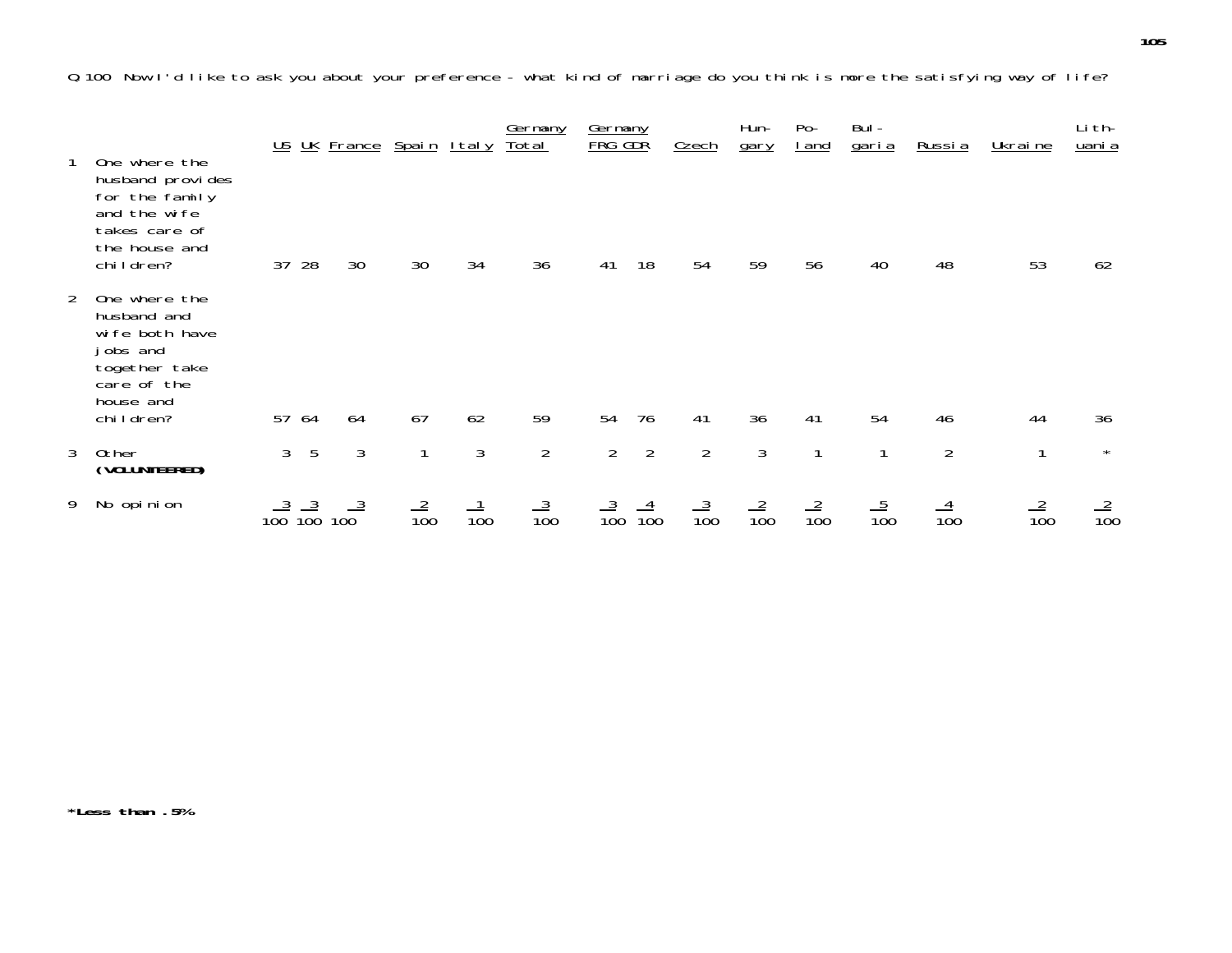Q.101 What countries can most rely on as dependable allies in the future? You may name as many or as few as you wish.

|                                                   | Germany<br>Total                      | Germany<br><b>FRG GDR</b> |                      | Czech                                  | Hun-<br>gary                           | $Po-$<br><u>I and</u>                  | Bul-<br><u>garia</u> | Russia                                 | Ukraine                                | Li th-<br>uani a                       |
|---------------------------------------------------|---------------------------------------|---------------------------|----------------------|----------------------------------------|----------------------------------------|----------------------------------------|----------------------|----------------------------------------|----------------------------------------|----------------------------------------|
| Uni ted States<br>Total mentions<br>First mention | 46<br>$\overline{7}$                  | 46<br>8                   | 44<br>$\overline{4}$ | 45<br>24                               | 27<br>12                               | 40<br>29                               | 30<br>12             | 21<br>13                               | 21<br>11                               | 21<br>13                               |
| <b>USSR</b><br>Total mentions<br>First mention    | $\begin{array}{c} 6 \\ 1 \end{array}$ | $\frac{6}{2}$             | 7<br>$\mathbf{1}$    | 12<br>$6\overline{6}$                  | 4<br>$\overline{2}$                    | 4<br>$\overline{2}$                    | 38<br>27             | $\star\star$<br>$\star\star$           | $\star\star$<br>$\star\star$           | 5<br>$\overline{4}$                    |
| Germany<br>Total mentions<br>First mention        | $\frac{5}{1}$                         | $\frac{6}{2}$             | 4<br>$\star$         | 34<br>13                               | 47<br>29                               | 10<br>$\overline{4}$                   | 39<br>15             | $\begin{array}{c} 19 \\ 7 \end{array}$ | 17<br>$\overline{7}$                   | $\begin{array}{c} 16 \\ 8 \end{array}$ |
| Great Britain<br>Total mentions<br>First mention  | 20<br>4                               | 19<br>$\overline{4}$      | 26<br>3              | $\begin{array}{c} 10 \\ 2 \end{array}$ | $\frac{3}{1}$                          | $\begin{array}{c} 14 \\ 2 \end{array}$ | $\frac{8}{2}$        | $\begin{array}{c} 6 \\ 1 \end{array}$  | $\begin{array}{c} 4 \\ 1 \end{array}$  | $\frac{8}{1}$                          |
| France<br>Total mentions<br>First mention         | 41<br>30                              | 39<br>29                  | 46<br>33             | 15<br>$\overline{4}$                   | $\begin{matrix} 3 \\ 0 \end{matrix}$   | 25<br>9                                | 21<br>6              | $\begin{array}{c} 10 \\ 3 \end{array}$ | $\begin{array}{c} 10 \\ 2 \end{array}$ | $\star\star$<br>$***$                  |
| Japan<br>Total mentions<br>First mention          | $\frac{8}{2}$                         |                           | $\frac{8}{2}$        | $\frac{5}{1}$                          | $\begin{array}{c} 12 \\ 2 \end{array}$ | $\frac{3}{1}$                          | $\frac{5}{1}$        | $\frac{8}{2}$                          | $\begin{array}{c} 12 \\ 3 \end{array}$ | $\star\star$<br>$\star\star$           |
| Other (See Next Page)                             |                                       |                           |                      |                                        |                                        |                                        |                      |                                        |                                        |                                        |
| None/Can't name any<br>First mention              | 14                                    | 14                        | 14                   | 6                                      | 6                                      | 28                                     | 5                    | 22                                     | 20                                     | 14                                     |
| Don't know<br>First mention                       | 10                                    | 9                         | 12                   | 27                                     | 28                                     | 21                                     | 18                   | 40                                     | 42                                     | 21                                     |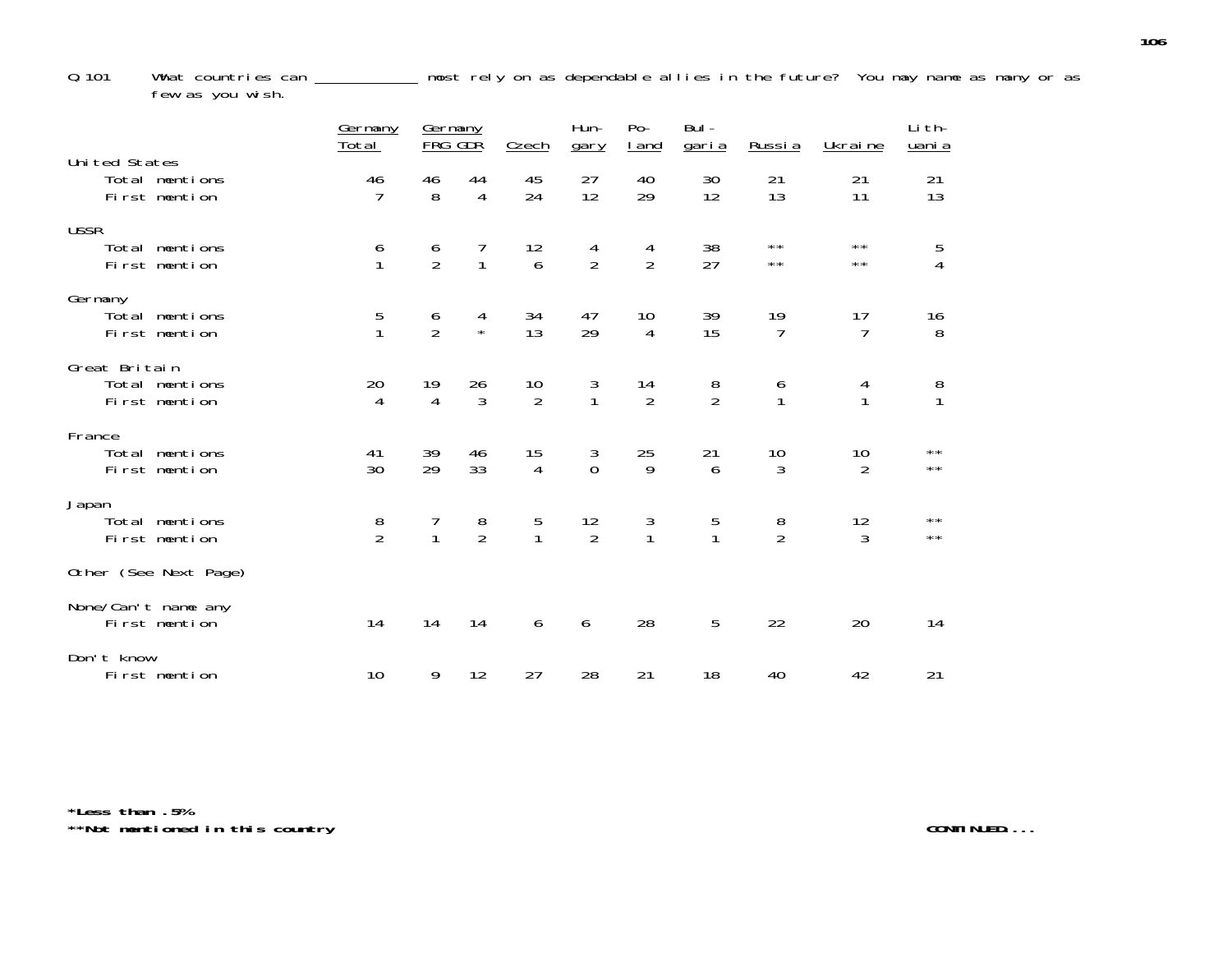|  |  | <b>Q.101 CONTINUED</b> |  |  |  |  |
|--|--|------------------------|--|--|--|--|
|--|--|------------------------|--|--|--|--|

|                                              | Germany<br><u>Total</u>      | <b>Germany</b><br>FRG GDR                                    | <b>Czech</b>                          | Hun-<br>gary                 | $Po-$<br><u>I</u> and          | Bul -<br><u>garia</u>         | <u>Russia</u>                | Ukraine                        | Li th-<br>uani a               |
|----------------------------------------------|------------------------------|--------------------------------------------------------------|---------------------------------------|------------------------------|--------------------------------|-------------------------------|------------------------------|--------------------------------|--------------------------------|
| Fi nl and<br>Total mentions<br>First mention | $\star\star$<br>$\star\star$ | $\star\star$<br>$\star\star$<br>$\star\star$<br>$\star\star$ | $\star\star$<br>$\star\star$          | $\star\star$<br>$\star\star$ | $\star\star$<br>$\star\star$   | $\star$<br>$\star\star$       | 6<br>3                       | 5<br>$\overline{2}$            | 11<br>$\mathfrak{Z}$           |
| Chi na<br>Total mentions<br>First mention    | $* *$<br>$* *$               | $\star\star$<br>$**$<br>$\star\star$<br>$**$                 | $\star\star$<br>$\star\star$          | $\star\star$<br>$\star\star$ | $\star\star$<br>$\star\star$   | 1<br>$\star$                  | 4<br>$\overline{2}$          | 4<br>$\overline{2}$            | $\star\star$<br>$\star\,\star$ |
| Bulgaria<br>Total mentions<br>First mention  | $\star\star$<br>$\star\star$ | $\star\star$<br>$**$<br>$\star\star$<br>$\star\star$         | $\star\star$<br>$\star\star$          | $\star\star$<br>$\star\star$ | $\star\star$<br>$\star\,\star$ | $\mathbf 0$<br>$\star\,\star$ | 4<br>$\overline{3}$          | 4<br>$\overline{2}$            | $\star\star$<br>$\star\,\star$ |
| Sweden<br>Total mentions<br>First mention    | $\star\star$<br>$\star\star$ | $\star\star$<br>6<br>$\star\star$<br>1                       | $\begin{array}{c} 6 \\ 1 \end{array}$ | $\frac{2}{x}$                | $\frac{4}{1}$                  | 1<br>$\star$                  | $\frac{3}{1}$                | $\frac{2}{x}$                  | 20<br>9                        |
| I tal y<br>Total mentions<br>First mention   | 5<br>$\mathbf{1}$            | $\star\star$<br>6<br>$\star\star$<br>1                       | $\star\star$<br>$\star\star$          | $\star\star$<br>$\star\star$ | 3<br>$\star$                   | 1<br>$\star$                  | $\boldsymbol{0}$<br>$\star$  | $\star\star$<br>$\star\,\star$ | $\star\star$<br>$\star\star$   |
| I cel and<br>Total mentions<br>First mention | $* *$<br>$\star\star$        | $\star\star$<br>$**$<br>$\star\star$<br>$\star\star$         | $\star\star$<br>$\star\star$          | $* *$<br>$\star\star$        | $***$<br>$\star\star$          | $\star$<br>$\star\star$       | $\star\star$<br>$\star\star$ | $\star\star$<br>$\star\star$   | 18<br>9                        |
| Denmark<br>Total mentions<br>First mention   | 5<br>3                       | $\star\star$<br>6<br>3<br>$\star\star$                       | $\star\star$<br>$\star\star$          | $\star\star$<br>$\star\star$ | $\star\star$<br>$\star\star$   | $\star$<br>$\star$            | $***$<br>$\star\star$        | $\star\star$<br>$\star\star$   | 16<br>5                        |
| Turkey<br>Total mentions<br>First mentions   | $\star\star$<br>$* *$        | $* *$<br>$* *$<br>$\star\star$<br>$**$                       | $\star\star$<br>$\star\star$          | $\star\star$<br>$\star\star$ | $\star\star$<br>$* *$          | 6<br>3                        | $\star\star$<br>$\star\star$ | $\star\star$<br>$* *$          | $\star\star$<br>$***$          |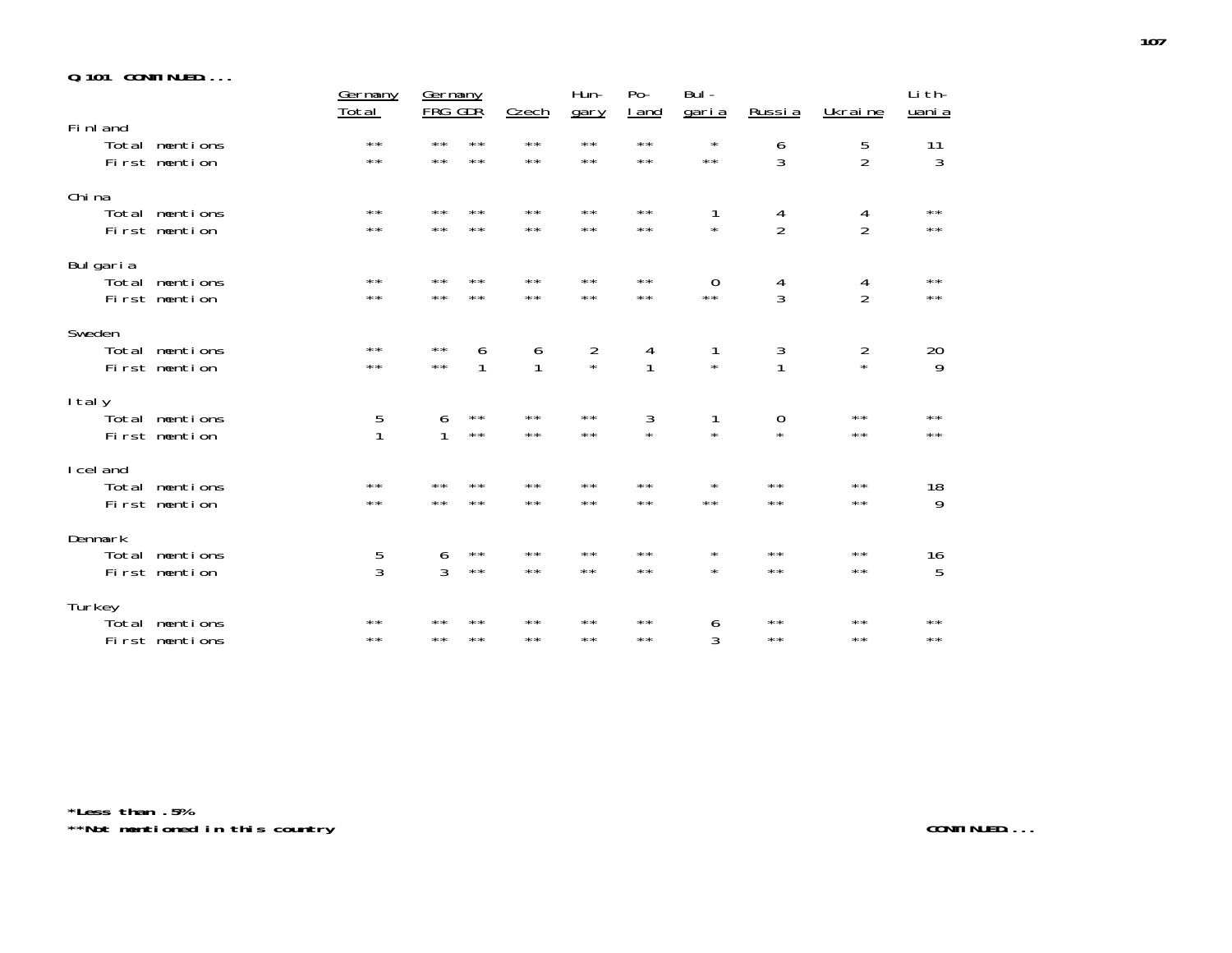|  |  | <b>Q.101 CONTINUED</b> |  |  |  |  |
|--|--|------------------------|--|--|--|--|
|--|--|------------------------|--|--|--|--|

|                                                 | Germany<br><u>Total</u>               | Germany<br><b>FRG GDR</b>             |                              | <b>Czech</b>                 | Hun-<br>gary                 | $Po-$<br><u>I and</u>        | Bul -<br><u>garia</u>        | Russia                       | Ukraine                      | Li th-<br>uani a             |
|-------------------------------------------------|---------------------------------------|---------------------------------------|------------------------------|------------------------------|------------------------------|------------------------------|------------------------------|------------------------------|------------------------------|------------------------------|
| Norway<br>Total mentions<br>First mention       | $\star\star$<br>$\star\star$          | $\star\star$<br>$\star\star$          | $\star\star$<br>$\star\star$ | $\star\star$<br>$\star\star$ | $\star\star$<br>$\star\star$ | $***$<br>$\star\star$        | $\star\star$<br>$\star\star$ | $\star\star$<br>$***$        | $\star\star$<br>$\star\star$ | 10<br>1                      |
| Pol and<br>Total mentions<br>First mention      | $\star\star$<br>$\star\star$          | $* *$<br>$\star\star$                 | $\star\star$<br>$\star\star$ | $\star\star$<br>$\star\star$ | $\star\star$<br>$***$        | $\star\star$<br>$\star\star$ | 1<br>$\star$                 | $***$<br>$***$               | $\star\star$<br>$**$         | $\frac{8}{3}$                |
| Austria<br>Total mentions<br>First mentions     | 12<br>10                              | 10<br>8                               | 20<br>19                     | 25<br>9                      | 28<br>15                     | $\star\star$<br>$\star\star$ | $\frac{3}{1}$                | $\star\star$<br>$\star\star$ | $\star\star$<br>$\star\star$ | $**$<br>$\star\star$         |
| Hungary<br>Total mentions<br>First mentions     | $***$<br>$\star\star$                 | $\star\star$<br>$* *$                 | $\star\star$<br>$**$         | $\star\star$<br>$***$        | $\star\star$<br>$\star\star$ | $\sqrt{3}$<br>$\mathbf{1}$   | $\frac{2}{x}$                | $***$<br>$\star\star$        | $\star\star$<br>$\star\star$ | $* *$<br>$\star\star$        |
| Greece<br>Total mentions<br>First mentions      | $\star\star$<br>$\star\star$          | $\star\star$<br>$\star\star$          | $***$<br>$\star\star$        | $\star\star$<br>$\star\star$ | $\star\star$<br>$\star\star$ | $\star\star$<br>$\star\star$ | 19<br>6                      | $\star\star$<br>$\star\star$ | $\star\star$<br>$\star\star$ | $***$<br>$\star\star$        |
| Switzerland<br>Total mentions<br>First mentions | $\begin{array}{c} 8 \\ 1 \end{array}$ | $\begin{array}{c} 8 \\ 1 \end{array}$ | 7<br>$\star$                 | $\frac{3}{1}$                | $\frac{2}{1}$                | $\star\star$<br>$\star\star$ | $\overline{c}$<br>$\star$    | $\star\star$<br>$\star\star$ | $* *$<br>$\star\star$        | $* *$<br>$\star\star$        |
| Canada<br>mentions<br>Total<br>First mentions   | $\star\star$<br>$\star\star$          | $\star\star$<br>$\star\star$          | $\star\star$<br>$\star\star$ | 7<br>1                       | $\star\star$<br>$\star\star$ | $\star\star$<br>$\star\star$ | $\overline{2}$<br>$\star$    | $\star\star$<br>$\star\star$ | 9<br>4                       | $\star\star$<br>$\star\star$ |
| Belgium<br>Total mentions<br>First mentions     | $\star\star$<br>$***$                 | $\star\star$<br>$\star\star$          | 5<br>1                       | $\star\star$<br>$\star\star$ | $\star\star$<br>$\star\star$ | $\star\star$<br>$\star\star$ | $\star$                      | $\star\star$<br>$***$        | $\star\star$<br>$* *$        | $\star\star$<br>$\star\star$ |

**\*Less than .5% \*\*Not mentioned in this country**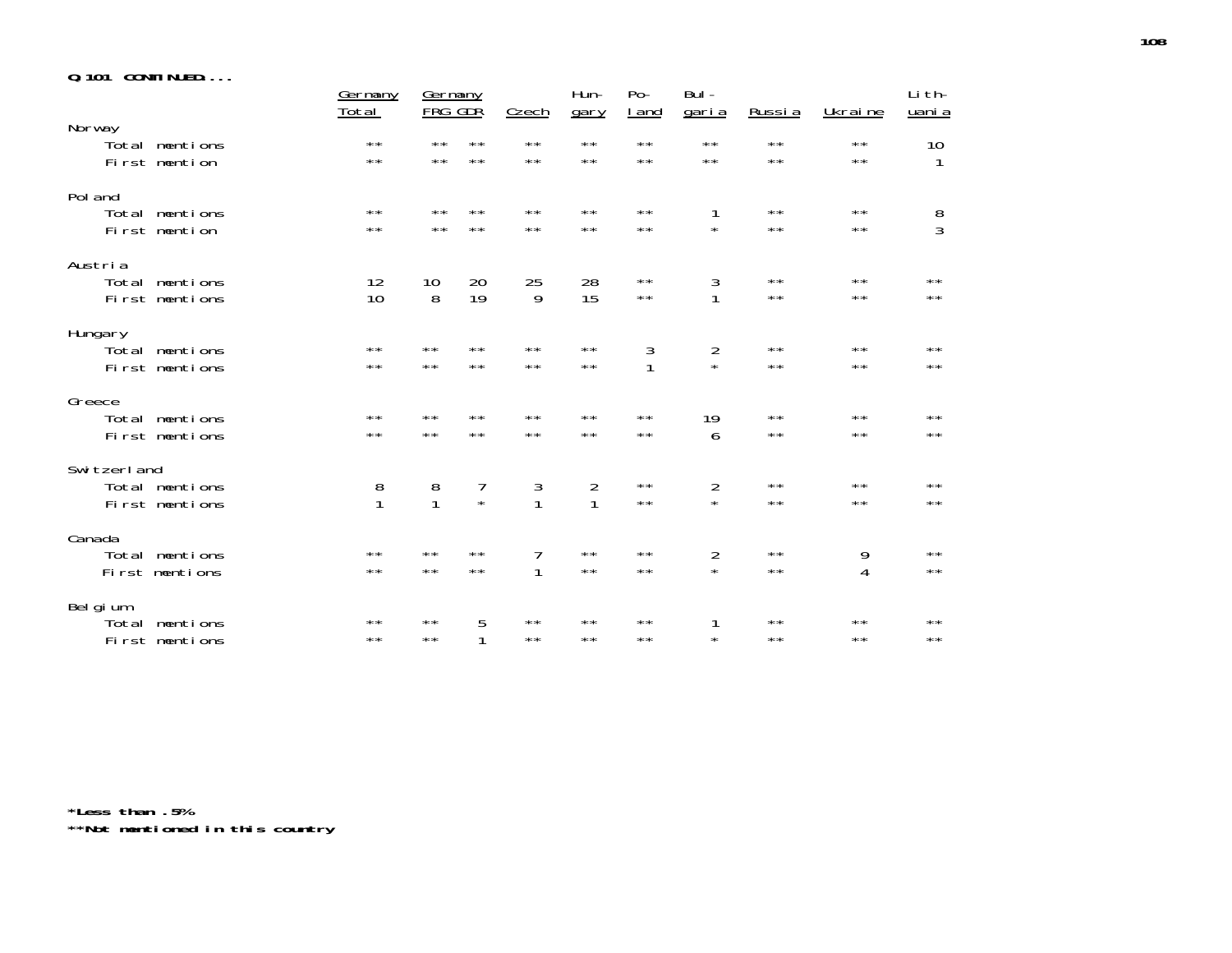Q.102 What countries pose the greatest threat to **in the future**? You may name as many or as few as you wish.

|                                                  | Germany<br><u>Total</u>      | Germany<br><b>FRG GDR</b>              |                              | <b>Czech</b>                   | Hun-<br>gary                 | $Po-$<br><u>I</u> and          | Bul-<br><u>garia</u>         | Russia                       | Ukraine                      | Li th-<br>uani a       |
|--------------------------------------------------|------------------------------|----------------------------------------|------------------------------|--------------------------------|------------------------------|--------------------------------|------------------------------|------------------------------|------------------------------|------------------------|
| United States<br>Total mentions<br>First mention | $\star\star$<br>$\star\star$ | $\star\star$<br>$\star\star$           | 3<br>$\mathbf{1}$            | $\overline{2}$<br>$\mathbf{1}$ | $\star$<br>$\star$           | 1<br>1                         | 3<br>1                       | 11<br>$\overline{7}$         | 10<br>$\overline{7}$         | $\frac{3}{2}$          |
| <b>USSR</b><br>Total mentions<br>First mention   | 11<br>5                      | $\begin{array}{c} 12 \\ 5 \end{array}$ | 10<br>$\overline{4}$         | 37<br>28                       | 20<br>13                     | 52<br>33                       | 8<br>6                       | $\star\star$<br>$\star\star$ | 1<br>1                       | 69<br>66               |
| Germany<br>Total mentions<br>First mention       | $***$<br>$***$               | $***$<br>$\star\star$                  | $\star\star$<br>$***$        | 15<br>10                       | $\star$<br>$\star$           | 49<br>32                       | 1<br>$\star$                 | 10<br>6                      | 7<br>$\overline{4}$          | 11<br>$\mathfrak{Z}$   |
| Great Britain<br>Total mentions<br>First mention | $***$<br>$***$               | $* *$<br>$**$                          | $* *$<br>$\star\star$        | **<br>$***$                    | $***$<br>$***$               | $\star\star$<br>$***$          | $^\star$<br>$\star$          | $\frac{2}{x}$                | $\star\star$<br>$\star\star$ | $\star$<br>$\mathbf 0$ |
| France<br>Total mentions<br>First mention        | $\star\star$<br>$\star\star$ | $**$<br>$\star\star$                   | **<br>$\star\star$           | $\star\star$<br>$\star\star$   | $\star\star$<br>$\star\star$ | $^{\star}$<br>$\star$          | $\star$<br>$\star$           | $\star\star$<br>$\star\star$ | $\star\star$<br>$\star\star$ | $\star$<br>$\star$     |
| Japan<br>Total mentions<br>First mention         | 4<br>$\overline{2}$          | 4<br>$\overline{3}$                    | $\star\star$<br>$\star\star$ | $\star\star$<br>$\star\star$   | $\star$<br>$\star$           | $\star\,\star$<br>$\star\star$ | $^{\star}$<br>$\overline{0}$ | 10<br>$\overline{4}$         | 7<br>3                       | $\star$<br>$\star$     |
| Other (See Next Page)                            |                              |                                        |                              |                                |                              |                                |                              |                              |                              |                        |
| None/Can't name any<br>First mention             | 37                           | 36                                     | 42                           | 8                              | 16                           | 13                             | 17                           | 23                           | 26                           | 10                     |
| Don't know<br>First mention                      | 16                           | 15                                     | 19                           | 37                             | 29                           | 18                             | 24                           | 48                           | 50                           | 17                     |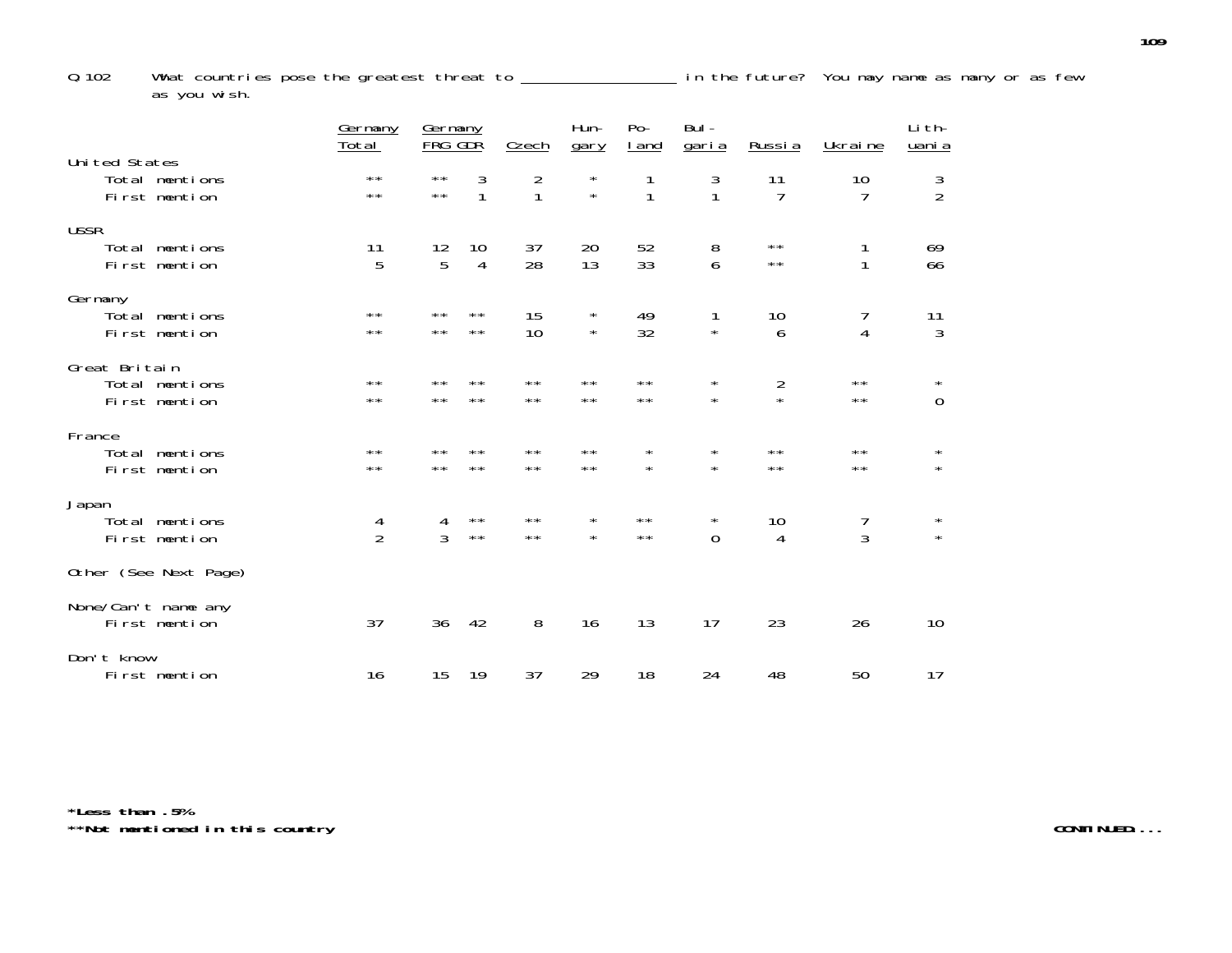#### **Q.102 CONTINUED....**

|                                                             | Germany<br>Total             | Germany<br>FRG GDR                    |                              | Czech                        | Hun-<br>gary                   | $Po-$<br><u>I</u> and          | Bul -<br><u>garia</u>        | Russia                         | Ukraine                          | Li th-<br>uani a               |
|-------------------------------------------------------------|------------------------------|---------------------------------------|------------------------------|------------------------------|--------------------------------|--------------------------------|------------------------------|--------------------------------|----------------------------------|--------------------------------|
| Mi deastern countries<br>Total mentions<br>First mention    | 16<br>6                      | 16<br>7                               | 16<br>4                      | 4<br>$\mathbf{1}$            | $\overline{2}$<br>$\mathbf{1}$ | $\star\,\star$<br>$\star\star$ | 2<br>1                       | 6<br>3                         | 4<br>$\overline{2}$              | $\star$<br>$\overline{0}$      |
| Chi na<br>Total mentions<br>First mention                   | 4<br>3                       | 4<br>$\overline{3}$                   | 5<br>$\overline{4}$          | 8<br>3                       | $^\star$<br>$\star$            | 1<br>$\star$                   | $\star$<br>$\star$           | 5<br>$\overline{2}$            | $\overline{5}$<br>$\overline{2}$ | $\frac{2}{1}$                  |
| Asian countries<br>Total mentions<br>First mention          | 5<br>5                       | 6<br>5                                | 4<br>$\overline{4}$          | $\star\star$<br>$\star\star$ | $\star$<br>$\star$             | $\star\star$<br>$\star\star$   | $\star$<br>$\star$           | 3<br>$\mathbf{1}$              | $\overline{2}$<br>$\mathbf{1}$   | $\star\star$<br>$\star\,\star$ |
| Pol and<br>Total mentions<br>First mention                  | 8<br>$\overline{4}$          | $\begin{array}{c} 8 \\ 4 \end{array}$ | 7<br>5                       | 10<br>$\overline{2}$         | 1<br>$\star$                   | $\star\star$<br>$\star\,\star$ | $\star$<br>$\overline{0}$    | $\overline{2}$<br>$\mathbf{1}$ | 3<br>1                           | $\frac{9}{2}$                  |
| <b>Israel</b><br>Total mentions<br>First mention            | 7<br>5                       | 7<br>5                                | 6<br>$\overline{4}$          | $\frac{2}{x}$                | $^\star$<br>$\star$            | 1<br>$\star$                   | 1<br>$\mathbf{1}$            | $\frac{2}{1}$                  | $\frac{4}{2}$                    | $\star\star$<br>$\star\star$   |
| Other Far East countries<br>Total mentions<br>First mention | 7<br>3                       | $\frac{6}{3}$                         | 10<br>4                      | 3<br>$\mathbf{1}$            | $\star$<br>$\star$             | $\star\star$<br>$\star\star$   | 1<br>$\star$                 | $\star\star$<br>1              | $\star\star$<br>$\star\star$     | $\star\star$<br>$\star\,\star$ |
| Fi nl and<br>Total mentions<br>First mention                | $\star\star$<br>$\star\star$ | $* *$<br>$\star\star$                 | $\star\star$<br>$\star\star$ | $\star\star$<br>$\star\star$ | $\star\star$<br>$\star\star$   | $\star\star$<br>$\star\star$   | $^{\star}$<br>$\overline{0}$ | $\star\star$<br>$\star\star$   | $\star\star$<br>$\star\star$     | $\star$<br>$\boldsymbol{0}$    |
| Romania<br>Total mentions<br>First mentions                 | 4<br>$\mathbf{1}$            | 4<br>1                                | 3<br>$\star$                 | 7<br>$\overline{2}$          | 42<br>32                       | 4<br>1                         | 6                            | $***$<br>$\star\star$          | 2<br>1                           | $\star\star$<br>$\star\star$   |
| Hungary<br>Total mentions<br>First mentions                 | $\star\star$<br>$\star\star$ | $\star\star$<br>$* *$                 | $\star\star$<br>$**$         | 11<br>4                      | $\star\star$<br>$\star\star$   | $\star$<br>$\Omega$            | $\star$<br>$\star$           | $\star\star$<br>$***$          | $\star\star$<br>$\star\star$     | $\star\star$<br>$\star\star$   |

**\*Less than .5% \*\*Not mentioned in this country CONTINUED....**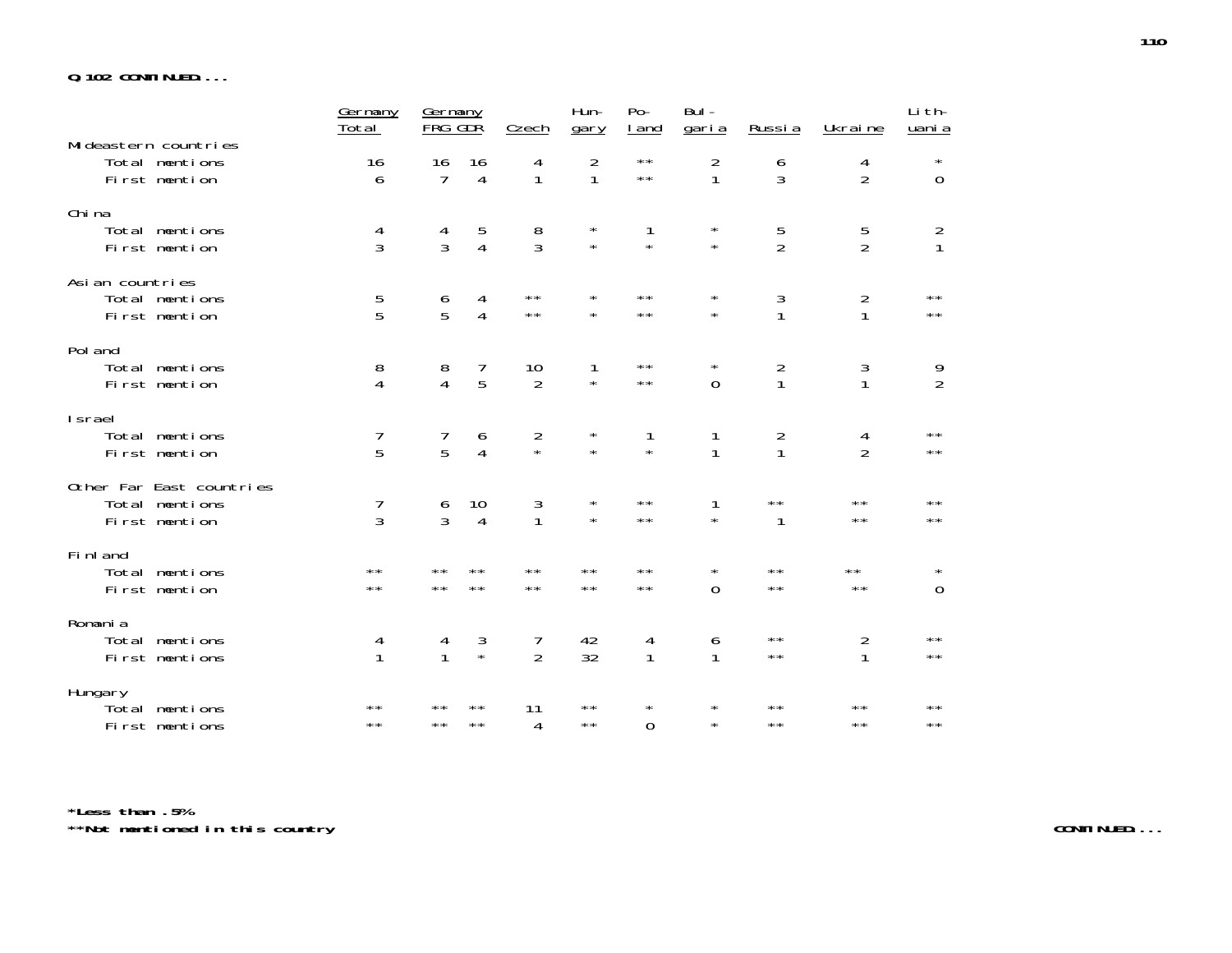# **Q.102 CONTINUED....**

|                   | Germany<br>Total | Germany<br>FRG GDR |               |              | Hun-           | Po-          | Bul -        |                | Ukraine      | Li th-<br>uani a |
|-------------------|------------------|--------------------|---------------|--------------|----------------|--------------|--------------|----------------|--------------|------------------|
| Yugoslavia        |                  |                    |               | <b>Czech</b> | gary           | <u>I</u> and | <u>garia</u> | <u>Russia</u>  |              |                  |
| Total<br>mentions | $\star\star$     | $\star\star$       | $\star\star$  | 2            | 16             | $\star\star$ | 18           | $\star\star$   | $\star\star$ | $\star\star$     |
| First mentions    | $\star\star$     | $\star\star$       | $\star\star$  |              |                | $\star\star$ | 5            | $**$           | $\star\star$ | $\star\star$     |
| Czechoslovakia    |                  |                    |               |              |                |              |              |                |              |                  |
| Total mentions    | $\star\star$     | $\star\star$       | $**$          | $\star\star$ | 8              | 6            | $^{\star}$   | $\star\star$   | $**$         | $\star\star$     |
| First mentions    | $\star\star$     | $\star\star$       | $\star\star$  | $\star\star$ |                |              | $\Omega$     | $\star\,\star$ | $\star\star$ | $\star\star$     |
| Turkey            |                  |                    |               |              |                |              |              |                |              |                  |
| Total<br>mentions | 5                | 5                  | 6             | $\star\star$ | $***$          | $\star\star$ | 47           | $***$          | $***$        | $***$            |
| First mentions    |                  |                    | $\mathcal{D}$ | $\star\star$ | $\star\,\star$ | $\star\star$ | 41           | $***$          | $***$        | $\star\star$     |

**\*Less than .5% \*\*Not mentioned in this country**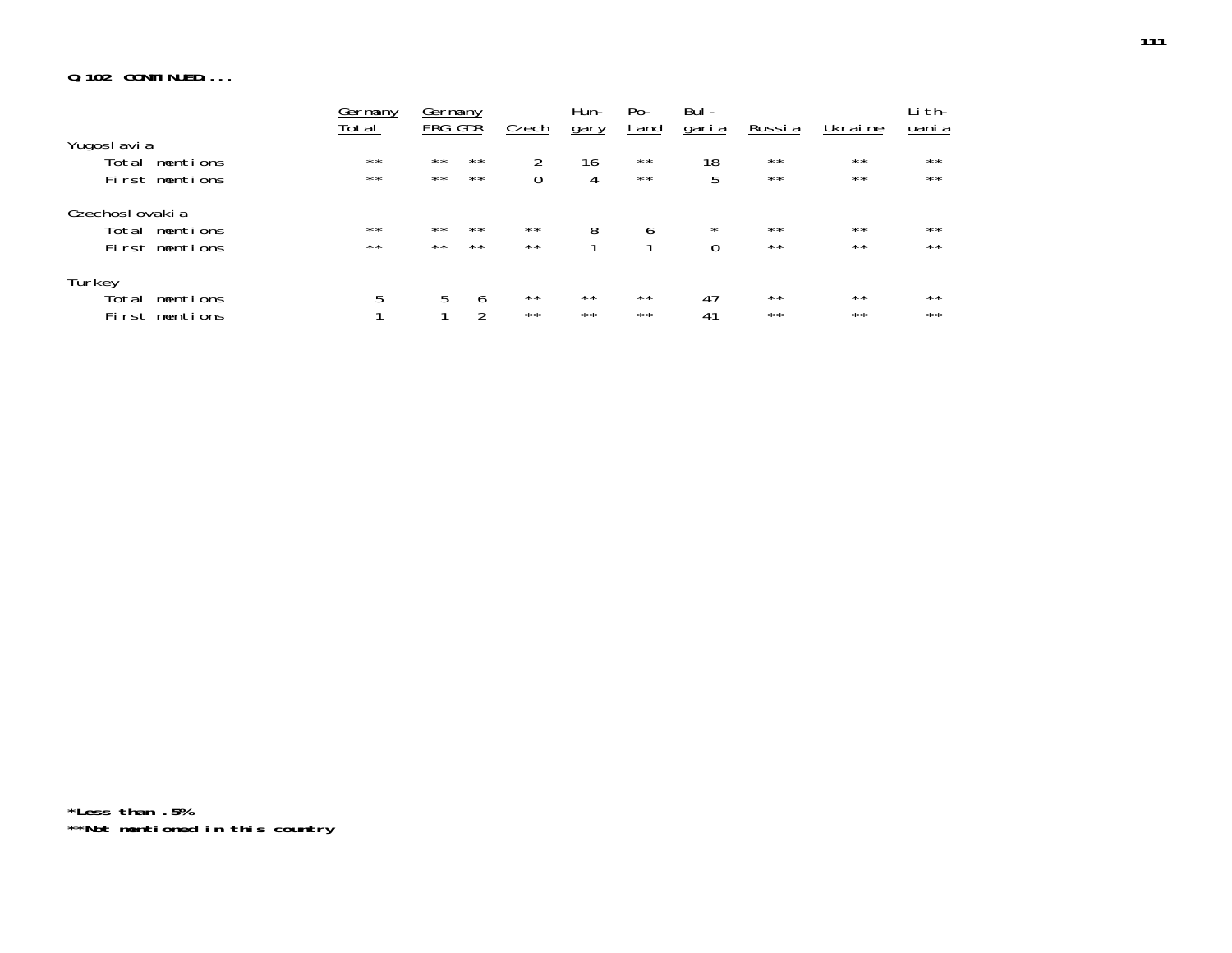# Q.103 What is your nationality?

| Bel orussi an       | Russia         | Ukraine<br>$\star$ | Li thuani a    |
|---------------------|----------------|--------------------|----------------|
| Jewish              | 1              | $\overline{2}$     | $\mathbf 0$    |
| Osettic             | 5              | $\overline{0}$     | $\mathbf 0$    |
| Russi an            | 82             | 21                 | 9              |
| Tatar               | 1              | 1                  | $\star$        |
| Ukrainian           | $\overline{2}$ | 72                 | $\overline{2}$ |
| Li thuani an        | $\mathbf 0$    | $\mathbf 0$        | 79             |
| Pol i sh            | $\overline{0}$ | $\star$            | 8              |
| Other nationalities | 1              | $\star$            | $\mathbf 0$    |

Q.104 Thinking about national security, which one of the arrangements listed on this card **(HAND RESPONDENT CARD H)** would be the best policy for our country?

|   | Signing individual defense                  | Czech          | Hun-<br>gary | $Po-$<br>I and | Bul-<br>garia |
|---|---------------------------------------------|----------------|--------------|----------------|---------------|
|   | treaties with neighboring<br>countries      | 32             | 23           | 33             | 27            |
| 2 | Joining a regional defense<br>alliance      | 28             | 37           | 13             | 27            |
| 3 | Membership in, or association<br>with, NATO | 15             | 17           | 30             | 23            |
| 9 | (VOLUNTEERED)<br>Don't know                 | $\frac{25}{2}$ | 23           | 24             | <u>23</u>     |

**\*Less than .5%**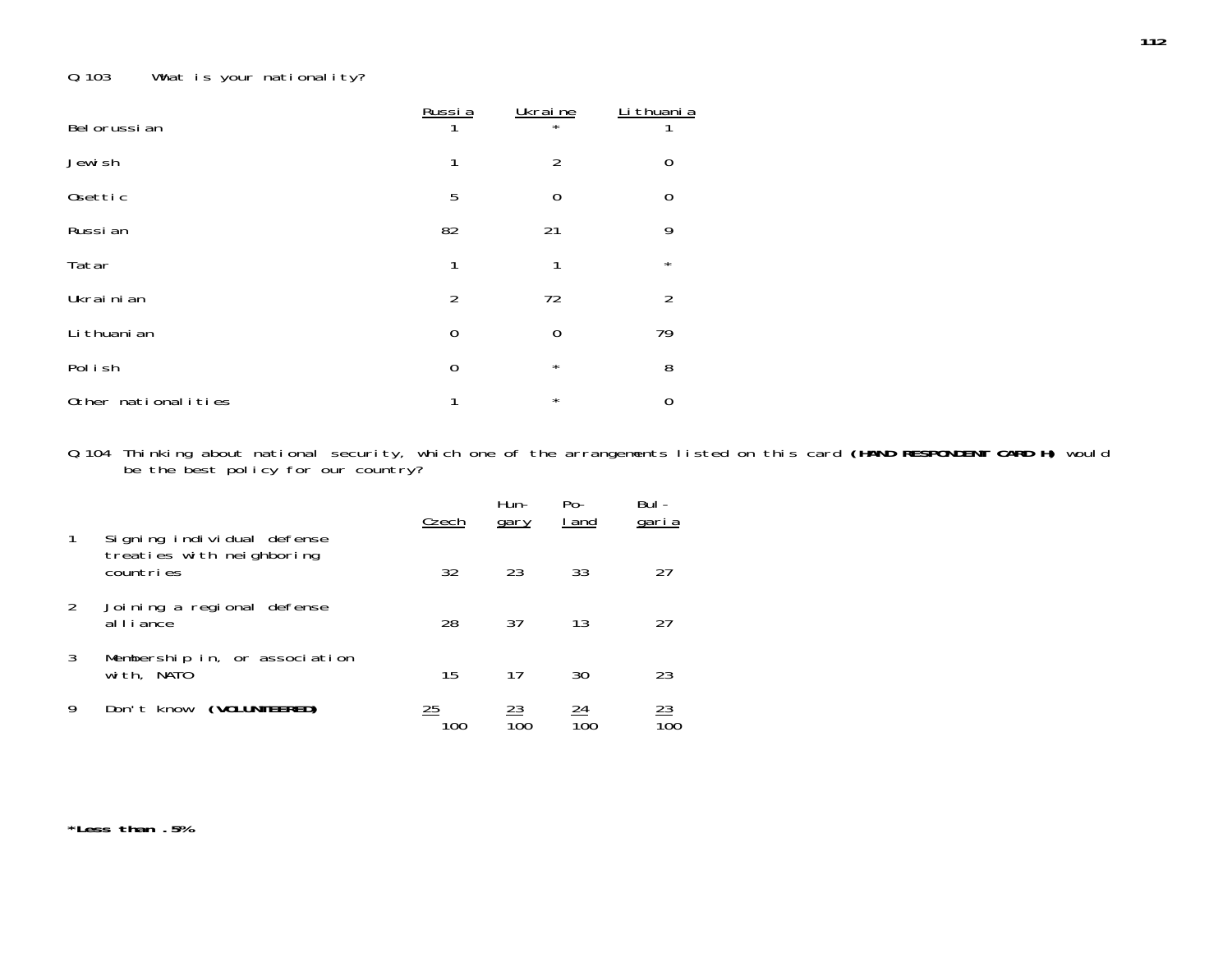Q.105 Do you think that our country spends too much, too little or the right amount for our national defense?

| $\mathbf{1}$  | Too much     | <u>Czech</u><br>$\overline{38}$ | Hun-<br>$\frac{gary}{18}$ | Po-<br>$\frac{I \text{ and}}{13}$ | Bul -<br>$\frac{\text{gari}\,a}{8}$ |
|---------------|--------------|---------------------------------|---------------------------|-----------------------------------|-------------------------------------|
| $\mathcal{P}$ | Too little   | $\mathcal{P}$                   | 15                        | 27                                | 14                                  |
| 3             | Right amount | 31                              | 35                        | 25                                | 31                                  |
|               | Don't know   | <u> 29</u><br>100               | <u>32</u><br>100          | <u>35</u><br>$\overline{10}0$     | 4 <sub>1</sub><br>$\overline{100}$  |

Q.106 For economic reasons, do you think that \_\_\_\_\_\_\_\_\_\_\_\_\_\_\_ enterprises should be allowed to sell weapons and other military equipment to third world countries?

|              | UK  | France          | <u>Spain</u>    | <u>Italy</u>    |                  |                                  | <u>Germany* Germany*</u><br>Total FRG GDR Czech | Hun-<br><u>gary</u> | $Po-$<br><u>I and</u> | Bul -<br><u>garia</u> |
|--------------|-----|-----------------|-----------------|-----------------|------------------|----------------------------------|-------------------------------------------------|---------------------|-----------------------|-----------------------|
| 1 Yes        | 18  | 17              | - 11            | 10              | 12               | 14 6                             | 40                                              | 25                  | 45                    | 35                    |
| 2 No         | 80  | 78              | 83              | 88              | 78               | 74 89                            | 44                                              | 59                  | 35                    | 40                    |
| 9 Don't know | 100 | $\frac{5}{100}$ | $\frac{6}{100}$ | $\frac{2}{100}$ | $\frac{10}{100}$ | $\frac{12}{100}$ $\frac{5}{100}$ | $\frac{16}{100}$                                | $\frac{16}{100}$    | $\frac{20}{100}$      | $\frac{25}{100}$      |

Q.107 Have you heard or read about the fact that many Soviet troops will be travelling across our country on their way home as they depart Germany?

| 1 Yes        | <u>Czech</u><br>76           | Pol and<br>Q <sub>1</sub> |
|--------------|------------------------------|---------------------------|
| 2 No         | 16                           |                           |
| 9 Don't know | <u>8</u><br>$\overline{100}$ | $\mathbb{Z}$<br>100       |

**\*In Germany we asked, "do you think that German manufacturers should..."; in Western Europe B we asked, "do you think that (FILL IN COUNTRY NAME) companies should..."**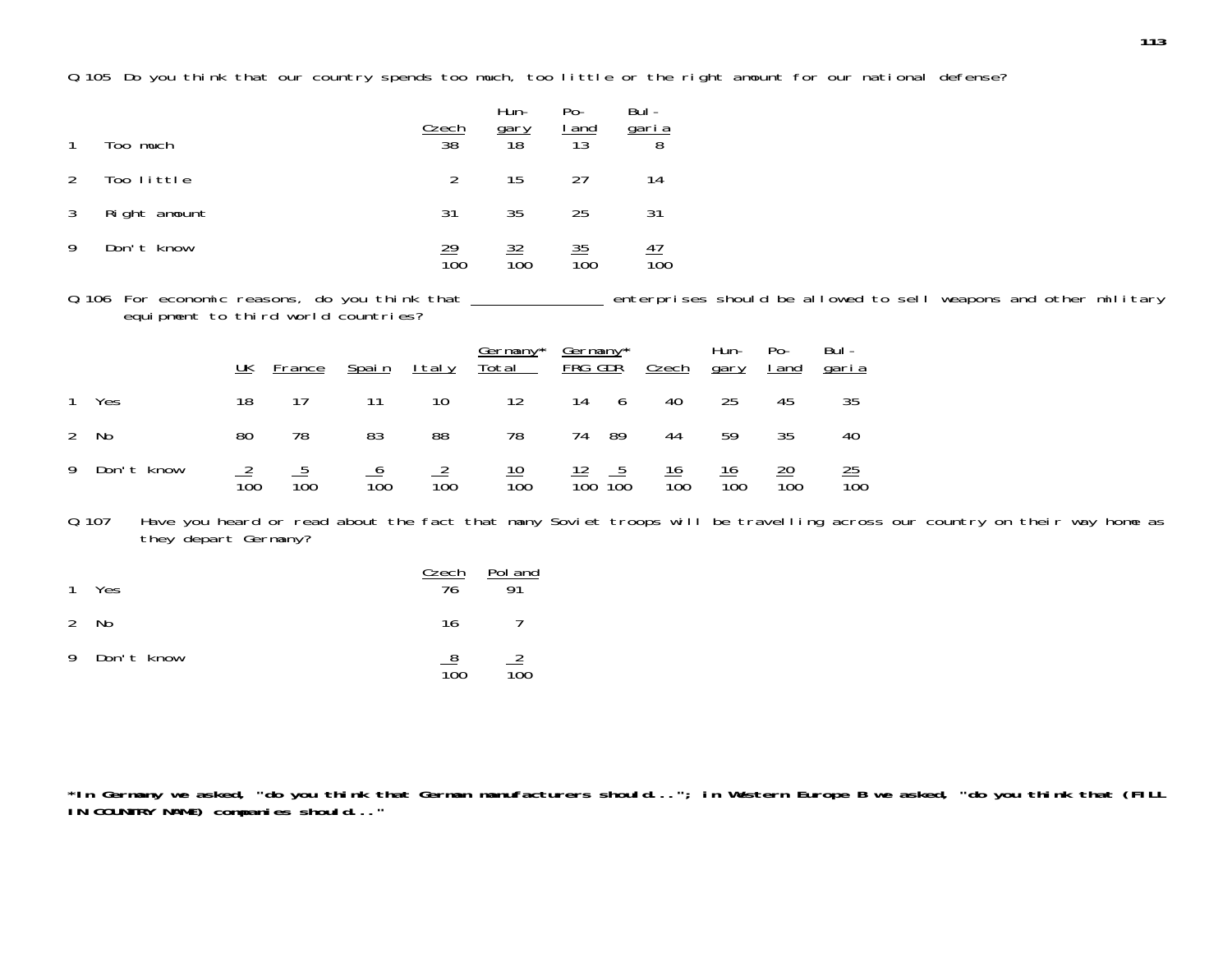#Q.108 Do you think that the migration of Soviet troops across our country will present any serious problems or not?

| 1 Yes        | Czech<br>53                    | Pol and<br>60                  |
|--------------|--------------------------------|--------------------------------|
| 2 No         | 32                             | 28                             |
| 9 Don't know | <u> 15</u><br>$\overline{100}$ | <u> 12</u><br>$\overline{10}0$ |

0.109 How often does the thought occur to you that you are not only a \_\_\_\_\_\_\_\_\_\_\_\_\_ but also a European?

|                |            | Germany<br>Total | Germany<br>FRG GDR |                   | Czech | Hun-<br>gary    | $Po-$<br><u>I</u> and | Bul -<br><u>garia</u> | Russia                  | Ukraine               | Lith-**<br>uani a              |
|----------------|------------|------------------|--------------------|-------------------|-------|-----------------|-----------------------|-----------------------|-------------------------|-----------------------|--------------------------------|
|                | Often?     | 15               | 17                 | 11                | 14    | 24              | 15                    | 14                    |                         | 9                     | 10                             |
| $\overline{2}$ | Sometimes? | 36               | 37                 | 32                | 42    | 39              | 38                    | 32                    | 16                      | 26                    | 39                             |
| 3              | Never?     | 40               | 38                 | 44                | 44    | 32              | 46                    | 54                    | 53                      | 37                    | 41                             |
|                | No Opinion | $\overline{100}$ | 100                | <u> 13</u><br>100 | 100   | $\frac{5}{100}$ | $\overline{100}$      | $\overline{100}$      | $\underline{24}$<br>100 | $\frac{28}{1}$<br>100 | <u> 10</u><br>$\overline{10}0$ |

Q.110 In your opinion, how much of a chance is there that the Soviet Union will change its mind and not withdraw its troops from our country?

|                | 1 A great chance  | Pol and<br>18 |
|----------------|-------------------|---------------|
| $\mathcal{P}$  | Small chance      | 27            |
| 3 <sup>7</sup> | Hardly any chance | 22            |
| 4              | No chance         | 19            |
| 9              | Don't know        | <u> 14</u>    |

**#Q.108 was asked only of those who answered "yes" to Q.107 \*Less than .5%**

**\*\*Based on Lithuanians living in Lithuania - other nationalities excluded**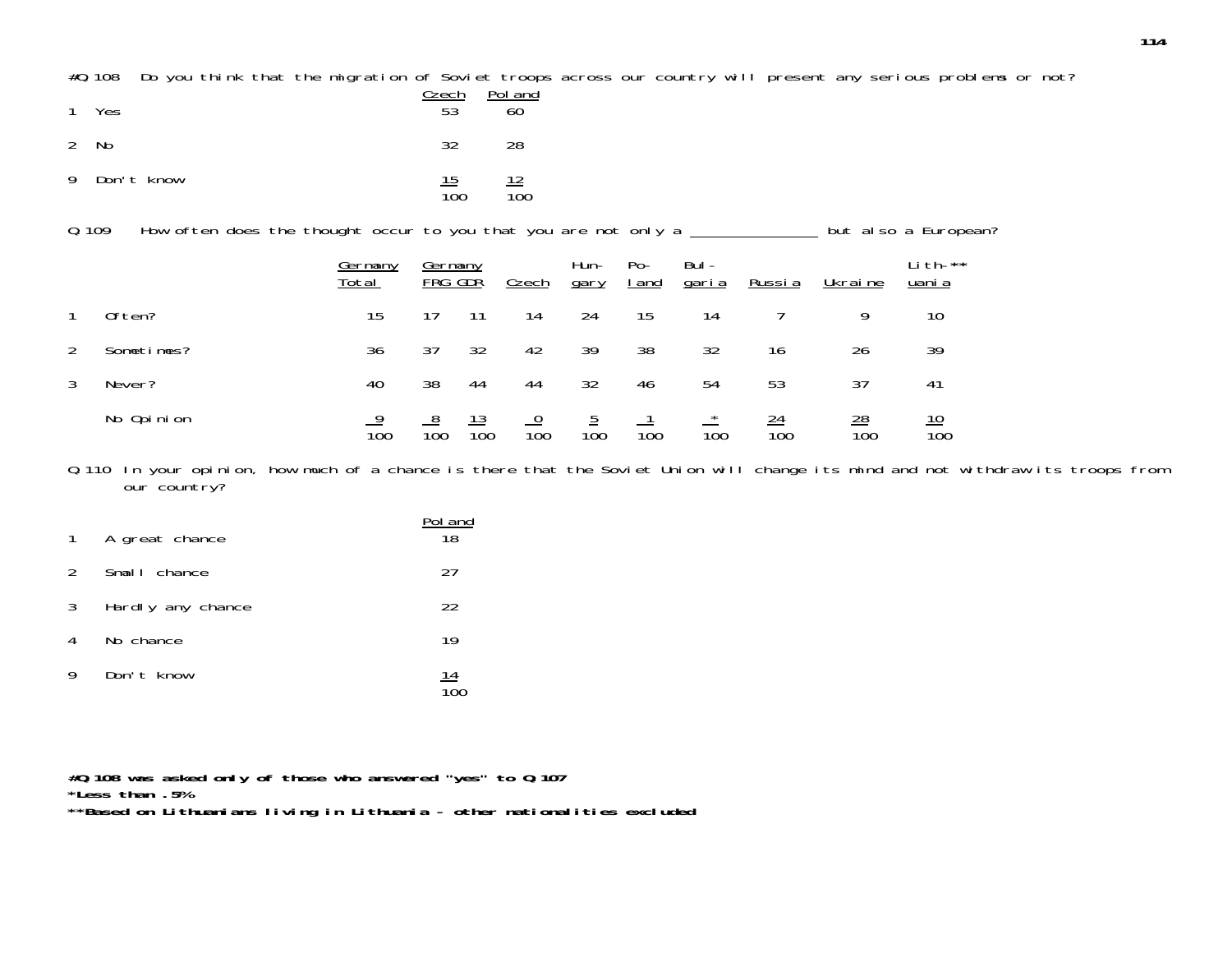Q.111 In your opinion, how much of a chance is there that the Soviet troops will become violent and seriously disruptive before they leave our country?

|               |                   | <u>Germany</u><br>Total | <u>Germany</u><br>FRG GDR |     |
|---------------|-------------------|-------------------------|---------------------------|-----|
|               | 1 A great chance  |                         |                           |     |
| $\mathcal{P}$ | Small chance      | 31                      | 33 23                     |     |
| 3             | Hardly any chance | 32                      | 32 36                     |     |
| 4             | No chance         | 24                      | 23                        | -27 |
|               | Don't know        |                         | <u>5</u>                  |     |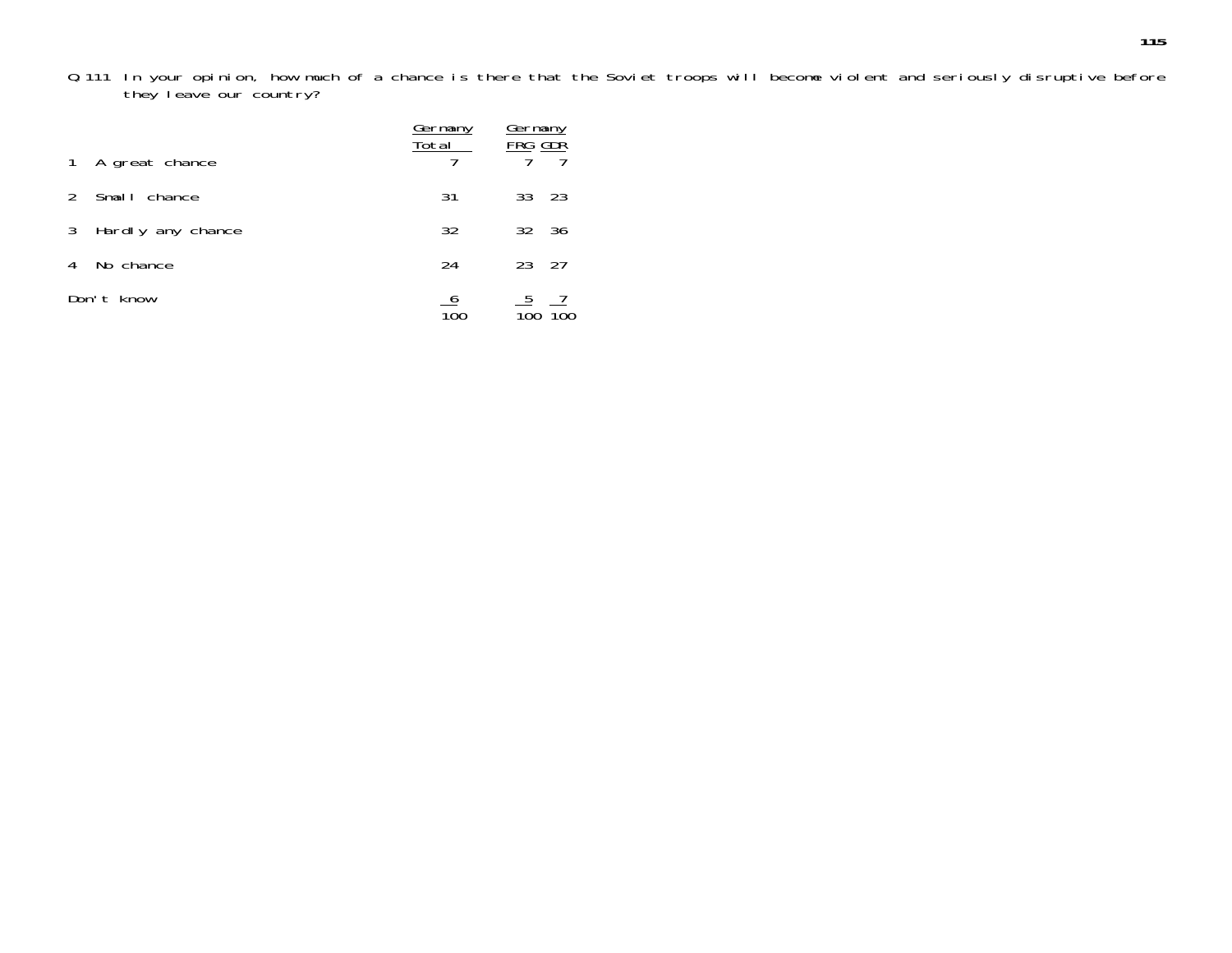Q.112 **(HAND RESPONDENT CARD I)** Now I am going to read you a series of statements that will help us understand how you feel about a number of things. For each statement, please tell me whether you <u>completely</u> agree with it, <u>mostly</u> agree with it, mostly <u>disagree</u> with it or <u>completely</u> disagree with it. The first one is. . .

| a.    | People like me don't<br>have any say about what                                                                                                                                       | <u>US</u>                                            | UK                                                  | France                                              | Spain                                                     | <u>Italy</u>                                                    | <u>Germany</u><br>Total                           | Germany<br>FRG GDR                                  |                                                  | Czech                                               | Hung-<br>gary                                                  | Pol-<br>I and                                                 | Bul-<br>garia                                                    | Rus-<br><u>sia</u>                               | Ukraine                                       | Li th-<br>uani a                                    |
|-------|---------------------------------------------------------------------------------------------------------------------------------------------------------------------------------------|------------------------------------------------------|-----------------------------------------------------|-----------------------------------------------------|-----------------------------------------------------------|-----------------------------------------------------------------|---------------------------------------------------|-----------------------------------------------------|--------------------------------------------------|-----------------------------------------------------|----------------------------------------------------------------|---------------------------------------------------------------|------------------------------------------------------------------|--------------------------------------------------|-----------------------------------------------|-----------------------------------------------------|
|       | the government does<br>Completely agree<br>50                                                                                                                                         | 19                                                   | 26                                                  | 21                                                  | 29                                                        |                                                                 | 30                                                | 27                                                  | 41                                               | 45                                                  | 62                                                             | 60                                                            | 40                                                               |                                                  |                                               |                                                     |
|       | Mostly agree<br>Mostly disagree<br>Completely disagree<br>DK                                                                                                                          | 38<br>31<br>11<br>$\overline{10}0$                   | 34<br>26<br>11<br>$\frac{3}{100}$                   | 17<br>21<br>40<br>$\frac{1}{100}$                   | 21<br>19<br>26<br>$\frac{5}{100}$                         | <b>NOT</b><br><b>ASKED</b>                                      | 40<br>22<br>$\sqrt{5}$<br>$\frac{3}{100}$         | 39<br>25<br>$\boldsymbol{6}$<br>$\frac{3}{100}$     | 40<br>12<br>$\mathfrak{Z}$<br>$\frac{4}{100}$    | 31<br>16<br>$\overline{5}$<br>$\frac{3}{100}$       | 23<br>$\begin{array}{c} 9 \\ 5 \end{array}$<br>$\frac{1}{100}$ | 28<br>$\overline{7}$<br>$\sqrt{2}$<br>$\frac{3}{100}$         | 29<br>14<br>5<br>$\frac{12}{100}$                                |                                                  | (NOT ASKED)                                   | 30<br>11<br>$\overline{7}$<br>$\frac{2}{100}$       |
| b.    | Generally speaking,<br>elected officials<br>lose touch with the<br>people pretty quickly<br>Completely agree<br>Mostly agree<br>Mostly disagree<br>Completely disagree<br><b>DK</b>   | 30<br>48<br>17<br>$\overline{2}$<br>$\frac{3}{100}$  | 31<br>53<br>12<br>$\mathbf{1}$<br>$\frac{3}{100}$   | 45<br>40<br>10<br>$\mathfrak{Z}$<br>$\frac{2}{100}$ | 47<br>30<br>10<br>$\sqrt{5}$<br>$\frac{8}{100}$           | 49<br>38<br>$\overline{7}$<br>$\overline{2}$<br>$\frac{4}{100}$ | 34<br>52<br>10<br>$\mathbf{1}$<br>$\frac{3}{100}$ | 35<br>51<br>10<br>$\overline{2}$<br>$\frac{2}{100}$ | 33<br>54<br>$\, 8$<br>$\star$<br>$\frac{5}{100}$ | 45<br>40<br>10<br>$\overline{2}$<br>$\frac{3}{100}$ | 45<br>37<br>9<br>$\overline{4}$<br>$\frac{5}{100}$             | 49<br>39<br>$\overline{7}$<br>$\mathbf{1}$<br>$\frac{4}{100}$ | 46<br>31<br>$\overline{9}$<br>$\overline{2}$<br>$\frac{13}{100}$ | 43<br>46<br>6<br>$\mathbf{1}$<br>$\frac{4}{100}$ | 33<br>54<br>9<br>$\star$<br>$\frac{4}{100}$   | 41<br>38<br>17<br>$\frac{3}{100}$                   |
| $C$ . | Most elected officials<br>care what people like<br>me think<br>Completely agree<br>Mostly agree<br>Mostly disagree<br>Completely disagree<br>DK                                       | 37<br>39<br>14<br>$\frac{3}{100}$                    | $\mathfrak{Z}$<br>32<br>38<br>23<br>$\frac{4}{100}$ | 6<br>21<br>37<br>33<br>$\frac{3}{100}$              | 7<br>19<br>33<br>34<br>$\frac{7}{100}$                    | 3<br>11<br>34<br>49<br>$\frac{3}{100}$                          | 6<br>24<br>47<br>16<br>$\frac{7}{100}$            | 24<br>46<br>17<br>$\frac{6}{100}$                   | 5<br>24<br>52<br>10<br>$\frac{9}{100}$           | 5<br>25<br>47<br>20<br>$\frac{3}{100}$              | 7<br>25<br>44<br>19<br>$\frac{5}{100}$                         | 5<br>18<br>49<br>20<br>$\frac{8}{100}$                        | 5<br>16<br>40<br>25<br>$\frac{14}{100}$                          | 14<br>46<br>26<br>$\frac{10}{100}$               | 3<br>19<br>54<br>17<br>$\frac{7}{100}$        | 4<br>26<br>38<br>27<br>$\frac{5}{100}$              |
| d.    | Voting gives people like<br>me some say about how the<br>government runs things<br>Completely agree<br>Mostly agree<br>Mostly disagree<br>Completely disagree<br>DK<br>*Less than .5% | 23<br>50<br>18<br>$\overline{7}$<br>$\overline{100}$ | 15<br>40<br>27<br>16<br>$\frac{2}{100}$             | 35<br>41<br>13<br>8<br>$\frac{3}{100}$              | 39<br>34<br>11<br>9<br>$\overline{7}$<br>$\overline{10}0$ | 18<br>31<br>22<br>25<br>$\frac{4}{100}$                         | 10<br>43<br>29<br>11<br>$\frac{7}{100}$           | 13<br>44<br>26<br>11<br>$\frac{6}{100}$             | 6<br>36<br>38<br>11<br>$\frac{9}{100}$           | 20<br>38<br>25<br>12<br>$\frac{5}{100}$             | 17<br>32<br>29<br>15<br>$\frac{7}{100}$                        | 6<br>35<br>36<br>16<br>$\overline{7}$<br>$\overline{10}0$     | 44<br>32<br>8<br>$\overline{4}$<br>$\frac{12}{100}$              | 13<br>34<br>21<br>22<br>$\frac{10}{100}$         | 13<br>34<br>35<br>12<br>6<br>$\overline{10}0$ | 35<br>39<br>13<br>$\overline{7}$<br>$\frac{6}{100}$ |
|       | ** In the U.S., respondents were asked ".                                                                                                                                             |                                                      |                                                     |                                                     |                                                           |                                                                 | elected officials in Washington.                  | $\mathbf{H}$                                        |                                                  |                                                     |                                                                |                                                               |                                                                  |                                                  |                                               | <b>CONTINUED</b>                                    |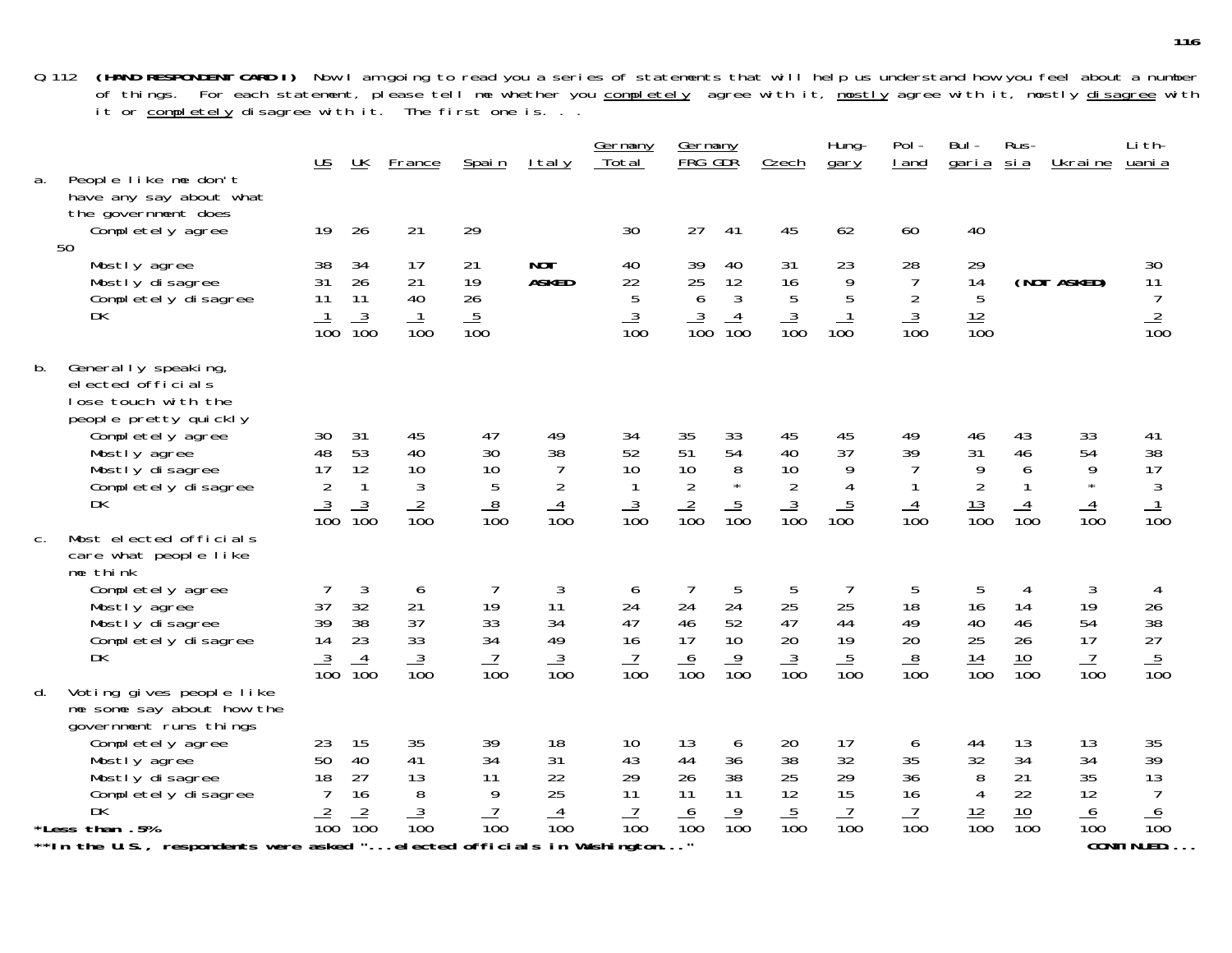| $Q.112$ CONTINUED |
|-------------------|
|-------------------|

|         |                                                                                                                                                                   | US.                                     | UK                                                         | <b>France</b>                           | Spain                                    | I tal y                                             | Germany<br>Total                                    | <u>Germany</u><br>FRG GDR              |                                                      | Czech                                    | Hung-<br>gary                          | Pol -<br>I and                                      | Bul -<br>garia                                       | Rus-<br><u>sia</u>                       | Ukraine                                 | Li th-<br>uani a                                       |
|---------|-------------------------------------------------------------------------------------------------------------------------------------------------------------------|-----------------------------------------|------------------------------------------------------------|-----------------------------------------|------------------------------------------|-----------------------------------------------------|-----------------------------------------------------|----------------------------------------|------------------------------------------------------|------------------------------------------|----------------------------------------|-----------------------------------------------------|------------------------------------------------------|------------------------------------------|-----------------------------------------|--------------------------------------------------------|
| е.      | Success in life is pretty<br>much determined by forces<br>outside our control<br>Completely agree<br>Mostly agree<br>Mostly disagree<br>Completely disagree<br>DK | 11<br>29<br>39<br>18<br>$\frac{3}{100}$ | 16<br>35<br>30<br>12<br>$\overline{7}$<br>$\overline{10}0$ | 23<br>34<br>23<br>13<br>$\frac{7}{100}$ | 27<br>29<br>19<br>10<br>$\frac{15}{100}$ | 15<br>49<br>18<br>$\frac{13}{5}$<br>$\frac{5}{100}$ | 12<br>47<br>29<br>$\overline{4}$<br>$\frac{8}{100}$ | 13<br>48<br>29<br>4<br>$\frac{6}{100}$ | 11<br>41<br>29<br>$\overline{4}$<br>$\frac{15}{100}$ | 13<br>42<br>24<br>10<br>$\frac{11}{100}$ | 28<br>39<br>19<br>9<br>$\frac{5}{100}$ | 24<br>42<br>22<br>$\overline{4}$<br>$\frac{8}{100}$ | 41<br>32<br>12<br>$\mathfrak{Z}$<br>$\frac{12}{100}$ | 18<br>41<br>20<br>8<br>$\frac{13}{100}$  | 20<br>45<br>22<br>3<br>$\frac{10}{100}$ | 23<br>41<br>14<br>$\boldsymbol{6}$<br>$\frac{16}{100}$ |
| f.      | Hard work offers little<br>quarantee of success<br>Completely agree<br>Mostly agree<br>Mostly disagree                                                            | 10<br>26<br>40                          | 18<br>34<br>31                                             | 20<br>30<br>28                          | 21<br>22<br>24                           | 20<br>24<br>29                                      | 18<br>38<br>33                                      | 19<br>38<br>33                         | 16<br>41                                             | 18<br>32<br>33                           | 46<br>35<br>12                         | 29<br>34<br>26                                      | 24<br>23<br>28                                       | 26<br>36<br>24                           | 18<br>43<br>29                          | 14<br>17<br>$\frac{30}{37}$                            |
| $f1.$ I | Completely disagree<br><b>DK</b><br>admire people who get                                                                                                         | 23<br>$\overline{10}0$                  | 15<br>$\frac{2}{100}$                                      | 18<br>$\frac{4}{100}$                   | $\frac{26}{100}$                         | $\frac{22}{100}$                                    | 5<br>$\frac{6}{100}$                                | 5<br>$\frac{5}{100}$                   | $\frac{33}{5}$<br>$\frac{5}{100}$                    | 14<br>$\frac{3}{100}$                    | $\overline{5}$<br>$\frac{2}{100}$      | 5<br>$\frac{6}{100}$                                | 15<br>$\frac{10}{100}$                               | 10<br>$\frac{4}{100}$                    | 6<br>$\frac{4}{100}$                    | $\frac{2}{100}$                                        |
|         | rich by working hard<br>Completely agree<br>Mostly agree<br>Mostly disagree                                                                                       | 57<br>35<br>5                           | 58<br>32<br>6                                              | 58<br>27<br>9                           | 60<br>27<br>5                            | 61<br>29<br>5                                       | 35<br>47<br>10 <sup>1</sup>                         | 34<br>48<br>10                         | 39<br>46<br>$\overline{7}$                           | 55<br>31<br>8                            | 40<br>26<br>16                         | 53<br>32<br>9                                       | 64<br>21<br>$\overline{5}$                           |                                          | (NOT ASKED)                             | 77<br>19                                               |
|         | Completely disagree<br>DK                                                                                                                                         | 2<br>$\frac{1}{100}$                    | $\overline{2}$<br>$\frac{2}{100}$                          | $\sqrt{5}$<br>$\frac{1}{100}$           | 4<br>$\frac{4}{100}$                     | 4<br>$\frac{1}{100}$                                | 2<br>$\frac{6}{100}$                                | $\overline{2}$<br>$\frac{6}{100}$      | $\frac{3}{100}$                                      | 5<br>$\frac{1}{100}$                     | 13<br>$\frac{5}{100}$                  | $\overline{2}$<br>$\frac{4}{100}$                   | $\mathfrak{Z}$<br>$\frac{7}{100}$                    |                                          |                                         | $\frac{2}{x}$<br>$\overline{10}0$                      |
| f1.     | Other people seem to<br>have all the luck<br>Completely agree<br>Mostly agree<br>Mostly disagree<br>Completely disagree<br>DK                                     |                                         | (NOT ASKED)                                                |                                         |                                          | (NOT ASKED)                                         |                                                     |                                        |                                                      |                                          | (NOT ASKED)                            |                                                     |                                                      | -11<br>24<br>41<br>16<br>$\frac{8}{100}$ | 13<br>37<br>33<br>9<br>$\frac{8}{100}$  | 17<br>$\frac{35}{28}$<br>$\frac{15}{100}$              |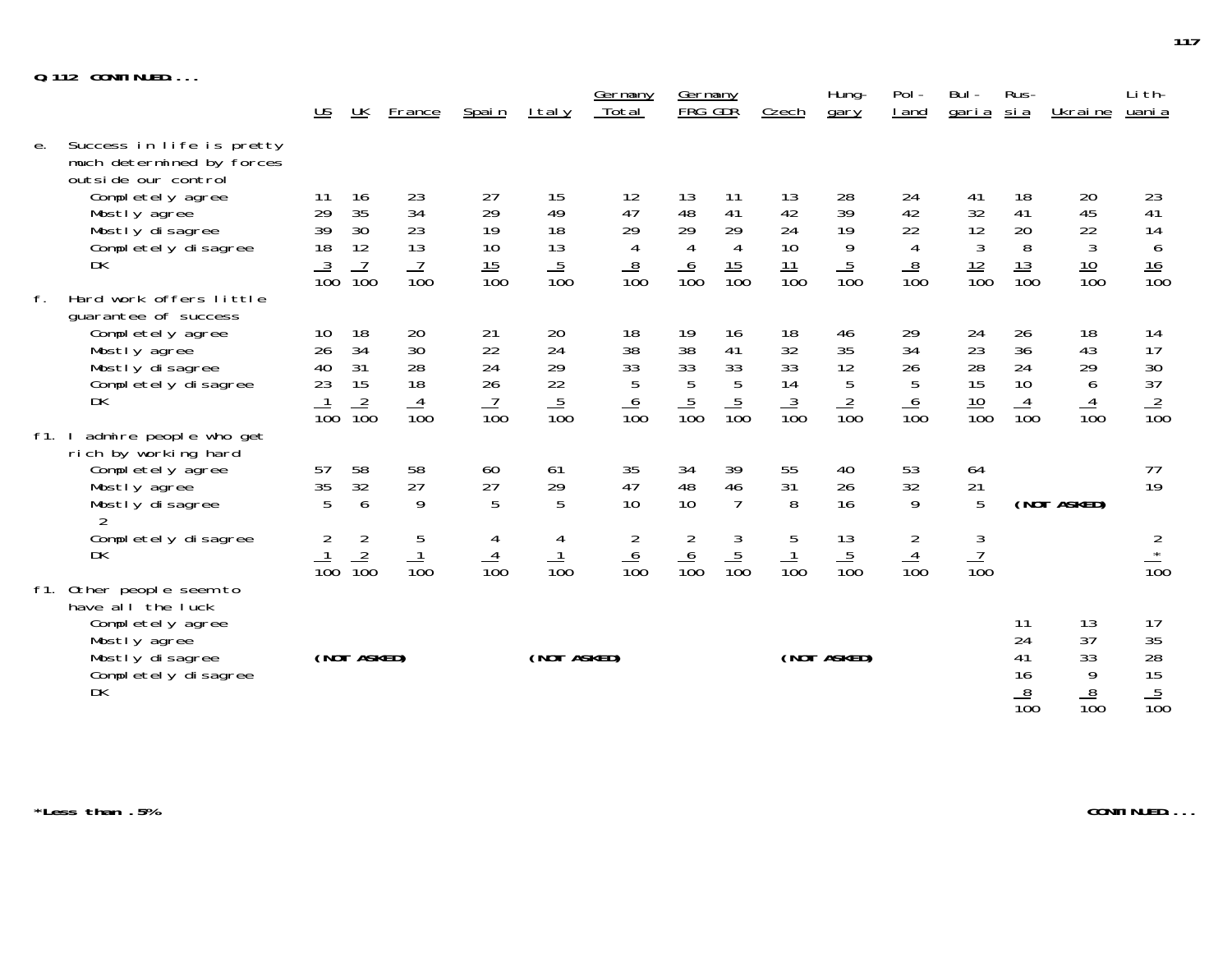|    | <b>Q.112 CONTINUED</b>                                                           |                           |                  |                  |                           |                  |                         |                    |                      |                      |                      |                  |                    |                        |                  |                  |
|----|----------------------------------------------------------------------------------|---------------------------|------------------|------------------|---------------------------|------------------|-------------------------|--------------------|----------------------|----------------------|----------------------|------------------|--------------------|------------------------|------------------|------------------|
|    |                                                                                  | $\underline{\mathsf{US}}$ | UK               | France           | Spain                     | I tal y          | <u>Germany</u><br>Total | Germany<br>FRG GDR |                      | Czech                | Hung-<br>gary        | $Pol -$<br>I and | Bul-<br>garia      | Rus-<br><u>sia</u>     | Ukraine          | Li th-<br>uani a |
| g. | When something is run<br>by the state, it is usually<br>inefficient and wasteful |                           |                  |                  |                           |                  |                         |                    |                      |                      |                      |                  |                    |                        |                  |                  |
|    | Completely agree                                                                 | 22<br>45                  | 23<br>34         | 25<br>33         | 18<br>26                  | 40<br>34         | 10<br>31                | 11<br>34           | 3<br>21              | 11<br>30             | 28<br>35             | 42<br>35         | 21<br>23           | 25<br>38               | 16<br>48         | 15<br>36         |
|    | Mostly agree<br>Mostly disagree                                                  | 25                        | 31               | 28               | 25                        | 17               | 40                      | 37                 | 52                   | 37                   | 19                   | 12               | 28                 | 25                     | 28               |                  |
|    | Completely disagree                                                              | $\overline{4}$            | $\overline{7}$   | $\overline{7}$   | 17                        | 6                | $\overline{7}$          | $\overline{7}$     | 6                    | 11                   | 6                    | $\overline{2}$   | 13                 | $5\phantom{.0}$        | $\overline{2}$   | $\frac{27}{9}$   |
|    | DK                                                                               | $\overline{10}0$          | $\frac{5}{100}$  | $\frac{7}{100}$  | $\frac{14}{100}$          | $\frac{3}{100}$  | $\frac{12}{100}$        | $\frac{11}{100}$   | $\frac{18}{100}$     | $\frac{11}{100}$     | $\frac{12}{100}$     | $\frac{9}{100}$  | $\frac{15}{100}$   | $\frac{7}{100}$        | $\frac{6}{100}$  | $\frac{13}{100}$ |
| h. | The state controls too<br>much of our daily lives                                |                           |                  |                  |                           |                  |                         |                    |                      |                      |                      |                  |                    |                        |                  |                  |
|    | Completely agree<br>Mostly agree                                                 | 22<br>40                  | 18<br>26         | 35<br>34         | 36<br>26                  | 19<br>35         | 8<br>30                 | 9<br>31            | 5<br>25              | 12<br>32             | 23<br>34             | 8<br>16          | 24<br>22           | 22<br>27               | 14<br>35         | 18<br>27         |
|    | Mostly disagree                                                                  | 29                        | 41               | 22               | 18                        | 26               | 43                      | 41                 | 50                   | 42                   | 24                   | 52               | 28                 | 29                     | 31               | 28               |
|    | Completely disagree                                                              | 5                         | 11               | $\boldsymbol{6}$ | 10                        | 15               | 11                      | 11                 | 9                    | $\overline{7}$       | $\overline{7}$       | 12               | 9                  | 11                     | 6                | 17               |
|    | <b>DK</b>                                                                        | $\overline{10}0$          | $\frac{4}{100}$  | $\frac{3}{100}$  | $\frac{10}{100}$          | $\frac{5}{100}$  | $\frac{8}{100}$         | $\frac{8}{100}$    | $\frac{11}{100}$     | $\frac{7}{100}$      | $\frac{12}{100}$     | $\frac{12}{100}$ | $\frac{17}{100}$   | 11<br>$\overline{10}0$ | $\frac{14}{100}$ | $\frac{10}{100}$ |
| İ. | Generally, the state is<br>run for the benefit of<br>all the people              |                           |                  |                  |                           |                  |                         |                    |                      |                      |                      |                  |                    |                        |                  |                  |
|    | Completely agree                                                                 | 10                        | 9                | 13               | 19                        | 2                | 6                       |                    | 5                    | 30                   |                      | 4                | 19                 | 6                      | 4                | 12               |
|    | Mostly agree                                                                     | 42                        | 43               | 35               | 32                        | 10               | 35                      | 34                 | 39                   | 35                   | 26                   | 27               | 34                 | 20                     | 18               | 36               |
|    | Mostly disagree<br>Completely disagree                                           | 35<br>10                  | 30<br>17         | 33<br>17         | 23<br>18                  | 34<br>52         | 39<br>10                | 40<br>10           | 36<br>$\overline{7}$ | 26                   | 41<br>15             | 43<br>12         | 28<br>12           | 39<br>27               | 47<br>25         | $30\,$           |
|    | <b>DK</b>                                                                        |                           |                  |                  |                           |                  |                         |                    |                      |                      | 11                   |                  |                    |                        |                  | $\frac{15}{10}$  |
|    |                                                                                  | $\frac{3}{100}$           | $\frac{1}{100}$  | $\frac{2}{100}$  | $\frac{8}{100}$           | $\frac{2}{100}$  | $\frac{10}{100}$        | $\frac{9}{100}$    | $\frac{13}{100}$     | $\frac{2}{100}$      | $\overline{10}0$     | $\frac{14}{100}$ | $\frac{7}{100}$    | $\frac{8}{100}$        | $\frac{6}{100}$  |                  |
| j. | There should be stricter                                                         |                           |                  |                  |                           |                  |                         |                    |                      |                      |                      |                  |                    |                        |                  |                  |
|    | laws and regulations to<br>protect the environment                               |                           |                  |                  |                           |                  |                         |                    |                      |                      |                      |                  |                    |                        |                  |                  |
|    | Completely agree                                                                 |                           | 66               | 68               | 76                        | 72               | 56                      | 53                 | 66                   | 71                   | 63                   | 62               | 77                 | 74                     | 67               | 59               |
|    | (NOT 29<br>Mostly agree                                                          |                           |                  | 28               | 18                        | 23<br>3          | 35<br>5                 | 36<br>5            | 29<br>$\overline{2}$ | 25<br>$\overline{2}$ | 27<br>$\overline{4}$ | 28               | 13<br>$\mathbf{1}$ | 21                     | 30<br>$\star$    | $\frac{32}{3}$   |
|    | ASKED)<br>Mostly disagree<br>Completely disagree                                 |                           | 3                | 3                | $\overline{2}$<br>$\star$ |                  |                         |                    | $\overline{0}$       | $\overline{0}$       | $\star$              | $\overline{2}$   |                    |                        |                  |                  |
|    | <b>DK</b>                                                                        |                           |                  |                  | $\frac{4}{100}$           |                  | $\frac{3}{100}$         |                    | $\frac{3}{100}$      | $\frac{2}{100}$      | 6                    | $\overline{7}$   | $\frac{9}{100}$    | $\frac{3}{100}$        |                  | $\frac{2}{100}$  |
|    |                                                                                  |                           | $\overline{10}0$ | $\overline{10}0$ |                           | $\overline{10}0$ |                         | $\overline{10}0$   |                      |                      | $\overline{10}0$     | $\overline{10}0$ |                    |                        | $\overline{10}0$ |                  |

\*Less than .5%<br>\*\* In the U.S., respondents were asked about "the government" rather than the state. CONTINUED...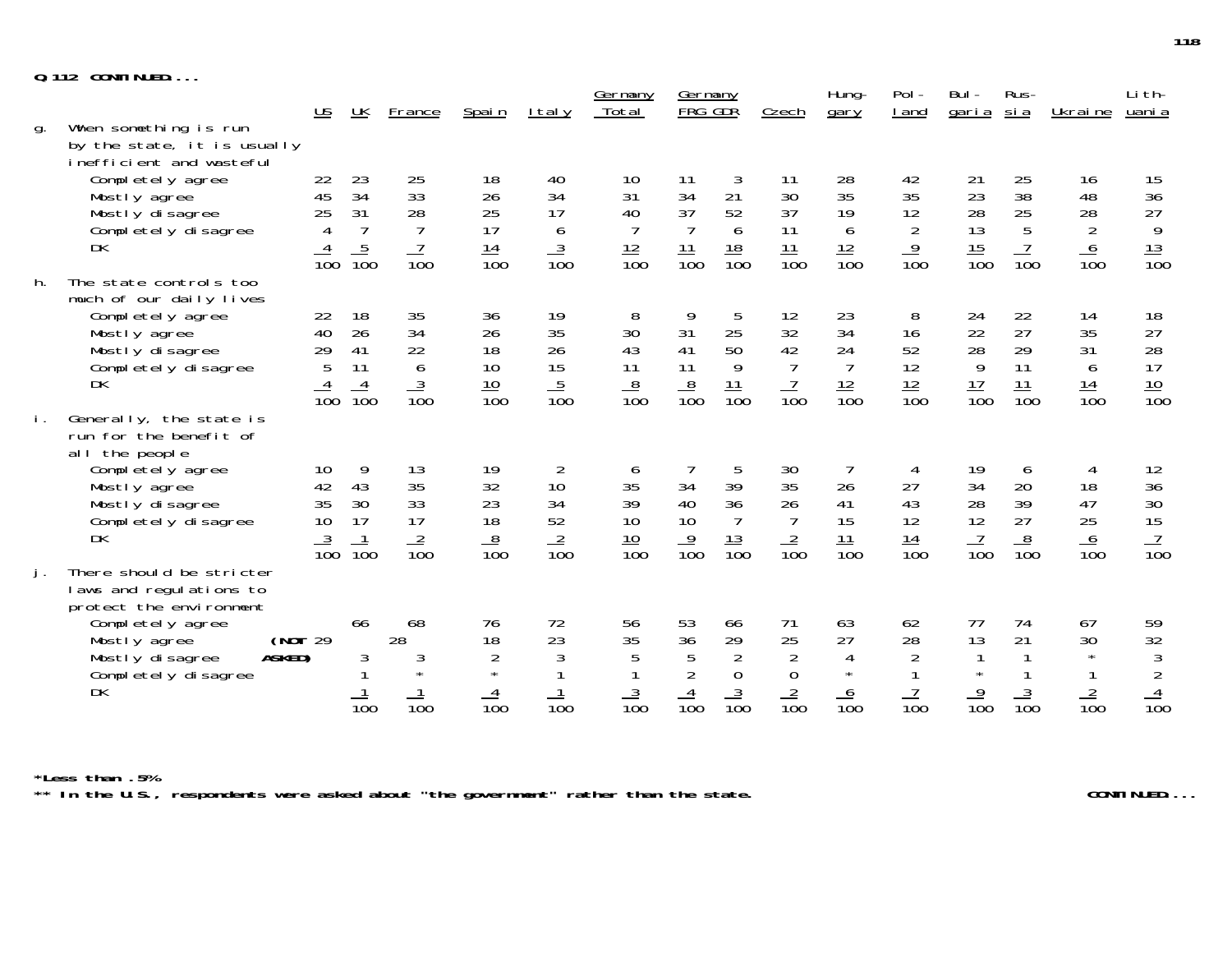| <b>Q.112 CONTINUED</b> |  |  |  |  |  |  |  |  |
|------------------------|--|--|--|--|--|--|--|--|
|------------------------|--|--|--|--|--|--|--|--|

|                |                                                                                                                    |                                        |                                |                      |                       |                                    | Germany                            | <u>Germany</u>                                            |                   | Hung-                | Pol-             | Bul-                  | Rus-                           |                                | Li th-                                                               |
|----------------|--------------------------------------------------------------------------------------------------------------------|----------------------------------------|--------------------------------|----------------------|-----------------------|------------------------------------|------------------------------------|-----------------------------------------------------------|-------------------|----------------------|------------------|-----------------------|--------------------------------|--------------------------------|----------------------------------------------------------------------|
|                |                                                                                                                    | $\underline{\mathsf{US}}$              | $\underline{\mathsf{UK}}$      | <b>France</b>        | Spain                 | <u>Italy</u>                       | Total                              | FRG GDR                                                   | Czech             | gary                 | I and            | <u>garia</u>          | <u>sia</u>                     | <u>Ukraine</u>                 | <u>uani a</u>                                                        |
|                | k. People should be willing to<br>pay higher prices in order<br>to protect the environment                         |                                        |                                |                      |                       |                                    |                                    |                                                           |                   |                      |                  |                       |                                |                                |                                                                      |
|                | Completely agree                                                                                                   | 30                                     | 23                             | 26                   | 33                    | 20                                 | 23                                 | 22<br>24                                                  | 27                | 24                   | 22               | 55                    | 28                             | 18                             | 22                                                                   |
|                | Mostly agree<br>Mostly disagree                                                                                    | 40<br>17                               | 37<br>24                       | 32<br>22             | 30<br>15              | 33<br>19                           | 36<br>25                           | 40<br>36<br>23                                            | 38<br>20          | 34<br>22             | 35<br>25         | 22                    | 31<br>20                       | 37<br>26                       | 36<br>23                                                             |
|                | Completely disagree                                                                                                | 11                                     | 14                             | 18                   | 14                    | 24                                 | 9                                  | $\begin{array}{c} 25 \\ 9 \end{array}$<br>$\overline{7}$  | 10                | 13                   | $\overline{7}$   | $\frac{5}{2}$         | 12                             | 10                             | 10                                                                   |
|                | DK                                                                                                                 | $\frac{2}{100}$                        | $\frac{2}{100}$                | $\frac{2}{100}$      | 8<br>$\overline{10}0$ | $\overline{4}$<br>$\overline{10}0$ | $\overline{1}$<br>$\overline{100}$ | $\frac{8}{100}$<br>$\frac{6}{100}$                        | $\frac{5}{100}$   | $\frac{7}{100}$      | $\frac{11}{100}$ | $\frac{16}{100}$      | $\frac{9}{100}$                | $\frac{9}{100}$                | $\frac{9}{100}$                                                      |
| $\mathbf{L}$ . | Without assistance<br>from other countries<br>our country will never<br>solve its problems                         |                                        |                                |                      |                       |                                    |                                    |                                                           |                   |                      |                  |                       |                                |                                |                                                                      |
|                | Completely agree                                                                                                   |                                        | 11                             | 19                   | 25                    | 24                                 | 9                                  | 9<br>9                                                    | 31                | 47                   | 37               | 46                    | 23                             | 20                             | 48                                                                   |
|                | Mostly agree<br>Mostly disagree                                                                                    |                                        | 31<br>31                       | 31<br>25             | 31<br>19              | 33<br>22                           | 33<br>34                           | 33<br>32<br>33<br>36                                      | 43<br>15          | 31<br>8              | 36<br>13         | 26<br>12              | 30<br>25                       | 38<br>21                       | 35                                                                   |
|                | Completely disagree                                                                                                |                                        | 19                             | 19                   | 15                    | 15                                 | 15                                 | 17<br>$8\,$                                               | $\overline{4}$    | $\overline{7}$       | $\overline{4}$   | $\overline{4}$        | 13                             | 12                             | $\begin{array}{c}\n 8 \\  6 \\  \underline{3} \\  100\n \end{array}$ |
|                | DK                                                                                                                 |                                        | $\frac{8}{100}$                | $\frac{6}{100}$      | $\frac{10}{100}$      | $\frac{6}{100}$                    | $\frac{9}{100}$                    | $\frac{8}{100}$<br>$\frac{15}{100}$                       | $\frac{7}{100}$   | $\frac{7}{100}$      | $\frac{10}{100}$ | $\frac{12}{100}$      | $\frac{9}{100}$                | $\frac{9}{100}$                |                                                                      |
| m.             | Our society should do<br>what is necessary to<br>make sure that everyone<br>has an equal opportunity<br>to succeed |                                        |                                |                      |                       |                                    |                                    |                                                           |                   |                      |                  |                       |                                |                                |                                                                      |
|                | Completely agree                                                                                                   | 45                                     | 62                             | 68                   | 69                    | 65                                 | 46                                 | 43<br>60                                                  | 40                | 64                   | 47               | 70                    | 59                             | 56                             | 54                                                                   |
|                | Mostly agree<br>Mostly disagree                                                                                    | $\begin{array}{c} 46 \\ 6 \end{array}$ | 34<br>$\overline{2}$           | 25<br>$\overline{4}$ | 24<br>$\sqrt{3}$      | 31<br>$\overline{2}$               | 46<br>4                            | $\frac{35}{2}$<br>49<br>$\overline{4}$                    | 35<br>19          | 26<br>$\overline{5}$ | 42<br>4          | 18                    | 31                             | 39<br>$\sqrt{3}$               | 37                                                                   |
|                | Completely disagree                                                                                                |                                        | 1                              | $\overline{2}$       | $\overline{2}$        |                                    | $\overline{2}$                     | $\overline{2}$<br>$\boldsymbol{0}$                        | $\overline{4}$    | $\overline{2}$       |                  | $\frac{3}{1}$         | $\frac{5}{2}$                  | $\star$                        | $\begin{array}{c} 5 \\ 1 \end{array}$                                |
|                | DK                                                                                                                 | $\frac{2}{100}$                        | $\overline{10}0$               | $\frac{1}{100}$      | $\frac{2}{100}$       | $\frac{1}{100}$                    | $\frac{2}{100}$                    | $\frac{2}{100}$<br>$\frac{3}{100}$                        | $\frac{2}{100}$   | $\frac{3}{100}$      | $\frac{6}{100}$  | $\frac{8}{100}$       | $\frac{3}{100}$                | $\frac{2}{100}$                | $\frac{3}{100}$                                                      |
| n.             | It is the responsibility of the state                                                                              |                                        |                                |                      |                       |                                    |                                    |                                                           |                   |                      |                  |                       |                                |                                |                                                                      |
|                | to take care of very poor people who<br>can't take care of themselves                                              |                                        |                                |                      |                       |                                    |                                    |                                                           |                   |                      |                  |                       |                                |                                |                                                                      |
|                | Completely agree                                                                                                   | 23                                     | 62                             | 62                   | 71                    | 66                                 | 50                                 | 45<br>64                                                  | 66                | 58                   | 56               | 81                    | 70                             | 69                             | 68                                                                   |
|                | Mostly agree                                                                                                       | 44                                     | 30                             | 26                   | 22                    | 28                                 | 39                                 | 42<br>30                                                  | 28                | 32                   | 35               | 13                    | 23                             | 27                             | 28                                                                   |
|                | Mostly disagree                                                                                                    | 23<br>$\boldsymbol{6}$                 | $\overline{4}$<br>$\mathbf{1}$ | 8                    | 3                     | 4                                  | 6                                  | $\overline{7}$<br>$\overline{2}$<br>$\sqrt{2}$<br>$\star$ | 4<br>$\mathbf{1}$ | 6                    | 6                | $\sqrt{2}$<br>$\star$ | $\overline{4}$<br>$\mathbf{1}$ | $\overline{2}$                 | 4<br>$\star$                                                         |
|                | Complétely disagree<br>DK                                                                                          | $\frac{4}{100}$                        | $\frac{3}{100}$                | $rac{2}{100}$        | $\frac{3}{100}$       |                                    | 4                                  | $\overline{4}$<br>$\frac{4}{100}$                         | $\frac{1}{100}$   | $\frac{2}{100}$      | $\frac{2}{100}$  | $\frac{4}{100}$       | $\frac{2}{100}$                | $\mathbf{1}$                   | $\star$                                                              |
|                |                                                                                                                    |                                        |                                |                      |                       | $\overline{10}0$                   | $\overline{10}0$                   | $\overline{100}$                                          |                   |                      |                  |                       |                                | $\overline{10}0$               | $\overline{10}0$                                                     |
|                | *Less than .5%                                                                                                     | CONTINUED                              |                                |                      |                       |                                    |                                    |                                                           |                   |                      |                  |                       |                                |                                |                                                                      |
|                | ** In the U.S., respondents were asked about "the government" rather than the state.<br>$Q. 112$ CONTINUED         |                                        |                                |                      |                       |                                    |                                    |                                                           |                   |                      |                  |                       |                                |                                |                                                                      |
|                |                                                                                                                    |                                        |                                |                      |                       |                                    | <u>Germany</u>                     | Germany                                                   |                   | Hung-                | $Pol -$          | Bul -                 | Rus-                           |                                | Li th-                                                               |
| 0.             | The state should                                                                                                   | $\underline{\mathsf{US}}$              | <u> UК</u>                     | <b>France</b>        | <u>Spain</u>          | <u>Italy</u>                       | <u>Total</u>                       | <b>FRG GDR</b>                                            | <u>Czech</u>      | gary                 | <u>I and</u>     |                       |                                | <u>garia sia Ukraine uania</u> |                                                                      |

guarantee every citizen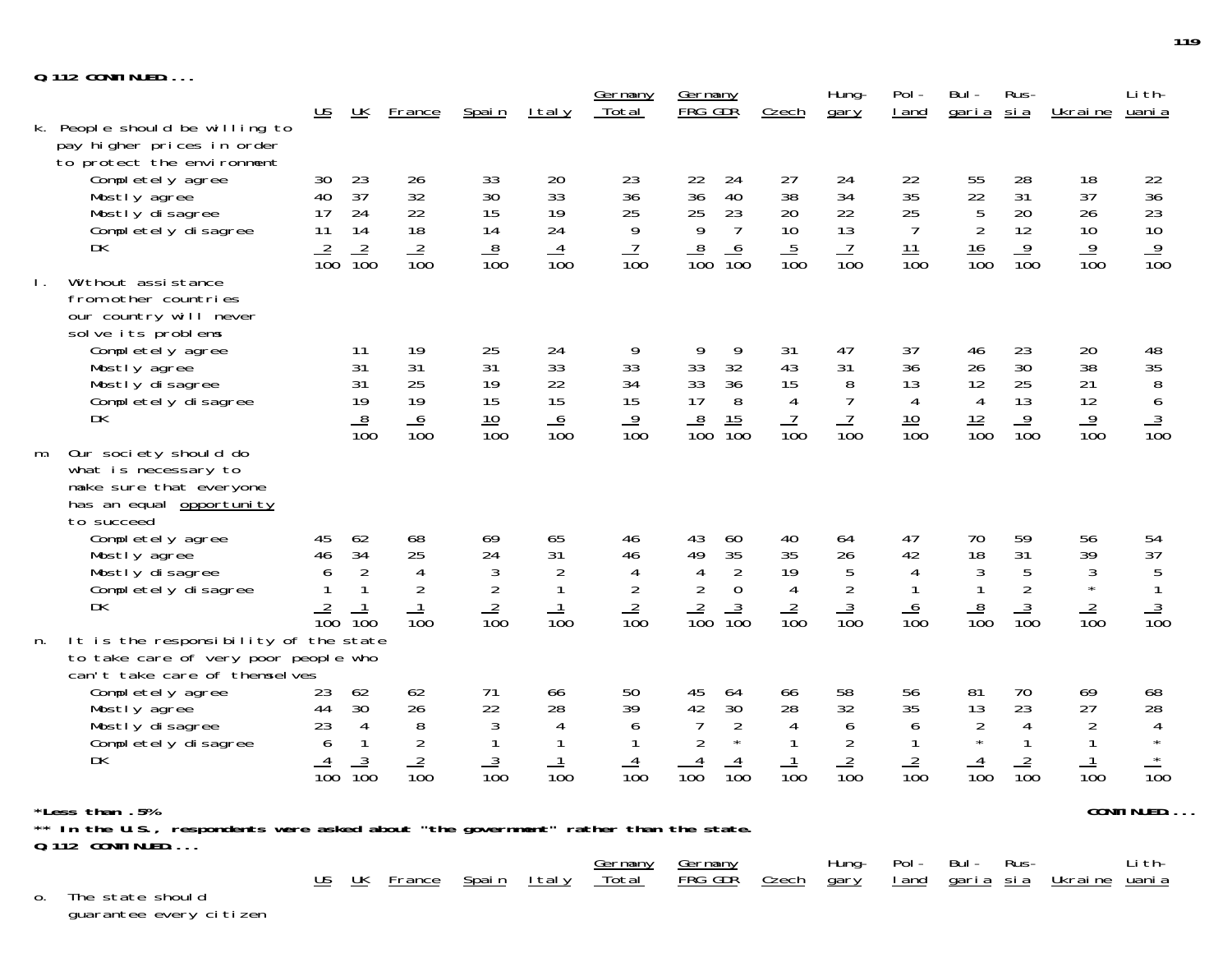|    | *Less than .5%                                                                                                                                                                                                           |                                                    |                                              |                                                    |                                                                      |                                                                                             |                                                                       |                                                                                                                                     |                                                       |                                                      |                                                      |                                                                 |                                                                                    | <b>CONTINUED</b>                                    |                                                                  |
|----|--------------------------------------------------------------------------------------------------------------------------------------------------------------------------------------------------------------------------|----------------------------------------------------|----------------------------------------------|----------------------------------------------------|----------------------------------------------------------------------|---------------------------------------------------------------------------------------------|-----------------------------------------------------------------------|-------------------------------------------------------------------------------------------------------------------------------------|-------------------------------------------------------|------------------------------------------------------|------------------------------------------------------|-----------------------------------------------------------------|------------------------------------------------------------------------------------|-----------------------------------------------------|------------------------------------------------------------------|
| q. | I'm interested in keeping<br>up with the country's<br>$a$ ffairs #<br>Completely agree<br>Mostly agree<br>Mostly disagree<br>Completely disagree<br>DK                                                                   |                                                    | 41<br>46<br>8<br>4<br>$\overline{10}0$       | 45<br>39<br>9<br>6<br>$\overline{10}0$             | 41<br>33<br>12<br>8<br>$\frac{6}{100}$                               | 59<br>33<br>$\sqrt{3}$<br>$\overline{2}$<br>$\frac{3}{100}$                                 | 40<br>44<br>9<br>$\sqrt{3}$<br>$\frac{4}{100}$                        | 38<br>48<br>42<br>45<br>10<br>5<br>3<br>$\frac{4}{100}$<br>$\overline{10}0$                                                         | 41<br>46<br>8<br>$\frac{2}{3}$ $\frac{3}{100}$        | 36<br>38<br>16<br>$\frac{5}{100}$                    | 27<br>47<br>16<br>$\mathfrak{Z}$<br>$\frac{7}{100}$  | 52<br>31<br>6<br>$\mathfrak{Z}$<br>$\frac{8}{100}$              | 43<br>38<br>11<br>4<br>$\frac{4}{100}$                                             | 31<br>51<br>12<br>$\overline{2}$<br>$\frac{4}{100}$ | 58<br>34<br>6<br>$^2_\star$<br>$\overline{10}0$                  |
| p. | be for Russians (Lithuanians)<br>(Rus. Ukr. and Lith.)<br>Completely agree<br>Mostly agree<br>Mostly disagree<br>Completely disagree<br><b>DK</b>                                                                        |                                                    | (NOT ASKED)                                  |                                                    |                                                                      | (NOT ASKED)                                                                                 |                                                                       |                                                                                                                                     |                                                       | (NOT ASKED)                                          |                                                      |                                                                 | 12<br>13<br>26<br>42<br>$\frac{7}{100}$                                            | 9<br>18<br>30<br>35 <sub>o</sub><br>$\frac{8}{100}$ | 27<br>18<br>23<br>31<br>$\frac{1}{100}$                          |
| p. | Good political leaders<br>are willing to make<br>compromises in order to<br>$get$ the job done #<br>Completely agree<br>Mostly agree<br>Mostly disagree<br>Completely disagree<br><b>DK</b><br>Russia (Lithuania) should | 23<br>48<br>17<br>6<br>$\frac{6}{100}$             | 28<br>48<br>12<br>6<br>$\frac{6}{100}$       | 17<br>39<br>21<br>12<br>$\frac{11}{100}$           | $\frac{25}{28}$<br>19<br>16<br>$\frac{12}{100}$                      | 48<br>34<br>$\begin{array}{c}\n 3 \\  \underline{8} \\  \underline{10} \\  0\n \end{array}$ | 36<br>51<br>8<br>$\frac{4}{100}$                                      | $\frac{35}{51}$<br>38<br>$\overline{51}$<br>5<br>9<br>$\star$<br>$\frac{6}{100}$<br>$\frac{4}{100}$                                 | 37<br>44<br>$\overline{9}$<br>$\frac{8}{100}$         | 33<br>35<br>11<br>$\overline{7}$<br>$\frac{14}{100}$ | 26<br>43<br>11<br>$\mathfrak{Z}$<br>$\frac{17}{100}$ | $\frac{45}{26}$<br>$\, 8$<br>$\overline{2}$<br>$\frac{19}{100}$ | $\begin{array}{c} 29 \\ 41 \end{array}$<br>$\overline{7}$<br>3<br>$\frac{20}{100}$ | 22<br>$\overline{51}$<br>10<br>$\frac{16}{100}$     | 42<br>42<br>$\overline{4}$<br>$\overline{2}$<br>$\frac{10}{100}$ |
|    | food and basic shelter**<br>Completely agree<br>Mostly agree<br>Mostly disagree<br>Completely disagree<br><b>DK</b>                                                                                                      | 27<br>$\frac{1}{35}$<br>25<br>9<br>$\frac{4}{100}$ | 60<br>28<br>$\frac{6}{3}$<br>$\frac{3}{100}$ | 65<br>24<br>6<br>$\overline{4}$<br>$\frac{1}{100}$ | 72<br>$\begin{array}{c} 20 \\ 2 \\ 2 \end{array}$<br>$\frac{4}{100}$ | 59<br>27<br>$\frac{9}{5}$<br>$\star$<br>$\overline{10}0$                                    | 45<br>37<br>$\begin{array}{c} 12 \\ 2 \end{array}$<br>$\frac{4}{100}$ | 61<br>41<br>39<br>30<br>$\begin{array}{c} 13 \\ 2 \end{array}$<br>$\boldsymbol{6}$<br>$\star$<br>$\frac{5}{100}$<br>$\frac{3}{100}$ | 45<br>31<br>16<br>$\boldsymbol{6}$<br>$\frac{2}{100}$ | 48<br>29<br>13<br>$\overline{7}$<br>$\frac{3}{100}$  | 54<br>32<br>10<br>$\frac{3}{100}$                    | 68<br>17<br>$\frac{9}{3}$<br>$\frac{3}{100}$                    | 52<br>29<br>11<br>$\overline{4}$<br>$\frac{4}{100}$                                | 49<br>32<br>16<br>$\frac{2}{100}$                   | 56<br>29<br>11<br>$\sqrt{3}$<br>$\mathbf{1}$<br>$\overline{10}0$ |

**\*\*In the U.S., respondents were asked about "the government" rather than the state.**

**# In the U.S., respondents were asked for o.) "...every citizen enough to eat and a place to sleep..."; for p.) "I like political leaders who are willing to make compromises in order to get the job done."; for q.) "...with national affairs."**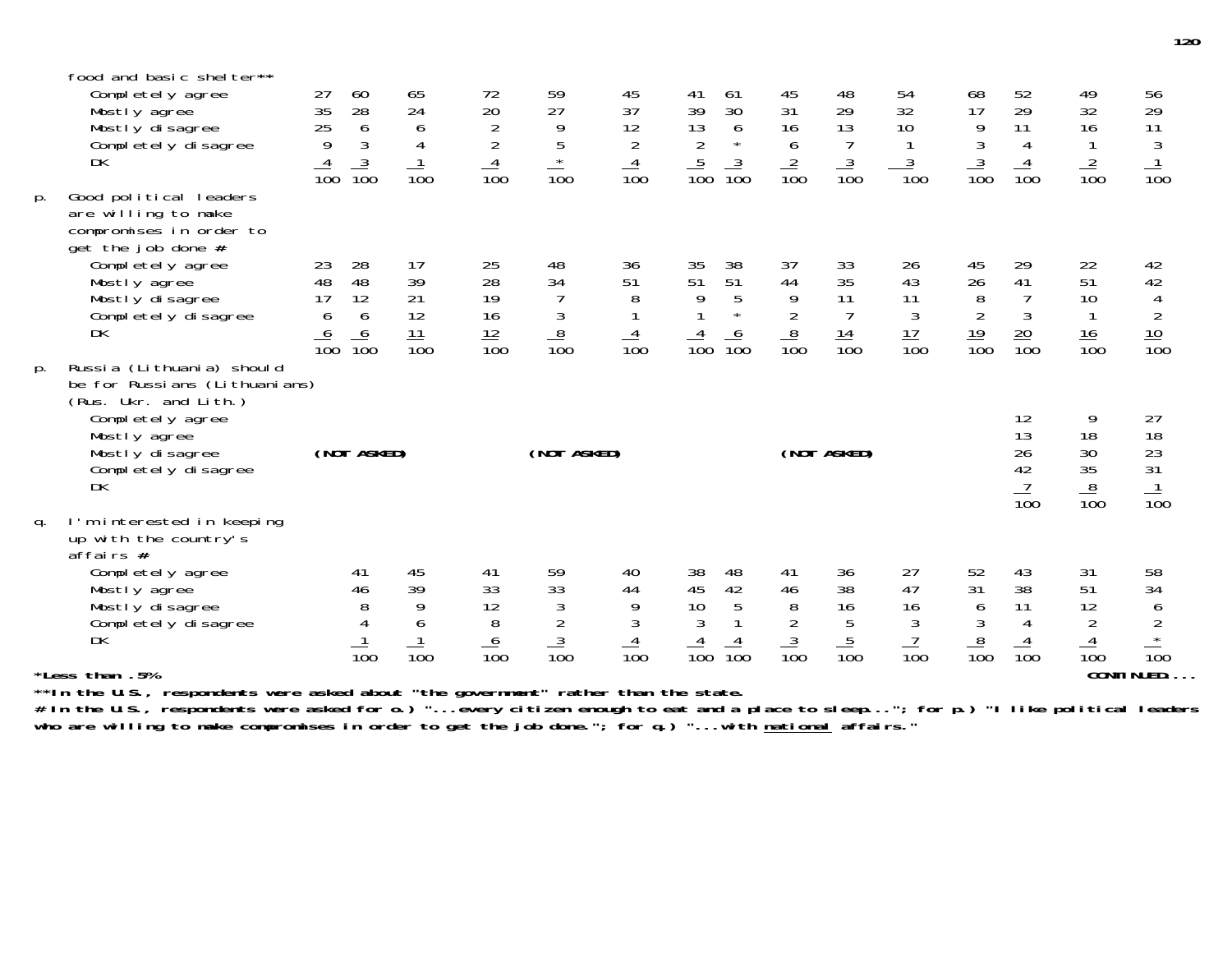|--|--|--|--|

|    |                                                                                                                                                               | <u>US</u>                                          | UK                                      | France                                  | Spain                                    | <u>I tal y</u>                          | <u>Germany</u><br>Total                 | Germany<br>FRG GDR                                                                                         | Czech                                                | Hung-<br>gary                                  | Pol-<br>I and                                       | Bul-<br><u>garia</u>                                | Rus-<br><u>si a</u>                     | Ukraine                                              | Li th-<br>uani a                                        |
|----|---------------------------------------------------------------------------------------------------------------------------------------------------------------|----------------------------------------------------|-----------------------------------------|-----------------------------------------|------------------------------------------|-----------------------------------------|-----------------------------------------|------------------------------------------------------------------------------------------------------------|------------------------------------------------------|------------------------------------------------|-----------------------------------------------------|-----------------------------------------------------|-----------------------------------------|------------------------------------------------------|---------------------------------------------------------|
| r. | I'm pretty interested in<br>following politics<br>in my local community #<br>Completely agree<br>Mostly agree<br>Mostly disagree<br>Completely disagree<br>DK |                                                    | 11<br>34<br>28<br>25<br>$\frac{2}{100}$ | 16<br>32<br>21<br>30                    | 19<br>22<br>23<br>25<br>$\frac{11}{100}$ | 13<br>28<br>22<br>34<br>$\frac{3}{100}$ | 33<br>47<br>13<br>3<br>$\frac{4}{100}$  | 31<br>41<br>42<br>48<br>10<br>14<br>$\overline{2}$<br>$\overline{4}$<br>$\frac{5}{100}$<br>$\frac{3}{100}$ | 16<br>47<br>25<br>8<br>$\frac{4}{100}$               | 23<br>40<br>24<br>9<br>$\overline{4}$          | 12<br>36<br>37<br>8<br>$\frac{7}{100}$              | 24<br>32<br>23<br>10<br>$\frac{11}{100}$            | 26<br>35<br>23<br>9<br>$\frac{7}{100}$  | 20<br>49<br>22<br>3<br>$\frac{6}{100}$               | 28<br>44<br>$20\,$<br>$\overline{7}$<br>$\frac{1}{100}$ |
| S. | am losing interest                                                                                                                                            |                                                    |                                         | $\overline{10}0$                        |                                          |                                         |                                         |                                                                                                            |                                                      | $\overline{10}0$                               |                                                     |                                                     |                                         |                                                      |                                                         |
|    | in politics ##<br>Completely agree<br>Mostly agree<br>Mostly disagree<br>Completely disagree<br><b>DK</b>                                                     |                                                    | 22<br>28<br>28<br>20<br>$\frac{2}{100}$ | 39<br>33<br>12<br>14<br>$\frac{2}{100}$ | 30<br>25<br>17<br>17<br>$\frac{11}{100}$ | 43<br>30<br>11<br>13<br>$\frac{3}{100}$ | 6<br>17<br>49<br>24<br>$\frac{4}{100}$  | 4<br>6<br>17<br>19<br>50<br>48<br>26<br>19<br>$\frac{8}{100}$<br>$\frac{3}{100}$                           | 24<br>42<br>23<br>$\frac{4}{100}$                    | 27<br>27<br>27<br>17<br>$\frac{2}{100}$        | 12<br>35<br>37<br>9<br>$\frac{7}{100}$              | 21<br>26<br>24<br>19<br>$\frac{10}{100}$            | 19<br>34<br>27<br>14<br>$\frac{6}{100}$ | 13<br>32<br>37<br>12<br>$\frac{6}{100}$              | 16<br>$\frac{36}{26}$<br>20<br>$\frac{2}{100}$          |
| t. | am very patriotic<br>Completely agree<br>Mostly agree<br>Mostly disagree<br>Completely disagree<br><b>DK</b>                                                  | 48<br>40<br>8<br>$\overline{2}$<br>$\frac{2}{100}$ | 40<br>32<br>18<br>8<br>$\frac{2}{100}$  | 27<br>37<br>19<br>15<br>$\frac{2}{100}$ | 44<br>26<br>14<br>9<br>$\frac{7}{100}$   | 30<br>39<br>16<br>13<br>$\frac{2}{100}$ | 26<br>46<br>12<br>6<br>$\frac{10}{100}$ | 25<br>32<br>37<br>49<br>12<br>12<br>5<br>6<br>$\overline{9}$<br>$\frac{13}{100}$<br>$\overline{10}0$       | 26<br>44<br>15<br>$\mathfrak{Z}$<br>$\frac{12}{100}$ | 31<br>39<br>19<br>5<br>$\frac{6}{100}$         | 31<br>44<br>14<br>$\overline{2}$<br>$\frac{9}{100}$ | 52<br>23<br>9<br>$\overline{4}$<br>$\frac{12}{100}$ | 21<br>39<br>20<br>6<br>$\frac{14}{100}$ | 22<br>40<br>20<br>$\overline{7}$<br>$\frac{11}{100}$ | 24<br>39<br>22<br>$\overline{7}$<br>$\frac{8}{100}$     |
| u. | The best way to ensure<br>peace is through military<br>strength<br>Completely agree<br>Mostly agree<br>Mostly disagree<br>Completely disagree<br>DK           | 17<br>35<br>31<br>13<br>$\frac{4}{100}$            | 15<br>26<br>24<br>30<br>$\frac{5}{100}$ | 17<br>26<br>22<br>31<br>$\frac{4}{100}$ | 10<br>11<br>17<br>51<br>$\frac{11}{100}$ | 8<br>15<br>20<br>53<br>$\frac{4}{100}$  | 5<br>24<br>34<br>26<br>$\frac{11}{100}$ | 3<br>5<br>28<br>12<br>33<br>40<br>35<br>23<br>$\frac{11}{100}$<br>$\frac{10}{100}$                         | 6<br>14<br>40<br>29<br>$\frac{11}{100}$              | 15<br>19<br>26<br>29<br>11<br>$\overline{10}0$ | 23<br>35<br>22<br>5<br>$\frac{15}{100}$             | 13<br>13<br>27<br>31<br>$\frac{16}{100}$            | 9<br>14<br>29<br>37<br>$\frac{11}{100}$ | 6<br>12<br>34<br>39<br>$\frac{9}{100}$               | 4<br>10<br>20<br>57<br>$\frac{9}{100}$                  |

**# In the U.S., respondents were asked, "...following local politics." ## In the U.S., respondents were asked, "I'm generally bored by what goes on in Washington."**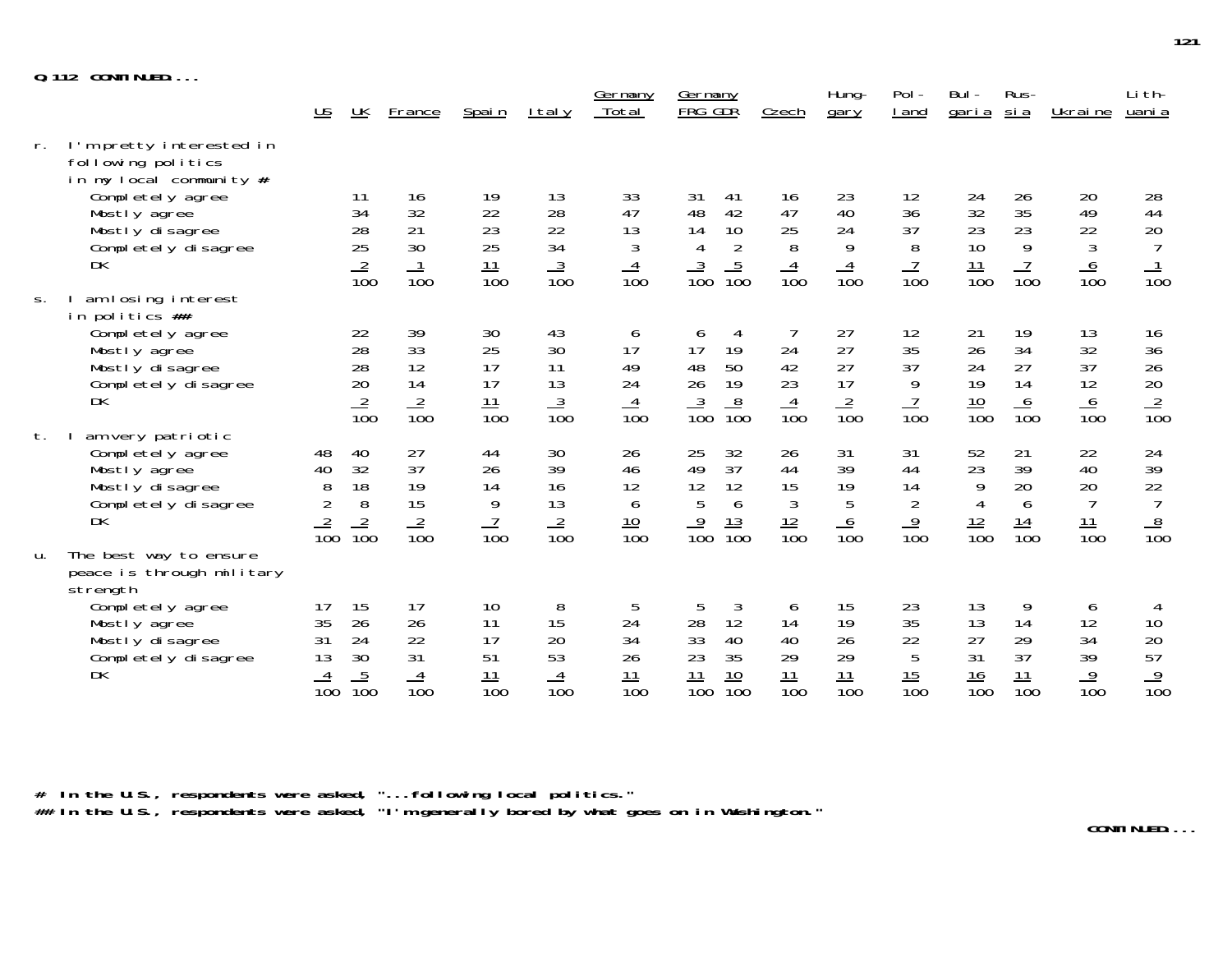| $Q.112$ CONTINUED |
|-------------------|
|-------------------|

|    | U.IIZ GUNIINUED                                                                          |                           |                                |                                  |                              |                   |                                    |                                      |                       |                                |                        |                       |                                  |                                    |                           |
|----|------------------------------------------------------------------------------------------|---------------------------|--------------------------------|----------------------------------|------------------------------|-------------------|------------------------------------|--------------------------------------|-----------------------|--------------------------------|------------------------|-----------------------|----------------------------------|------------------------------------|---------------------------|
|    |                                                                                          | $\underline{\mathsf{US}}$ | $\underline{\mathsf{UK}}$      | France                           | Spain                        | <u>Italy</u>      | Germany<br>Total                   | Germany<br>FRG GDR                   | Czech                 | Hung-<br>gary                  | Pol-<br>I and          | Bul -<br><u>garia</u> | Rus-<br><u>si a</u>              | Ukrai ne                           | Li th-<br>uani a          |
| V. | We all should be willing<br>to fight for our country,<br>whether it is right or<br>wrong |                           |                                |                                  |                              |                   |                                    |                                      |                       |                                |                        |                       |                                  |                                    |                           |
|    | Completely agree<br>Mostly agree                                                         | 22<br>33                  | 24<br>32                       | 17<br>20                         | 30<br>16                     | 18<br>21          | 5<br>23                            | 5<br>4<br>26<br>12                   | 10<br>18              | 14<br>16                       | 17<br>30               | 34<br>19              | 20<br>22                         | 11<br>25                           | 19<br>20                  |
|    | Mostly disagree<br>Completely disagree<br>DK                                             | 24<br>16                  | 21<br>17<br>6                  | 29<br>29                         | 23<br>25<br>$\boldsymbol{6}$ | 21<br>37          | 35<br>29                           | 35<br>33<br>26<br>43<br>$8\,$        | 33<br>28<br>11        | 23<br>36<br>11                 | 29<br>8<br>16          | 21<br>12              | 23<br>23                         | 31<br>21                           | 31<br>24                  |
| W. | It's necessary for the                                                                   | $\overline{10}0$          | $\overline{10}0$               | $\frac{5}{100}$                  | $\overline{10}0$             | $\frac{3}{100}$   | $\frac{8}{100}$                    | $\frac{8}{100}$<br>$\overline{10}0$  | $\overline{10}0$      | $\overline{10}0$               | $\overline{100}$       | $\frac{14}{100}$      | $\frac{12}{100}$                 | $\frac{12}{100}$                   | $\frac{6}{100}$           |
|    | future of our country<br>to be active in<br>world affairs #                              |                           |                                |                                  |                              |                   |                                    |                                      |                       |                                |                        |                       |                                  |                                    |                           |
|    | Completely agree<br>Mostly agree                                                         | 39<br>50                  | 60<br>34                       | 61<br>29                         | 49<br>29                     | 45<br>42          | 22<br>51                           | 23<br>21<br>53<br>46                 | 26<br>39              | 56<br>32                       | 40<br>43               | 72<br>15              | 47<br>39                         | 41<br>50                           | 47<br>41                  |
|    | Mostly disagree<br>Completely disagree                                                   | 6                         | $\mathfrak{Z}$<br>$\mathbf{1}$ | $\mathfrak{Z}$<br>$\overline{2}$ | 4<br>$\overline{2}$          | 6<br>$\mathbf{1}$ | 16<br>4                            | 15<br>16<br>5<br>$\overline{4}$      | 20<br>$\overline{4}$  | $\mathfrak{Z}$<br>$\mathbf{1}$ | 5<br>$\mathbf{1}$      | $\star$               | $\mathfrak{Z}$<br>$\overline{2}$ | 3<br>$\overline{2}$                | $\overline{5}$<br>$\star$ |
|    | DK                                                                                       | $\frac{4}{100}$           | $\frac{2}{100}$                | $\frac{5}{100}$                  | $\frac{16}{100}$             | $\frac{6}{100}$   | $\frac{7}{100}$                    | $\frac{5}{100}$<br>$\frac{12}{100}$  | 11<br>$\frac{1}{100}$ | $\frac{8}{100}$                | $\frac{11}{100}$       | $\frac{12}{100}$      | $\frac{9}{100}$                  | $\overline{4}$<br>$\overline{10}0$ | $\frac{7}{100}$           |
| Χ. | There are parts of<br>nei ghboring countries<br>that really belong to us                 |                           |                                |                                  |                              |                   |                                    |                                      |                       |                                |                        |                       |                                  |                                    |                           |
|    | Completely agree<br>Mostly agree                                                         |                           | 4<br>16                        | 3<br>9                           | 28<br>20                     | 9<br>20           | 14<br>25                           | $\overline{7}$<br>16<br>27<br>18     | 18<br>21              | 39<br>29                       | 27<br>33               | 33<br>19              | 10<br>12                         | 8<br>16                            | 24<br>22                  |
|    | Mostly disagree<br>Completely disagree                                                   |                           | 29<br>34                       | 18<br>47                         | 12<br>17                     | 17<br>32          | 27<br>24                           | 25<br>34<br>31<br>22                 | 18<br>17              | 11<br>12                       | 15<br>7                | 15<br>8               | 22<br>26                         | 21<br>23                           | 15<br>19                  |
|    | <b>DK</b>                                                                                |                           | 17<br>$\overline{10}0$         | $\frac{23}{100}$                 | $\frac{23}{100}$             | $\frac{22}{100}$  | $\frac{10}{100}$                   | $\frac{10}{100}$<br>$\frac{10}{100}$ | $\frac{26}{100}$      | $\overline{9}$<br>100          | 18<br>$\overline{10}0$ | $\frac{25}{100}$      | $\frac{30}{100}$                 | $\frac{32}{100}$                   | $\frac{20}{100}$          |
| у. | We should restrict and<br>control entry into our<br>country more than we do now          |                           |                                |                                  |                              |                   |                                    |                                      |                       |                                |                        |                       |                                  |                                    |                           |
|    | Completely agree<br>Mostly agree                                                         |                           | 51<br>28                       | 61<br>25                         | 41<br>25                     | 48<br>36          | 31<br>39                           | 34<br>21<br>36<br>49                 | 34<br>31              | 37<br>31                       | 26<br>32               | 20<br>18              | 20<br>25                         | 11<br>20                           | 25                        |
|    | Mostly disagree<br>Completely disagree                                                   |                           | 14<br>3                        | 6<br>5                           | 10<br>8                      | 5<br>4            | 15<br>8                            | 16<br>16<br>8<br>6                   | 17<br>9               | 16<br>9                        | 23<br>10               | 26<br>21              | 18<br>16                         | 23<br>18                           | $\frac{29}{17}$<br>18     |
|    | <b>DK</b>                                                                                |                           | $\overline{10}0$               | $\frac{3}{100}$                  | $\frac{16}{100}$             | $\frac{7}{100}$   | $\overline{1}$<br>$\overline{10}0$ | $\frac{8}{100}$<br>$\frac{6}{100}$   | $\frac{9}{100}$       | $\frac{7}{100}$                | $\frac{9}{100}$        | $\frac{15}{100}$      | $\frac{21}{100}$                 | $\frac{28}{100}$                   | $\frac{11}{100}$          |
|    |                                                                                          |                           |                                |                                  |                              |                   |                                    |                                      |                       |                                |                        |                       |                                  |                                    |                           |

**\*Less than .5% CONTINUED....**

**#In the U.S., respondents were asked, "It's best..."**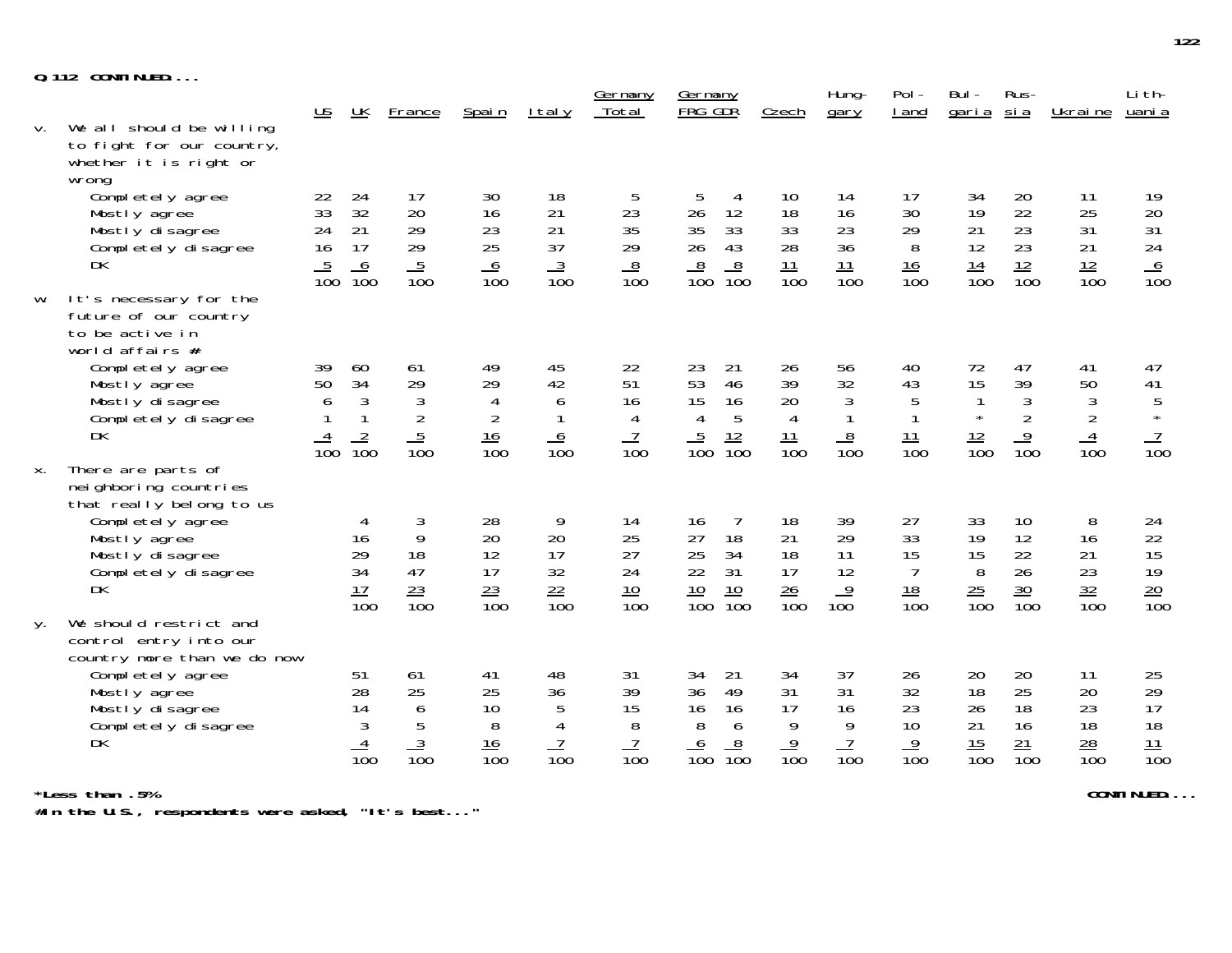|    | $Q.112$ CONTINUED                                                                                                                                                        |                           |                                                   |                                        |                                         |                                         |                                         |                                                                                     |                                        |                                    |                                         |                                         |                                          |                                         |                                          |
|----|--------------------------------------------------------------------------------------------------------------------------------------------------------------------------|---------------------------|---------------------------------------------------|----------------------------------------|-----------------------------------------|-----------------------------------------|-----------------------------------------|-------------------------------------------------------------------------------------|----------------------------------------|------------------------------------|-----------------------------------------|-----------------------------------------|------------------------------------------|-----------------------------------------|------------------------------------------|
|    | y. It's natural for Russia                                                                                                                                               | $\underline{\mathsf{US}}$ | $\underline{\mathsf{UK}}$                         | France                                 | <u>Spain</u>                            | I tal y                                 | Germany<br>Total                        | <b>Germany</b><br>FRG GDR                                                           | Czech                                  | Hung-<br>gary                      | $Pol -$<br>l and                        | Bul -<br><u>garia</u>                   | Rus-<br><u>sia</u>                       | Ukrai ne                                | Li th-<br>uani a                         |
|    | to have an empire<br>(Russia and the Ukraine)<br>Completely agree<br>Mostly agree<br>Mostly disagree<br>Completely disagree<br>DK                                        |                           | (NOT ASKED)                                       |                                        |                                         | (NOT ASKED)                             |                                         |                                                                                     | (NOT ASKED)                            |                                    |                                         |                                         | 18<br>19<br>25<br>19<br>$\frac{19}{100}$ | 4<br>17<br>26<br>29<br>$\frac{24}{100}$ | (NOT<br>ASKED)                           |
| Z. | It is sometimes necessary<br>to use military force to<br>maintain order in the world<br>Completely agree<br>Mostly agree<br>Mostly disagree<br>Completely disagree<br>DK |                           | 41<br>43<br>8<br><sub>0</sub><br>$\frac{2}{10}$ c | 39<br>38<br>11<br>9<br>$\frac{3}{100}$ | 28<br>18<br>19<br>29<br>$\frac{6}{100}$ | 32<br>31<br>16<br>19<br>$\frac{2}{100}$ | 15<br>37<br>23<br>16<br>$\frac{9}{100}$ | 16<br>10<br>27<br>40<br>21<br>30<br>15<br>22<br>$\frac{11}{100}$<br>$\frac{8}{100}$ | 31<br>40<br>14<br>6<br>$\frac{9}{100}$ | 34<br>36<br>14<br>$\overline{10}0$ | 27<br>42<br>15<br>5<br>$\frac{11}{100}$ | 32<br>29<br>15<br>9<br>$\frac{15}{100}$ | 22<br>39<br>13<br>14<br>$\frac{12}{100}$ | 12<br>42<br>19<br>18<br>$\frac{9}{100}$ | 21<br>28<br>17<br>24<br>$\frac{10}{100}$ |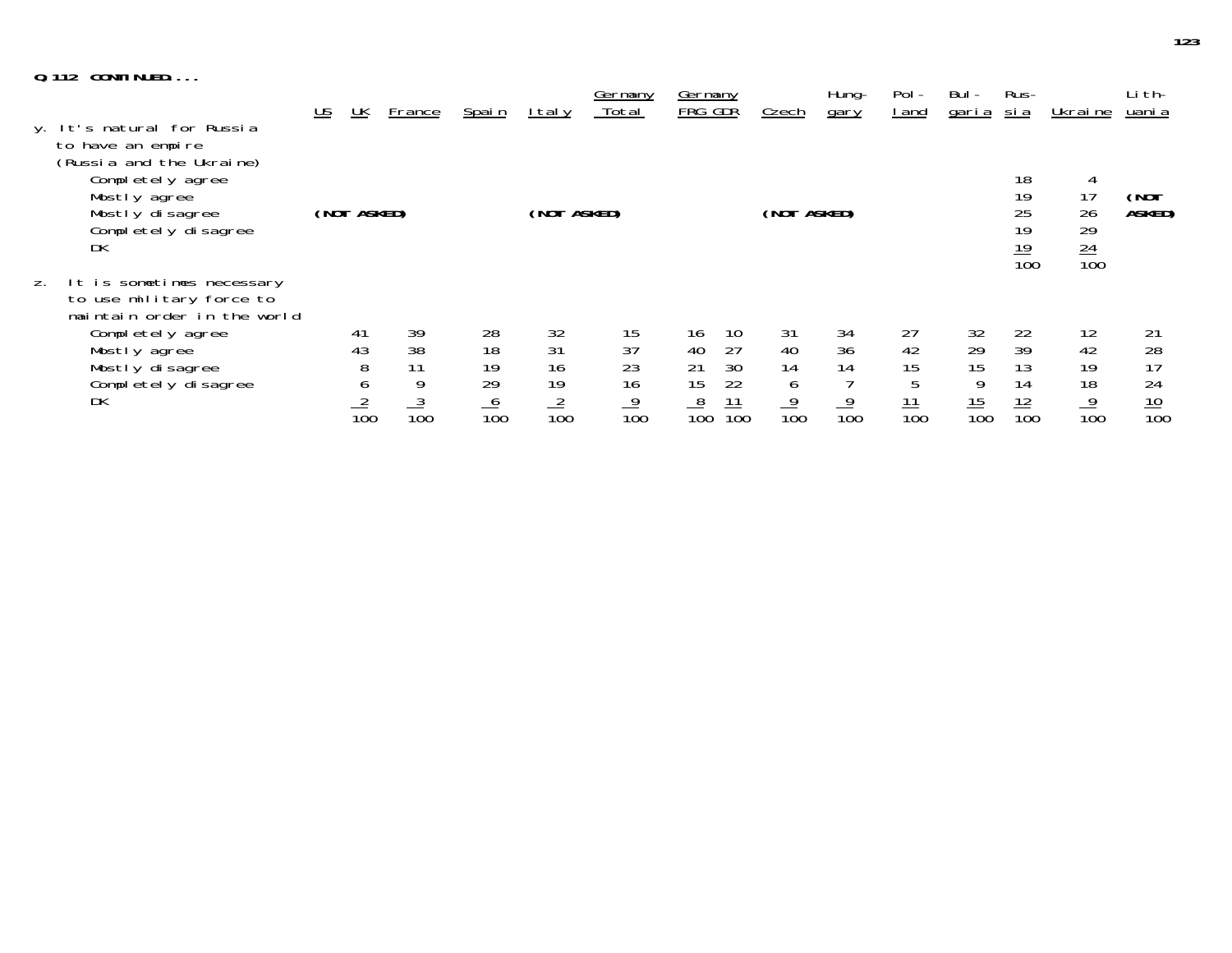Q.113 **(HAND RESPONDENT CARD I)** Here are some statements on different topics. Please tell me how much you agree or disagree with each of these statements.

| a. | Prayer is an important                                                                                                         |                   | $\underline{\mathsf{US}}$               | $\underline{\mathsf{UK}}$                            | <b>France</b>                           | Spain                                   | <u>Italy</u>                                         | Germany<br>Total                        | Germany<br>FRG GDR                                                                 | Czech                                   | Hung-<br>gary                            | Pol-<br><u>I</u> and                                | Bul-<br><u>garia</u>                    | Rus-<br><u>si a</u>                          | Ukraine                                                    | Li th-<br>uani a                              |
|----|--------------------------------------------------------------------------------------------------------------------------------|-------------------|-----------------------------------------|------------------------------------------------------|-----------------------------------------|-----------------------------------------|------------------------------------------------------|-----------------------------------------|------------------------------------------------------------------------------------|-----------------------------------------|------------------------------------------|-----------------------------------------------------|-----------------------------------------|----------------------------------------------|------------------------------------------------------------|-----------------------------------------------|
|    | part of my daily life<br>Completely agree<br>Mostly agree<br>Mostly disagree<br>Completely disagree<br>DK                      |                   | 46<br>31<br>16<br>6<br>$\overline{100}$ | 15<br>22<br>24<br>38<br>$\overline{10}0$             | 14<br>18<br>18<br>49<br>$\frac{1}{100}$ | 29<br>22<br>17<br>29<br>$\frac{3}{100}$ | 34<br>35<br>13<br>17<br>$\frac{1}{100}$              | 13<br>31<br>26<br>23<br>$\frac{7}{100}$ | 10<br>14<br>15<br>36<br>22<br>27<br>17<br>46<br>$\frac{7}{100}$<br>$\frac{6}{100}$ | 14<br>17<br>22<br>42<br>$\frac{5}{100}$ | 21<br>20<br>20<br>38<br>$\frac{1}{100}$  | 36<br>36<br>20<br>6<br>$\frac{2}{100}$              | 16<br>16<br>21<br>41<br>$\frac{6}{100}$ | 8<br>20<br>16<br>49<br>$\frac{7}{100}$       | 13<br>25<br>20<br>37<br>$\frac{5}{100}$                    | 19<br>24<br>22<br>31<br>$\frac{4}{100}$       |
| b. | God plays an important<br>role in my life<br>Completely agree<br>Mostly agree<br>Mostly disagree<br>Completely disagree<br>DK  | (NOT 25<br>ASKED) |                                         | 23<br>23<br>25<br>4<br>$\overline{10}0$              | 22<br>22<br>20<br>33<br>$\frac{3}{100}$ | 46<br>25<br>10<br>14<br>$\frac{5}{100}$ | 47<br>34<br>$\overline{7}$<br>10<br>$\frac{2}{100}$  | 15<br>32<br>24<br>22<br>$\frac{7}{100}$ | 16<br>9<br>37<br>16<br>26<br>21<br>48<br>15<br>$\frac{6}{100}$<br>$\frac{6}{100}$  | 19<br>20<br>22<br>33<br>$\frac{6}{100}$ | 23<br>23<br>21<br>32<br>$\overline{10}0$ | 45<br>38<br>12<br>$\mathfrak{Z}$<br>$\frac{2}{100}$ | 20<br>21<br>19<br>35<br>$\frac{5}{100}$ | 14<br>27<br>18<br>35<br>6<br>$\frac{1}{100}$ | 19<br>31<br>17<br>26<br>$\overline{7}$<br>$\overline{10}0$ | 25<br>31<br>18<br>21<br>$\frac{5}{100}$       |
| C. | never doubt the<br>existence of God<br>Completely agree<br>Mostly agree<br>Mostly disagree<br>Completely disagree<br><b>DK</b> |                   | 60<br>27<br>8<br>3<br>$\frac{2}{100}$   | 31<br>27<br>19<br>19<br>$\frac{4}{100}$              | 29<br>18<br>18<br>31<br>$\frac{4}{100}$ | 54<br>18<br>13<br>11<br>$\frac{4}{100}$ | 56<br>24<br>10<br>9<br>$\frac{1}{100}$               | 18<br>34<br>19<br>20<br>$\frac{9}{100}$ | 20<br>11<br>16<br>39<br>18<br>19<br>13<br>46<br>$\frac{9}{100}$<br>$\frac{9}{100}$ | 24<br>21<br>21<br>26<br>$\frac{8}{100}$ | 29<br>20<br>18<br>30<br>$\frac{3}{100}$  | 57<br>26<br>11<br>3<br>$\frac{3}{100}$              | 27<br>23<br>17<br>25<br>$\frac{8}{100}$ | 21<br>25<br>19<br>27<br>$\frac{8}{100}$      | 28<br>25<br>18<br>20<br>$\frac{9}{100}$                    | 28<br>29<br>20<br>16<br>$\frac{7}{100}$       |
| d. | Homosexuals should not<br>be permitted to teach<br>school<br>Completely agree                                                  |                   | 22                                      | 23                                                   | 11                                      | 22                                      | 25                                                   | 20                                      | 22<br>11                                                                           | 43                                      | 51                                       | 42                                                  | 49                                      | 46                                           | 49                                                         | 58                                            |
|    | Mostly agree<br>Mostly disagree<br>Completely disagree<br>DK                                                                   |                   | 13<br>30<br>30<br>$\frac{5}{100}$       | 13<br>31<br>24<br>$\overline{9}$<br>$\overline{10}0$ | 10<br>26<br>48<br>$\frac{5}{100}$       | 11<br>16<br>42<br>$\frac{9}{100}$       | 10<br>21<br>37<br>$\overline{7}$<br>$\overline{10}0$ | 18<br>28<br>23<br>$\frac{11}{100}$      | 15<br>18<br>31<br>28<br>30<br>21<br>$\frac{13}{100}$<br>$\frac{11}{100}$           | 16<br>16<br>13<br>$\frac{12}{100}$      | 15<br>12<br>11<br>$\frac{11}{100}$       | 20<br>15<br>11<br>$\frac{12}{100}$                  | 10<br>10<br>8<br>$\frac{23}{100}$       | 13<br>14<br>14<br>$\frac{13}{100}$           | 18<br>10<br>$\overline{7}$<br>16<br>$\overline{10}0$       | 13<br>8<br>$\overline{7}$<br>$\frac{14}{100}$ |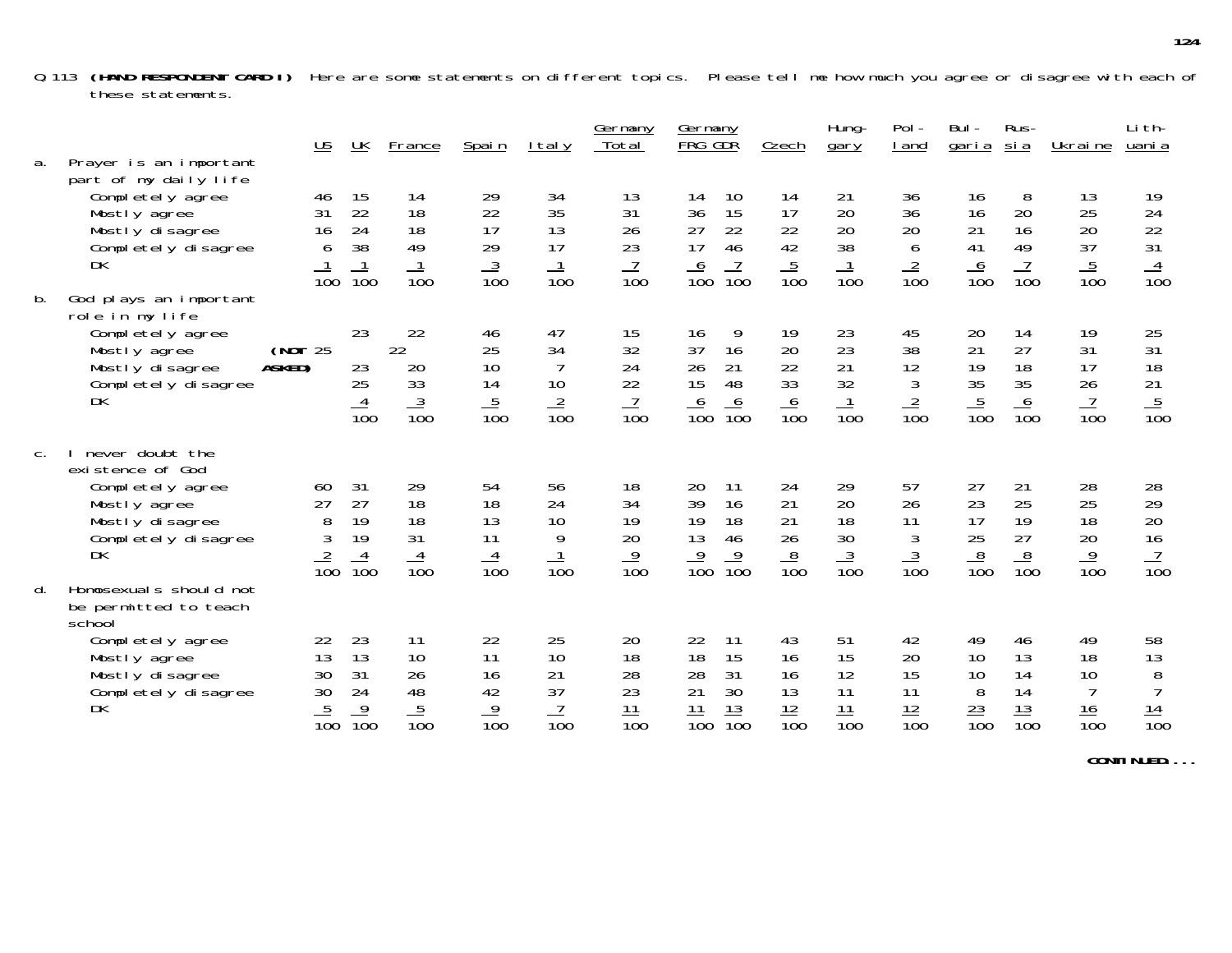|  | Q.113 CONTINUED |  |
|--|-----------------|--|
|  |                 |  |

|    | <b>VUITIINULD</b>                                                                                                                                                        |                                                            |                                                            |                                                            |                                                |                                         | <u>Germany</u>                               | Germany                                                                                                   |                                                      | Hung-                                          | Pol-                                                      | Bul-                                     | Rus-                                          |                                               | Li th-                                        |
|----|--------------------------------------------------------------------------------------------------------------------------------------------------------------------------|------------------------------------------------------------|------------------------------------------------------------|------------------------------------------------------------|------------------------------------------------|-----------------------------------------|----------------------------------------------|-----------------------------------------------------------------------------------------------------------|------------------------------------------------------|------------------------------------------------|-----------------------------------------------------------|------------------------------------------|-----------------------------------------------|-----------------------------------------------|-----------------------------------------------|
| е. | Books that contain ideas<br>dangerous to society should                                                                                                                  | $\underline{\mathsf{US}}$                                  | $\underline{\mathsf{UK}}$                                  | France                                                     | Spain                                          | <u>Italy</u>                            | Total                                        | FRG GDR                                                                                                   | Czech                                                | gary                                           | I and                                                     | <u>garia</u>                             | <u>sia</u>                                    | <u>Ukraine</u>                                | uani a                                        |
| f. | be banned from public<br>school libraries<br>Completely agree<br>Mostly agree<br>Mostly disagree<br>Completely disagree<br>DK<br>Nude magazines and<br>sexually explicit | 29<br>21<br>24<br>21<br>$\overline{5}$<br>$\overline{10}0$ | 25<br>22<br>25<br>24<br>$\overline{4}$<br>$\overline{10}0$ | 42<br>20<br>15<br>18<br>$\overline{5}$<br>$\overline{10}0$ | 34<br>17<br>16<br>23<br>10<br>$\overline{10}0$ | 37<br>19<br>13<br>26<br>$\frac{5}{100}$ | 44<br>28<br>14<br>8<br>6<br>$\overline{10}0$ | 56<br>41<br>28<br>29<br>16<br>$\overline{7}$<br>9<br>3<br>$\frac{5}{100}$<br><u>6</u><br>$\overline{10}0$ | 29<br>24<br>23<br>14<br>$\frac{10}{100}$             | 53<br>18<br>11<br>10<br>$\frac{8}{100}$        | 28<br>31<br>23<br>9<br>$\overline{9}$<br>$\overline{100}$ | 34<br>18<br>15<br>13<br>$\frac{20}{100}$ | 34<br>23<br>19<br>16<br>$\frac{8}{100}$       | 38<br>27<br>16<br>9<br>10<br>$\overline{10}0$ | 39<br>18<br>18<br>17<br>$\frac{8}{100}$       |
|    | movies provide harmless<br>adult entertainment<br>for those who enjoy it<br>Completely agree<br>Mostly agree<br>Mostly disagree<br>Completely disagree<br>DK             | 12<br>29<br>27<br>27<br>$\frac{5}{100}$                    | 14<br>38<br>21<br>22<br>$\frac{5}{100}$                    | 19<br>31<br>22<br>22<br>$\frac{6}{100}$                    | 36<br>21<br>16<br>17<br>$\frac{10}{100}$       | 14<br>22<br>25<br>31<br>$\frac{8}{100}$ | 14<br>42<br>25<br>14<br>$\frac{5}{100}$      | 15<br>14<br>43<br>42<br>24<br>25<br>15<br>11<br>$\frac{5}{100}$<br>6<br>$\overline{10}0$                  | 30<br>41<br>14<br>$\overline{7}$<br>$\frac{8}{100}$  | 29<br>32<br>13<br>15<br>11<br>$\overline{10}0$ | 32<br>41<br>15<br>6<br>6<br>$\overline{10}0$              | 25<br>25<br>14<br>15<br>$\frac{21}{100}$ | 20<br>23<br>19<br>32<br>6<br>$\overline{10}0$ | 19<br>25<br>24<br>18<br>$\frac{14}{100}$      | 37<br>$\frac{35}{9}$<br>12<br>$\frac{7}{100}$ |
| g. | Freedom of speech should<br>not be granted to fascists*<br>Completely agree<br>Mostly agree<br>Mostly disagree<br>Completely disagree<br><b>DK</b>                       | 17<br>18<br>32<br>27<br>$\frac{6}{100}$                    | 14<br>18<br>30<br>28<br>$\frac{10}{100}$                   | 22<br>18<br>25<br>26<br>$\frac{9}{100}$                    | 14<br>11<br>16<br>40<br>19<br>$\overline{100}$ | 12<br>11<br>22<br>47<br>$\frac{8}{100}$ | 34<br>29<br>24<br>5<br>$\frac{8}{100}$       | 29<br>53<br>26<br>30<br>27<br>12<br>6<br>$\mathfrak{Z}$<br>$\frac{8}{100}$<br>$\frac{6}{100}$             | 46<br>21<br>15<br>$\overline{7}$<br>$\frac{11}{100}$ | 52<br>20<br>8<br>9<br>11<br>$\overline{100}$   | 33<br>29<br>18<br>6<br>14<br>$\overline{100}$             | 52<br>16<br>12<br>6<br>$\frac{14}{100}$  | 47<br>18<br>16<br>11<br>$\frac{8}{100}$       | 48<br>25<br>10<br>4<br>$\frac{13}{100}$       | 48<br>$\frac{23}{12}$<br>$\frac{9}{100}$      |
| h. | Most people in this<br>society are trustworthy<br>Completely agree<br>(NOT<br>Mostly agree<br>ASKED)<br>Mostly disagree<br>Completely disagree<br>DK                     |                                                            | 8<br>47<br>28<br>14<br>$\frac{3}{100}$                     | 7<br>27<br>43<br>21<br>$\frac{2}{100}$                     | 13<br>32<br>29<br>21<br>$\frac{5}{100}$        | 6<br>27<br>37<br>26<br>$\frac{4}{100}$  | 8<br>47<br>33<br>4<br>$\frac{8}{100}$        | 8<br>7<br>48<br>47<br>33<br>31<br>5<br>$\overline{4}$<br>$\frac{10}{100}$<br>$\overline{100}$             | 8<br>43<br>34<br>10<br>$\frac{5}{100}$               | 5<br>22<br>39<br>29<br>$\frac{5}{100}$         | 13<br>39<br>33<br>6<br>$\frac{9}{100}$                    | 24<br>34<br>26<br>9<br>$\frac{7}{100}$   | 21<br>42<br>22<br>8<br>$\frac{7}{100}$        | 16<br>44<br>27<br>7<br>6<br>$\overline{100}$  | 35<br>$\frac{46}{13}$<br>$\frac{3}{100}$      |

**\*In U.S. Q. 113g reads: "Freedom of speech should not extend to groups like the Communist party or the Ku Klux Klan"**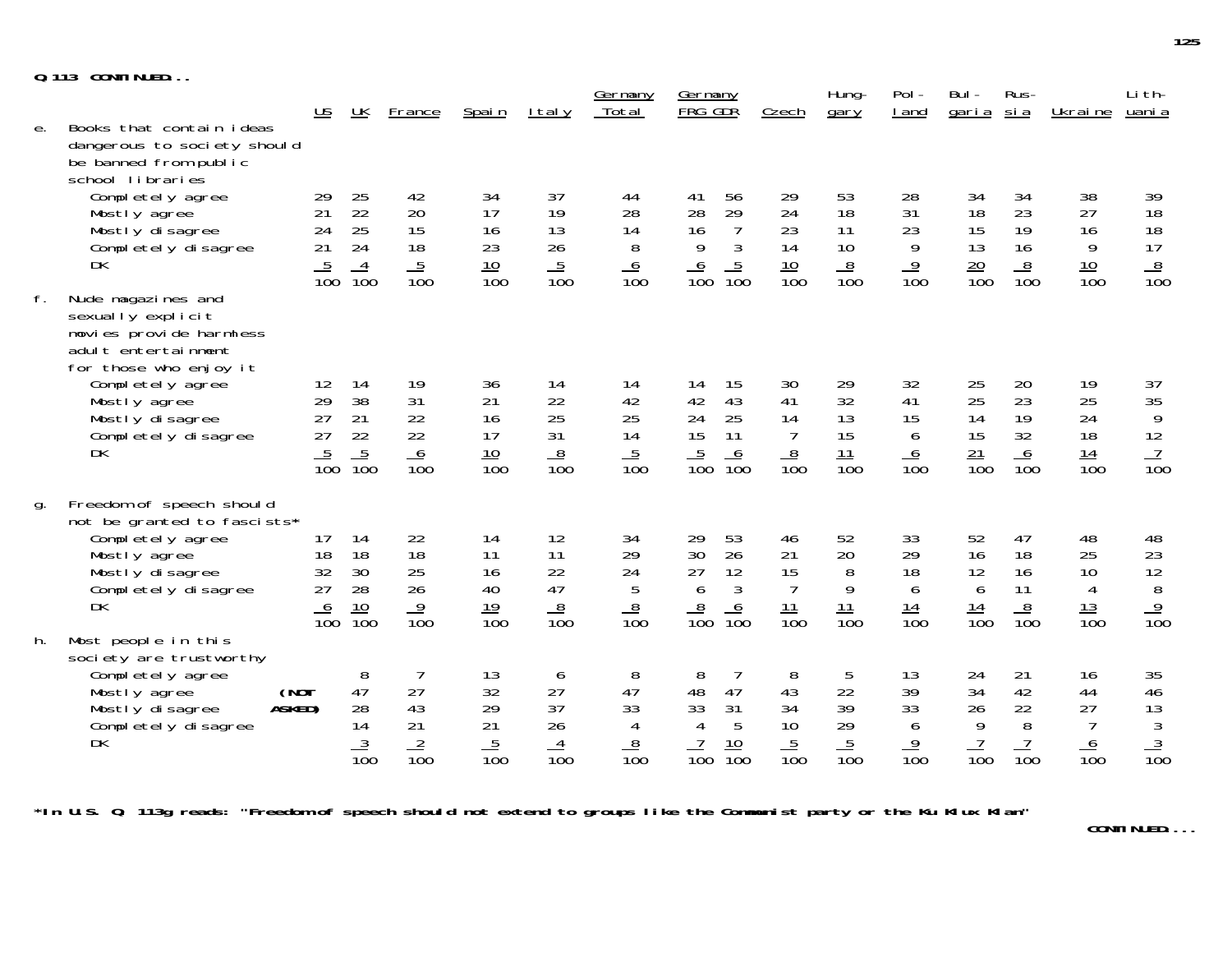|    | 0.113<br>CONTINUED                                                                                                                                   |                                                                                      |                                                    |                                         |                                          |                                         | <u>Germany</u>                                                        | <u>Germany</u>                                                                                                 |                                                 | Hung-                                                           | $Pol -$                                          | Bul -                                         | Rus-                                          |                                          | Li th-                                                          |
|----|------------------------------------------------------------------------------------------------------------------------------------------------------|--------------------------------------------------------------------------------------|----------------------------------------------------|-----------------------------------------|------------------------------------------|-----------------------------------------|-----------------------------------------------------------------------|----------------------------------------------------------------------------------------------------------------|-------------------------------------------------|-----------------------------------------------------------------|--------------------------------------------------|-----------------------------------------------|-----------------------------------------------|------------------------------------------|-----------------------------------------------------------------|
|    |                                                                                                                                                      | $\underline{\mathsf{US}}$                                                            | <u>UK</u>                                          | <b>France</b>                           | Spain                                    | $lt$ al y                               | Total                                                                 | FRG GDR                                                                                                        | Czech                                           | gary                                                            | I and                                            | <u>garia</u>                                  | <u>si a</u>                                   | Ukraine                                  | uani a                                                          |
| İ. | AIDS might be God's<br>punishment for immoral<br>sexual behavior<br>Completely agree<br>Mostly agree<br>Mostly disagree<br>Completely disagree<br>DK | 16<br>$\begin{array}{c} 22 \\ 19 \end{array}$<br>$\frac{13}{10}$<br>$\frac{10}{100}$ | 14<br>19<br>$\frac{5}{100}$                        | $\, 8$<br>13<br>$rac{69}{100}$          | 11<br>9<br>15<br>55<br>$\frac{10}{100}$  | 8<br>14<br>12<br>62<br>$\frac{4}{100}$  | 8<br>$\begin{array}{c} 13 \\ 22 \end{array}$<br>49<br>$\frac{8}{100}$ | 9<br>3<br>9<br>$\begin{array}{c} 14 \\ 22 \\ 47 \end{array}$<br>22<br>57<br>$\frac{8}{100}$<br>$\frac{9}{100}$ | 13<br>12<br>$\frac{23}{40}$<br>$\frac{12}{100}$ | 10<br>12<br>13<br>52<br>$\frac{13}{100}$                        | 12<br>$\frac{20}{32}$<br>27<br>$\frac{9}{100}$   | 19<br>16<br>18<br>$\frac{24}{\frac{23}{100}}$ | 21<br>24<br>14<br>27<br>$\frac{14}{100}$      | 15<br>31<br>19<br>19<br>$\frac{16}{100}$ | $\frac{27}{25}$<br>15<br>$\frac{19}{14}$                        |
| j. | have traditional<br>values about family and<br>marriage*<br>Completely agree<br>Mostly agree<br>Mostly disagree<br>Completely disagree<br>DK         | 49<br>38<br>$\begin{array}{c} 8 \\ 4 \end{array}$<br>$\overline{10}0$                | 53<br>33<br>8<br>$\overline{4}$<br>$\frac{2}{100}$ | 47<br>31<br>10<br>9<br>$\frac{3}{100}$  | 52<br>25<br>10<br>10<br>$\frac{3}{100}$  | 65<br>27<br>4<br>$\overline{10}0$       | 31<br>44<br>14<br>$\boldsymbol{6}$<br>$\frac{5}{100}$                 | 29<br>36<br>44<br>44<br>16<br>10<br>$\boldsymbol{6}$<br>$\overline{4}$<br>$\frac{5}{100}$<br>$\frac{6}{100}$   | 78<br>19<br>$\boldsymbol{0}$<br>$\frac{2}{100}$ | 65<br>25<br>$\overline{4}$<br>$\mathfrak{Z}$<br>$\frac{3}{100}$ | 52<br>39<br>5<br>$\mathbf{1}$<br>$\frac{3}{100}$ | 67<br>20<br>5<br>$\frac{7}{100}$              | 60<br>28<br>$\overline{4}$<br>$\frac{6}{100}$ | 54<br>36<br>$\frac{2}{100}$              | 59<br>31<br>$rac{6}{2}$<br>$rac{2}{100}$                        |
| k. | There are clear guide-<br>lines about what's<br>good or evil **<br>Completely agree<br>Mostly agree<br>Mostly disagree<br>Completely disagree<br>DK  | 36<br>43<br>11<br>6<br>$\overline{10}0$                                              | 23<br>41<br>16<br>16<br>$\frac{4}{100}$            | 32<br>32<br>15<br>14<br>$\frac{7}{100}$ | 33<br>23<br>16<br>17<br>$\frac{11}{100}$ | 26<br>29<br>23<br>17<br>$\frac{5}{100}$ | 22<br>33<br>26<br>12<br>$\frac{7}{100}$                               | 22<br>21<br>34<br>31<br>25<br>29<br>13<br>10<br>$\frac{9}{100}$<br>$\frac{6}{100}$                             | 31<br>27<br>23<br>10<br>$\frac{9}{100}$         | 25<br>26<br>19<br>17<br>$\frac{13}{100}$                        | 38<br>39<br>12<br>4<br>$\frac{7}{100}$           | 47<br>21<br>16<br>4<br>$\frac{12}{100}$       | 48<br>29<br>8<br>$\frac{11}{100}$             | 48<br>39<br>6<br>$\frac{4}{100}$         | 39<br>$\begin{array}{c} 30 \\ 13 \end{array}$<br>$\frac{8}{10}$ |

**\* In U.S. Q. 113j reads: "I have old-fashioned values about marriage and family".**

**\*\* In the U.S., Q. 113k reads: "There are clear guidelines about what's good or evil that apply to everyone regardless of their situation." CONTINUED....**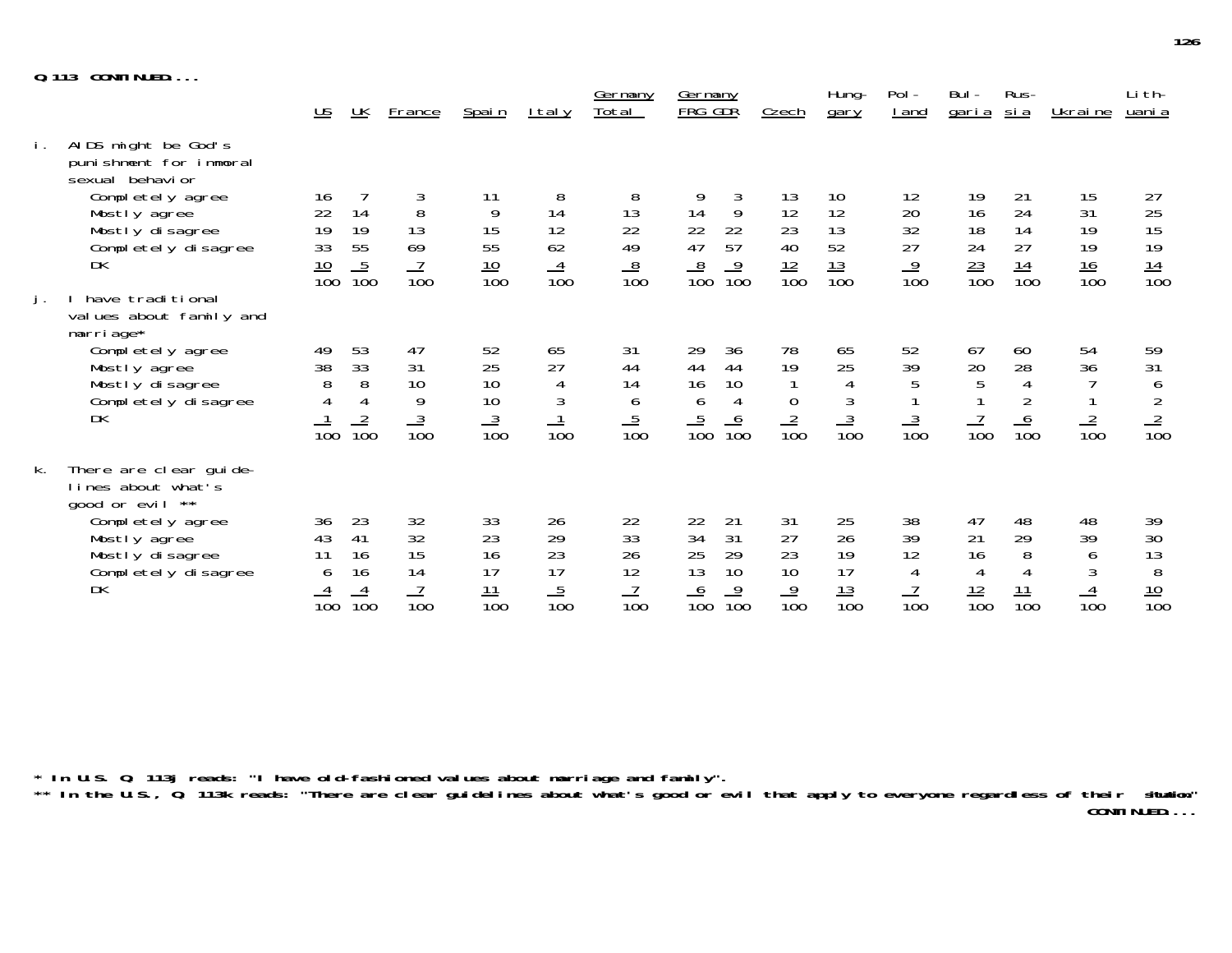|    |                                                                                                              | $\underline{\mathsf{US}}$               | <u>UК</u>                                           | <b>France</b>                           | Spain                                   | <u>Italy</u>                                       | <u>Germany</u><br>Total                             | <u>Germany</u><br>FRG GDR                                                                           | Czech                                  | Hung-<br>gary                                 | Pol -<br><u>I</u> and                         | Bul -<br><u>garia</u>                                                 | Rus-<br><u>sia</u>                | Ukraine                                       | Li th-<br>uani a                                                     |
|----|--------------------------------------------------------------------------------------------------------------|-----------------------------------------|-----------------------------------------------------|-----------------------------------------|-----------------------------------------|----------------------------------------------------|-----------------------------------------------------|-----------------------------------------------------------------------------------------------------|----------------------------------------|-----------------------------------------------|-----------------------------------------------|-----------------------------------------------------------------------|-----------------------------------|-----------------------------------------------|----------------------------------------------------------------------|
|    | A woman should be<br>allowed to have an<br>abortion in the early<br>months of pregnancy,<br>if she wants one |                                         |                                                     |                                         |                                         |                                                    |                                                     |                                                                                                     |                                        |                                               |                                               |                                                                       |                                   |                                               |                                                                      |
|    | Completely agree<br>Mostly agree<br>Mostly disagree<br>Completely disagree<br>DK                             | 43<br>19<br>11<br>23<br>$\frac{4}{100}$ | 43<br>32<br>9<br>11<br>$\frac{5}{100}$              | 52<br>23<br>11<br>10<br>$\frac{4}{100}$ | 35<br>17<br>14<br>26<br>$\frac{8}{100}$ | 30<br>23<br>15<br>25<br>$\frac{7}{100}$            | 36<br>29<br>17<br>12<br>$\frac{6}{100}$             | 31<br>54<br>30<br>26<br>19<br>10<br>13<br>5<br>$\frac{7}{100}$<br>$\frac{5}{100}$                   | 59<br>21<br>9<br>6<br>$\frac{5}{100}$  | 54<br>27<br>8<br>$\frac{4}{100}$              | 41<br>26<br>16<br>10<br>$\frac{7}{100}$       | 58<br>$\begin{array}{c} 15 \\ 8 \\ 6 \end{array}$<br>$\frac{13}{100}$ | 57<br>24<br>5<br>$\frac{9}{100}$  | 47<br>34<br>6<br>$\frac{6}{100}$              | $\frac{45}{30}$<br>$\frac{10}{8}$<br>$\frac{7}{100}$                 |
| m. | Today it's really true<br>that the rich just<br>get richer while the<br>poor get poorer                      |                                         |                                                     |                                         |                                         |                                                    |                                                     |                                                                                                     |                                        |                                               |                                               |                                                                       |                                   |                                               |                                                                      |
|    | Completely agree<br>Mostly agree<br>Mostly disagree<br>Completely disagree<br>DK                             | 38<br>40<br>16<br>3<br>$\frac{3}{100}$  | 36<br>36<br>17<br>9<br>$\frac{2}{100}$              | 53<br>26<br>15<br>3<br>$\frac{3}{100}$  | 51<br>24<br>13<br>8<br>$\frac{4}{100}$  | 49<br>30<br>12<br>8<br>$\frac{1}{100}$             | 41<br>39<br>11<br>$\overline{2}$<br>$\frac{7}{100}$ | 37<br>53<br>37<br>40<br>13<br>5<br>$\overline{3}$<br>$\star$<br>$\frac{5}{100}$<br>$\overline{10}0$ | 56<br>30<br>9<br>3<br>$\frac{2}{100}$  | 80<br>14<br>$\mathfrak{Z}$<br>$\frac{2}{100}$ | 70<br>24<br>$\mathfrak{Z}$<br>$\frac{2}{100}$ | 69<br>21<br>4<br>$\frac{5}{100}$                                      | 69<br>22<br>3<br>$\overline{10}0$ | 65<br>28<br>$\overline{4}$<br>$\frac{2}{100}$ | 61<br>31<br>$\begin{array}{c} 5 \\ 1 \end{array}$<br>$\frac{2}{100}$ |
| n. | don't have much in<br>common with people who<br>have less education<br>than I have**                         |                                         |                                                     |                                         |                                         |                                                    |                                                     |                                                                                                     |                                        |                                               |                                               |                                                                       |                                   |                                               |                                                                      |
|    | Completely agree<br>Mostly agree<br>Mostly disagree<br>Completely disagree<br>DK                             | 23<br>46<br>21<br>$\frac{3}{100}$       | $\overline{2}$<br>10<br>31<br>53<br>$\frac{4}{100}$ | 5<br>8<br>27<br>57<br>$\frac{3}{100}$   | 10<br>11<br>22<br>50<br>$\frac{7}{100}$ | $\overline{c}$<br>9<br>21<br>65<br>$\frac{3}{100}$ | 3<br>16<br>45<br>27<br>$\frac{9}{100}$              | 3<br>3<br>18<br>$\overline{7}$<br>52<br>44<br>26<br>30<br>$\frac{9}{100}$<br>$\frac{8}{100}$        | 6<br>9<br>42<br>33<br>$\frac{10}{100}$ | 17<br>30<br>28<br>$\frac{16}{100}$            | 10<br>13<br>43<br>26<br>$\frac{8}{100}$       | 3<br>3<br>23<br>63<br>$\frac{8}{100}$                                 | 6<br>28<br>57<br>$\frac{7}{100}$  | 6<br>33<br>$\frac{52}{100}$                   | $\frac{2}{1}$<br>16<br>$\frac{80}{100}$                              |

**\*\*In U.S. Q. 113n reads: "I can usually tell whether I'll have a lot in common with someone by knowing how much education he or she has".**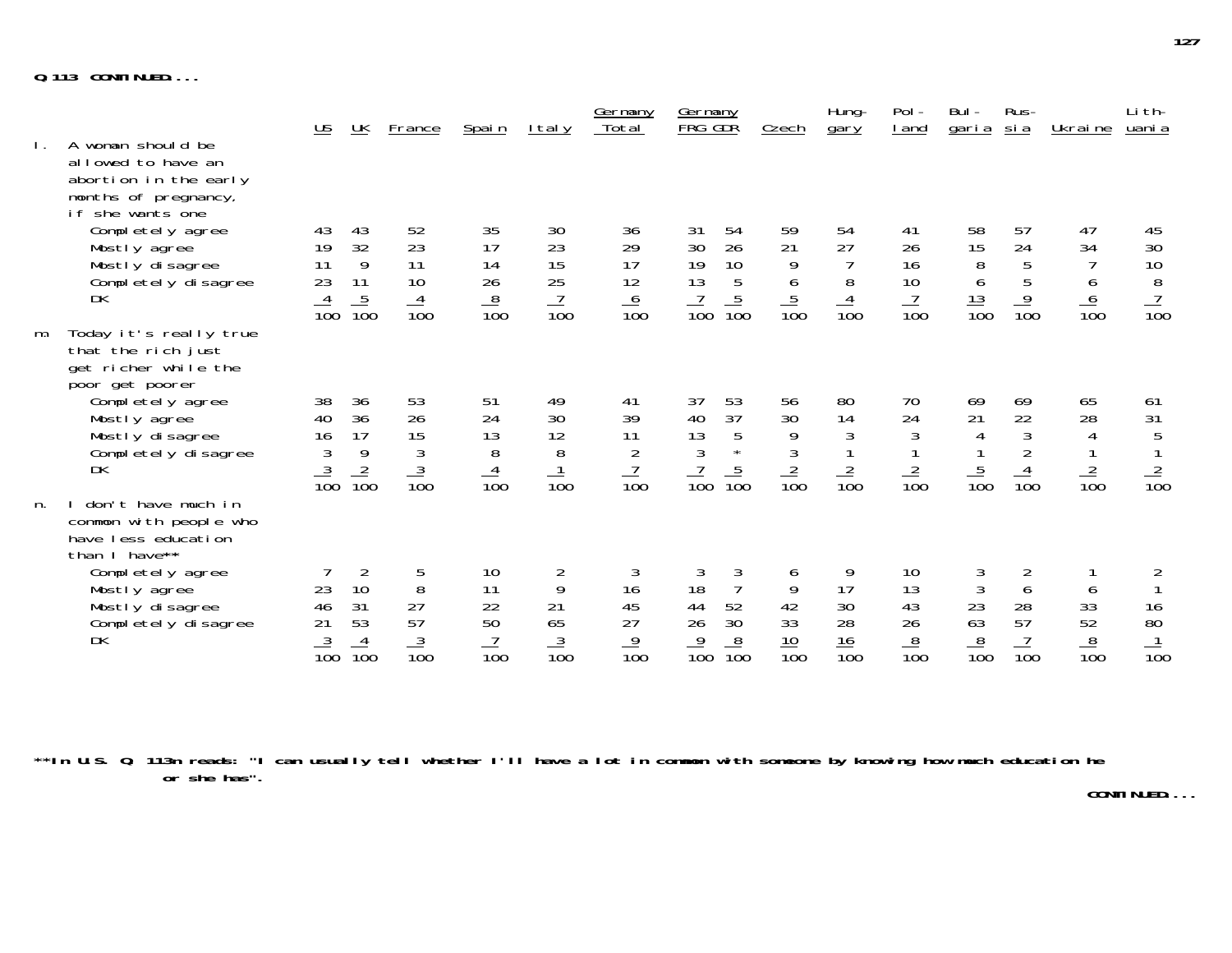|                |                                                                                                                                                                                                               | <u>US</u>                                     | <u>UK</u>                                                              | <b>France</b>                                  | Spain                                    | <u>Italy</u>                                        | <u>Germany</u><br>Total                | Germany<br><b>FRG GDR</b>                                                                            | <u>Czech</u>                             | Hung-<br>gary                                 | $Pol -$<br>I and                       | Bul -<br><u>garia sia</u>              | Rus-                                                      | <u>Ukraine</u>                                      | Li th-<br><u>uani a</u>                                     |
|----------------|---------------------------------------------------------------------------------------------------------------------------------------------------------------------------------------------------------------|-----------------------------------------------|------------------------------------------------------------------------|------------------------------------------------|------------------------------------------|-----------------------------------------------------|----------------------------------------|------------------------------------------------------------------------------------------------------|------------------------------------------|-----------------------------------------------|----------------------------------------|----------------------------------------|-----------------------------------------------------------|-----------------------------------------------------|-------------------------------------------------------------|
| $\mathbf{0}$ . | don't have much in<br>common with people of<br>other ethnic groups<br>and races*                                                                                                                              |                                               |                                                                        |                                                |                                          |                                                     |                                        |                                                                                                      |                                          |                                               |                                        |                                        |                                                           |                                                     |                                                             |
|                | Completely agree<br>Mostly agree<br>Mostly disagree<br>Completely disagree<br>DK                                                                                                                              | 5<br>19<br>$\frac{50}{22}$<br>$\frac{4}{100}$ | 16<br>29<br>$\begin{array}{c} 32 \\ 18 \end{array}$<br>$\frac{5}{100}$ | 14<br>20<br>$\frac{29}{32}$<br>$\frac{5}{100}$ | 21<br>20<br>24<br>21<br>$\frac{14}{100}$ | 20<br>27<br>26<br>$\frac{22}{5}$<br>$\frac{5}{100}$ | 8<br>26<br>45<br>16<br>$\frac{5}{100}$ | 8<br>17<br>28<br>44<br>50<br>17<br>16<br>8<br>$\overline{5}$<br>$\overline{10}0$<br>$\overline{100}$ | 12<br>19<br>37<br>22<br>$\frac{10}{100}$ | 9<br>18<br>32<br>23<br>18<br>$\overline{10}0$ | 35<br>38<br>16<br>6<br>$\frac{5}{100}$ | 10<br>29<br>50<br>$\frac{4}{100}$      | 4<br>$\overline{7}$<br>$\frac{25}{57}$<br>$\frac{7}{100}$ | 3<br>$\overline{7}$<br>32<br>49<br>$\frac{9}{100}$  | $\frac{3}{3}$<br>$\frac{18}{75}$<br>$\frac{1}{100}$         |
| p1.            | It's better there be no<br>progress than to have some<br>people progress more than<br>others (Rus. Ukr. and Lith.)<br>Completely agree<br>Mostly agree<br>Mostly disagree<br>Completely disagree<br><b>DK</b> |                                               | (NOT ASKED)                                                            |                                                |                                          | (NOT ASKED)                                         |                                        |                                                                                                      | (NOT ASKED)                              |                                               |                                        |                                        | $\mathfrak{Z}$<br>25<br>59<br>$\frac{9}{100}$             | $\mathfrak{Z}$<br>5<br>30<br>54<br>$\frac{8}{100}$  | 4<br>$\mathbf 5$<br>$\frac{21}{65}$<br>$\frac{5}{100}$      |
| p2.            | often don't have<br>enough money to pay<br>my usual expenses**<br>Completely agree<br>Mostly agree<br>Mostly disagree<br>Completely disagree<br>DK                                                            | 19<br>28<br>41<br>11<br>$\overline{10}0$      | 24<br>21<br>30<br>24<br>$\frac{1}{100}$                                | 17<br>23<br>31<br>28<br>$\frac{1}{100}$        | 26<br>27<br>23<br>19<br>$\frac{5}{100}$  | 22<br>27<br>19<br>31<br>$\frac{1}{100}$             | 5<br>19<br>41<br>30<br>$\frac{5}{100}$ | 9<br>4<br>25<br>17<br>40<br>46<br>34<br>15<br>$\frac{5}{100}$<br>$\frac{5}{100}$                     | 18<br>28<br>38<br>14<br>$\frac{2}{100}$  | 49<br>28<br>14<br>8<br>$\frac{1}{100}$        | 40<br>35<br>19<br>4<br>$\frac{2}{100}$ | 39<br>31<br>23<br>6<br>$\frac{1}{100}$ | 45<br>30<br>18<br>5<br>$\frac{2}{100}$                    | 38<br>39<br>17<br>$\overline{2}$<br>$\frac{4}{100}$ | 20<br>$\frac{30}{32}$<br>$\frac{32}{16}$<br>$\frac{2}{100}$ |
| q.             | I'm pretty well satisfied<br>with the way things are<br>going for me financially<br>Completely agree<br>Mostly agree<br>Mostly disagree<br>Completely disagree<br><b>DK</b>                                   | 9<br>49<br>28<br>13<br>$\frac{1}{100}$        | 17<br>45<br>17<br>20<br>$\frac{1}{100}$                                | 9<br>45<br>26<br>19<br>$\frac{1}{100}$         | 14<br>34<br>27<br>20<br>$\frac{5}{100}$  | 9<br>51<br>23<br>16<br>$\frac{1}{100}$              | 14<br>50<br>23<br>8<br>$\frac{5}{100}$ | 7<br>16<br>52<br>40<br>20<br>36<br>$\overline{7}$<br>11<br>$\frac{5}{100}$<br>$\frac{6}{100}$        | 6<br>28<br>38<br>27<br>$\frac{1}{100}$   | 5<br>16<br>29<br>49<br>$\frac{1}{100}$        | 6<br>18<br>41<br>32<br>$\frac{3}{100}$ | 3<br>15<br>33<br>46<br>$\frac{3}{100}$ | 8<br>28<br>28<br>33<br>$\frac{3}{100}$                    | 3<br>29<br>36<br>30<br>$\frac{2}{100}$              | $\overline{7}$<br>$\frac{28}{34}$<br>$\frac{3}{100}$        |

**\* In the U.S., Q 113o reads: " I don't have much in common with people of other races."**

**\*\*In the U.S. Q.113p reads: "I often don't have enough money to make ends meet".**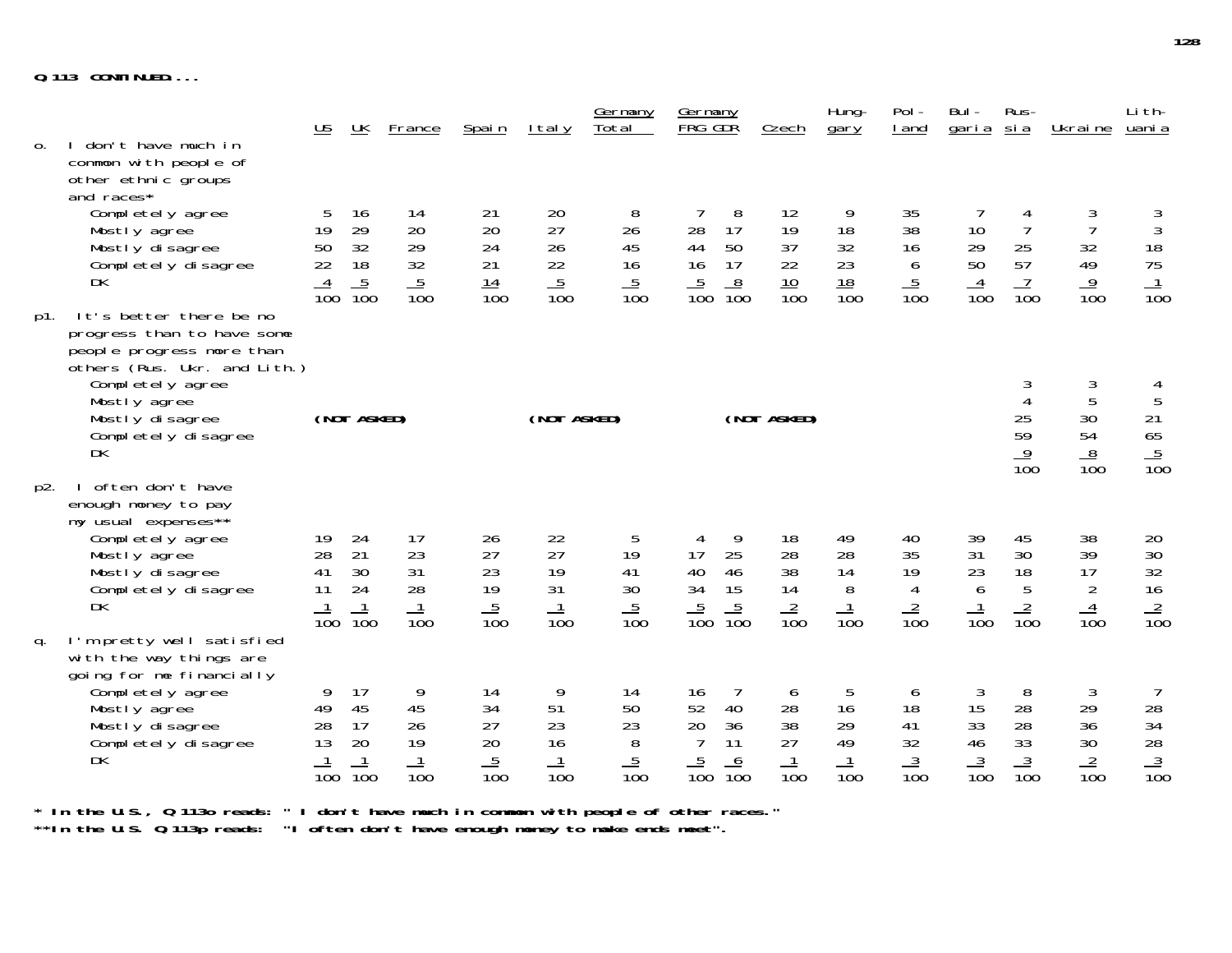|       |                                                                                                                           | <u>Germany</u><br>Total                                     | <u>Germany</u><br>FRG GDR                                                                                            | Czech                                                  | Hun-<br>gary                                       | $Po-$<br>I and                                                            | Bul-<br><u>garia</u>                                    | <u>Russia</u>                                                    | Ukraine                                                       | Li th-<br>uani a                                    |
|-------|---------------------------------------------------------------------------------------------------------------------------|-------------------------------------------------------------|----------------------------------------------------------------------------------------------------------------------|--------------------------------------------------------|----------------------------------------------------|---------------------------------------------------------------------------|---------------------------------------------------------|------------------------------------------------------------------|---------------------------------------------------------------|-----------------------------------------------------|
| a.    | Mikhail Gorbachev<br>Very favorable<br>Mostly favorable<br>Mostly unfavorable<br>Very unfavorable<br>Never heard of<br>DK | 26<br>59<br>9<br>2<br>$\overline{10}0$                      | 24<br>34<br>52<br>61<br>10<br>6<br>$\frac{2}{x}$<br>1<br>$\star$<br>$\frac{3}{100}$<br>$\overline{10}0$              | 19<br>56<br>17<br>4<br>$\star$<br>4<br>100             | 14<br>50<br>22<br>5<br>$\frac{8}{100}$             | 6<br>42<br>32<br>10<br>0<br>10<br>$\overline{100}$                        | 18<br>39<br>24<br>6<br>$\frac{12}{100}$                 | 4<br>35<br>39<br>18<br>$\star$<br>4<br>$\overline{100}$          | 36<br>49<br>10<br>0<br>$\overline{10}0$                       | 2<br>13<br>54<br>30<br>$\Omega$<br>$\overline{10}0$ |
| b.    | George Bush<br>Very favorable<br>Mostly favorable<br>Mostly unfavorable<br>Very unfavorable<br>Never heard of<br>DK       | 18<br>57<br>16<br>5<br>$\star$<br>$\overline{10}0$          | 15<br>19<br>58<br>53<br>20<br>15<br>5<br>$\overline{5}$<br>$\star$<br>$\star$<br>$\frac{3}{100}$<br>$\overline{10}0$ | 42<br>51<br>3<br>$\star$<br>$\frac{3}{100}$            | 29<br>55<br>5<br>$\overline{2}$<br>$\frac{8}{100}$ | 30<br>60<br>3<br>0<br>$\frac{6}{100}$                                     | 30<br>45<br>6<br>$\overline{2}$<br>$\frac{16}{100}$     | 9<br>63<br>8<br>$\overline{2}$<br><u> 17</u><br>$\overline{10}0$ | 5<br>69<br>8<br><u>16</u><br>100                              | 10<br>74<br>10<br>$\star$<br>$\frac{5}{100}$        |
| $C$ . | Helmut Kohl<br>Very favorable<br>Mostly favorable<br>Mostly unfavorable<br>Very unfavorable<br>Never heard of<br>DK       | 14<br>34<br>29<br>18<br>$\star$<br>5<br>$\overline{10}0$    | 14<br>14<br>34<br>34<br>28<br>31<br>19<br>14<br>$\star$<br><u>5</u><br>O<br>$\overline{10}0$<br>$\overline{10}0$     | 17<br>59<br>8<br><u> 13</u><br>$\overline{1}00$        | 27<br>50<br>6<br>$\frac{9}{100}$                   | 10<br>55<br>18<br>3<br>$\star$<br><u> 14</u><br>$\overline{10}0$          | 22<br>43<br>4<br>$\star$<br>6<br>25<br>$\overline{100}$ | 8<br>53<br>5<br>$\overline{2}$<br>4<br>$\frac{28}{100}$          | 5<br>56<br>6<br>$\star$<br>6<br><u>27</u><br>$\overline{10}0$ | 6<br>60<br>11<br>$\star$<br>4<br>$\frac{19}{100}$   |
| d.    | Pope John Paul<br>Very favorable<br>Mostly favorable<br>Mostly unfavorable<br>Very unfavorable<br>Never heard of<br>DK    | 10<br>29<br>23<br>23<br>2<br><u> 13</u><br>$\overline{10}0$ | 8<br>10<br>29<br>27<br>23<br>23<br>25<br>18<br>4<br><u> 12</u><br>$\frac{20}{100}$<br>100                            | 41<br>42<br>6<br>3<br>$\star$<br>8<br>$\overline{1}00$ | 29<br>48<br>8<br>3<br>10<br>$\overline{100}$       | 74<br>22<br>$\overline{2}$<br>$\star$<br>$\star$<br>2<br>$\overline{10}0$ | 21<br>37<br>5<br>$\overline{2}$<br>$\frac{32}{100}$     | 9<br>42<br>3<br>9<br>$\frac{36}{5}$<br>$\overline{10}0$          | 11<br>50<br>4<br>$\star$<br>5<br>30<br>$\overline{10}0$       | 41<br>47<br>0<br>10<br>$\overline{10}$ 0            |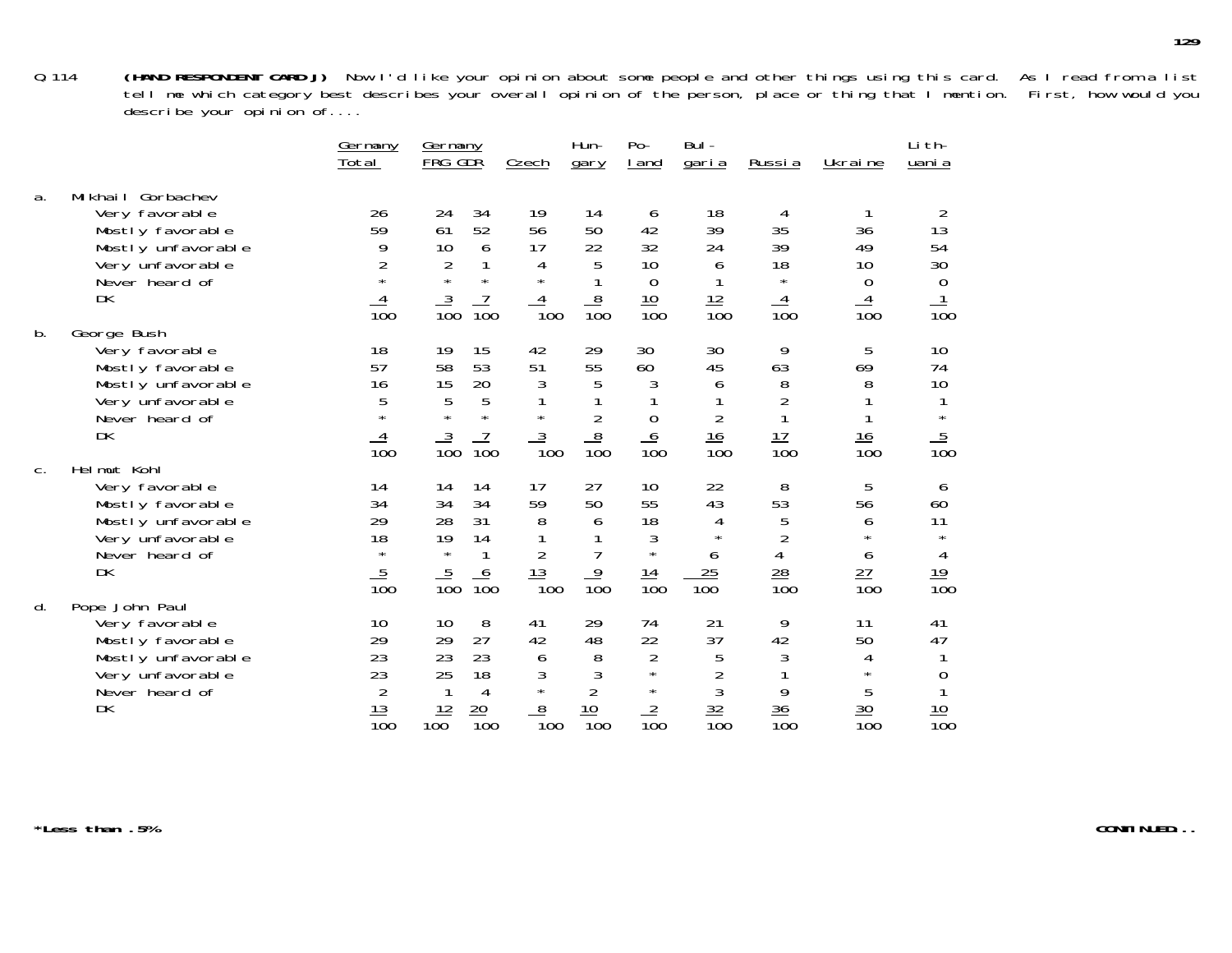**Q.114 CONTINUED....**

| <u>u. 114</u>  | <b>UUILIIULU</b>                                                                                                                      | <u>Germany</u><br>Total                           | <u>Germany</u><br>FRG GDR                                     |                                                                             | Czech                                                                           | Hun-<br>gary                                                     | $Po-$<br>I and                                                              | Bul-<br>garia                                                               | <u>Russia</u>                                 | Ukraine                                                      | Li th-<br>uani a                                                                 |
|----------------|---------------------------------------------------------------------------------------------------------------------------------------|---------------------------------------------------|---------------------------------------------------------------|-----------------------------------------------------------------------------|---------------------------------------------------------------------------------|------------------------------------------------------------------|-----------------------------------------------------------------------------|-----------------------------------------------------------------------------|-----------------------------------------------|--------------------------------------------------------------|----------------------------------------------------------------------------------|
| İ.             | The United Nations<br>Very favorable<br>Mostly favorable<br>Mostly unfavorable<br>Very unfavorable<br>Never heard of<br>DK<br>The EEC | 21<br>62<br>7<br>3<br>$\star$<br>$\overline{10}0$ | 20<br>64<br>$\overline{7}$<br>3<br>$\star$<br>$\frac{6}{100}$ | 22<br>55<br>9<br>$\overline{2}$<br>$\mathbf{1}$<br>$\frac{11}{100}$         | 30<br>50<br>$\overline{4}$<br>$\star$<br>$\mathbf{1}$<br>15<br>$\overline{1}00$ | 21<br>50<br>8<br>1<br>7<br>$\frac{13}{100}$                      | 31<br>49<br>$\overline{2}$<br>1<br>$\overline{2}$<br>15<br>$\overline{10}0$ | 37<br>35<br>$\mathfrak{Z}$<br>$\star$<br>$\mathfrak{Z}$<br>$\frac{22}{100}$ | 21<br>59<br>3<br>$\frac{15}{100}$             | 14<br>62<br>3<br>1<br>$\star$<br>$20 \,$<br>$\overline{100}$ | 12<br>48<br>$\overline{1}$<br>$\star$<br>3<br>$\frac{30}{5}$<br>$\overline{100}$ |
| j.             | Very favorable<br>Mostly favorable<br>Mostly unfavorable<br>Very unfavorable<br>Never heard of<br>DK                                  | 13<br>58<br>14<br>5<br>1<br>9<br>$\overline{10}0$ | 11<br>58<br>16<br>5<br>1<br>$\overline{9}$<br>100             | 20<br>55<br>9<br>$\overline{2}$<br>$\overline{2}$<br>12<br>$\overline{10}0$ | 28<br>47<br>3<br>$\star$<br>3<br>19<br>$\overline{1}00$                         | 22<br>48<br>7<br>9<br>13<br>$\overline{100}$                     | 22<br>47<br>3<br>$\star$<br>6<br>$\frac{22}{100}$                           | 36<br>36<br>$\mathbf{1}$<br>$\star$<br>5<br>$\frac{22}{100}$                | (NOT ASKED) (NOT ASKED)                       |                                                              |                                                                                  |
| k.             | Mc Donal ds<br>Very favorable<br>Mostly favorable<br>Mostly unfavorable<br>Very unfavorable<br>Never heard of<br>DK                   | (NOT ASKED)                                       |                                                               |                                                                             | 16<br>38<br>6<br>1<br>10<br>$\frac{29}{100}$                                    | 16<br>33<br>6<br>$\overline{2}$<br>24<br>19<br>$\overline{10}0$  | 8<br>24<br>3<br>$\star$<br>36<br>29<br>$\overline{10}0$                     | 9<br>19<br>$\overline{2}$<br>1<br>39<br>$\frac{30}{5}$<br>$\overline{100}$  | 11<br>35<br>3<br>16<br>28<br>$\overline{10}0$ | 8<br>38<br>6<br>2<br>11<br>35<br>$\overline{10}0$            | (NOT ASKED)                                                                      |
| $\mathbf{L}$ . | Vi deo<br>Very favorable<br>Mostly favorable<br>Mostly unfavorable<br>Very unfavorable<br>Never heard of<br><b>DK</b>                 | (NOT ASKED)                                       |                                                               |                                                                             | 11<br>43<br>11<br>3<br>$\overline{7}$<br>$\frac{25}{100}$                       | 11<br>39<br>15<br>$\overline{7}$<br>11<br>17<br>$\overline{100}$ | 15<br>50<br>10<br>$\overline{2}$<br>4<br>$\frac{19}{100}$                   | 18<br>39<br>9<br>$\overline{2}$<br>$\overline{7}$<br>$\frac{25}{100}$       | (NOT ASKED)                                   |                                                              | (NOT ASKED)                                                                      |
| m.             | Mercedes Benz<br>Very favorable<br>Mostly favorable<br>Mostly unfavorable<br>Very unfavorable<br>Never heard of<br>DK                 | (NOT ASKED)                                       |                                                               |                                                                             | 26<br>41<br>5<br>4<br>$\frac{23}{100}$                                          | 37<br>33<br>3<br>1<br>11<br>15<br>$\overline{10}0$               | 27<br>36<br>1<br>$\star$<br>15<br>21<br>$\overline{10}0$                    | 37<br>29<br>1<br>9<br>23<br>$\overline{10}0$                                | (NOT ASKED) (NOT ASKED)                       |                                                              |                                                                                  |

**\*Less than .5%**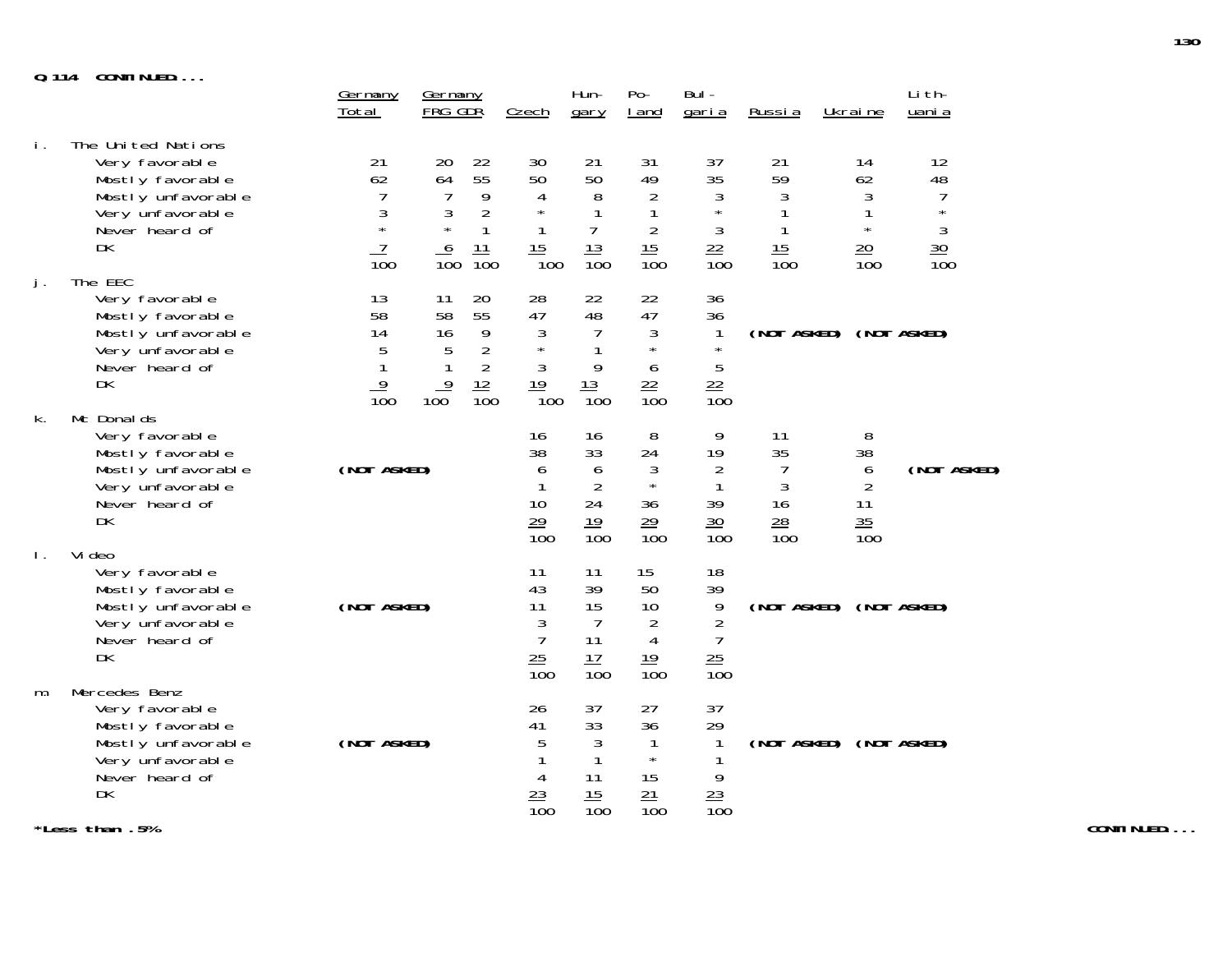# **Q.114 CONTINUED....**

| n. | Coca Cola                                                                                                       | <u>Germany</u><br>Total | <b>Germany</b><br>FRG GDR | Czech                                                     | Hun-<br>gary                                              | $Po-$<br><u>I</u> and                                    | Bul -<br><u>garia</u>                                           | <u>Russia</u> | Ukraine                 | Li th-<br>uani a |
|----|-----------------------------------------------------------------------------------------------------------------|-------------------------|---------------------------|-----------------------------------------------------------|-----------------------------------------------------------|----------------------------------------------------------|-----------------------------------------------------------------|---------------|-------------------------|------------------|
|    | Very favorable<br>Mostly favorable<br>Mostly unfavorable<br>Very unfavorable<br>Never heard of<br>DK            | (NOT ASKED)             |                           | 25<br>50<br>5<br>$\frac{19}{100}$                         | 29<br>42<br>8<br>5<br>5<br>$\frac{11}{100}$               | 19<br>51<br>5<br>$\overline{c}$<br>5<br>$\frac{18}{100}$ | 44<br>31<br>3<br>4<br>$\frac{18}{100}$                          |               | (NOT ASKED) (NOT ASKED) |                  |
| 0. | Adi das<br>Very favorable<br>Mostly favorable<br>Mostly unfavorable<br>Very unfavorable<br>Never heard of<br>DK | (NOT ASKED)             |                           | 28<br>47<br>2<br>$\star$<br>4<br>$\frac{19}{100}$         | 32<br>37<br>5<br>$\overline{2}$<br>12<br>$\frac{12}{100}$ | 23<br>48<br>2<br>9<br>$\frac{17}{100}$                   | 37<br>28<br>$\overline{2}$<br>$\star$<br>13<br>$\frac{20}{100}$ | (NOT ASKED)   |                         | (NOT ASKED)      |
| p. | Sony<br>Very favorable<br>Mostly favorable<br>Mostly unfavorable<br>Very unfavorable<br>Never heard of<br>DK    | (NOT ASKED)             |                           | 31<br>44<br>$\star$<br>5<br><u>19</u><br>$\overline{10}0$ | 32<br>33<br>3<br>$\star$<br>18<br>14<br>$\overline{10}0$  | 29<br>43<br>$\star$<br>11<br>16<br>$\overline{10}0$      | 38<br>28<br>12<br>$\frac{21}{100}$                              |               | (NOT ASKED) (NOT ASKED) |                  |
| q. | Kodak<br>Very favorable<br>Mostly favorable<br>Mostly unfavorable<br>Very unfavorable<br>Never heard of<br>DK   | (NOT ASKED)             |                           | 31<br>39<br>$\star$<br><u>22</u><br>$\overline{10}0$      | 29<br>35<br>3<br>18<br><u>14</u><br>$\overline{10}0$      | 27<br>40<br>14<br>17<br>$\overline{100}$                 | 23<br>21<br>$\star$<br>29<br>$\frac{26}{100}$                   |               | (NOT ASKED) (NOT ASKED) |                  |

**\*Less than .5%**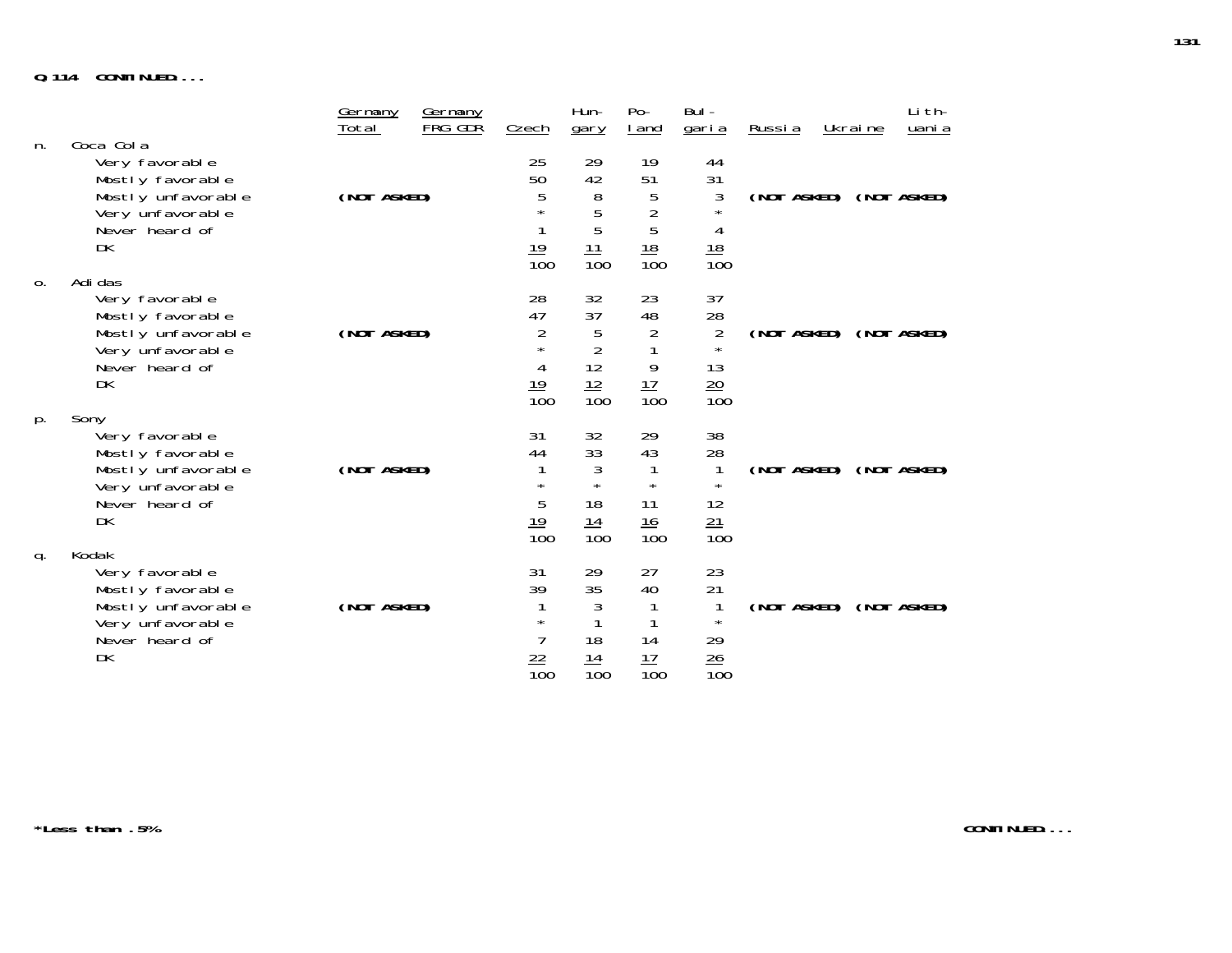|    |                    | <u>UCI IIIAI IY</u><br>Total | <u>UCI IIIaITy</u><br>FRG GDR        |                                   | <u>UCI Illaliy</u><br>Total | <b>FRG</b> GDR                      |
|----|--------------------|------------------------------|--------------------------------------|-----------------------------------|-----------------------------|-------------------------------------|
| d. | Henrich Boll       |                              |                                      | Boris Yeltsin                     |                             |                                     |
|    | Very favorable     | 10                           | 10<br>9                              | Very favorable                    | 4                           |                                     |
|    | Mostly favorable   | 39                           | 26<br>42                             | Mostly favorable                  | 27                          | 28<br>24                            |
|    | Mostly unfavorable | 12                           | 14<br>5                              | Mostly unfavorable                | 29                          | 29<br>29                            |
|    | Very unfavorable   | 6                            |                                      | Very unfavorable                  | 11                          | 10<br>13                            |
|    | Never heard of     | 15                           | 11<br>33                             | Never heard of                    | 10                          | 13<br>10                            |
|    | DK                 | $\frac{18}{100}$             | $\frac{26}{100}$<br>$\frac{16}{100}$ | DK                                | 19                          | $\frac{19}{100}$<br>$\frac{19}{10}$ |
|    |                    |                              |                                      |                                   | $\overline{10}0$            |                                     |
| е. | Gunter Grass       |                              |                                      | Hans Dietrich Genscher<br>$\cdot$ |                             |                                     |
|    | Very favorable     |                              |                                      | Very favorable                    | 31                          | 28<br>41                            |
|    | Mostly favorable   | 31                           | 33<br>26                             | Mostly favorable                  | 52                          | 55<br>42                            |
|    | Mostly unfavorable | 16                           | 18                                   | Mostly unfavorable                | 9                           | 9<br>8                              |
|    | Very unfavorable   | 9                            | $\overline{2}$<br>11                 | Very unfavorable                  | 2                           | $\mathfrak{Z}$                      |
|    | Never heard of     | 18                           | 14<br>32                             | Never heard of                    | $\star$                     | $\star$<br>$\star$                  |
|    | DK                 | $\frac{19}{100}$             | $\frac{26}{100}$<br>$\frac{17}{100}$ | DK                                |                             | $\frac{5}{100}$<br>$\frac{8}{10}$   |
|    |                    |                              |                                      |                                   | $\frac{6}{100}$             |                                     |
| f. | Willi Brandt       |                              |                                      | Vacl av Havel<br>k.               |                             |                                     |
|    | Very favorable     | 23                           | 20<br>33                             | Very favorable                    | 19                          | 18<br>19                            |
|    | Mostly favorable   | 53                           | 52<br>53                             | Mostly favorable                  | 43                          | 50<br>40                            |
|    | Mostly unfavorable | 13                           | 15<br>5                              | Mostly unfavorable                | 8                           | 9<br>6                              |
|    | Very unfavorable   | 4                            | 5                                    | Very unfavorable                  |                             |                                     |
|    | Never heard of     | $\star$                      | $\star$<br>$\overline{0}$            | Never heard of                    | 12                          | 8<br>13                             |
|    | DK                 |                              | $\frac{9}{100}$                      | DK                                | 17                          | $\frac{18}{100}$<br>$\frac{17}{10}$ |
|    |                    | $\overline{10}0$             | 100                                  |                                   | $\overline{10}0$            |                                     |
| h. | Wolf Beirman       |                              |                                      | Francois Mitterand                |                             |                                     |
|    | Very favorable     |                              | 5                                    | Very favorable                    | 13                          | 15<br>12                            |
|    | Mostly favorable   | 26                           | 26<br>26                             | Mostly favorable                  | 54                          | 55<br>54                            |
|    | Mostly unfavorable | 24                           | 21<br>25                             | Mostly unfavorable                | 16                          | 18<br>10                            |
|    | Very unfavorable   | 14                           | 13<br>16                             | Very unfavorable                  | 3                           |                                     |
|    | Never heard of     | 11                           | 12<br>8                              | Never heard of                    | 3                           | $\frac{2}{5}$<br>$\frac{3}{2}$      |
|    | DK                 | $\frac{21}{100}$             | $\frac{24}{100}$<br>$\frac{20}{100}$ | DK                                | $\frac{11}{100}$            | $\frac{11}{100}$<br>$\frac{13}{10}$ |
|    |                    |                              |                                      |                                   |                             |                                     |

| <u>Germany</u><br><u>Total</u>                             | <u>Germany</u><br><u>FRG GDR</u>                                                                                              |    |                                                                                                                                | <u>Germany</u><br>Total                                             | <u>Germany</u><br>FRG GDR                                                                                                         |
|------------------------------------------------------------|-------------------------------------------------------------------------------------------------------------------------------|----|--------------------------------------------------------------------------------------------------------------------------------|---------------------------------------------------------------------|-----------------------------------------------------------------------------------------------------------------------------------|
| 10<br>39<br>12<br>6<br>15<br>$\frac{18}{100}$              | 9<br>10<br>42<br>26<br>14<br>5<br>1<br>$\overline{7}$<br>33<br>11<br>26<br><u> 16</u><br>$\overline{10}0$<br>$\overline{100}$ | i. | Boris Yeltsin<br>Very favorable<br>Mostly favorable<br>Mostly unfavorable<br>Very unfavorable<br>Never heard of<br>DK          | 4<br>27<br>29<br>11<br>10<br>19<br>$\overline{100}$                 | 2<br>4<br>24<br>28<br>29<br>29<br>13<br>10<br>10<br>13<br>19<br>19<br>$\overline{10}0$<br>$\overline{100}$                        |
| $\overline{7}$<br>31<br>16<br>9<br>18<br><u> 19</u><br>100 | 33<br>26<br>18<br>$\overline{7}$<br>$\overline{2}$<br>11<br>32<br>14<br>17<br>26<br>100<br>100                                | j. | Hans Dietrich Genscher<br>Very favorable<br>Mostly favorable<br>Mostly unfavorable<br>Very unfavorable<br>Never heard of<br>DK | 31<br>52<br>9<br>$\overline{c}$<br>$\star$<br>6<br>$\overline{100}$ | 28<br>41<br>55<br>42<br>8<br>9<br>$\frac{3}{1}$<br>$\mathbf{1}$<br>$\star$<br>5<br>$\frac{8}{100}$<br>100                         |
| 23<br>53<br>13<br>4<br>$\star$<br>100                      | 33<br>20<br>53<br>52<br>$\frac{5}{1}$<br>15<br>5<br>$\star$<br>$\mathbf 0$<br>9<br>$\overline{10}0$<br>100                    | k. | Vacl av Havel<br>Very favorable<br>Mostly favorable<br>Mostly unfavorable<br>Very unfavorable<br>Never heard of<br>DK          | 19<br>43<br>8<br>1<br>12<br>17<br>100                               | 19<br>18<br>50<br>40<br>9<br>6<br>1<br>1<br>13<br>8<br>17<br><u> 18</u><br>$\overline{10}0$<br>100                                |
| 4<br>26<br>24<br>14<br>11<br>$\frac{21}{100}$              | 5<br>4<br>26<br>26<br>25<br>21<br>13<br>16<br>12<br>8<br>$\frac{20}{100}$<br>$\frac{24}{1}$<br>$\overline{10}0$               | Ι. | Francois Mitterand<br>Very favorable<br>Mostly favorable<br>Mostly unfavorable<br>Very unfavorable<br>Never heard of<br>DK     | 13<br>54<br>16<br>3<br>3<br>$\frac{11}{1}$<br>$\overline{10}0$      | 12<br>15<br>55<br>54<br>10<br>18<br>$\frac{3}{2}$<br>$\begin{array}{c} 2 \\ 5 \end{array}$<br>13<br>11<br>$\overline{10}0$<br>100 |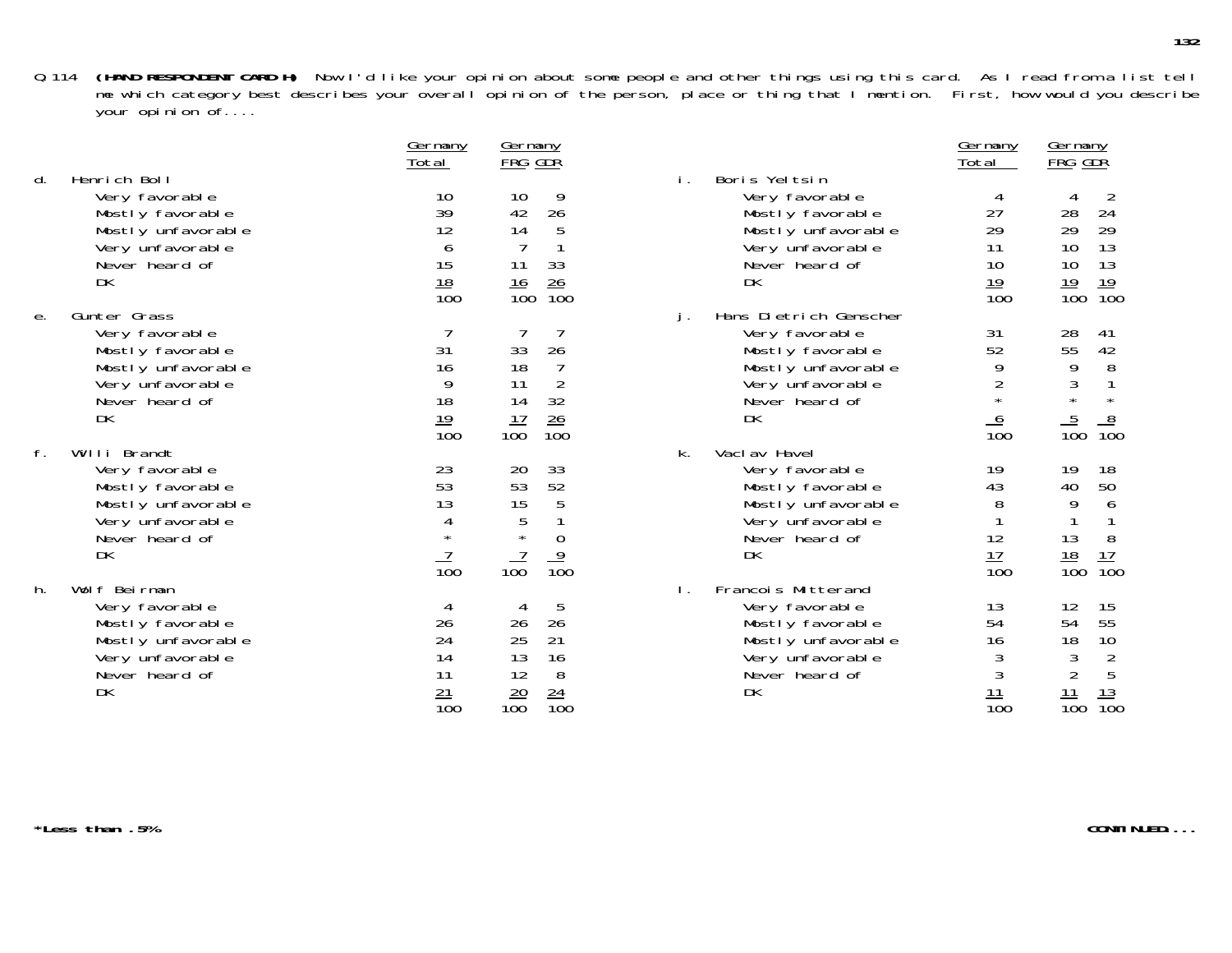|    | CDU/CSU                                                                                                            | <u>Germany</u><br>Total                                             | <u>Germany</u><br><u>FRG GDR</u>                                                                                 |
|----|--------------------------------------------------------------------------------------------------------------------|---------------------------------------------------------------------|------------------------------------------------------------------------------------------------------------------|
| n. | Very favorable<br>Mostly favorable<br>Mostly unfavorable<br>Very unfavorable<br>Never heard of<br>DK               | 13<br>33<br>30<br>16<br>$\star$<br>8<br>$\overline{10}0$            | 9<br>14<br>34<br>31<br>29<br>35<br>16<br>13<br>$\star$<br>$^\star$<br>12<br>$\overline{10}0$<br>$\overline{10}0$ |
| 0. | <b>SPD</b><br>Very favorable<br>Mostly favorable<br>Mostly unfavorable<br>Very unfavorable<br>Never heard of<br>DK | 14<br>51<br>20<br>$\frac{6}{1}$<br>$\frac{8}{100}$                  | 11<br>16<br>50<br>52<br>24<br>19<br>7<br>1<br>1<br>$\star$<br>7<br>12<br>$\overline{10}0$<br>100                 |
| p. | <b>FDP</b><br>Very favorable<br>Mostly favorable<br>Mostly unfavorable<br>Very unfavorable<br>Never heard of<br>DK | 7<br>45<br>29<br>$\begin{array}{c} 8 \\ 1 \end{array}$<br>10<br>100 | 10<br>6<br>44<br>46<br>32<br>23<br>$\overline{2}$<br>9<br>1<br>1<br>8<br><u> 18</u><br>100<br>100                |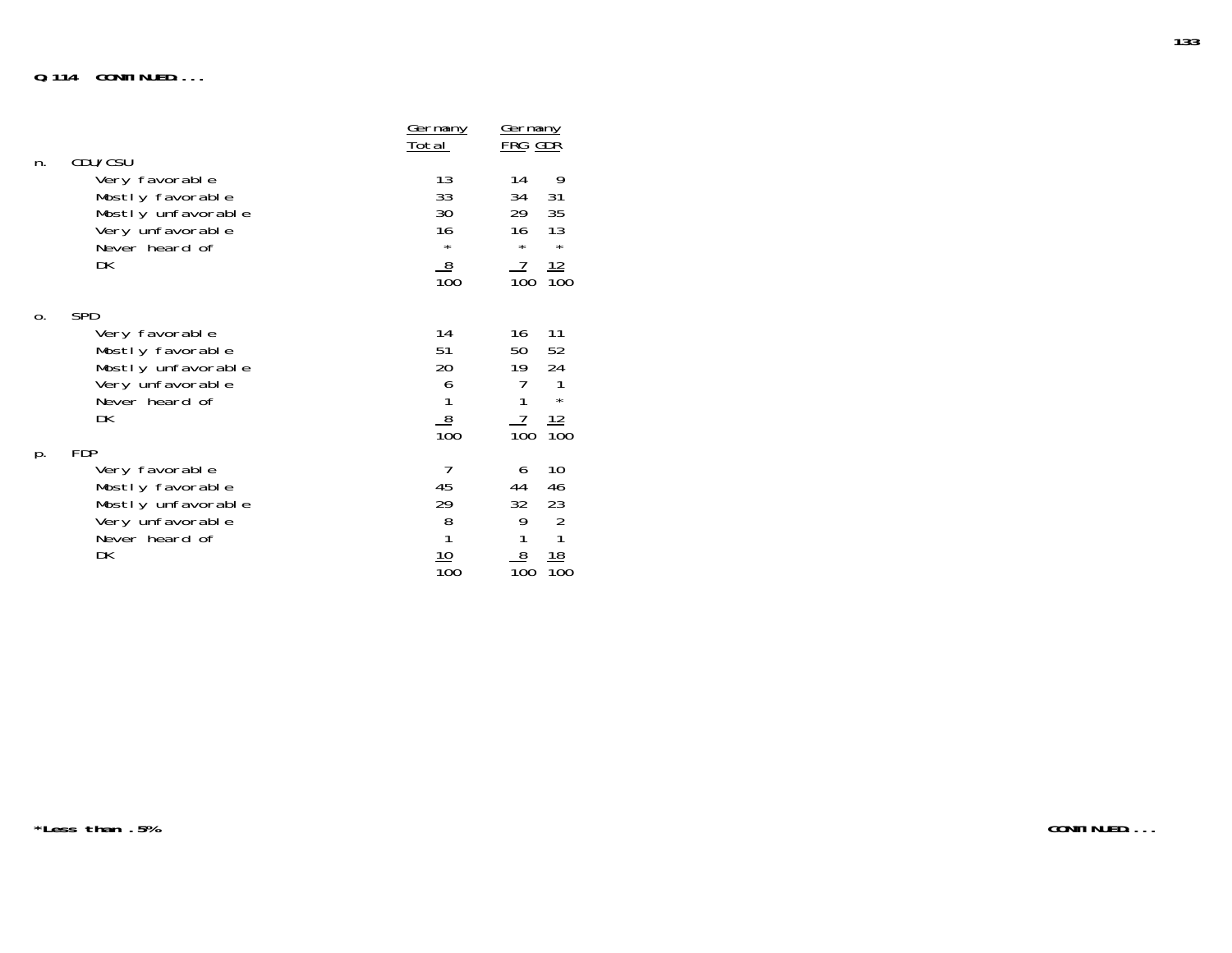|    |                                                                       | Czechosl ovaki a |                  |                                                 | Czechoslovakia   |                                    |
|----|-----------------------------------------------------------------------|------------------|------------------|-------------------------------------------------|------------------|------------------------------------|
|    |                                                                       | <u>Czech</u>     | SI ovak          |                                                 | <u>Czech</u>     | SI ovak                            |
| е. | Civic Democratic Party (Czech)<br>Christian Democratic Party (Slovak) |                  |                  | People's Party or<br>h.<br>al ternatively Civic |                  |                                    |
|    | Very favorable                                                        | 10               | 9                | Democratic Alliance                             |                  |                                    |
|    | Mostly favorable                                                      | 44               | 27               | Very favorable                                  | 3                |                                    |
|    | Mostly unfavorable                                                    | 15               | 38               | Mostly favorable                                | 30               |                                    |
|    | Very unfavorable                                                      | O                | 19               | Mostly unfavorable                              | 19               |                                    |
|    | Never heard of                                                        |                  | $\star$          | Very unfavorable                                | O                |                                    |
|    | DK                                                                    | $\frac{21}{100}$ | $\frac{1}{100}$  | Never heard of                                  | 9                |                                    |
| f. | Civic Movement                                                        |                  |                  | DK                                              | $\frac{33}{100}$ |                                    |
|    | Very favorable                                                        | 5                |                  |                                                 |                  |                                    |
|    | Mostly favorable                                                      | 44               |                  |                                                 |                  |                                    |
|    | Mostly unfavorable                                                    | 21               |                  |                                                 |                  |                                    |
|    | Very unfavorable                                                      |                  |                  |                                                 |                  |                                    |
|    | Never heard of                                                        |                  |                  |                                                 |                  |                                    |
|    | DK                                                                    | $\frac{21}{10}$  |                  |                                                 |                  |                                    |
|    |                                                                       |                  |                  |                                                 |                  |                                    |
| f. | <b>VPN</b><br>for Democratic Slovakia                                 |                  |                  |                                                 |                  |                                    |
|    | Very favorable                                                        |                  | 27               | Slovak National Party<br>q.                     |                  |                                    |
|    | Mostly favorable                                                      |                  | 42               | Very favorable                                  |                  | 17                                 |
|    | Mostly unfavorable                                                    |                  | 16               | Mostly favorable                                |                  |                                    |
|    | Very unfavorable                                                      |                  | 4                | Mostly unfavorable                              |                  | 38<br>23                           |
|    | Never heard of                                                        |                  | $\star$          | Very unfavorable                                |                  |                                    |
|    | DK                                                                    |                  | $\frac{11}{100}$ | Never heard of                                  |                  |                                    |
|    |                                                                       |                  |                  | DK                                              |                  | $\frac{15}{9}$<br>$\frac{11}{100}$ |
| g. | Communist Party<br>Very favorable                                     |                  |                  |                                                 |                  |                                    |

Very favorable Mostly favorable Mostly unfavorable Very unfavorable Never heard of DK

**\*Less than .5%**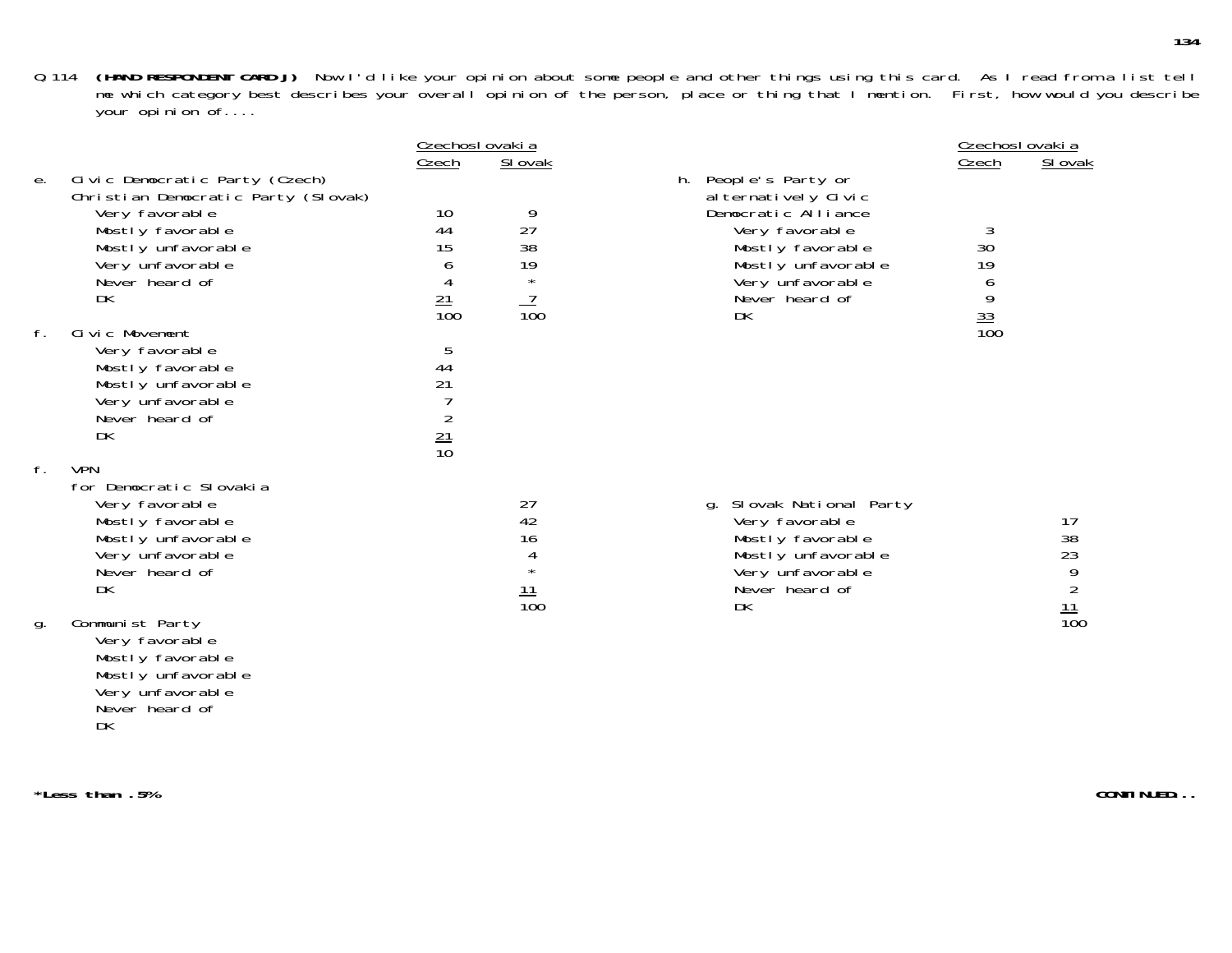|    |                      | <u>Hungary</u>                                       |    |                           | <b>Hungary</b>                                                        |
|----|----------------------|------------------------------------------------------|----|---------------------------|-----------------------------------------------------------------------|
| е. | Democratic Forum     |                                                      | İ. | Christian Democrats       |                                                                       |
|    | Very favorable       |                                                      |    | Very favorable            |                                                                       |
|    | Mostly favorable     | 33                                                   |    | Mostly favorable          | 37                                                                    |
|    | Mostly unfavorable   | 33                                                   |    | Mostly unfavorable        | 25                                                                    |
|    | Very unfavorable     | 15                                                   |    | Very unfavorable          |                                                                       |
|    | Never heard of       |                                                      |    | Never heard of            |                                                                       |
|    | DK                   |                                                      |    | DK                        |                                                                       |
|    |                      | $\frac{2}{10}$<br>$\frac{10}{100}$                   |    |                           | $\begin{array}{c}\n 8 \\  8 \\  \underline{15} \\  100\n \end{array}$ |
| f. | SDS (Free Democrats) |                                                      | j. | FIDESZ (Youth Party)      |                                                                       |
|    | Very favorable       |                                                      |    | Very favorable            | 26                                                                    |
|    | Mostly favorable     | 41                                                   |    | Mostly favorable          | 47                                                                    |
|    | Mostly unfavorable   | 26                                                   |    | Mostly unfavorable        | 10                                                                    |
|    | Very unfavorable     |                                                      |    | Very unfavorable          |                                                                       |
|    | Never heard of       |                                                      |    | Never heard of            | $\frac{4}{2}$                                                         |
|    | DK                   |                                                      |    | DK                        |                                                                       |
|    |                      | $rac{6}{5}$<br>$rac{15}{100}$                        |    |                           | $\frac{11}{100}$                                                      |
| g. | Small Holders        |                                                      | k. | Hungarian Socialist Party |                                                                       |
|    | Very favorable       | 6                                                    |    | Very favorable            | 5                                                                     |
|    | Mostly favorable     | 23                                                   |    | Mostly favorable          | 34                                                                    |
|    | Mostly unfavorable   |                                                      |    | Mostly unfavorable        | 32                                                                    |
|    | Very unfavorable     |                                                      |    | Very unfavorable          | 11                                                                    |
|    | Never heard of       |                                                      |    | Never heard of            | 4                                                                     |
|    | DK                   |                                                      |    | DK                        |                                                                       |
|    |                      | $\frac{34}{23}$<br>$\frac{3}{3}$<br>$\frac{11}{100}$ |    |                           | $\frac{14}{100}$                                                      |
| h. | Socialists           |                                                      |    |                           |                                                                       |
|    | Very favorable       | 2                                                    |    |                           |                                                                       |
|    | Mostly favorable     | 14                                                   |    |                           |                                                                       |
|    | Mostly unfavorable   | 34                                                   |    |                           |                                                                       |
|    | Very unfavorable     |                                                      |    |                           |                                                                       |
|    | Never heard of       | $\frac{36}{2}$                                       |    |                           |                                                                       |
|    | DK                   | 12                                                   |    |                           |                                                                       |

100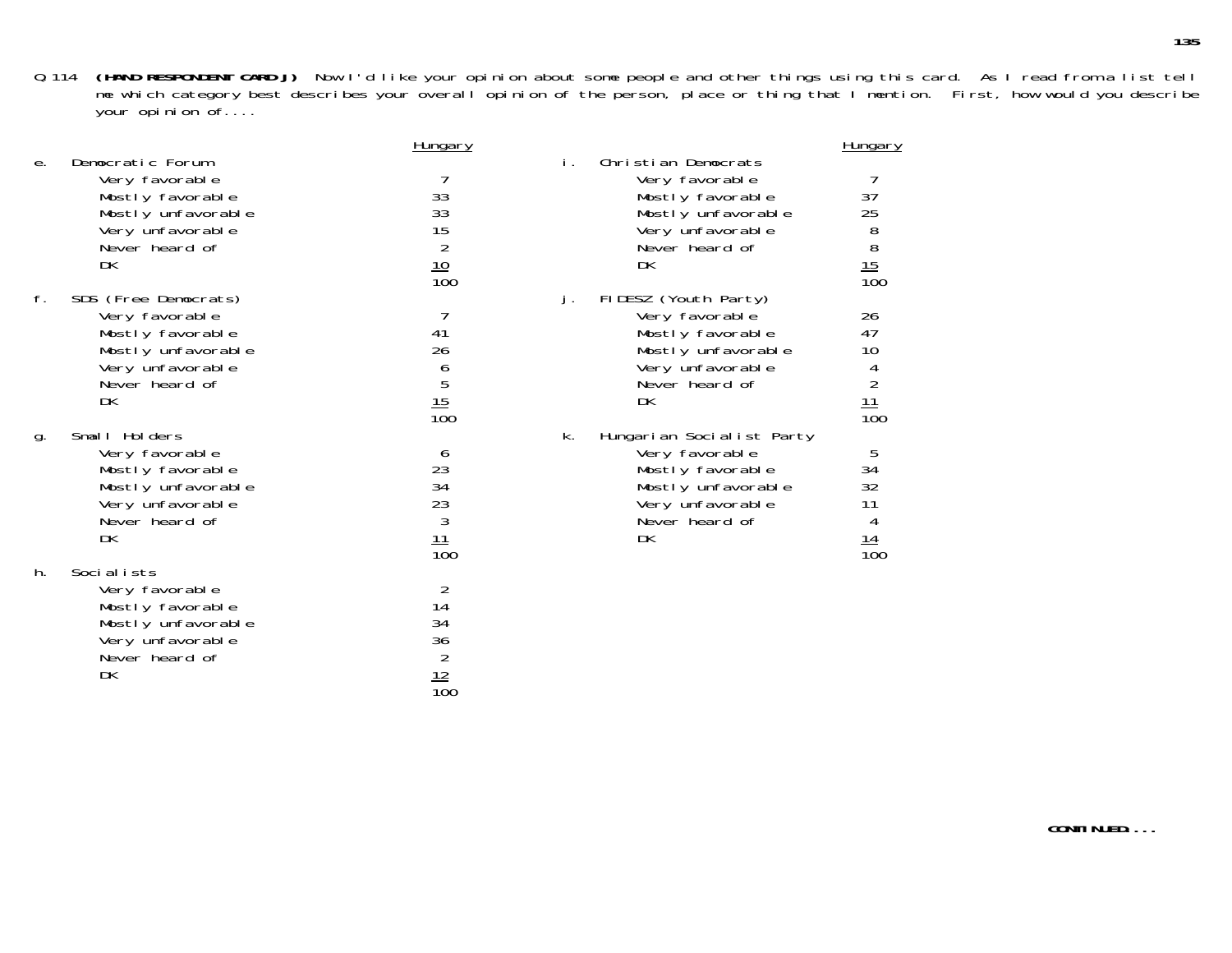Poland

| е. | Zbigniew Brzezinski<br>Very favorable<br>Mostly favorable<br>Mostly unfavorable<br>Very unfavorable<br>Never heard of<br>DK           | 19<br>30<br>6<br>1<br>27<br>$\frac{17}{100}$                                        |
|----|---------------------------------------------------------------------------------------------------------------------------------------|-------------------------------------------------------------------------------------|
| f. | Solidarity (Central Alliance)<br>Very favorable<br>Mostly favorable<br>Mostly unfavorable<br>Very unfavorable<br>Never heard of<br>DK | 4<br>25<br>19<br>7<br>12<br>33<br>100                                               |
| g. | Democratic Union<br>Very favorable<br>Mostly favorable<br>Mostly unfavorable<br>Very unfavorable<br>Never heard of<br>DK              | 4<br>33<br>15<br>$\frac{2}{12}$<br>$\frac{34}{100}$                                 |
| h. | Solidarity (RURAL)<br>Very favorable<br>Mostly favorable<br>Mostly unfavorable<br>Very unfavorable<br>Never heard of<br>DK            | 7<br>41<br>19<br>$\begin{array}{c} 3 \\ 2 \\ \hline 2 \\ \hline \end{array}$<br>100 |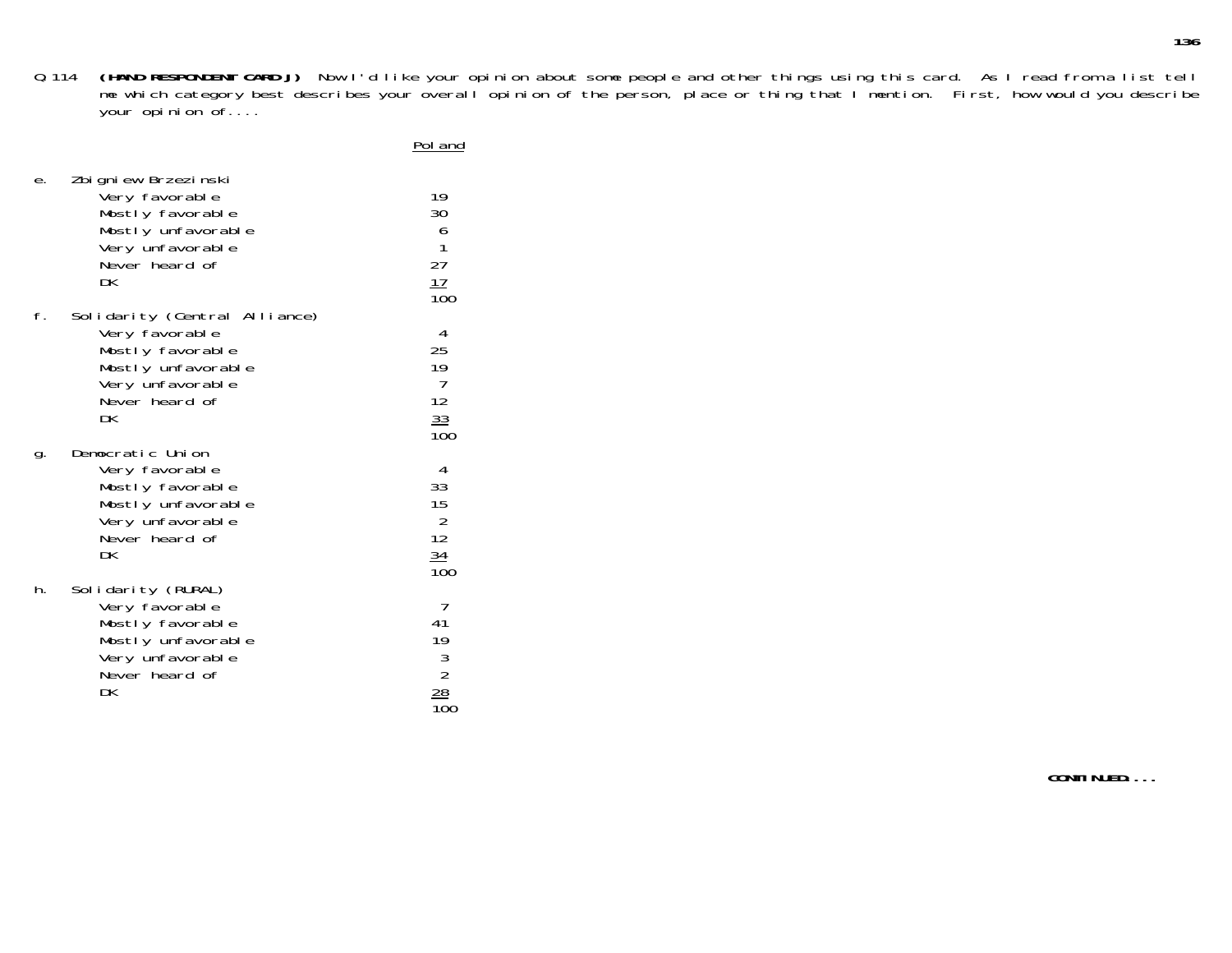|    |                                                     | <u>Bulgaria</u>  |    |                                        | <u>Bulgaria</u>                                                       |
|----|-----------------------------------------------------|------------------|----|----------------------------------------|-----------------------------------------------------------------------|
| е. | The Union Democratic Forces (SDS)<br>Very favorable | 27               | İ. | The Bulgarian Socialist<br>Party (BSP) |                                                                       |
|    | Mostly favorable                                    | 32               |    | Very favorable                         | 18                                                                    |
|    | Mostly unfavorable                                  | 18               |    | Mostly favorable                       | 21                                                                    |
|    | Very unfavorable                                    | 11               |    | Mostly unfavorable                     | 25                                                                    |
|    | Never heard of                                      | $\star$          |    | Very unfavorable                       | 23<br>$\star$                                                         |
|    | DK                                                  | $\frac{12}{100}$ |    | Never heard of                         |                                                                       |
|    |                                                     |                  |    | DK                                     | $\frac{13}{100}$                                                      |
| f. | The Bulgarian Agrarian<br>People's Union (BZNS)     |                  |    | The Bulgarian Social                   |                                                                       |
|    | Very favorable                                      | 23               | j. | Democrats                              |                                                                       |
|    | Mostly favorable                                    | 47               |    | Very favorable                         | 17                                                                    |
|    | Mostly unfavorable                                  | 13               |    | Mostly favorable                       | 46                                                                    |
|    | Very unfavorable                                    | $\frac{3}{1}$    |    | Mostly unfavorable                     | 11                                                                    |
|    | Never heard of                                      |                  |    | Very unfavorable                       |                                                                       |
|    | DK                                                  | <u> 14</u>       |    | Never heard of                         |                                                                       |
|    |                                                     | $\overline{10}0$ |    | DK                                     | $\begin{array}{c}\n 3 \\  2 \\  \underline{21} \\  100\n \end{array}$ |
| g. | The Socialists                                      |                  |    |                                        |                                                                       |
|    | Very favorable                                      | 13               | k. | The Bulgarian Business                 |                                                                       |
|    | Mostly favorable                                    | 31               |    | Party                                  |                                                                       |
|    | Mostly unfavorable                                  | 25<br>13         |    | Very favorable                         | 8<br>28                                                               |
|    | Very unfavorable<br>Never heard of                  | 1                |    | Mostly favorable<br>Mostly unfavorable | 11                                                                    |
|    | DK                                                  |                  |    | Very unfavorable                       | 5                                                                     |
|    |                                                     | $\frac{17}{100}$ |    | Never heard of                         | 14                                                                    |
| h. | The Movement for Rights and                         |                  |    | DK                                     |                                                                       |
|    | Freedom (DPS)                                       |                  |    |                                        | $\frac{34}{100}$                                                      |
|    | Very favorable                                      | 11               |    |                                        |                                                                       |
|    | Mostly favorable                                    | 19               |    |                                        |                                                                       |
|    | Mostly unfavorable                                  | 28               |    |                                        |                                                                       |
|    | Very unfavorable                                    | 25               |    |                                        |                                                                       |
|    | Never heard of                                      |                  |    |                                        |                                                                       |
|    | DK                                                  | <u> 16</u>       |    |                                        |                                                                       |
|    |                                                     | $\overline{10}0$ |    |                                        |                                                                       |

**\*Less than .5%**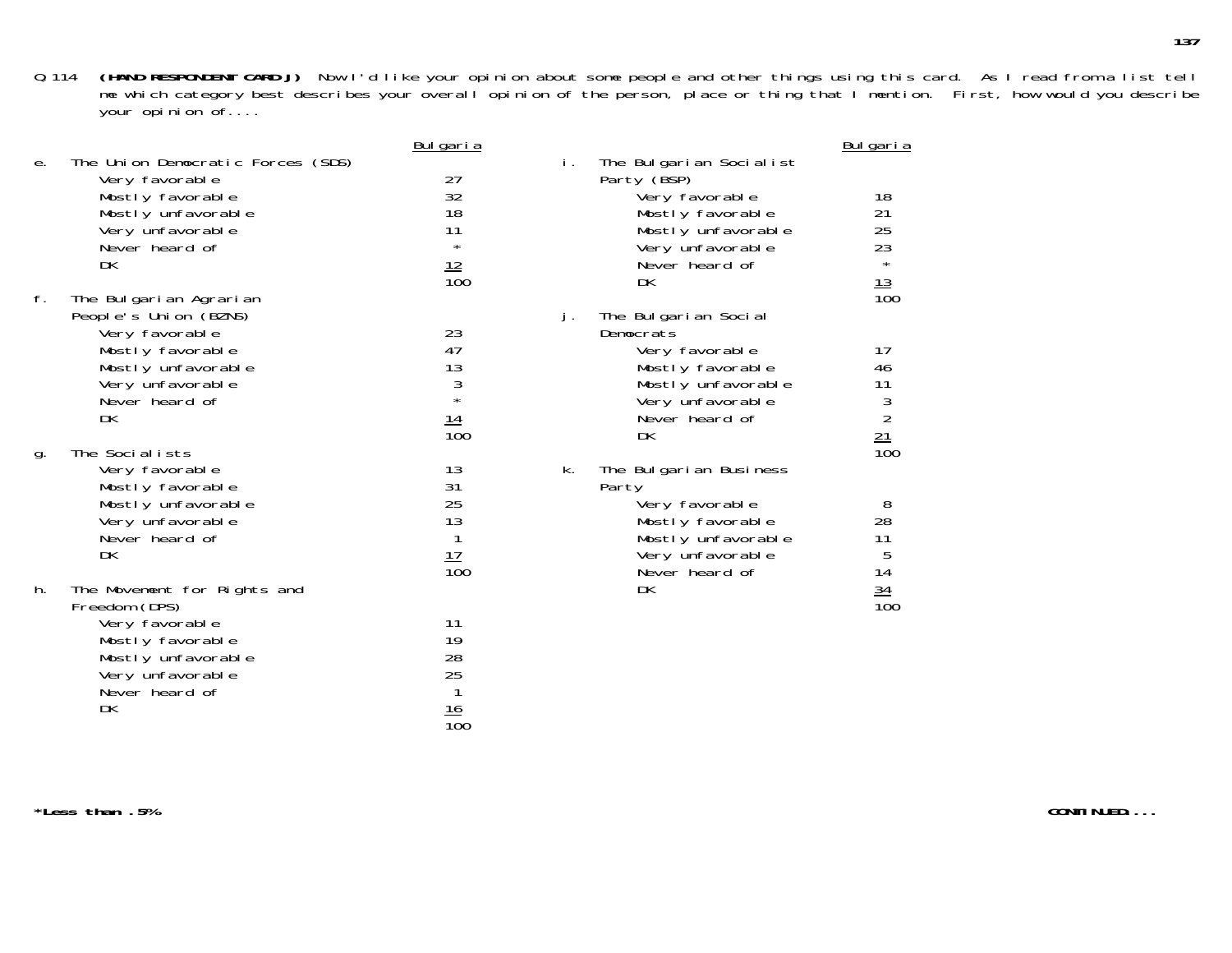|    |                       | Russia           | Ukraine          |                       | Russia           | Ukraine                             |
|----|-----------------------|------------------|------------------|-----------------------|------------------|-------------------------------------|
| е. | General Dimitri Yazob |                  |                  | V. Popov<br>Ι.        |                  |                                     |
|    | Very favorable        |                  |                  | Very favorable        |                  |                                     |
|    | Mostly favorable      | 18               | 19               | Mostly favorable      | 25               | 17                                  |
|    | Mostly unfavorable    | 38               | 35               | Mostly unfavorable    | 18               | 13                                  |
|    | Very unfavorable      | 26               | 19               | Very unfavorable      |                  |                                     |
|    | Never heard of        | $\overline{2}$   | 4                | Never heard of        | 19               |                                     |
|    | DK                    |                  |                  | DK                    |                  |                                     |
|    |                       | $\frac{15}{100}$ | $\frac{23}{100}$ |                       | $\frac{27}{100}$ | 30<br>34<br>100                     |
| f. | Eduard Shevardnadze   |                  |                  | Col. Aksinis<br>j.    |                  |                                     |
|    | Very favorable        | 20               | 11               | Very favorable        |                  |                                     |
|    | Mostly favorable      | 53               | 65               | Mostly favorable      | 11               | 8                                   |
|    | Mostly unfavorable    | 12               | 13               | Mostly unfavorable    | 18               | 13                                  |
|    | Very unfavorable      |                  | $\overline{2}$   | Very unfavorable      | 10               | 8                                   |
|    | Never heard of        |                  |                  | Never heard of        | 27               |                                     |
|    | DK                    |                  |                  | DK                    |                  |                                     |
|    |                       | $\frac{12}{100}$ | $\frac{9}{100}$  |                       | $\frac{33}{100}$ | $\frac{38}{32}$<br>$\frac{32}{100}$ |
| g. | Boris Yeltsin         |                  |                  | Anatoly Sobchak<br>k. |                  |                                     |
|    | Very favorable        | 12               | O                | Very favorable        | 9                |                                     |
|    | Mostly favorable      | 43               | 47               | Mostly favorable      | 41               | 33                                  |
|    | Mostly unfavorable    | 28               | 28               | Mostly unfavorable    | 16               | 13                                  |
|    | Very unfavorable      | 10               |                  | Very unfavorable      | O                | $\overline{2}$                      |
|    | Never heard of        |                  | $\overline{0}$   | Never heard of        | 6                |                                     |
|    | DK                    |                  |                  | DK                    |                  |                                     |
|    |                       | $\overline{100}$ | $\frac{12}{100}$ |                       | $\frac{22}{100}$ | $\frac{14}{\frac{31}{100}}$         |
| h. | V.I. Lenin            |                  |                  | Tsar Nicholas II      |                  |                                     |
|    | Very favorable        | 33               | 16               | Very favorable        | 6                | 3                                   |
|    | Mostly favorable      | 36               | 41               | Mostly favorable      | 26               | 25                                  |
|    | Mostly unfavorable    | 12               | 23               | Mostly unfavorable    | 21               | 16                                  |
|    | Very unfavorable      |                  | 8                | Very unfavorable      |                  | 5                                   |
|    | Never heard of        |                  |                  | Never heard of        |                  |                                     |
|    | DK                    |                  |                  | DK                    |                  | $\frac{49}{100}$                    |
|    |                       | $\frac{10}{100}$ | $\frac{12}{100}$ |                       | $\frac{40}{100}$ |                                     |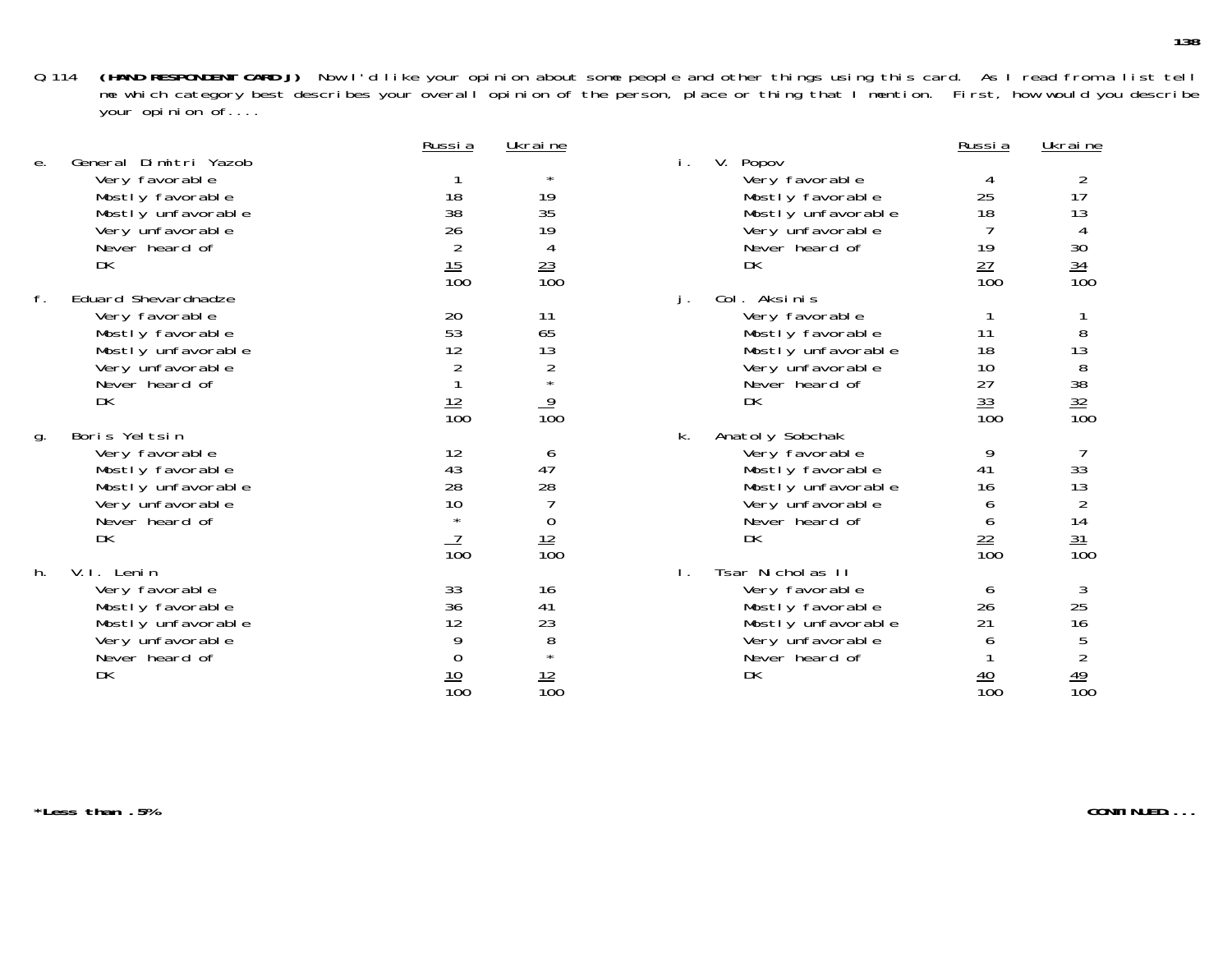## **Q.114 CONTINUED....**

| m. | Al exander Sol zheni tsyn                                                                                                 | <u>Russi a</u>                                                                   | <u>Ukrai ne</u>                                                         |
|----|---------------------------------------------------------------------------------------------------------------------------|----------------------------------------------------------------------------------|-------------------------------------------------------------------------|
|    | Very favorable                                                                                                            | 15                                                                               | 10                                                                      |
|    | Mostly favorable                                                                                                          | 51                                                                               | 45                                                                      |
|    | Mostly unfavorable                                                                                                        | 7                                                                                | 13                                                                      |
|    | Very unfavorable                                                                                                          | $\overline{c}$                                                                   | $\overline{2}$                                                          |
|    | Never heard of                                                                                                            | 6                                                                                | 6                                                                       |
|    | DK                                                                                                                        | $\frac{19}{100}$                                                                 | $\frac{24}{100}$                                                        |
| n. | Andrei Sahkarhov<br>Very favorable<br>Mostly favorable<br>Mostly unfavorable<br>Very unfavorable<br>Never heard of<br>DK. | 44<br>42<br>$\begin{array}{c} 2 \\ 1 \\ 1 \end{array}$<br>10<br>$\overline{10}0$ | 30<br>52<br>$\frac{5}{1}$<br>$\overline{\mathbf{4}}$<br>$\frac{9}{100}$ |
| 0. | Pamyat                                                                                                                    | 3                                                                                | $\overline{2}$                                                          |
|    | Very favorable                                                                                                            | 10                                                                               | 10                                                                      |
|    | Mostly favorable                                                                                                          | 19                                                                               | 19                                                                      |
|    | Mostly unfavorable                                                                                                        | 28                                                                               | 22                                                                      |
|    | Very unfavorable                                                                                                          | 14                                                                               | 15                                                                      |
|    | Never heard of                                                                                                            | 26                                                                               | 32                                                                      |
|    | DK                                                                                                                        | 100                                                                              | 100                                                                     |
| p. | The Communist Party                                                                                                       | 5                                                                                | $\overline{2}$                                                          |
|    | Very favorable                                                                                                            | 25                                                                               | 21                                                                      |
|    | Mostly favorable                                                                                                          | 30                                                                               | 36                                                                      |
|    | Mostly unfavorable                                                                                                        | 30                                                                               | 28                                                                      |
|    | Very unfavorable                                                                                                          | 1                                                                                | $\star$                                                                 |
|    | Never heard of                                                                                                            | 9                                                                                | 13                                                                      |
|    | DK                                                                                                                        | $\overline{10}0$                                                                 | 100                                                                     |
| S. | Pepsi Cola<br>Very favorable<br>Mostly favorable<br>Mostly unfavorable<br>Very unfavorable<br>Never heard of<br>DK        | 17<br>37<br>6<br>4<br>8<br><u>28</u><br>$\overline{10}0$                         | 13<br>46<br>$\frac{3}{2}$<br>$\frac{32}{100}$                           |

**\*Less than .5%**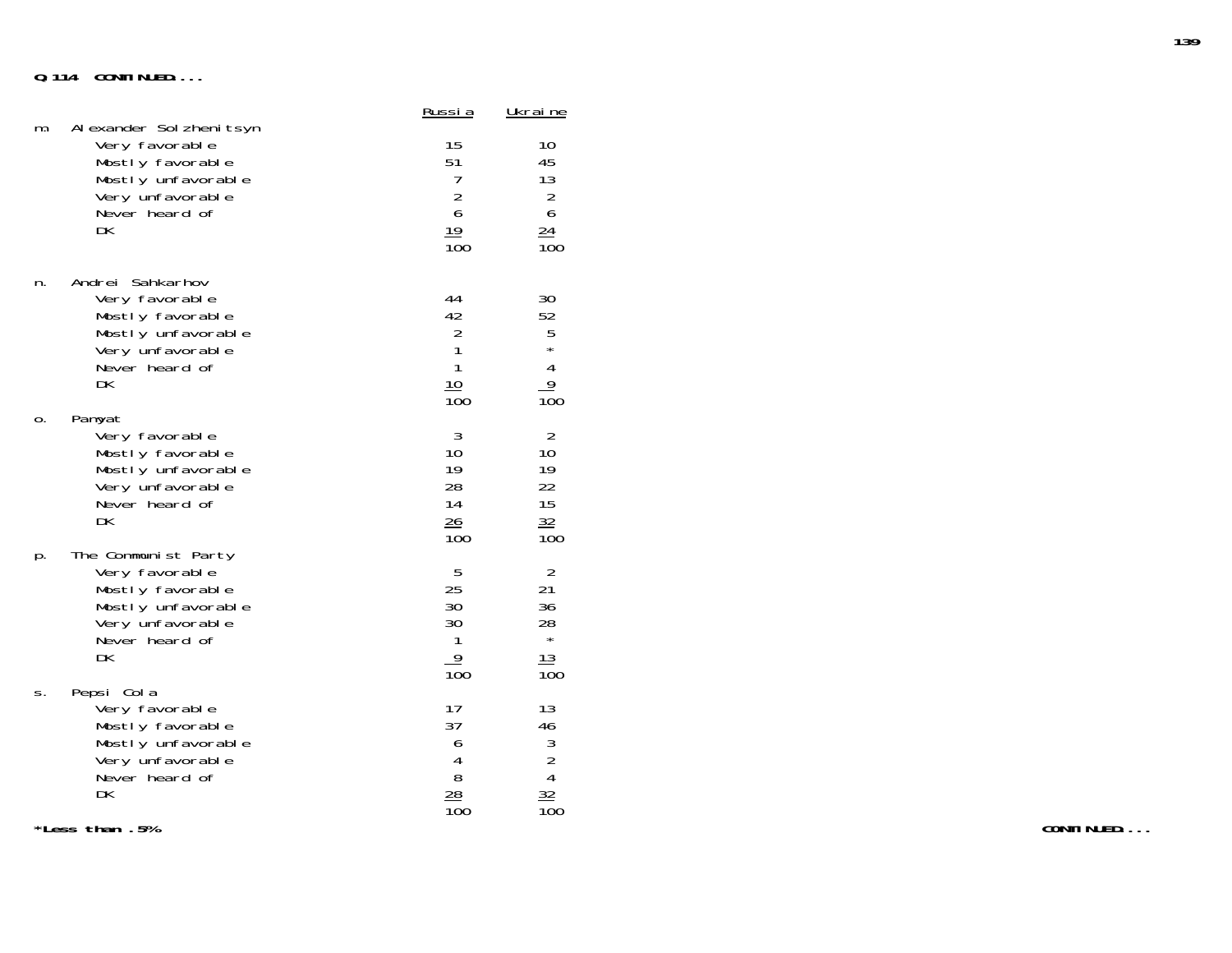> DK 10

 $\frac{10}{100}$ 

|    |                                                                                                                               | Li thuani a                                                                   |    |                                                                                                                                            | Li thuani a                                                          |
|----|-------------------------------------------------------------------------------------------------------------------------------|-------------------------------------------------------------------------------|----|--------------------------------------------------------------------------------------------------------------------------------------------|----------------------------------------------------------------------|
| е. | General Dimitri Yazob<br>Very favorable<br>Mostly favorable<br>Mostly unfavorable<br>Very unfavorable<br>Never heard of<br>DK | $\star$<br>5<br>17<br>67<br>$\overline{2}$<br>$\frac{9}{100}$                 | i. | Antonis Smetona<br>Very favorable<br>Mostly favorable<br>Mostly unfavorable<br>Very unfavorable<br>Never heard of<br>DK                    | 12<br>45<br>12<br>2<br>$\overline{2}$<br>$\frac{27}{100}$            |
| f. | Boris Yeltsin<br>Very favorable<br>Mostly favorable<br>Mostly unfavorable<br>Very unfavorable<br>Never heard of<br>DK         | 12<br>66<br>11<br>4<br>$\boldsymbol{0}$<br>$\overline{7}$<br>$\overline{10}0$ | j. | Andrei Sahkarhov<br>Very favorable<br>Mostly favorable<br>Mostly unfavorable<br>Very unfavorable<br>Never heard of<br>DK                   | 40<br>41<br>3<br>$\overline{4}$<br>11<br>$\overline{10}0$            |
| g. | V.I. Lenin<br>Very favorable<br>Mostly favorable<br>Mostly unfavorable<br>Very unfavorable<br>Never heard of<br>DK            | 4<br>13<br>30<br>34<br>$\star$<br>19<br>$\overline{100}$                      | k. | Lech Walesa<br>Very favorable<br>Mostly favorable<br>Mostly unfavorable<br>Very unfavorable<br>Never heard of<br>DK                        | 6<br>58<br>8<br>$\overline{2}$<br>$\overline{4}$<br>$\frac{22}{100}$ |
| h. | Vacl av Havel<br>Very favorable<br>Mostly favorable<br>Mostly unfavorable<br>Very unfavorable<br>Never heard of<br>DK         | 9<br>39<br>4<br>$\star$<br>18<br>$\frac{30}{100}$                             | Ι. | Vytautus Landesbergis<br>Very favorable<br>Mostly favorable<br>Mostly unfavorable<br>Very unfavorable<br>Never heard of<br>DK<br>Saj udi s | 19<br>47<br>22<br>7<br>$\boldsymbol{0}$<br>$\frac{5}{100}$           |
|    |                                                                                                                               |                                                                               | m. | Very favorable<br>Mostly favorable<br>Mostly unfavorable<br>Very unfavorable<br>Never heard of                                             | 9<br>51<br>21<br>8                                                   |

**\*Less than .5%**% and the contract of the contract of the contract of the contract of the contract of the contract of the contract of the contract of the contract of the contract of the contract of the contract of the contract of the con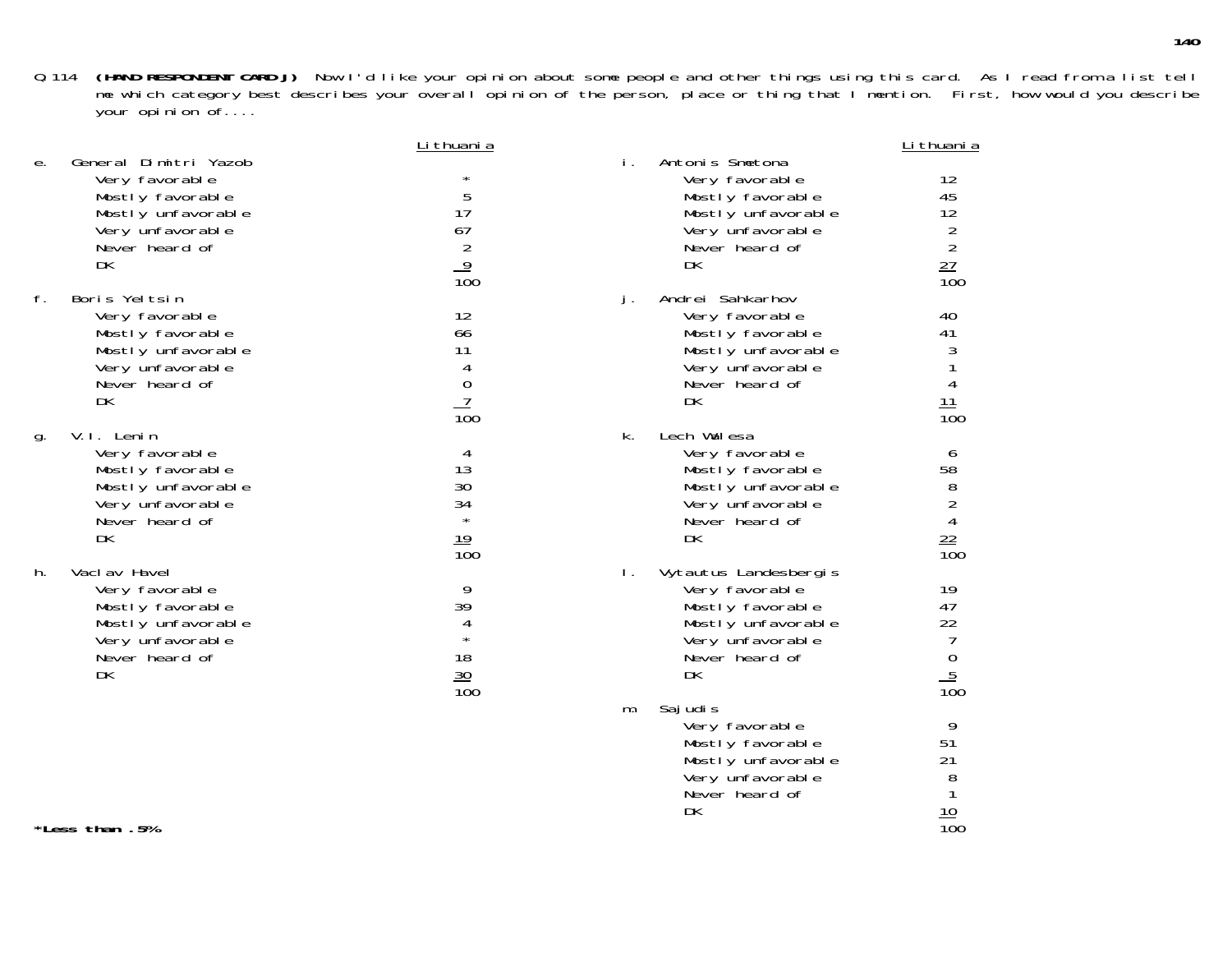Q.115 Do you approve or disapprove of consumers borrowing money from banks and other financial institutions to buy houses and other consumer products, such as: cars, washing machines, and televisions?

|   | Approve     | <u>Czech</u><br>84 | Hun-<br><u>gary</u><br>84 | Po-<br><u>and</u><br>$\overline{83}$ | Bul-<br>garia<br>72 |
|---|-------------|--------------------|---------------------------|--------------------------------------|---------------------|
|   | Di sapprove | 11                 | 14                        | 10                                   | 17                  |
| Q | No opinion  | 100                | 100                       | 100                                  | 100                 |

Q.116 Do you think people should be allowed to borrow money from banks and other institutions in order to start cooperatives or don't you think that business should be started with borrowed money?

|               | Use borrowed money | Russia<br>84 | Ukraine<br>83     | Li thuani a |
|---------------|--------------------|--------------|-------------------|-------------|
| $\mathcal{P}$ | Do not             |              |                   |             |
| 9             | Can't say          | 100          | <u> 13</u><br>100 | 100         |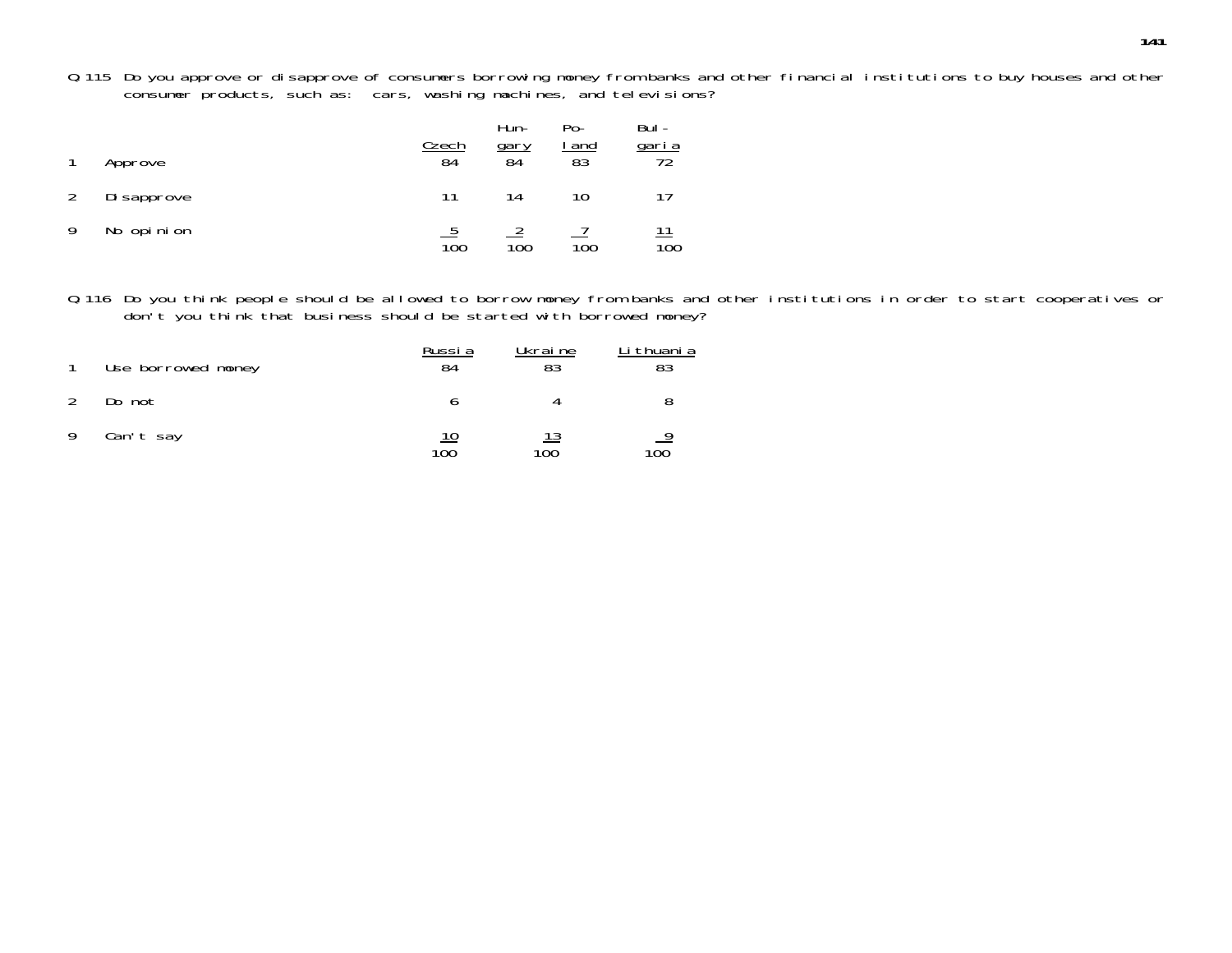Q.117 (**HAND RESPONDENT CARD E)** Which, if any, of these statements do you agree with about advertising? You may name as many or as few as you wish -- just call off the number of those you agree with.

|                |                                                                             | $\underline{\mathsf{UK}}$ | <b>France</b>    | <u>Spain</u> | <u>Italy</u> | Germany<br><u>Total</u> | Germany<br>FRG | GDŘ            | <b>Czech</b> | Hun-<br>gary   | $Po-$<br><u>I and</u> | Bul -<br><u>garia</u> |
|----------------|-----------------------------------------------------------------------------|---------------------------|------------------|--------------|--------------|-------------------------|----------------|----------------|--------------|----------------|-----------------------|-----------------------|
| 1              | A good way for<br>people to<br>earn about<br>products                       | 53                        | 40               | 34           | 42           | 32                      | 33             | 32             | 80           | 72             | 72                    | 67                    |
| $\overline{2}$ | Encourages<br>people to buy<br>products they<br>don't really<br>need        | 46                        | 51               | 43           | 58           | 44                      | 43             | 50             | 13           | 17             | 23                    | 16                    |
| 3              | A good way to<br>help pay for<br>newspapers,<br>radio, and<br>tel evi si on | 38                        | 38               | 22           | 49           | 26                      | 27             | 22             | 32           | 47             | 55                    | 24                    |
| 4              | Annoying and<br>unpleasant                                                  | 25                        | 30               | 20           | 39           | 19                      | 18             | 24             | 6            | 8              | 18                    | 4                     |
| 5              | None                                                                        | 1                         | 1                | 5            | 3            | 3                       | 3              | $\overline{2}$ | 3            | $\overline{2}$ | 1                     | 1                     |
| 9              | No opinion                                                                  | 2                         | $\boldsymbol{0}$ | 5            | 1            | 4                       | 4              | 4              | 5            | 4              | 6                     | 18                    |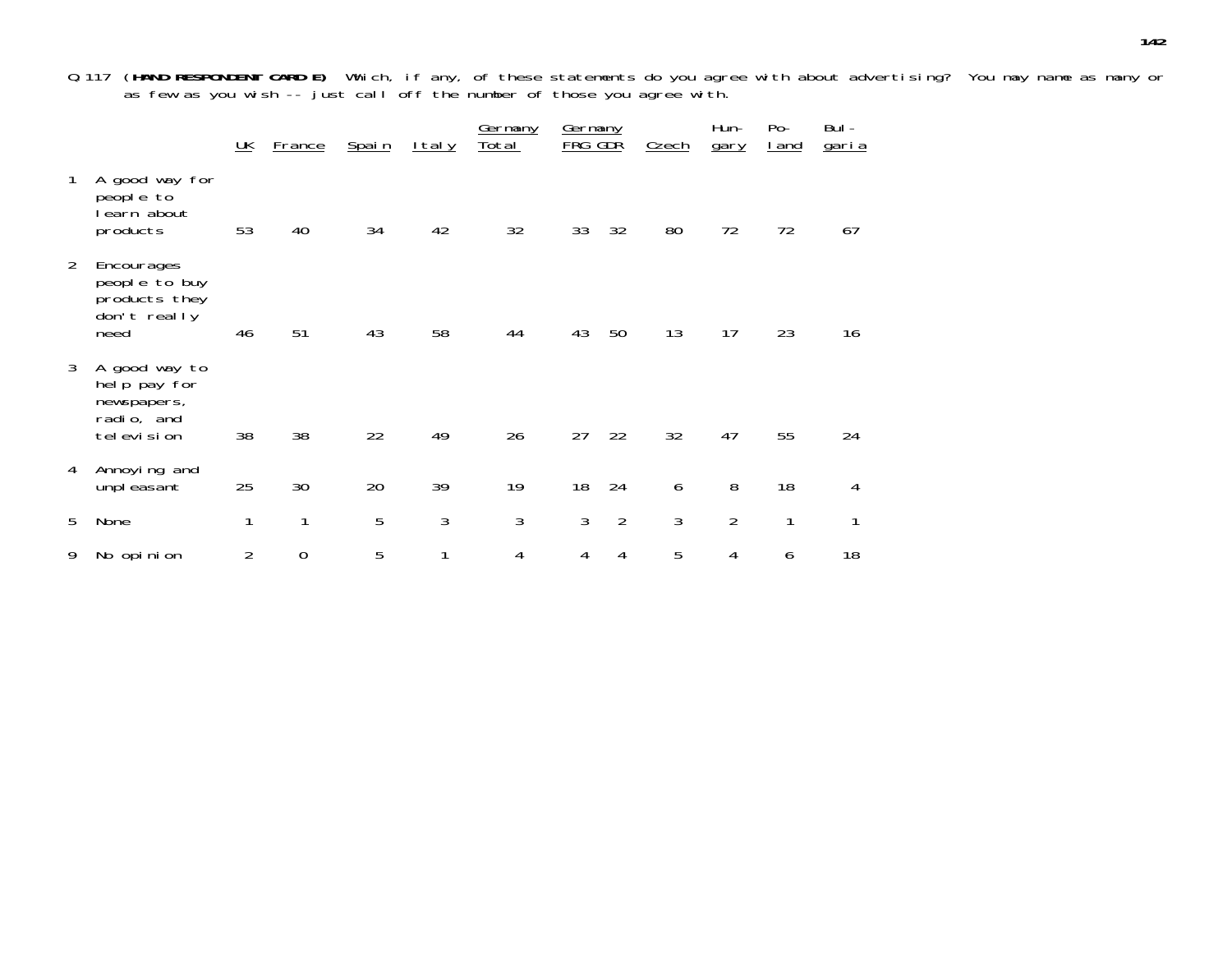Q.118 (**HAND RESPONDENT CARD F)** On this card are various places where advertisements might be placed.. please call off the numbers of the places you find acceptable for advertising?

|             |                                       | $\underline{\mathsf{UK}}$ | France         | Spain | <u>Italy</u> | Germany<br><u>Total</u> | Germany<br><b>FRG</b> | GDŘ            | Czech | Hun-<br>gary | Po-<br><u>l and</u> | Bul-<br><u>garia</u> |
|-------------|---------------------------------------|---------------------------|----------------|-------|--------------|-------------------------|-----------------------|----------------|-------|--------------|---------------------|----------------------|
| 1           | Magazi nes                            | 82                        | 72             | 55    | 67           | 66                      | 68                    | 58             | 54    | 64           | 61                  | 36                   |
| 2           | Newspapers                            | 85                        | 55             | 62    | 37           | 59                      | 61                    | 51             | 67    | 70           | 64                  | 55                   |
| 3           | Radi o                                | 57                        | 48             | 55    | 34           | 41                      | 43                    | 33             | 46    | 73           | 60                  | 49                   |
| 4           | Tel evi si on                         | 74                        | 46             | 57    | 36           | 52                      | 54                    | 47             | 79    | 85           | 71                  | 65                   |
| 5           | In shop<br>wi ndows                   | 67                        | 60             | 33    | 47           | 68                      | 69                    | 63             | 47    | 61           | 61                  | 39                   |
| 6           | On special<br>signs along<br>the road | 36                        | 52             | 24    | 57           | 47                      | 49                    | 37             | 28    | 52           | 49                  | 29                   |
| 7           | Shown in<br>cinemas                   | 59                        | 43             | 24    | 24           | 30                      | 34                    | 16             | 16    | 47           | 15                  | 17                   |
| 8           | On video<br>cassettes of<br>movies    | 40                        | 24             | 17    | 9            | 15                      | 16                    | 11             | 6     | 32           | 15                  | 14                   |
| $\mathbf 0$ | None                                  | 1                         | 3              | 6     | 3            | 3                       | 4                     | $\overline{2}$ | 1     | 1            | $\overline{2}$      | 1                    |
| 9           | No opinion                            | 1                         | $\overline{2}$ | 6     | 3            | 4                       | 3                     | 4              | 3     | 4            | 6                   | 18                   |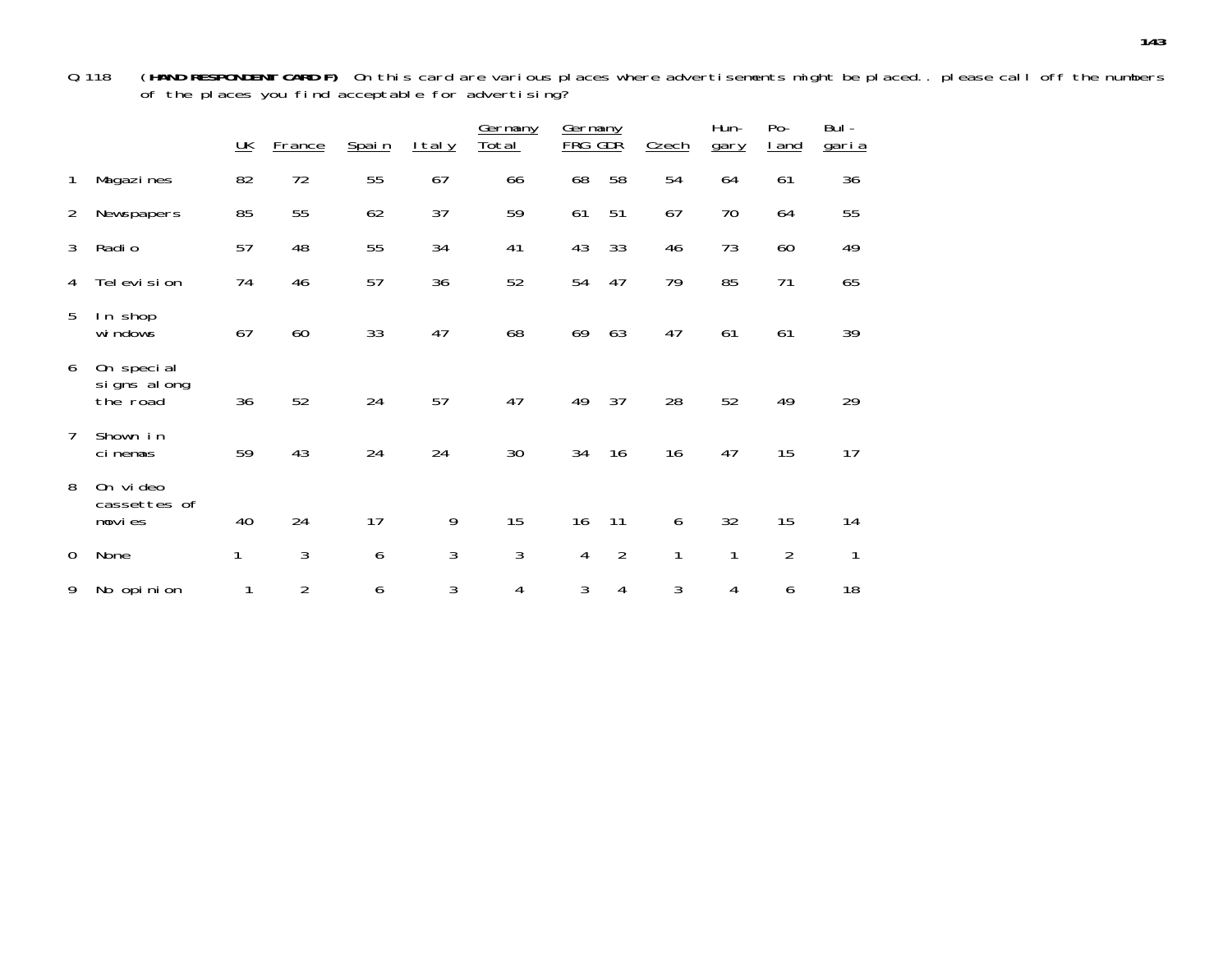Q.119 (**RESPONDENT RETAINS CARD F)** Which of these, if any would be especially unacceptable to you as places for advertising?

|                |                                       | $\underline{\mathsf{UK}}$ | <b>France</b> | Spain          | <u>Italy</u> | Germany<br><u>Total</u> | Germany<br>FRG | GDŘ | Czech          | Hun-<br>gary   | $Po-$<br><u>I and</u> | Bul-<br><u>garia</u> |
|----------------|---------------------------------------|---------------------------|---------------|----------------|--------------|-------------------------|----------------|-----|----------------|----------------|-----------------------|----------------------|
| 1              | Magazi nes                            | 3                         | 10            | $\overline{4}$ | 9            | 3                       | $\overline{2}$ | 5   | 7              | 6              | 9                     | 10                   |
| $\overline{2}$ | Newspapers                            | 6                         | 15            | 6              | 22           | 6                       | 6              | 8   | $\overline{4}$ | 9              | 10                    | 5                    |
| 3              | Radi o                                | 16                        | 18            | 7              | 21           | 16                      | 16             | 15  | 8              | 4              | 8                     | 6                    |
| 4              | Television                            | 14                        | 44            | 24             | 50           | 23                      | 23             | 23  | 6              | $\overline{7}$ | 13                    | 8                    |
| 5              | In shop<br>wi ndows                   | 8                         | 9             | 10             | 12           | 4                       | 4              | 8   | 11             | 10             | 10                    | 11                   |
| 6              | On special<br>signs along<br>the road | 44                        | 24            | 31             | 14           | 10                      | 8              | 18  | 33             | 26             | 17                    | 17                   |
| 7              | Shown in<br>ci nemas                  | 13                        | 19            | 17             | 35           | 17                      | 15             | 27  | 27             | 22             | 49                    | 27                   |
| 8              | On video<br>cassettes of<br>movies    | 27                        | 30            | 25             | 42           | 27                      | 27             | 26  | 34             | 33             | 38                    | 21                   |
| 0              | None                                  | 28                        | 19            | 20             | 4            | 20                      | 22             | 12  | 11             | 18             | 13                    | 15                   |
| 9              | No opinion                            | $\overline{2}$            | 3             | 14             | 5            | 14                      | 14             | 12  | 11             | 12             | 14                    | 25                   |